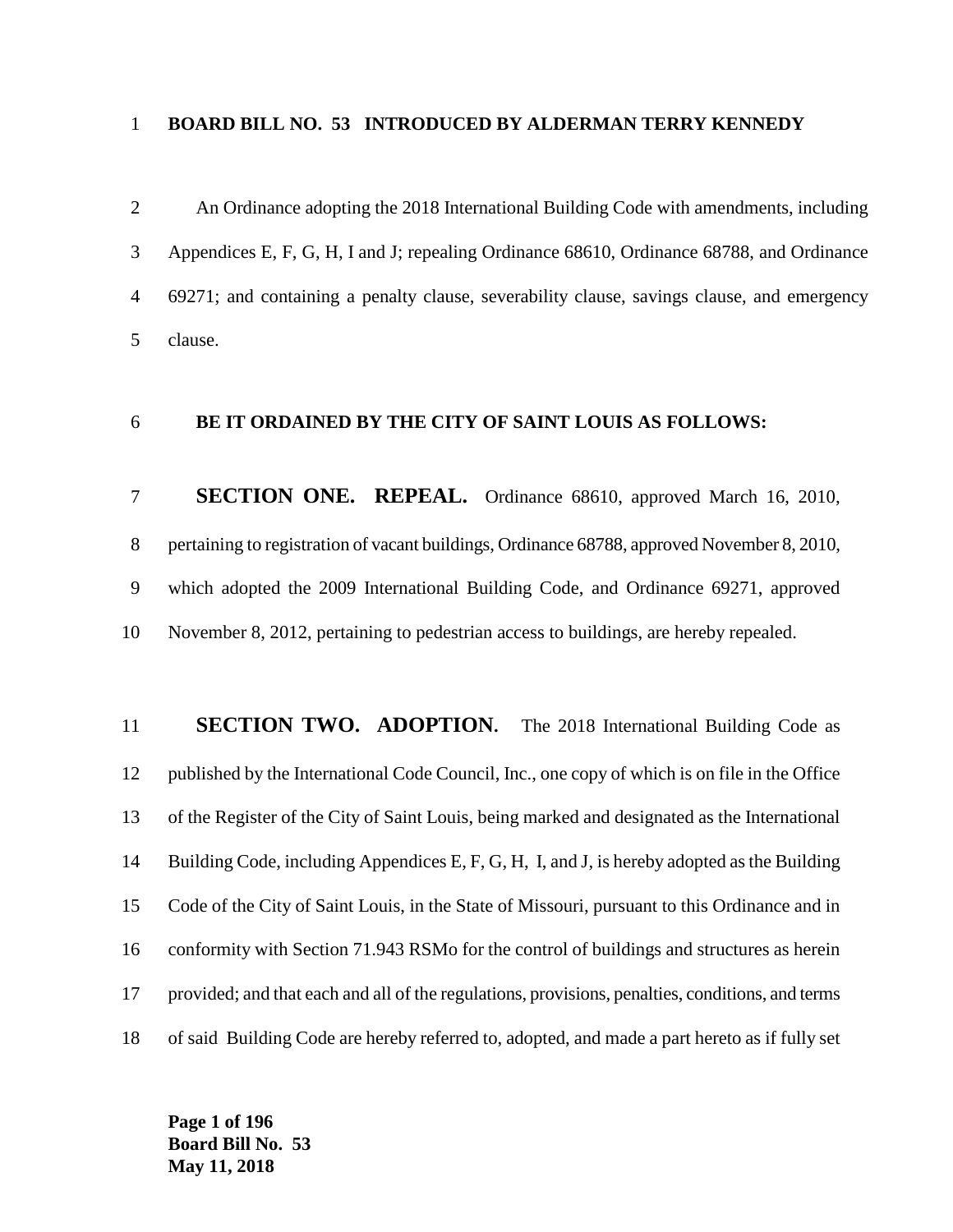- out in this Ordinance with the amendments prescribed in Section Three of this Ordinance.If
- differences occur between a provision modified by this Ordinance and a provision adopted
- without modification, then the modified provision shall control.

# **SECTION THREE. AMENDMENTS.** The 2018 International Building Code

is amended and changed in the following respects*:*

# **CHAPTER 1 IS AMENDED AS FOLLOWS:**

- Delete Chapter 1 as published in its entirety.
- Add a new Chapter 1 to read as follows:

# **CHAPTER 1**

# **SCOPE AND ADMINISTRATION**

- **SECTION 101**
- **GENERAL**

**101.1 Title.** These regulations shall be known as the Building Code of the City of Saint

Louis, hereinafter referred to herein as "this code."

 **101.2 Scope.** The provisions of this code shall apply to the grading, excavation, new construction, alteration, movement, enlargement, replacement, repair, equipment, use and occupancy, location, removal, and demolition of all buildings, structures, and premises in the City of Saint Louis except as such matters are otherwise provided for in the Charter of the

**Page 2 of 196 Board Bill No. 53 May 11, 2018**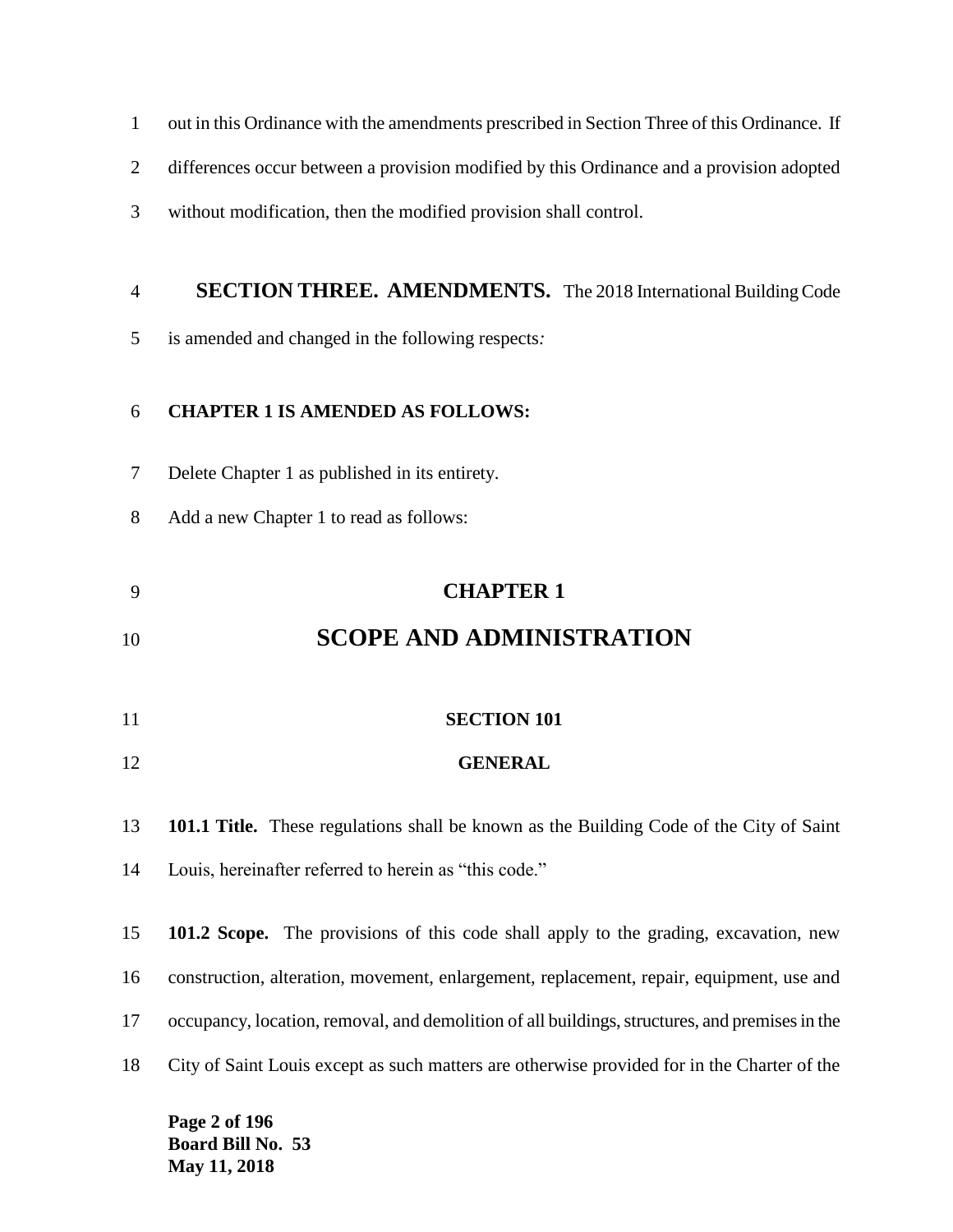City of Saint Louis or other ordinances, statutes, or in the rules and regulations authorized for promulgation under the provisions of this code.

#### **Exceptions:**

- 1. Live/work units complying with the requirements of Section 419 shall be permitted to be built in accordance with the Residential Code for One- and Two- family Dwellings. Fire suppression required by Section 419.5 when constructed under the Residential Code for One- and Two-Family Dwellings shall conform to Section 903.3.1.3.
- 2. Owner-occupied lodging houses with five or fewer guest rooms shall be permitted to be constructed in accordance with the Residential Code for One- and Two-family Dwellings where equipped with a fire sprinkler system in accordance with Section 903.3.1.3.
- 3. Existing buildings undergoing repair, alteration or additions, and change of occupancy shall be permitted to comply with the Existing Building Code.
- 4. Detached one- and two-family dwellings and townhouses with a separate means of egress and their accessory structures not more than three stories above grade plane in height shall be permitted to comply with the Residential Code for One-18 and Two-family Dwellings.

 **101.3 Intent.** The purpose of this code is to establish the minimum requirements to safeguard the public health, safety, and general welfare through structural strength, means of egress facilities, stability, sanitation, adequate light and ventilation, energy conservation, and 22 safety to life and property from fire and other hazards attributed to the built environment and

**Page 3 of 196 Board Bill No. 53 May 11, 2018**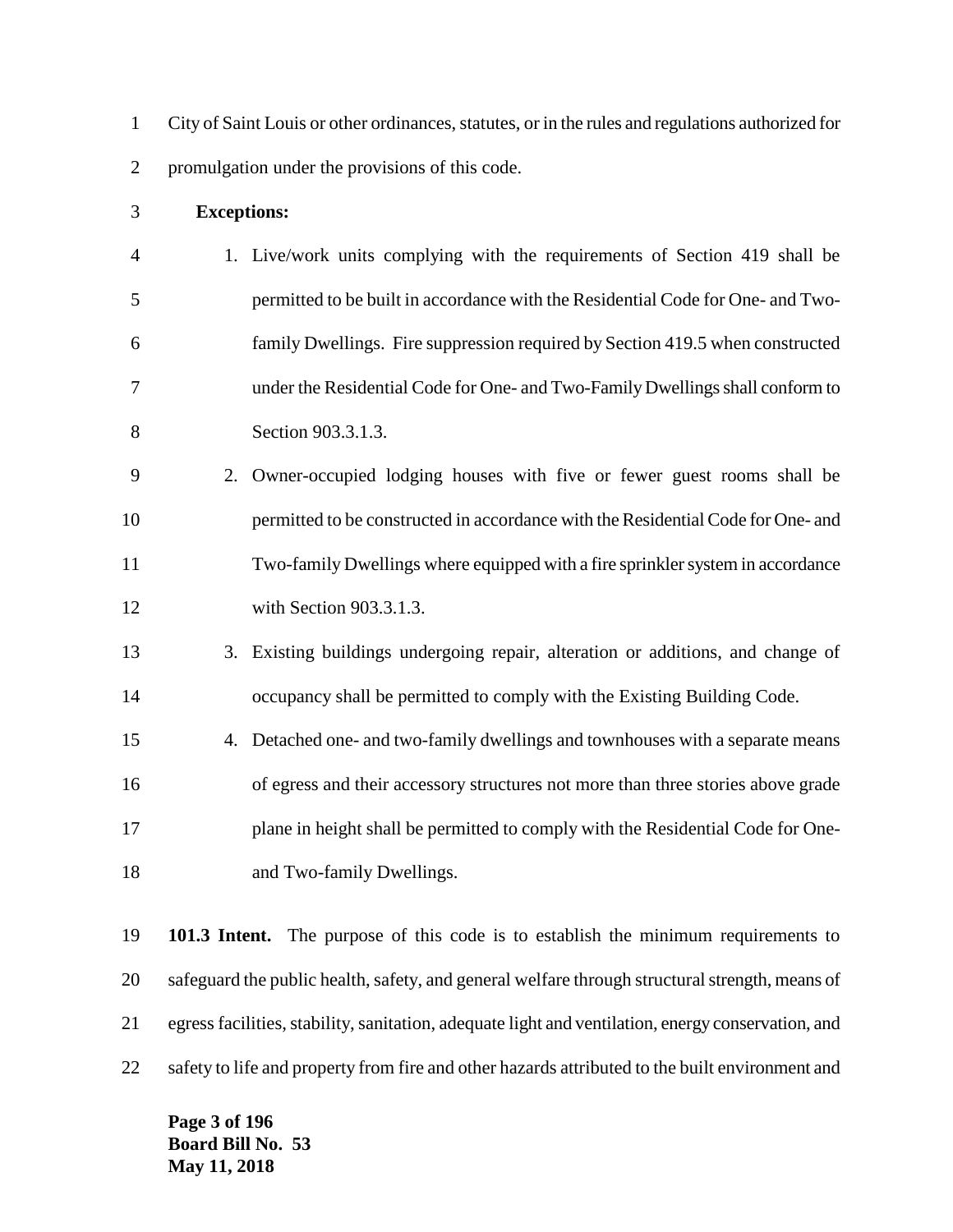to provide a reasonable level of safety to fire fighters and emergency responders during emergency operations.

## **SECTION 102**

# **APPLICABILITY**

 **102.1 General.** Where there is a conflict between a general requirement and a specific requirement, the specific requirement shall be applicable. Where, in any specific case, different sections of this code specify different materials, methods of construction, or other requirements, the most restrictive shall govern.

 **102.2 Other laws.** The provisions of this code shall not be deemed to nullify any provisions of local, state, or federal law. Where the provisions of this code conflict with other ordinances or regulations, the most stringent requirements shall apply. The building official shall not be the enforcement officer for such other ordinances or regulations unless specified therein.

 **102.3 Application of references.** References to chapter or section numbers, or to provisions not specifically identified by number, shall be construed to refer to such chapter, section, or provision of this code.

 **102.4 Referenced codes and standards.** The codes and standards referenced in this code shall be considered part of the requirements of this code to the prescribed extent of each such reference and as further regulated in Sections 102.4.1 and 102.4.2. Referenced standards

**Page 4 of 196 Board Bill No. 53 May 11, 2018**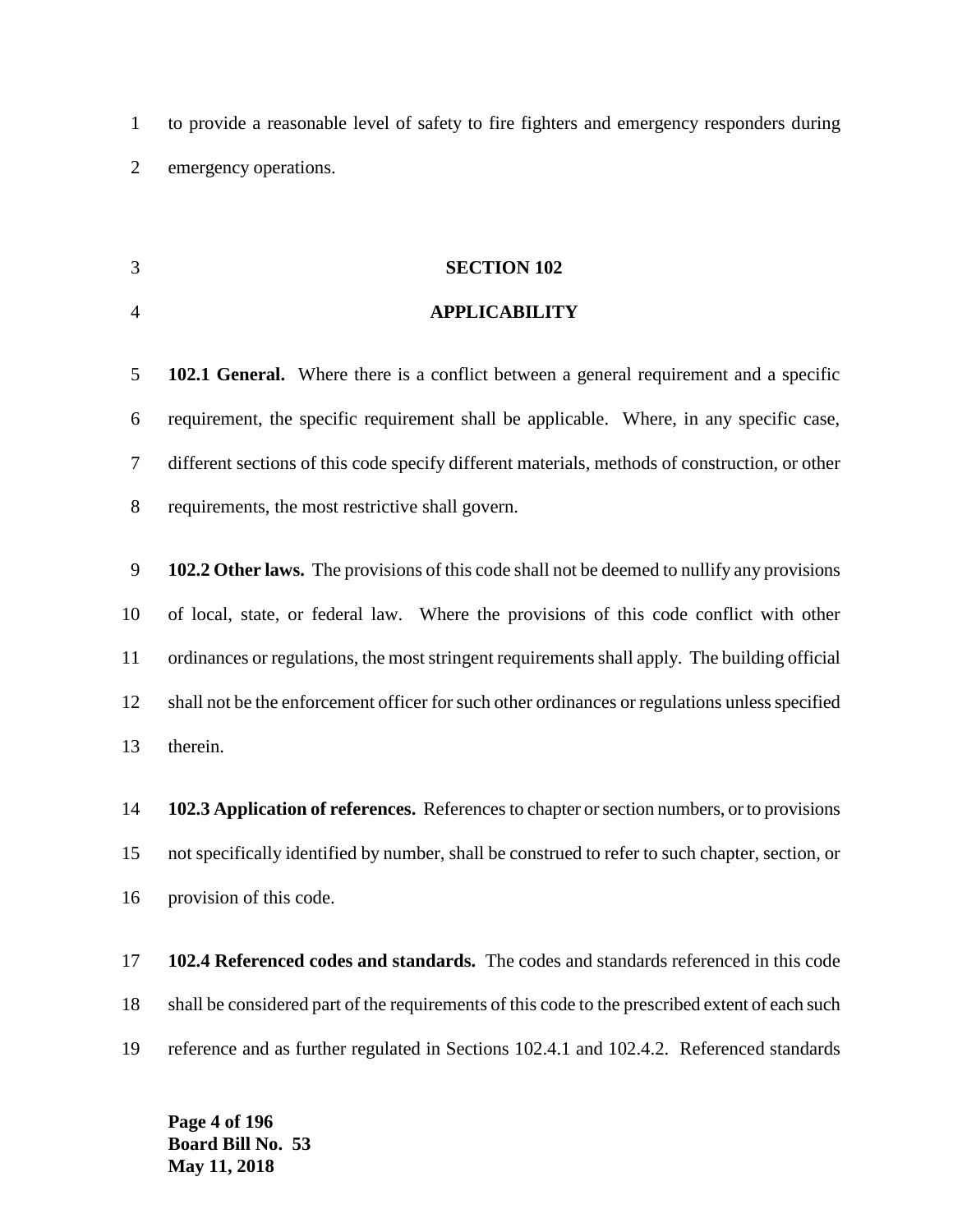shall be permitted to be updated by rule making authority of the building official.

 **Exception:** Where enforcement of a code provision would violate the conditions of the listing of the equipment or appliance, the conditions of the listing and manufacturer's instructions shall apply.

- **102.4.1 Conflicts.** Where conflicts occur between provisions of this code and referenced codes and standards, the provisions of this code shall apply.
- **102.4.2 Provisions in referenced codes and standards.** Where the extent of the reference to a referenced code or standard includes subject matter that is within the scope of this code, the provisions of this code, as applicable, shall take precedence over the provisions in the referenced code or standard.
- **102.5 Appendices.** Provisions of the appendices shall not apply unless specifically referenced in the adopting ordinance.

 **102.6 Partial invalidity.** In the event any part or provision of this code is held to be illegal or void, this shall not have the effect of making void or illegal any of the other parts or provisions.

 **102.7 Existing structures.** The legal occupancy of any structure existing on the date of the adoption of this code shall be permitted to continue without change, except as is specifically covered in this code, the Existing Building Code, the Property Maintenance Code, or the Fire Code, or as deemed necessary by the building official for the general safety and welfare of the occupants and the public.

**Page 5 of 196 Board Bill No. 53 May 11, 2018**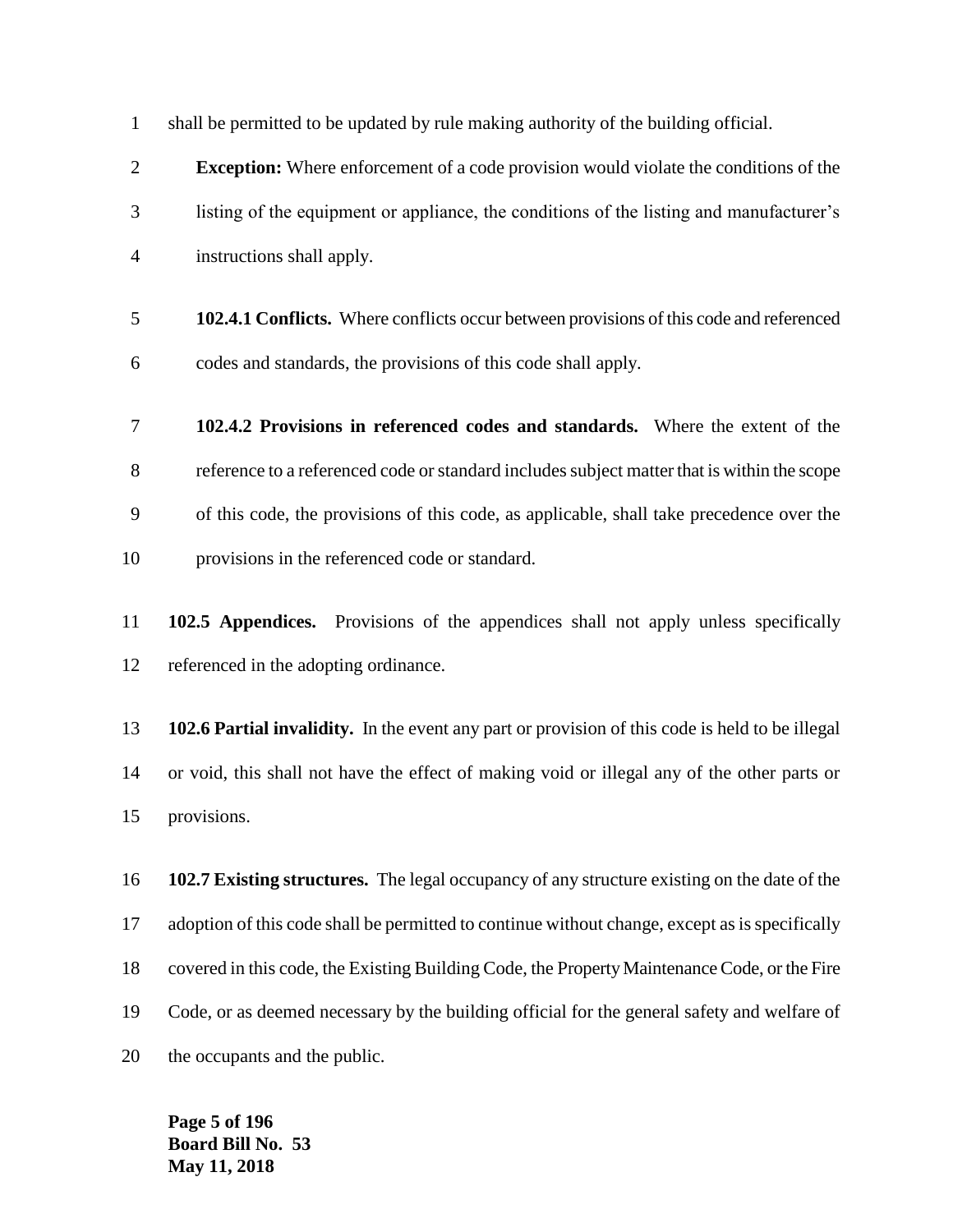**102.7.1 Additions, alterations, or repairs.** Additions, alterations, or repairs to any structure shall conform to that required for a new structure without requiring the existing structure to comply with all of the requirements of this code, unless otherwise stated. Additions, alterations, repairs, and relocations shall not cause an existing structure to become unsafe or adversely affect the performance of the building.

 **102.7.2 Buildings not previously occupied.** A building or portion of a building that has not been previously occupied or used for its intended purpose in accordance with the laws in existence at the time of its completion shall comply with the provisions of the this code for new construction or with any current permit for such occupancy.

 **102.8 Matters not provided for.** Any requirements that are essential for structural, fire, or sanitary safety of an existing or proposed building or structure, or for the safety of the occupants thereof, and which are not specifically provided for by this code, shall be determined by the building official.

 The building official shall be permitted to delegate to the Department of the President, Board of Public Service, responsibility for code compliance inspections on projects within the City limits let by the Board of Public Service or let as an Emergency Agreement. If such delegation is made, that office shall certify in writing to he building official at the completion of the project that they did inspect and believe the project to comply with this code.

 **102.9 Buildings, structures, or premises partly within city limits.** When a building, structure, or premises is constructed partly within the City and partly within County Limits, the Building Commissioner shall be authorized to enter into agreements with the adjoining

**Page 6 of 196 Board Bill No. 53 May 11, 2018**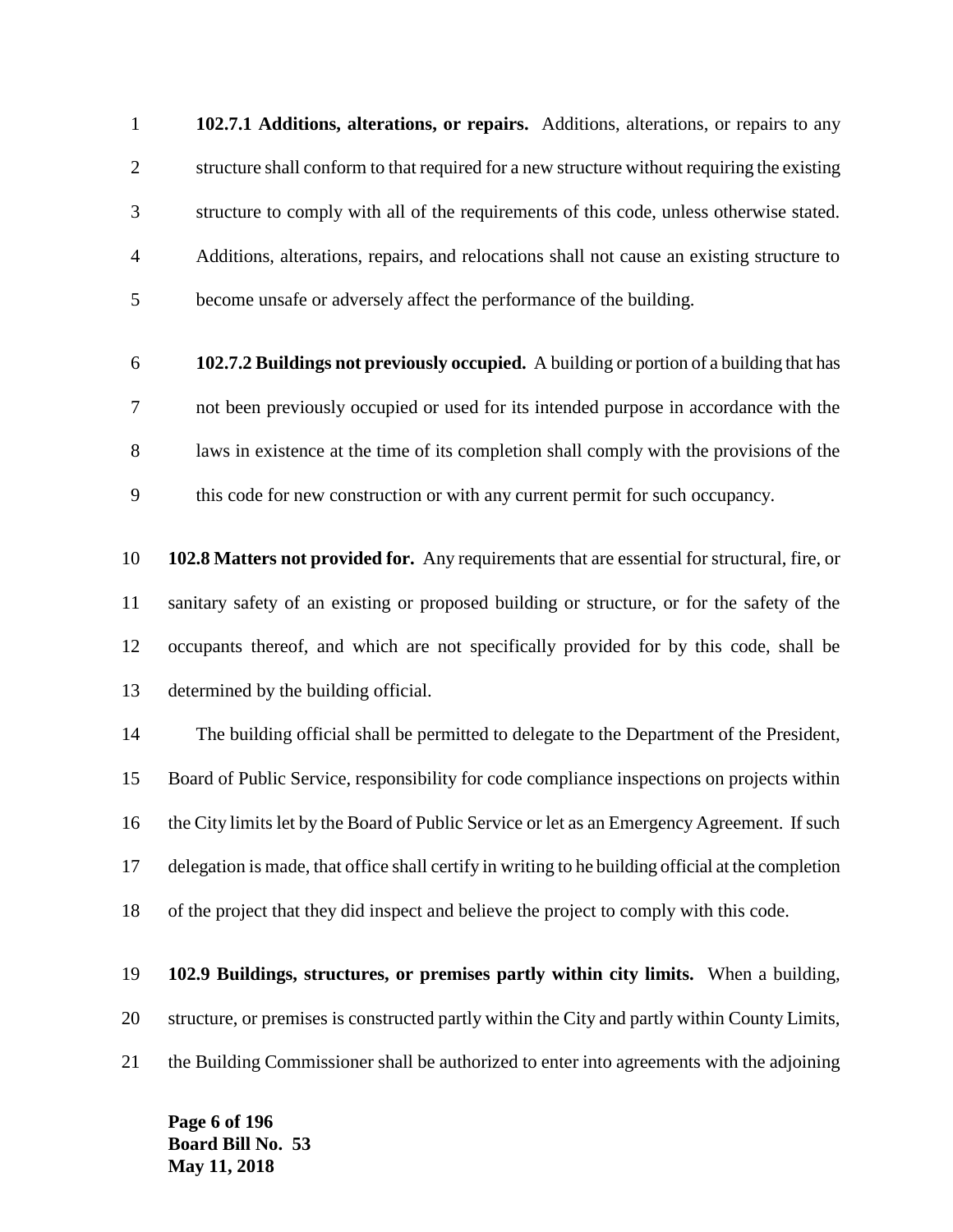code jurisdictions to avoid duplications of inspections, fees, and permits.

| $\overline{2}$ | 102.10 Restrictions. No building or structure shall be constructed, extended, repaired,         |
|----------------|-------------------------------------------------------------------------------------------------|
| 3              | removed, altered or occupied in violation of these provisions, except for repairs as defined in |
| $\overline{4}$ | Section 105.2.2, and except further that the raising, lowering or moving of a building or       |
| 5              | structure as a unit necessitated by a change in legal grade or widening of a street shall be    |
| 6              | permitted, provided the building or structure is not otherwise altered or its occupancy         |
| $\tau$         | changed. Political subdivisions of the State of Missouri, including but not limited to, the     |
| $8\,$          | Board of Education, Metropolitan Sewer District, Saint Louis Housing Authority, Saint Louis     |
| $\mathbf{9}$   | Police Department, Metro Transit, Planned Industrial Expansion Authority, Land Clearance        |
| 10             | for Redevelopment Authority, Land Reutilization Authority, Saint Louis Development              |
| 11             | Corporation, and the Regional Convention and Sports Complex Authority are covered under         |
| 12             | the provisions of this code for all property within the city limits.                            |
| 13             | <b>Exceptions:</b>                                                                              |
| 14             | Structures owned and occupied by the United States of America or the State of<br>1.             |
| 15             | Missouri.                                                                                       |
| 16             | City of Saint Louis owned property located outside of the City Limits.<br>2.                    |
| 17             | Existing building occupancies that are licensed by the State of Missouri as family<br>3.        |
| 18             | child care homes providing home day care, as specified in Section 310.3.                        |
| 19             | Structures located within cemetery boundaries which are less than 1,000 square<br>4.            |
| 20             | feet in area and less than 20 feet in height, measured from grade to the highest                |
| 21             | point.                                                                                          |
| 22             | Laying or relaying of railroad trackage sidings and their appurtenant signals,<br>5.            |

**Page 7 of 196 Board Bill No. 53 May 11, 2018**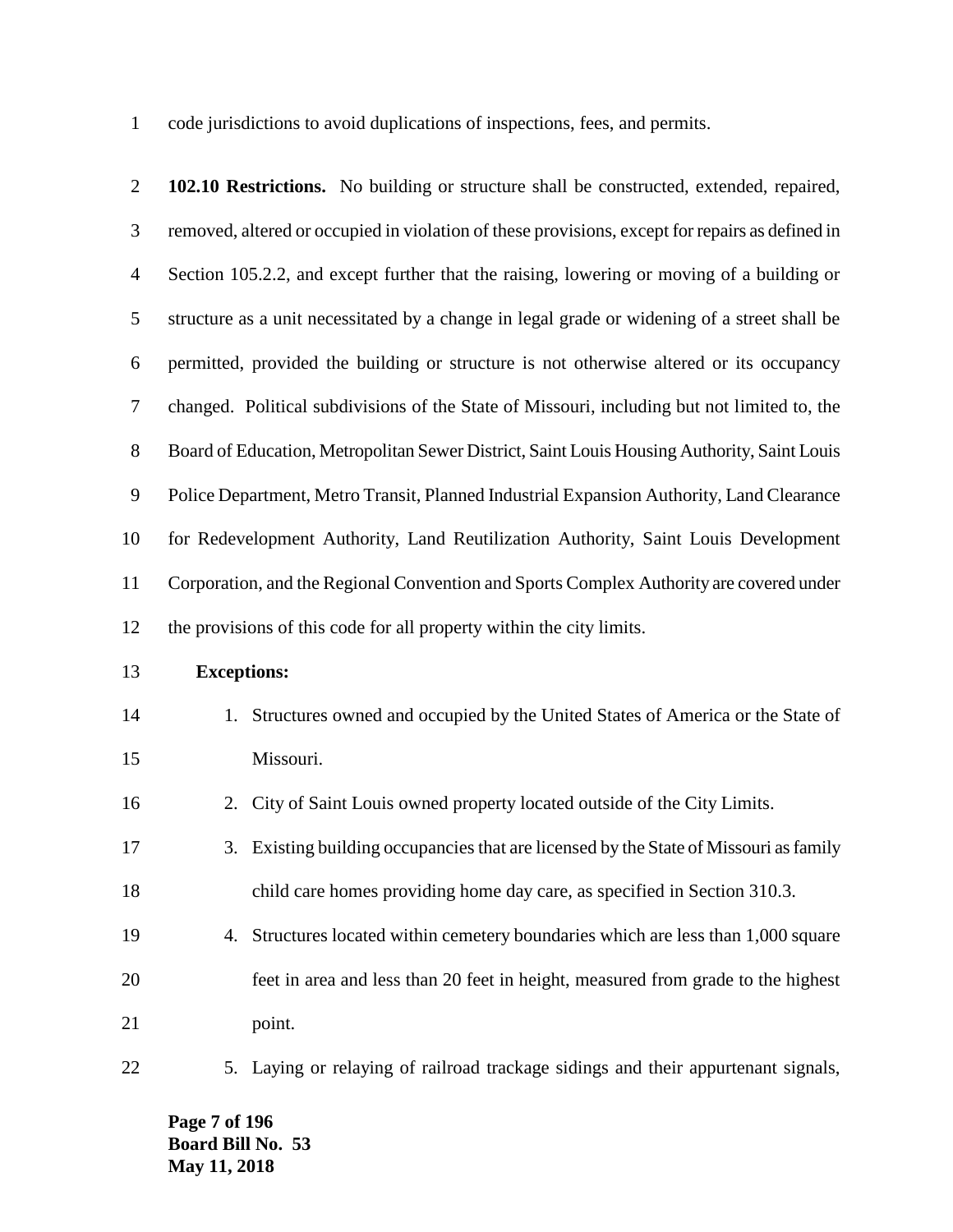- culverts and structures.
- 6. A construction project located in the public right-of-way (R.O.W.).
- **SECTION 103**

#### **DIVISION OF BUILDING AND INSPECTION**

 **103.1 Creation of enforcement agency.** There is hereby created the Division of Building and Inspection. The Division shall consist of Sections including, but not limited to: Administration Section, Building Inspection Section, Central File Section, Court Section, Electrical Inspection Section, Mechanical Inspection Section, Permit Section, Plan Exam Section, Plumbing Inspection Section, and Zoning Section.

 **103.2 Building Commissioner.** The head of the Division of Building and Inspection shall be known as the Building Commissioner, in accordance with Section 15, Article 13 of the Charter of the City of Saint Louis.

 **103.2.1 Appointment; qualifications.** The Building Commissioner, also herein referred to as the building official, shall be a Missouri licensed professional architect, or, a Missouri licensed professional engineer, or, shall have a bachelors degree in an appropriately related field with Certified Building Code Official status, or, shall have a masters degree in an appropriately related field and five years experience in building code enforcement at a senior management level. The Building Commissioner shall be appointed by the Director of Public Safety.

**Page 8 of 196 Board Bill No. 53 May 11, 2018**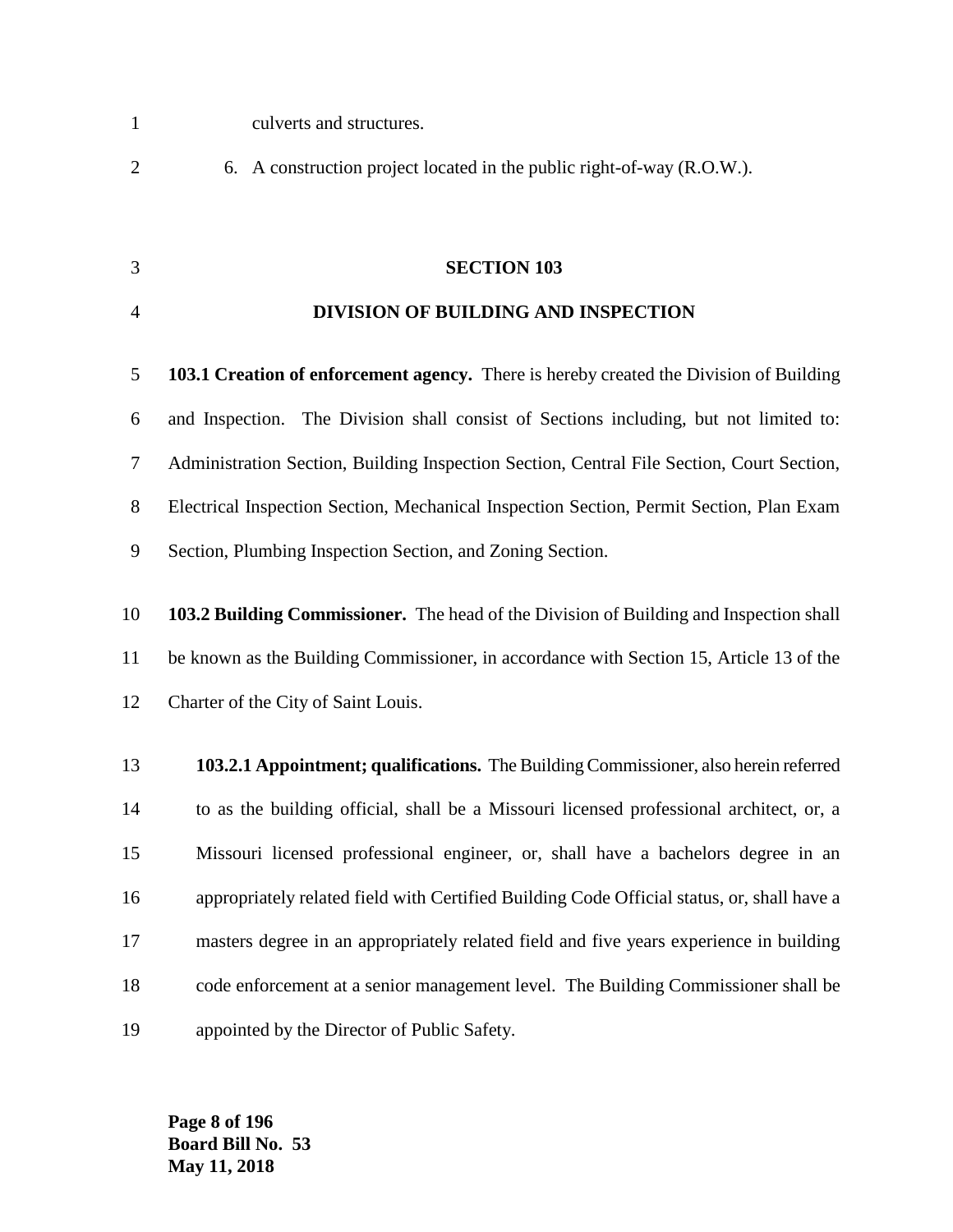**103.3 Organization.** The building official shall appoint such numbers of architects, engineers, technical assistants, inspectors and other employees such as clerks, typists, and cashiers as shall be necessary for the administration of the codes governed by this ordinance, and as authorized by the building official in conformance with Civil Service qualifications and regulations. The building official shall be permitted to delegate appropriate subordinates to act in the exercise of the duties of this code, and they also shall be designated as building officials. The building official is authorized to designate employees as needed who shall exercise all the powers of the building official during the temporary absence or disability of the building official.

 **103.4 Restriction of employees.** An official or employee connected with the Division of Building and Inspection, except one whose only connection is that of a member of the Board of Building Appeals, shall not be engaged in or directly or indirectly connected with the furnishing of labor, materials, or appliances for the construction, alteration, or maintenance of a building, or the preparation of construction documents therefor, unless that person is the owner of the building, or a first degree relative of the owner of the building; nor shall such officer or employee engage in any work which conflicts with official duties or with the interests of the Division of Building and Inspection.

 Further, no Building Division employee shall be employed by or serve as an employee of any other division within the city service unless a formal request is made by the Building Commissioner to and approved by the appointing authority of that division.

**Page 9 of 196 Board Bill No. 53 May 11, 2018**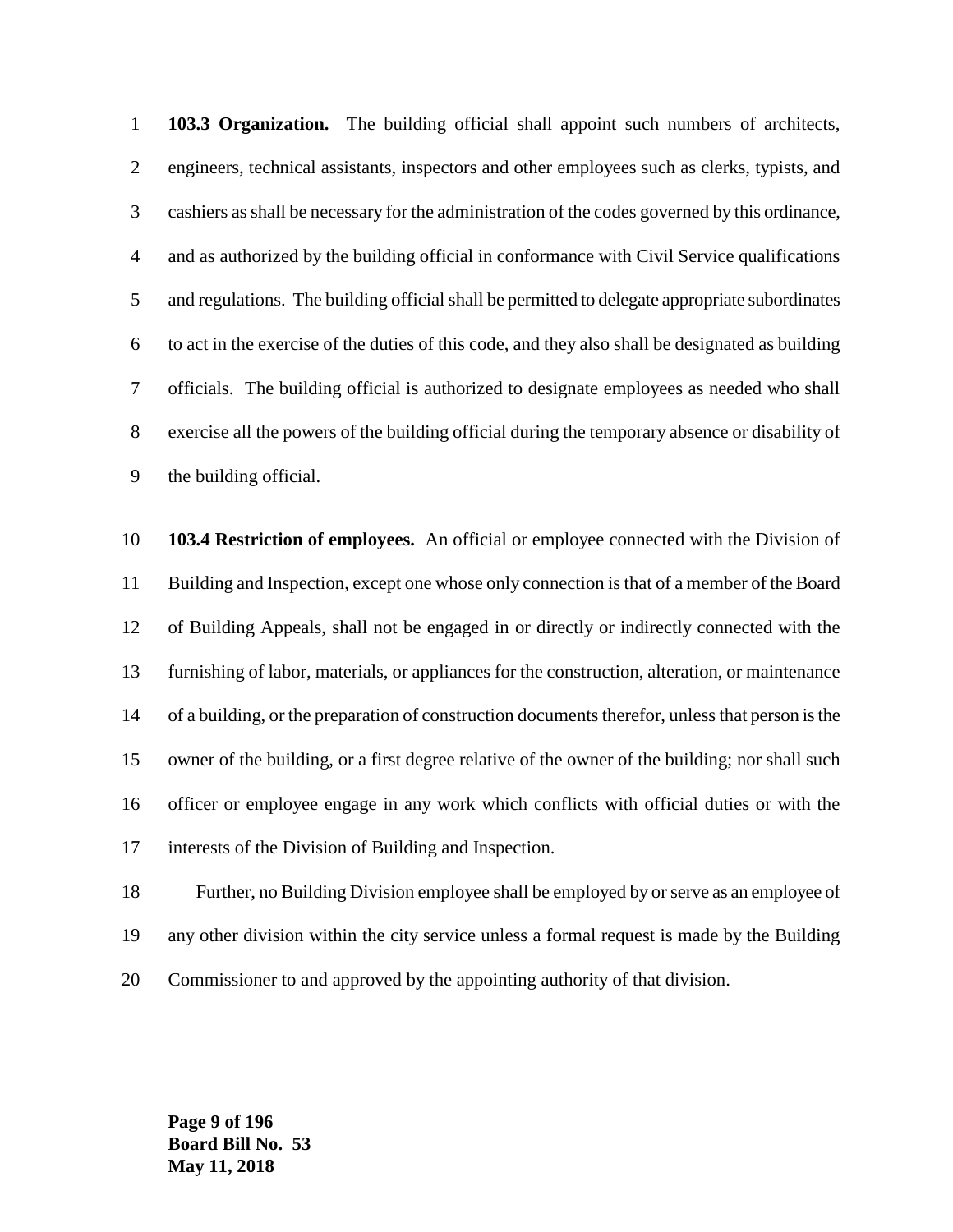**SECTION 104 DUTIES AND POWERS OF THE BUILDING OFFICIAL**

 **104.1 General.** The building official is hereby authorized and directed to enforce the provisions of this code. The building official shall have the authority to render interpretations of this code and adopt policies and procedures in order to clarify the application of its provisions. Such interpretations, policies, and procedures shall be in conformance with the intent and purpose of this code. Such policies and procedures shall not have the effect of waiving requirements specifically provided for in this code.

 **104.1.1 Rule making authority.** The Building Commissioner shall have authority as necessary in the interest of public health, safety, and general welfare to adopt and promulgate rules and regulations to interpret and implement the provisions of this code, to secure the intent thereof, and to designate requirements applicable because of local climatic or other conditions. Such rules shall not have the effect of waiving structural or fire performance requirements specifically provided for in this code or violating accepted engineering practice involving public safety.

 **104.1.2 Accepted engineering practice.** In the absence of provisions not specifically contained in this code, the regulations, specifications, and standards listed under Referenced Standards shall be deemed to represent accepted engineering practice in respect to materials, equipment, systems, or methods of construction.

**104.2 Applications and permits.** The building official shall receive applications; review

**Page 10 of 196 Board Bill No. 53 May 11, 2018**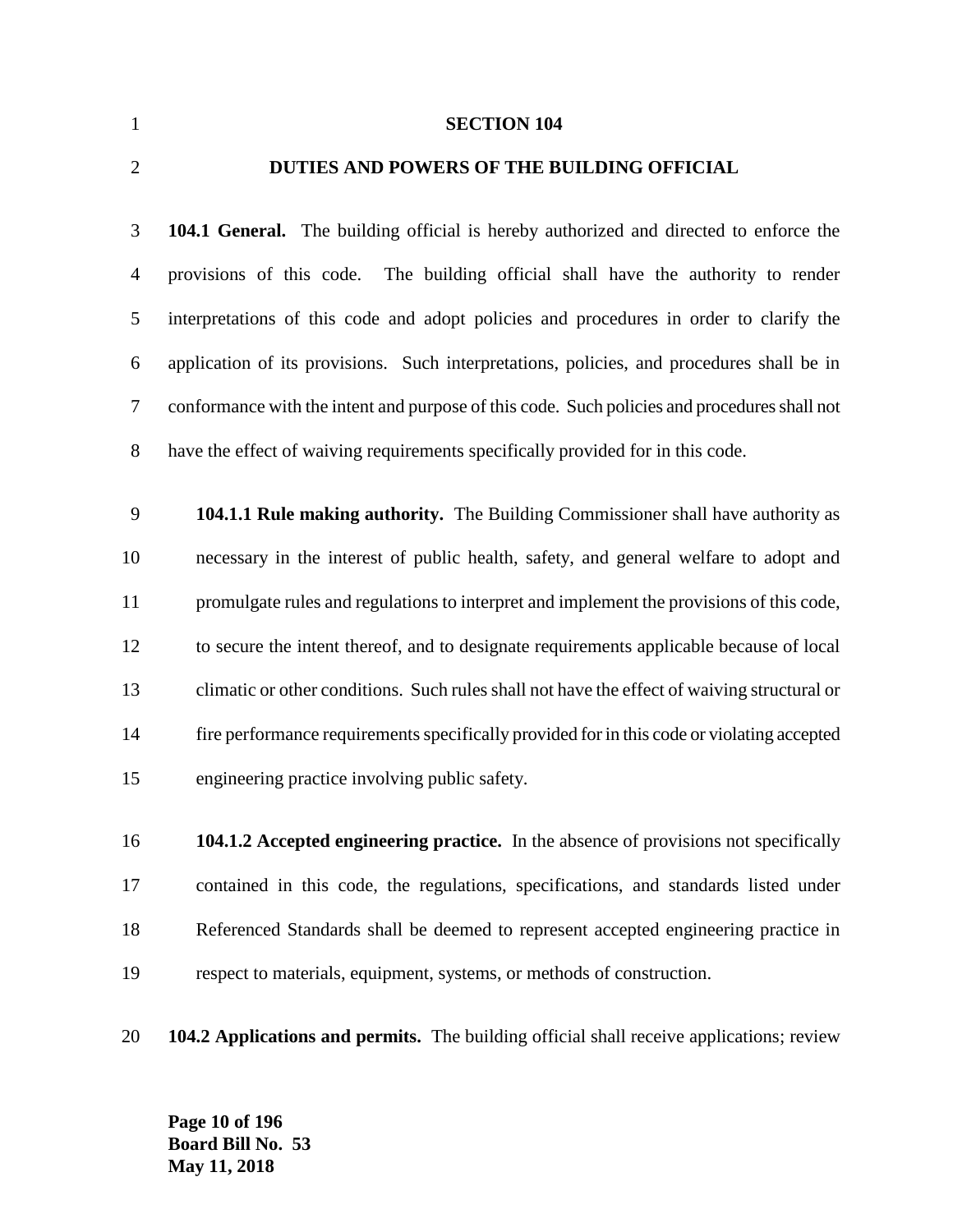construction documents; issue or deny permits for the erection, alteration, demolition, moving, or occupancy of buildings, structures, or premises; inspect the premises for which such permits have been issued; and enforce compliance with the provisions of this code.

- **104.2.1 Preliminary meeting.** When requested by the permit applicant, the building official shall meet with the permit applicant to discuss plans for the proposed work or change of occupancy prior to the application for a permit in order to establish the specific applicability of the provisions of this code.
- **104.2.1.1 Building evaluation.** The building official is authorized to require an existing building to be investigated and evaluated by a licensed design professional based on the circumstances agreed upon at the preliminary meeting. The design professional shall notify the building official if any potential nonconformance with 12 the provisions of this code is identified.
- **104.3 Notices and orders.** The building official shall issue all necessary notices or orders to ensure compliance with this code.

 **104.4 Inspections.** The building official is authorized to make all of the required inspections, or the building official shall have the authority to accept reports of inspection by approved agencies or individuals. Reports of such inspections shall be in writing and certified by a responsible officer of such approved agency or by the responsible individual. The building official is authorized to engage such expert opinion as deemed necessary to report upon unusual technical issues that arise, subject to the approval of the appointing

**Page 11 of 196 Board Bill No. 53 May 11, 2018**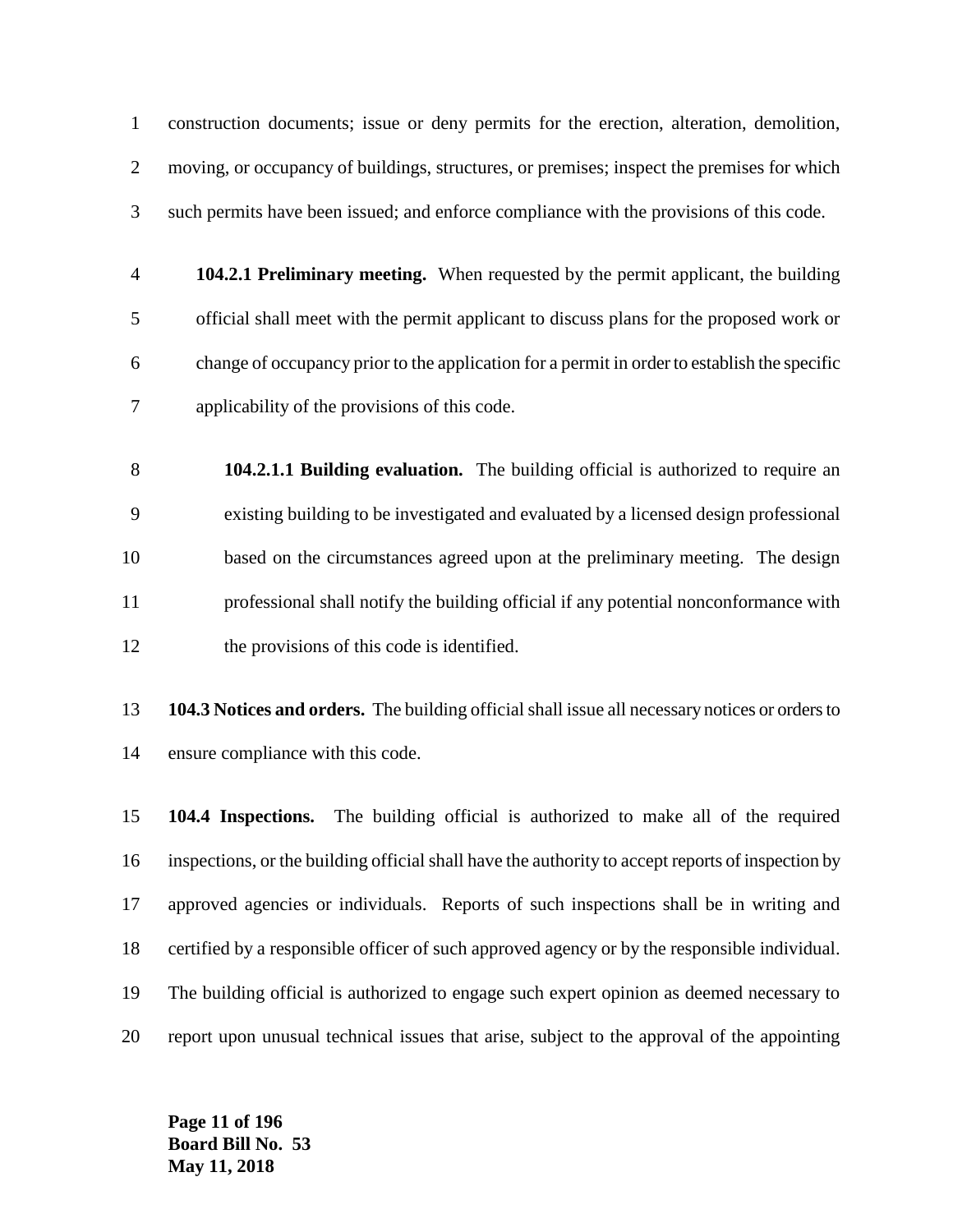authority. The owner shall provide such special inspections as are required by the building official.

 **104.5 Identification.** The building official shall carry proper identification when inspecting structures, or premises in the performance of duties under this code.

 **104.6 Right of entry.** Where it is necessary to make an inspection to enforce the provisions of this code or where the building official has reasonable cause to believe that there exists in a structure or upon a premises a condition which is contrary to or in violation of this code which makes the structure or premises unsafe, dangerous, or hazardous, the building official or designee is authorized to enter the structure or premises at reasonable times to inspect or perform the duties imposed by this code, provided that if such structure be occupied that credentials be presented to the occupant and entry requested. If such structure or premises be unoccupied, the building official shall first make a reasonable effort to locate the owner, owner's authorized agent, or other person having charge or control of the structure or premises and request entry. If entry is refused, the building official shall have recourse to the remedies provided by law to secure entry.

 **104.6.1 Disasters.** In the event of a disaster such as windstorm, tornado, flood, fire, earthquake, bomb blast, or explosion, the building official is hereby authorized to enter and inspect structures within the affected area, subject to constitutional restrictions on unreasonable searches and seizures. When, in the opinion of the building official, there is imminent danger of an unsafe condition, the building official shall take emergency measures in accordance with this code. If the building official determines, after

**Page 12 of 196 Board Bill No. 53 May 11, 2018**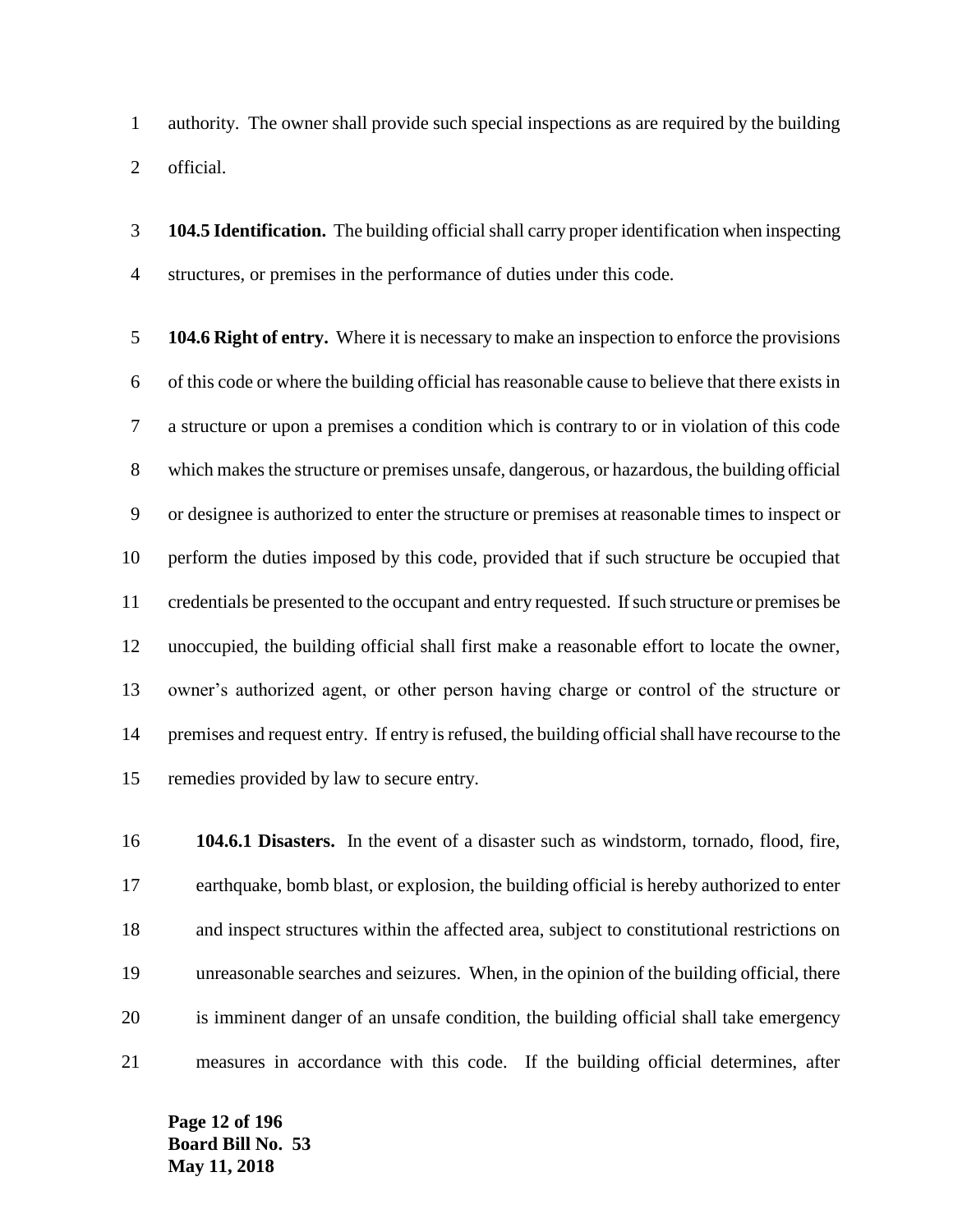inspection, that a structure is unfit, the building official shall declare it a public nuisance, cause a report to be prepared, and notify the affected parties in accordance with this code.

 **104.6.1.1 Post-disaster inspections.** The building official is authorized to deputize Missouri Structural Assessment and Visual Evaluation (SAVE) Volunteer Inspectors certified by the Missouri State Emergency Management Agency (SEMA) to conduct emergency post-disaster safety evaluations of buildings.

 **104.7 Department Records.** An official record shall be kept of all business and activities of the department specified in the provisions of this code, and all such records shall be open to public inspection at all appropriate times.

 A reasonable charge shall be established for making copies of documents. If staff time is required to assemble requested data, an estimate shall be made of personnel charges, including fringe benefits, and a signed agreement made prior to undertaking such projects. The Division of Building and Inspection is not obligated to assemble data into formats that it does not use or need in the ordinary prosecution of its work.

 Further, whenever any person, firm, or corporation requests a comprehensive historical investigation of the Division of Building and Inspection records relating to building or occupancy permits, an application fee of \$25 shall be charged as specified in Section 108.2.1 in addition to all other fees as provided in other sections of this code.

 **104.8 Liability.** The building official, member of the Board of Building Appeals, or employee charged with the enforcement of this code, while acting for the City of Saint Louis in good faith and without malice in the discharge of the duties required by this code or other

**Page 13 of 196 Board Bill No. 53 May 11, 2018**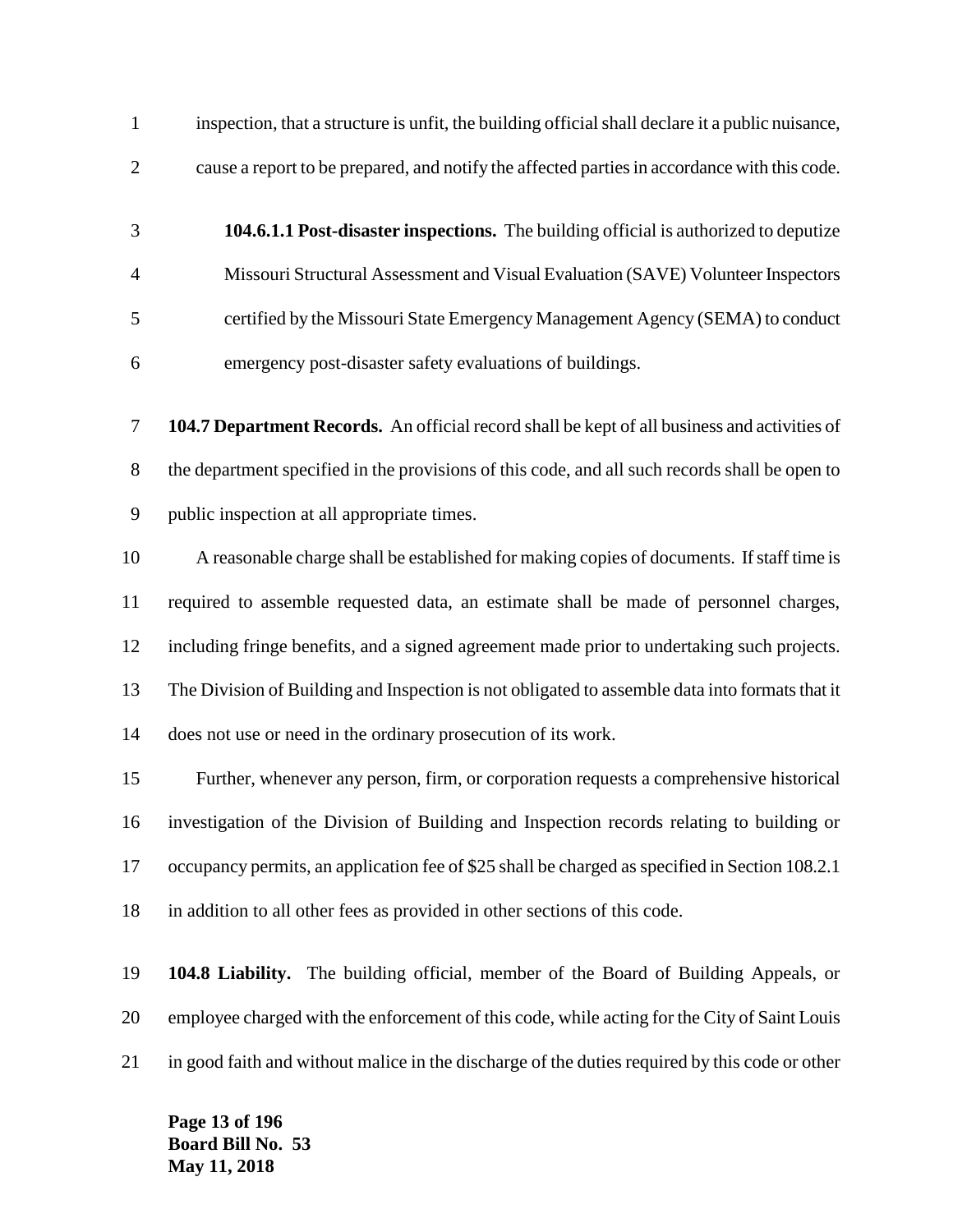pertinent law or ordinance, shall not thereby be rendered civilly or criminally liable personally and is hereby relieved from personal liability for any damage accruing to persons or property as a result of any act or by reason of an act or omission in the discharge of official duties.

 **104.8.1 Legal defense.** Any suit or criminal complaint instituted against an officer or employee because of an act performed by that officer or employee in the lawful discharge of duties and under the provisions of this code shall be defended by the City of Saint Louis City Counselor's Office until the final termination of the proceedings. The building official or any subordinates shall not be liable for cost or judgment in any action, suit or proceeding that is instituted in pursuance of the provisions of this code; and any employee of the Division of Building and Inspection, acting in good faith and without malice, shall be free from liability for acts performed under any of its provisions or by reason of any act or omission in the performance of official duties in connection therewith.

 The above protection shall also extend to former employees for work performed during their period of employment with the City of Saint Louis.

 **104.9 Approved materials and equipment.** Materials, equipment, and devices approved by the building official shall be constructed and installed in accordance with such approval.

 **104.9.1 Used materials and equipment.** The use of used materials which meet the requirements of this code for new materials is permitted. Used equipment and devices

**Page 14 of 196 Board Bill No. 53 May 11, 2018**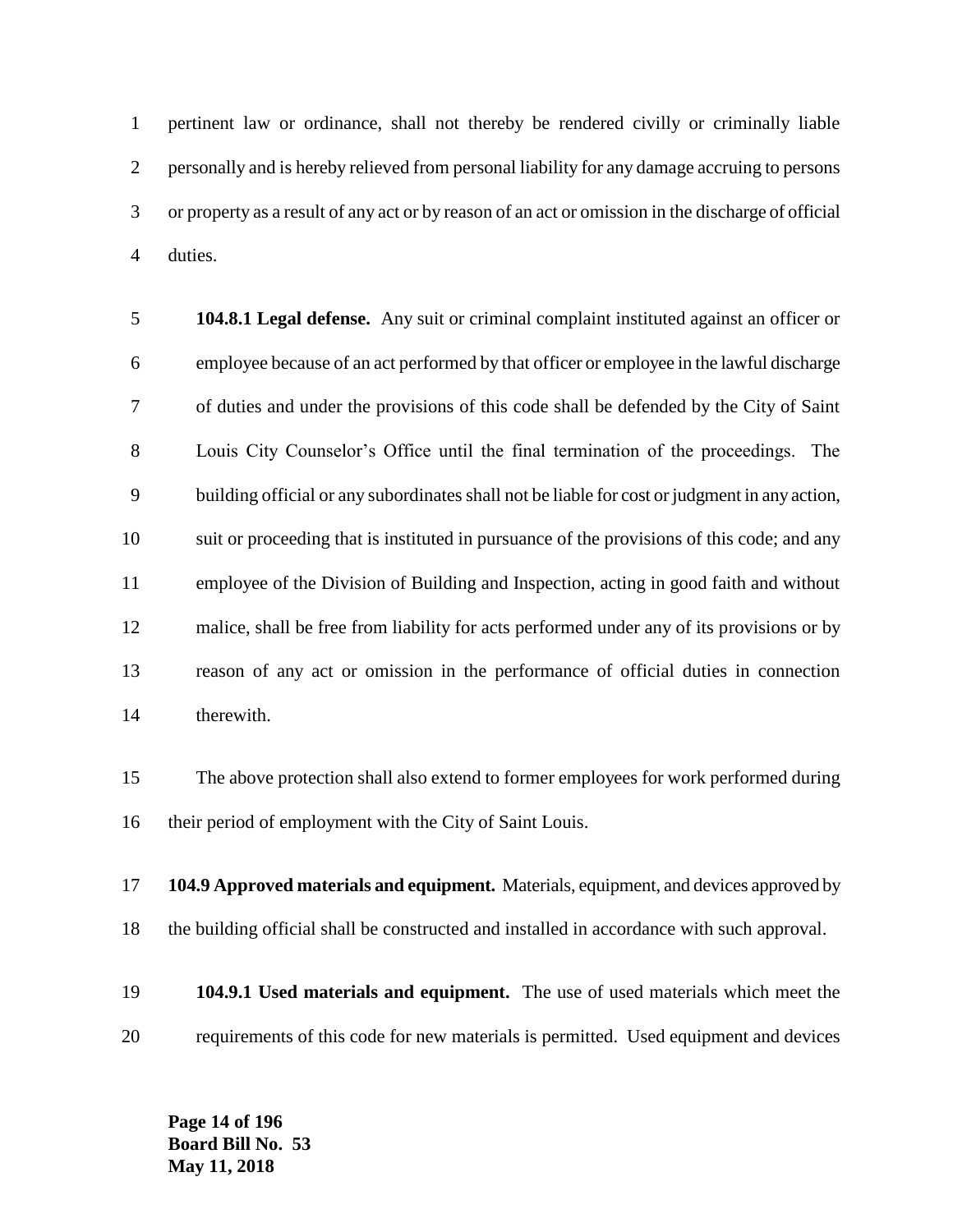- shall not be reused unless they have been reconditioned, tested, and placed in good and proper working condition and approved by the building official.
	- **104.10 Modifications.** Wherever there are practical difficulties involved in carrying out provisions of this code, the building official shall have the authority to grant modifications for individual cases, upon application of the owner or owner's representative, provided the building official shall first find that special individual reason makes the strict letter of this code impractical and the modification is in compliance with the intent and purpose of this code and that such modification does not lessen health, life, and fire safety or structural requirements. The details of action granting modifications shall be recorded and entered in the files of the Division of Building and Inspection.
	- **104.10.1 Flood hazard areas.** The building official shall not grant modifications to any provisions required in flood hazard areas unless a determination has been made that: 13 1. There is good and sufficient cause showing that the unique characteristics of the size, configurations, or topography of the site render the elevation standards of 15 this code inappropriate. 2. Failure to grant the modification would result in exceptional hardship by 17 rendering the lot undevelopable. 3. The granting of modification will not result in increased flood heights, additional threats to public safety, or extraordinary public expense; cause fraud on or victimization of the public; or conflict with existing laws or ordinances. 4. The modification is the minimum necessary to afford relief considering the flood

**Page 15 of 196 Board Bill No. 53 May 11, 2018**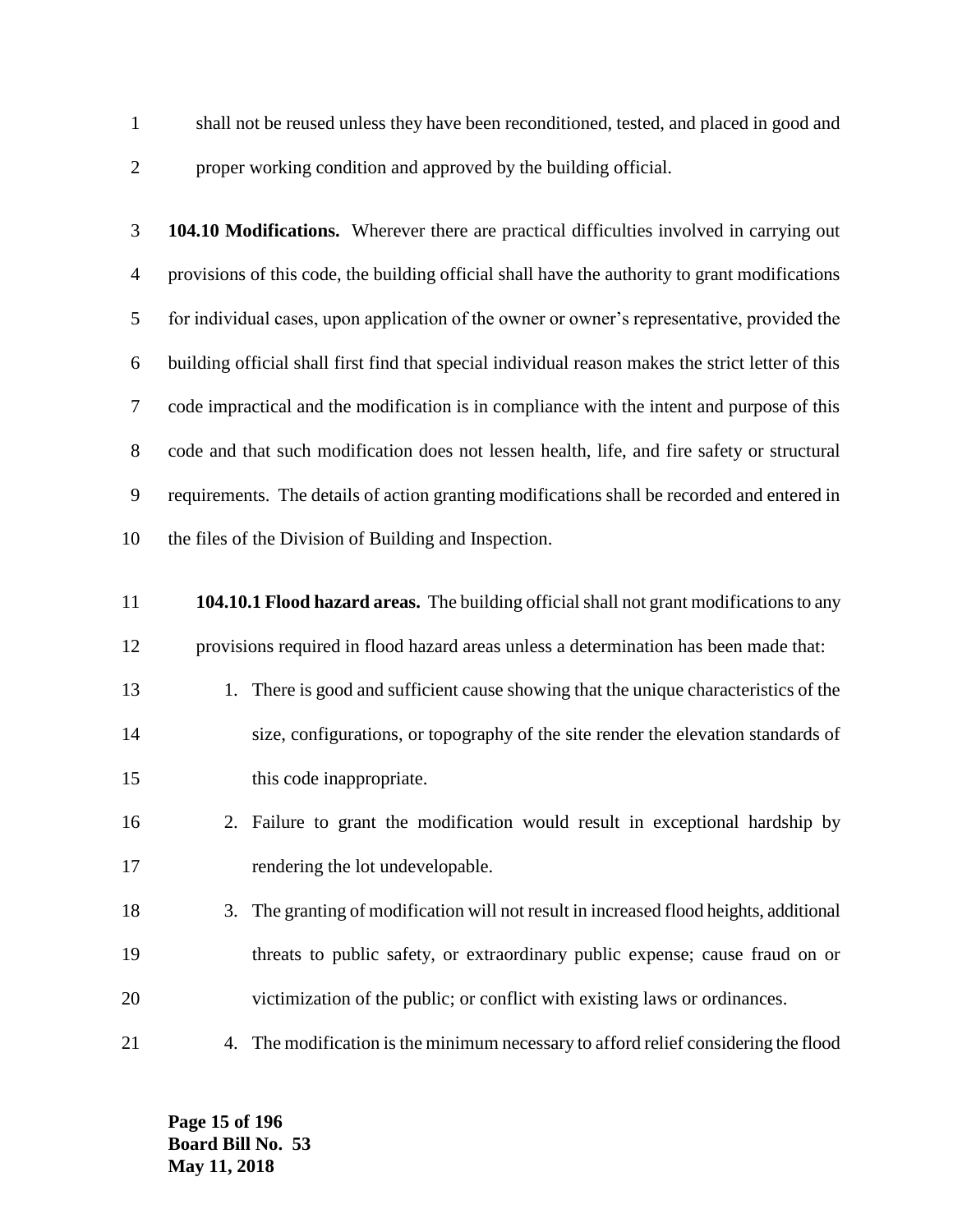hazard.

 5. Written notice has been submitted to the applicant specifying the difference between the design flood elevation and the elevation to which the building is to be built, stating that the cost of flood insurance will be commensurate with the increased risk resulting from the reduced floor elevation, and stating that construction below the design flood elevation increases risks to life and property.

 **104.11 Alternative materials, design, and methods of construction, and equipment.** The provisions of this code are not intended to prevent the installation of any material or to prohibit any design or method of construction not specifically prescribed by this code, provided any such alternative has been approved. An alternative material, design or method of construction shall be approved where the building official finds that the proposed design is satisfactory and complies with the intent of the provisions of this code, and that the material, method, or work offered is, for the purpose intended, at least the equivalent of that prescribed in this code in quality, strength, effectiveness, fire resistance, durability, and safety.

 **104.11.1 Research reports.** Supporting data, where necessary to assist in the approval of materials or assemblies not specifically provided for in this code, shall consist of valid research reports from approved sources.

 **104.11.2 Tests.** Whenever there is insufficient evidence of compliance with the provisions of this code, or evidence that a material or method does not conform to the requirements of this code, or in order to substantiate claims for alternative materials or methods, the building official shall have the authority to require tests as evidence of

**Page 16 of 196 Board Bill No. 53 May 11, 2018**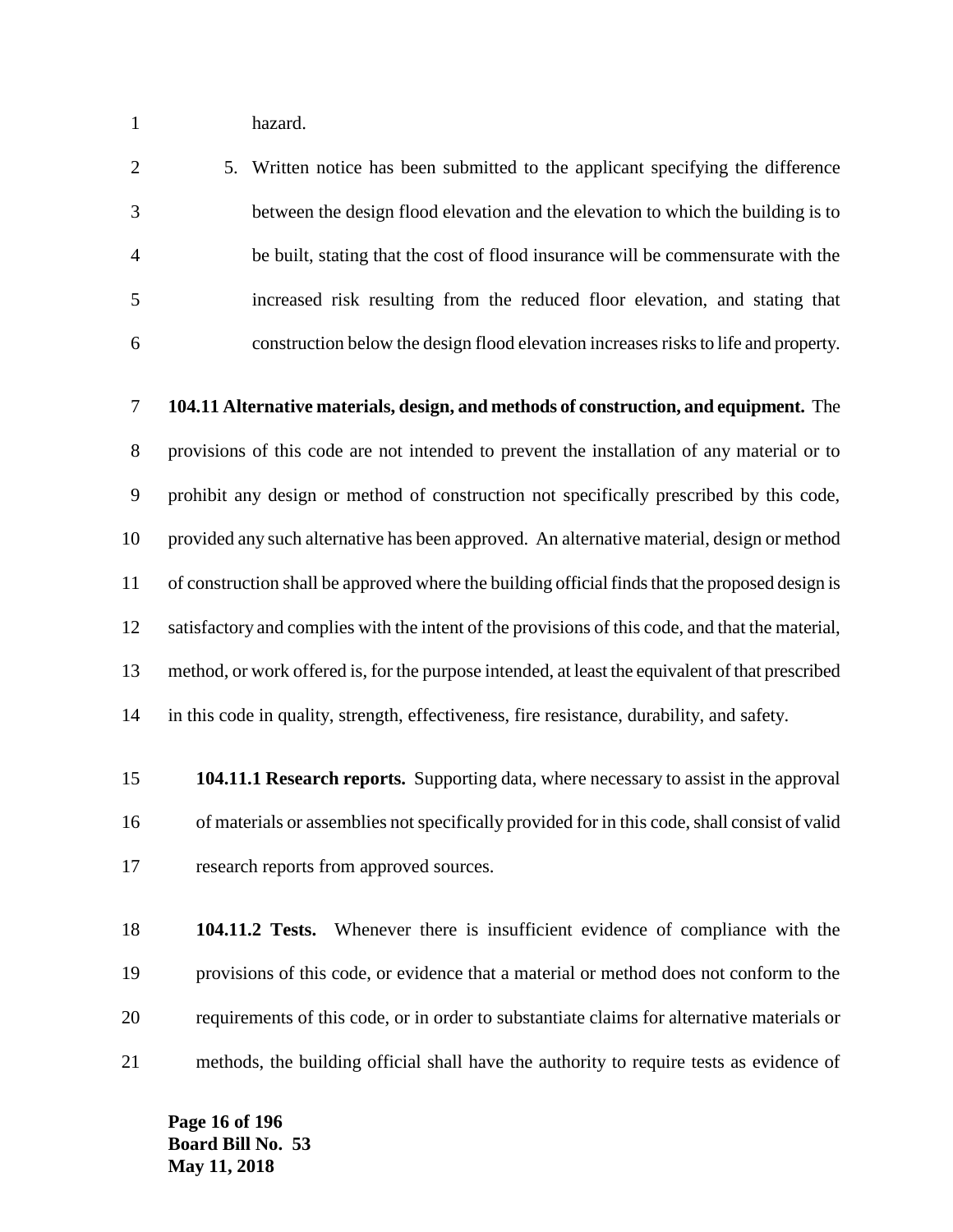compliance to be made at no expense to the jurisdiction. Test methods shall be as specified in this code or by other recognized test standards. In the absence of recognized and accepted test methods, the building official shall approve the testing procedures. Tests shall be performed by an approved agency. Reports of such tests shall be retained by the building official for the period required for the retention of public records.

- **104.11.3 Research and investigations.** The building official shall require that sufficient technical data be submitted to substantiate the proposed use of any material or assembly, and if it is determined that the evidence submitted is satisfactory proof of performance for the use intended, the building official shall approve its use subject to the requirements of this code. The costs of all tests, reports and investigations required under these provisions shall be paid by the applicant or owner.
- **104.12 Annual report.** The Building Commissioner shall submit to the Director of Public Safety a written annual report.
- **SECTION 105 PERMITS**

 **105.1 Required.** Any owner or owner's authorized agent who intends to perform site grading or excavation; to construct, enlarge, alter, make non-ordinary repairs to, move, or demolish a building or structure; to change the occupancy of a building, structure, or premises from one use group to another or to change to a prohibited use; or to cause any such work to be done; or to use explosives for blasting in connection with demolition, excavation,

**Page 17 of 196 Board Bill No. 53 May 11, 2018**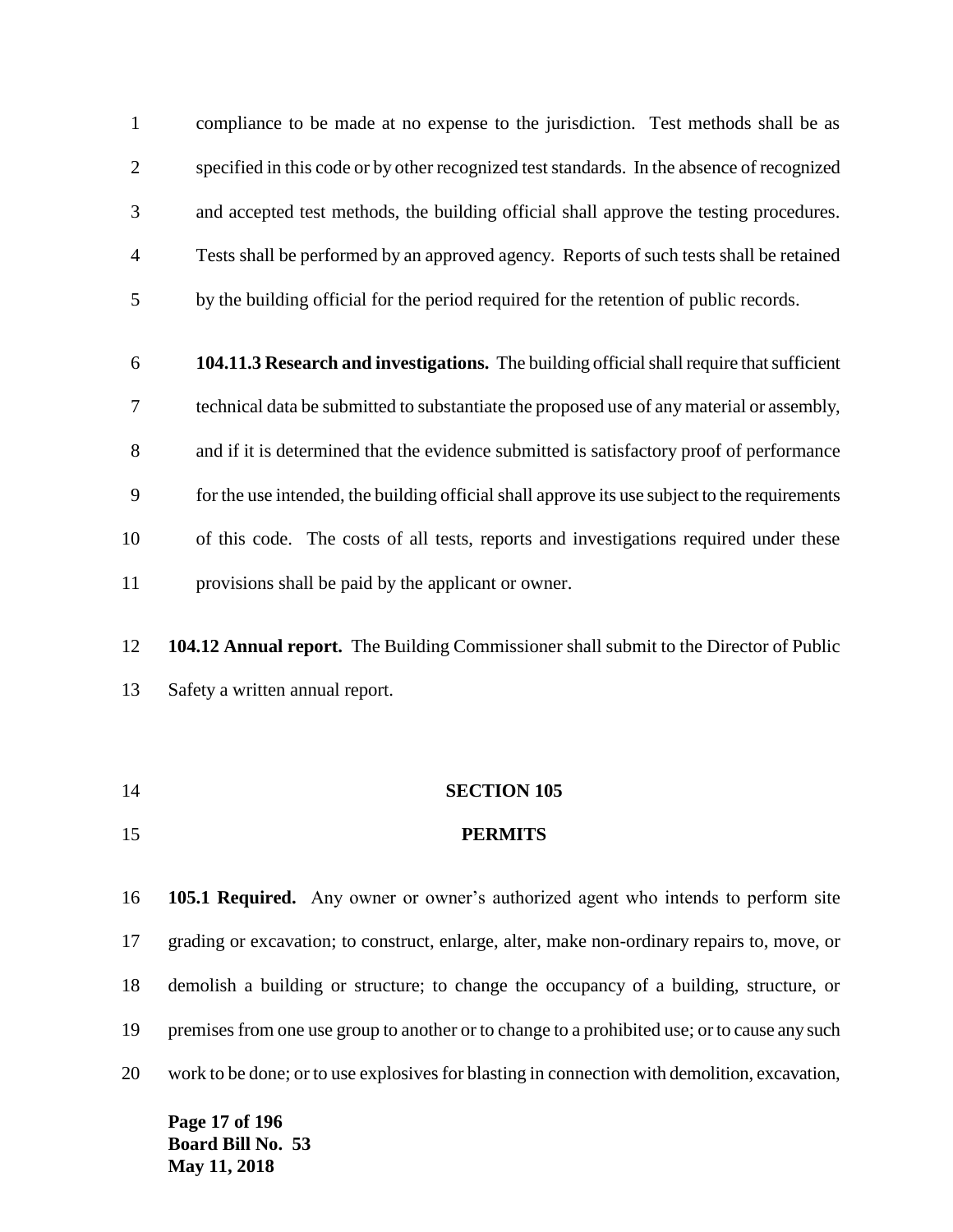construction, or other building operation shall first make application to the building official and obtain the required permits.

 **Exception:** No permit shall be issued to repair any building or structure condemned in accordance with Section 119 or 120 if such building or structure is included in an executed contract for demolition between the City of Saint Louis and a demolition contractor.

 **105.1.1 Preservation Board permit requirements.** When the ordinances of the Cultural Resources Office (CRO) of the Planning and Urban Design Agency (PUDA) require a permit for items for which this code does not require a permit, applications shall be permitted to be taken by the Division of Building and Inspection and processed solely to the Cultural Resources Office. Both the Building Commissioner and the Cultural Resources Office Director are authorized to place stop work orders. Any appeals or court actions resulting from such citations, applications, or permits shall have technical and aesthetic testimony from the Preservation Board and the staff of the Cultural Resources Office.

 **105.1.2 Cultural Resources Office denial.** Unless overruled by the Building Commissioner as a result of an emergency situation or the Planning and Urban Design Commission, a denial from the Preservation Board shall be the final denial; no further notice from the building official shall be required to any person.

**105.2 Work exempt from permit.** Exemptions from permit requirements of this code shall

**Page 18 of 196 Board Bill No. 53 May 11, 2018**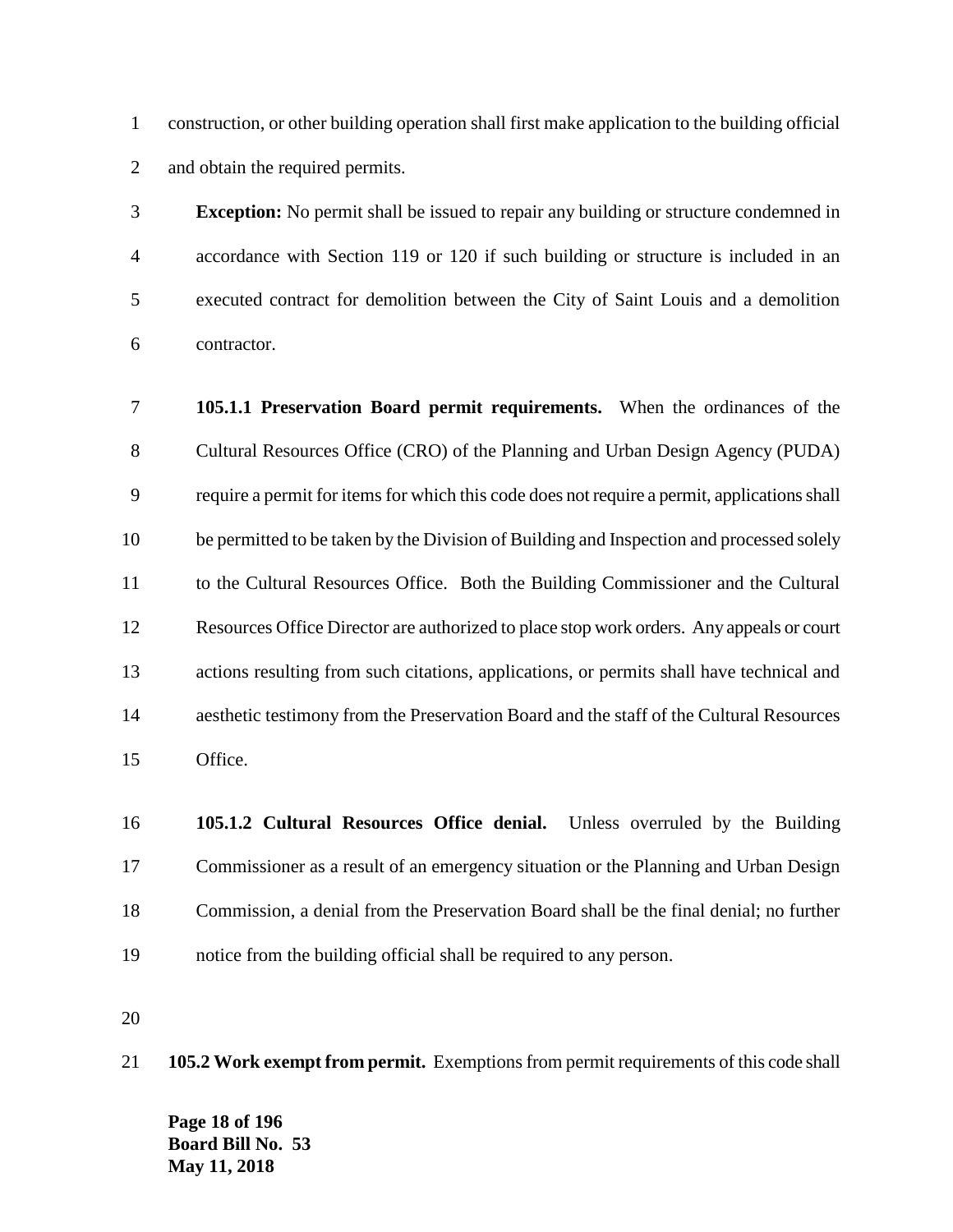not be deemed to grant authorization for any work to be done in any manner in violation of the provisions of this code or any other laws or ordinances of the City of Saint Louis. Permits shall not be required for the following:

- 1. Tuckpointing, ordinary or minor repair to exterior masonry, exterior painting, or similar repair or finish work;
- 2. Repair or replacement of existing gutters or above-grade portions of downspouts;
- 3. Recovering or replacing roof covering with the same type of roof covering to a 8 maximum of two layers of roofing. Roofs having a pitch of  $\frac{1}{4}$ :12 or greater but less than 4:12 (low slope roof) shall provide positive drainage. Replacement of 25% or less of roof sheathing;
- 4. Resealing or restriping of an existing paved parking parking lot, provided the restriping done matches the existing configuration and the number of spaces remain the same. A permit is required to re-stripe a parking lot for a new parking space and drive arrangement or configuration;
- 5. Miscellaneous site work, landscaping, gardens, shrubbery, or planting boxes; excavation or fill that does not create a permanent change in property elevation of more than six inches along property lines, block drainage, or create erosion or 18 damage to adjacent properties;
- 6. Replacement of existing fencing of the same height, material, and location except when enclosing swimming pools, hot tubs, or spas;
- 7. Retaining walls eighteen inches or less in height above lowest adjacent grade;
- 8. Tents smaller than 1,000 square feet, or those used for private family events on the

**Page 19 of 196 Board Bill No. 53 May 11, 2018**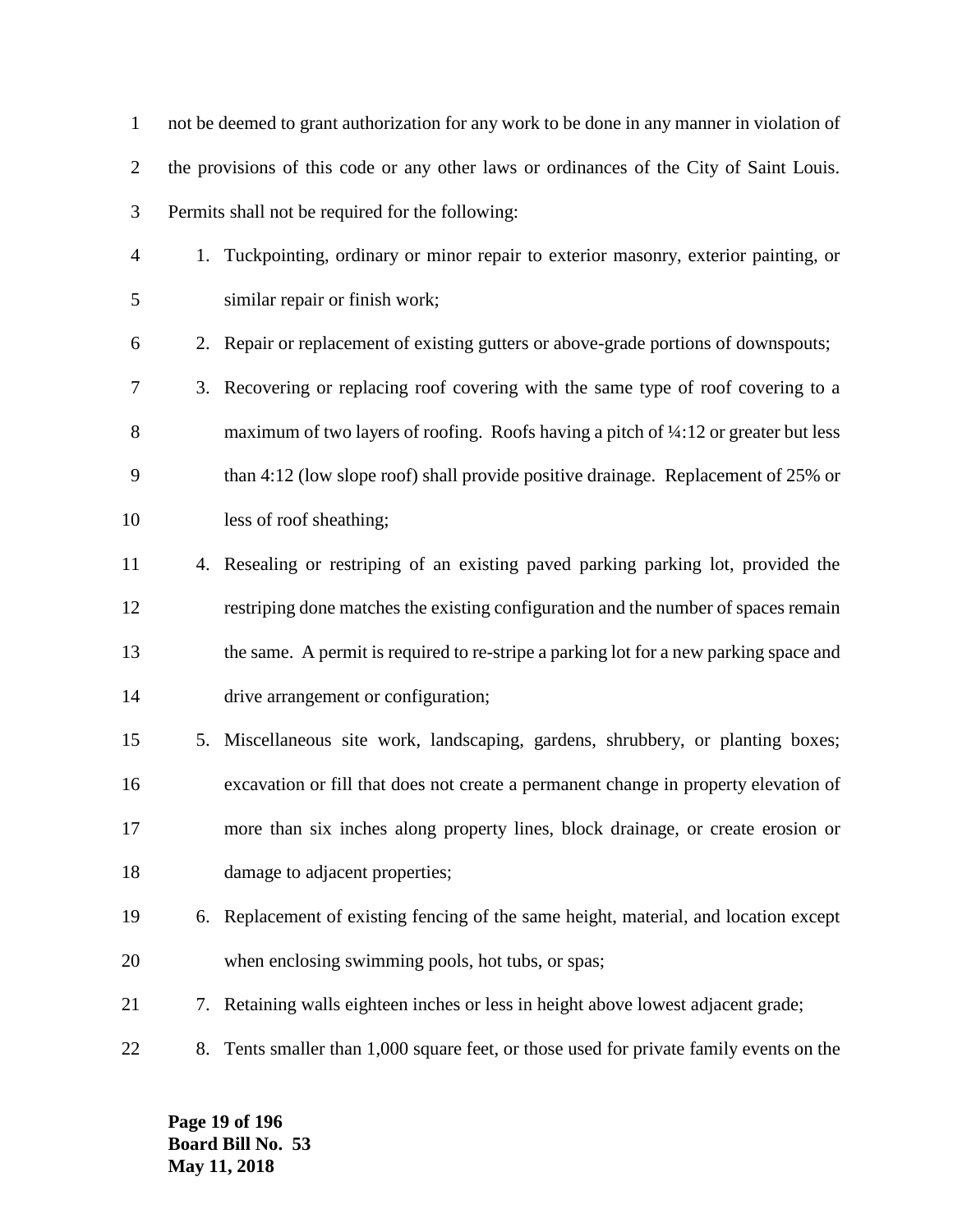- same lot as the owner's residence;
- 9. Statues on private property, erected on grade, not attached to or part of a building or structure;
- 10. Relining, repairing, patching or shotcreting existing swimming pool walls or floors provided required minimum water depths under diving boards, if present, are maintained;
- 11. Ordinary or minor repairs to exterior cantilevered balconies, decks, stairs, and fire escapes such as patching or replacing small areas of treads, risers, and platform surfaces; repairing or replacing components such as handrails, tread and riser, guardrail balusters, etc. on existing balconies, stairs and decks with like-for-like materials as long as it does not affect the structural components of the exterior cantilevered balconies, decks, stairs, or fire escapes;
- 12. Interior painting, floor sanding and refinishing, floor tile or carpeting, replacement of flooring with like material, application of wallpaper and other wall covering material, moveable cases, counters and partitions, and cabinet installation, counter tops, and similar finish work;
- 13. Plaster patching or gypsum board replacement not exceeding 25% of the total wall or ceiling area of a room or space provided the fire rating and moisture resistance is maintained and no modifications are made;
- 14. Wall paneling of any type when applied directly to existing room wall surfaces;
- 15. Installing or replacing ceiling tile of any type, other than foam plastic, when applied directly to existing ceiling surfaces, except when within assembly rooms with more

**Page 20 of 196 Board Bill No. 53 May 11, 2018**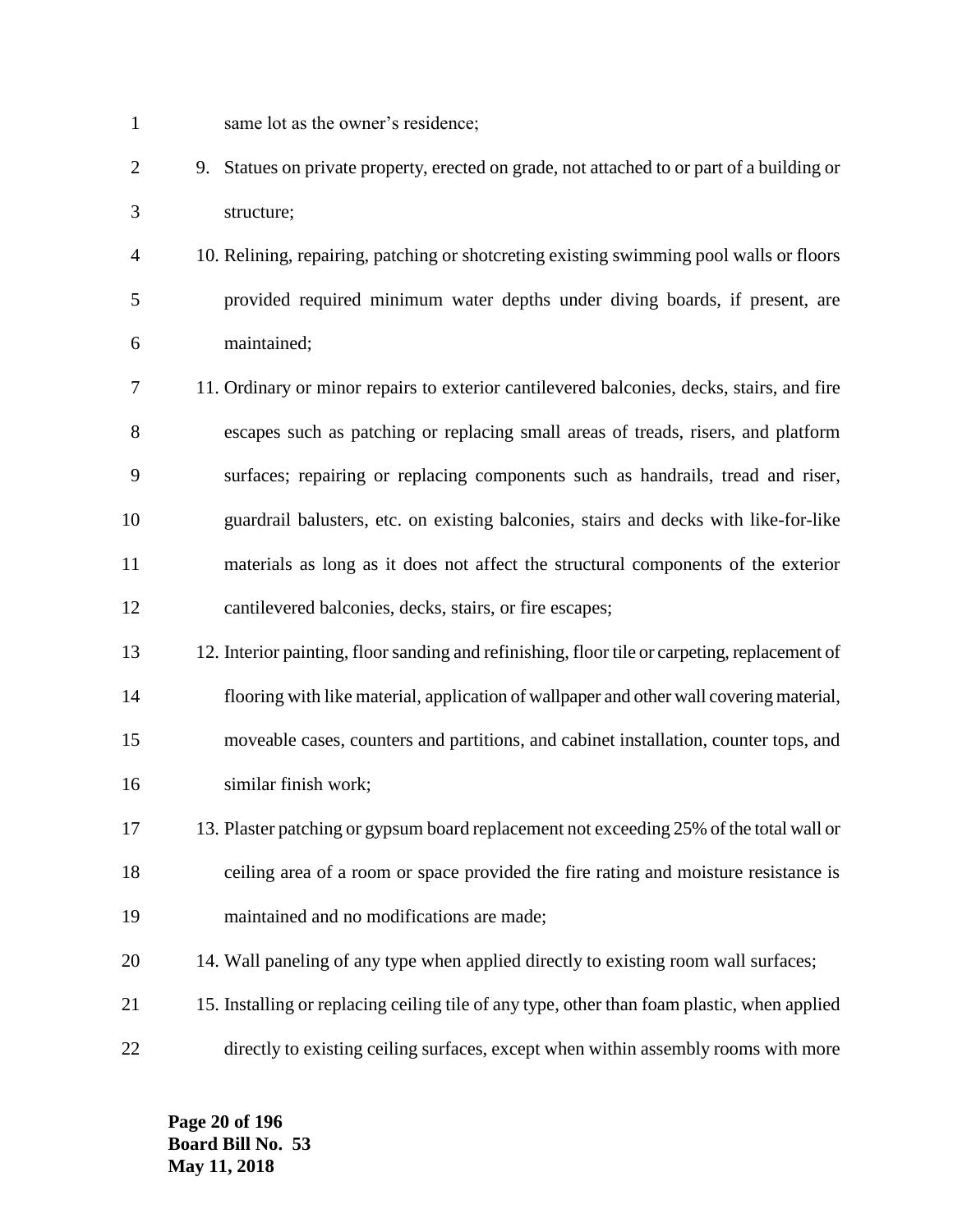| $\mathbf{1}$   | than 300 occupants, institutional rooms or spaces, and corridors or exit stairways of                        |
|----------------|--------------------------------------------------------------------------------------------------------------|
| $\overline{2}$ | any use. Replacing damaged lay-in ceiling panels with like materials up to 25% of a                          |
| 3              | room or space and a maximum of 500 square feet;                                                              |
| 4              | 16. Nonfixed or moveable fixtures, cases, racks, counters and partitions not over 5 feet                     |
| 5              | nine inches in height;                                                                                       |
| 6              | 17. Foundation and floor slab repair such as patching/filling of cracks of up to 1/4 inch in                 |
| 7              | walls and <sup>3</sup> / <sub>8</sub> inch in slabs, waterproofing, etc., provided the building is otherwise |
| 8              | structurally sound and plumb.                                                                                |
| 9              | Additionally, for 1- and 2- family dwellings and multiple family properties with no more                     |
|                |                                                                                                              |
| 10             | than four units, permits shall not be required for the following:                                            |
| 11             | 18. Swings and other backyard playground equipment including basketball goals and                            |
| 12             | standards;                                                                                                   |
| 13             | 19. New aluminum, steel, fiber cement, hardboard, or vinyl exterior siding with no                           |
| 14             | change to existing openings. Replacement of 25% or less of the wall sheathing;                               |
| 15             | 20. Application of pre-finished aluminum, steel, vinyl, or like materials on soffits, fascia                 |
| 16             | boards, rake boards, or overhangs;                                                                           |
| 17             | 21. Replacement or repair of exterior or interior doors or frames, provided the fire rating,                 |
| 18             | when applicable, is maintained, and no modification is made to the opening;                                  |
| 19             | 22. Replacement or repair of existing windows and frames, whenever no modification is                        |
| 20             | made to the opening; installation of storm windows and doors, whenever no                                    |
| 21             | modification is made to the opening; glazing and glass replacement;                                          |
| 22             | 23. Awnings which do not project over property lines, and not over 40 square feet in                         |

**Page 21 of 196 Board Bill No. 53 May 11, 2018**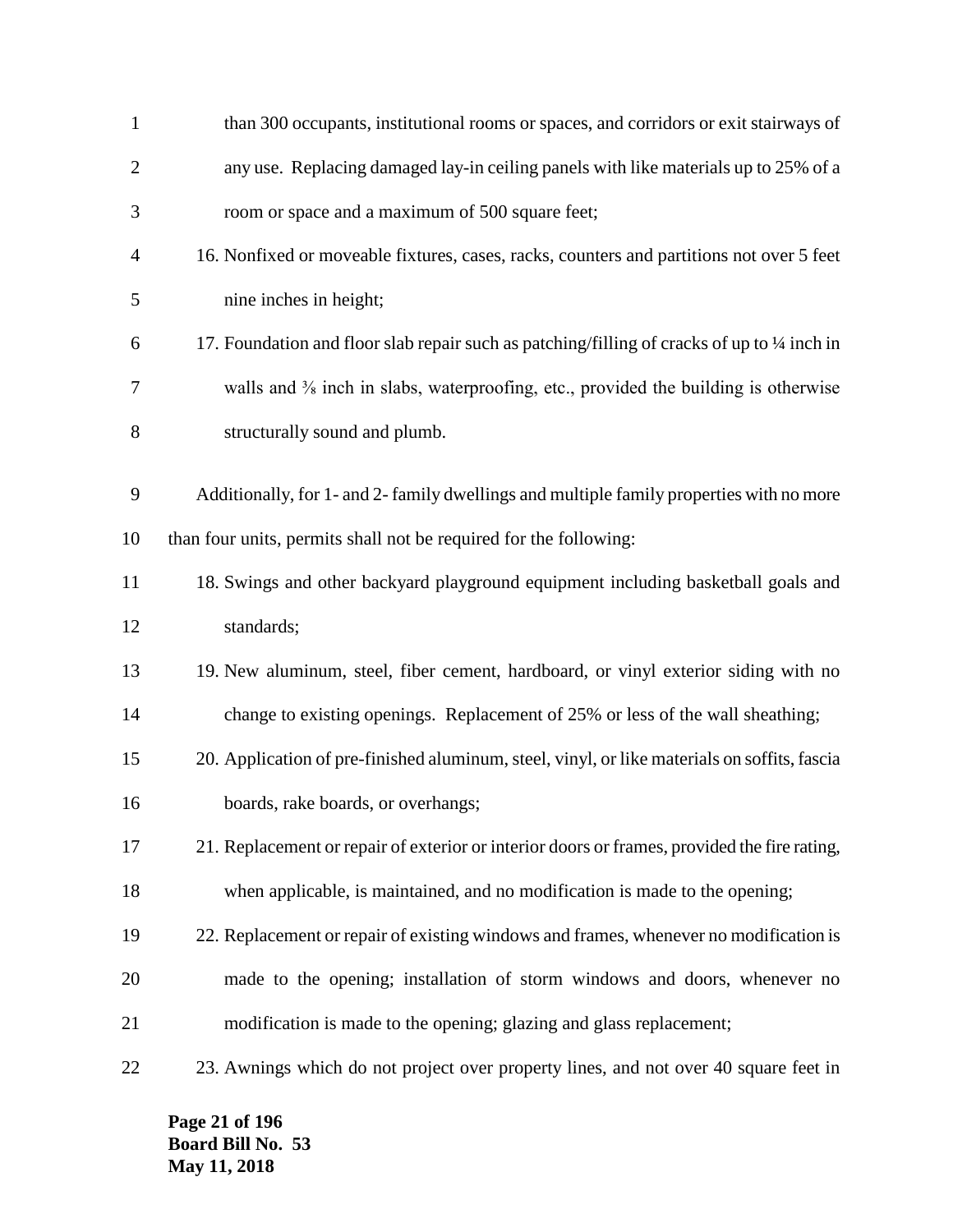projected area;

| $\overline{2}$ | 24. Exterior ramps, stairs, or steps which are on grade and not more than twelve inches   |
|----------------|-------------------------------------------------------------------------------------------|
| 3              | above adjacent grade, not attached to the structure, and within property lines;           |
| $\overline{4}$ | 25. Sidewalks and driveways within property lines; paved areas on the same lot as the     |
| 5              | primary structure, without roofs, covers, or enclosures; concrete patio slabs or          |
| 6              | wooden patios/decks which rest directly on the ground or a rock base, provided that       |
| 7              | they are not covered by a roof or canopy, not supported by any type of permanent          |
| 8              | foundation, and a maximum of twelve inches above adjacent grade;                          |
| 9              | 26. Small detached accessory buildings, such as utility/storage/tool sheds, cabanas, play |
| 10             | houses, etc., 120 square feet in area or less and less than twelve feet in height,        |
| 11             | provided the utility shed is placed on and anchored to a minimum four inch thick          |
| 12             | concrete slab and maintains the setbacks required by the Zoning Ordinance. This           |
| 13             | does not include accessory buildings having unique uses such as barbeque or smoke         |
| 14             | houses, storage of fuel or other hazardous material, structures containing fuel fired     |
| 15             | equipment, and other uses that present an increased fire hazard or nuisance to            |
| 16             | adjoining property. A permit is required for all buildings housing these types of uses    |
| 17             | exceeding 50 square feet in area;                                                         |
| 18             | 27. Residential accessory structures such as arbors, garden trellises, or other minor     |
| 19             | structures, provided such structures maintain the setbacks required by the Zoning         |

 28. Non-dish radio or television antennae twelve feet or less in height, mounted on the ground, not in the front yard area, attached to, or on the roof of a building. Dish

**Page 22 of 196 Board Bill No. 53 May 11, 2018**

Ordinance;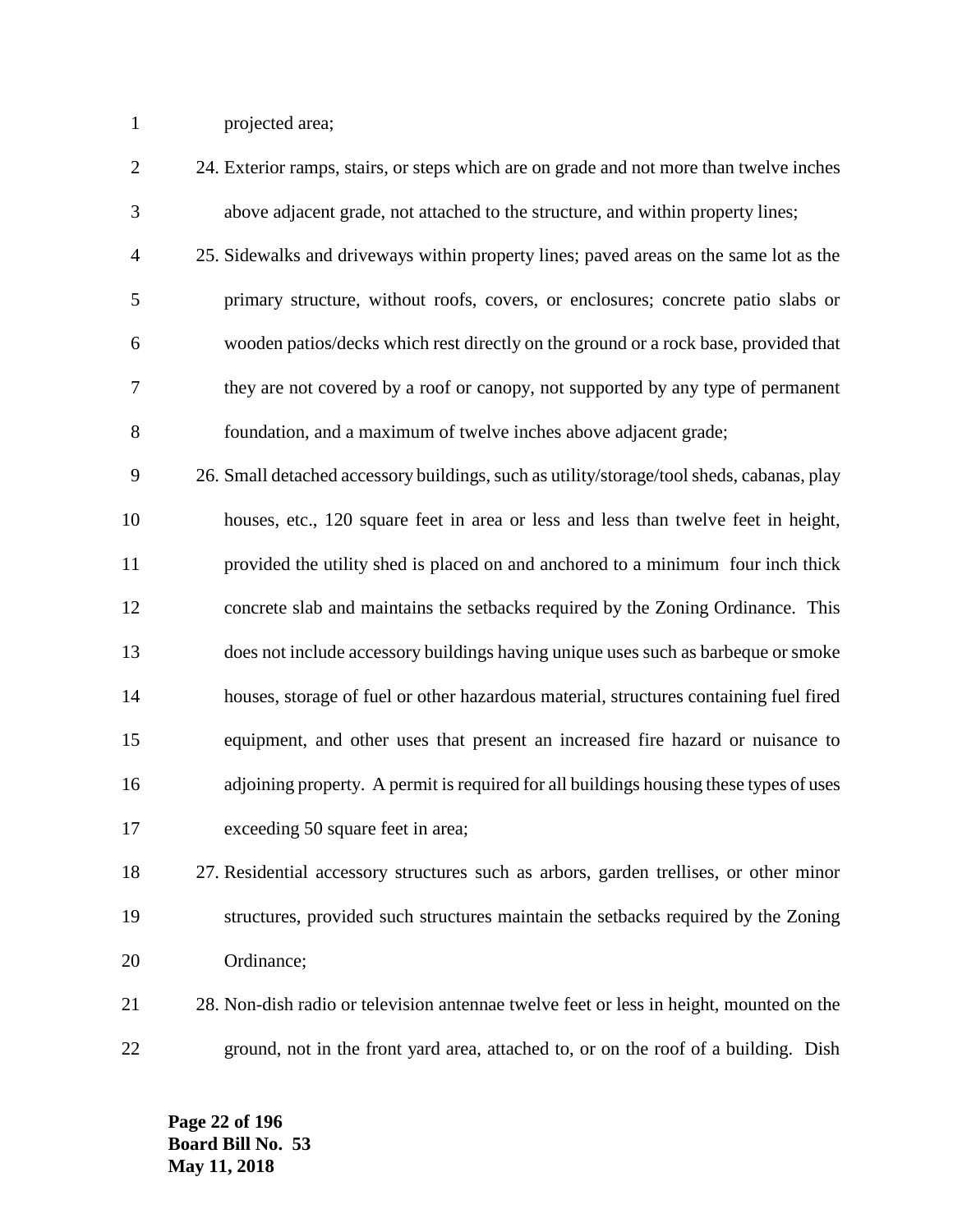| $\mathbf{1}$   | antennas two feet in diameter or less installed on grade or on the roof, provided such     |
|----------------|--------------------------------------------------------------------------------------------|
| $\overline{c}$ | antennae maintain the setbacks required by the Zoning Ordinance;                           |
| 3              | 29. Above-ground swimming pools, or hot tubs or spas placed on a slab. Also, in-ground     |
| 4              | swimming pools with less than 24 inches water depth with a surface area of less than       |
| 5              | 250 square feet. All pools, hot tubs, and spas shall maintain the setbacks required by     |
| 6              | the Zoning Ordinance;                                                                      |
| 7              | 30. Installation of battery-operated smoke detectors.                                      |
| 8              | <b>Exceptions:</b>                                                                         |
| 9              | 1. Work involving repair of flood, earthquake, or other natural disaster damage.           |
| 10             | 2. A Flood Plain Development Permit is still required to be obtained if the site is        |
| 11             | located in the flood plain areas defined by FEMA.                                          |
| 12             | 3. Ordinary repairs or minor work to buildings and structures which fall under the         |
| 13             | purview of the Cultural Resource Office requiring "Cultural Resource Office                |
| 14             | Only" permits.                                                                             |
| 15             | 105.2.1 Emergency repairs. Where equipment replacements and repairs must be                |
| 16             | performed in an emergency situation, the permit application shall be submitted within the  |
| 17             | next working business day to the building official.                                        |
| 18             | 105.2.2 Repairs. Application or notice to the building official is not required for        |
| 19             | ordinary repairs to structures, replacement of lamps, or the connection of approved        |
| 20             | portable electrical equipment to approved permanently installed receptacles. Such          |
| 21             | repairs shall not include the cutting away of any wall, partition, or portion thereof; the |
|                |                                                                                            |

**Page 23 of 196 Board Bill No. 53 May 11, 2018**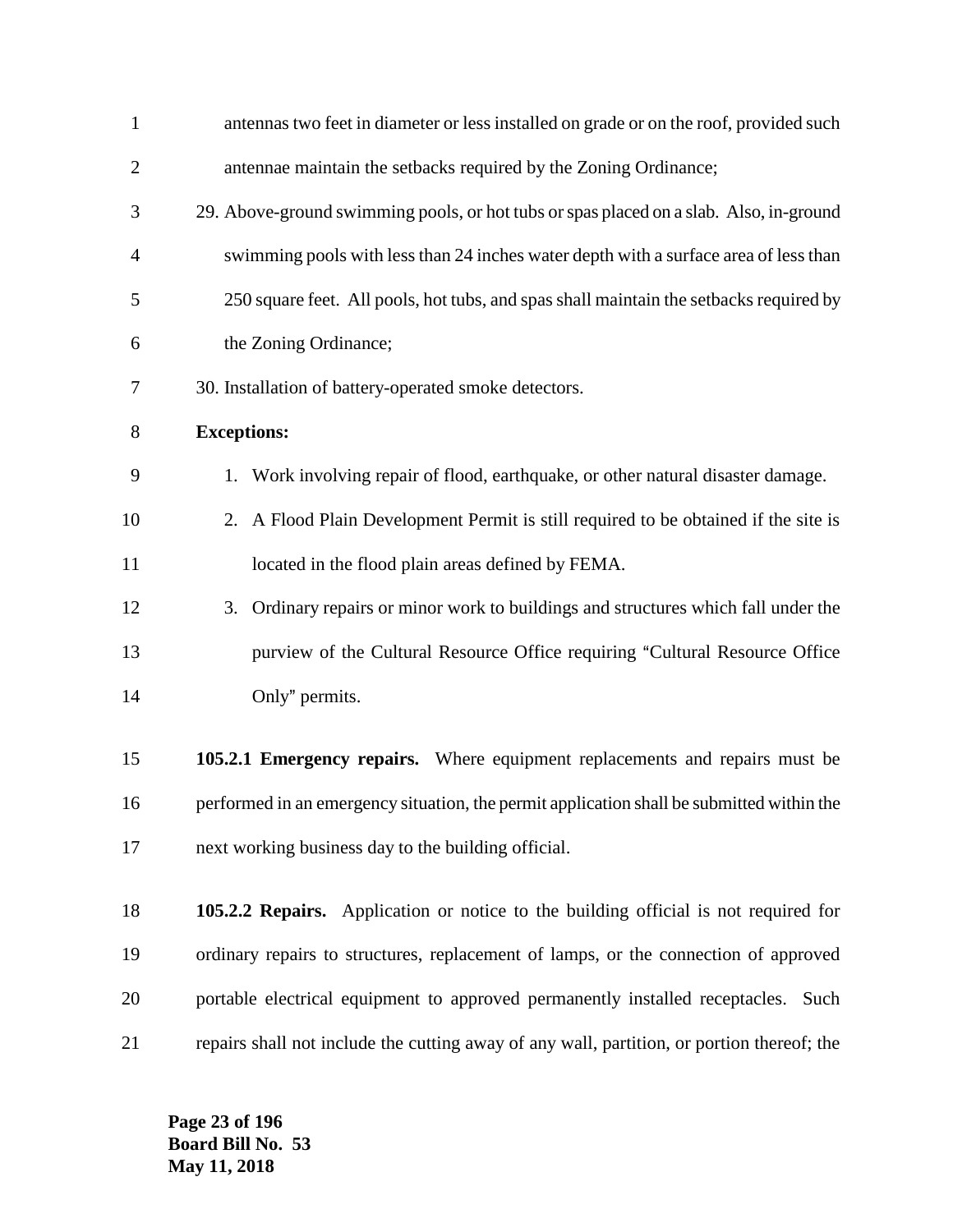removal or cutting of any structural beam or load bearing support; or the removal or change of any required means of egress or rearrangement of parts of a structure affecting the egress requirements. Ordinary repairs also shall not include addition to or alteration, replacement, or relocation of any water supply, sewer, drainage, drain leader, gas, soil, waste, vent, or similar piping; electric wiring; or mechanical or other work affecting public health or general safety.

 **105.2.3 Public service agencies.** A permit shall not be required for the installation, alteration, or repair of generation, transmission, distribution, metering, or other related equipment that is under the ownership and control of public service agencies by established right.

 **105.2.4 Damaged building repair.** Buildings that are determined by the building official to have sustained light building damage due to fire, earthquake, wind, flood, or other natural disasters shall require a building permit for repairs. The building permit application will include construction drawings showing the scope of work and a report 15 prepared, sealed, signed, and dated by a Missouri licensed design professional stating that the building damage is light with no structural damage. Construction drawings may be prepared by a person who is not a Missouri licensed design professional.

 Buildings that are determined by the building official to have sustained moderate or serious building damage or structural damage due to fire, earthquake, wind, flood, or other natural disasters shall require a building permit for repairs. The building permit application will include construction documents prepared, sealed, signed, and dated by a

**Page 24 of 196 Board Bill No. 53 May 11, 2018**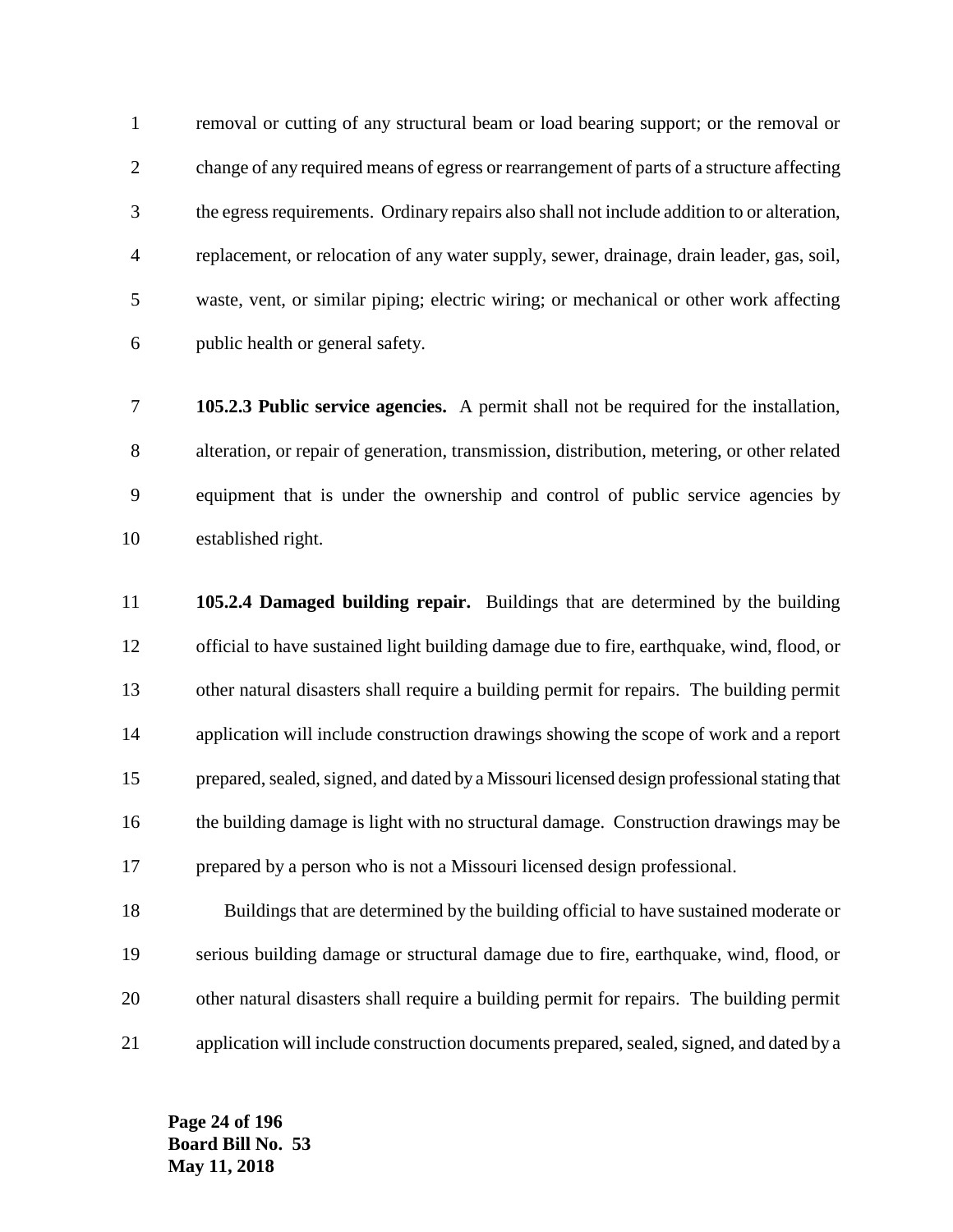Missouri licensed design professional.

# **105.2.4.1 Condemned for occupancy or condemned for demolition building**

 **repair.** Repairs to buildings that are determined by the building official to be condemned for occupancy or condemned for demolition shall require a building permit with construction documents prepared, sealed, and signed by a Missouri licensed design professional.

 **105.2.5 Maintenance.** All buildings, structures, and premises and all parts thereof, both existing and new, shall be maintained in a safe and sanitary condition. All service equipment, means of egress, devices, and safeguards required by this code or a previous code or ordinance at the time a building or structure was erected, altered, or repaired shall be maintained in good working order.

 **105.2.6 Owner responsibility.** The owner(s) or the owner's agent shall be responsible 13 for the safe and sanitary maintenance of the building, structure or premises and its means of egress facilities at all times.

 **105.3 By whom application is made.** Application for a permit shall be made by the owner or lessee of the building or structure, or agent of either, or by the Missouri licensed design professional employed in connection with the proposed work. The full names, addresses, and telephone numbers of the owner, lessee, and applicant shall be stated in the application. Every application shall have a local contact person listed. Demolition and occupancy permit applications, when applied for by anyone other than the owner of record, shall be

**Page 25 of 196 Board Bill No. 53 May 11, 2018**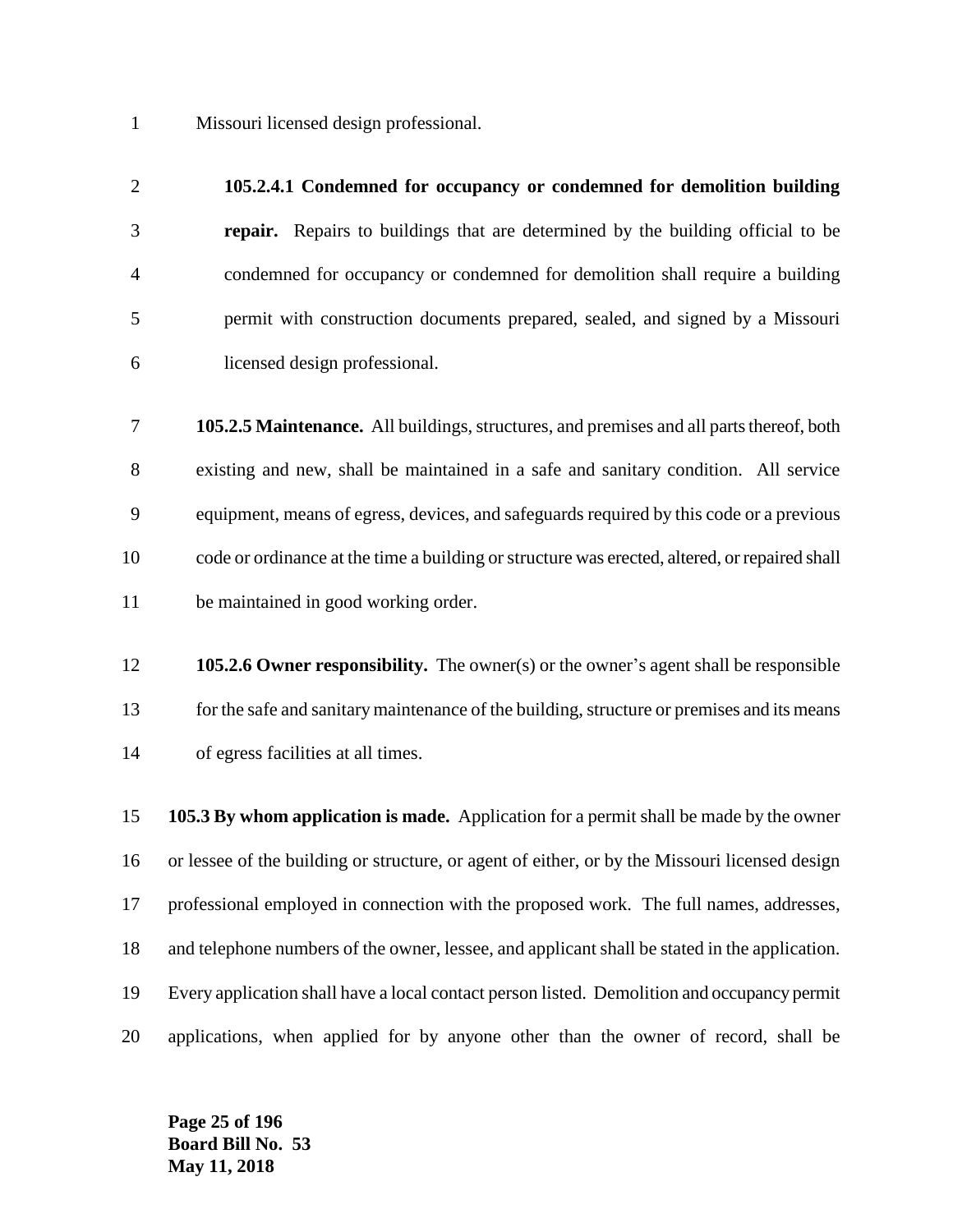accompanied by a notarized letter of authorization or other documentation from the owner of record granting permission to apply.

| 3              | 105.3.1 Application for permit. To obtain a permit, the applicant shall first file an        |
|----------------|----------------------------------------------------------------------------------------------|
| $\overline{4}$ | application on a form furnished by the Division of Building and Inspection for that          |
| 5              | purpose. Such application shall:                                                             |
| 6              | 1. Identify and describe the work to be covered by the permit for which application          |
| 7              | is made.                                                                                     |
| 8              | 2. Describe the land on which the proposed work is to be done by legal description,          |
| 9              | street address, or similar description that will readily identify and definitely locate      |
| 10             | the proposed building or work.                                                               |
| 11             | 3. Indicate the use and occupancy for which the proposed work is intended.                   |
| 12             | 4. Be accompanied by construction documents and other information as required in             |
| 13             | Section 107.                                                                                 |
| 14             | State the estimated cost of construction of the proposed work.<br>5.                         |
| 15             | 6. Be signed by the applicant, or the applicant's authorized agent.                          |
| 16             | 7. Give such other data and information as required by the building official.                |
| 17             | 105.3.2 Action on application. The building official shall examine or cause to be            |
| 18             | examined applications for permits and amendments thereto. If the application or the          |
| 19             | construction documents do not conform to the requirements of all pertinent laws, the         |
| 20             | building official shall reject such application in writing, stating the reasons therefor. If |
| 21             | the building official is satisfied that the proposed work conforms to the requirements of    |

**Page 26 of 196 Board Bill No. 53 May 11, 2018**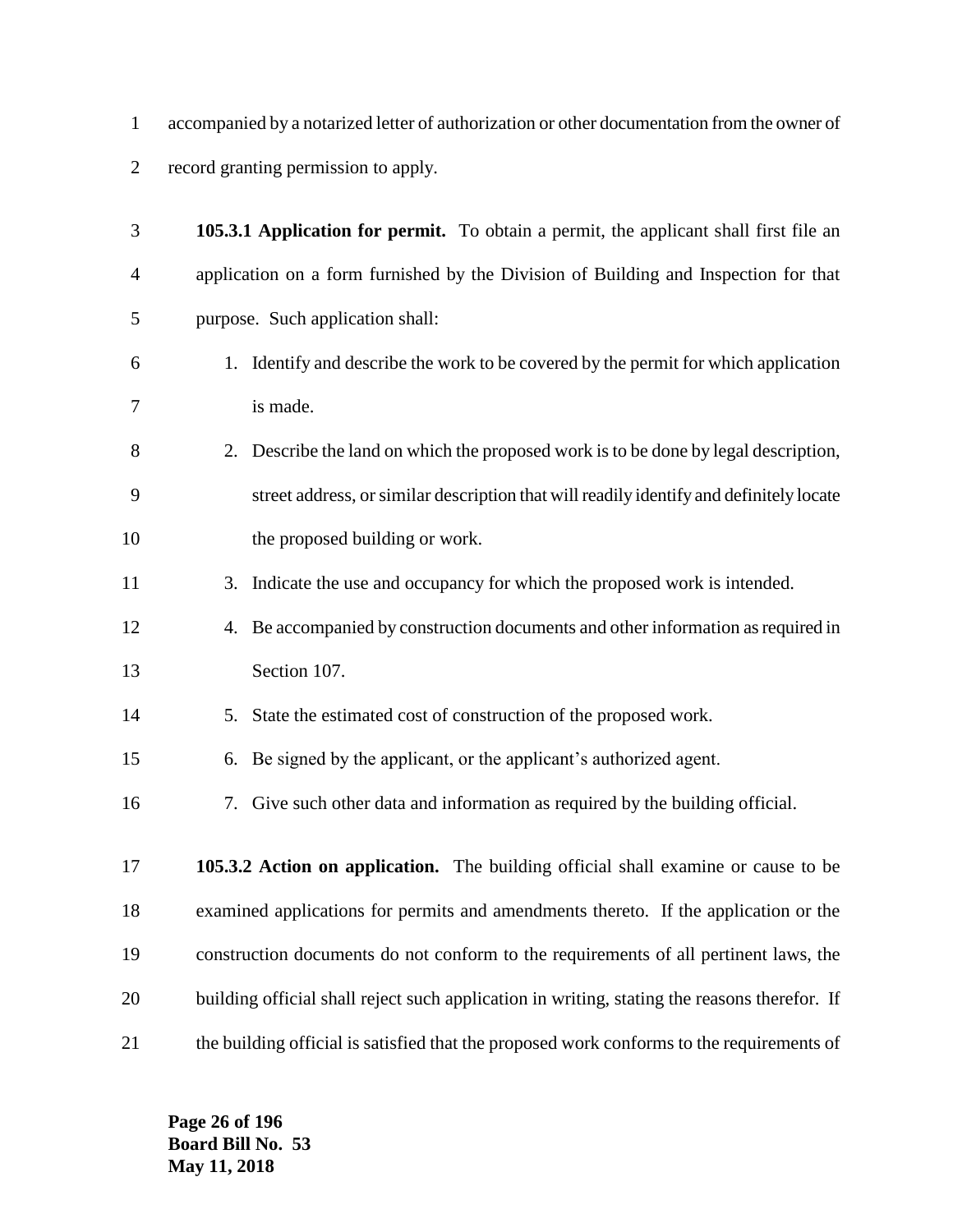this code and laws and ordinances applicable thereto, the building official shall issue a permit. The building official shall rely upon other City agencies to review for compliance with their ordinance requirements.

 **105.3.2.1 Determination of substantially improved or substantially damaged existing buildings in flood hazard areas.** For applications for reconstruction, rehabilitation, addition, alteration, repair, or other improvement of existing buildings or structures located in a flood hazard area, the building official shall examine the construction documents and shall make a determination of the value of the proposed work. For buildings that have sustained damage of any origin, the value of the proposed work shall include the cost to repair the building or structure to its pre- damage condition. If the building official finds that the value of the proposed work is 50% or more of the market value of the building or structure before the damage has occurred or the improvement is started, the proposed work shall be considered a substantial improvement or restoration of substantial damage and the building official shall require existing portions of the entire building or structure to meet the requirements of this code.

 Where the building or structure has sustained substantial damage, repairs necessary to restore the building or structure to its pre-damaged condition shall be considered substantial improvements regardless of the actual repair work performed. The term shall not include either of the following:

21 1. Improvements to a building or structure that are required to correct existing health, sanitary, or safety code violations identified by the building official

**Page 27 of 196 Board Bill No. 53 May 11, 2018**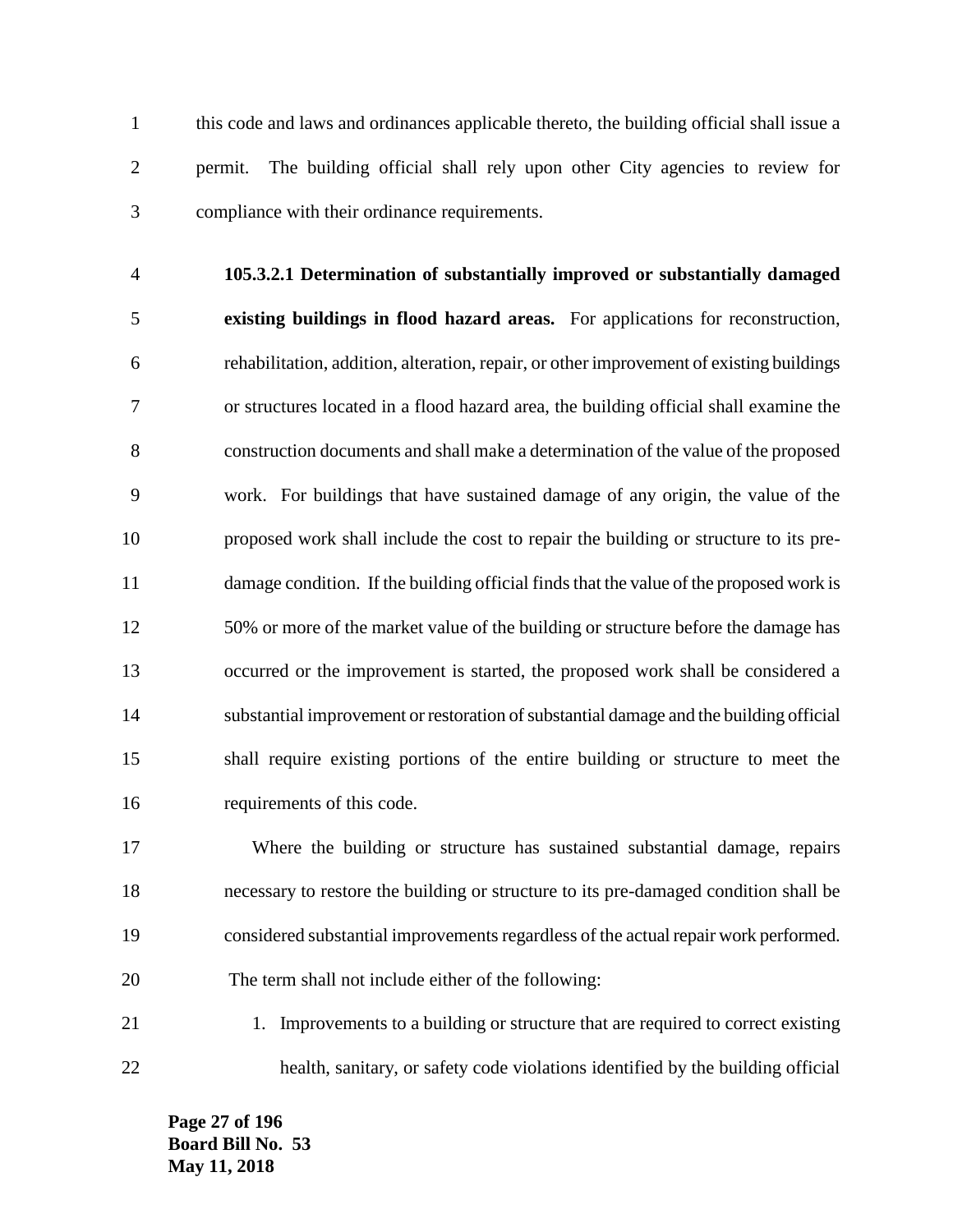| $\mathbf{1}$   | and that are the minimum necessary to ensure safe living conditions.                       |
|----------------|--------------------------------------------------------------------------------------------|
| $\overline{2}$ | 2. Any alteration of a historic building or structure provided that the alteration         |
| 3              | will not preclude the continued designation as a historic building or structure.           |
| $\overline{4}$ | A. Listed or preliminarily determined to be eligible for listing in the National           |
| 5              | Register of Historic Places; or                                                            |
| 6              | B. Determined by the Secretary of the U.S. Department of Interiors as                      |
| 7              | contributing to the historical significance of a registered historic district              |
| 8              | or a district preliminarily determined to qualify as an historic district; or              |
| 9              | C. Designated as historic under a state or local historic preservation program             |
| 10             | that is approved by the Department of the Interior.                                        |
|                |                                                                                            |
| 11             | 105.3.3 Time limitation of application. An application for a permit for any proposed       |
| 12             | work shall be deemed to have been abandoned six months after the date of filing, unless    |
| 13             | such application has been pursued in good faith or a permit has been issued; except that   |
| 14             | the building official is authorized to grant one or more extensions of time for additional |

 periods not exceeding 90 days each if the building official deems that there is reasonable cause and if a written request is received from the applicant for the extension prior to the expiration date.

 **105.3.4 Time limitation on approval.** When an application for a permit has been approved by the building official and a permit has not been issued, the application shall be deemed to have been abandoned three months after the approval date. A notice of abandonment shall be sent to the applicant of record at least two weeks prior to the

**Page 28 of 196 Board Bill No. 53 May 11, 2018**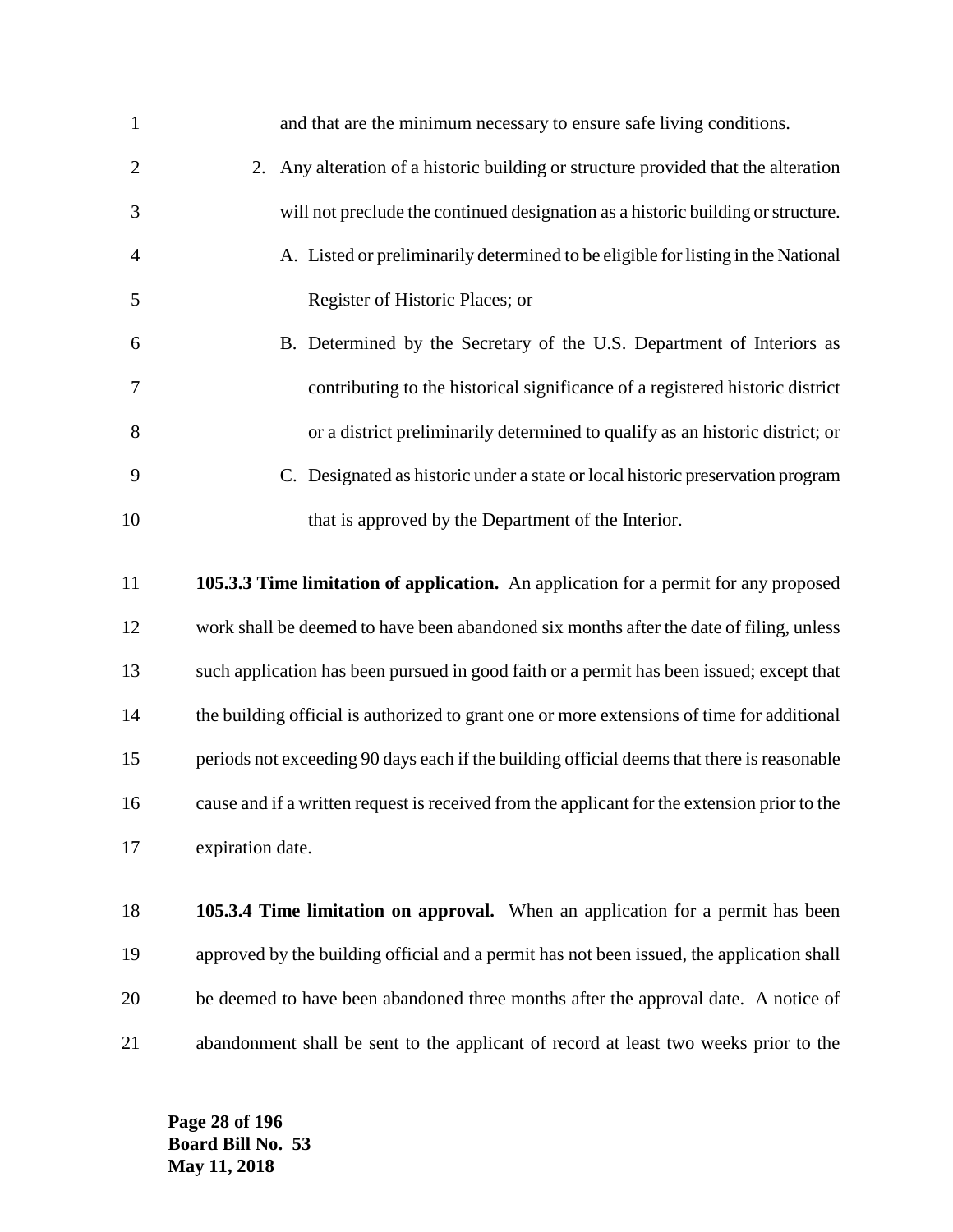abandonment of the application.

 Applicants who have a record of abandoned permit applications shall be required on all future permits to pay the application fee and the full permit fee upon application until such time as the abandoned permits have been reapplied for and approved and all applicable fees have been paid.

 **105.3.5 Action on application for permit to use explosives.** When it is deemed proper, safe and advisable, the building official shall, upon receipt of application, issue permits for the use of explosives for blasting in connection with demolition, excavation, construction or other building operations. Without such permit, the use of explosives for the above-mentioned purposes is hereby prohibited. Additional permits shall be required 11 under the Fire Code.

 **105.3.7 Information on the permit.** The building official shall issue all permits required by this code on an approved form furnished for that purpose. The permit shall contain a general description of the operation or occupancy and its location and any other information required by the building official. Issued permits shall bear the signature of the building official or other approved legal authorization.

 **105.4 Validity of permit.** The issuance or granting of a permit shall not be construed to be a permit for, or an approval of, any violation of any of the provisions of this code or of any other ordinance of the City of Saint Louis. Permits presuming to give authority to violate or cancel the provisions of this code or other ordinances shall not be valid. The issuance of a permit based on construction documents and other data shall not prevent the building official

**Page 29 of 196 Board Bill No. 53 May 11, 2018**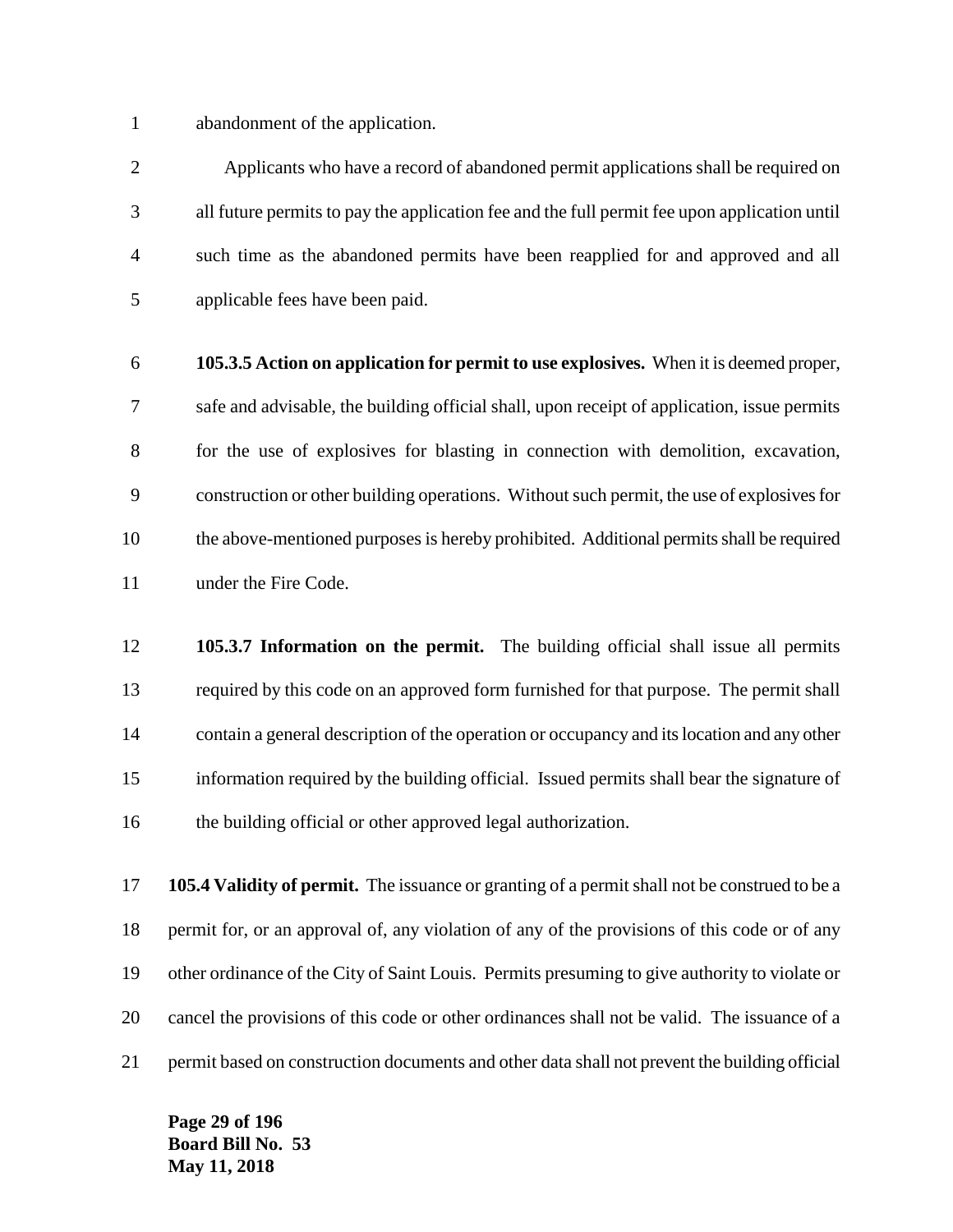from requiring the correction of errors in the construction documents and other data. The building official is also authorized to prevent occupancy or use of a structure where in violation of this code or any other ordinance of the City of Saint Louis.

 **105.5 Expiration.** All permits shall be issued in the name of the property owner of record for a period of six months unless noted otherwise. Permits shall be permitted to be extended for additional six month periods if work is progressing and a written request from the owner for the extension is received by the building official prior to the expiration of each permit. Any permit issued shall become invalid if the authorized work is not commenced within six months after issuance of the permit, or if the authorized work is suspended or abandoned for a period of six months after the time of commencing the work; except that the building official shall be permitted to grant one or more extensions of time for additional periods not exceeding six months each if the building official deems that there is reasonable cause, and if a written request is received from the owner for the extension prior to the expiration date. No permit shall be extended if, after six months from issuance of said permit, no work has begun and the Board of Aldermen has passed an ordinance that would make all or part of the work thereon illegal or unlawful.

 Permits shall also be abandoned upon written request from the property owner of record, or if circumstances require, the Missouri licensed design professional.

 **Exception:** Permits for demolition of buildings or structures or repair of buildings or structures condemned in accordance with either Section 119 or Section 120 and other work specifically identified by the building official, when in the best interests of the public, shall become invalid after 30 days unless otherwise approved. The building

**Page 30 of 196 Board Bill No. 53 May 11, 2018**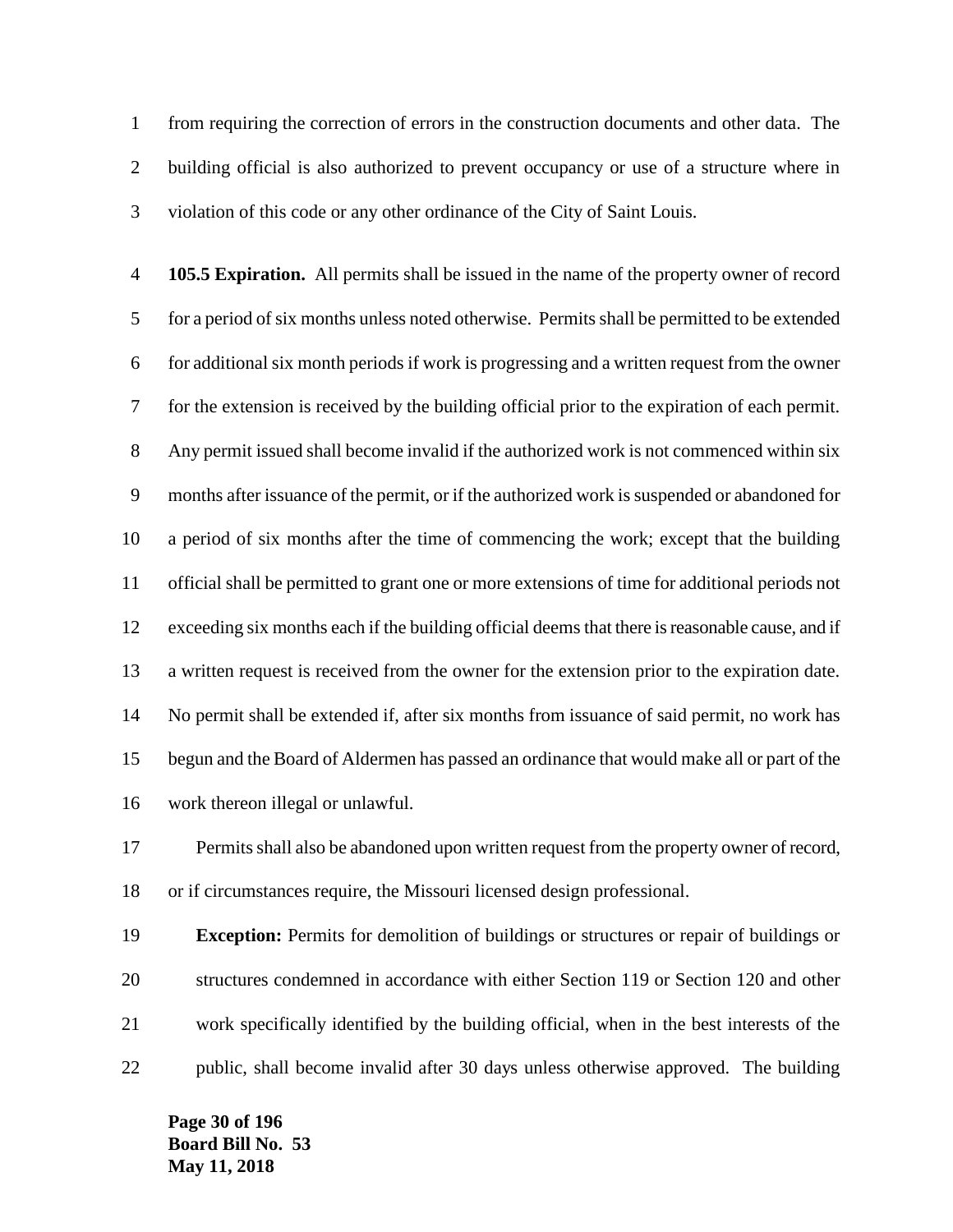official shall be permitted to grant one or more extensions of time for additional periods not exceeding 30 days each after receiving a written request from the owner explaining the reasons for failing to commence or for suspending work.

 **105.6 Suspension or revocation.** The building official is authorized to suspend or revoke a permit issued under the provisions of this code whenever the permit is issued in error or on the basis of incorrect, inaccurate, or incomplete information, or in violation of any ordinance or regulation or any of the provisions of this code.

 **105.6.1 Revocation of permits.** The building official shall be permitted to revoke a permit or approval issued under the provisions of this code in case of any false statement or misrepresentation of fact in the application or construction documents on which the permit or approval was based. The building official shall be permitted to revoke or suspend a permit upon discovery of substantial non-compliance with this code or any applicable city ordinance. Permits shall be revoked for non-payment of fees.

 **105.6.2 Revocation of permits for repeat offenders.** The building official shall revoke any permit or certificate associated with a building, structure or premises when an owner(s) is convicted by a court of competent jurisdiction twice within a twelve month period of being in violation of the same code provision on the same building, structure or premises.

 **105.7 Placement of permit.** A true copy of the building permit shall be kept on the site of operations, open to inspection during the entire time of prosecution of the work and until the

**Page 31 of 196 Board Bill No. 53 May 11, 2018**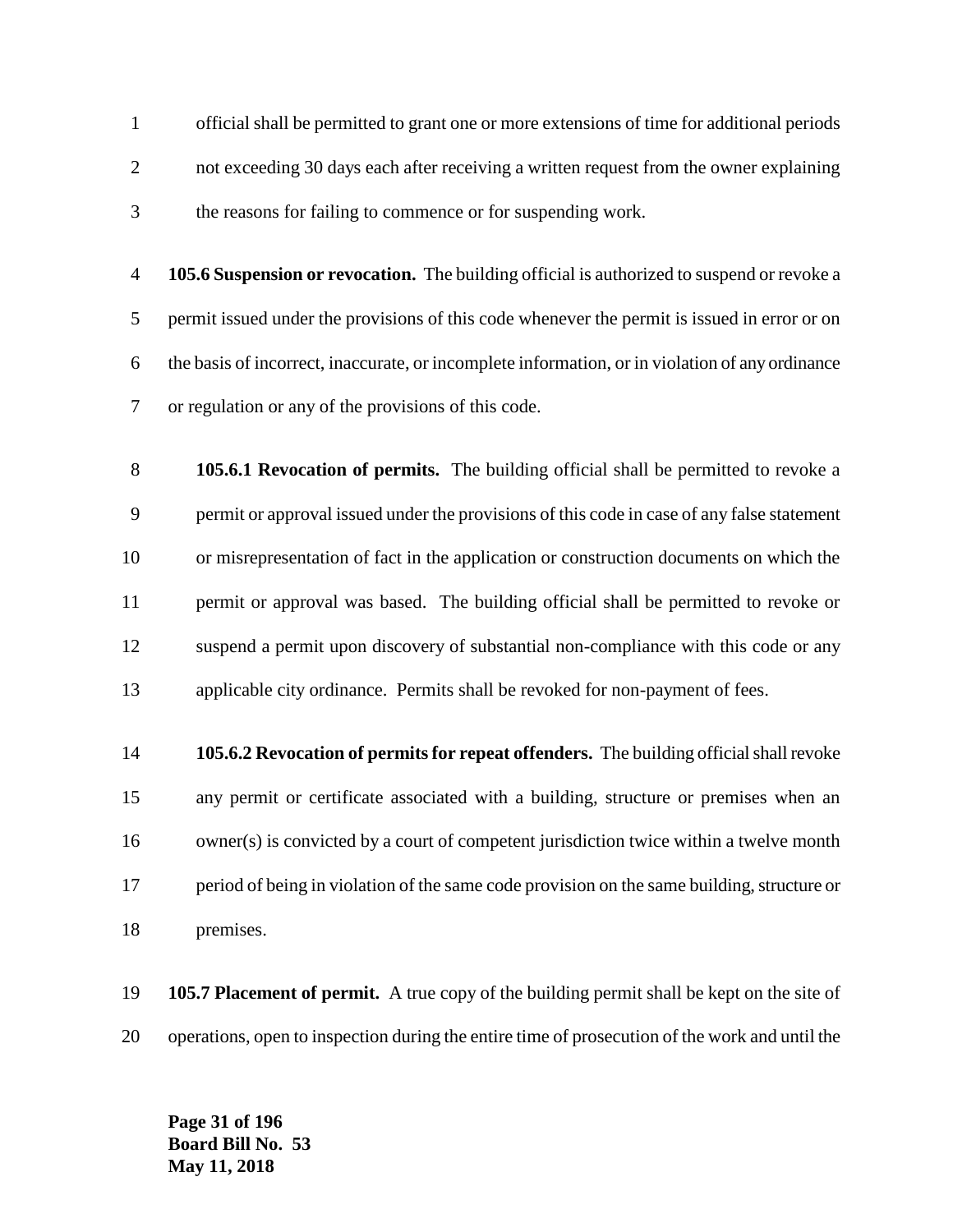completion of the same.

 **105.8 Responsibility.** It shall be the duty of every person who performs work for the installation or repair of building, structure, electrical, gas, mechanical, or plumbing systems, for which this code is applicable, to comply with this code.

 **105.9 Notice of start.** At least 24 hours notice of start of work under a building permit shall be given to the building official.

 **105.10 Compliance with permit.** All work shall conform to the approved application and the approved construction documents for which the permit has been issued and any approved amendments to the approved application or the approved construction documents. Any addition to or alteration of approved construction documents shall be approved in advance by the building official, as evidenced by the issuance of a new or amended permit.

**SECTION 106**

### **FLOOR AND ROOF DESIGN LOADS**

 **106.1 Live loads posted.** Where the live loads for which each floor or portion thereof of a commercial or industrial building is or has been designed to exceed 50 pounds per square foot, such design live loads shall be conspicuously posted by the owner in that part of each story in which they apply, using durable signs. It shall be unlawful to remove or deface such notices.

**106.2 Issuance of certificate of occupancy.** A certificate of occupancy required by Section

**Page 32 of 196 Board Bill No. 53 May 11, 2018**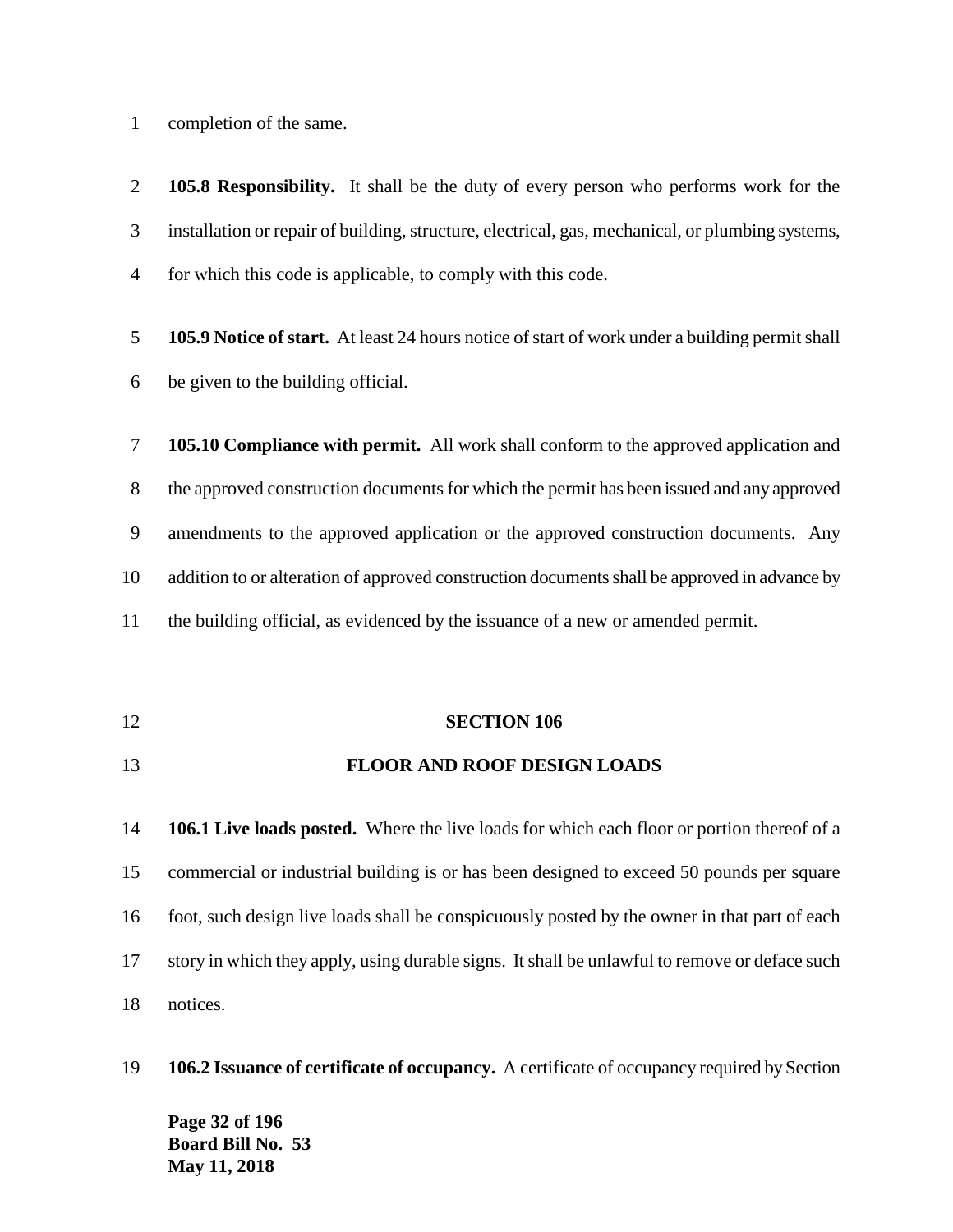111 shall not be issued until the floor load signs required by Section 106.1 have been installed.

 **106.3 Restrictions on loading.** It shall be unlawful to place or cause or permit to be placed on any floor or roof of a building, structure, or portion thereof a load greater than is permitted by this code.

### **SECTION 107**

### **CONSTRUCTION DOCUMENTS**

 **107.1 Submittaln documents.** The application for the permit shall be accompanied by at least five complete sets of construction drawings, one set of project specifications, one set of structural calculations, one set of the geotechnical (soils) report, and one set of site or building photographs with sufficient clarity and detailed dimensions to show the nature and 12 character of the work to be performed. The minimum size of any sheet shall be  $8\frac{1}{2}$ " x 11" and the maximum size of any sheet shall be 36" x 48". When quality of materials is essential for conformity to this code, specific information shall be given to establish such quality. This code shall not be cited nor the term "legal" or its equivalent be used as a substitute for specific information. Construction documents containing the words "not for construction", "preliminary", "review set", or their equivalent shall not be accepted for application. Construction documents marked with contractors' "take-off" notations shall not be accepted for application.

If the construction documents for single family or multiple family dwelling units are

**Page 33 of 196 Board Bill No. 53 May 11, 2018**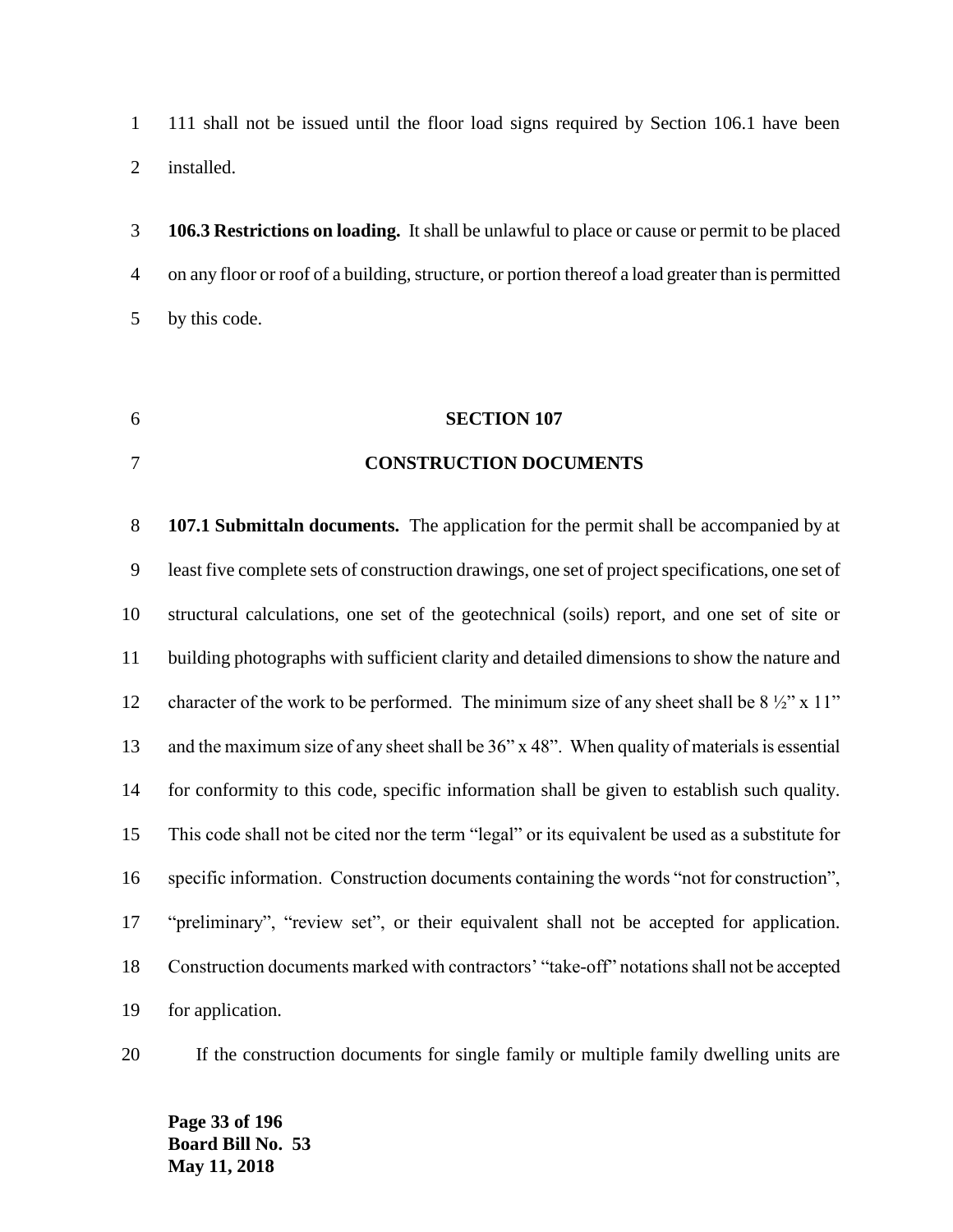prepared by a Missouri licensed architect, that architect must seal, sign and date the construction documents as required by Chapter 327 of the Revised Statutes of the State of Missouri.

 **Exception:** The building official is authorized to waive the submission of construction documents and other data not required to be prepared by a licensed design professional if it is found that the nature of the work applied for is such that review of construction documents is not necessary to obtain compliance with this code.

 **107.1.1 Seals.** All construction documents submitted with an application for a building permit shall be prepared by a Missouri licensed design professional as required by Chapter 327 of the Revised Statutes of the State of Missouri. All construction documents shall bear an original embossed or wet ink seal, original ink signature, and the date the documents were sealed by the Missouri licensed design professional for each discipline on the cover sheet of each set of construction documents or on the first sheet of each discipline's drawings within each set of construction documents.

 In addition, all other sheets of the construction documents other than project specifications or calculations shall bear the original embossed, wet ink, electronic, or mechanically reproduced seal, signature, and date of the Missouri licensed design professional. Any addenda or modifications submitted for changes to the construction documents shall also bear the original embossed or wet ink seal, original ink signature, and date the documents were sealed.

 All project specifications, calculations, reports, or other documents not considered to be construction drawings shall bear an original wet ink or embossed seal, original ink

**Page 34 of 196 Board Bill No. 53 May 11, 2018**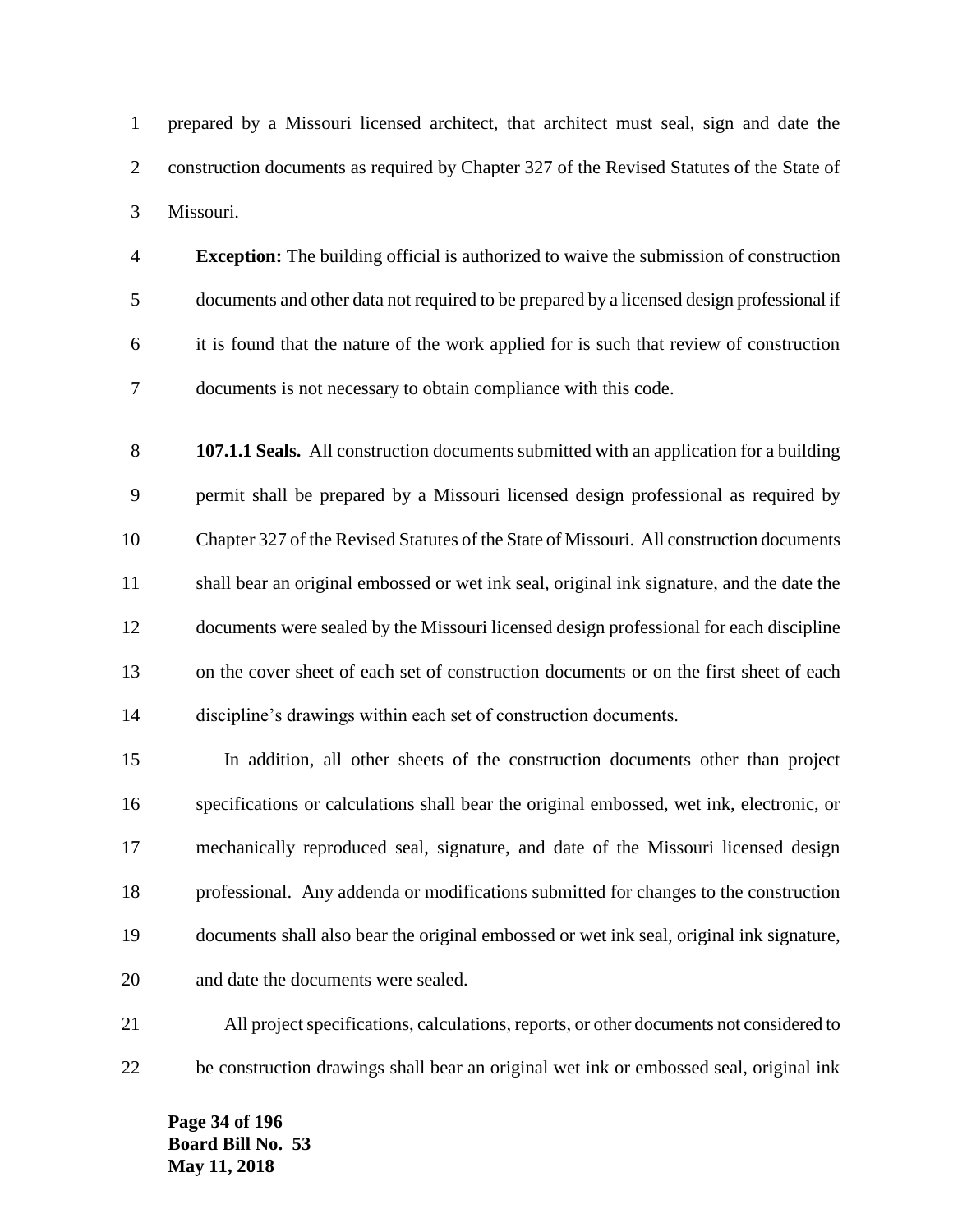signature, and the date the documents were signed by the Missouri licensed design professional for each discipline on the title or index sheet.

 A Missouri licensed professional engineer cannot render architectural services or seal, sign and date construction documents for any residential project. This could be interpreted as the unlawful practice of architecture by a Missouri licensed professional engineer. A Missouri licensed professional engineer may prepare seal, sign and date architectural work which is incidental (insignificant, minor, etc.) to the engineering work (and vice versa). This determination shall be made on a case by case basis depending upon the full scope of the project.

**Exceptions:**

11 1. Construction documents for one- or two-family dwellings not prepared by a Missouri licensed design professional, including name, address, and telephone number of the author, .and indicating that they were not prepared 14 by a licensed architect.

- 2. Construction documents for non-structural alterations to multiple-family dwellings with not more than four dwelling units not prepared by a Missouri licensed design professional, including name, address, and telephone number of the author, .and indicating that they were not prepared by a licensed architect.
- 3. Construction documents for owner-occupied one- or two-family dwellings 21 prepared by the owner.
- **107.2 Construction Documents.** Construction documents shall be in accordance with

**Page 35 of 196 Board Bill No. 53 May 11, 2018**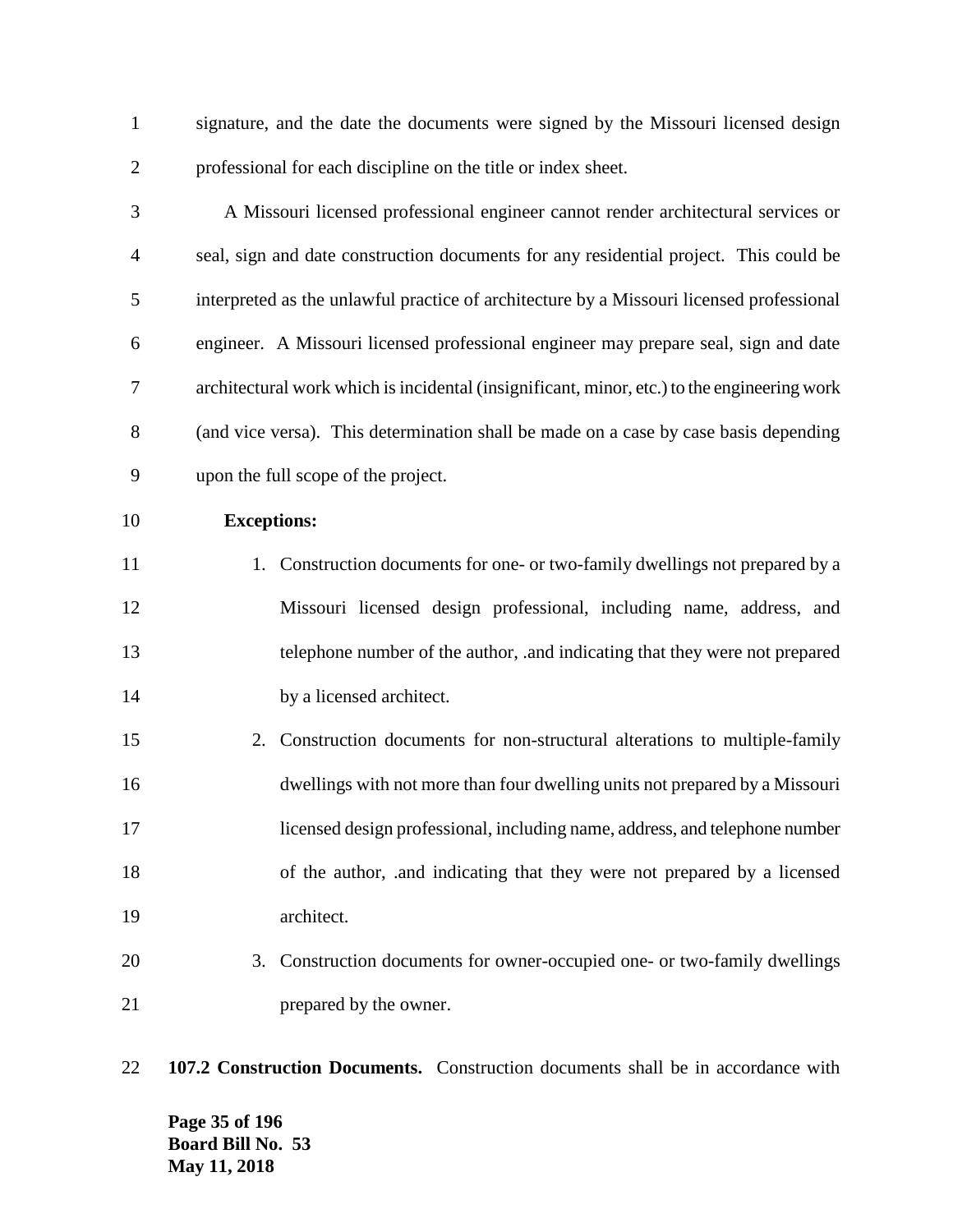Sections 107.2.1 through 107.2.9

- **107.2.1 Information on construction documents.** Construction documents shall be drawn and dimensioned upon suitable material. Construction documents shall be of sufficient clarity to indicate the location, nature, and extent of the work proposed and show in detail that it will conform to the provisions of this code and relevant laws, ordinances, rules, and regulations as determined by the building official.
- **107.2.2 Fire protection construction drawings.** Construction drawings for the fire protection system(s) shall be submitted to show conformance with this code and the construction documents and shall be approved prior to the start of system installation. Shop drawings shall contain all information as required by the referenced installation standards in Chapter 9 of the Building Code.
- **107.2.3 Means of egress.** The construction documents shall show in sufficient detail the location, construction, size, and character of all portions of the means of egress in compliance with the provisions of this code.
- **107.2.4 Exterior wall envelope.** Construction documents for all buildings shall describe the exterior wall envelope in sufficient detail to determine compliance with this code. The construction documents shall provide details of the exterior wall envelope as required, including flashing, intersections with dissimilar materials, corners, end details, control joints, intersections at roof, eaves, or parapets, means of drainage, water-resistive membrane, and details around openings.

**Page 36 of 196 Board Bill No. 53 May 11, 2018**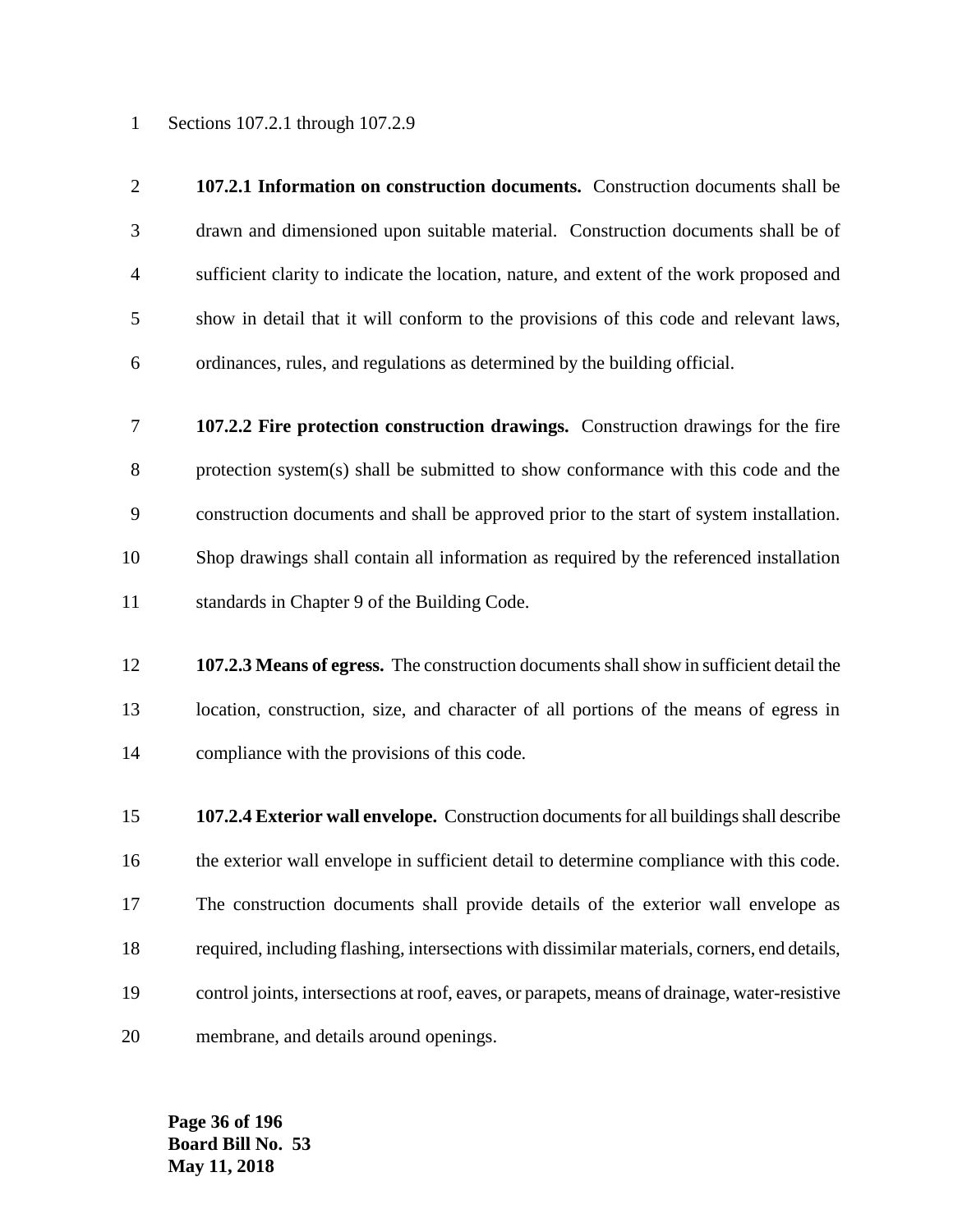The construction drawings shall include manufacturing installation instructions that provide supporting documentation that the proposed penetration and opening details described in the construction documents maintain the weather resistance of the exterior wall envelope. The supporting documentation shall fully describe the exterior wall system which was tested, where applicable, as well as the test procedure used.

 **107.2.5 Site plan.** The construction documents submitted with the application for permit shall be accompanied by a site plan showing to scale the size and location of new construction and existing structures on the site, distances from lot lines, the established street grades and the proposed finished grades, and, as applicable, flood hazard areas, floodways, and design flood elevations; and it shall be drawn in accordance with an accurate boundary line survey. In the case of demolition, the site plan shall show construction to be demolished and the location and size of existing structures and construction that are to remain on the site or plot. The building official is authorized to waive or modify the requirements for a site plan when the application for permit is for alteration or repair or when otherwise warranted.

 **107.2.5.1 Change in site plan.** A lot shall not be changed, increased, or diminished in area from that shown on the official site plan until a revised site plan is resubmitted showing such changes accompanied by proof that the documents have been filed in the Recorder of Deeds Office and approved under the Zoning Ordinance; except that such revised site plan will not be required if the change is caused by reason of an official street or alley opening, street widening, or other public

**Page 37 of 196 Board Bill No. 53 May 11, 2018**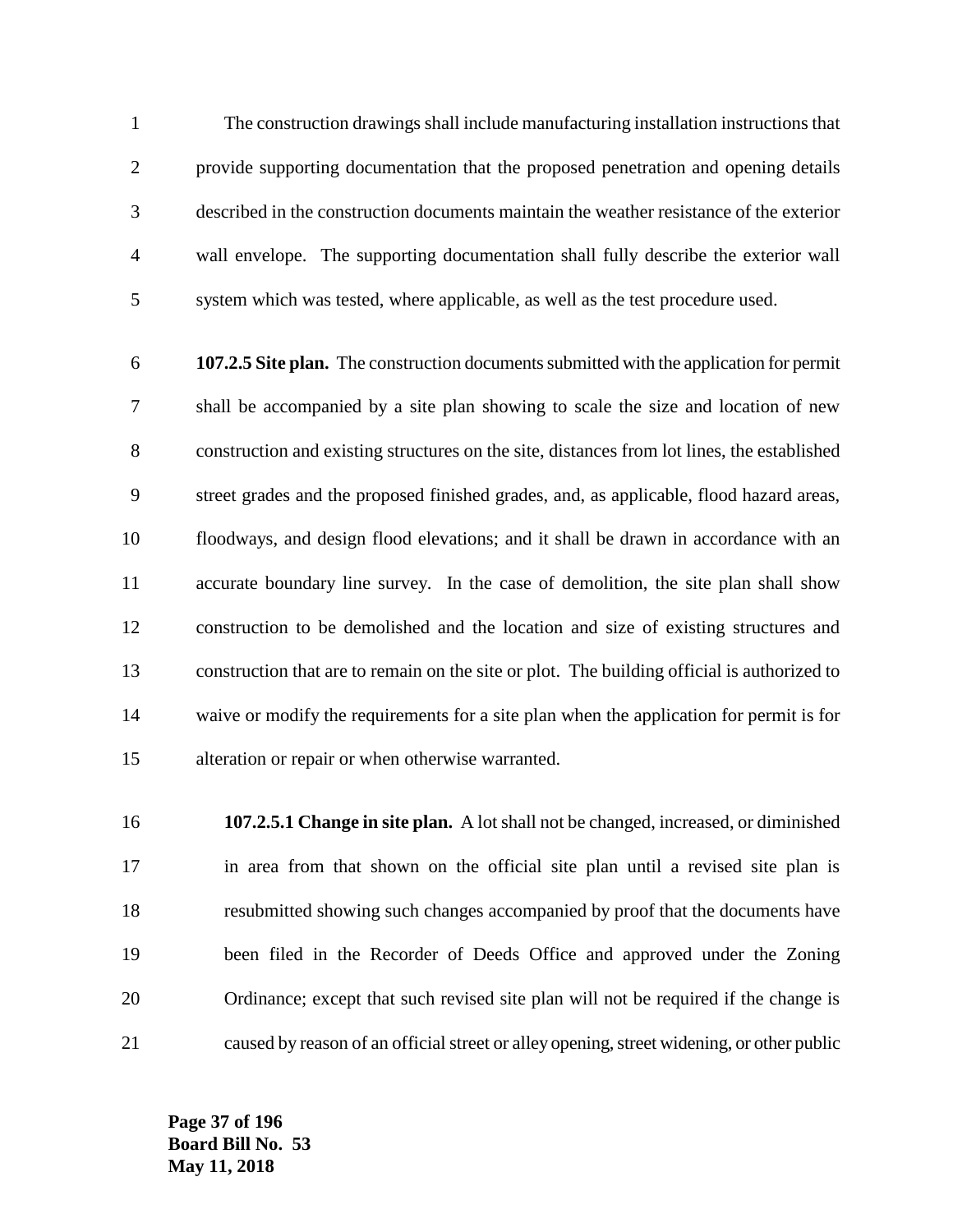improvement.

| $\mathbf{2}$ | 107.2.6 Structural information. For other than one- and two-family dwellings or             |
|--------------|---------------------------------------------------------------------------------------------|
| 3            | existing multiple-family dwellings with no more than four units, the construction           |
| 4            | documents shall provide the information specified in Section 1603 of the Building Code.     |
| 5            | 107.2.7 Manufacturer's installation instructions.<br>Manufacturer's installation            |
| 6            | instructions, as required by this code, shall be available on the job site at the time of   |
| 7            | inspection.                                                                                 |
| 8            | 107.2.8 Information of braced wall design. For buildings and structures utilizing           |
| 9            | braced wall design, and where required by the building official, braced wall lines shall be |
| 10           | identified on the construction documents. Pertinent information including, but not          |
| 11           | limited to, bracing methods, location and length of braced wall panels, and foundation      |
| 12           | requirements of braced wall panels at top and bottom shall be provided.                     |
| 13           | 107.2.9 Information for construction in flood hazard areas. For buildings and               |
| 14           | structures located in whole or in part in flood hazard areas, construction documents shall  |
| 15           | include:                                                                                    |
| 16           | 1. Delineation of flood hazard areas, floodway boundaries, and flood zones, and the         |
| 17           | design flood elevation, as appropriate;                                                     |
| 18           | The elevation of the proposed lowest floor, including basement; in areas of<br>2.           |
| 19           | shallow flooding (AO zones), the height of the proposed lowest floor, including             |
| 20           | basement, above the highest adjacent grade;                                                 |

**Page 38 of 196 Board Bill No. 53 May 11, 2018**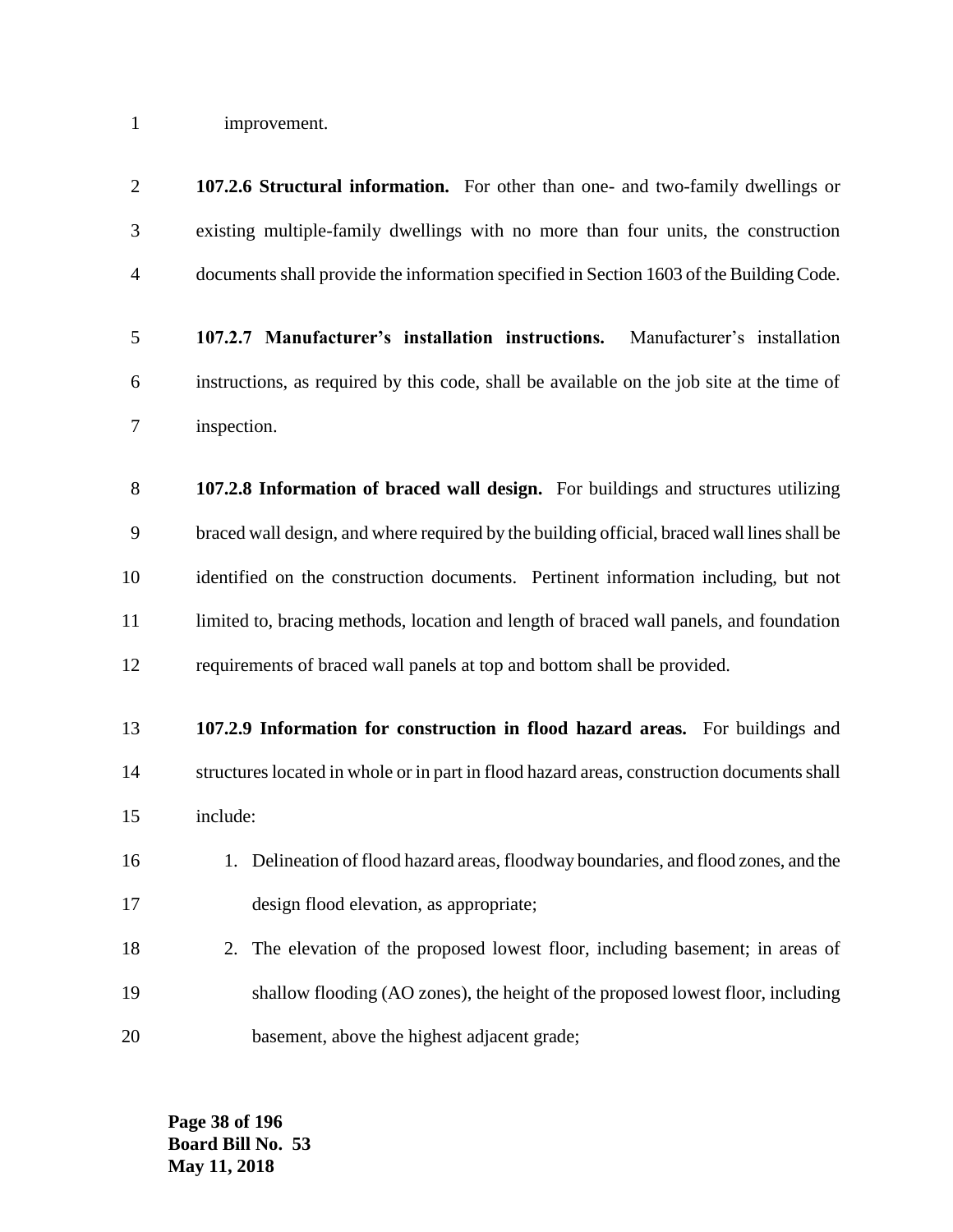- 3. The elevation of the bottom of the lowest horizontal structural member in coastal high hazard areas (V zone); and
- 4. If design flood elevations are not included on the community's Flood Insurance Rate Map (FIRM), the building official and the applicant shall obtain and reasonably utilize any design flood elevation and floodway data available from other sources.
- **107.3 Examination of documents.** The building official shall examine or cause to be examined the construction documents for code compliance.
- **107.3.1 Approval of construction documents.** The building official shall stamp three sets of construction documents "APPROVED", and at least one set of such approved construction documents shall be retained by the building official and one set shall be kept at the building site, open to the inspection of the building official or an authorized representative at all reasonable times. If additional "APPROVED" sets are required by 14 the applicant, a charge shall be made as listed in Table 109.3.1.
- **107.3.2 Previous approvals.** This code shall not require changes in the construction documents, construction or designated occupancy of a building or structure for which a lawful permit has been heretofore issued or otherwise lawfully authorized, and the construction of which has been actively prosecuted in good faith within 180 days after the effective date of this ordinance and has not been abandoned. When the codes adopted by the City of Saint Louis change from one edition to another, the work shall be 21 permitted to be completed under the codes in effect when the permit for said work was

**Page 39 of 196 Board Bill No. 53 May 11, 2018**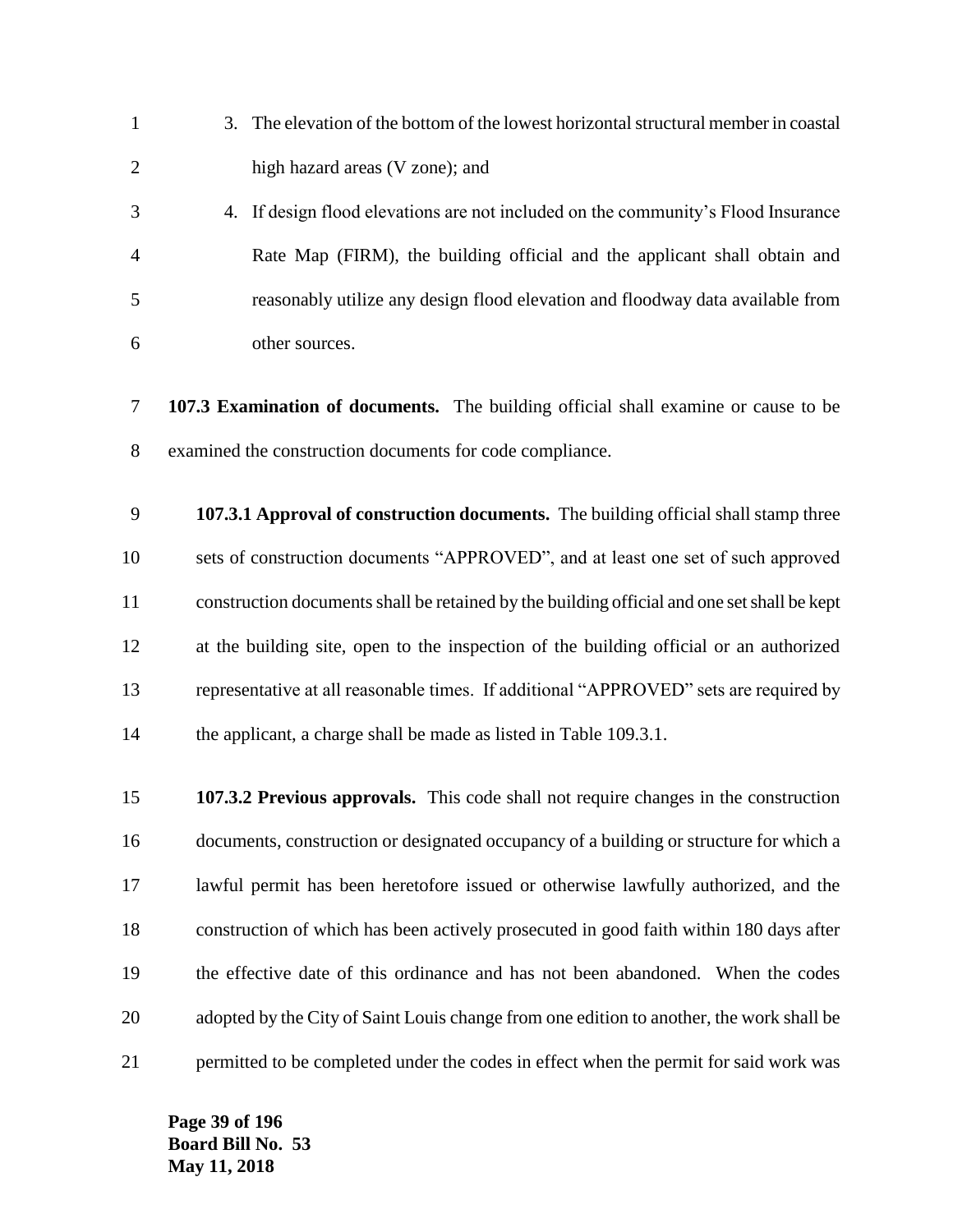originally issued.

 **107.3.2.1 Code transition.** Unless requirements imposed by Federal law or State statute have changed, permits applied for within six months of the effective date of this ordinance shall be permitted to be reviewed and approved under the former code if there is written evidence of a preliminary plan exam review of the project under the former code. The cover sheet of the construction documents shall show under which code the project was designed.

 **107.3.3 Phased approval.** The building official is authorized to issue a permit for the construction of foundations or any other part of a building or structure before the construction documents for the whole building or structure have been submitted, provided that adequate information and detailed statements have been filed complying with pertinent requirements of this code. The holder of such permit for the foundation or other parts of a building or structure shall proceed at the holder's own risk with the building operation and without assurance that a permit for the entire structure will be granted.

 **107.3.4 Design professional in responsible charge.** When it is determined that documents be prepared by a Missouri licensed design professional, the building official shall be authorized to require the owner or the owner's authorized agent to engage and designate on the building permit application a Missouri licensed design professional who shall act as the Missouri licensed design professional in responsible charge. If the circumstances require, the owner or the owner's authorized agent shall designate a

**Page 40 of 196 Board Bill No. 53 May 11, 2018**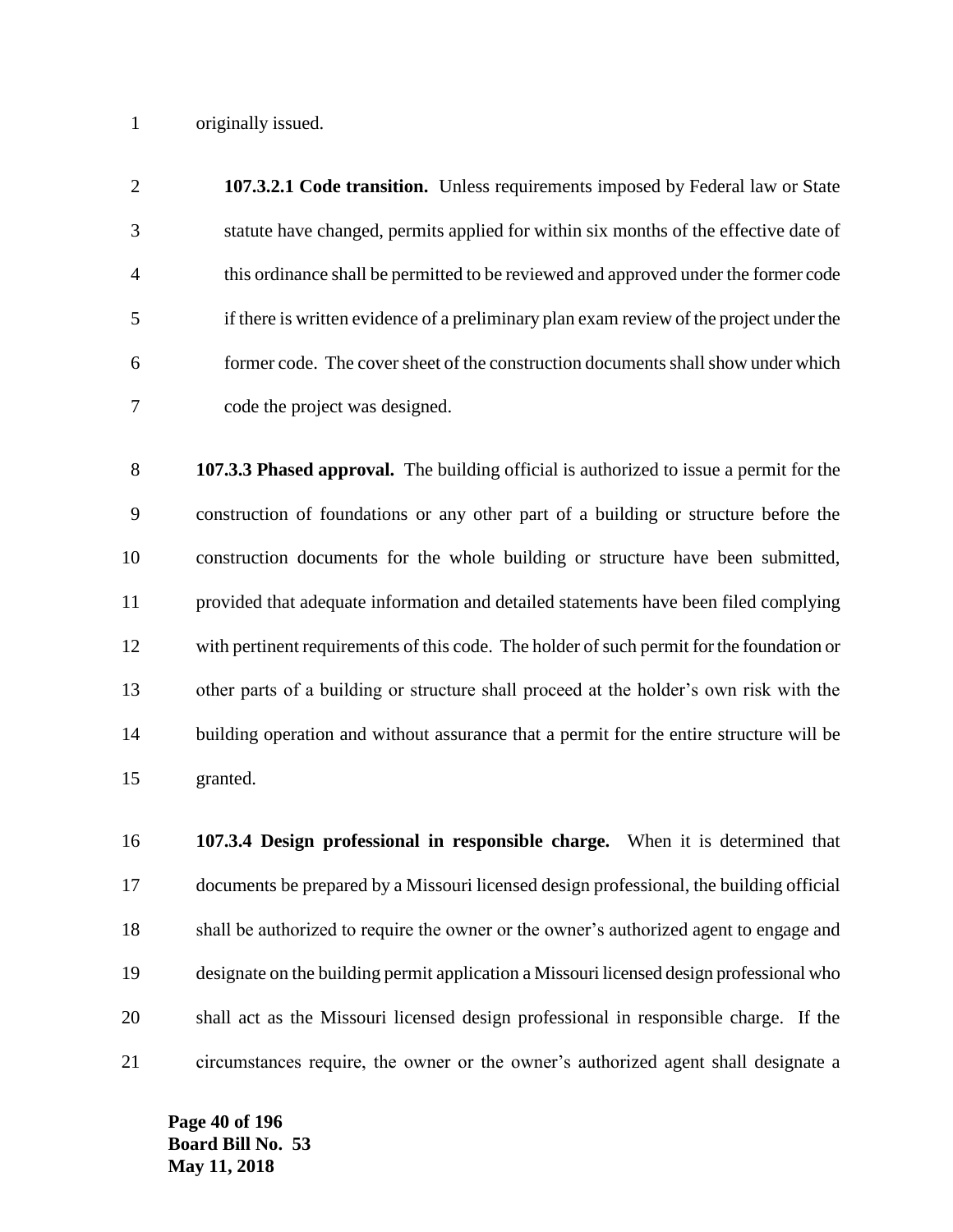substitute Missouri licensed design professional in responsible charge who shall perform the duties required of the original Missouri licensed design professional in responsible charge. The building official shall be notified in writing by the owner or the owner's authorized agent if the Missouri licensed design professional in responsible charge is changed or is unable to continue to perform the duties.

 The Missouri licensed design professional in responsible charge shall be responsible for reviewing and coordinating submittal documents prepared by others, including phased and deferred submittal items, for compatibility with the design of the building. Where structural observation is required by Section 1710 of the Building Code, the inspection program shall name the individual or firms who are to perform structural observation and describe the stages of construction at which structural observation is to occur. See also duties specified in Section 1704 of the Building Code.

 **107.3.4.1 Deferred submittals.** For the purposes of this section, deferred submittals are defined as those portions of the design that are not submitted at the time of the application and that are to be submitted to the building official within a specified period.

 Deferral of any submittal items shall have the prior approval of the building official. The Missouri licensed design professional in responsible charge shall list the deferred submittals on the construction documents for review by the building official.

 The Missouri licensed design professional in responsible charge shall review the deferred submittal items and forward them to the building official with a notation

**Page 41 of 196 Board Bill No. 53 May 11, 2018**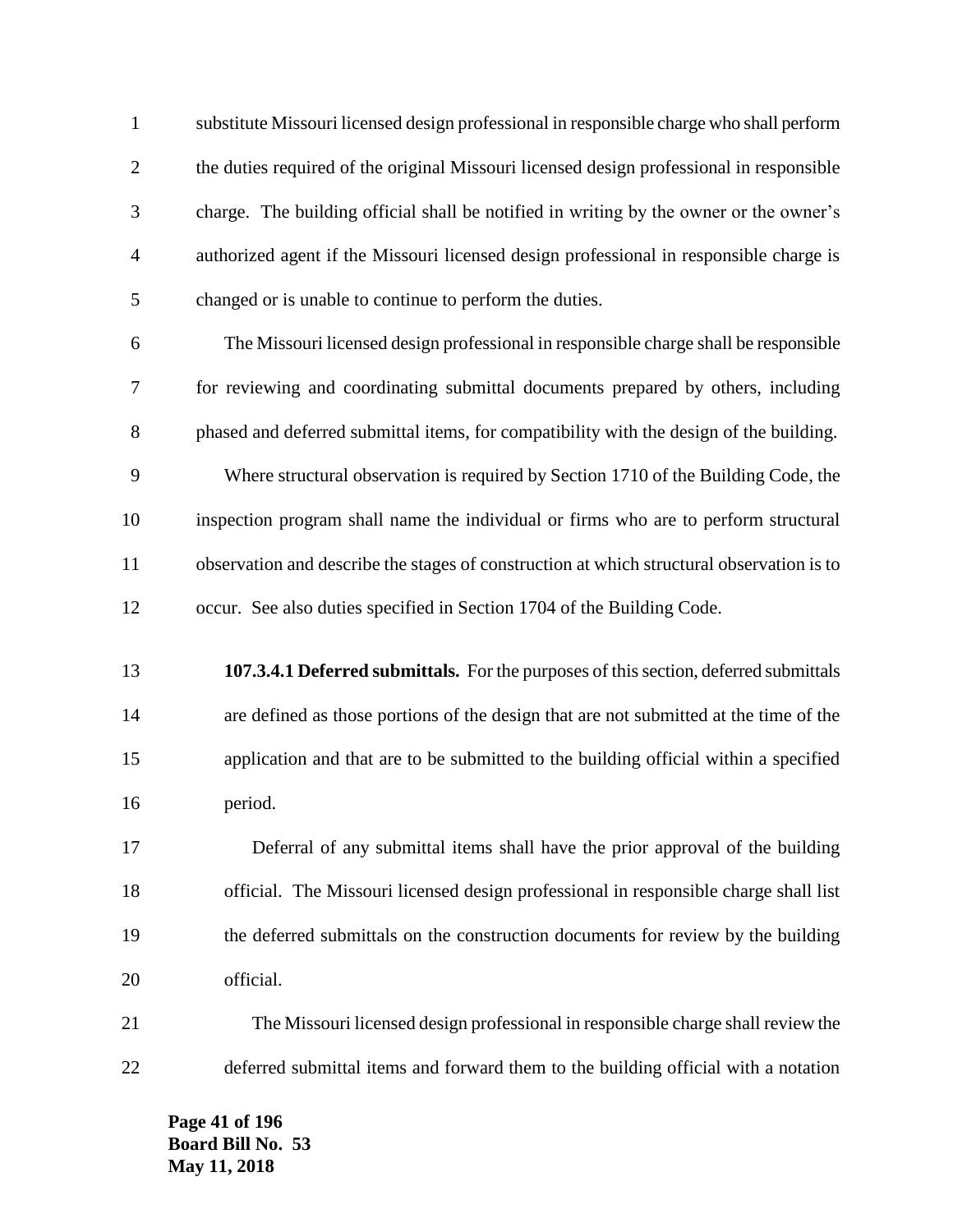indicating that they have been reviewed and found to be in general conformance with the design of the building. The deferred submittal items shall not be installed until their design and submittal documents have been approved by the building official.

 **107.3.4.2 Engineering details.** The building official shall require to be filed adequate details of structural, plumbing, mechanical, and electrical work including computations, loadings, and structural analysis and other essential technical data. All construction documents shall bear an original embossed or wet ink seal, original ink signature and the date the documents were sealed by the Missouri licensed design professional responsible for the design as required by State Statute. Such calculations shall be permitted to be accepted by the building official as complying with the conditions of this code without the need to verify the calculations or their engineering analysis.

 **107.4 Amended construction documents.** Work shall be installed in accordance with the approved construction documents. Any changes to the approved scope of work shall be submitted for approval as an addendum to the approved construction documents.

**SECTION 108**

### **TEMPORARY STRUCTURES AND USES**

 **108.1 General.** The building official is authorized to issue a permit for temporary structures and temporary uses. Such permits shall be limited as to time of service, but shall not be permitted for more than 180 days. The building official is authorized to grant extensions for

**Page 42 of 196 Board Bill No. 53 May 11, 2018**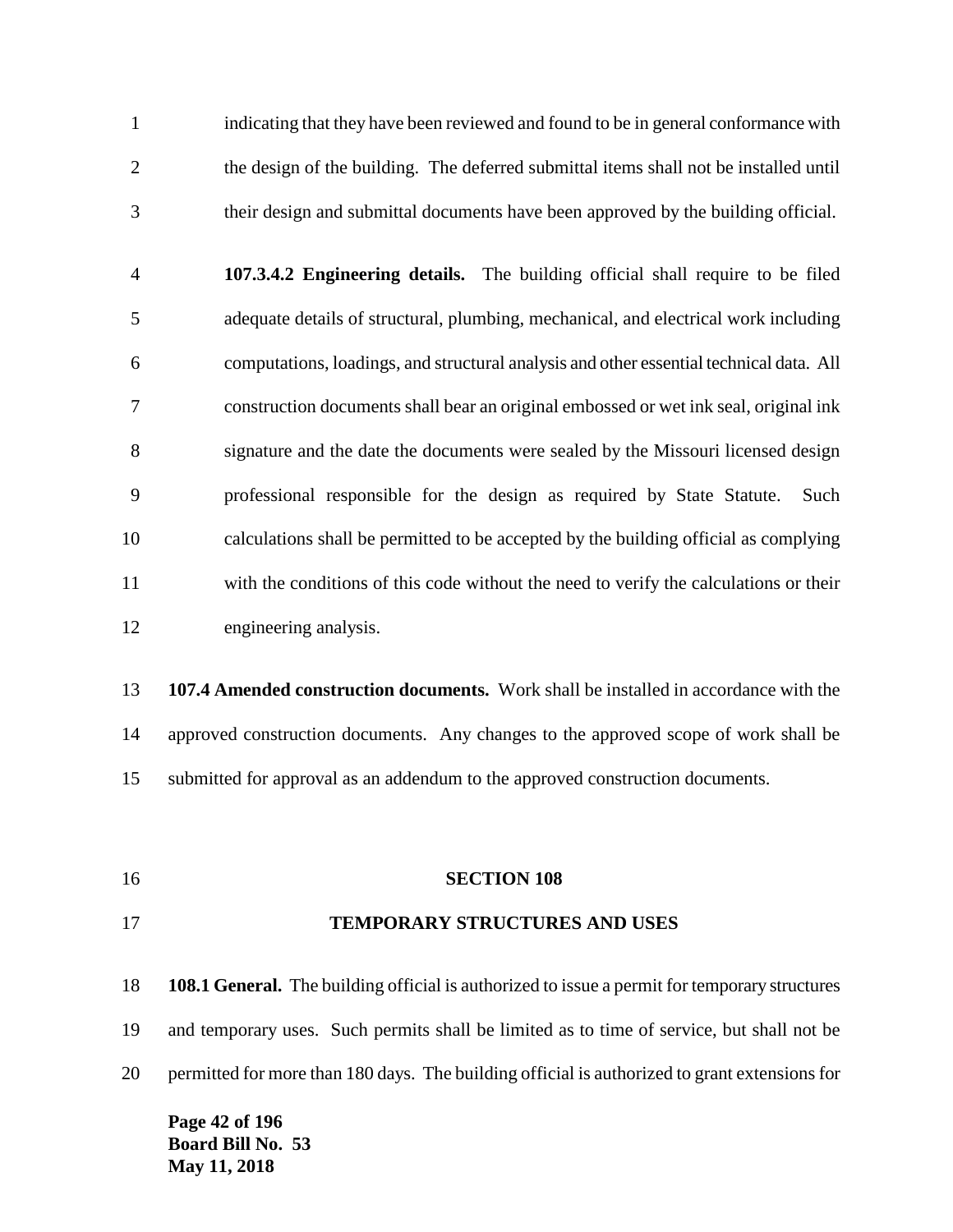demonstrated cause.

 **108.2 Conformance.** Temporary construction and uses shall conform to the structural strength, fire safety, means of egress, light, ventilation, and sanitary requirements of this code as necessary to insure the public health, safety, and general welfare.

 **108.3 Temporary power.** The building official is authorized to give permission to temporarily supply and use power in part of an electric installation before such installation has been fully completed and the final certificate of completion has been issued. The part covered by the temporary certificate shall comply with the requirements specified for temporary lighting, heat or power in the Electrical Code.

 **108.4 Termination of approval.** The building official is hereby authorized to terminate such permit for a temporary structure or use and to order the temporary structure or use to be discontinued.

 **SECTION 109 FEES**

 **109.1 General.** No permit, certificate, or inspection report required by the provisions of this code shall be released or issued until the fees listed in this section have been paid to the City of Saint Louis; nor shall an amendment to a permit be released until the additional fees have been paid. In collecting said fees, the building official is authorized to accept personal checks as payment; however, non-payment by said checking account shall be considered as a

**Page 43 of 196 Board Bill No. 53 May 11, 2018**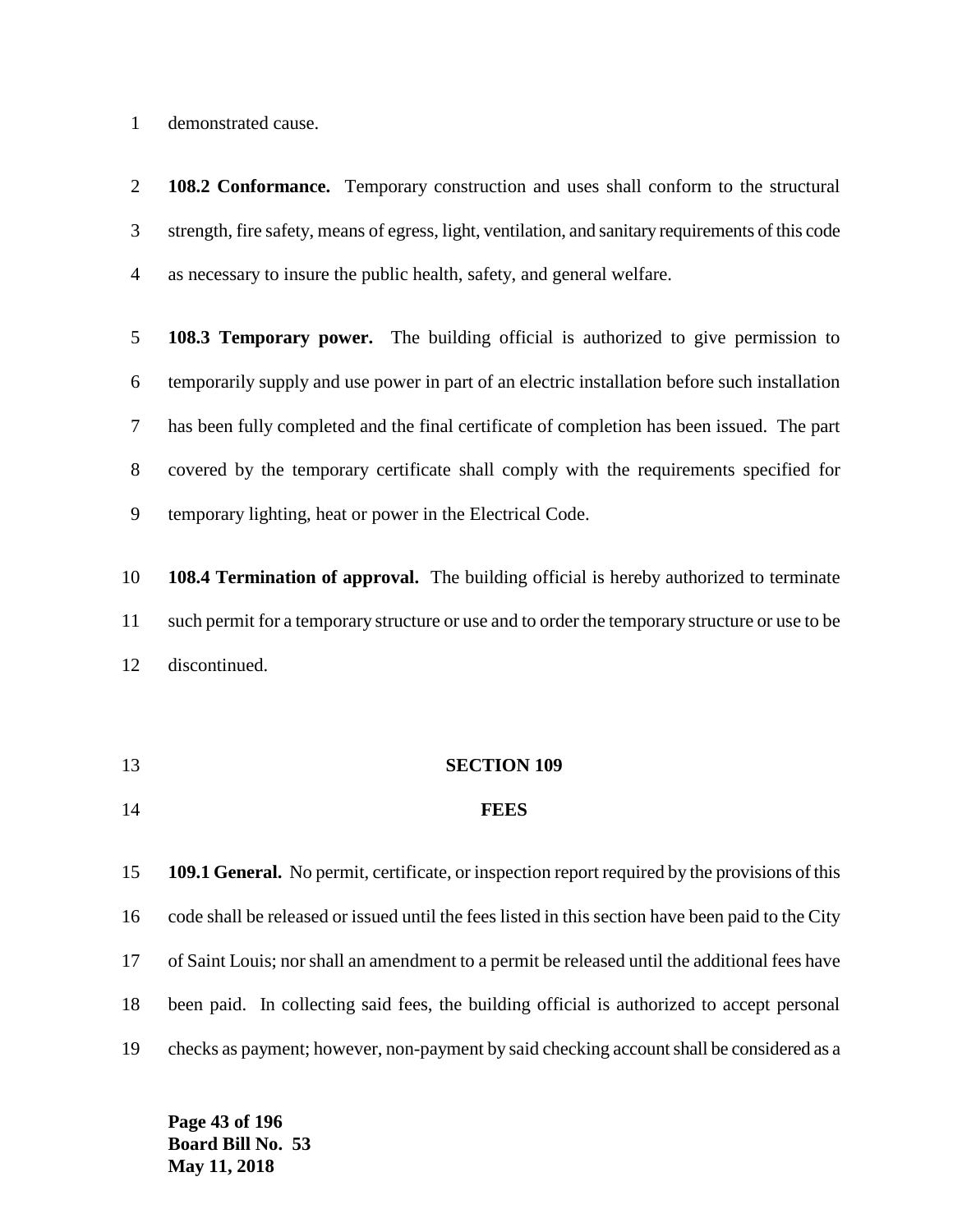violation of this code and is cause for suspension or revocation of permits, certificates, or reports issued or released for such personal check payment. If a permit is suspended or revoked for non-payment of a fee or for insufficient funds, an additional \$25 shall be collected to cover administrative costs.

 **109.1.1 Fees other than herein prescribed.** The payment of fees listed in this section shall not relieve the applicant or holder of any permit or any certificate of occupancy from the payment of other fees which shall be prescribed by law or ordinance for water taps, sewer connections, plumbing permits, mechanical permits, electrical permits, sprinkler permits, fire alarm permits, or fees for inspections or other privileges or requirements, both within and without the jurisdiction of the Division of Building and Inspection.

 **109.2 Schedule of permit fees.** Fees for permits for construction shall be as established as follows:

 **109.2.1 Application fee.** An application fee is an administrative charge made for processing permit applications, preparing a Certificate of Flood Plain Status, or conducting a Building Line Survey and shall be as listed in Table 109.3.1.

 **109.2.2 New construction and additions.** The building permit fee for new construction and additions will be based on the total estimated cost of construction, and shall be charged at the rate listed in Table 109.3.1 for new construction and additions. For the purpose of determining a fee, total construction costs shall include all costs for normal

**Page 44 of 196 Board Bill No. 53 May 11, 2018**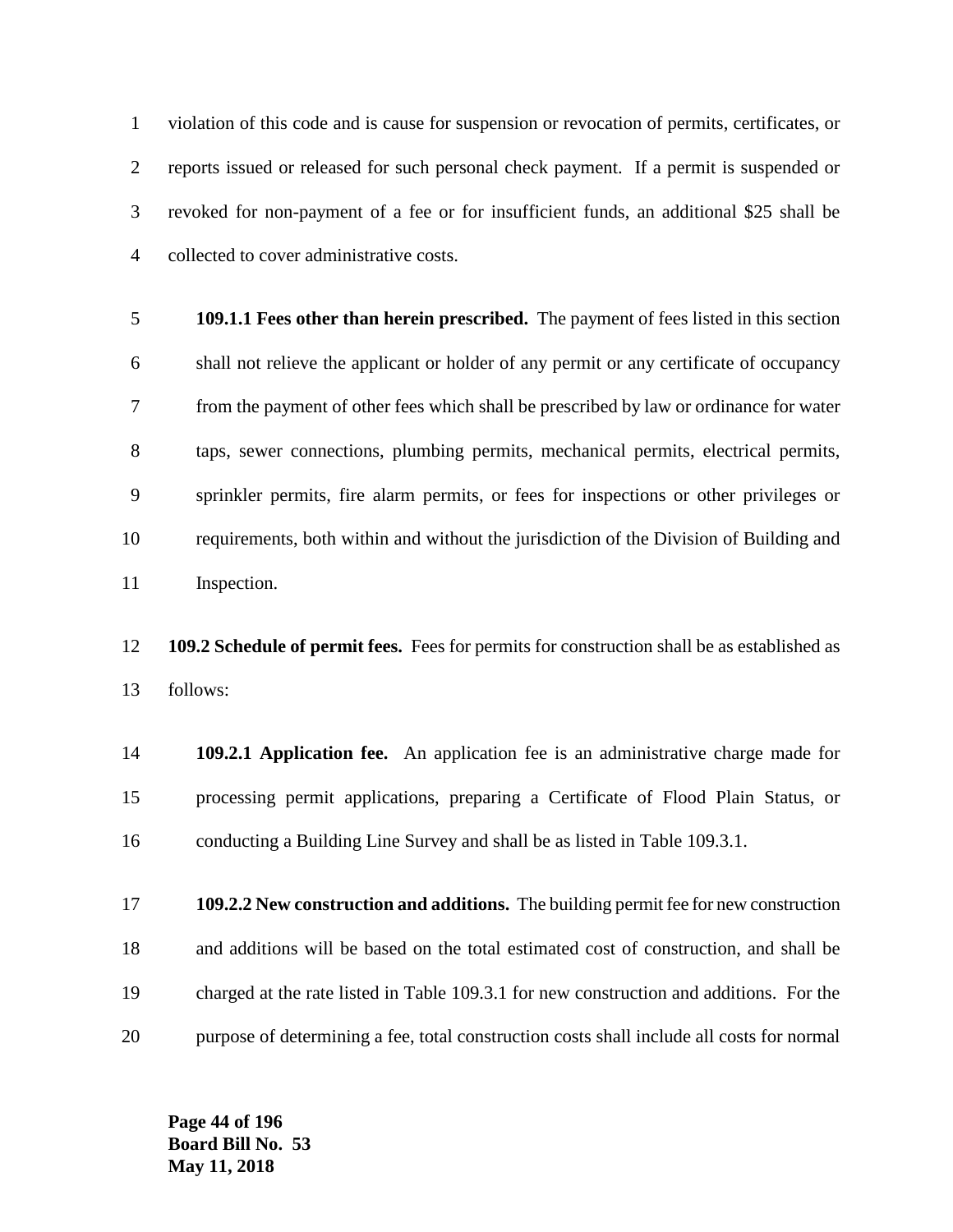site preparation including grading, excavation, and backfill; structural work; interior and exterior finishes; and plumbing, mechanical, and electrical work. The following shall be permitted to be excluded from total construction costs: the cost to install sprinkler, standpipe, and fire alarm systems; and signs. **109.2.3 Miscellaneous structures and site work.** The fee for a permit for, including but not limited to, retaining walls, fences and site-work (including parking lots) shall be based on the estimated total cost of the construction at the rate listed in Table 109.3.1. **109.2.4 Alterations and repairs.** The fee for a permit for alterations or repairs to a building or structure shall be based on the estimated total cost of said alterations or repairs and shall be charged at the rate listed in Table 109.3.1. **109.2.5 Tanks, devices, etc.** The fee for a permit for the installation of a tank, device, 12 equipment, or other structure or facility shall be as listed in Table 109.3.1. **109.2.6 Tents, amusement booths.** The fee for a permit for the construction, installation, or erection of a tent or amusement booth shall be as listed in Table 109.3.1. This shall include all those for private parties, picnics, carnivals, circuses, or traveling exhibitions. **109.2.7 Moving of buildings.** The fee for a permit to move a building or structure from one lot to another, or to a new location on the same lot, shall be as listed in Table 109.3.1. In the event that a building or structure is to be moved from a point within the City of Saint Louis to a point outside the city, the fee for the moving permit shall be

**Page 45 of 196 Board Bill No. 53 May 11, 2018**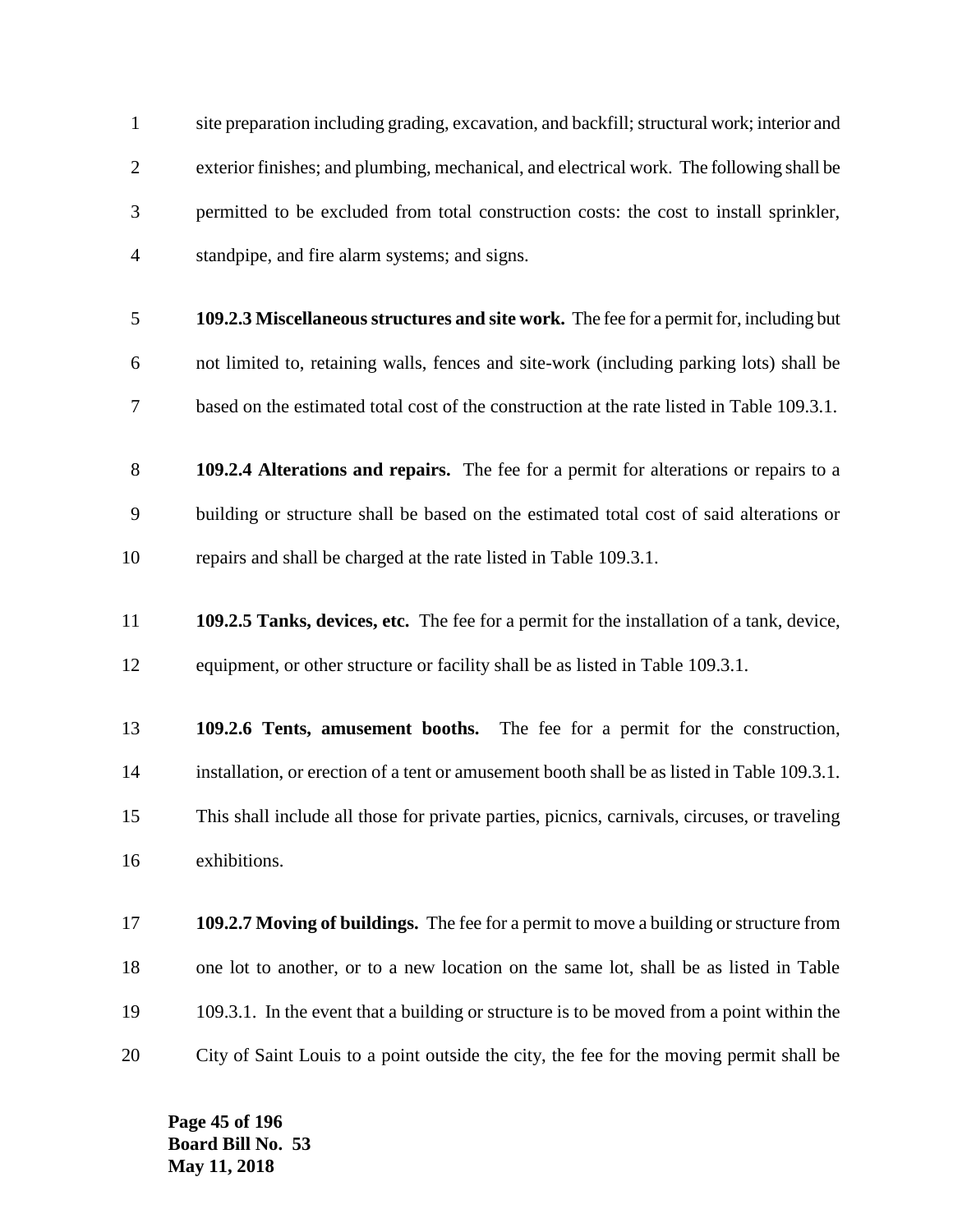based on the estimated total cost of restoration of the original site to a safe and satisfactory condition plus that portion of the moving cost which covers the journey to the city limits. In the event that a building or structure is to be moved from the outside of the City of Saint Louis to a point inside the city limits, the fee for the moving permit shall be based on the estimated total cost of the portion of the journey from the city limits to the site of re-erection.

- **109.2.7.1 New foundations.** Before any building or structure is moved to a new foundation, a separate building permit shall be obtained for the construction of said new foundation; the fee for the permit for said foundation shall be as listed in Table 109.3.1. In addition, all additional electrical, mechanical, and plumbing permits shall be obtained.
- **109.2.8 Explosives.** The fee for a permit for the use of explosives for blasting in connection with demolition, excavation, construction, or other building operations shall 14 be as listed in Table 109.3.1. When a blasting operation consists of a series of blasts at intervals of distance, such as blasting a trench for the installation of utilities, and the 16 extent of the blasting operations exceeds 250 feet in length, the fee for a permit shall be charged for the first 250 feet of the operation with an additional fee for each additional 18 250 feet or any portion thereof. The fee for a permit for the use of explosives shall cover the issuance of the permit and shall also cover pre-blasting survey inspection and post- blasting survey inspection of all property within 250 feet of the blasting operation. In addition, a separate permit shall be required under the Fire Code for the transportation,

**Page 46 of 196 Board Bill No. 53 May 11, 2018**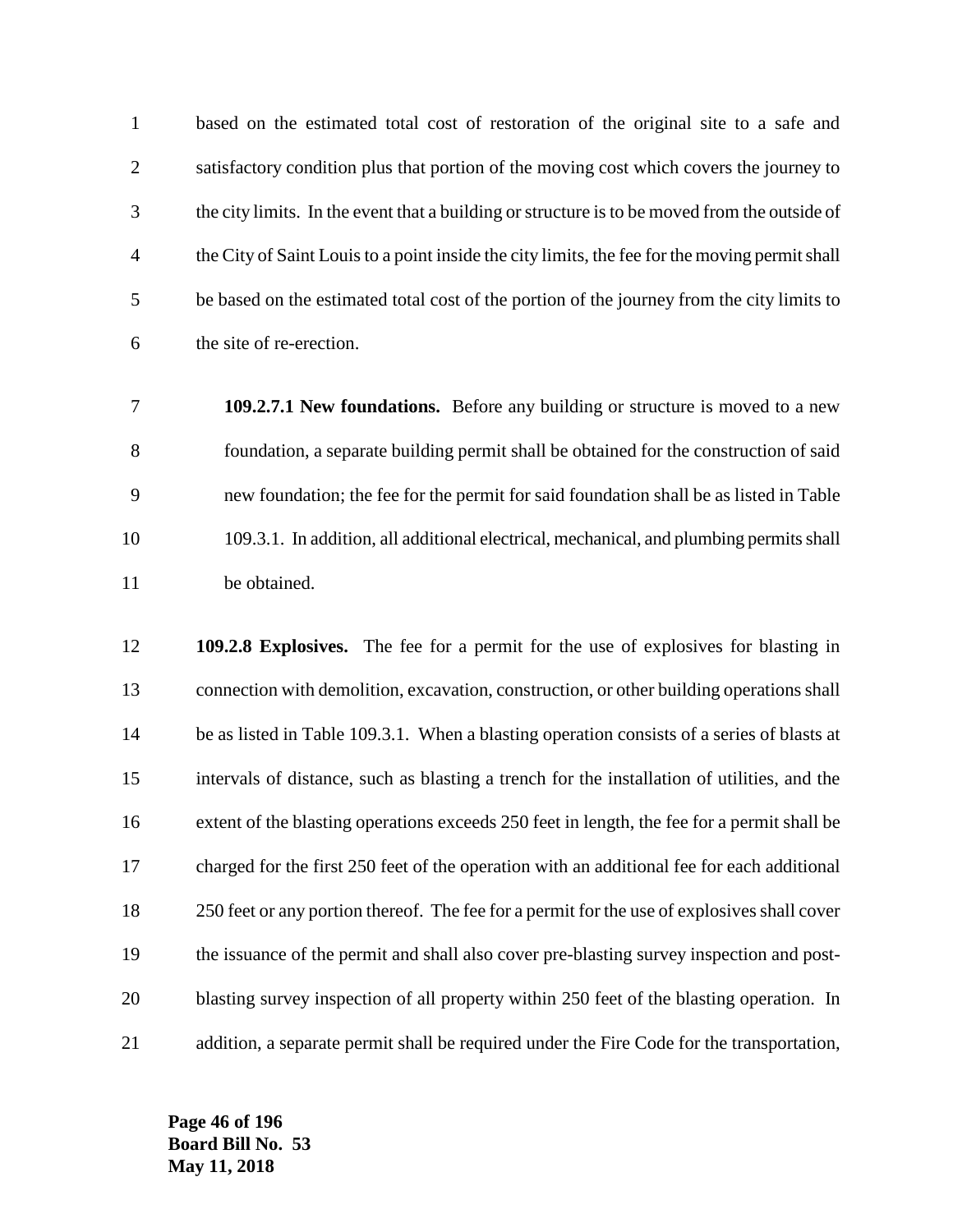storage, or use of explosives.

- **109.2.9 Addendum to permit.** Fees for addendums to issued permits shall be as follows:
- 1. Where an addendum includes work that will increase the construction cost of the complete project, the fee listed in Table 109.3.1 shall be calculated on the additional cost incurred by the change in scope, and shall include application, special demolition fund, and lead remediation fees.
- 2. Where an addendum does not include work that will increase the construction cost of the complete project, or includes work or removal of work that decreases 10 the cost of the complete project, a minimum fee as listed in Table 109.3.1 and an application fee shall apply.
- **109.2.10 Special demolition fund.** There shall be an additional fee charged on all building permits based on the total estimated cost of construction, and shall be charged at 14 the rate listed in Table 109.3.1 for the special demolition fund.
- **109.2.11 Lead remediation fund.** There shall be an additional fee charged on all building permits based on the total estimated cost of construction, and shall be charged at 17 the rate listed in Table 109.3.1 for the special lead remediation fund.
- **109.2.12 Vacant building registration fee.** A semiannual registration fee of \$200 shall be charged to the owner of any parcel of residential property improved by a residential structure, or commercial property improved by a structure containing multiple dwelling

**Page 47 of 196 Board Bill No. 53 May 11, 2018**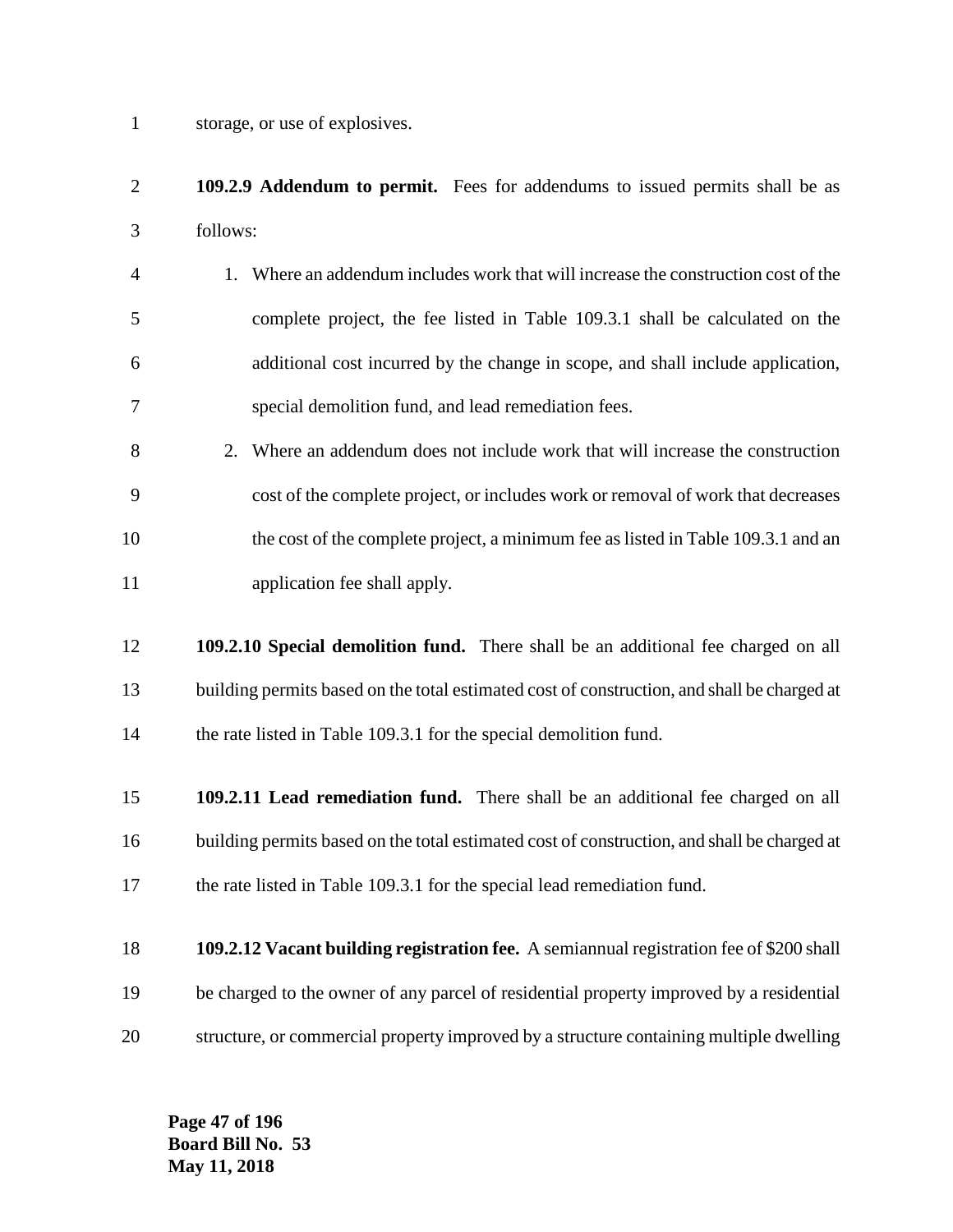units, which is vacant and has been vacant for at least six months, and which is violation of this code.

- **109.2.13 Fee for duplicate copy.** Any person requesting a copy of a building permit, occupancy permit, or certificate of inspection issued under this code, or the holder of any permit for similar purpose issued by the building official under any previous code or ordinance, can obtain a duplicate or re-issued copy of said permit for a fee of one dollar per copy. This fee is listed in Table 109.3.1.
- **109.2.14 Fee for occupancy permit.** Fees for the issuance of an occupancy permit shall be as listed in Table 109.3.1. There shall be no charge for the issuance of the original occupancy permit upon completion of construction in accordance with the building permit for new buildings or buildings hereafter altered with construction costs exceeding \$30,000.
- **109.2.14.1 Fee for temporary or partial occupancy permit.** The fee for a partial occupancy permit shall be as listed in Table 109.3.1.
- **109.2.14.2 Fee for changing the name on an occupancy permit.** Any person requesting a re-issuance of an occupancy permit issued under this code or under any previous code or ordinance due to a change of name can obtain a re-issued copy of said permit for a fee of twenty five dollars per copy. This fee is listed in Table 109.3.1.

**Page 48 of 196 Board Bill No. 53 May 11, 2018**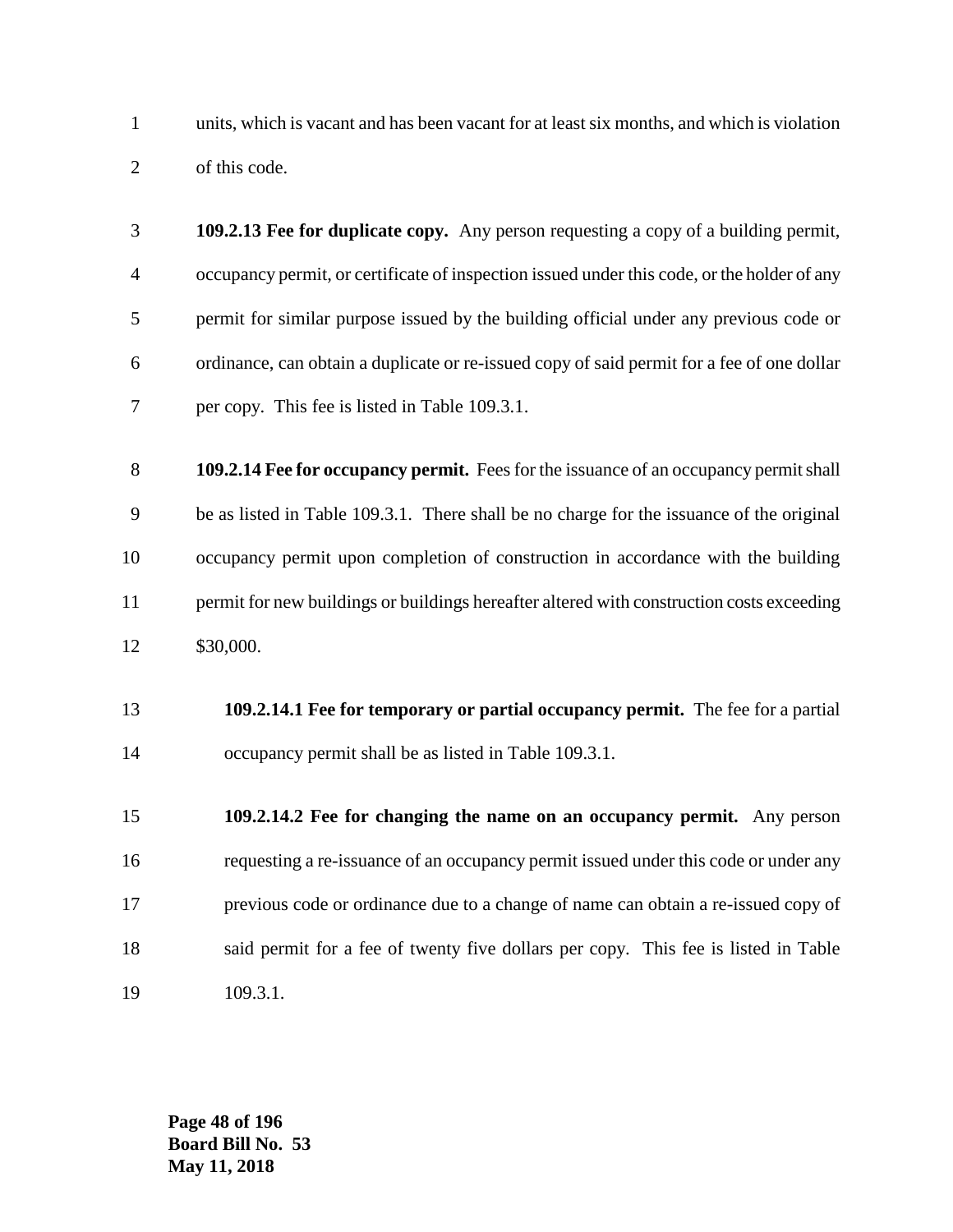**109.2.15 Fee for approving additional sets of construction documents.** Any person requesting additional sets of approved construction documents issued under this code or under any previous code or ordinance shall be charged a fee of one dollar per page. This fee is listed in Table 109.3.1.

 **109.3 Fee tables.** The building official shall cause to be collected all fees as listed in Table 109.3.1 and elsewhere in this code.

 **109.3.1 Fee schedule.** Table 109.3.1 contains fees for permits for new construction and additions; miscellaneous structures; alterations and repairs to existing buildings; tanks; moving of buildings; demolition of structures; blasting for demolition or construction purposes; picnics, carnivals, and circuses or traveling exhibitions; tents; amusement park devices; addendums to permit; the special demolition and lead remediation funds; special inspections; and occupancy.

 **109.3.2 Building permit valuations.** The applicant for a building permit shall provide a total estimated cost of construction for the project at the time of application. For the purpose of determining fees, total construction costs shall include all costs for normal site preparation including grading, excavation, and backfill; structural work; interior and exterior finishes; and plumbing, mechanical, and electrical work. The following shall be permitted to be excluded from total construction costs: the cost to install sprinkler, standpipe and fire alarm systems; and signs.

 If, in the opinion of the building official, the valuation is underestimated on the application, the permit shall be denied, unless the applicant can show detailed

**Page 49 of 196 Board Bill No. 53 May 11, 2018**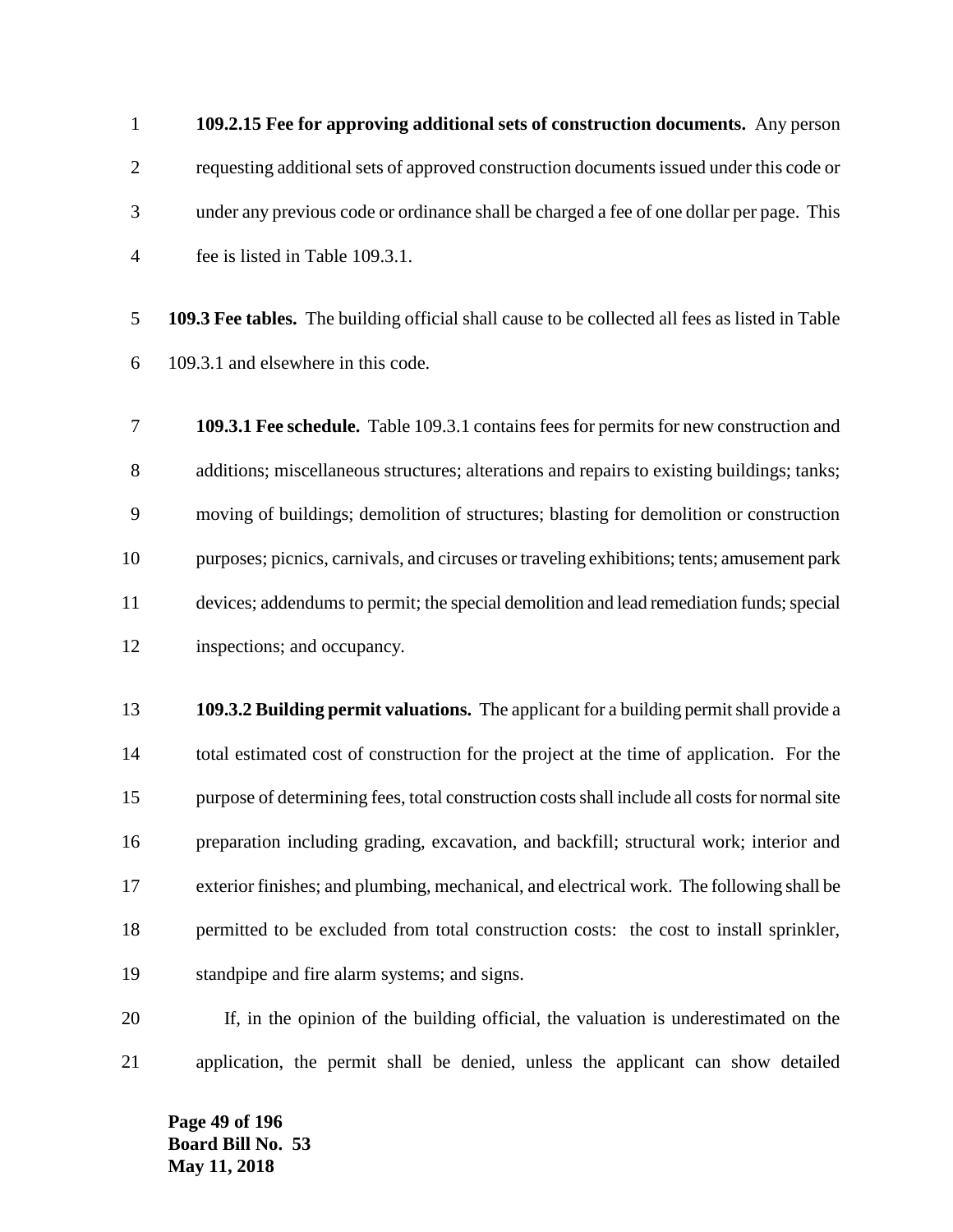| $\mathbf{1}$   | construction estimates for the project to meet the approval of the building official. The      |
|----------------|------------------------------------------------------------------------------------------------|
| $\overline{2}$ | building official shall be permitted to require the submittal of signed and notarized          |
| 3              | construction contracts when the total estimated cost of construction is questioned. Final      |
| $\overline{4}$ | building permit valuation shall be set by the building official.                               |
| 5              | Final costs shall be determined by the building official, if necessary, by multiplying         |
| 6              | the total floor area of the project in square feet by an appropriate square foot cost rate, or |
| 7              | by using the current ICC Building Valuation Data Report for New Construction,                  |
| 8              | Additions, Alterations, Repairs, or Rehabilitation.                                            |

| <b>Item</b>                                                                                                                                                         | Fee                                                             | <b>Minimum</b><br>Fee | <b>Section</b> | <b>Remarks &amp; Requirements</b>                                                                                                  |
|---------------------------------------------------------------------------------------------------------------------------------------------------------------------|-----------------------------------------------------------------|-----------------------|----------------|------------------------------------------------------------------------------------------------------------------------------------|
| APPLICATION FEE; or<br><b>Building Line Survey</b>                                                                                                                  | \$25.00                                                         |                       | 109.2.1        | An administrative charge<br>made for processing<br>applications.                                                                   |
| Certificate of Flood Plain<br><b>Status</b>                                                                                                                         | \$10.00                                                         |                       | 109.2.1        |                                                                                                                                    |
| PERMIT FOR NEW<br><b>CONSTRUCTION AND</b><br><b>ADDITIONS</b>                                                                                                       | \$6.00/\$1000<br>of estimated<br>cost or<br>fraction<br>thereof | \$15.00               | 109.2.2        |                                                                                                                                    |
| <b>MISCELLANEOUS</b><br>STRUCTURES PERMIT -<br>Structures such as towers,<br>retaining walls, floating<br>structures, parking lots,<br>fences, awnings, signs, etc. | \$6.00/\$1000<br>of estimated<br>cost or<br>fraction<br>thereof | \$15.00               | 109.2.3        | For all structures, devices,<br>appurtenances, and equipment<br>requiring permits & not<br>otherwise provided for by this<br>code. |
| PERMIT FOR<br><b>ALTERATIONS &amp;</b><br><b>REPAIRS TO AN</b><br><b>EXISTING BUILDING</b>                                                                          | \$6.00/\$1000<br>of estimated<br>cost or<br>fraction<br>thereof | \$15.00               | 109.2.4        | Permits for flammable and<br>combustible liquids are<br>required under the Fire Code.                                              |

**Table 109.3.1 BUILDING PERMIT FEES FOR STRUCTURES; BLASTING AND INSPECTIONS FEES**

**Page 50 of 196 Board Bill No. 53 May 11, 2018**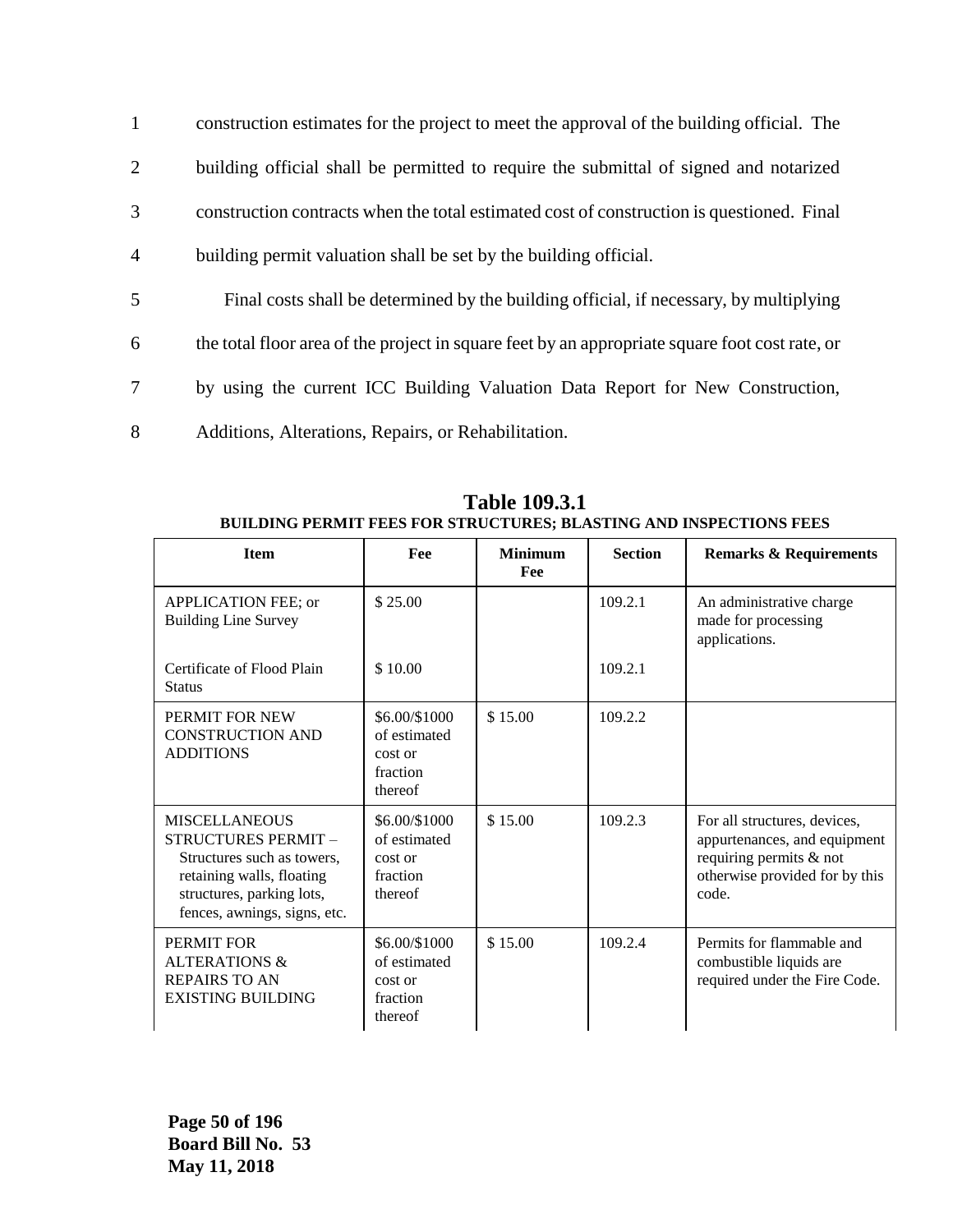| <b>Item</b>                                                                                  | Fee                                                                       | <b>Minimum</b><br>Fee | <b>Section</b> | <b>Remarks &amp; Requirements</b>                                                                                    |
|----------------------------------------------------------------------------------------------|---------------------------------------------------------------------------|-----------------------|----------------|----------------------------------------------------------------------------------------------------------------------|
| <b>TANK PERMIT</b><br>For any purpose except<br>flammable and combustible<br>liquids         | \$6.00/\$1000<br>of estimated<br>cost or<br>fraction<br>thereof           | \$15.00               | 109.2.5        |                                                                                                                      |
| <b>TENT PERMIT</b>                                                                           | \$35.00                                                                   |                       | 109.2.6        | Section 3103 of the Fire<br>Code.                                                                                    |
| <b>MOVING OF BUILDING</b><br><b>PERMIT</b><br>Within City Limits                             | \$1.00/\$100 of<br>estimated cost<br>or fraction<br>thereof               | \$15.00               | 109.2.7        | Estimated cost of moving<br>building to new location plus<br>cost of restoring previous site<br>to a safe condition. |
| To outside City Limits                                                                       | \$1.00/\$100 of<br>estimated cost<br>or fraction<br>thereof               | \$15.00               |                | Estimated cost of moving<br>building to city limits plus<br>cost of restoring previous site<br>to a safe condition.  |
| From outside City Limits to<br>within City Limits                                            | \$1.00/\$100 of<br>estimated cost<br>or fraction<br>thereof               | \$15.00               |                | Estimated cost of moving<br>building from City Limits to a<br>new site.                                              |
| Foundation for building                                                                      | \$6.00/\$1000<br>of estimated<br>cost or<br>fraction<br>thereof           | \$15.00               | 109.2.7.1      |                                                                                                                      |
| <b>EXPLOSIVES PERMIT</b><br>Blasting permit for<br>trenching                                 | \$6.00/250<br>lineal feet or<br>fraction<br>thereof                       | \$100.00              | 109.2.8        | For construction, excavation,<br>or other building operation.                                                        |
| <b>Blasting for demolition</b>                                                               | \$100.00                                                                  | \$100.00              | 109.2.8        | Includes pre- and post-blast<br>survey per building/per blast.                                                       |
| <b>ADDENDUM PERMIT</b><br>Amendment which involves<br>additional dollars in project<br>cost. | \$6.00/\$1000<br>of estimated<br>increased cost<br>or fraction<br>thereof | \$25.00               | 109.2.9        |                                                                                                                      |
| Amendment which involves<br>decrease or no increase in<br>project cost.                      | \$25.00                                                                   | \$25.00               |                |                                                                                                                      |

**Table 109.3.1 BUILDING PERMIT FEES FOR STRUCTURES; BLASTING AND INSPECTIONS FEES**

**Page 51 of 196 Board Bill No. 53 May 11, 2018**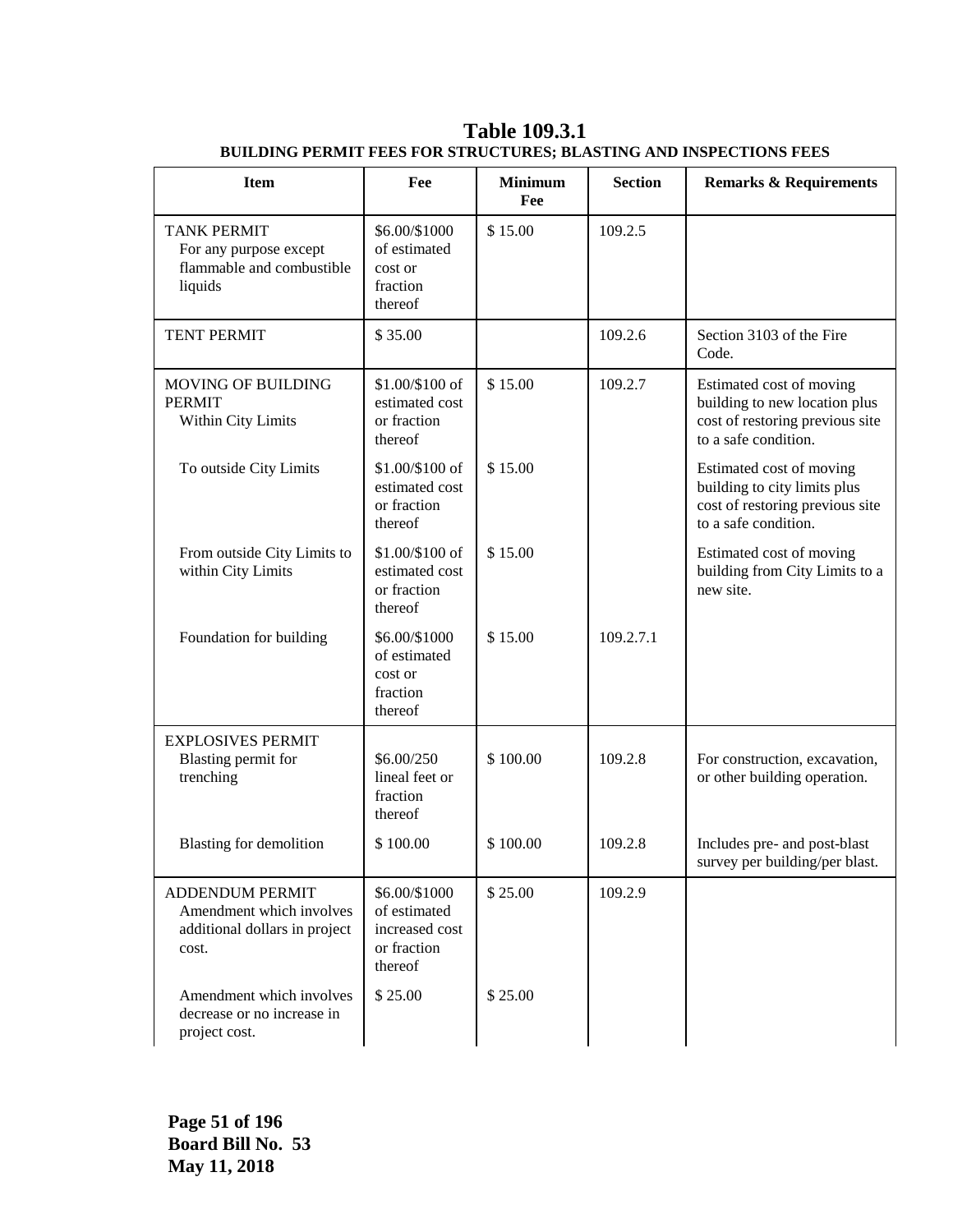| <b>Item</b>                                                                                                                     | Fee                                                                | <b>Minimum</b><br>Fee | <b>Section</b>         | <b>Remarks &amp; Requirements</b>                                                                                                                                             |
|---------------------------------------------------------------------------------------------------------------------------------|--------------------------------------------------------------------|-----------------------|------------------------|-------------------------------------------------------------------------------------------------------------------------------------------------------------------------------|
| SPECIAL DEMOLITION<br><b>FUND</b>                                                                                               | \$2.00/\$1,000<br>of estimated<br>cost or<br>fraction<br>thereof   |                       | 109.2.10               | Special fund approved by the<br>voters.                                                                                                                                       |
| <b>LEAD REMEDIATION</b><br><b>FUND</b>                                                                                          | \$2.00/\$1,000<br>of estimated<br>cost or<br>fraction<br>thereof   |                       | 109.2.11               | Special fund approved by<br>Ordinance 64699.                                                                                                                                  |
| VACANT BUILDING<br><b>REGISTRATION FEE</b>                                                                                      | \$200.00<br>Semi-annually                                          |                       | 121.1                  |                                                                                                                                                                               |
| <b>DUPLICATE COPY OF</b><br><b>BUILDING PERMIT,</b><br><b>OCCUPANCY PERMIT OR</b><br><b>CERTIFICATE OF</b><br><b>INSPECTION</b> | \$1.00 per<br>copy                                                 |                       | 109.2.13               |                                                                                                                                                                               |
| <b>APPLICANT REQUEST</b><br>FOR OCCUPANCY<br><b>PERMIT</b><br>Residential                                                       | \$80.00<br>\$20.00/each<br>additional unit<br>in same<br>structure |                       | 109.2.14<br>109.2.14.1 | Special inspection fees for<br>occupancy permits. This fee<br>is also applicable to partial<br>occupancy permits.<br>When units are inspected on<br>the same site inspection. |
| Commercial 3,500 sq. ft. or<br>less                                                                                             | \$80.00                                                            |                       |                        |                                                                                                                                                                               |
| Commercial over 3,500<br>sq.ft.                                                                                                 | \$160.00                                                           |                       |                        |                                                                                                                                                                               |
| RE-ISSUANCE OF<br><b>OCCUPANCY PERMIT</b><br>DUE TO NAME CHANGE                                                                 | \$25.00 per<br>copy                                                |                       | 109.2.14.2             |                                                                                                                                                                               |
| <b>APPROVAL OF</b><br>ADDITIONAL SETS OF<br><b>CONSTRUCTION</b><br><b>DOCUMENTS</b>                                             | \$1.00 per<br>page                                                 |                       | 109.2.15               |                                                                                                                                                                               |
| DEMOLITION PERMITS -<br>Structure volume less than<br>10,000 cu. ft.                                                            | \$10.00                                                            | \$10.00               | 123.1.5                | Based on volume of structure<br>exclusive of basement or<br>cellars.                                                                                                          |

**Table 109.3.1 BUILDING PERMIT FEES FOR STRUCTURES; BLASTING AND INSPECTIONS FEES**

**Page 52 of 196 Board Bill No. 53 May 11, 2018**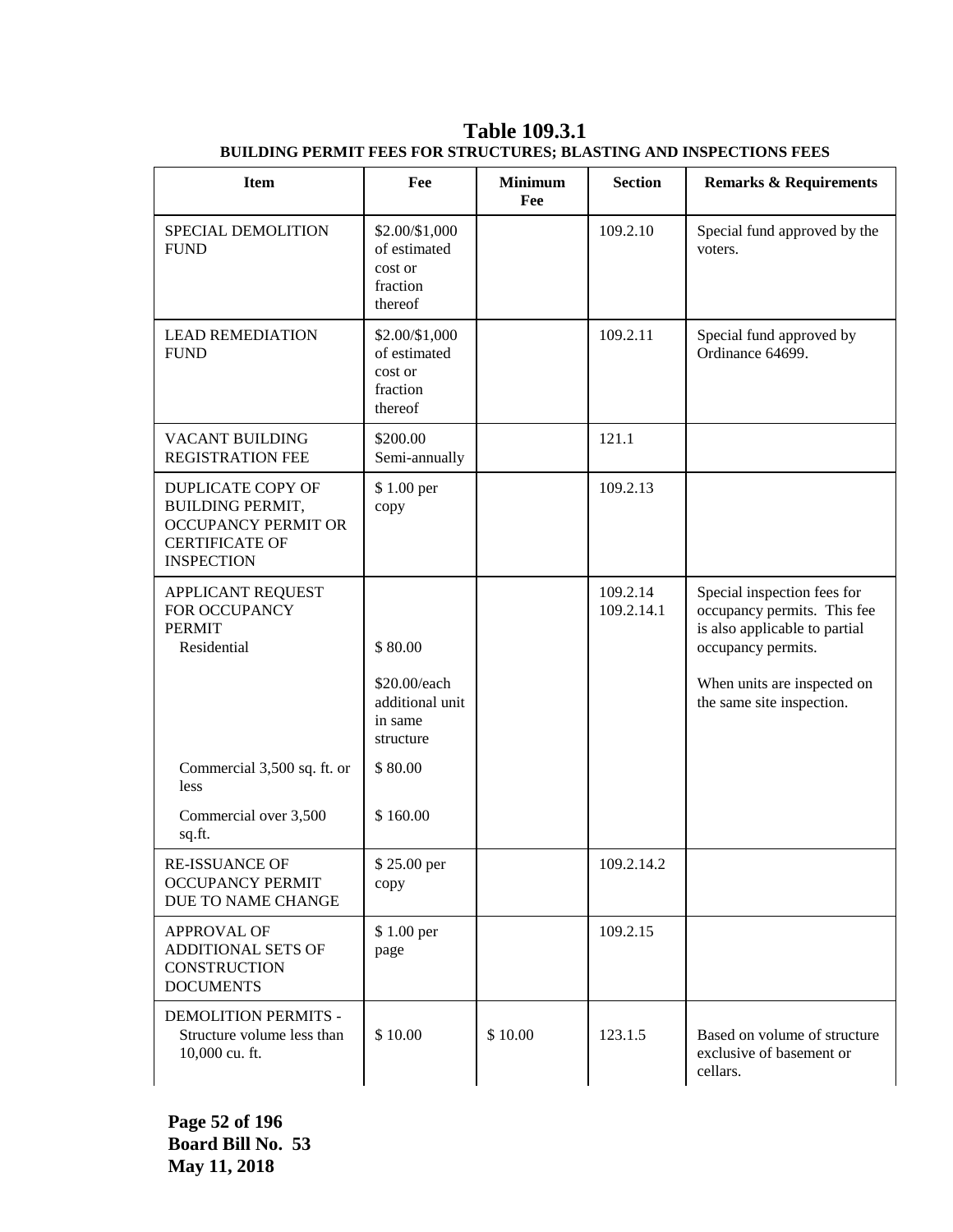| <b>Item</b>                                | Fee                                                    | <b>Minimum</b><br>Fee | <b>Section</b> | <b>Remarks &amp; Requirements</b>                                                                                                    |
|--------------------------------------------|--------------------------------------------------------|-----------------------|----------------|--------------------------------------------------------------------------------------------------------------------------------------|
| $10,000$ cu. ft. and over                  | \$15.00/10,00<br>$0$ cu. ft. or<br>fraction<br>thereof | \$25.00               |                | Demolition permits shall be<br>issued for a period not to<br>exceed thirty days.                                                     |
| <b>DEMOLITION</b><br><b>INSPECTION FEE</b> |                                                        |                       |                |                                                                                                                                      |
| Less than $10,000$ cu. ft.                 | \$15.00                                                | \$15.00               | 123.1.5        | Per site                                                                                                                             |
| 10,000 cu. ft. or over                     | \$25.00                                                | \$25.00               |                | Per site                                                                                                                             |
| Blasting for demolition                    | \$50.00                                                | \$50.00               | 109.2.8        | Per site                                                                                                                             |
| Applicant request                          | \$25.00                                                |                       |                | Related to other occupancy<br>and use permits requested by<br>the applicant.                                                         |
| Emergency and specialty<br>inspection      | \$25.00                                                |                       |                | Charge for inspection<br>requested to be made beyond<br>normal working hours - not to<br>exceed \$25.00 per requested<br>inspection. |

**Table 109.3.1 BUILDING PERMIT FEES FOR STRUCTURES; BLASTING AND INSPECTIONS FEES**

## 1 **109.3.3 Sign fee schedule.** Table 109.3.3 contains the basic building fees for signs

## 2 governed by this code.

| эктерский герм                                                       |                      |                    |                     |  |  |  |
|----------------------------------------------------------------------|----------------------|--------------------|---------------------|--|--|--|
| <b>Item</b>                                                          | Fee                  | <b>Minimum Fee</b> | <b>Section</b>      |  |  |  |
| <b>GROUND SIGNS</b><br>Up to 100 square feet<br>Over 100 square feet | \$100.00<br>\$160.00 | \$100.00           | <b>IBC H101.3.1</b> |  |  |  |
| ROOF SIGNS<br>Up to 100 square feet<br>Over 100 square feet          | \$100.00<br>\$160.00 | \$100.00           | <b>IBC H101.3.1</b> |  |  |  |
| <b>WALL SIGNS</b><br>Up to 100 square feet<br>Over 100 square feet   | \$100.00<br>\$160.00 | \$100.00           | <b>IBC H101.3.1</b> |  |  |  |
| PROJECTING SIGNS<br>Up to 100 square feet                            | \$100.00             | \$100.00           | <b>IBC H101.3.1</b> |  |  |  |

#### **Table 109.3.3 (a) SIGN PERMIT FEES**

**Page 53 of 196 Board Bill No. 53 May 11, 2018**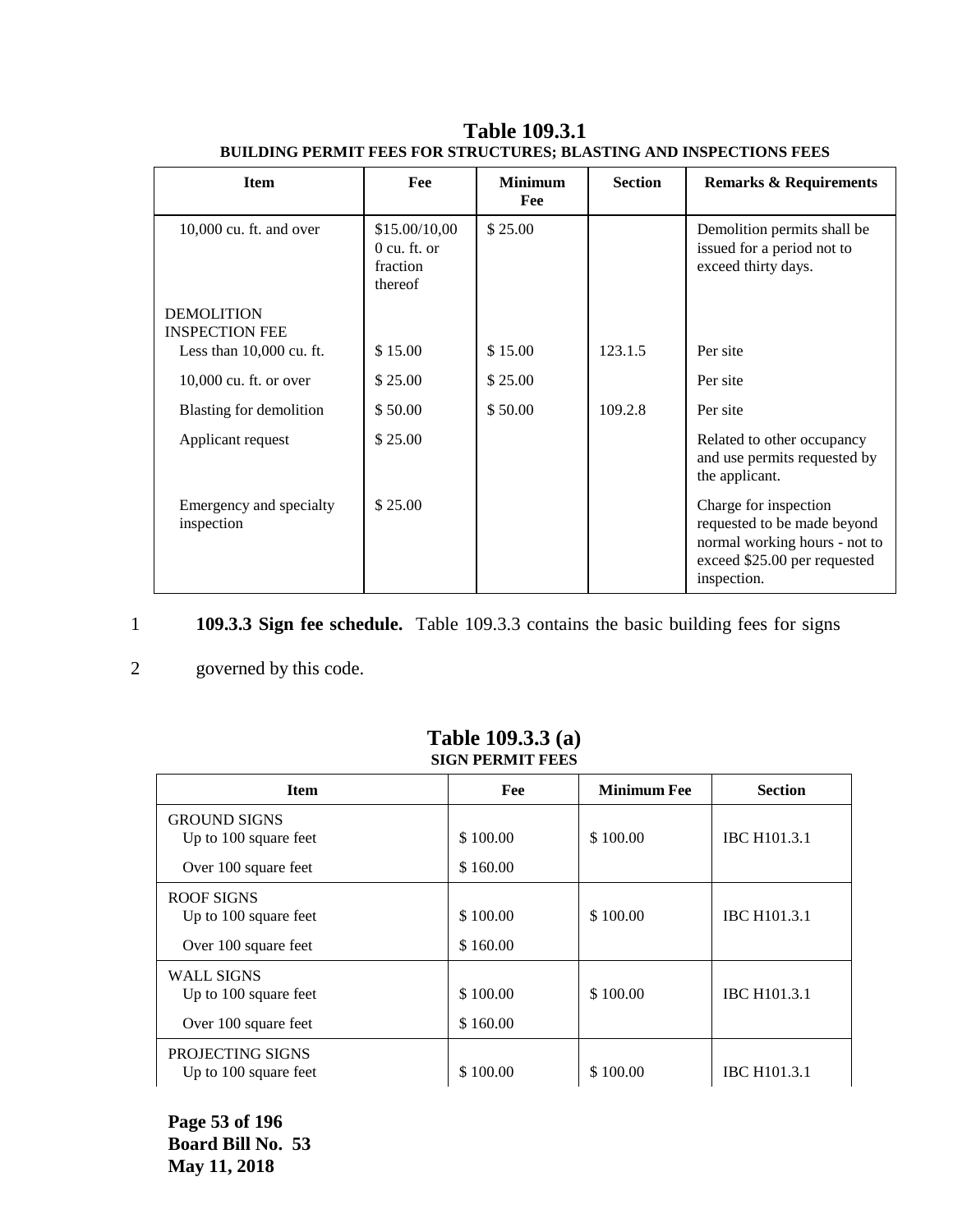| Over 100 square feet                                                                                                                                                | \$160.00 |          |                     |
|---------------------------------------------------------------------------------------------------------------------------------------------------------------------|----------|----------|---------------------|
| SPECIAL OR TEMPORARY DISPLAY<br><b>SIGNS REQUIRING PERMITS</b><br>Fees for a special sign shall be the same<br>as the one above which it most closely<br>resembles. |          | \$100.00 | <b>IBC H101.3.1</b> |
| LETTERING OR GRAPHICS ON<br>AWNINGS AND CANOPIES                                                                                                                    | \$50.00  | \$50.00  |                     |

**Note a.** When a question arises as to what type of sign is being constructed or placed, it shall be designated as that type of sign it most closely resembles as determined by the building official. (See also Chapter 29 of the Building Code and the Zoning Ordinance.)

- 1 **109.4 Work started surcharge fees schedule.** In case any work for which a permit is
- 2 required by this code is substantially started or proceeded with prior to obtaining said permit,
- 3 the total normal fees applicable shall be increased by the amount as listed in Table 109.4.
- 4 The payment of said surcharge fee shall not relieve any persons from fully complying with
- 5 the requirements of this code for performance or execution of the work, nor from other
- 6 penalties prescribed by law.

| <b>Permit fee</b>    | Surcharge fee |
|----------------------|---------------|
| \$0 TO \$50          | \$30.00       |
| \$51 TO \$200        | \$90.00       |
| \$201 TO \$500       | \$240.00      |
| \$501 TO \$2,000     | \$360.00      |
| \$2,001 TO \$10,000  | \$480.00      |
| <b>OVER \$10,000</b> | \$600.00      |

#### **Table 109.4 SCHEDULE FOR SURCHARGE BUILDING PERMIT FEES**

- 7 **109.5 Demolition work started surcharge fees schedule.** In case any work for which a
- 8 demolition permit is required by the code is substantially started or proceeded with prior to
- 9 obtaining said permit, the total normal fees applicable shall be increased by the amount as

**Page 54 of 196 Board Bill No. 53 May 11, 2018**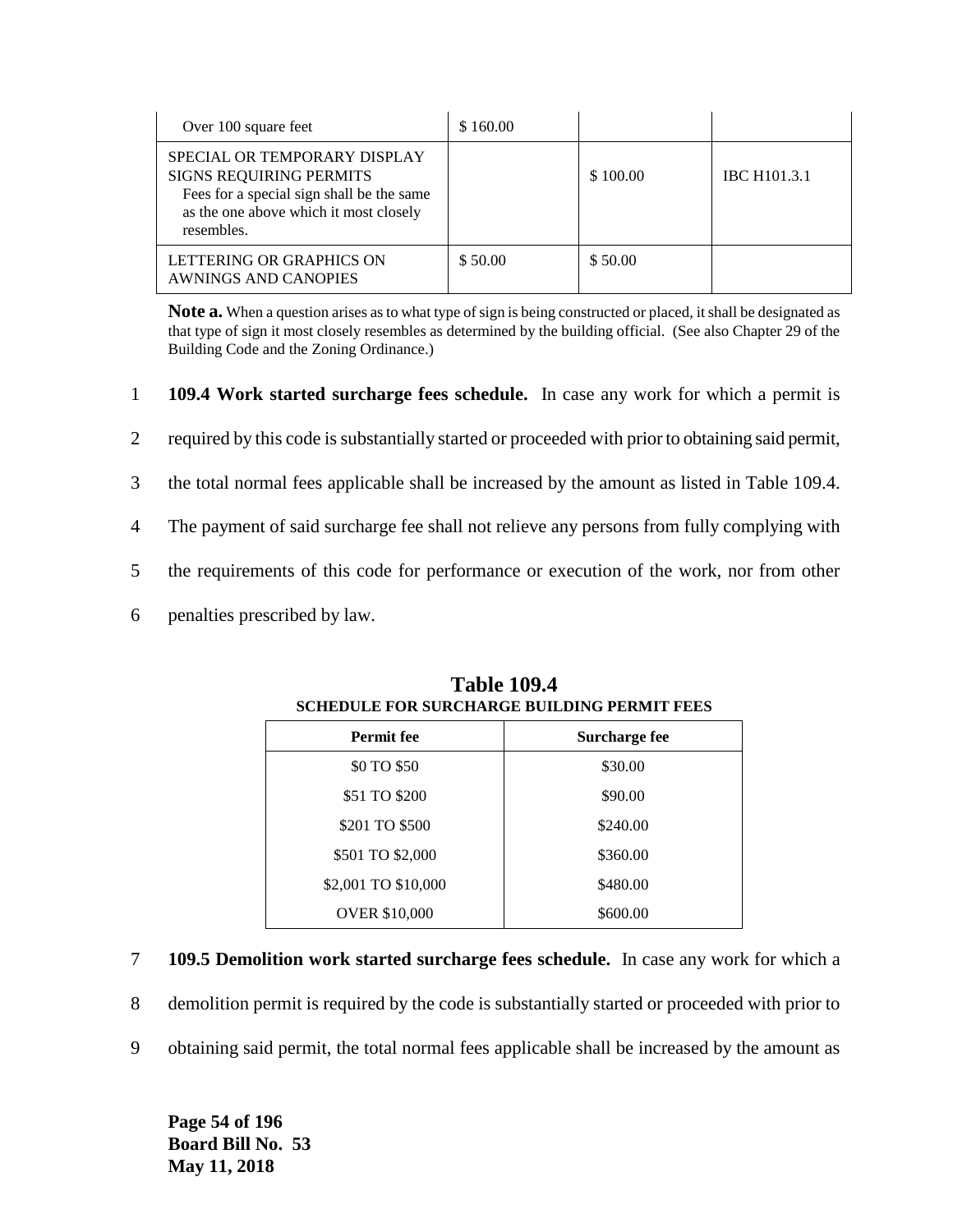- 1 listed in Table 109.5. The payment of said surcharge fee shall not relieve any persons from
- 2 fully complying with the requirements of this code for performance or execution of the work,
- 3 nor from other penalties prescribed by law.

| <b>Permit fee</b>    | Surcharge fee |  |  |
|----------------------|---------------|--|--|
| \$0 TO \$50          | \$30.00       |  |  |
| \$51 TO \$200        | \$90.00       |  |  |
| \$201 TO \$500       | \$240.00      |  |  |
| \$501 TO \$2,000     | \$360.00      |  |  |
| \$2,001 TO \$10,000  | \$480.00      |  |  |
| <b>OVER \$10,000</b> | \$600.00      |  |  |

**Table 109.5 SCHEDULE FOR SURCHARGE DEMOLITION PERMIT FEES**

 **109.6 Related fees.** The payment of fees for the construction, alteration, removal or demolition for work done in connection with or concurrently with the work authorized by a building permit shall not relieve the applicant or holder of the permit from the payment of other fees that are prescribed by law.

8 **109.7 Fees non-refundable.** The fee for a permit based upon an estimated cost that is higher 9 than later claimed by the applicant shall not be a basis for refund. When construction does 10 not occur, or only partially occurs, fees collected are not refundable.

11 **109.8 Fees waived for disaster related permits.** In the event of a tornado, earthquake, 12 flood, or any other disaster of such magnitude to activate the City Emergency Management 13 Agency, the Building Commissioner is authorized to waive all permit fees normally collected

14 by the Division of Building and Inspection for repairs, reconstruction, demolition, plumbing,

**Page 55 of 196 Board Bill No. 53 May 11, 2018**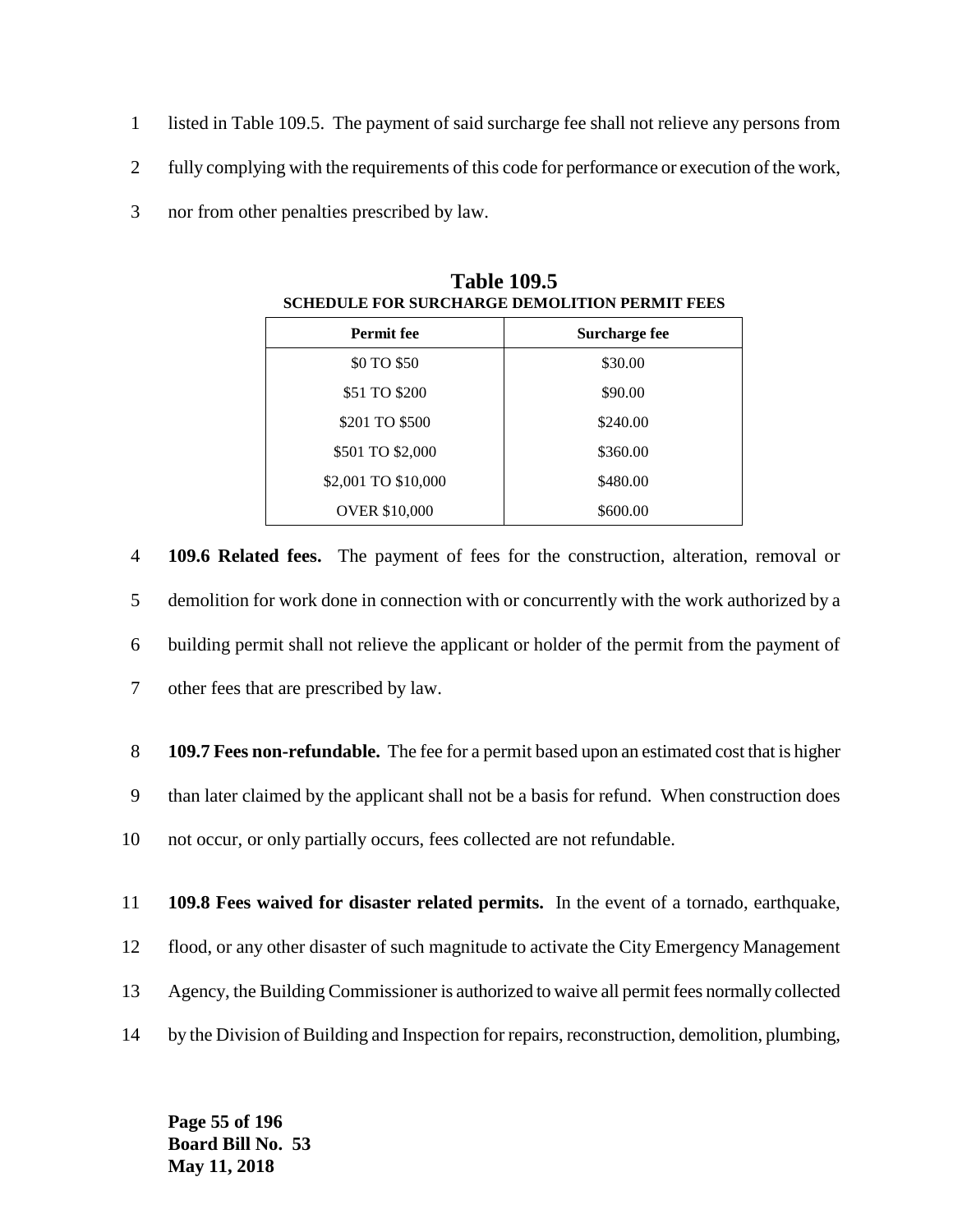mechanical, or electrical work or any other similar permits required by this Division to correct the damage caused by such disaster. These permit fees shall be permitted to be waived for a period not to exceed six months or as otherwise determined by the Building Commissioner.

# **SECTION 110**

#### **INSPECTIONS**

 **110.1 General.** Construction or work for which a permit is required shall be subject to inspection by the building official and such construction or work shall remain accessible and exposed for inspection purposes until approved. Approval as a result of an inspection shall not be construed to be an approval of a violation of the provisions of this code or of other ordinances of the City of Saint Louis. Inspections presuming to give authority to violate or cancel the provisions of this code or of other ordinances shall not be valid. It shall be the duty of the permit applicant to cause the work to remain accessible and exposed for inspection purposes. Neither the building official nor the City of Saint Louis shall be liable for expenses entailed in the removal or replacement of any material required to allow inspection.

 **110.2 Preliminary inspection.** Before issuing a permit, the building official is authorized to examine or cause to be examined buildings, structures and sites for which an application has been filed.

**Page 56 of 196 Board Bill No. 53 May 11, 2018 110.2.1 Notice to begin work.** It shall be the responsibility of the holder of a permit to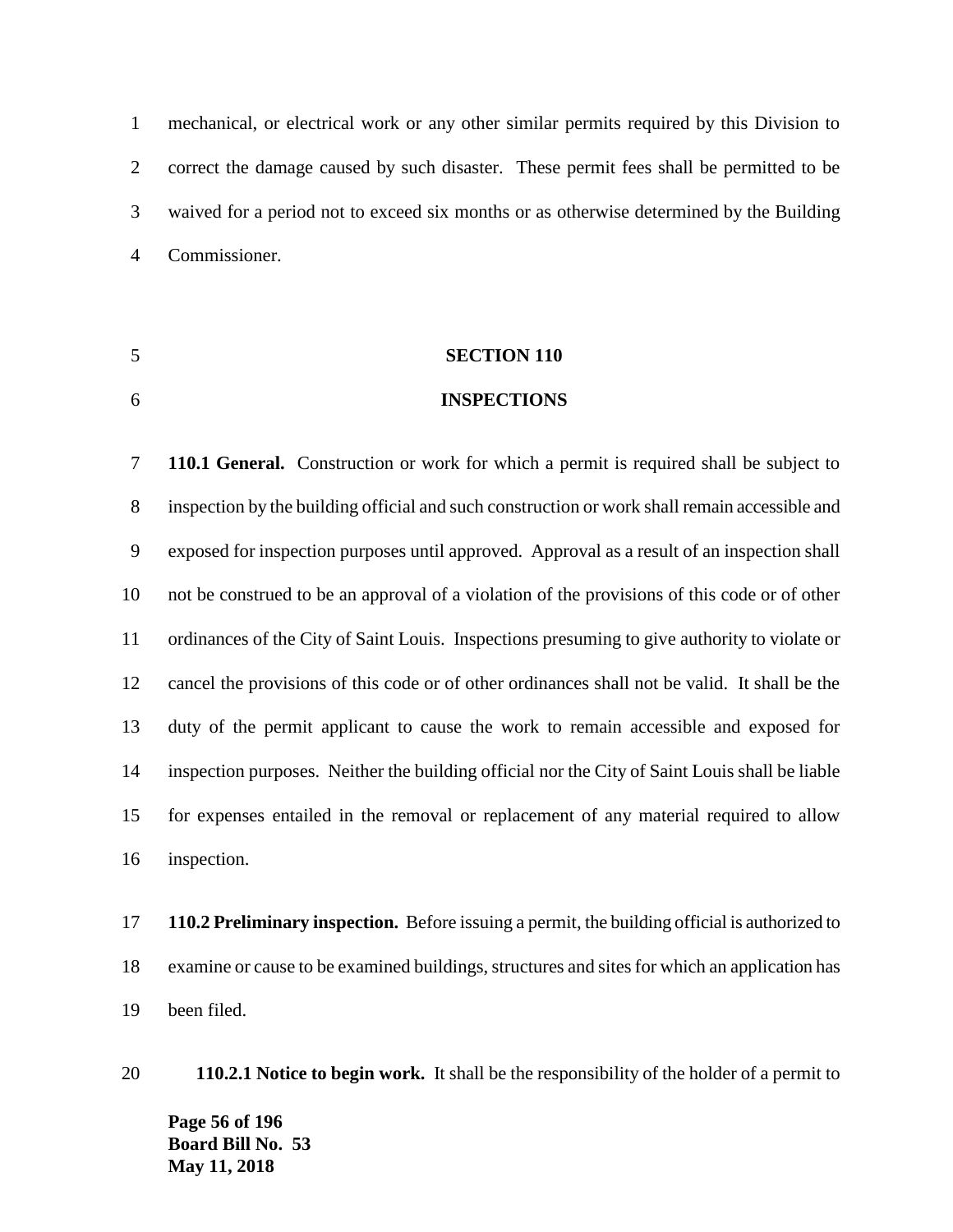notify the building official when work is ready for the various inspections required by the terms of the permit or the approved rules. Such notice shall be given within a reasonable time before the inspection is desired, but in no event shall the notice be less than the working day before. Notice given on a Friday or on a day prior to a legal holiday shall not constitute notice for inspection on a Saturday, Sunday, or holiday unless arrangements have been made under approved rules for overtime inspection on such days. Before giving such notice the holder of the permit shall first test the work and satisfy themselves that it conforms to the approved construction documents and the requirements of this code.

 **110.3 Required inspections.** The building official, upon notification, shall make the inspections set forth in Sections 110.3.1 through 110.3.10. No work shall be done on any part of the building or structure beyond the point indicated in each successive inspection without first obtaining the approval of the building official or authorized representative. Approval shall be given only after an inspection has been requested and made of each successive step in the construction phase and all code requirements or corrections are completed as indicated by each of the inspections required. A final inspection and approval of all buildings shall be completed before occupancy as described in Section 111. Failure to obtain a final inspection before occupancy will constitute a violation of the building code subject to the penalties as set forth in Section Four of the adopting ordinance. Reinforcing steel or structural framework of any part of a building or structure shall not be covered or concealed in any manner without first obtaining the approval of the building official. The building official, upon notification from a permit holder or agent, in accordance with the

**Page 57 of 196 Board Bill No. 53 May 11, 2018**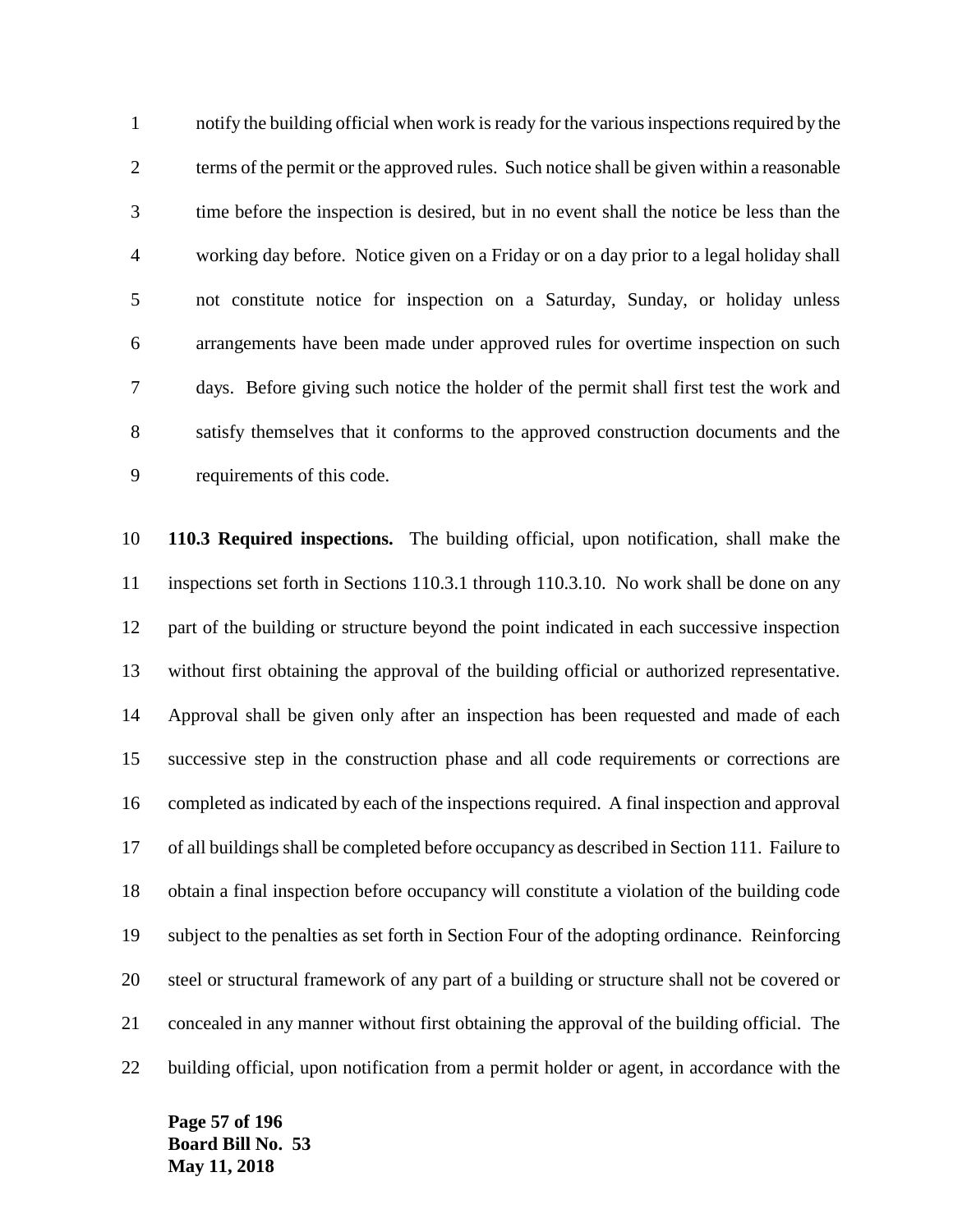rules of procedure listed on the permit and posted in the office of the building official, shall make the following inspections and shall either approve that section or portion of the construction as completed or shall notify the permit holder or agent that they have failed to comply with the law.

- **110.3.1 Footing or foundation inspection.** Footing and foundation inspections shall be made after excavation for footings are complete and any required reinforcing steel is in place. For concrete foundations, any required forms shall be in place prior to inspection. Materials for the foundation shall be on the job, except where concrete is ready mixed in accordance with ASTM C 94, the concrete need not be on the job. The owner is solely responsible for the correct location of the foundation on the site.
- **110.3.1.1 Soil inspection.** A soil inspection shall be made after excavation for the building or structure is complete and trenches for footings, column pads, spread footings, or other types of footings are ready for concrete. No concrete shall be poured prior to this inspection.
- **110.3.1.2 Pier inspection.** Where special foundations such as drilled and poured-in-place concrete piers, driven piles of all types, caissons, and other extraordinary types are required, the building official shall make at least one inspection or more if the size of the job warrants it.
- **110.3.2 Concrete slab or under-floor inspection.** Concrete slab and under-floor inspections shall be made after in-slab or under-floor reinforcing steel and building

**Page 58 of 196 Board Bill No. 53 May 11, 2018**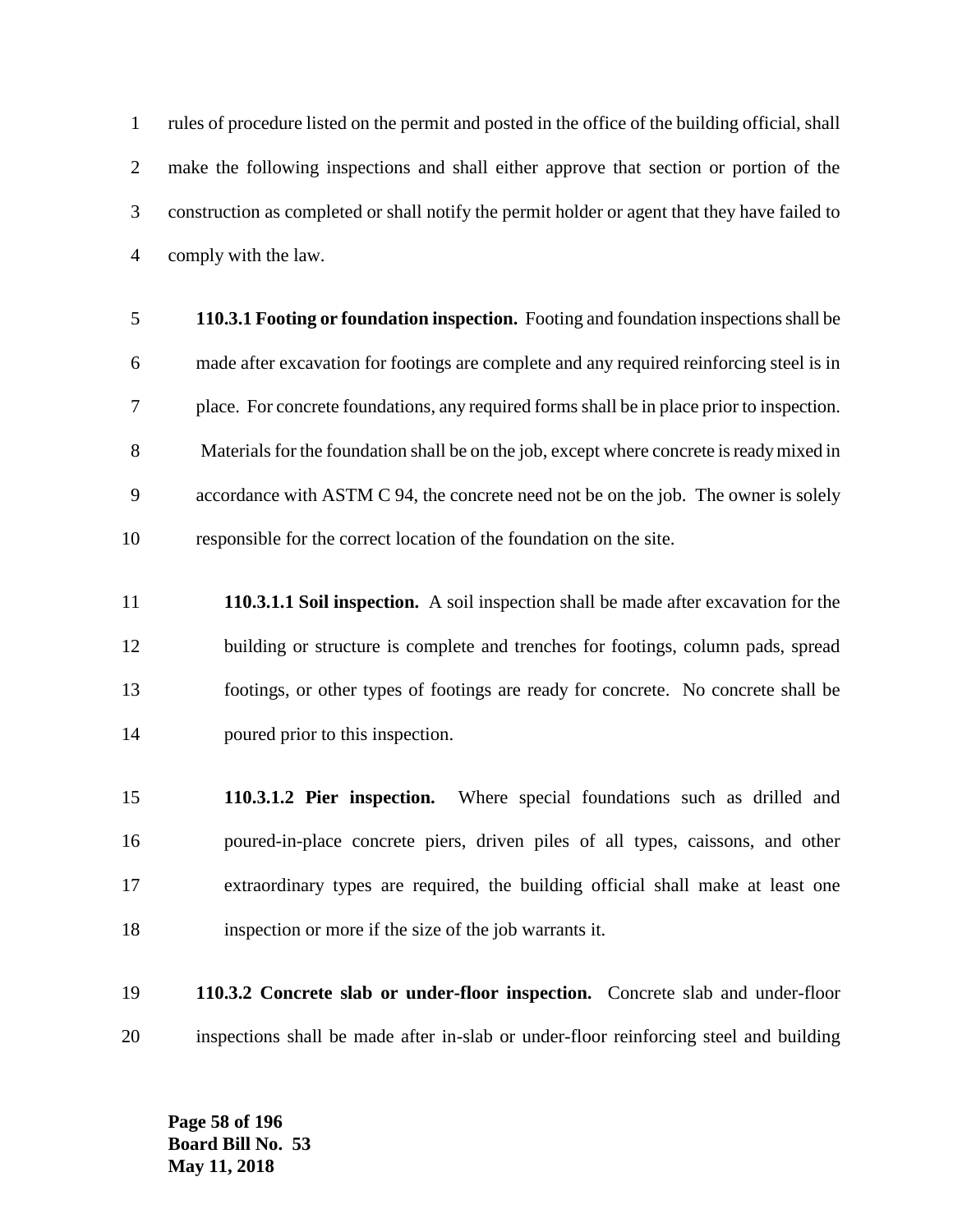service equipment, conduit, piping accessories, and other ancillary equipment items are in place, but before any concrete is placed or floor sheathing installed, including the subfloor.

- **110.3.3 Lowest floor elevation.** In flood hazard areas, upon placement of the lowest floor, including basement, and prior to further vertical construction, the elevation certificate required in Section 1612.5 of the Building Code shall be submitted to the building official.
- **110.3.4 Frame inspection.** Framing inspections shall be made after the roof deck or sheathing, all framing, fire blocking, and bracing are in place and pipes, chimneys, and vents to be concealed are complete and the rough electrical, plumbing, heating wires, pipes, and ducts are approved.
- **110.3.5 Lath, gypsum board, and gypsum panel product inspection.** Lath, gypsum board, and gypsum panel product inspections shall be made after lathing, gypsum board, and gypsum panel products, interior and exterior, are in place, but before any plastering is applied or gypsum board or gypsum panel product joints and fasteners are taped and finished.
- **Exception:** Gypsum board and gypsum panel products that are not part of a fire-resistance-rated assembly or a shear assembly.
- **110.3.5.1 Covering work.** It shall be a violation of this code to cover prior to inspection any work required to be inspected under the provisions of a permit, the

**Page 59 of 196 Board Bill No. 53 May 11, 2018**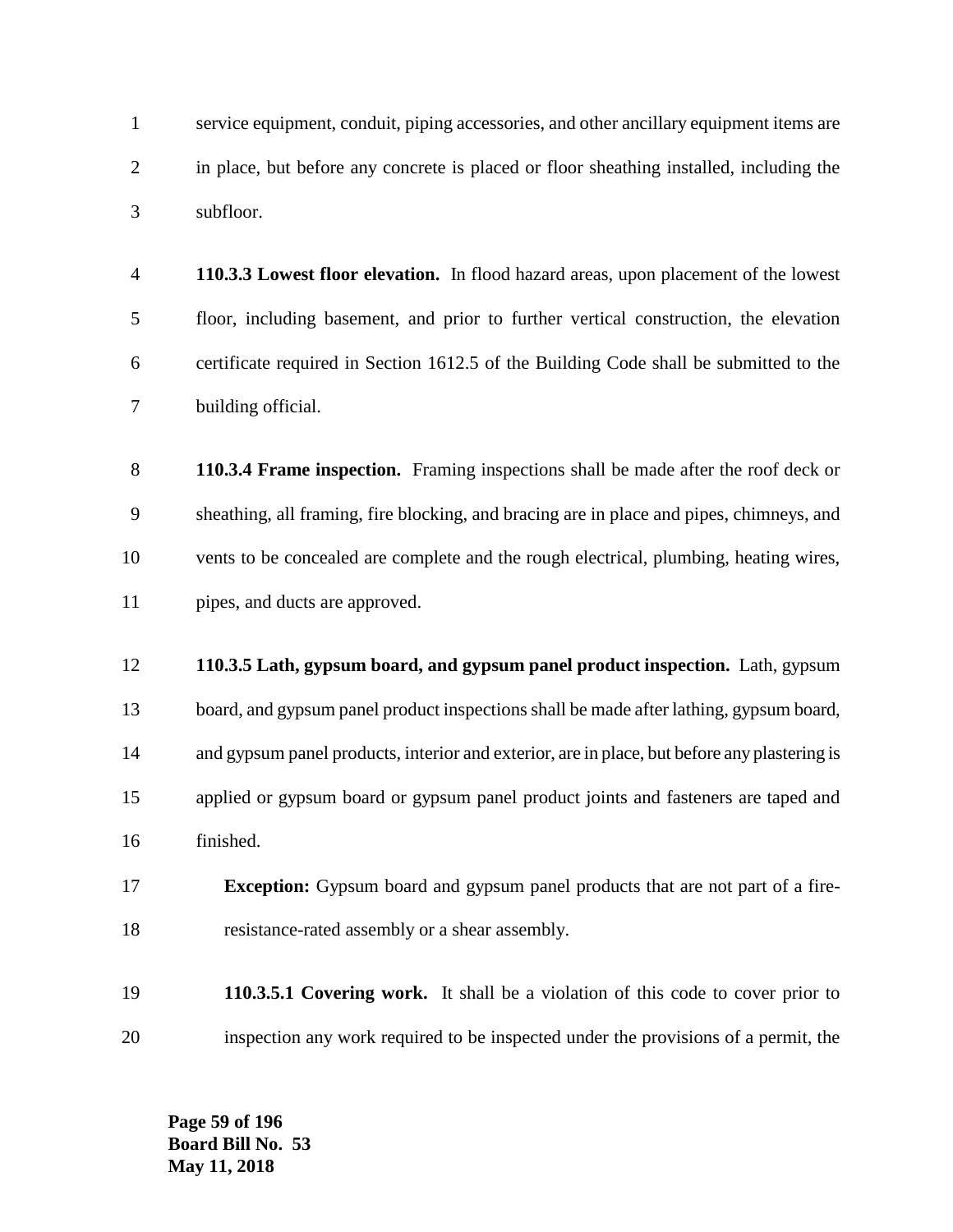approved rules, or this code, regardless of any penalties for such violation. The 2 building official shall be permitted to require the holder of the permit to uncover any such work for inspection, and the cost of uncovering such work and of replacing the cover after the work has been satisfactorily inspected, shall be borne by the holder of the permit.

 **110.3.6 Fire- and smoke-resistant penetrations.** Protection of joints and penetrations in fire-resistance-rated assemblies, smoke barriers, and smoke partitions shall not be concealed from view until inspected and approved.

 **110.3.7 Energy efficiency inspections.** Inspections shall be made to determine compliance with Chapter 13 of the Building Code or Chapter 11 of the Residential Code for One- and Two-family Dwellings, as applicable, and shall include, but not be limited to, inspections for: envelope insulation *R* and *U* value, fenestration *U* value, duct system *R* value, and HVAC and water heating equipment efficiency.

 **110.3.8 Other inspections.** In addition to the inspections specified above, the building official is authorized to make or require other inspections of any construction work to ascertain compliance with the provisions of this code and other laws that are enforced by the Division of Building and Inspection.

 **110.3.8.1 Plant inspection.** Where required by the provisions of this code or by the approved rules, materials or assemblies shall be inspected at the point of manufacture or fabrication.

**Page 60 of 196 Board Bill No. 53 May 11, 2018**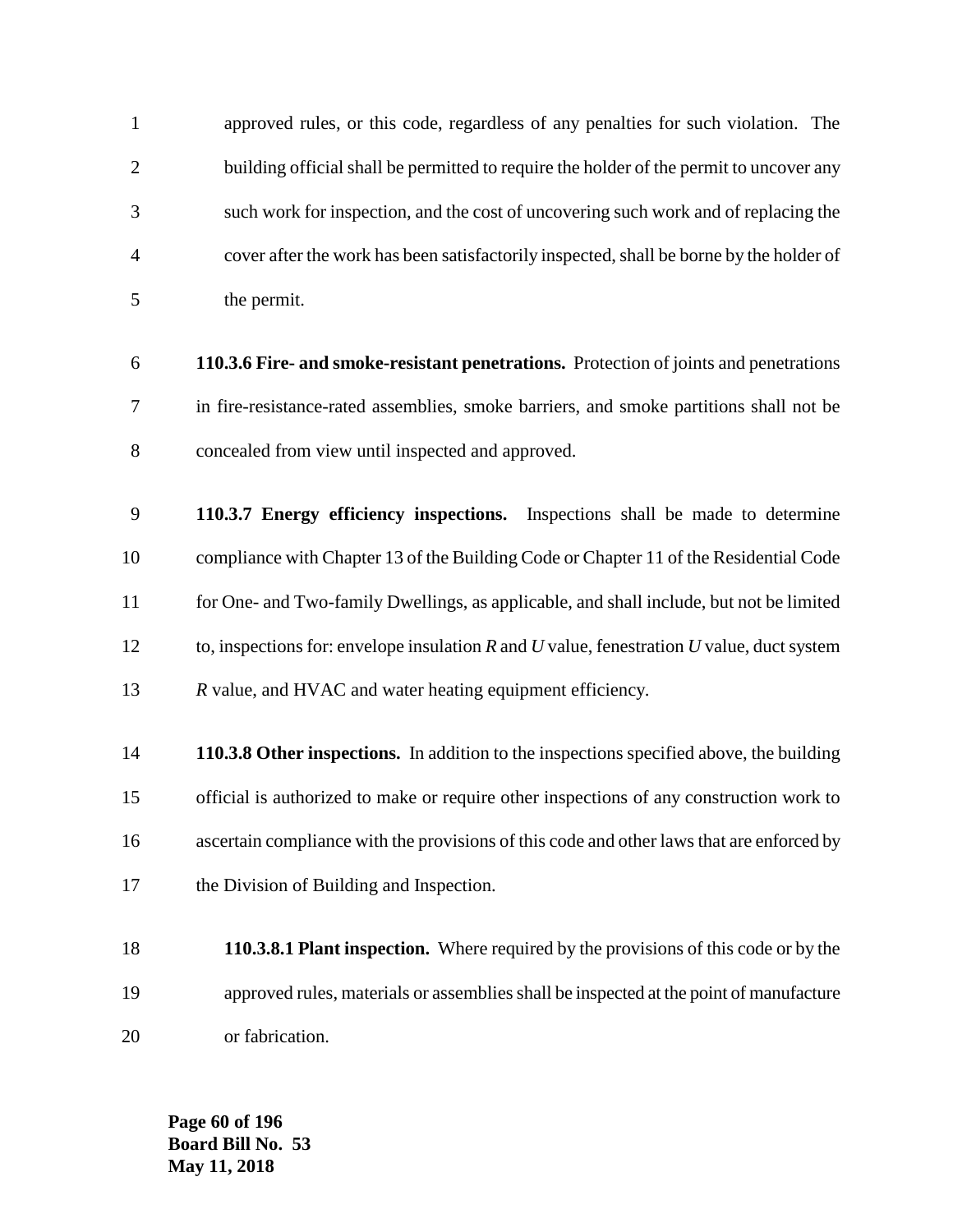**110.3.8.2 Evaluation and follow-up services.** Prior to the approval of a closed prefabricated assembly and issuance of a building permit, the building official shall require the submittal of an evaluation report of each prefabricated assembly indicating the complete details of the assembly including a description of the assembly and its components, the basis upon which the assembly is being evaluated, test results and similar information, and other data as necessary for the building official to determine conformance with this code. Acceptable reports shall be permitted to come from the State of Missouri Public Service Commission or ICC Evaluation Services.

 **110.3.8.2.1 Evaluation service.** The building official shall designate the evaluation service of an approved agency as the evaluation agency, and review such agency's evaluation report for adequacy and conformance to this code.

 **110.3.8.2.2 Follow-up inspection.** Except where all assemblies and subassemblies, service equipment, and accessories are readily accessible for complete inspection at the site without disassembly or dismantling, the building official shall conduct the frequency of in-plant inspections as necessary to reasonably assure conformance to the approved evaluation report or shall designate an approved independent inspection agency to conduct such inspections. The inspection agency shall furnish the building official with the follow-up inspection manual and a written report of inspections upon request, and the product shall have an identifying label permanently affixed to the product

**Page 61 of 196 Board Bill No. 53 May 11, 2018**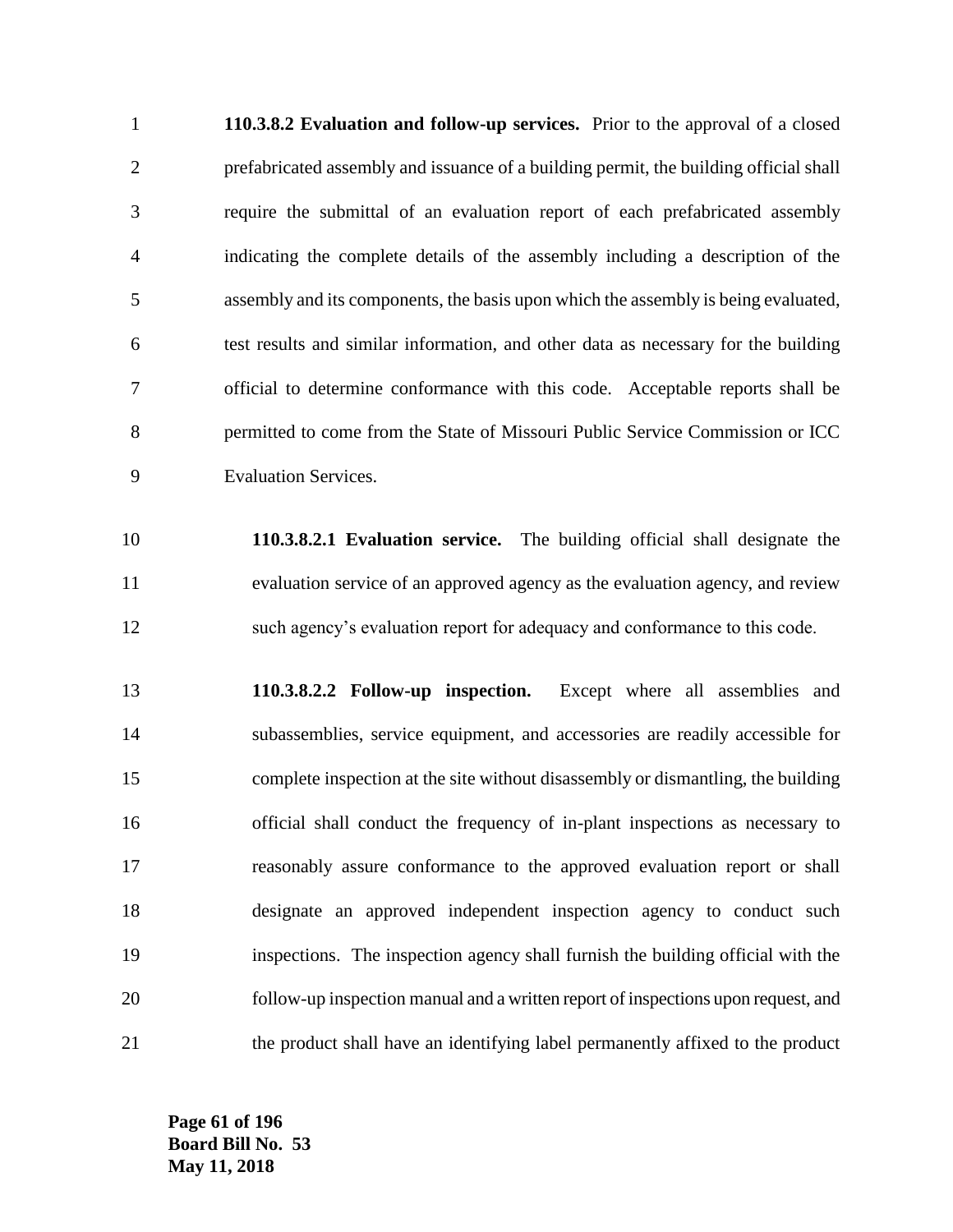indicating that factory inspections have been performed.

 **110.3.8.2.3 Test and inspection records.** All required tests and inspection records shall be accessible to the building official or quality assurance agency at all times during the fabrication of the unit or subassembly and the erection of the building; or such records as the building official designates shall be filed with the building official.

 **110.3.8.2.4 Inspection reports.** All inspection reports shall be in writing and shall be certified by the licensed authority or responsible officer of the service, or by the individual when expert inspection services are accepted. An identifying label or stamp permanently fixed to the product indicating that factory inspection has been made shall be accepted in lieu of the aforesaid inspection report in writing if the intent or meaning of such identifying label or stamp is properly substantiated.

 **110.3.9 Special Inspections.** For special inspections, see Section 1704 of the Building Code.

 **110.3.10 Final inspection.** The final inspection shall be made after all work required by 17 the building permit is completed.

 Upon completion of the building or structure, and before issuance of the occupancy permit as required in Section 111, a final inspection shall be made. All violations of the approved construction documents and permit shall be noted and the holder of the permit

**Page 62 of 196 Board Bill No. 53 May 11, 2018**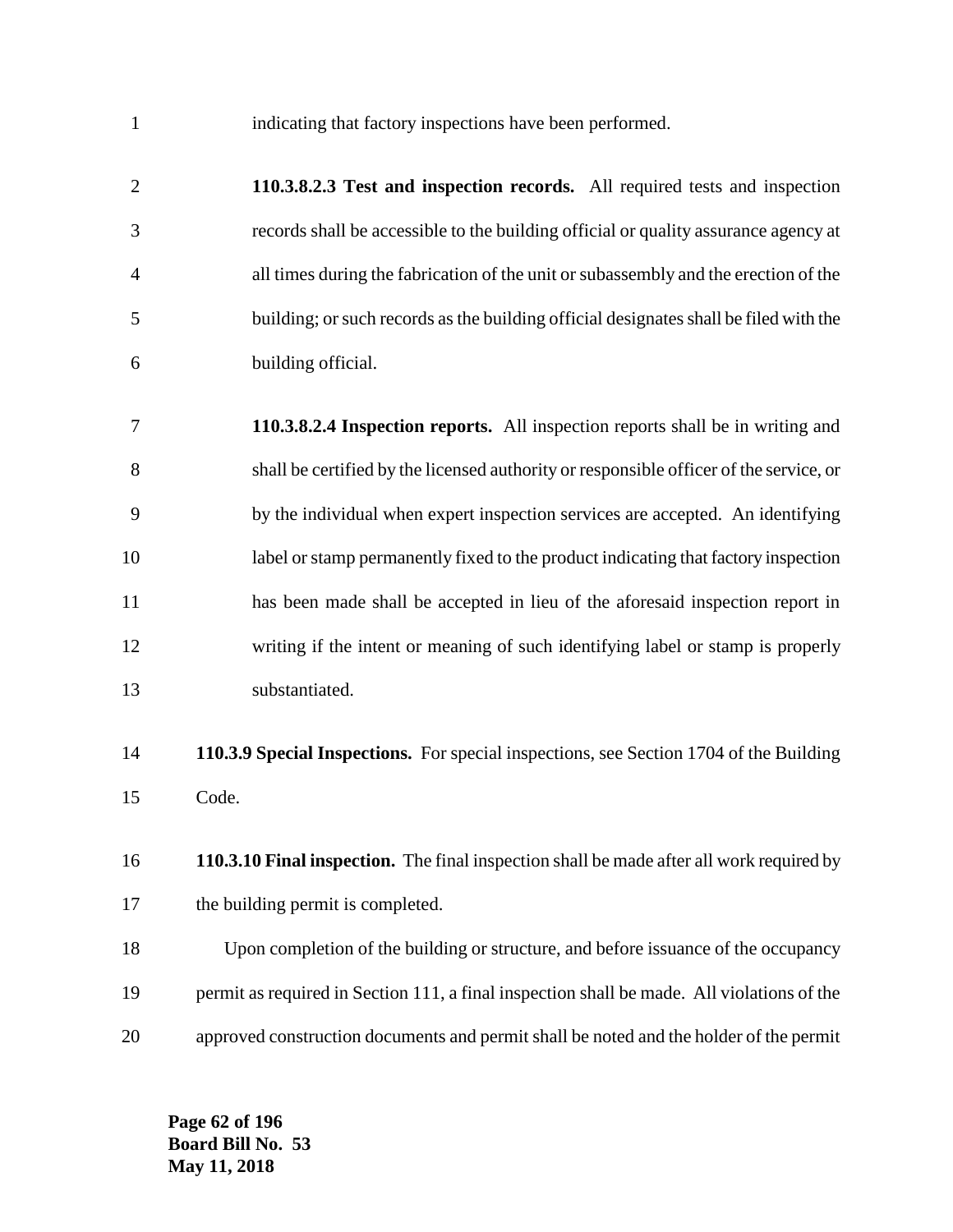shall be notified of the discrepancies. The building official shall be permitted to issue a partial occupancy permit for a specific period of time. Failure to comply with the conditions shall cause revocation of the permit.

 **110.3.11 Blast survey inspections.** When a permit is issued for the use of explosives, the building official shall cause to be conducted two survey inspections of all buildings within 250 feet of the blasting, and a third inspection to be made after the blasting. These inspections shall indicate any settlement, cracks or other deterioration; additional or supplemental detailed survey work shall be permitted to be required by the building official. Such inspections or survey work, as required by the building official, must be conducted by a private individual or individuals technically competent to do such work and acceptable to the building official. Such private surveys shall be conducted at the expense of the permit applicant. The additional or supplemental survey work shall be permitted to be accepted by the building official in lieu of the pre-blast or post-blast survey if the survey(s) has included all areas within 250 feet of the blasting site and contains the details required herein.

 **110.4 Approved inspection agencies.** The building official is authorized to accept reports of approved inspection agencies, provided such agencies satisfy the requirements as to qualifications and reliability.

 **110.5 Inspection requests.** It shall be the duty of the holder of the building permit or their duly authorized agent to notify the building official when work is ready for inspection. It 21 shall be the duty of the permit holder to provide access to and means for inspection of such

**Page 63 of 196 Board Bill No. 53 May 11, 2018**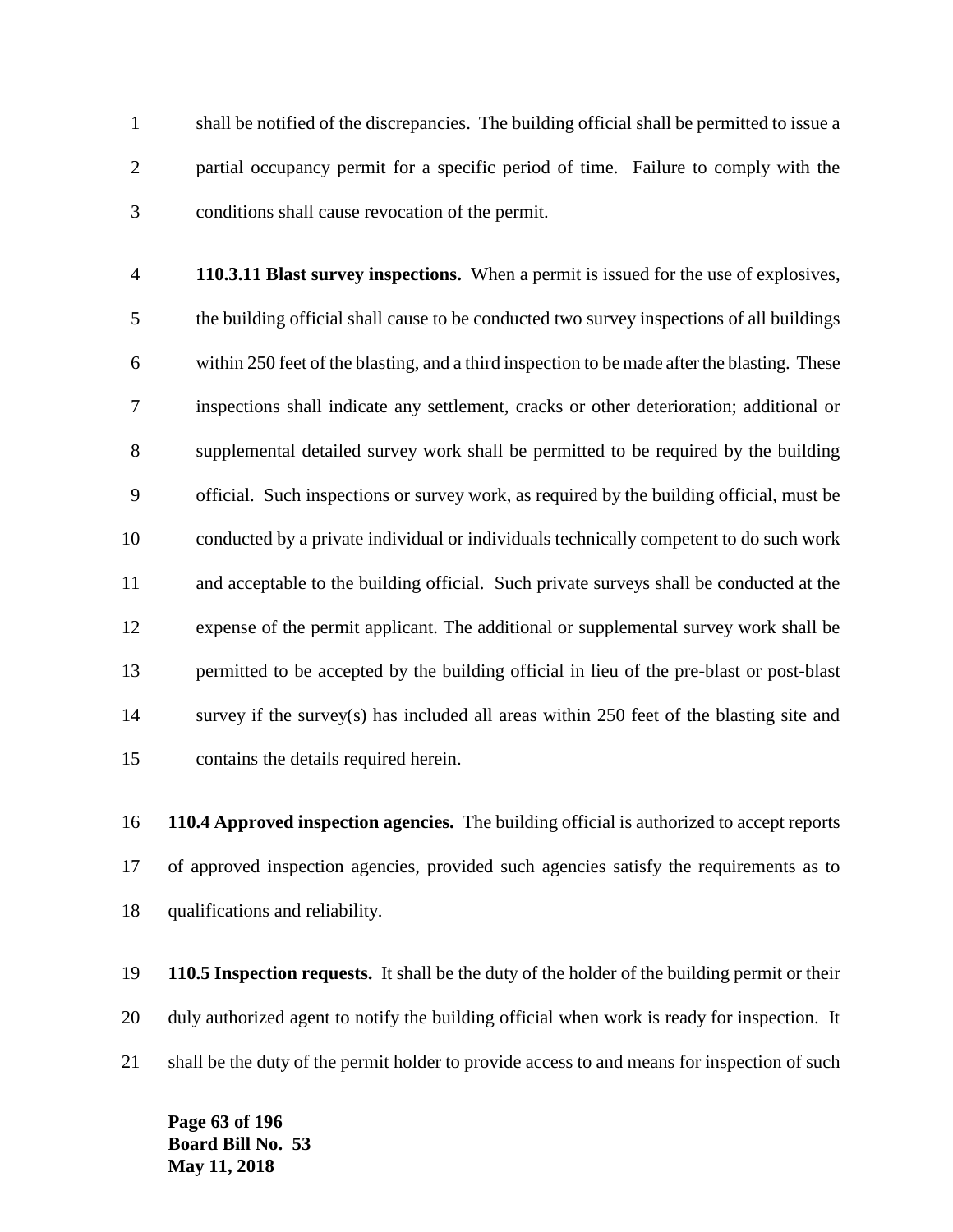work for any inspections that are required by this code.

 **110.5.1 Action on notice.** Upon receipt of notice that work is ready for inspection, the building official shall inspect, or cause to be inspected, the work as soon as reasonably practicable. However, failure of the building official to make a prompt inspection shall not be deemed justification for covering work without inspection when such work is required under the terms of the permit to be inspected before being covered.

 **110.6 Approval required.** Work shall not be done beyond the point indicated in each successive inspection without first obtaining the approval of the building official. The building official, upon notification, shall make the requested inspections and shall either indicate the portion of the construction that is satisfactory as completed, or shall notify the permit holder or an agent of the permit holder wherein the same fails to comply with this code. Any portions that do not comply shall be corrected and such portion shall not be covered or concealed until authorized by the building official.

 **110.7 Periodic inspections.** The building official shall, if deemed necessary, make or cause to be made such periodic inspections of buildings, structures, devices, appurtenances, and uses as are required by and in the intervals prescribed by Table 110.7. In order to provide a uniform workload throughout the year, the building official shall be permitted to alter the intervals between periodic inspections as required to meet staffing levels.

| <b>TABLE 110.7</b>                                   |                       |  |  |  |
|------------------------------------------------------|-----------------------|--|--|--|
| PERIODIC INSPECTION OF STRUCTURES, DEVICES, AND USES |                       |  |  |  |
| Item                                                 | <b>Period between</b> |  |  |  |

**inspections**

**Page 64 of 196 Board Bill No. 53 May 11, 2018**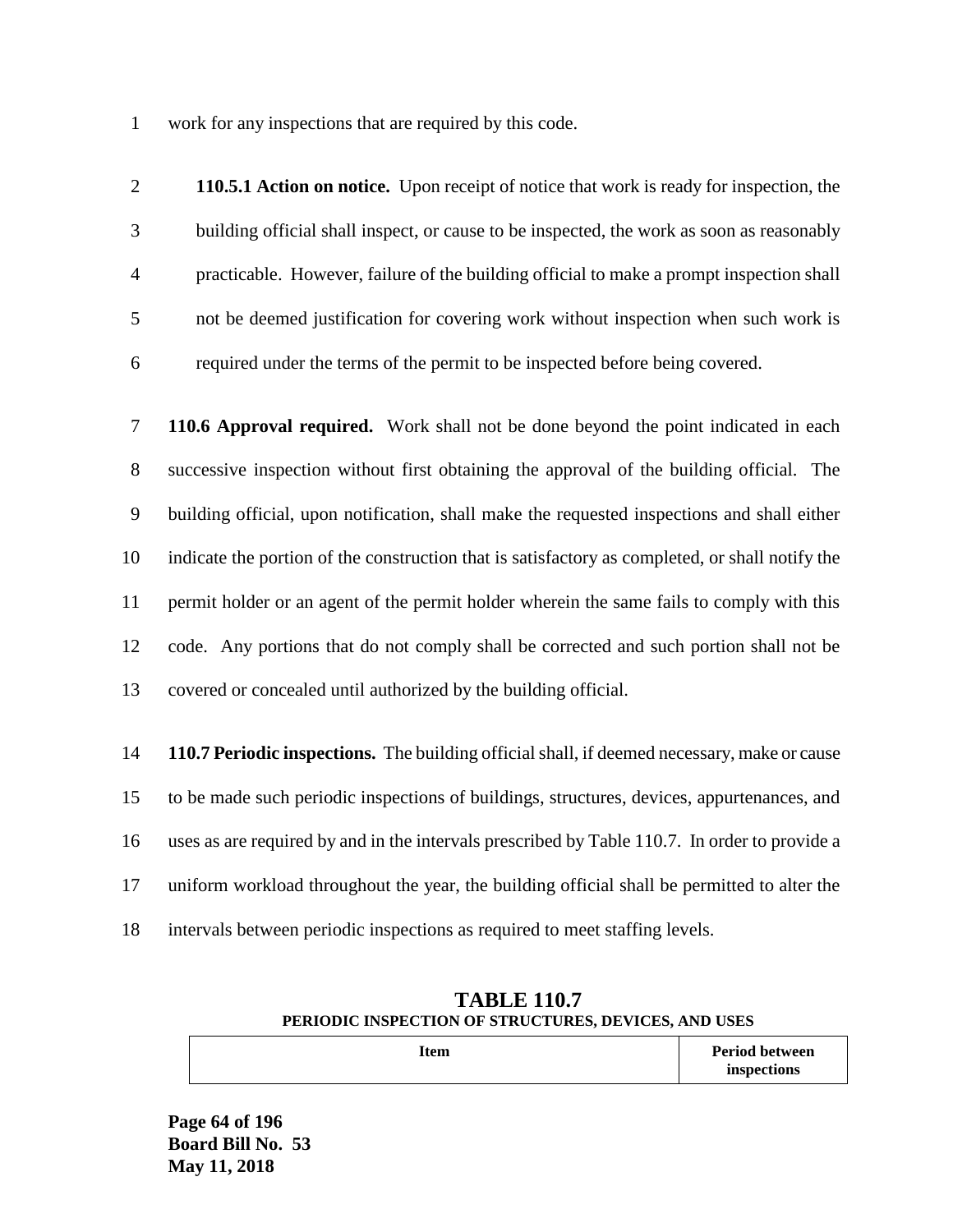#### **TABLE 110.7 PERIODIC INSPECTION OF STRUCTURES, DEVICES, AND USES**

| <b>Item</b>                                                                                                                                                                                          | <b>Period between</b><br>inspections |
|------------------------------------------------------------------------------------------------------------------------------------------------------------------------------------------------------|--------------------------------------|
| Cornices, entablatures, belt courses, trim, and similar decorative features;<br>maintenance repair and safe condition thereof (for such items projecting<br>from the face of buildings). See note a. | 3 years                              |
| Exterior Cantilevered Balconies, Stairways, and Fire Escapes. See note b.                                                                                                                            | 3 years                              |
| Other annual permits, certificates, and clearances through Board of Public<br>Service action such as day care centers, nursing homes, homes for the<br>aged, hospitals. See note c.                  | 1 year                               |
| Permanent amusement devices                                                                                                                                                                          | 1 year                               |
| Auto lifts                                                                                                                                                                                           | l year                               |

**Note a**. Applies to all buildings over five stories or 60 feet in height. Owners to submit report bearing the seal, signature, and date of a Missouri licensed Professional Engineer or Architect to the building official every three years describing the condition and safety of cornices, entablatures, belt courses, etc. The building official shall waive inspection if feature does not encroach over a City of Saint Louis sidewalk, street, or alley.

Note **b.** Owners shall submit a report bearing the seal, signature, and date of a Missouri licensed Professional Engineer or Architect to the building official every three years describing the condition and safety of exterior cantilevered balconies, stairways, and fire escapes.

**Note c**. Applies to all other inspections of buildings or uses not otherwise provided for in this code or any City ordinance which are made annually per the Board of Public Service Permit, and which are assigned by BPS to the Building Division for permit verification, certification, re-certification, or clearances.

- 1 **110.7.1 Professional inspection.** The building official shall require owners to supply
- 2 inspection reports by Missouri licensed design professionals for any building, structure,
- 3 appurtenance, or device when, in the building official's opinion, it is necessary to insure
- 4 proper public safety, health, and welfare.
- 5 **110.8 Authority to enter.** The building official shall have the authority to enter at any
- 6 reasonable hour any building, structure or premises in the City of Saint Louis for which a
- 7 permit has been issued but has not received a certificate of occupancy in accordance with
- 8 Section R110 to enforce the provisions of this code or any other code or ordinance of the

**Page 65 of 196 Board Bill No. 53 May 11, 2018**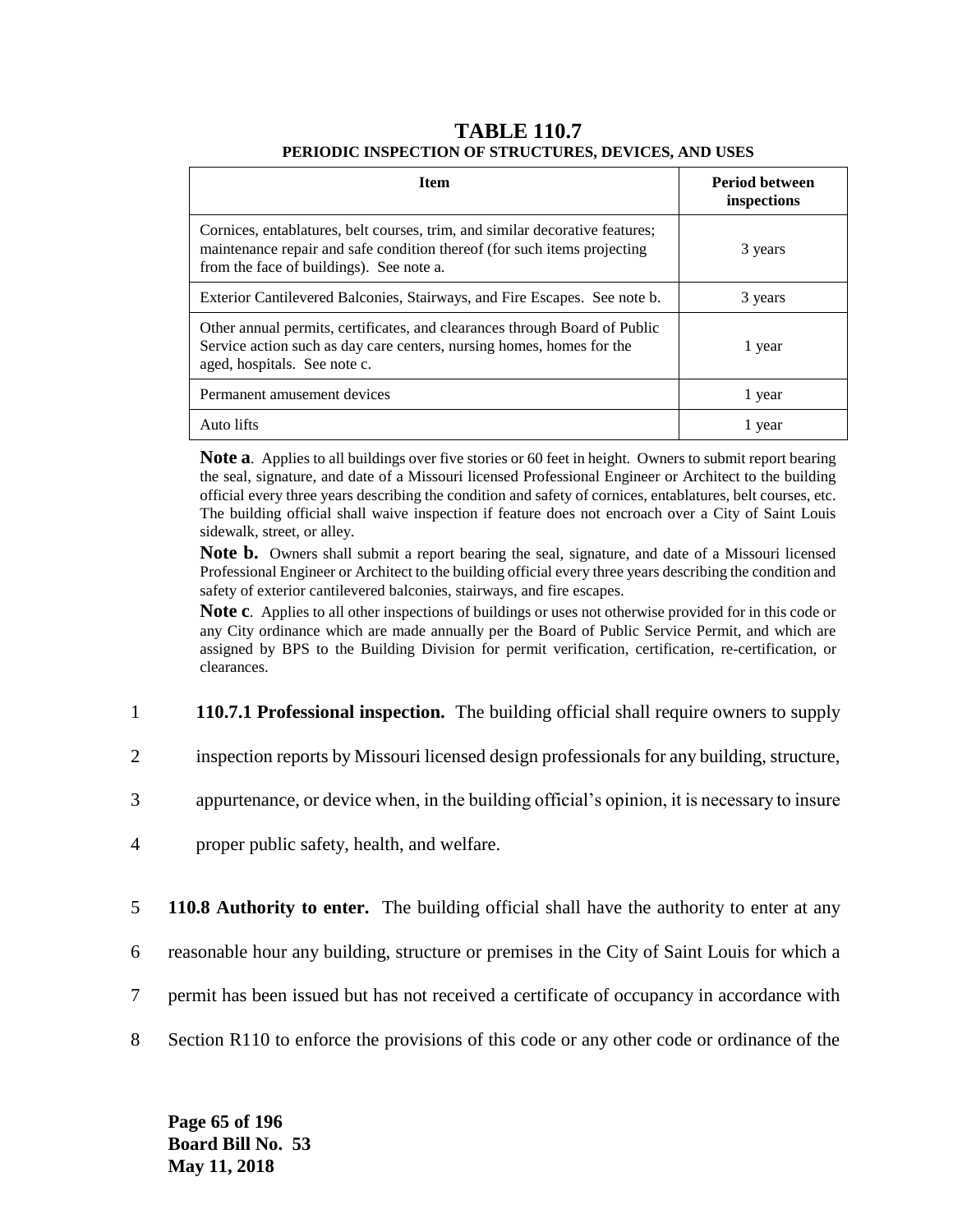City of Saint Louis. No person shall accompany a building official onto a premises in the performance of their duty unless otherwise invited onto said premises by the owner or the owner's representative.

 For all other structures or premises, when the building official has reasonable cause to believe that a code violation exists, the building official is authorized to enter the building, structure, or premises at reasonable times to inspect subject to constitutional restrictions on unreasonable searches and seizures. If entry is refused or not obtained, the building official is authorized to pursue recourse as provided by law.

 **110.9 Jurisdictional cooperation.** The assistance and cooperation of the Police, Fire, Streets, Parks, and Health Departments; City Counselor's Office; and all other city officials shall be available as required in the performance of the duties of the building official.

 **110.10 Parking.** Division of Building and Inspection employees and other city employees in 13 jurisdictional cooperation, when on official duty, shall be allowed to park without payment of fees at any parking meter or contrary to posted no parking zones. In no event will parking be allowed in front of fire plugs, mail boxes, bus stops, or wheelchair ramps or within disabled parking spaces unless vehicle displays a permanent Missouri placard or license plate for the disabled.

 **110.10.1 Placards.** Each authorized individual shall display one placard approved by the building official in either the front or rear window of private or city vehicles to indicate that the individual is on official city business and is exempt from parking fees, citations, and parking tickets in accordance with Section 110.10 during normal working hours.

**Page 66 of 196 Board Bill No. 53 May 11, 2018**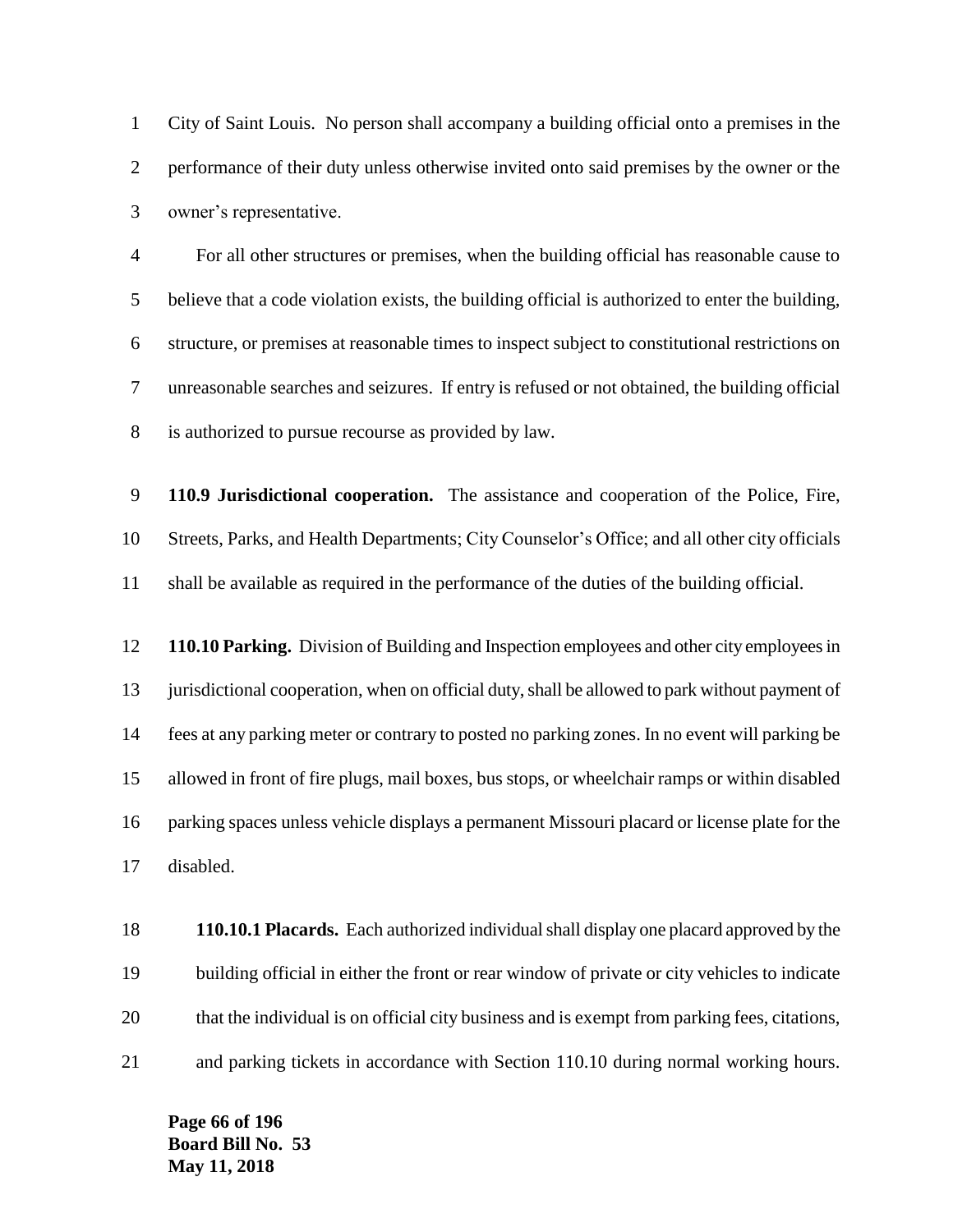The Building Commissioner shall not issue such placards to any person not on the Division of Building and Inspection payroll. The Building Commissioner shall have the authority to request cancellation of parking tickets issued contrary to this ordinance.

# **SECTION 111**

### **CERTIFICATE OF OCCUPANCY**

 **111.1 Use and occupancy.** No building, structure, or premises shall be used or occupied and no change in the existing occupancy classification of a building, structure, premise, or portion thereof shall be made until the building official has issued an occupancy permit as provided herein. Issuance of an occupancy permit shall not be construed as an approval of a violation of the provisions of this code or of other ordinances of the jurisdiction. Failure to have an occupancy permit approved and issued by the building official is a violation and both the occupant and owner shall be subject to a penalty as set forth in Section Four of the adopting ordinance. Each day that a violation continues shall constitute a separate offense.

 **111.1.1 Posting notice.** It shall be the duty of the building official to post a notice on any building, structure or portion thereof when it is found that an occupancy permit is required before any occupancy shall be permitted to occur. This notice shall remain in plain sight and removal of same shall constitute a separate offense and shall be subject to a penalty as set forth in Section Four of the adopting ordinance.

 **111.2 Partial occupancy permits.** Upon the request of an owner or an owner's representative, a partial occupancy permit shall be permitted to be issued for a building,

**Page 67 of 196 Board Bill No. 53 May 11, 2018**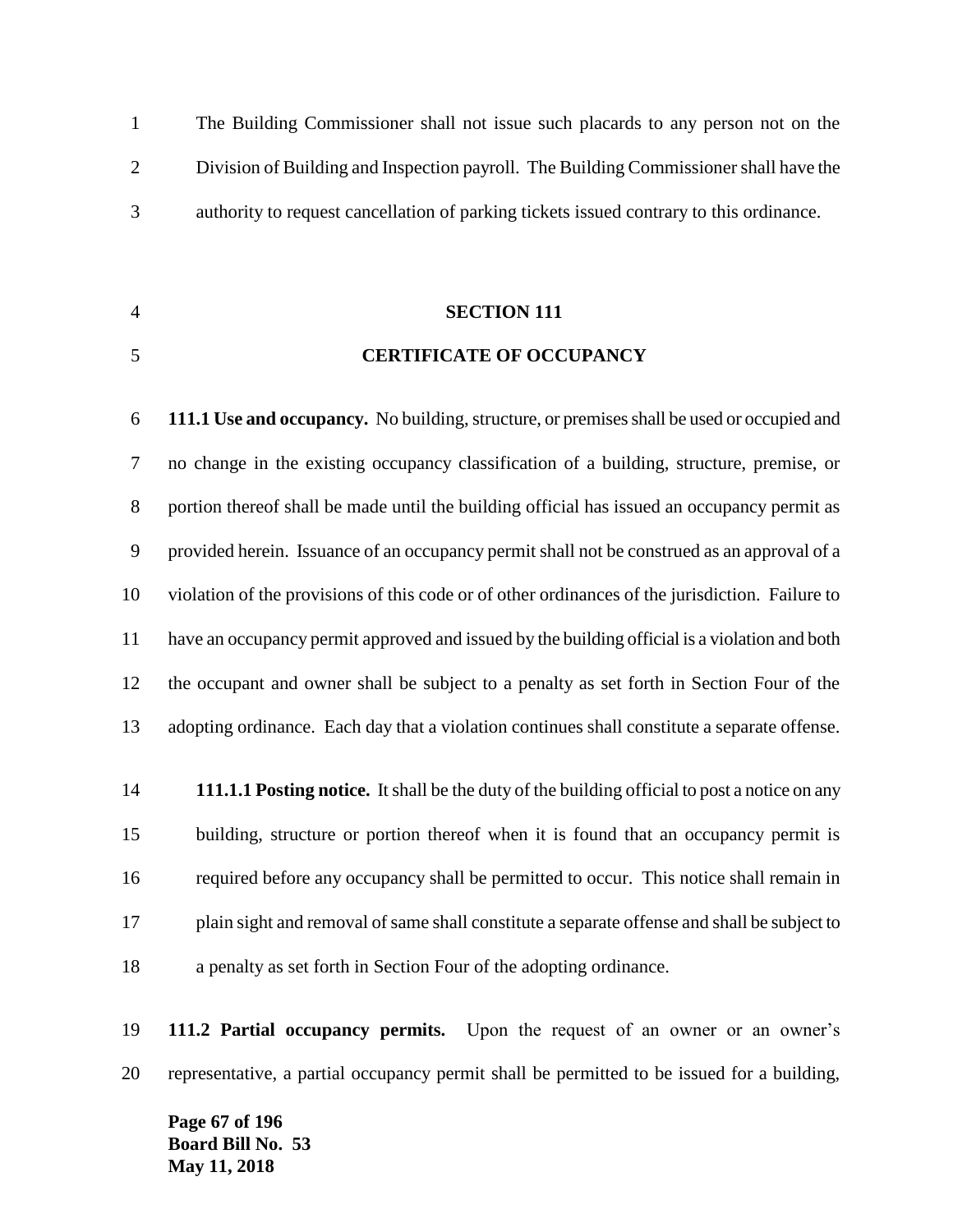structure, or premises, provided that no conditions exist which endanger public life, safety, or welfare. Partial occupancy permits shall be permitted to be subject to conditions.

## **111.2.1 Accessible type A dwelling units when granting partial occupancy permit.**

 Before a partial occupancy can be approved, an accessible Type A unit must be completed in for sale multi-family residential buildings where 50% of the units are built out. This must be an accessible Type A dwelling that was designated on the approved building permit construction drawings or on an addendum. The unit must comply with ICC A117.1-2009 Chapter 10: Dwelling Units, Section 1003, Type A units.

 If the accessible Type A dwelling unit on the original building permit construction drawings is not built out in the location shown, the architect of record shall submit revised construction drawings indicating the location of the new accessible Type A dwelling units within the building as an addendum to the original building permit application.

 **111.3 Certificate of substantial completion.** Upon the request of the design professional of record, the building official shall be permitted to issue a Certificate of Substantial Completion for a building, structure, or premises before the entire work covered by the building permit has been completed provided there are no conditions existing which would endanger public safety, health, or welfare. Certificates of Substantial Completion shall be permitted to be subject to conditions. The owner can occupy or utilize the work or designated portion thereof for the use for which it is intended provided a partial occupancy permit has been applied for and issued by the building official.

**Page 68 of 196 Board Bill No. 53 May 11, 2018**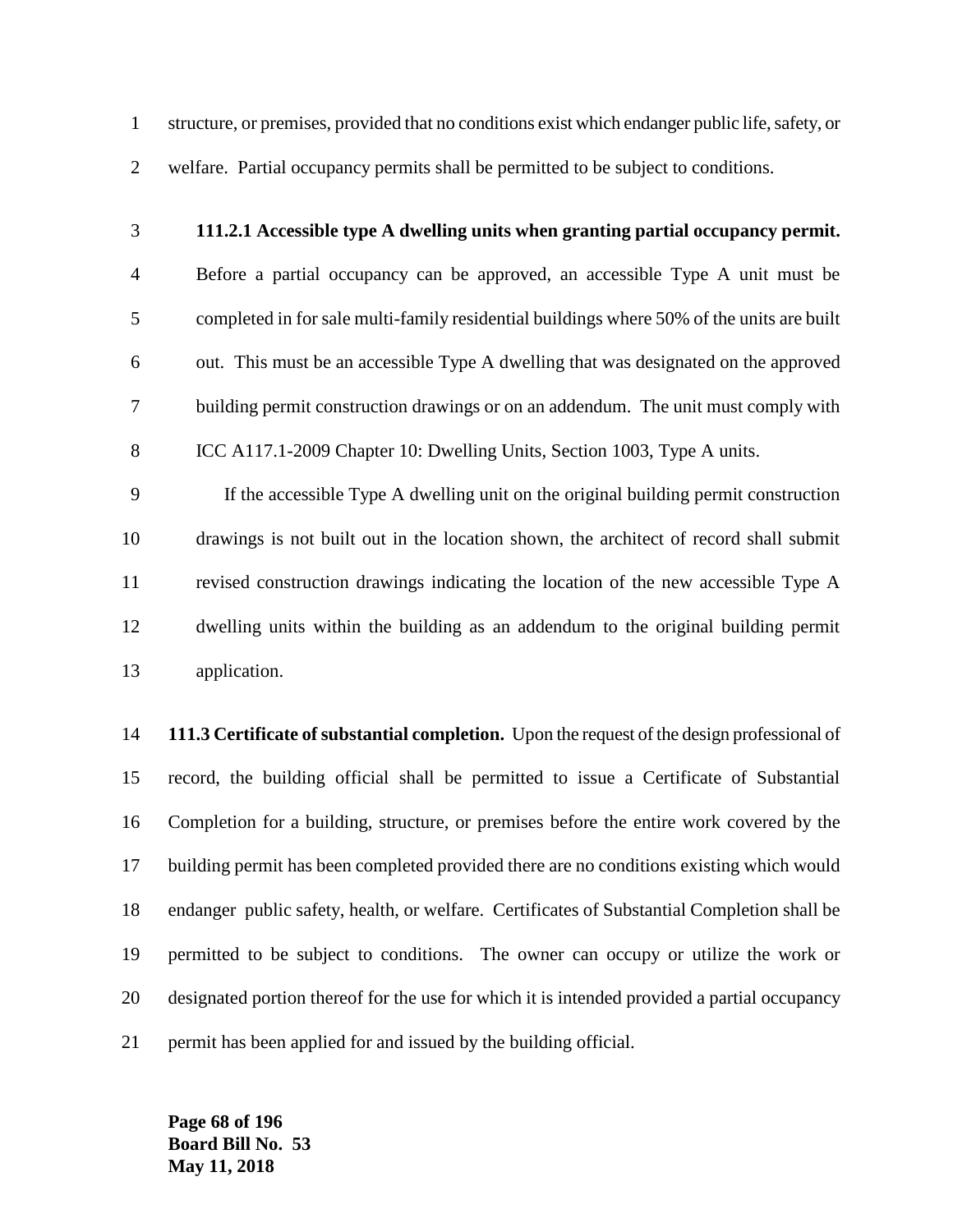**111.4 Contents of the occupancy permit.** When a building, structure, or premises is entitled thereto, the building official shall issue an occupancy permit within a reasonable period of time. The occupancy permit shall certify compliance with the provisions of this code and the purpose for which the building, structure, or premises will be used. The occupancy permit shall specify the use group in accordance with the provisions of Chapter 3 of the Building Code, the type of construction as defined in Chapter 6 of the Building Code, and any special stipulations and conditions of the building permit. Any building, structure, or premises for which an occupancy permit has been issued shall be permitted to be reinspected to confirm compliance with this code and the Zoning Ordinance.

 **111.5 By whom application is made.** An application for an occupancy permit shall be made by the owner of record of the building, structure, or premises. If an occupancy permit application is made by any person other than the owner of record, a notarized letter or some other proof must be presented granting permission from the owner of record to the applicant to apply for the occupancy permit for the stated use. The full names, addresses, and telephone numbers of the owner, lessor, and applicant shall be stated. If the building is owned by a corporation, said notarized permission letter or other proof shall be signed by an officer or registered agent of that corporation. If the applicant for the occupancy permit is a corporation, an officer, registered agent, or other responsible person of that corporation shall sign the application stating their position with said corporation.

 **111.6 Posting of occupancy permit; responsibilities.** It shall be the duty or responsibility of the operator of every business to display a copy of a legally issued occupancy permit

**Page 69 of 196 Board Bill No. 53 May 11, 2018**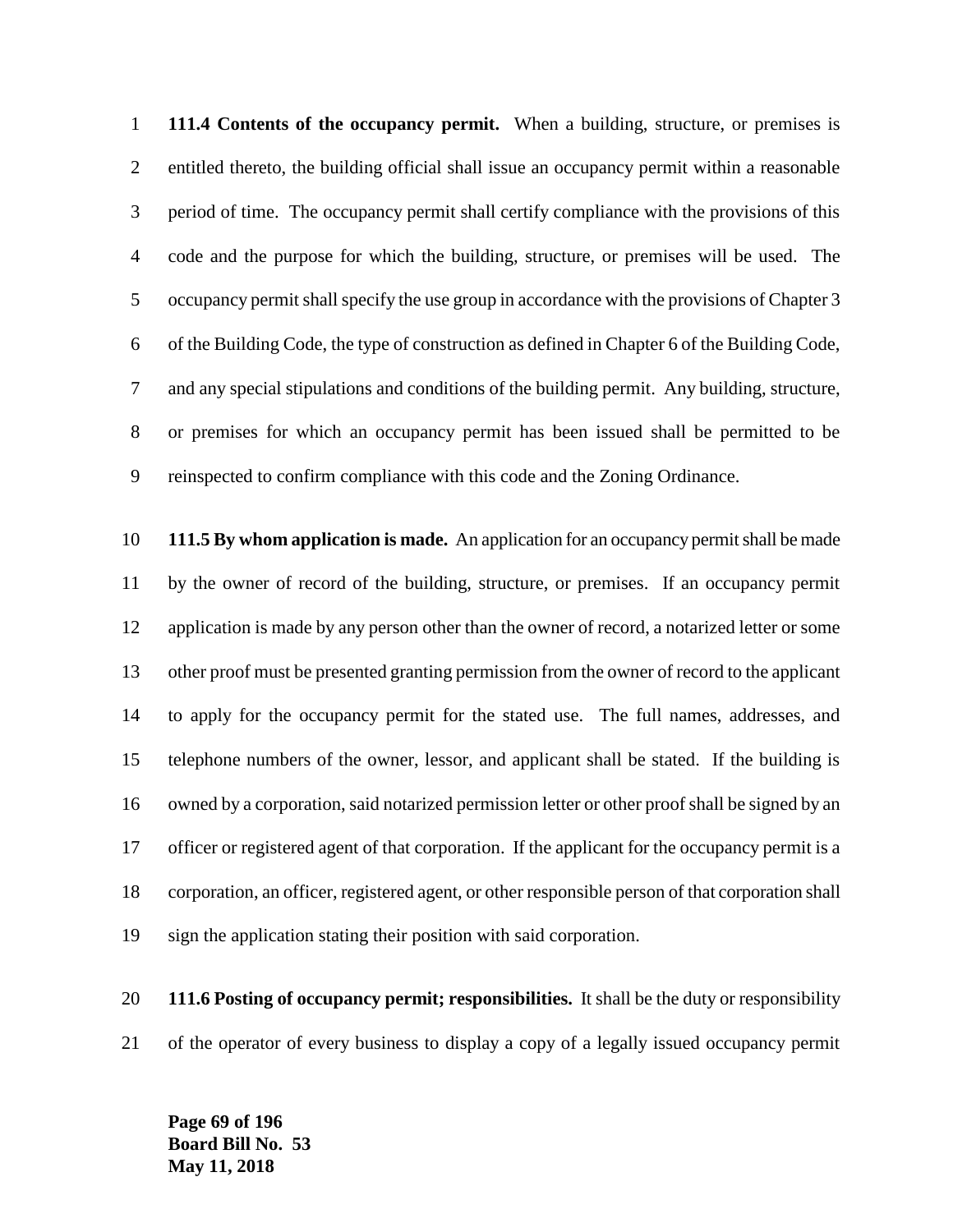pertaining to the actual business in effect on the premises. It shall be the duty of the Saint Louis Police Department to enforce the provisions of this section. When the building official is informed of or suspects any violation of this code, it shall be the duty of the holder of an occupancy permit to allow the building official to inspect the building, structure, premises, or any portion thereof. Violation of this section shall result in revocation of said occupancy permit and shall be subject to penalties as set forth in Section Four of the adopting ordinance.

 **111.7 Occupancy permit application abandonment.** Occupancy permit applications shall be abandoned 60 days after initial application if, in the opinion of the building official, the occupancy permit has not been diligently pursued.

 **Exception:** Those buildings acquired from Land Reutilization Authority, in which case said occupancy permit applications shall be abandoned 180 days after initial application was filed.

 **111.8 Revocation.** The building official is authorized to, in writing, suspend or revoke an occupancy permit or certificate of substantial completion issued under the provisions of this code whenever the permit is issued in error, on the basis of incorrect information supplied, or where it is determined that the building or structure or portion thereof is in violation of any ordinance or regulation or any of the provisions of this code.

### **SECTION 112**

**SERVICE UTILITIES**

**Page 70 of 196 Board Bill No. 53 May 11, 2018 112.1 Connection of service utilities.** No person shall make connections from a utility,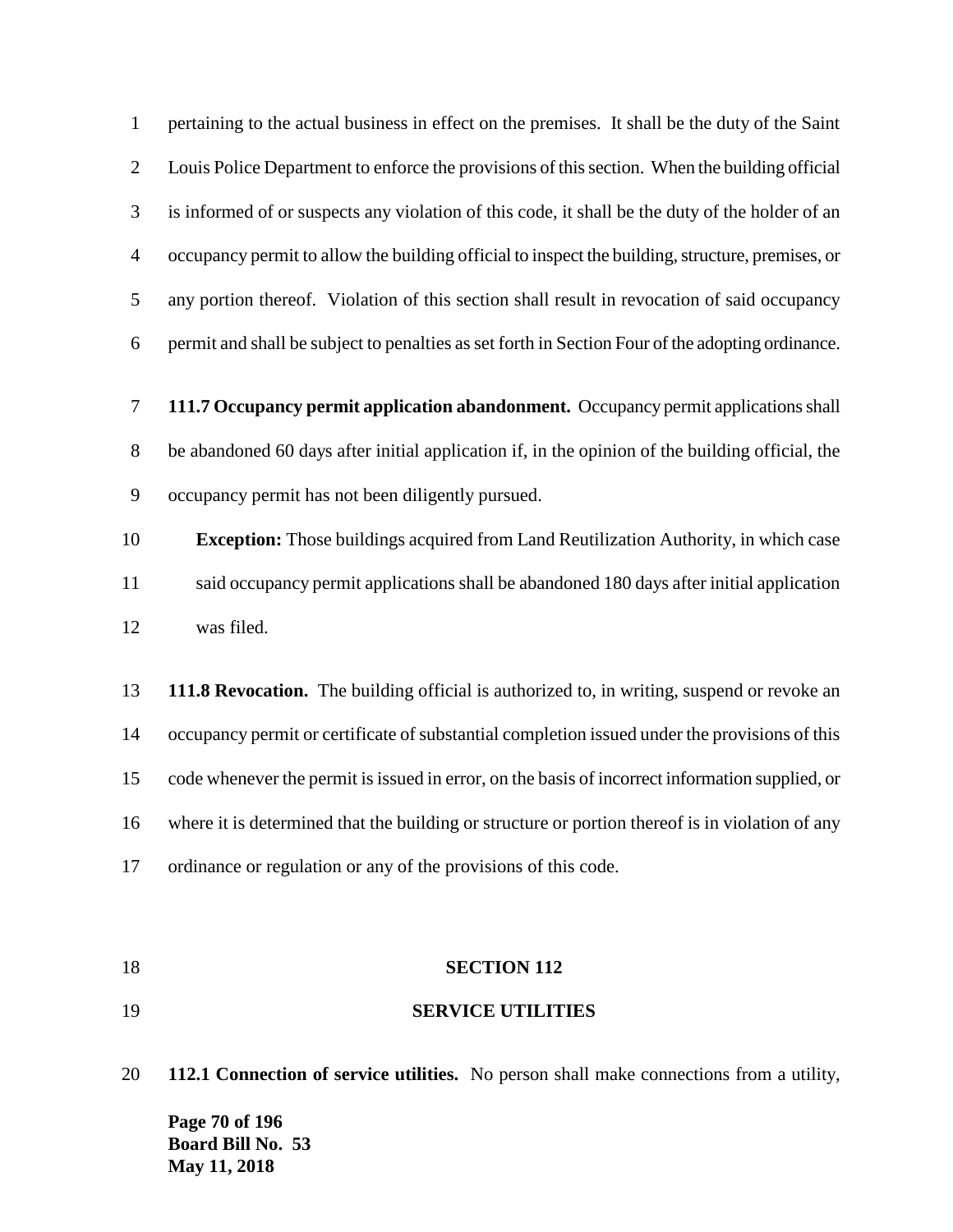source of energy, fuel, or power to any building or system that is regulated by this code for which a permit is required until released by the building official.

 **112.2 Temporary connection.** The building official shall have the authority to authorize and approve the temporary connection of the building or system to the utility, source of energy, fuel, or power.

 **112.3 Authority to disconnect service utilities.** The building official shall have the authority to authorize disconnection of utility service to the building, structure, or system regulated by this code and the referenced codes and standards set forth in Section 102.4 in case of emergency where necessary to eliminate an immediate hazard to life or property or when such utility connection has been made without the approval required by Section 112.1 or 112.2. The building official shall notify the serving utility and, wherever possible, the owner and occupant of the building, structure, or service system of the decision to disconnect prior to taking such action. If not notified prior to disconnection, the owner or occupant of the building, structure, or service system shall be notified in writing as soon as practical thereafter.

**SECTION 113**

### **BOARD OF BUILDING APPEALS**

 **113.1 Creation, members, and qualifications.** There is hereby established a Board of Building Appeals consisting of seven members appointed by the Mayor, all of whom shall be residents of the City of Saint Louis; at least one of whom shall be a person engaged in the

**Page 71 of 196 Board Bill No. 53 May 11, 2018**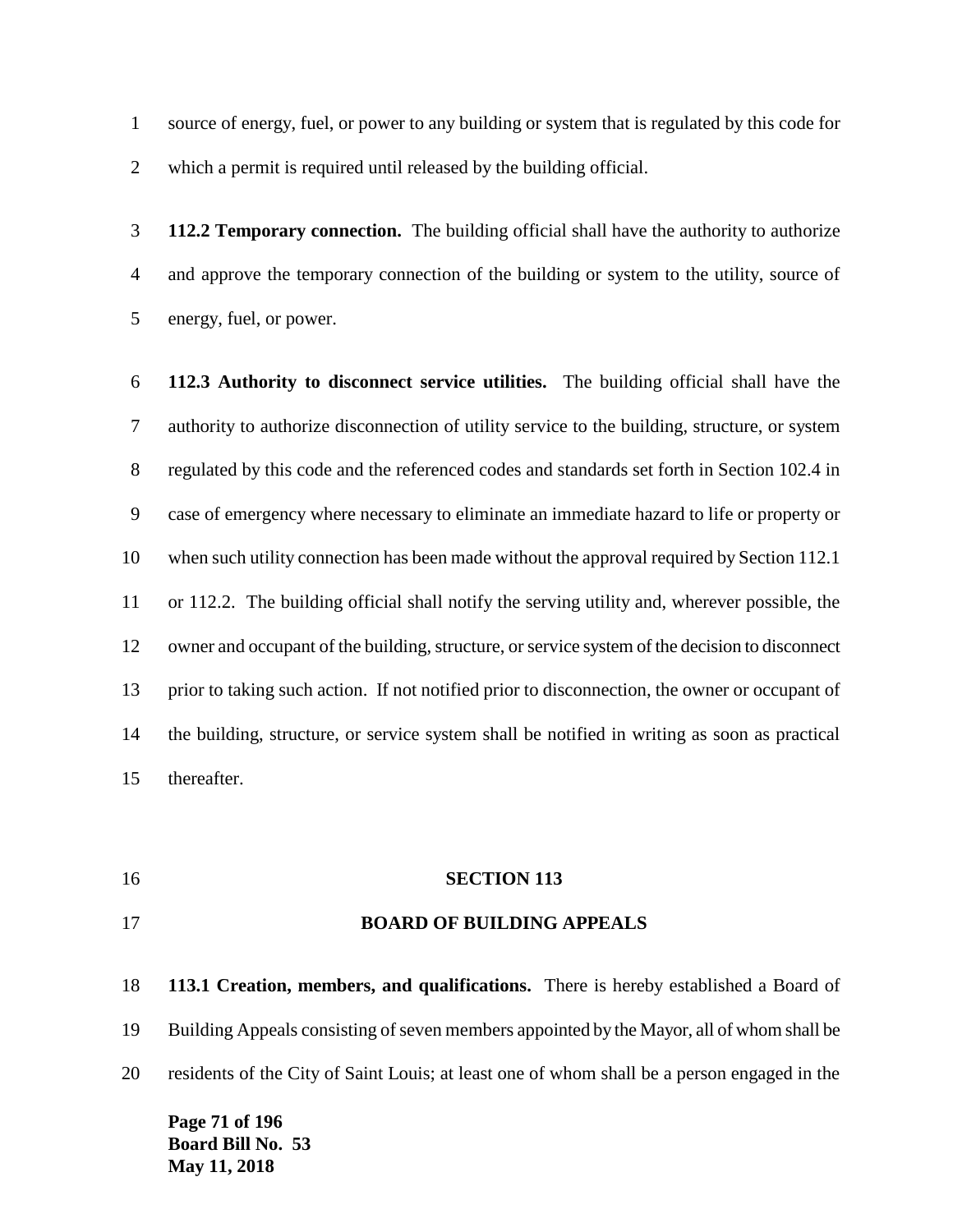real estate business, one a Missouri licensed professional engineer, one a Missouri licensed architect, one a building contractor or subcontractor, one a person affiliated with the building and construction trades council, and two shall be citizens-at-large. There shall be four alternates who shall be permitted to be called when it is expected there will not be a quorum present. The alternates shall have all powers, protection, and stipends as the regular board members in accordance with Civil Service provisions. The alternates shall be appointed by the Mayor for four year terms. One alternate shall be a Missouri licensed professional engineer or Missouri licensed architect; the other alternates shall be citizens-at-large. Alternates shall not make up the majority of the Board at any hearing.

 **113.1.1 Term of office.** New members shall possess the same qualifications as the persons in whose place they are appointed. This is an existing board and no current appointments shall be affected by this ordinance. All subsequent appointments shall be for a term of four years and shall expire on an anniversary of the date of the original term, except appointments to fill vacancies which shall be for the unexpired term. Members whose appointed terms have expired shall be permitted to continue to serve until reappointed or replaced by a new appointee.

 **113.1.2 Procedures.** The board shall elect one of its members as chairman who shall serve as such during the remainder of the calendar year and until a successor is elected. The board shall from time to time adopt rules and regulations as shall be reasonably necessary to govern its procedure and to carry into effect the provisions of this code. These rules and regulations shall be available for review at the office of the Secretary to

**Page 72 of 196 Board Bill No. 53 May 11, 2018**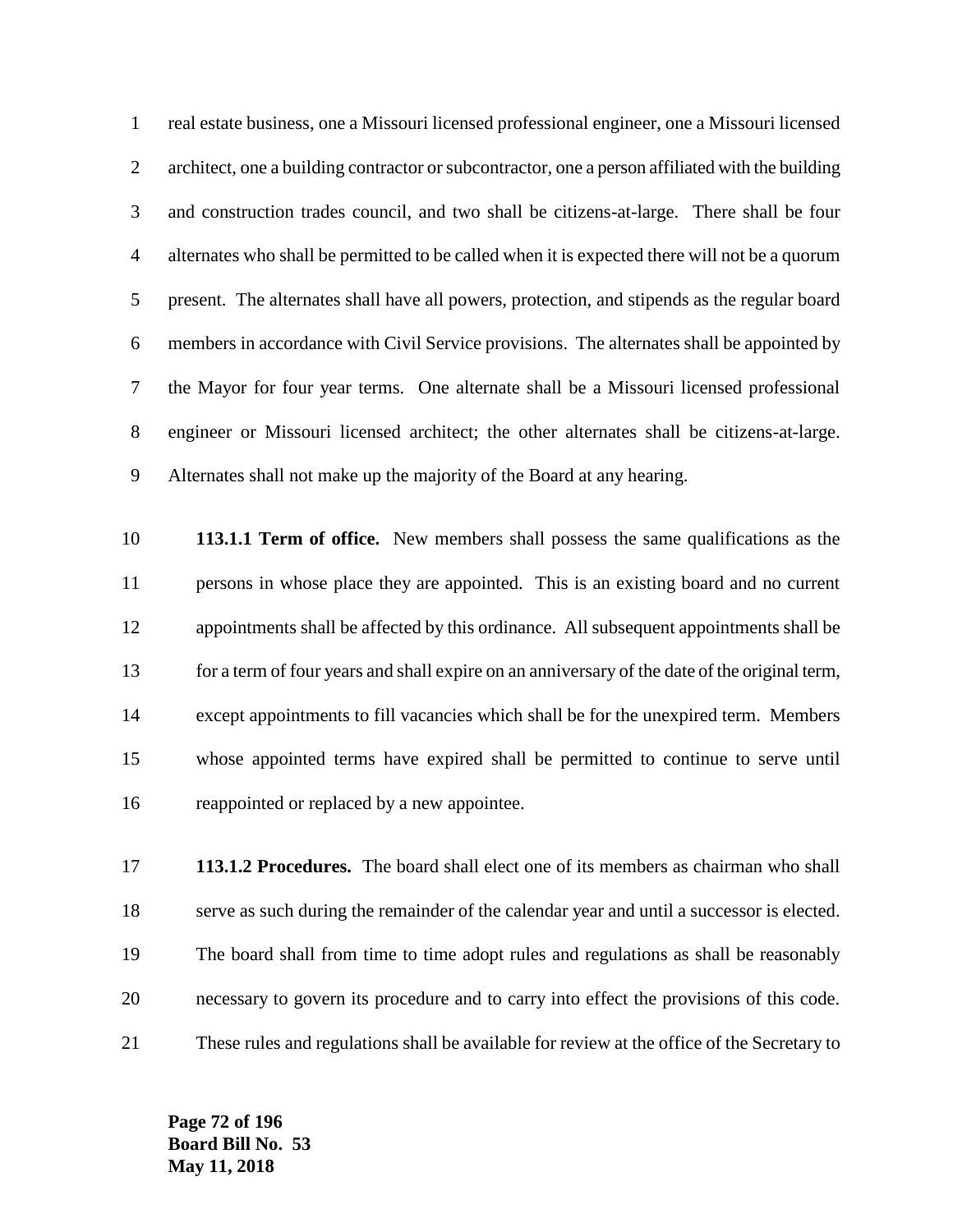the Board during normal working hours. It shall be unlawful for any appellant or appellant's representative to contact any member of the board on any matter that is pending or scheduled to be heard by the board. If a board member is contacted by an appellant on a matter pending before the board other than during a board hearing, that board member must abstain from hearing or voting on the matter, as all testimony must be heard "sworn on the record."

 **113.1.3 Compensation.** The Board of Building Appeals members shall be compensated for services rendered on a per meeting basis as established by ordinance and subject to budgeted funds availability.

 **113.2 Meetings; witnesses; minutes to be kept.** Meetings of the board shall be held at the call of the chairman and at such other times as the board by its rules shall be permitted to provide. The chairman, or in the chairman's absence, the acting chairman shall administer oaths. The Board shall act by a majority vote and a quorum shall consist of at least four members. The board shall keep minutes of its proceedings showing the vote of each member on each question, or if absent or failing to vote, indicating such fact, and shall keep records of its examinations of witnesses and other official acts. Transcripts of hearings shall be permitted to be kept in the custody of the court reporter and need not be transcribed unless requested. The party requesting the transcripts shall pay all costs of such transcripts required including a file copy for the board, one for the Building Division, and one for the board's legal staff.

**113.3 Types of appeals.** Any person, firm, or corporation aggrieved by a decision of the

**Page 73 of 196 Board Bill No. 53 May 11, 2018**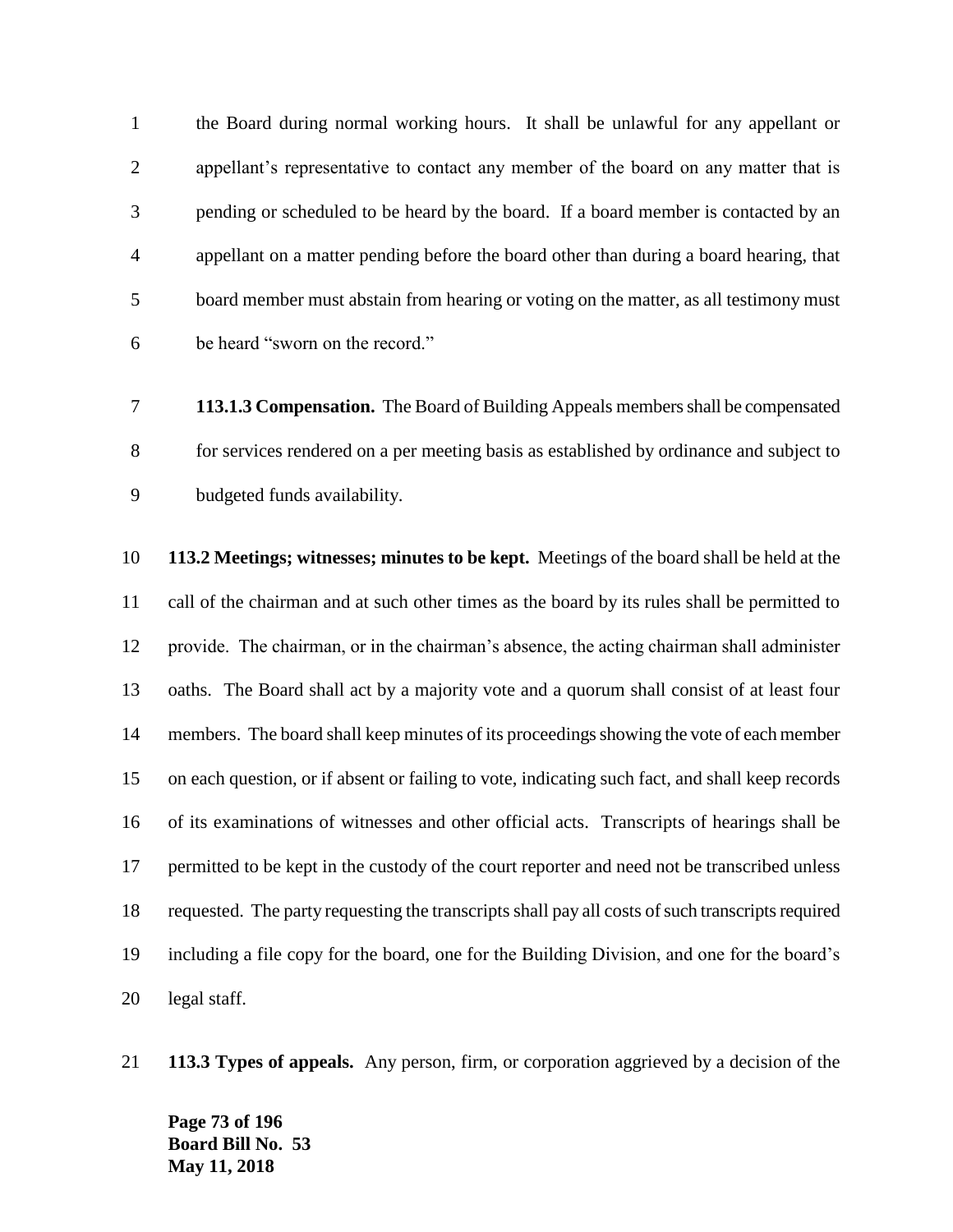| $\mathbf{1}$   | building official, fire official, or any other board, commission, or other officer exercising |
|----------------|-----------------------------------------------------------------------------------------------|
| $\overline{2}$ | their powers under this code or any other code or ordinance assigned to the Division of       |
| 3              | Building and Inspection shall be permitted to file an appeal when the appellant alleges:      |
| $\overline{4}$ | 1. That there is an error in an order, requirement, decision, or interpretation of the        |
| 5              | building official, fire official, or of any other board, commission, or other officer in      |
| 6              | the enforcement of this code;                                                                 |
| 7              | 2. That the mode, method, or manner to be followed in the erection or alteration of any       |
| 8              | building or structure in any specific case before the board is equal to or superior to        |
| 9              | the mode, method, or manner required by the provisions of this code;                          |
| 10             | That the material to be used in this specific case is equal to or superior to the<br>3.       |
| 11             | materials required by the provisions of this code;                                            |
| 12             | That any other board or commission exercising powers under this code or any other<br>4.       |
| 13             | code or ordinance assigned to the Division of Building and Inspection wrongfully              |
| 14             | interpreted the provisions of the code or refused to grant a license, certificate, or         |
| 15             | permit under the provisions of such code.                                                     |
| 16             | <b>Exception:</b> The Board of Building Appeals has no jurisdiction or authority to hear and  |
| 17             | decide appeals on matters covered under the Americans With Disabilities Act, the Zoning       |
| 18             | Ordinance, and Cultural Resources Ordinance.                                                  |
| 19             | However, an application for occupancy, alteration, or repair of an existing building or       |
| 20             | structure which involves a change of occupancy or change of use group whereupon               |
| 21             | accessibility requirements apply, the building official's determination of change of          |
| 22             | occupancy or use group shall be allowed to be appealed to the Board of Building               |

**Page 74 of 196 Board Bill No. 53 May 11, 2018**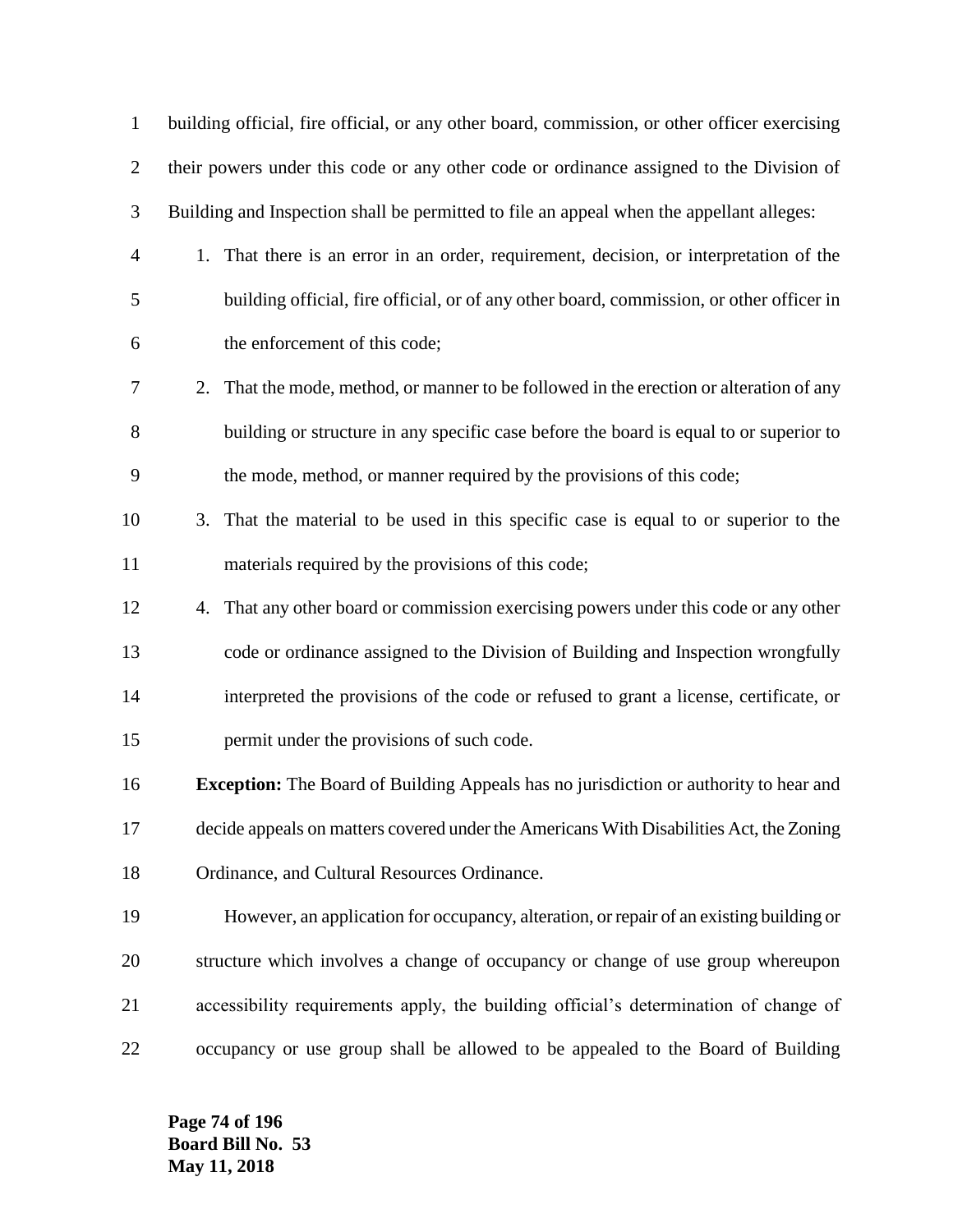Appeals.

| $\overline{2}$ | 113.3.1 Criteria for issuance of a variance for flood hazard areas. A variance shall             |
|----------------|--------------------------------------------------------------------------------------------------|
| 3              | only be issued upon:                                                                             |
| $\overline{4}$ | 1. A showing of good and sufficient cause that the unique characteristics of the size,           |
| 5              | configuration, or topography of the site render the elevation standards                          |
| 6              | inappropriate.                                                                                   |
| 7              | 2. A determination that failure to grant the variance would result in exceptional                |
| $8\,$          | hardship by rendering the lot undevelopable.                                                     |
| 9              | 3. A determination that the granting of a variance will not result in increased flood            |
| 10             | heights, additional threats to public safety, or extraordinary public expense or                 |
| 11             | create nuisances, cause fraud on or victimization of the public, or conflict with                |
| 12             | existing local laws or ordinances.                                                               |
| 13             | 4. A determination that the variance is the minimum necessary to afford relief                   |
| 14             | considering the flood hazard.                                                                    |
| 15             | 5. Submission to the applicant of written notice specifying the difference between               |
| 16             | the design flood elevation and the elevation to which the building is to be built,               |
| 17             | stating that the cost of flood insurance will be commensurate with the increased                 |
| 18             | risk resulting from the reduced floor elevation, and stating that construction                   |
| 19             | below the design flood elevation increases risks to life and property.                           |
| 20             | 113.4 Filing date. Unless otherwise specified in other sections of this code, appeals shall be   |
| 21             | filed within 30 calendar days after the decision of the building official, fire official, or any |

**Page 75 of 196 Board Bill No. 53 May 11, 2018**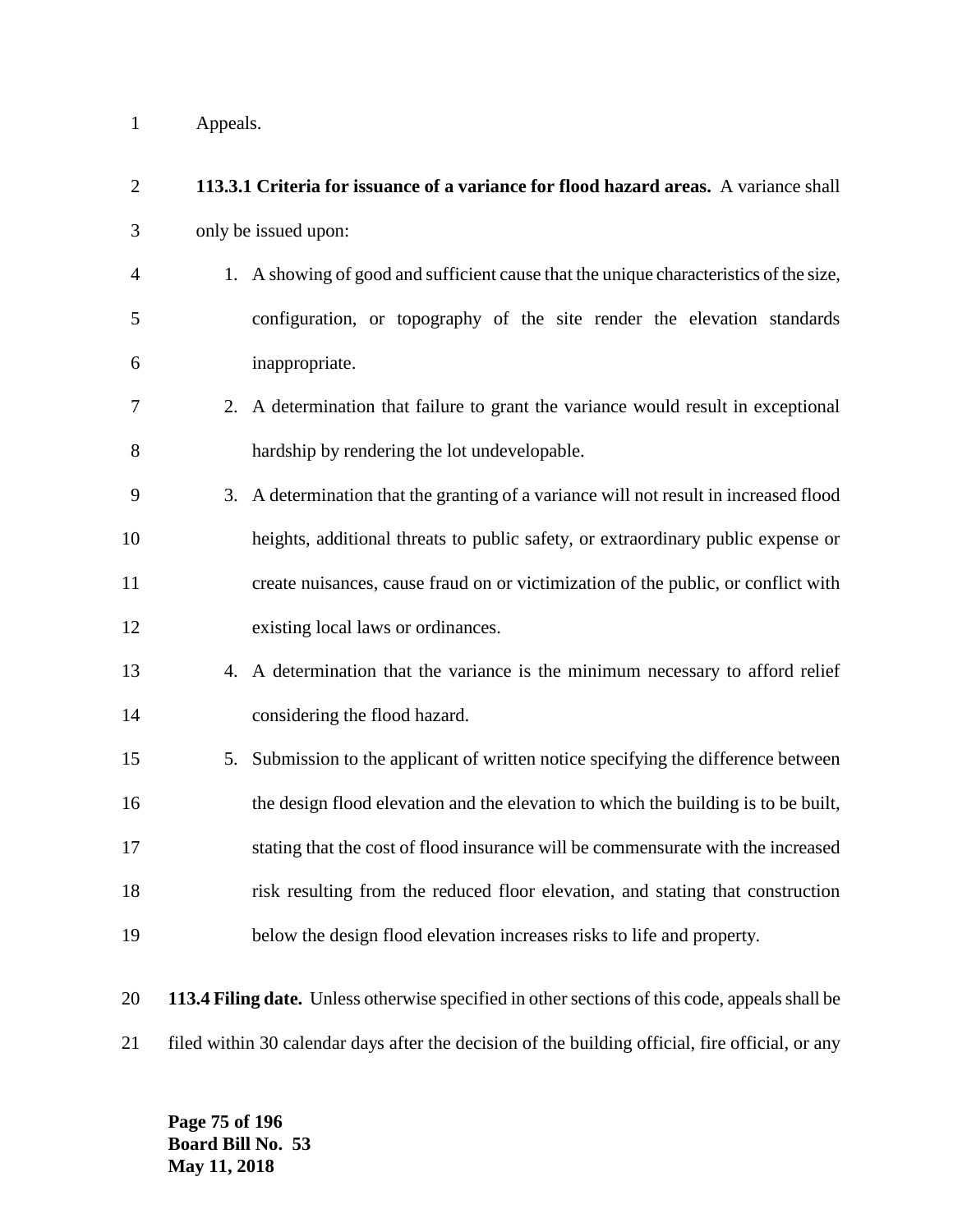other board, commission, or other officer exercising their powers under this code or any other code or ordinance assigned to the Division of Building and Inspection is rendered; however, no such appeal shall be taken from any order or ruling wherein responsibility lies with the Board of Adjustment as established by the Zoning Ordinance or with any other board as established by the Revised Code of the City of Saint Louis.

 **Exception:** Condemnation appeals shall be filed within ten calendar days of the date on the Notice of Condemnation as described in Section 119.8.

 **113.5 Manner and fee for filing appeals.** Appeals shall be taken by filing with the Secretary to the Board a notice of appeal on such forms as prescribed by the Board of Building Appeals specifying the grounds thereof, and the secretary shall immediately transmit to the board such notice and all papers constituting the record upon which the action appealed from is taken. The notice of appeal shall be accompanied by a fee of \$150.00.

 **113.5.1 Waiver of appeal fees.** In the event the Secretary to the Board receives a written claim of indigence and a request for a fee waiver, the request shall be referred to the City Counselor's Office for approval or denial and that decision shall be final. A copy of that decision shall be kept on file.

 **113.5.2 Multiple appeals.** In the event that more than one building, structure, or premises owned by the same person, firm, or corporation has been cited for exactly the same violation and the owner has filed an appeal with the board disputing the same citation, the appellant shall be permitted to file one appeal covering all said buildings, structures, or premises and be charged one appeal fee. The decision rendered by the

**Page 76 of 196 Board Bill No. 53 May 11, 2018**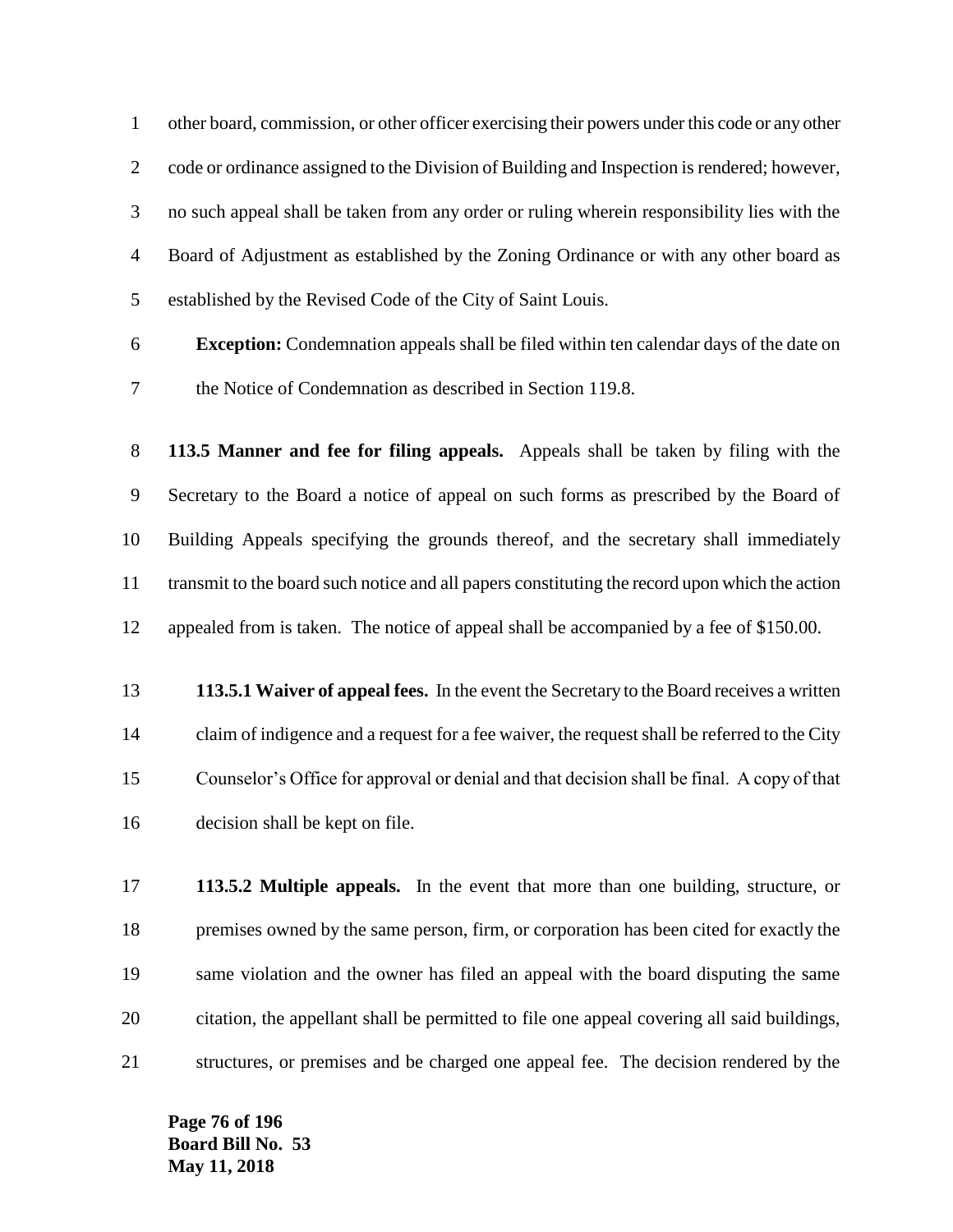board shall apply to all buildings, structures, or premises involved in the appeal.

 **113.5.3 Board hearings; notification.** After an appeal has been filed, the Secretary to the Board shall place the appeal on a board hearing agenda and the appellant shall be notified in writing by certified mail prescribing the time, date, and location of the hearing not less than seven days prior to said hearing. Such hearing shall be held within a reasonable time after the filing of the notice of appeal, depending on the scheduling of other appeals.

 **113.6 Appeals to stay proceedings; exceptions.** Appeals shall stay all proceedings in furtherance of the action appealed from unless the building official or fire official certifies to the Board of Building Appeals after the notice of appeal has been filed that, by reason of the facts stated in the certificate, a stay would cause imminent peril to life or property. Proceedings shall not otherwise be stayed except by restraining order.

- **113.7 Jurisdiction of the board.** The Board of Building Appeals is hereby empowered to hear and decide appeals in all matters described in Section 113.3
- **113.7.1 Board decisions; notification.** The board shall enter its order and decision after hearing, affirming, modifying, or reversing the order, requirement, interpretation, ruling, or decision of the building official in whole or in part. The board shall be permitted to require conditions or restrictions as necessary to assure that the activity complies with the intent of this code or as the board deems appropriate. If the appellant fails to appear at the prescribed time and location of the hearing and it has been determined that notice of

**Page 77 of 196 Board Bill No. 53 May 11, 2018**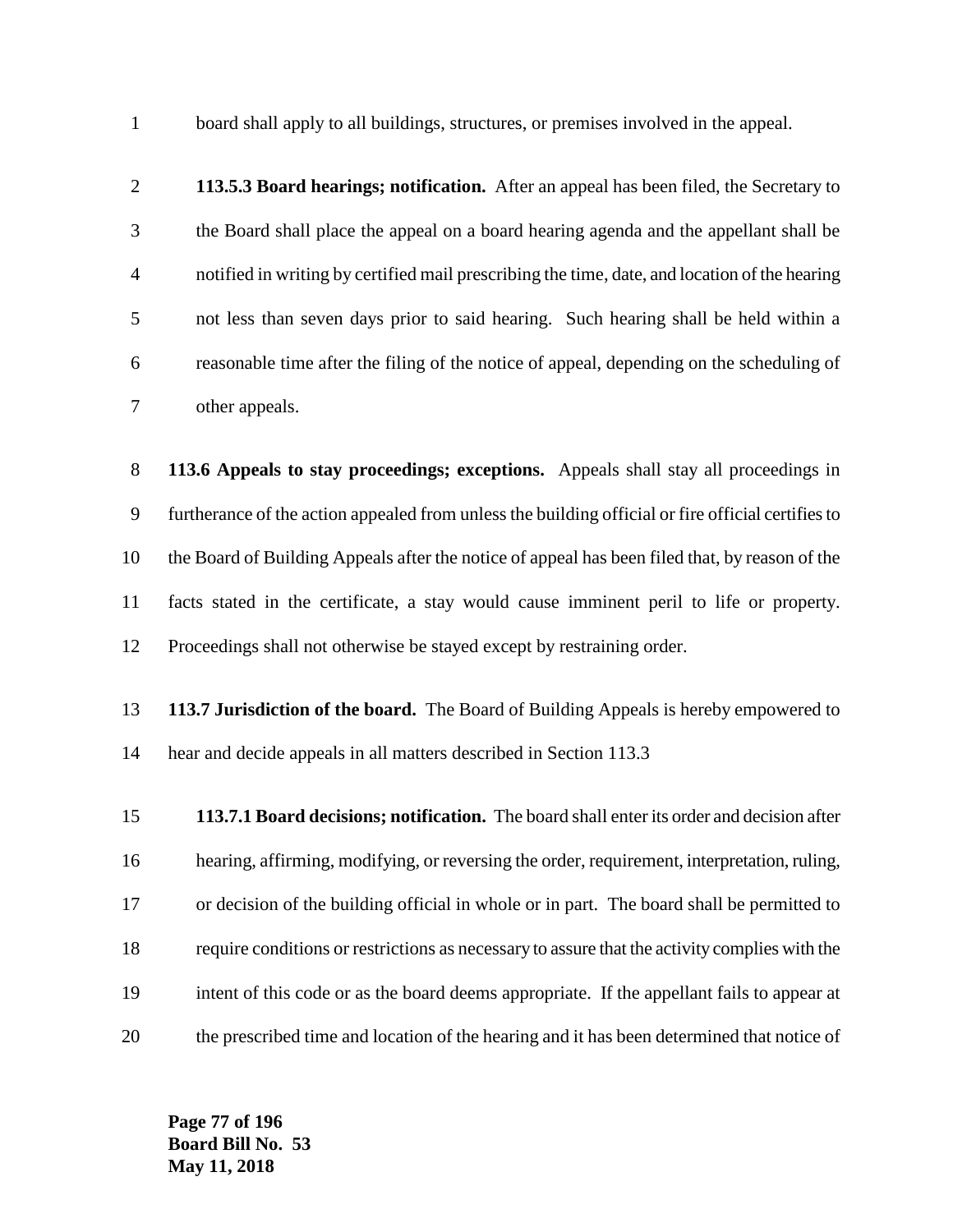the hearing was received, the appeal shall be dismissed and the original order, requirement, interpretation, ruling, or decision of the building official shall be affirmed. A final decision, when used in this section, shall mean a decision rendered by the Board of Building Appeals. The board shall, upon rendering its final decision, notify the appellant of its order and final decision by mail. The appellant shall be deemed to have received the final decision three days after the final decision has been deposited in the United States mail with proper postage. The board shall forward its order and decision to the building official, fire official, or any other board, commission, or officer exercising their powers under this code in writing and place a copy of the decision in its files. There shall be no rehearing or reopening of that file by the board except where the board has required conditions or restrictions and it is to be determined whether the conditions or restrictions have been met. No information concerning any decision reached by the board shall be made public except to the appellant until that decision has been signed and the appellant has first been formally notified.

 **113.7.2 Generic decisions.** In the event that the Building Commissioner finds that a specific decision of the Board of Building Appeals would be helpful in the continued administration of this code if it were made to be generically applicable, the Building Commissioner shall be permitted to petition the board in writing requesting that the decision of a specific case be made generically applicable, in part or in whole, without the need for individual appeals and shall become a part of the policy of the Division of Building and Inspection. This request must be made within 180 calendar days of the rendering of the decision. The board shall only affirm or deny such petition.

**Page 78 of 196 Board Bill No. 53 May 11, 2018**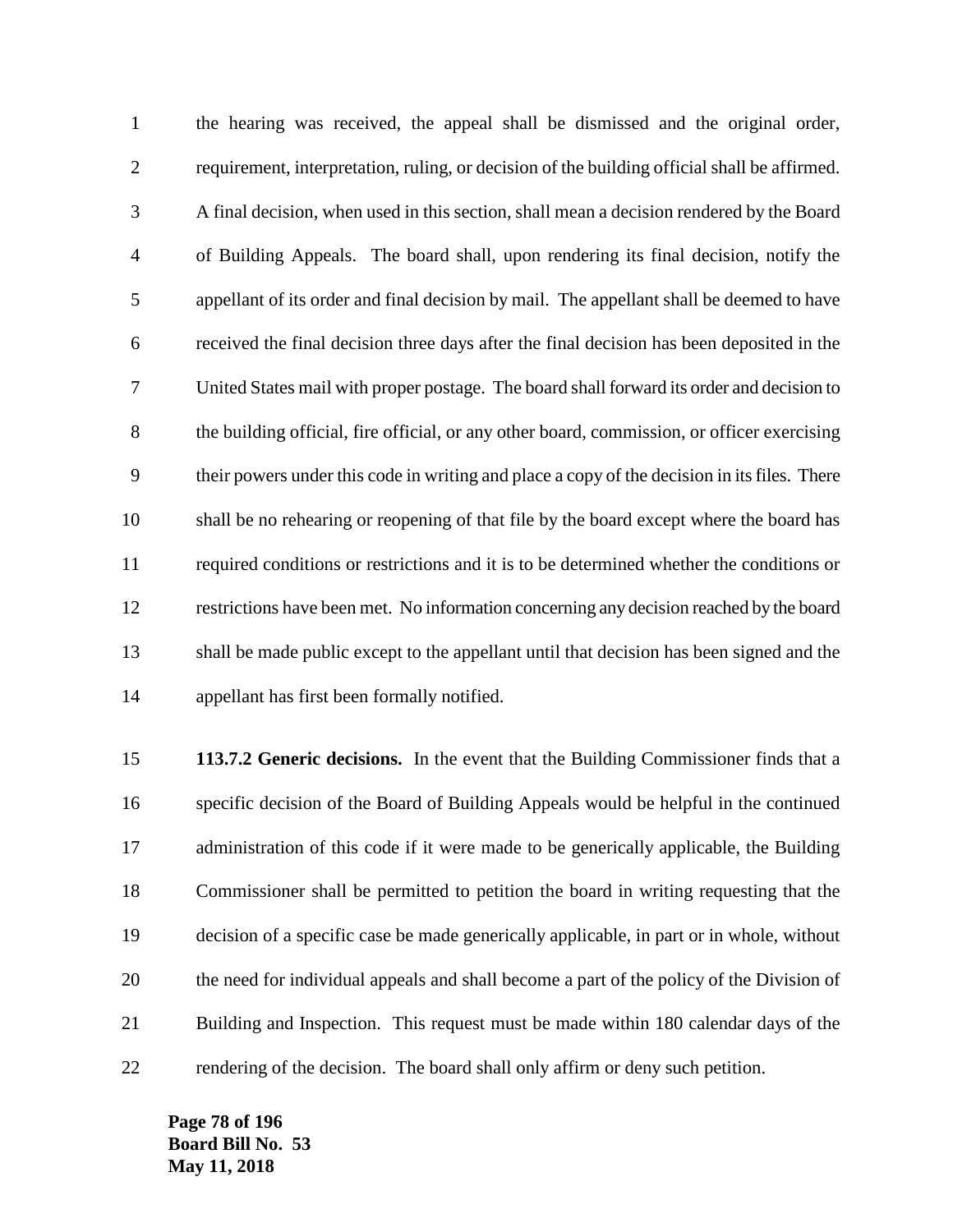**113.7.3 Conditional decisions; method of rehearing.** When the Board of Building Appeals enters a conditional decision modifying or reversing an order of the building official and grants additional time to correct the violation(s), the board shall grant no more than 90 days. Additional time shall be permitted to be granted if, in the opinion of the building official, sufficient progress is being made to correct the violation(s). In the event insufficient progress is being made to correct the violation(s) in the allotted time, the case shall be referred back to the Board of Building Appeals to show cause why the conditions set by the board have not been met and why the building official's original order or decision should not be affirmed. In the event of such referral back to the board, notification to the appellant prescribing the date, time, and location of said hearing shall be the same as that described in Section 113.5.3.

 **113.8 Appeals from decisions of the board.** Any person(s) jointly or severally aggrieved by the decision of the Board of Building Appeals shall be entitled to a judicial review of the decision rendered by the Board of Building Appeals as provided in the Administrative Procedure and Review Act of the State of Missouri, being Sections 536.100 - 536.140 of the Revised Statutes of Missouri.

 **113.9 Hearing officer.** The Board of Building Appeals shall have the right to appoint a hearing officer to hear and render a decision on any appeal filed with the Board of Building Appeals.

 **113.9.1 Qualification.** The hearing officer shall be an attorney and on an approved list of attorneys who have administrative law experience. The Director of Public Safety shall

**Page 79 of 196 Board Bill No. 53 May 11, 2018**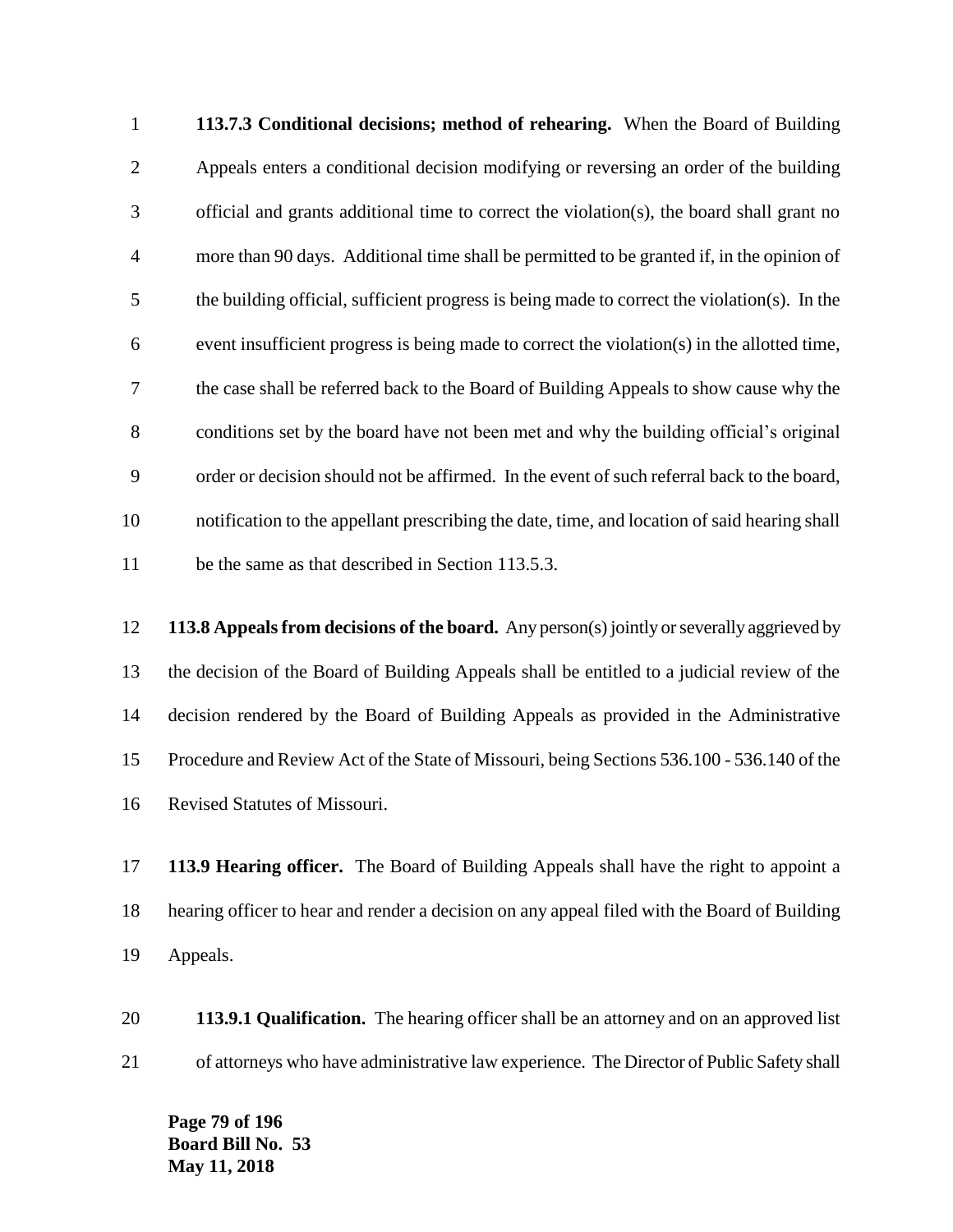compile and maintain said list.

|                | 113.9.2 Rights and duties. The hearing officer shall have such rights, responsibilities,  |
|----------------|-------------------------------------------------------------------------------------------|
| 3              | and duties as the Board of Building Appeals and the appellants shall have the same rights |
| $\overline{4}$ | as an appellant appearing before the Board of Building Appeals, including the right to    |
| 5              | appeal pursuant to Missouri's Administrative Procedure and Review Act.                    |

- **SECTION 114**
- **VIOLATIONS**

 **114.1 Unlawful acts.** It shall be unlawful for any person, firm, or corporation to grade for, excavate for, erect, construct, alter, extend, repair, move, remove, demolish, or occupy any building, structure, premises, or equipment regulated by this code or cause same to be done in conflict with or in violation of the provisions of this code or any decision or order of the Board of Building Appeals.

 **114.2 Notice of violation.** The building official is authorized to serve a notice of violation or order on the owner as shown in the records of the City of Saint Louis Assessor's Office or on the person responsible for the grading, excavating, erection, construction, alteration, extension, repair, moving, removal, demolition, or occupancy of a building, structure, or premises in violation of the provisions of this code, or in violation of a detail statement or construction documents approved hereunder, or in violation of a permit or certificate issued under the provisions of this code. Such order shall direct the discontinuance of the illegal action or condition and the abatement of the violation. Such notice shall be permitted to be

**Page 80 of 196 Board Bill No. 53 May 11, 2018**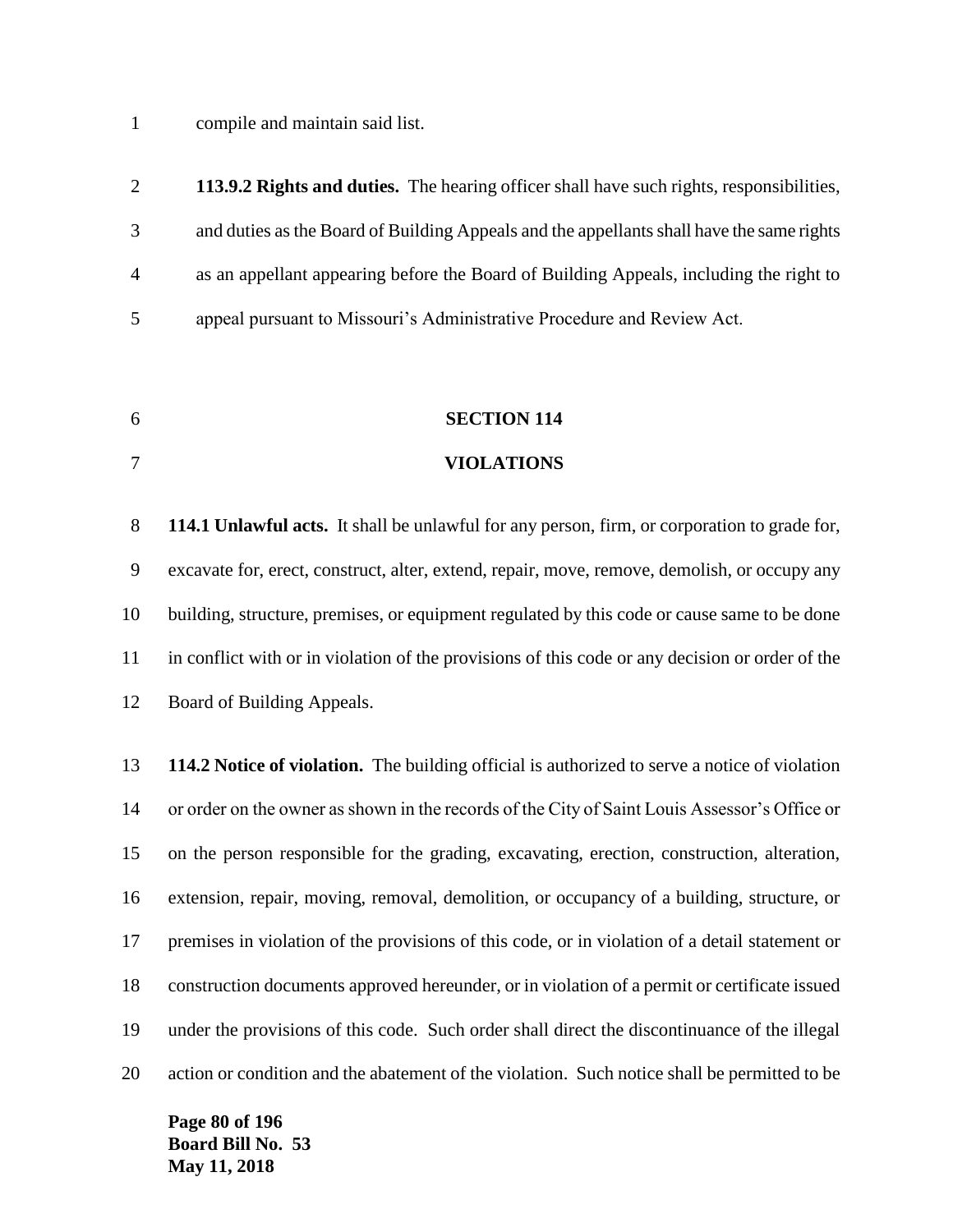served by the United States mail. Posting of the premises shall also constitute notice. It shall 2 be a violation of this code for any person to remove any such notice lawfully posted pursuant to this code unless otherwise ordered by the building official.

 **114.2.1 Investigation of records.** Upon the receipt of a written request from the owner of the property, or the real estate agent for the property, or the attorney, architect, or engineer representing the owner of the property, the Permit Section Supervisor shall ask the various Building Division sections for copies of any existing violation letters concerning the property. If the request is not on the owner's letterhead, a notarized authorization from the owner must be submitted.

 The response letter written by the permit section supervisor shall list any known violations and must contain the following statement: "This letter does not certify that there are no actual existing violations of the ordinances for which the Division of Building and Inspection is responsible. To determine if there are any violations of any ordinances, an application for an occupancy permit must be filed in accordance with 15 Section 111.5 and the subsequent inspections completed. This letter does certify there are no existing letters of violation on record other than those attached herein. There will be a \$25 fee charged for this service. Five working days will be allowed to respond to 18 this request."

 **114.3 Prosecution of violation.** If the notice of violation is not complied within the time prescribed by such notice, the building official is authorized to request the legal counsel of the City of Saint Louis to institute the appropriate proceeding at law or in equity to restrain,

**Page 81 of 196 Board Bill No. 53 May 11, 2018**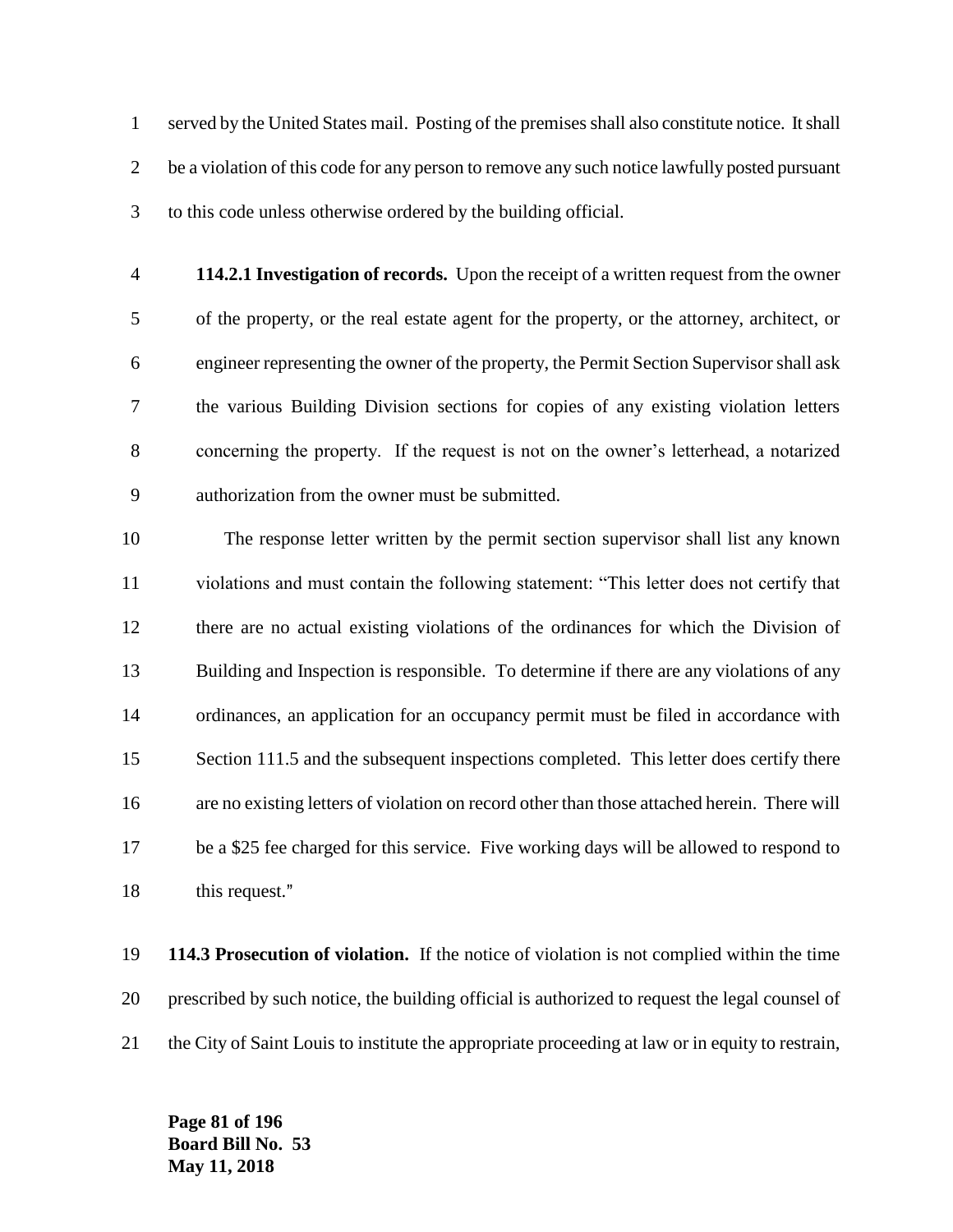correct, or abate such violation or to require the removal or termination of the unlawful occupancy of the building, structure, or premises in violation of the provisions of this code or of the order or direction made pursuant thereto.

 **114.4 Violation penalties.** Any person who violates a provision of this code or fails to comply with any of the requirements thereof or who erects, constructs, alters, or repairs a building or structure in violation of the approved construction documents or directive of the building official or of a permit or certificate issued under the provisions of this code shall be subject to penalties as prescribed by law.

 **114.5 Abatement of violation.** The imposition of penalties as set forth in Section Four of the adopting ordinance shall not preclude the legal officer of the City of Saint Louis from instituting appropriate action to prevent unlawful construction; to restrain, correct, or abate a violation; to prevent illegal occupancy of a building, structure, or premises; or to stop an illegal act, business, or use.

 **SECTION 115 STOP WORK ORDER**

 **115.1 Authority.** Whenever the building official finds any work regulated by this code being performed in a manner contrary to the provisions of this code or in a dangerous or unsafe manner, the building official is authorized to issue a stop work order.

**115.2 Issuance.** The work order shall be in writing and shall be given to the owner of the

**Page 82 of 196 Board Bill No. 53 May 11, 2018**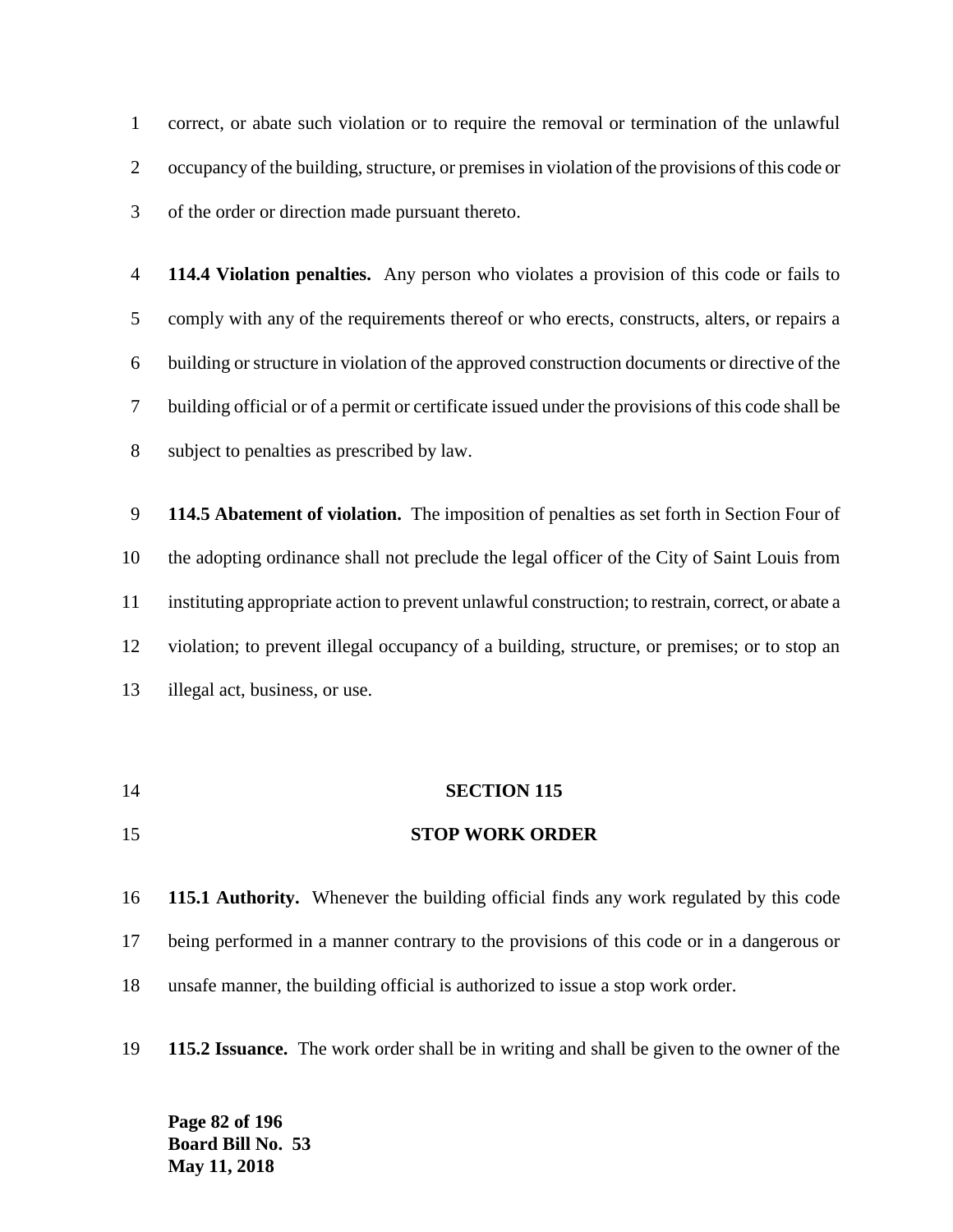1 property involved, or to the owner's agent, or to the person doing the work. Upon issuance of a stop work order, the cited work shall immediately cease. The stop work order shall state the reason for the order and the conditions under which the cited work will be permitted to resume.

 **115.3 Emergencies.** When an emergency exists, the fire official shall not be required to give a written notice prior to stopping the work.

 **115.4 Unlawful continuance.** Any person who shall continue any work in or about the building, structure, or premises after having been served with a stop work order, except such work as they are directed to perform to remove a violation or unsafe condition, shall, upon conviction thereof, be subject to the penalties as set forth in Section Four of the adopting ordinance. Each day that a violation continues shall constitute a separate and distinct offense.

#### **SECTION 116**

# **UNSAFE BUILDINGS, STRUCTURES, AND EQUIPMENT**

 **116.1 Conditions.** Buildings, structures, or equipment that are or hereafter become unsafe, unsanitary, or deficient because of inadequate means of egress, facilities, or light and ventilation; which constitute a fire hazard; are otherwise dangerous to human life or the public welfare; or which involve illegal or improper occupancy or inadequate maintenance shall be deemed unsafe. Unsafe buildings or structures shall be taken down and removed or made safe as the building official deems necessary and as provided for in this section. A

**Page 83 of 196 Board Bill No. 53 May 11, 2018**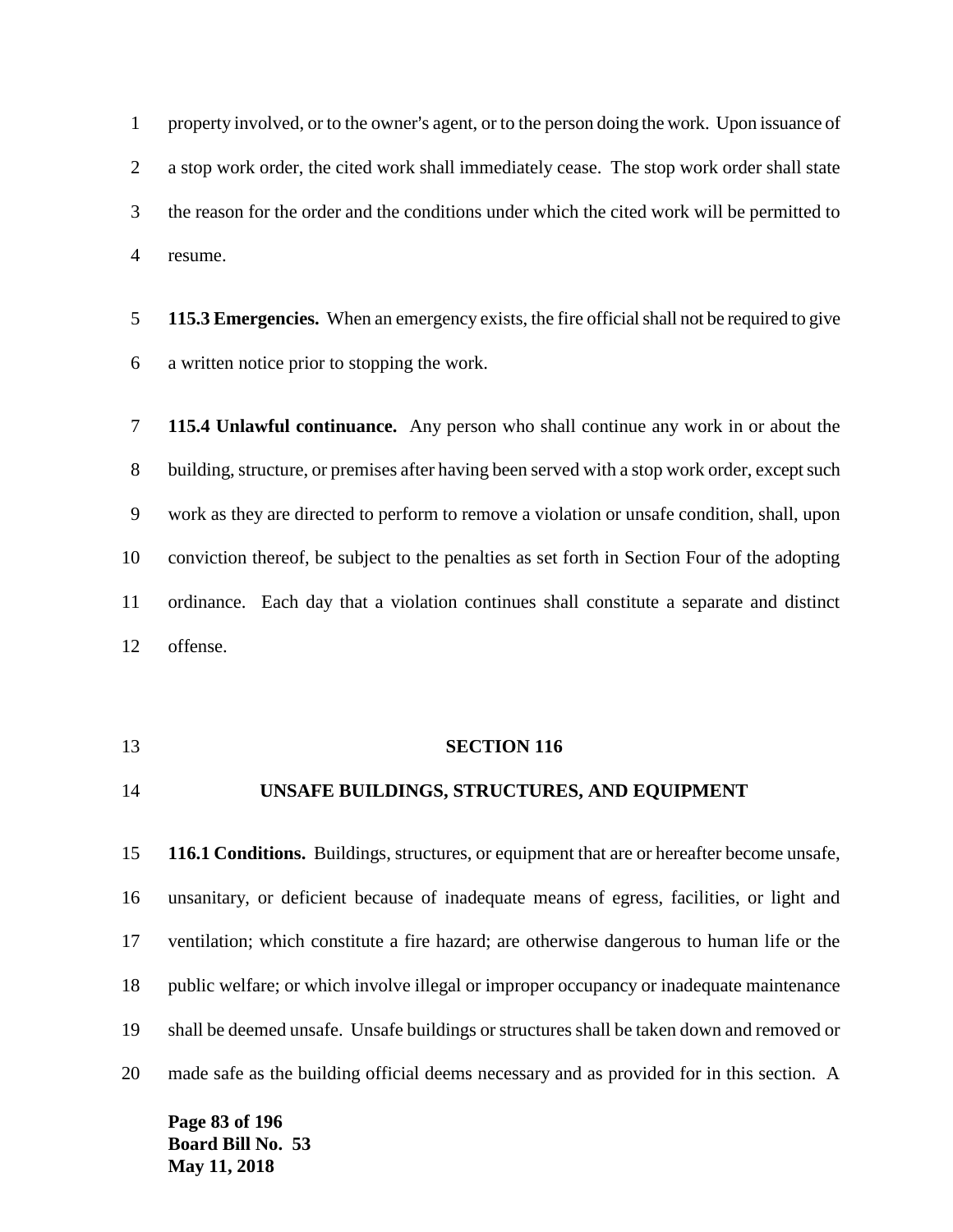vacant structure that is not secured against entry shall be deemed unsafe.

 **116.2 Record.** The building official shall cause a report to be filed on an unsafe condition. The report shall state the occupancy of the structure and the nature of the unsafe condition. **116.3 Notice.** If an unsafe condition is found, the building official shall serve on the owner, agent, or person in control of the building or structure a written notice that describes the condition deemed unsafe and specifies the required repairs or improvements to be made to abate the unsafe condition, or that requires the unsafe structure to be demolished within a stipulated time. Such notice shall require the person thus notified to declare immediately to the building official acceptance or rejection of the terms of the order. **116.4 Method of service.** Such notice shall be deemed properly served if a copy thereof is (a) delivered to the owner personally; (b) sent by certified or registered mail addressed to the owner at the last known address with the return receipt requested; or (c) delivered in any other manner as prescribed by local law. If the certified or registered letter is returned showing that the letter was not delivered, a copy thereof shall be posted in a conspicuous place in or about the structure affected by such notice. Service of such notice in the foregoing manner upon the owner's agent or upon the person responsible for the structure shall constitute service of notice upon the owner.

 **116.5 Restoration.** Where the building, structure, or equipment determined to be unsafe by the building official is restored to a safe condition to the extent that repairs, alterations, or additions are made or a change of occupancy occurs during the restoration of the structure,

**Page 84 of 196 Board Bill No. 53 May 11, 2018**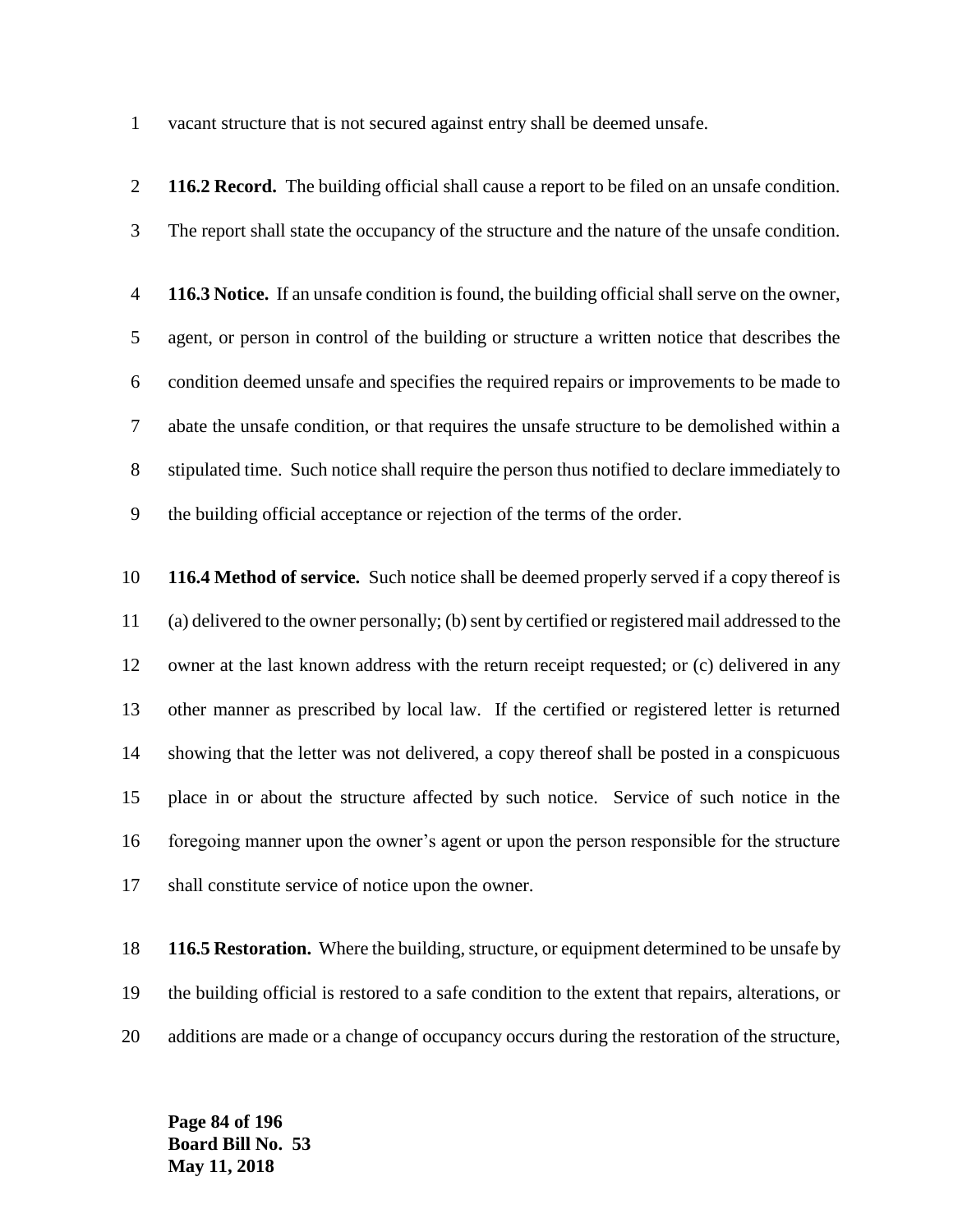such repairs, alterations, additions, or change of occupancy shall comply with the requirements of Section 105.2.2 and the Existing Building Code.

### **SECTION 117**

### **PROFESSIONAL ARCHITECTURAL AND ENGINEERING SERVICES**

 **117.1 Responsibilities.** The provisions of this section shall define the construction controls required for buildings involving professional architectural or engineering services and delineate the responsibilities of such professional services during construction.

 **117.1.1 Design.** All design for new construction, alteration, repair, expansion, addition, or modification work involving the practice of professional architecture or engineering as defined by the statutory requirements of the professional licensing laws of the State of Missouri shall be prepared by licensed design professionals certified by the Missouri Board for Architects, Professional Engineers, Professional Land Surveyors and Professional Landscape Architects. All construction documents required for a building 14 permit application for such work shall be prepared by or under the direct supervision of a Missouri licensed design professional and bear their seal, signature, and date in accordance with the State's statutes and regulations governing the professional licensing and certification of architects, professional engineers, professional land surveyors, and professional landscape architects.

 **117.1.2 Review.** The Missouri licensed design professional whose seal is on the approved construction documents shall be responsible for review of shop drawings and

**Page 85 of 196 Board Bill No. 53 May 11, 2018**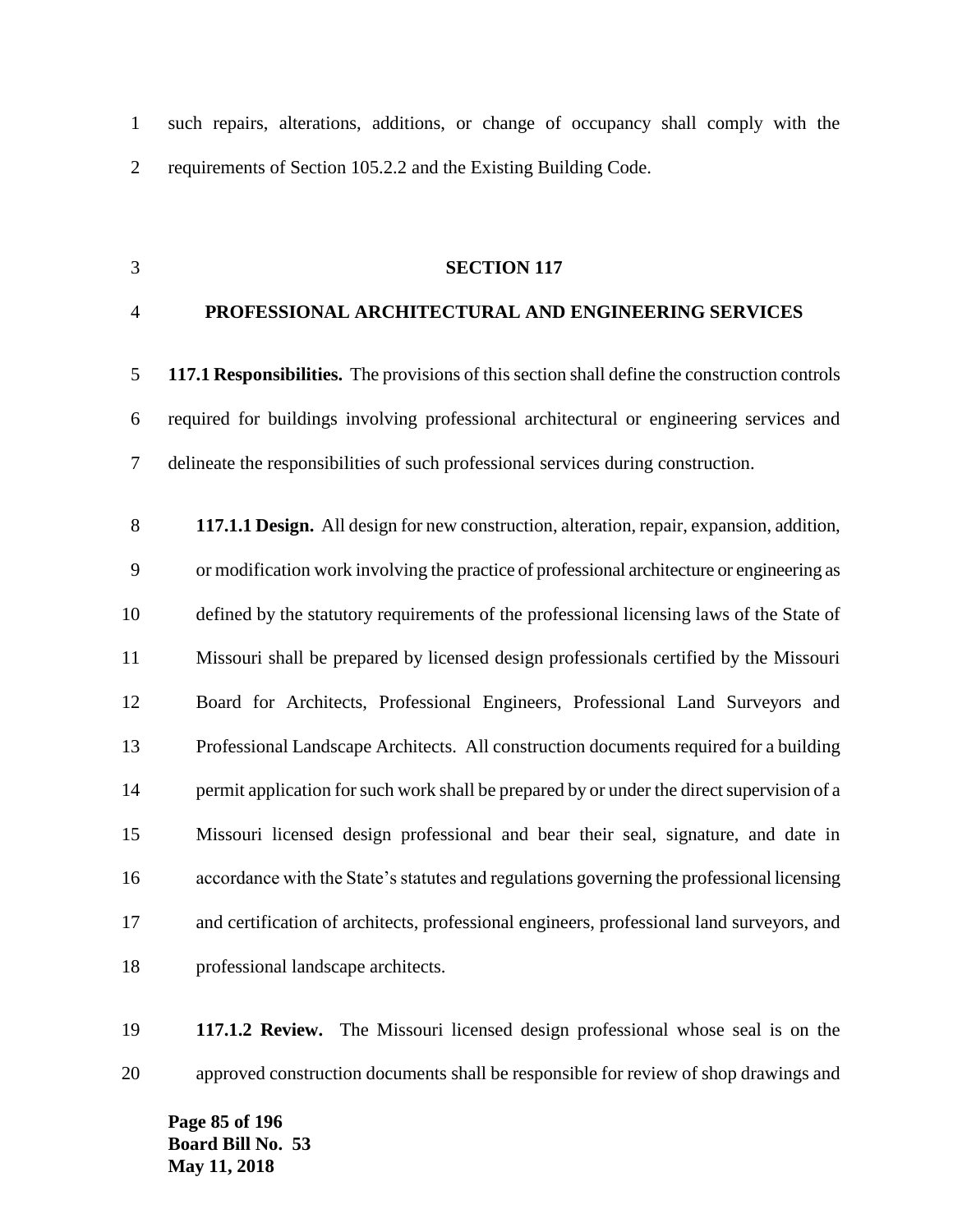samples as required by the approved construction documents and for approval for conformance to the design concept and this code. This review process shall be permitted to be contracted by the owner to another Missouri licensed design professional should the original design professional not desire to provide such services.

- **117.1.3 Application of seal, signature, and date.** All construction documents submitted with an application for a building permit shall comply with Section 107.1.1.
- **117.1.4 Reproduction of sealed documents.** Construction documents sealed by a Missouri licensed design professional shall not be reproduced for anyone, other than the owner, without the expressed written permission of Missouri licensed design professional who sealed said documents, or as ordered by a court of law.

 **117.2 Special professional services.** When applications are filed for unusual designs or magnitude of construction which require construction document review or inspection services beyond the capacity of the building official's staff or where Referenced Standards require special architect or engineer inspections, the building official shall be permitted to require the owner to retain a properly qualified Missouri licensed design professional to perform the services necessary for code compliance in addition to that provided in Section 117.1.2. This project representative shall keep daily records and submit reports as required by the building official. Upon completion of the work, the Missouri licensed design professional shall file a final report indicating whether or not all required inspections were performed and listing pertinent deviations from the building code requirements or from the approved construction documents and the source of authority for such deviations.

**Page 86 of 196 Board Bill No. 53 May 11, 2018**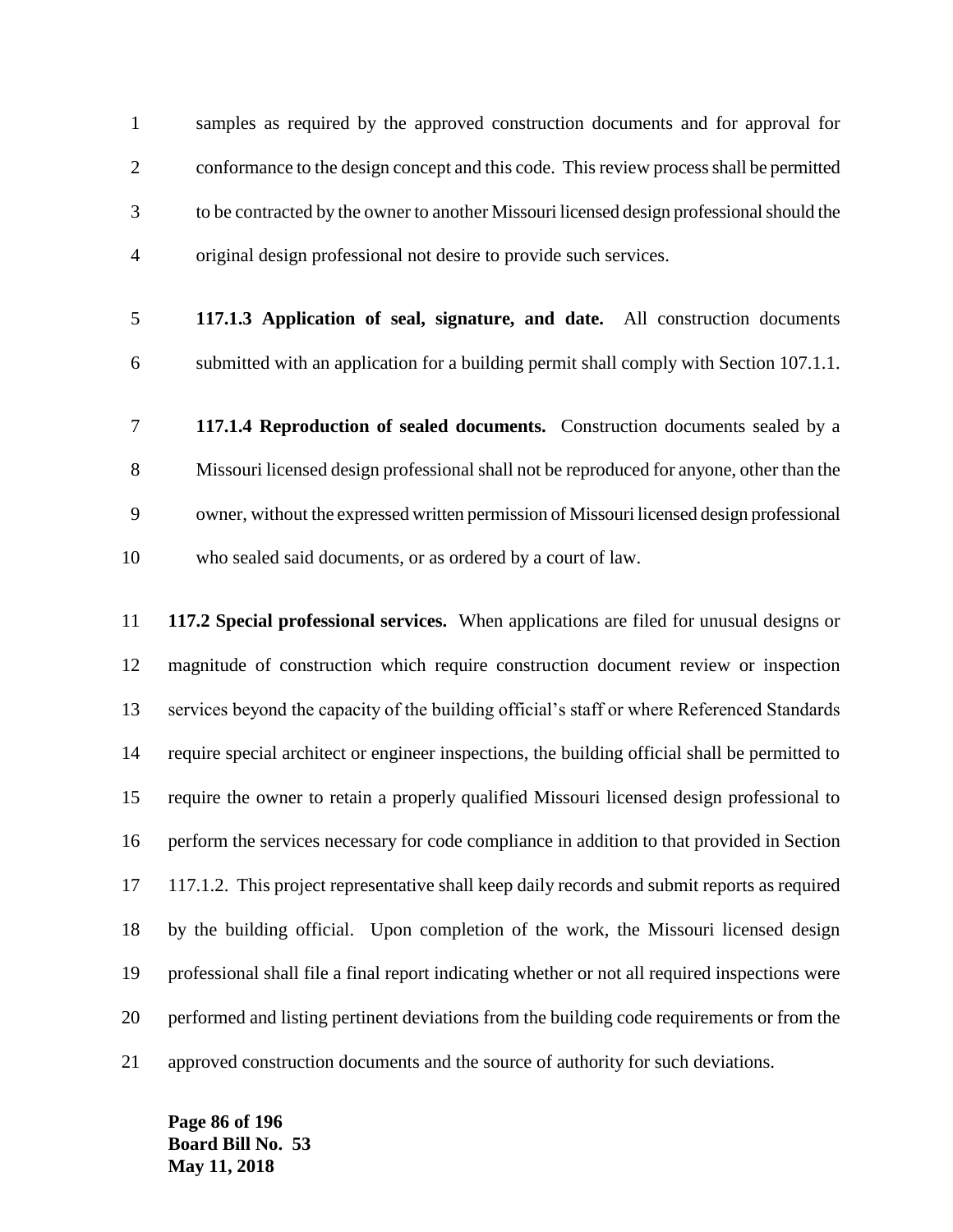**117.2.1 Building permit requirement.** The necessity for special professional services shall be determined prior to issuance of the building permit unless waived to a later date by the building official. Refusal by the applicant to provide such services as required by the building official shall result in the denial of the permit.

- **117.2.2 Fees and costs.** All fees and costs related to the performance of special inspection services shall be borne by the owner.
- **117.2.3 Visits to site.** When so directed by the building official or when required by the special inspection provisions of this code, the Missouri licensed design professional shall make visits to the site at intervals appropriate to the stage of the construction to observe the progress and quality of the work; to observe construction components requiring controlled materials or construction as specified in Chapter 44, Referenced Standards; and to determine if the work is proceeding in accordance with the construction documents approved for the building permit. The Missouri licensed design professional 14 shall periodically submit reports to the building official showing the results of such periodic visits.
- **SECTION 118**
- **WORKMANSHIP**
- **118.1 General.** All work shall be conducted, installed and completed in a neat, workmanlike and acceptable manner so as to secure the results intended by this code.

**Page 87 of 196 Board Bill No. 53 May 11, 2018**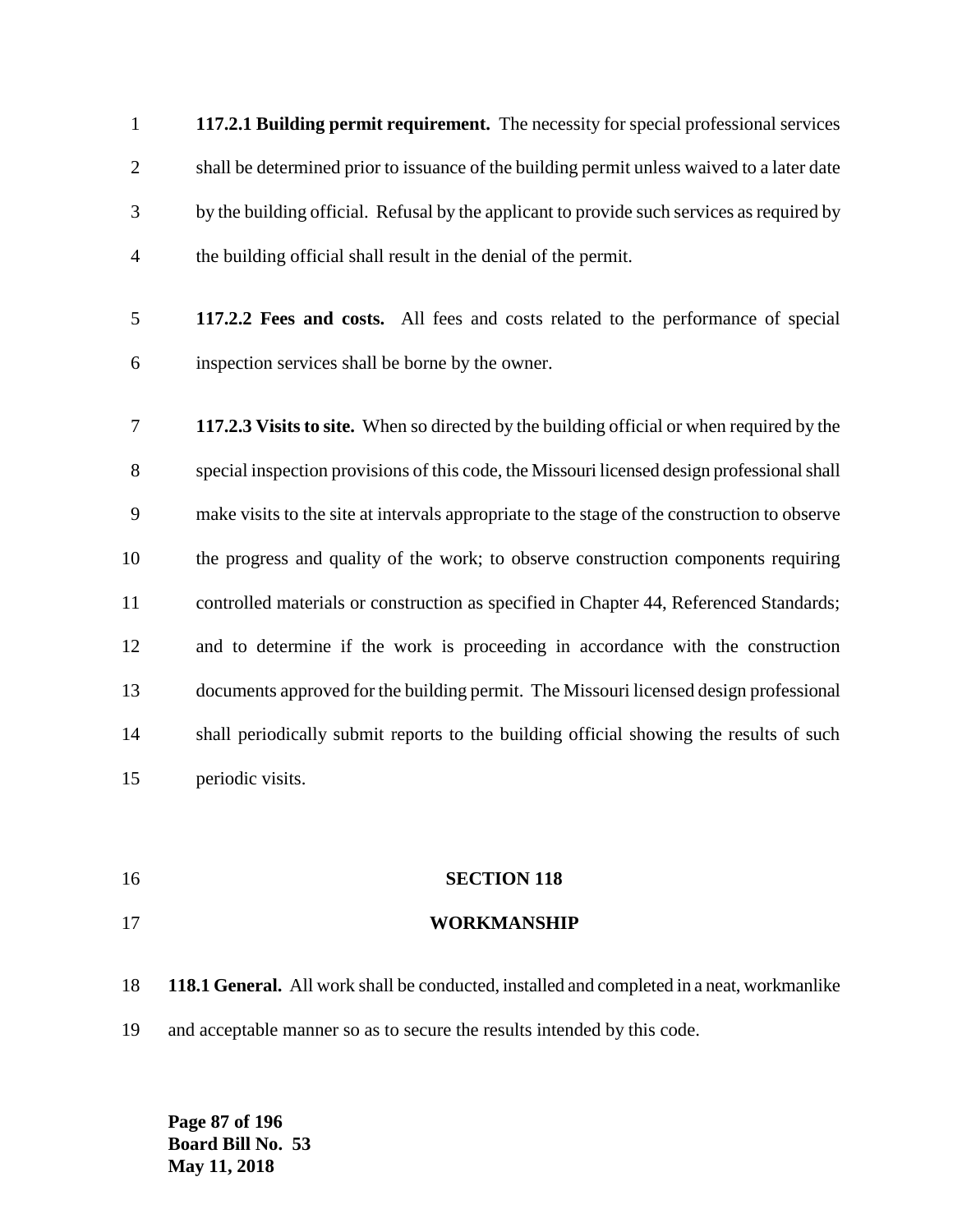**SECTION 119**

## **CONDEMNATIONS**

 **119.1 Notification.** If upon making an inspection and examination of any occupied or unoccupied building, structure, or premises, the building official finds one or more of the defects described below, the building official shall notify in writing, as provided in Section 119.2, the owner(s) of said building, structure, or premises as recorded most recently in the City of Saint Louis Assessor's Office of the defects found in said building, structure, or premises and shall order them to proceed to properly demolish, repair and secure, or correct all conditions causing condemnation of said building, structure, or premises within seven days. This document is to be known as a Notice of Condemnation. If the conditions have not been corrected by the date listed in the notice, the building, structure, premises, or portion thereof or appurtenance thereto will be condemned and shall be required to be vacated, if occupied, and secured. Possible defects shall be permitted to be one or more of the following: 14 1. The building or structure is in a condition which endangers either the lives or safety of persons, whether occupants or otherwise, or other property; 2. The condition of the building or structure by reason of the making of an excavation on the lot on which it is located, or any adjoining lot, endangers either the lives or safety of persons, whether occupants or otherwise, or other property; 3. The building, structure or premises is a fire hazard for any reason, including without limitation: obsolescence; dilapidation; deterioration; damage; lack of sufficient fire-resisting qualities; poor sanitation; or faulty electrical wiring, gas connections, or heating apparatus;

**Page 88 of 196 Board Bill No. 53 May 11, 2018**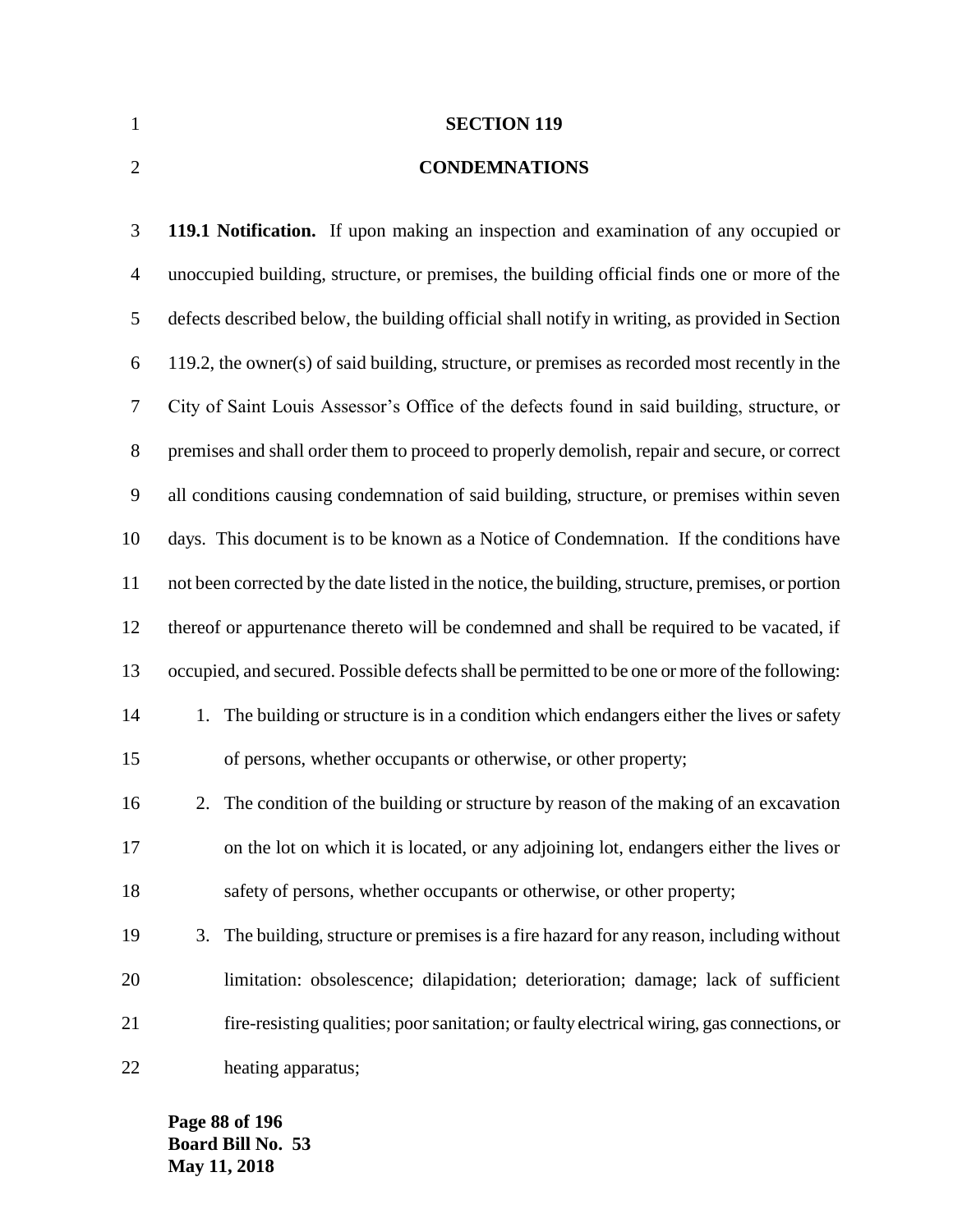| $\mathbf{1}$   |    | 4. The building or structure lacks safe or adequate facilities for means of egress in case |
|----------------|----|--------------------------------------------------------------------------------------------|
| $\overline{2}$ |    | of fire or panic;                                                                          |
| 3              |    | 5. The building or structure has any one or more of the following conditions:              |
| 4              |    | 5.1 Improperly distributed loads upon the floors or roof;                                  |
| 5              |    | 5.2 Overloaded floors or roofs;                                                            |
| 6              |    | 5.3 Insufficient strength to be reasonably safe for its actual or intended use;            |
| 7              | 6. | Any portion of the building or structure has been so damaged by fire, earthquake,          |
| 8              |    | wind, flood, vandalism, malicious mischief, or any other cause, that the building or       |
| 9              |    | structure is no longer safe or suitable for its actual or intended use;                    |
| 10             |    | 7. Any interior or exterior portion, member, appurtenance, ornamentation, or any other     |
| 11             |    | component of the building or structure is likely to fall or collapse, or become            |
| 12             |    | detached or dislodged and thereby injure persons or damage property;                       |
| 13             | 8. | Any portion of the building or structure has racked, warped, buckled, or settled to        |
| 14             |    | such an extent that its walls or other structural portions have insufficient resistance to |
| 15             |    | fire, earthquake, wind, flood, or similar perils;                                          |
| 16             |    | 9. Part or all of the building or structure is in danger of collapsing for any reason;     |
| 17             |    | 10. The building or structure has exterior walls or other vertical structural members      |
| 18             |    | which list, lean, or buckle;                                                               |
| 19             |    | 11. The building, structure, or premises or any portion thereof is, for any reason, unsafe |
| 20             |    | for its actual or intended use;                                                            |
| 21             |    | 12. The building or structure has been so damaged by fire, earthquake, wind, flood,        |
| 22             |    | vandalism, malicious mischief, or any other cause or has become so dilapidated,            |

**Page 89 of 196 Board Bill No. 53 May 11, 2018**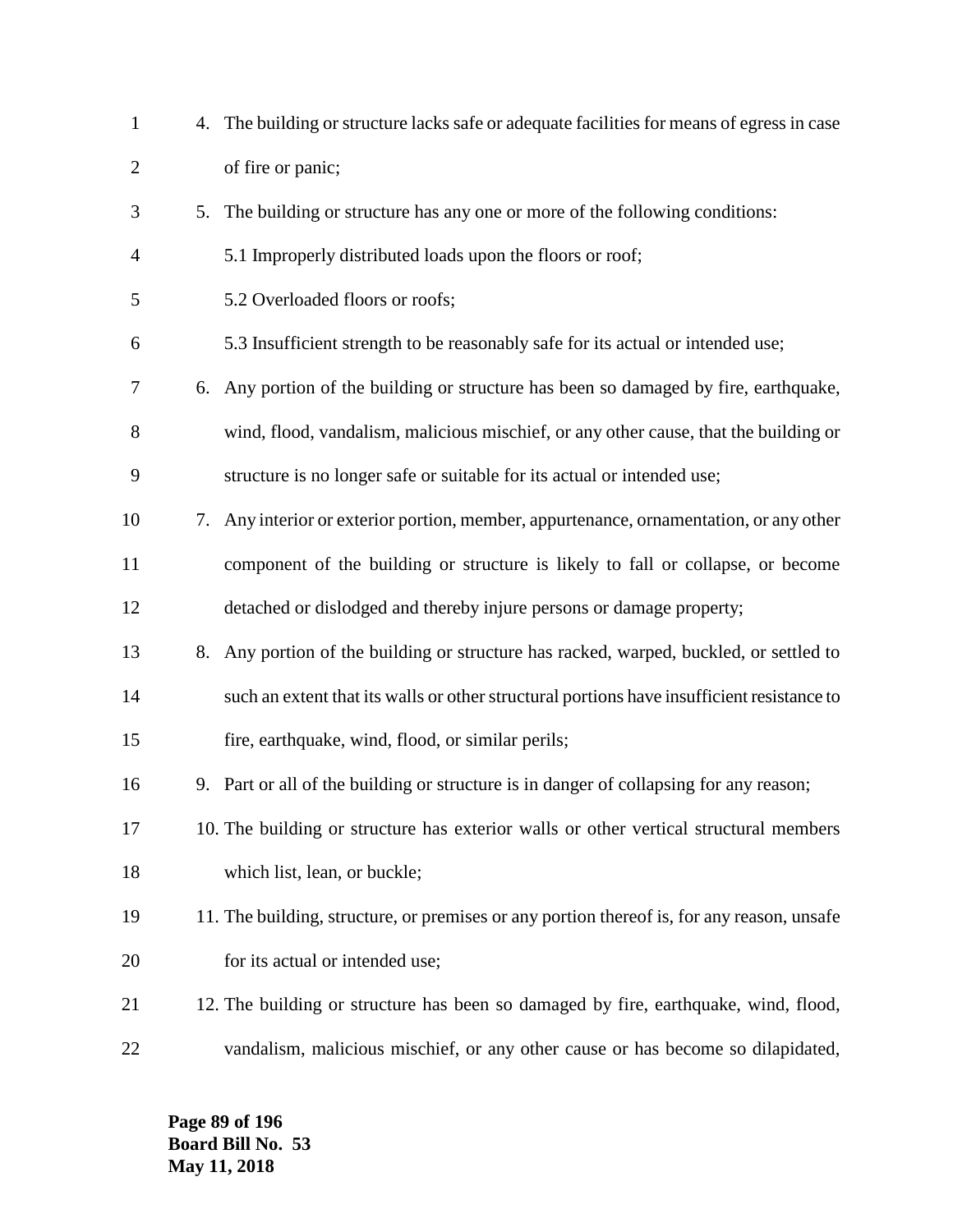| $\mathbf{1}$   | deteriorated, or decayed as to come within any one or more of the following               |
|----------------|-------------------------------------------------------------------------------------------|
| $\overline{c}$ | categories:                                                                               |
| 3              | The building or structure will attract and result in harm to children;<br>12.1            |
| 4              | 12.2<br>The building or structure is, or is likely to become, a harbor for vagrants or    |
| 5              | criminals;                                                                                |
| 6              | The building or structure enables persons to resort thereto for the purpose of<br>12.3    |
| 7              | committing unlawful acts;                                                                 |
| 8              | 13. The building, structure, or premises has been constructed, exists, or is being        |
| 9              | maintained in violation of any provisions of this code or of any law of the City of       |
| 10             | Saint Louis;                                                                              |
| 11             | 14. The building or structure does not have the strength, fire-resisting qualities or     |
| 12             | weather-resisting qualities required by this code for newly constructed buildings of      |
| 13             | like area, height, and occupancy;                                                         |
| 14             | 15. The building, structure, or premises is used or intended to be used for purposes that |
| 15             | are likely to injure the health, safety, or welfare of persons who occupy or could        |
| 16             | occupy said building or structure by reason of any one or more of the following           |
| 17             | conditions:                                                                               |
| 18             | Inadequate maintenance, dilapidation, deterioration, decay, or damage;<br>15.1            |
| 19             | Faulty construction;<br>15.2                                                              |
| 20             | 15.3<br>Inadequate light, ventilation, or sanitation facilities;                          |
| 21             | The building, structure, or premises is being used for any illegal purposes;<br>15.4      |
| 22             | 16. Any portion of the building or structure has been left remaining on a site after its  |

**Page 90 of 196 Board Bill No. 53 May 11, 2018**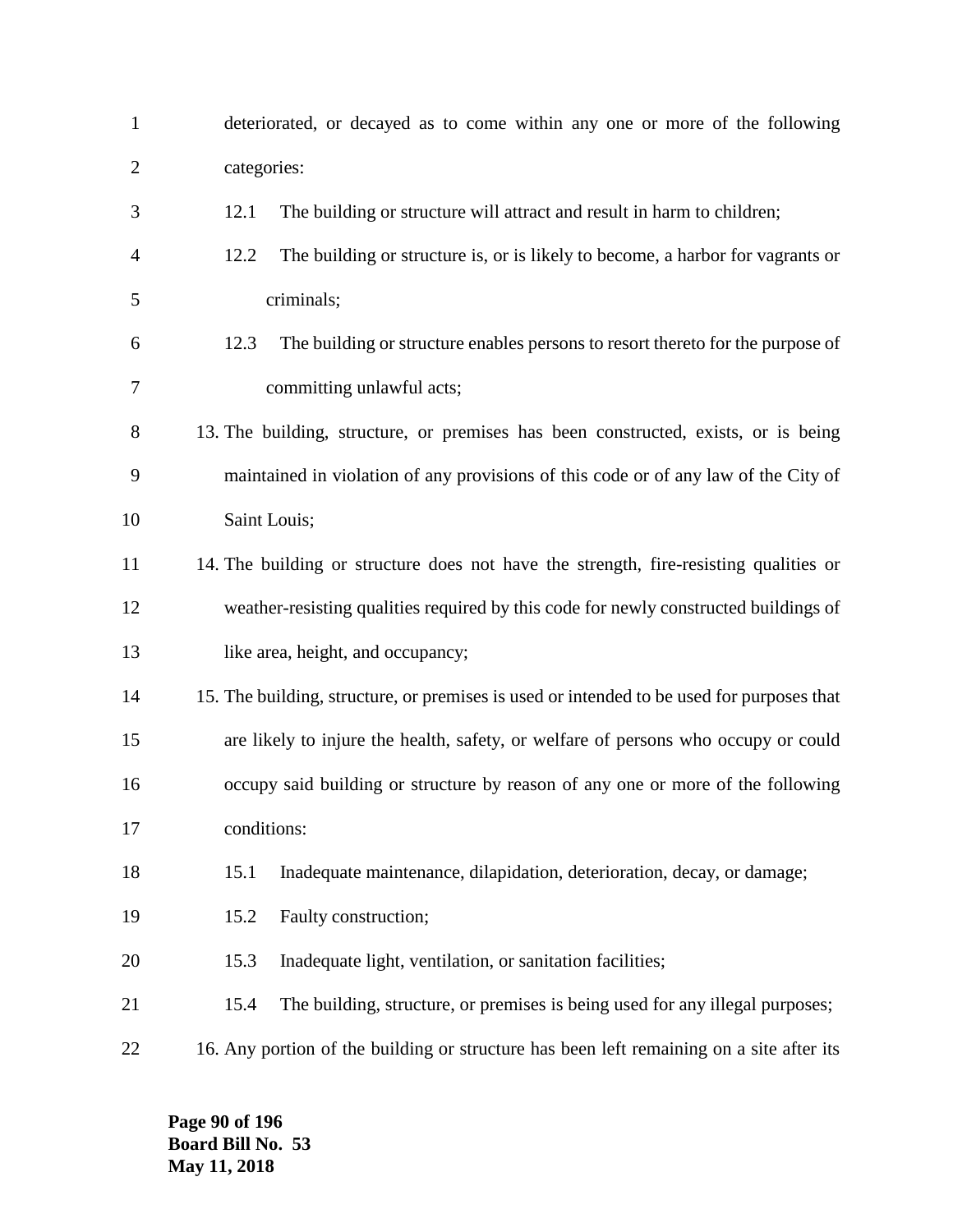| $\mathbf{1}$   | demolition or destruction;                                                                  |
|----------------|---------------------------------------------------------------------------------------------|
| $\overline{2}$ | 17. The building or structure is vacant for a period in excess of six months and because    |
| 3              | of its condition is unsafe, unsanitary, or endangers property or public health, safety,     |
| 4              | or welfare;                                                                                 |
| 5              | 18. The building or structure is vacant and has been ordered secure or has been secured     |
| 6              | by order of the building official for a period in excess of twelve months and has been      |
| 7              | condemned for occupancy or has been used in the commission of a crime subsequent            |
| 8              | to being ordered secured or being secured.                                                  |
| 9              | 19. The building or structure is only partly constructed and construction has stopped for a |
| 10             | period in excess of six months, and because of its condition, affects the health, safety    |
| 11             | and welfare of the adjacent properties.                                                     |
| 12             | 20. Any building or storage used for the manufacture or storage of methamphetamine,         |
| 13             | lysergic acid diethylamide, phencyclidine, gamma hydroxybutyrate, or flunitrazepam.         |
| 14             | 21. The existence of a continuing and dangerous condition of property due to the            |
| 15             | distribution of synthetic drugs, modified synthetic products, or other modified             |
| 16             | products as has been substantiated by code enforcement or law enforcement                   |
| 17             | authorities.                                                                                |
| 18             | 119.1.1 Evacuation order; failure to comply. Any person who refuses to leave,               |
| 19             | interferes with the evacuation of other occupants, or continues any operation after having  |
| 20             | been given an evacuation order by the building official, except such person(s) directed to  |
| 21             | perform work to remove a violation or unsafe condition, shall be deemed in violation of     |

this section whereupon it shall be the duty of the Police Department to immediately

**Page 91 of 196 Board Bill No. 53 May 11, 2018**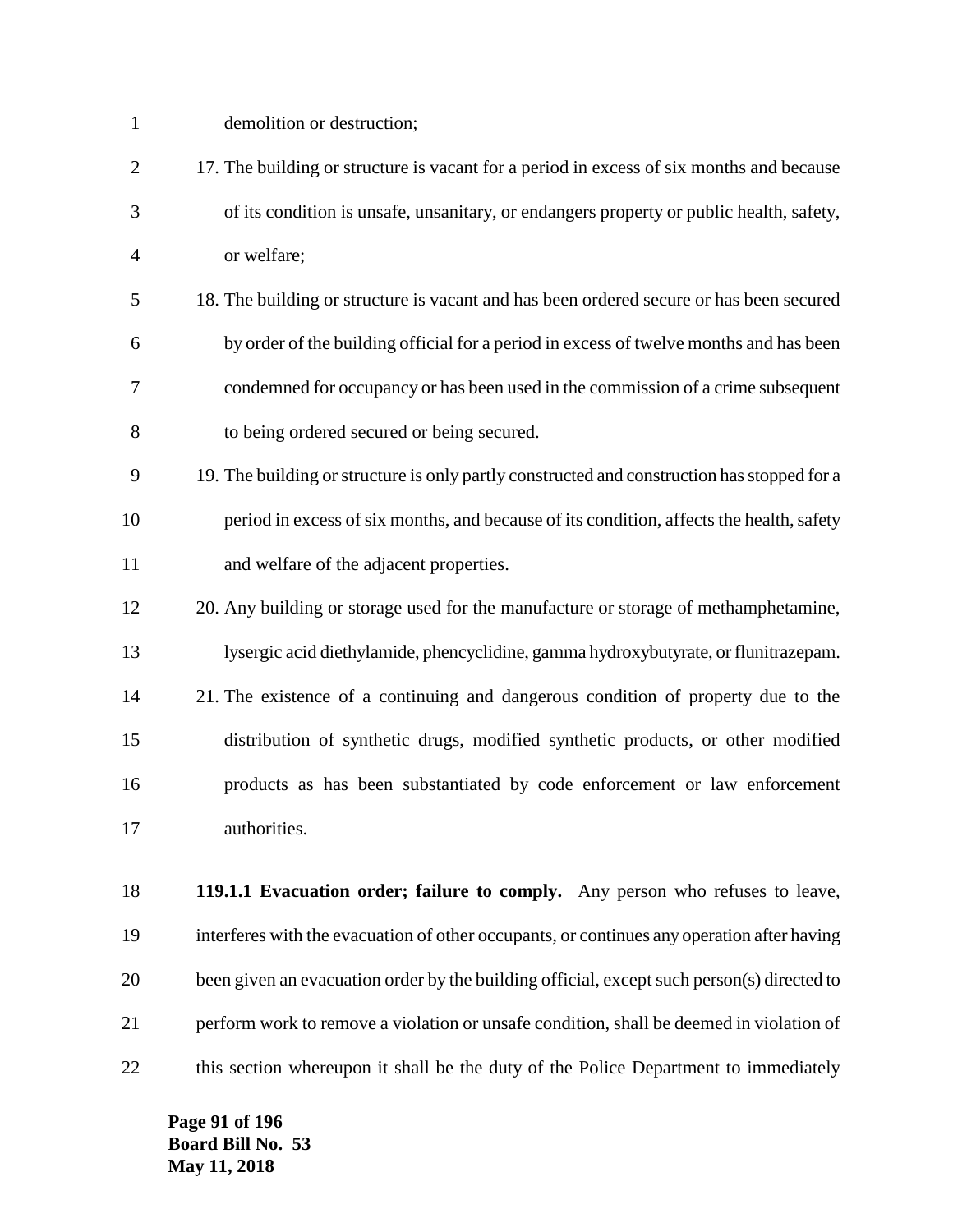| $\mathbf{1}$   | remove such person from said building, structure, or premises and prevent anyone from              |
|----------------|----------------------------------------------------------------------------------------------------|
| $\overline{c}$ | re-entering the building, structure, or premises until such time that the Police Department        |
| 3              | shall have been notified by the Division of Building and Inspection that the same is in a          |
| 4              | safe condition. Any person who shall violate this section shall be guilty of a                     |
| 5              | misdemeanor and subject to the penalties as set forth in Section Four of the adopting              |
| 6              | ordinance.                                                                                         |
| 7              | 119.1.2 Dangerous conditions. Whenever the building official shall find any building,              |
| 8              | structure or premises in such a condition that it presents a safety hazard, but not                |
| 9              | dangerous enough to warrant condemnation and demolition, and repair is relatively small            |
| 10             | in relation to the building as a whole, the building official shall post a sign on the             |
| 11             | premises which reads as follows:                                                                   |
| 12             | <b>WARNING</b>                                                                                     |
| 13             | <b>ALL PERSONS ARE WARNED TO</b>                                                                   |
| 14             | <b>USE EXTREME CAUTION IN OR</b>                                                                   |
| 15             | <b>AROUND THESE PREMISES</b>                                                                       |
| 16             | Additionally, a letter shall be posted indicating those conditions in violation of this            |
| 17             | code and a copy of said letter shall be mailed to the owner(s) of said building, structure,        |
| 18             | or premises.                                                                                       |
| 19             | <b>119.2 Service of notice.</b> The notice to the owner(s) of the building, structure, or premises |
| 20             |                                                                                                    |

**Page 92 of 196 Board Bill No. 53 May 11, 2018**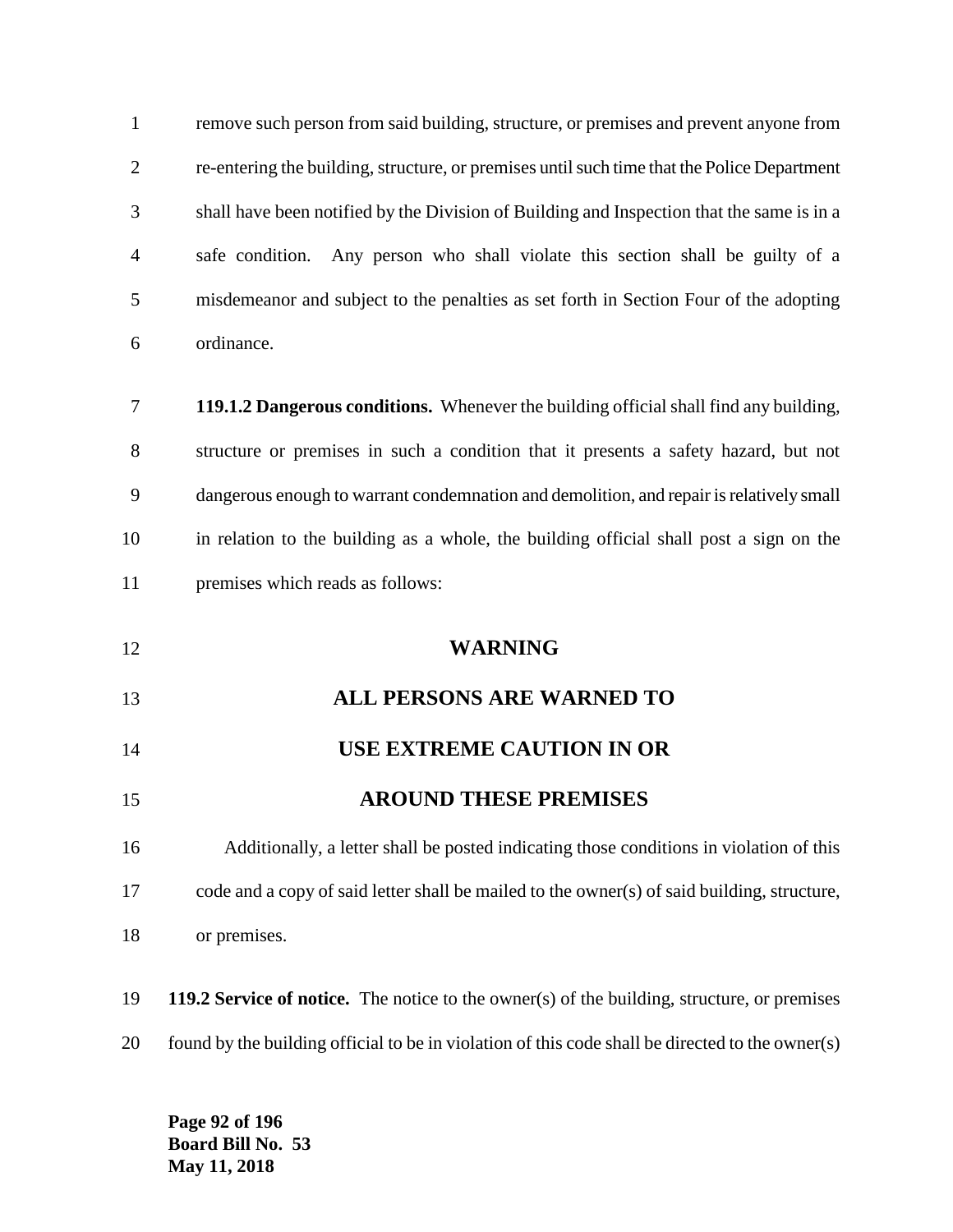| $\mathbf{1}$   | of such building, structure, or premises as recorded most recently in the City of Saint Louis |
|----------------|-----------------------------------------------------------------------------------------------|
| $\overline{2}$ | Assessor's Office. The notice shall be served in one of the following ways:                   |
| 3              | 1. Delivering directly to owner(s).                                                           |
| $\overline{4}$ | 2. Posting a copy of said notice upon the building, structure, or premises.                   |
| 5              | Mailing a copy of said notice by regular mail, postage prepaid, direct to owner(s)'<br>3.     |
| 6              | place of business or the address currently recorded in the Assessor's Office of the           |
| 7              | City of St. Louis.                                                                            |
| 8              | 4. Publication in a newspaper of general circulation in the City of Saint Louis.              |
| 9              | 119.2.1 Posting copy of notice. In case such building, structure, or premises is in the       |
| 10             | occupancy of a tenant(s), in addition to the above notice it shall be the duty of the         |
| 11             | building official to post a copy of such notice upon said building, structure, or premises.   |
| 12             | It shall be a violation of this code for any person to remove any notice or copy thereof      |
| 13             | lawfully posted pursuant to this code unless otherwise ordered by the building official.      |
| 14             | 119.3 Failure to comply; authority to enter into contracts. If the owner(s) fail to comply    |
| 15             | with the order of the building official by the date indicated in the Notice of Condemnation   |
| 16             | and in such a manner that can be approved by the building official, then such owner(s) shall  |
| 17             | have violated this code and the building official shall be permitted to forthwith proceed to  |
| 18             | undertake and complete whatever work is necessary to eliminate the dangerous condition.       |
| 19             | The Building Commissioner shall have the authority to enter into contracts with no other      |
| 20             | review, signature, or approval (except for insurance) from any other City agency. Such        |
| 21             | contracts shall be permitted to include, but not be limited to, demolition, environmental     |

**Page 93 of 196 Board Bill No. 53 May 11, 2018**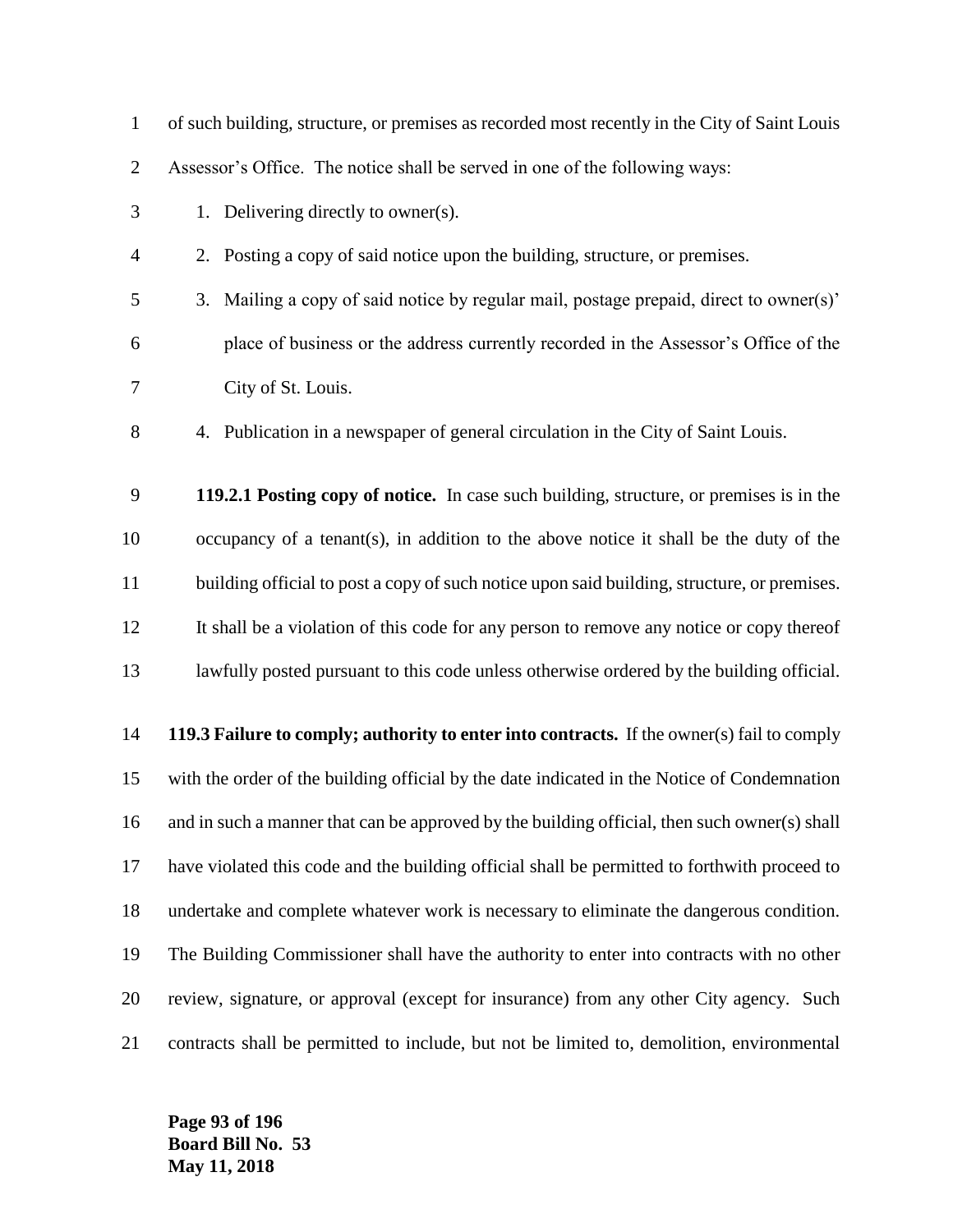investigation, remedial work, professional, or contractual services. Competitive bids shall 2 not be required for emergency situations where there is a danger to life or property. The cost of such work performed by the building official under the provisions of Sections 119 or 120 shall be paid for by the City of Saint Louis. The building official shall certify to the Comptroller the cost of such work including the administrative costs incurred by the Division of Building and Inspection in performing said work, but in no event shall such administrative costs exceed ten percent of the contract price incurred by the Division of Building and Inspection in performing such work. The Comptroller, upon certification by the building official of the cost expended for said work, shall prepare bills for such work against the owner(s) of said building, structure, or premises. In case said bills are not paid upon presentation, they shall be referred to the City Counselor, who shall proceed to collect same by suit or lien if necessary, and the amounts when collected shall be credited to a special revolving fund for the purposes herein designated.

 **119.3.1 Secured buildings.** For a building or structure to be "secured" in those cases in which securing is specifically required by this code, a covering shall be placed over all doors, windows, or other openings at the first floor level; all doors and windows that are accessible from any porch, service stair, or fire escape; and all basement or cellar 18 windows. This cover shall consist of not less than <sup>3</sup>/<sub>8</sub> inch plywood or other such material approved by the building official attached to the framing of all such doors and windows by wood screws, or any other material approved by the building official, of a minimum length of 12 inches, placed not more than twelve inches on center. Such plywood or other such material approved by the building official shall be painted with a minimum of

**Page 94 of 196 Board Bill No. 53 May 11, 2018**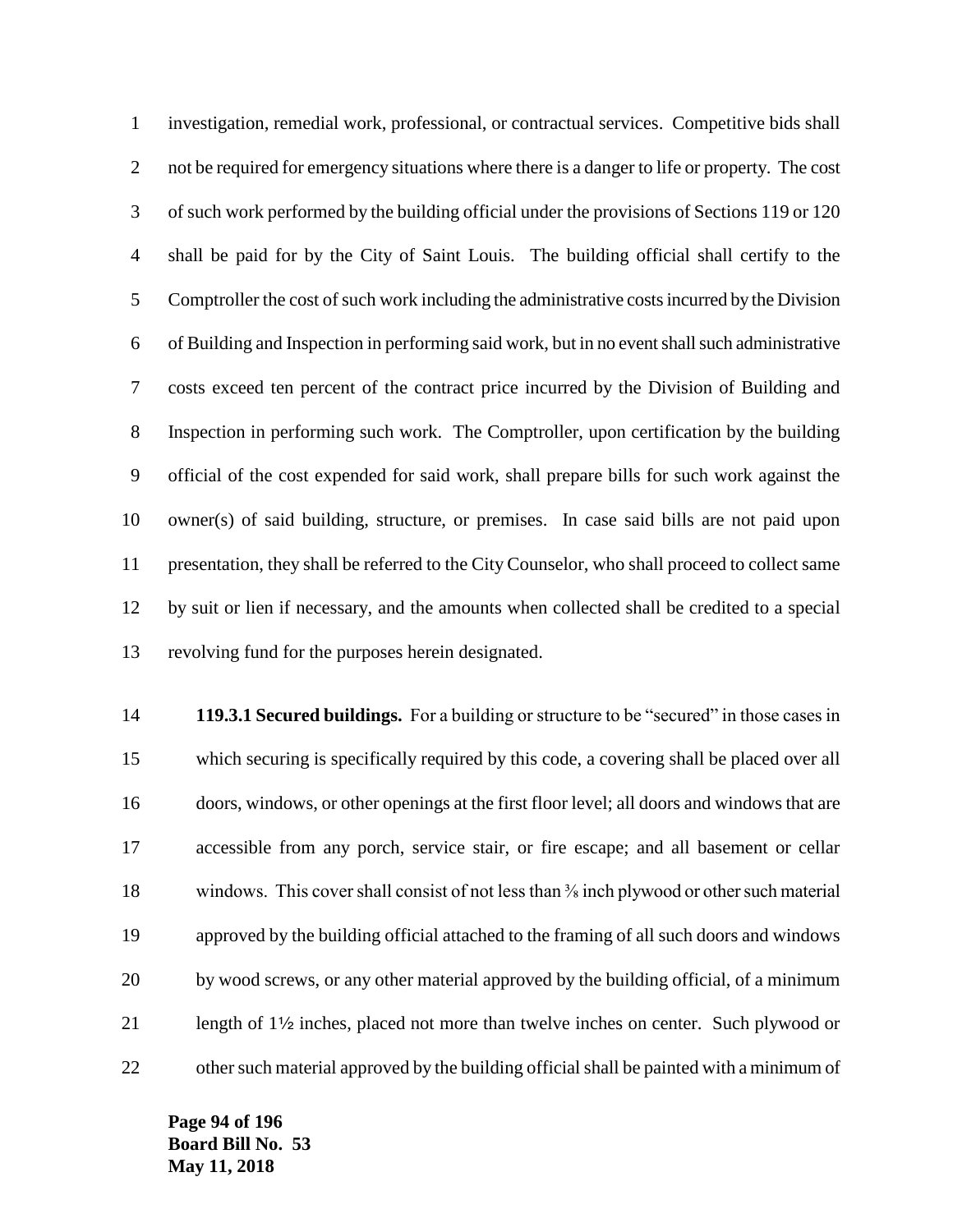two coats of exterior grade paint of a brick red or other color which is approved by the 2 building official. It shall be the duty and responsibility of the building official to re-enter any premises or building or portion thereof that has previously been secured and boarded either by the City of Saint Louis or any other party when, in the opinion of the building official, there is reason to believe that there happens to be new or additional violations of this code. The building official shall not be held responsible for any damage to the building, structure, or premises caused by the act of securing.

 **119.3.2 Reentry of secured buildings.** The occupancy of any building or structure which has been ordered secured or has been secured by order of the building official shall be prohibited until the owner of said building or structure obtains a certificate of inspection or an occupancy permit from the building official. Work performed on any building or structure as a prerequisite to a certificate of inspection shall not be considered occupancy of said building or structure.

 **119.4 Building not to be rented or leased.** No owner or agent of the owner of any building, structure, or premises, after notice from the building official that such building, structure, or 16 premises is unsafe or dangerous, shall rent or lease the same or any part thereof or collect any rent therefor until such building, structure, or premises has been placed in a safe and secure condition. The building official shall be permitted to require an occupancy permit to be issued prior to occupancy or re-occupancy. Any person found guilty of violating the provisions of this section shall be subject to the penalties as set forth in Section Four of the adopting ordinance regarding fine and imprisonment. Each day that a violation continues

**Page 95 of 196 Board Bill No. 53 May 11, 2018**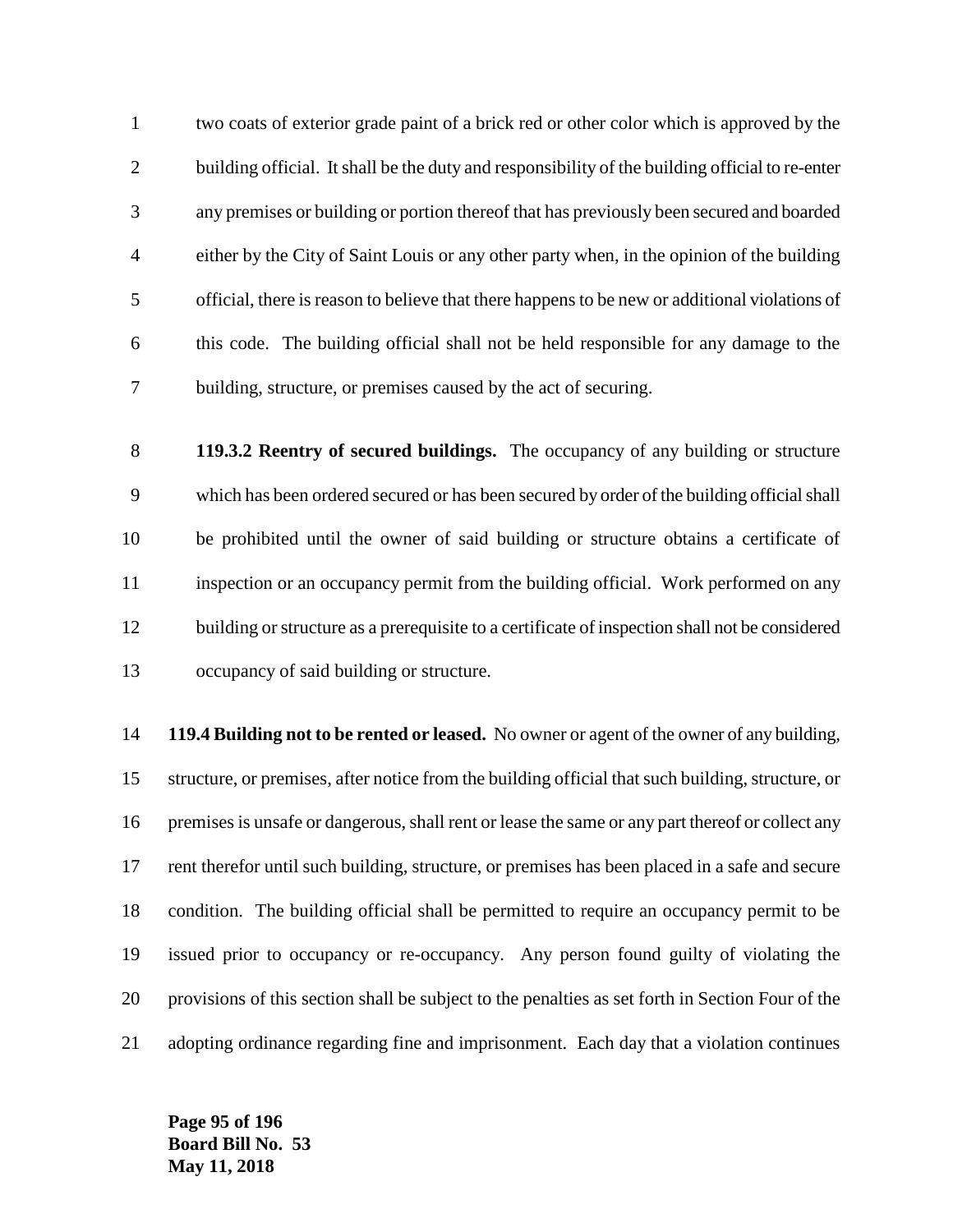constitutes a separate and distinct offense.

 **119.5 Cost; method of payment; lien; penalty.** The building official shall have the authority to require any violator of this code to correct, remove, or abate any condition caused or permitted by them in violation of this code; and the building official shall be permitted to correct, remove, or abate the same upon their failure to comply with the requirements of this code when the public interest so requires. For all emergency condemned buildings or structures, the building official shall have the authority to receive and publicly open bids and award the contract to the lowest qualified bidder meeting the specifications without first sending said contract to the Comptroller. These contracts shall be signed by the Building Commissioner and countersigned by the Director of Public Safety and shall have the full effect of a city contract. All costs attending such action in such cases shall be paid from the appropriate fund as provided in Section 119.3 and then collected from the party offending as therein provided. A lien for such costs shall be placed against the property whereon such violation was permitted to exist. The cost shall also be certified to the Collector of Revenue or other official collecting real estate taxes, who shall cause a special tax bill against the property to be prepared and collected in the same manner and procedures as other real estate tax bills. Said special tax bill shall be deemed a personal debt against the property owner(s) and shall also be a lien on the property until paid. These bills or liens shall not be forgiven except by the City Counselor, who shall, in writing, instruct the building official to forgive such bills or liens. Further, board-up and demolition bills shall be permitted to be waived when ownership of said property for which the bill or lien was issued is accepted by Land Reutilization Authority, Saint Louis Development Corporation, or any

**Page 96 of 196 Board Bill No. 53 May 11, 2018**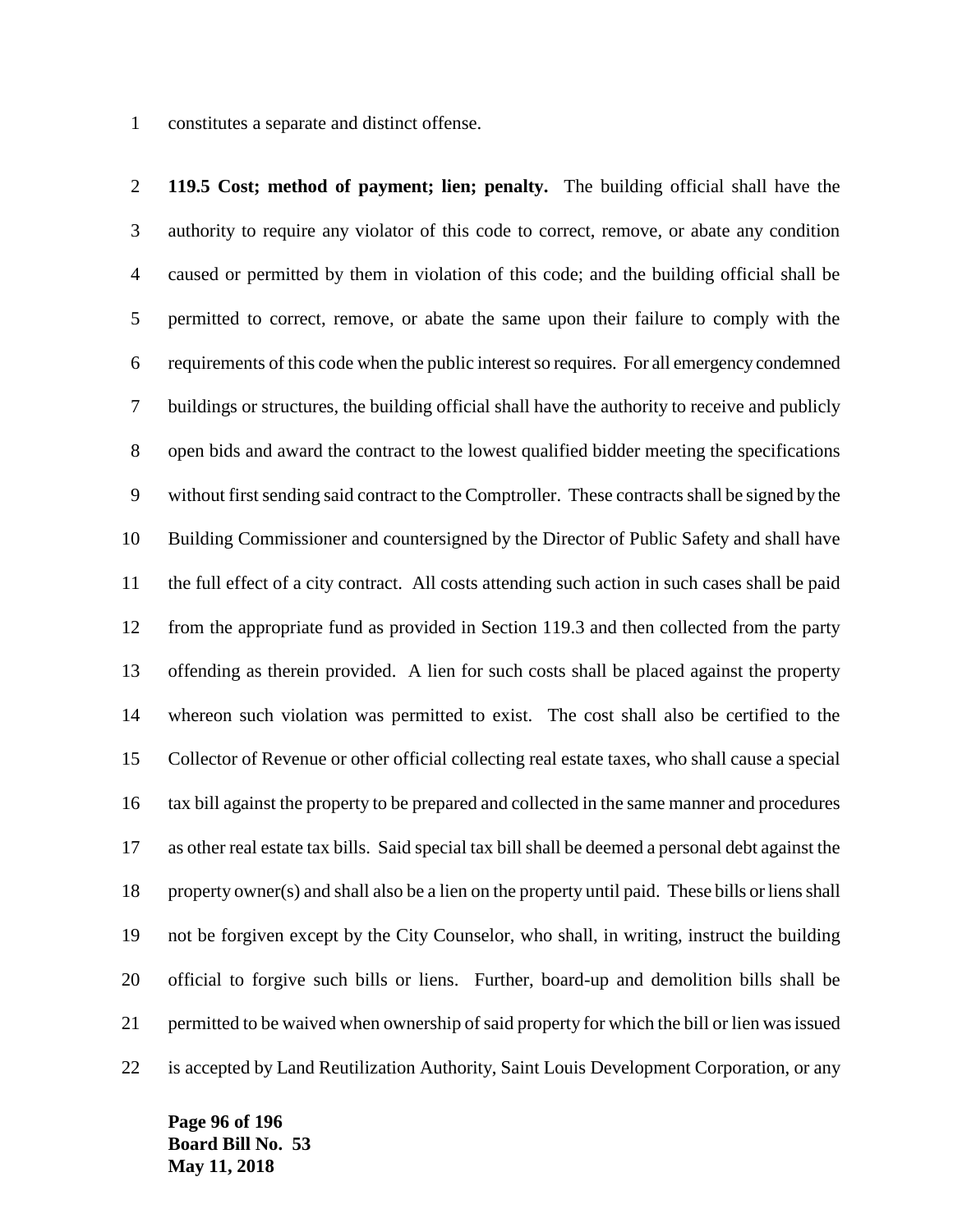other City agency. Any person, firm or corporation who shall refuse or neglect to comply with the provisions of this section or who shall violate any of the provisions thereof shall be subject to the penalties as set forth in Section Four of the adopting ordinance. In addition, any payments deemed to be in arrears shall be subject to interest charges at a rate set by the Comptroller.

 **119.5.1 Prohibited expenditures.** The building official shall not expend any monies for demolition of buildings owned by Land Reutilization Authority, Operation Impact, Saint Louis Development Corporation, Port Authority, or any other governmental agency except in emergency situations where immediate action is required to preserve public health, safety, and welfare.

 **119.6 Vacation of buildings; duties of police; penalty.** Upon effecting condemnation of any building, structure, or premises by the building official, it shall be unlawful for any person to enter or remain in or on such building, structure, or premises until such time as the Police Department shall have been notified in writing by the building official that the same is in a safe condition. It shall be the duty of the Police to remove any person from such building, structure, or premises so condemned and to prevent any person from entering same until such time as the Police Department shall have been notified in writing by the building official that such building, structure, or premises is in compliance with this code. The provisions of this section shall not apply to licensed security guards or persons directly employed in securing the building, structure, or premises or otherwise abating the conditions causing the condemnation. Any violation of this section of the code shall be subject to the

**Page 97 of 196 Board Bill No. 53 May 11, 2018**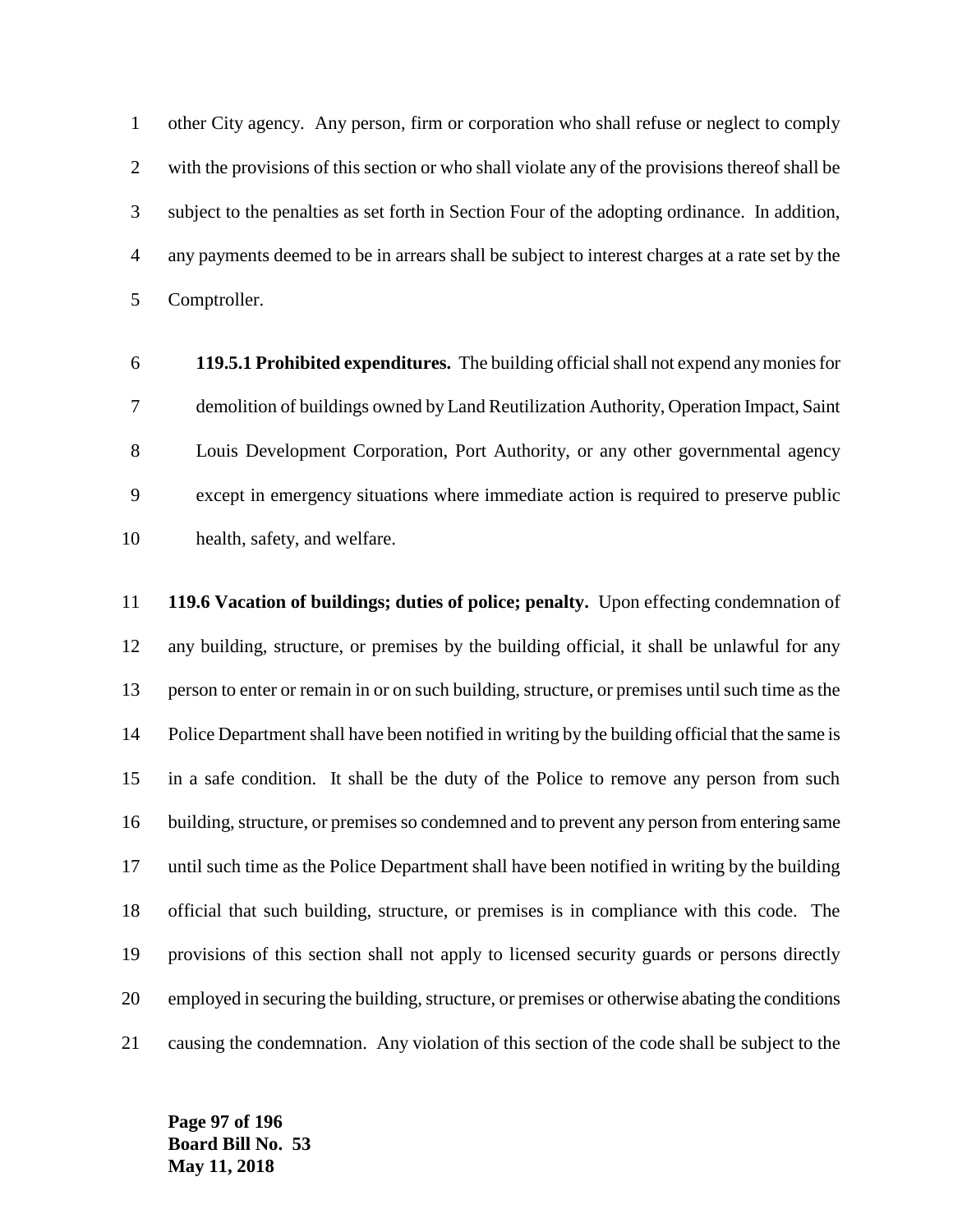penalties as set forth in Section Four of the adopting ordinance.

 **119.7 Removal of decayed or unsafe trees.** Whenever it shall come to the knowledge of the Forestry Commissioner that any tree on private property is in such a decayed or dangerous condition as to endanger the lives of persons or is likely to cause immediate damage to the property of others, the Forestry Commissioner shall cause said tree to be removed or cause such dangerous conditions to be remedied by the owner of the property whereon it is situated. The powers and duties of the Forestry Commissioner in respect to any such tree, the notice to the owner of the property whereon it is located, the cost of its removal or remedying the dangerous condition caused thereby, the lien of such cost, the method of its collection, the penalties to be incurred by the owner, and the procedure to be followed by the Forestry Commissioner shall, as nearly as practicable, be those prescribed by this section in respect to the building official's procedures for buildings and other structures which are in a dangerous condition.

 If the Forestry Commissioner cannot secure removal of the dangerous tree by Forestry Division forces or by response of the owner to the Forestry Division notice, the Forestry Commissioner shall be permitted to request the assistance of the building official in condemning the tree and securing removal after emergency or public bid by private contractors resulting in a City of Saint Louis contract to remove the tree.

 The condemnation, if appealed to the Board of Building Appeals, shall require the defense testimony of Forestry Division personnel knowledgeable about trees.

 The Building Division shall be permitted to make available for tree removal contracts on private property a sum not to exceed five percent of the first two hundred thousand dollars of

**Page 98 of 196 Board Bill No. 53 May 11, 2018**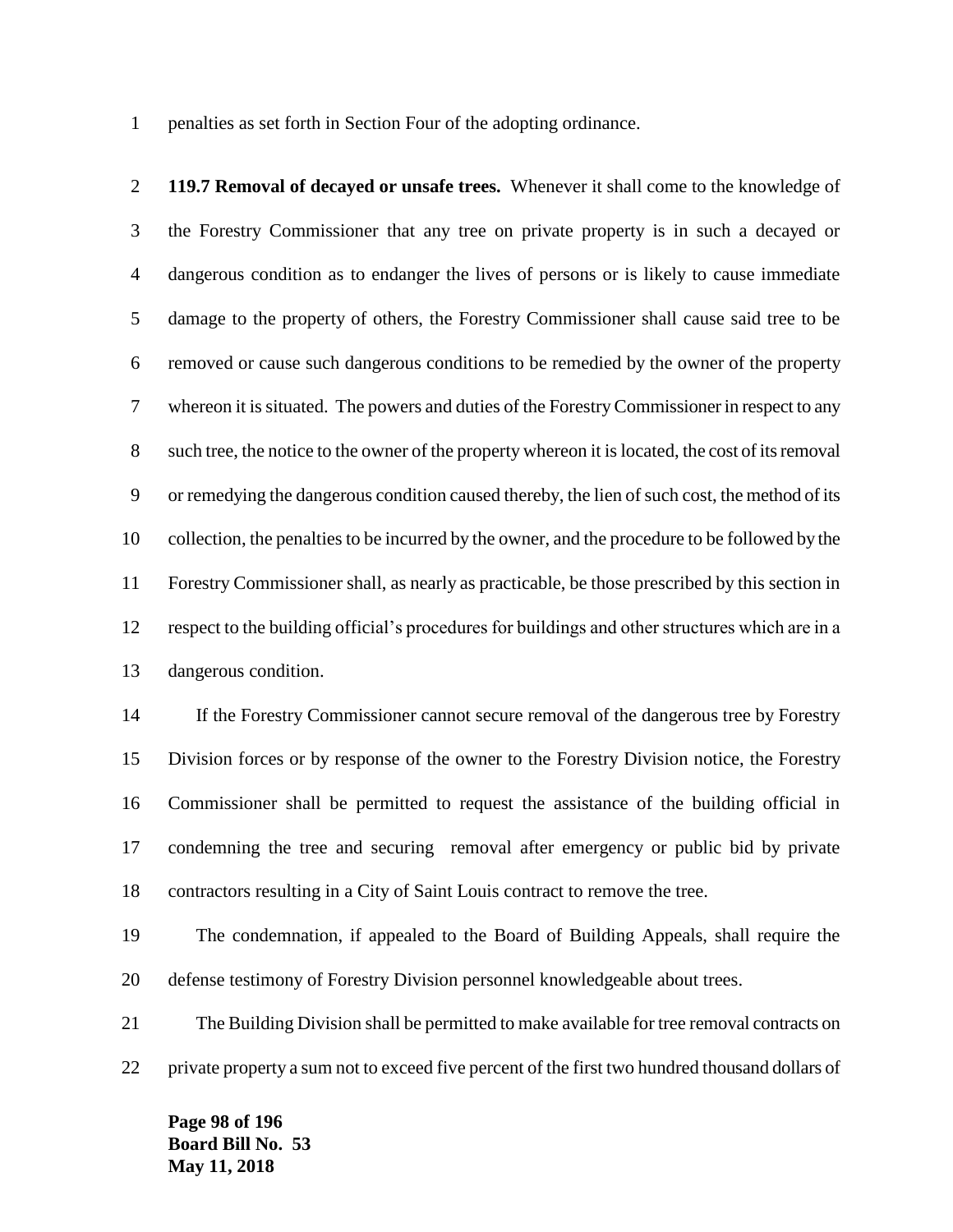general fund demolition monies appropriated in a fiscal year, in addition to not more than three percent of any appropriated amount over \$200,000. The Forestry Division will prepare bid specifications and receive, process, and award such contracts billable to the Building Division demolition account subject to the dollar limits above. This procedure is for dead or dangerous trees on private property only and is not for encroachments, trimming, pruning, or other concerns.

 **119.8 Appeal.** Any person aggrieved by the decision of the building official pursuant to Sections 119.1 through 119.7 shall be permitted to appeal such decisions to the Board of Building Appeals within ten calendar days of the date on the Notice of Condemnation. The Condemnation Committee of the Board of Building Appeals, selected by the chairman, shall hear said appeal and render its decision affirming, modifying, or reversing the decision of the building official and, to such end, shall possess all the powers on appeal granted the building official under Sections 119.1 through 119.7. Such decision shall be subject to the procedures and review provided by the Administrative Procedure and Review Act of the State of Missouri. Filing of an appeal of any portion of Sections 119.1 through 119.7 does not stay any action provided in these sections.

 **119.9 Penalties.** If the owner(s) fail to repair, demolish, or otherwise comply a building, structure, or premises as ordered by the Notice of Condemnation of the building official pursuant to Section 119.2 either within the seven day period specified in Section 119.1 or within ten days after any appeal from said notice as provided in Section 119.8 is finally adjudicated adversely to said owner(s), then said owner(s) shall be guilty of a violation of

**Page 99 of 196 Board Bill No. 53 May 11, 2018**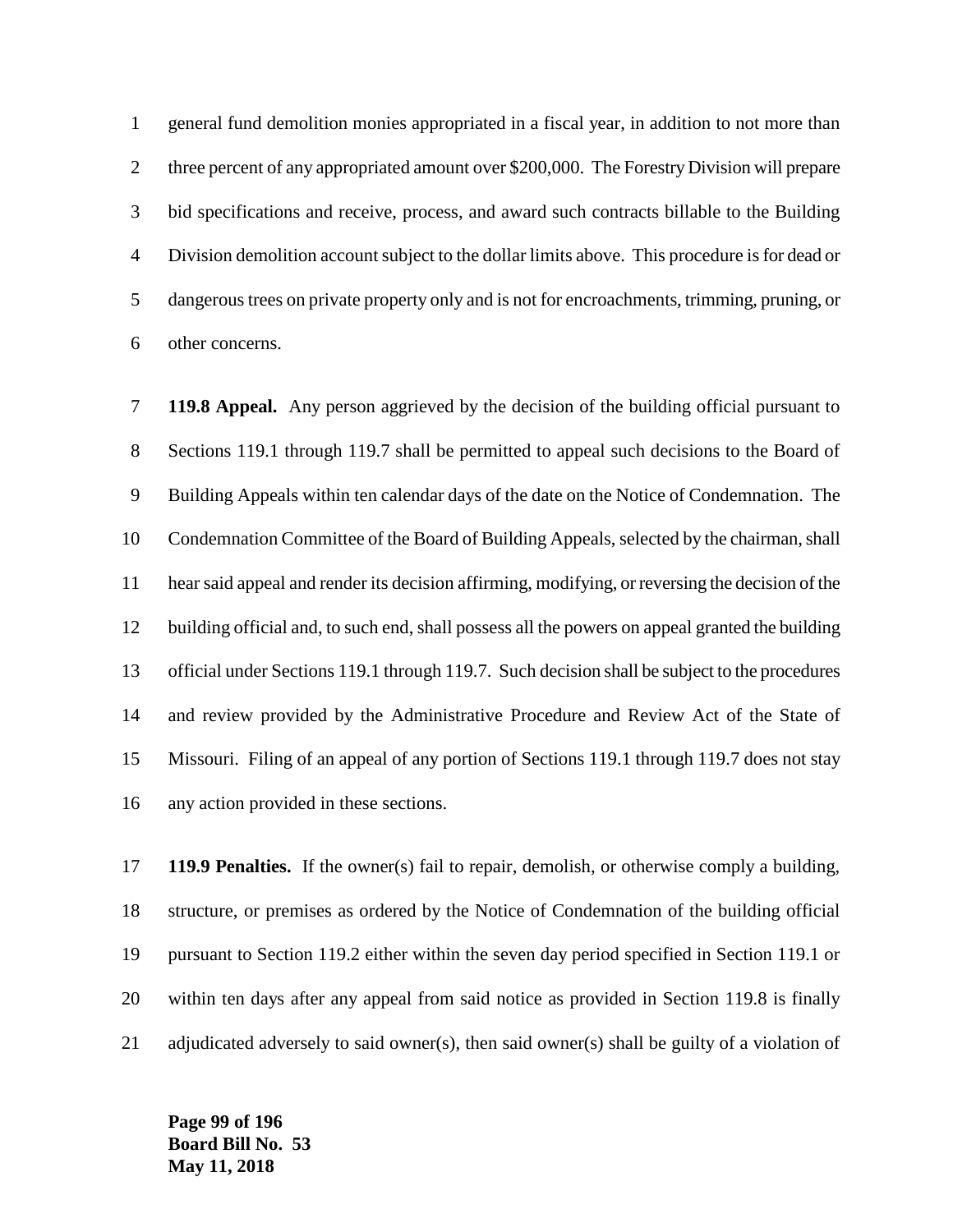this Section and shall, upon conviction thereof, be subject to penalties as set forth in Section Four of the adopting ordinance. Each day that any violation continues shall constitute a separate and distinct offense.

## **119.10 Responsibility of ownership.**

 1. Disclosure: It shall be unlawful for any seller or grantor to convey, give, or transfer property to any buyer or grantee without first disclosing in writing to the buyer or grantee the existence of all Notices of Condemnation or any other violations of this code. The grantor shall keep and make available for inspection by the building official such disclosure signed by the grantee for a period of one year from the conveyance, gift, or transfer.

 2. Liability to prosecution and conviction: Any person shall be permitted to be prosecuted and convicted for violation of Section 119.1.1, notwithstanding that said person has not been given the notice specified in Section 119.1, provided that the building, structure, or premises in question had one or more of the defects described in Section 119.1 during the period that said person was responsible for said building, structure, or premises as owner, corporate officer, partner, or otherwise, and provided further that said prosecution is commenced during the one year period after said person ceased to be so responsible.

 3. Liability to suit and judgment: Any person shall be permitted to be sued by and held liable to the City of Saint Louis, as provided in Section 119.3, for funds expended by the City of Saint Louis pursuant to said section, notwithstanding that said person has not been given the notice specified in section 119.1, provided that the building,

**Page 100 of 196 Board Bill No. 53 May 11, 2018**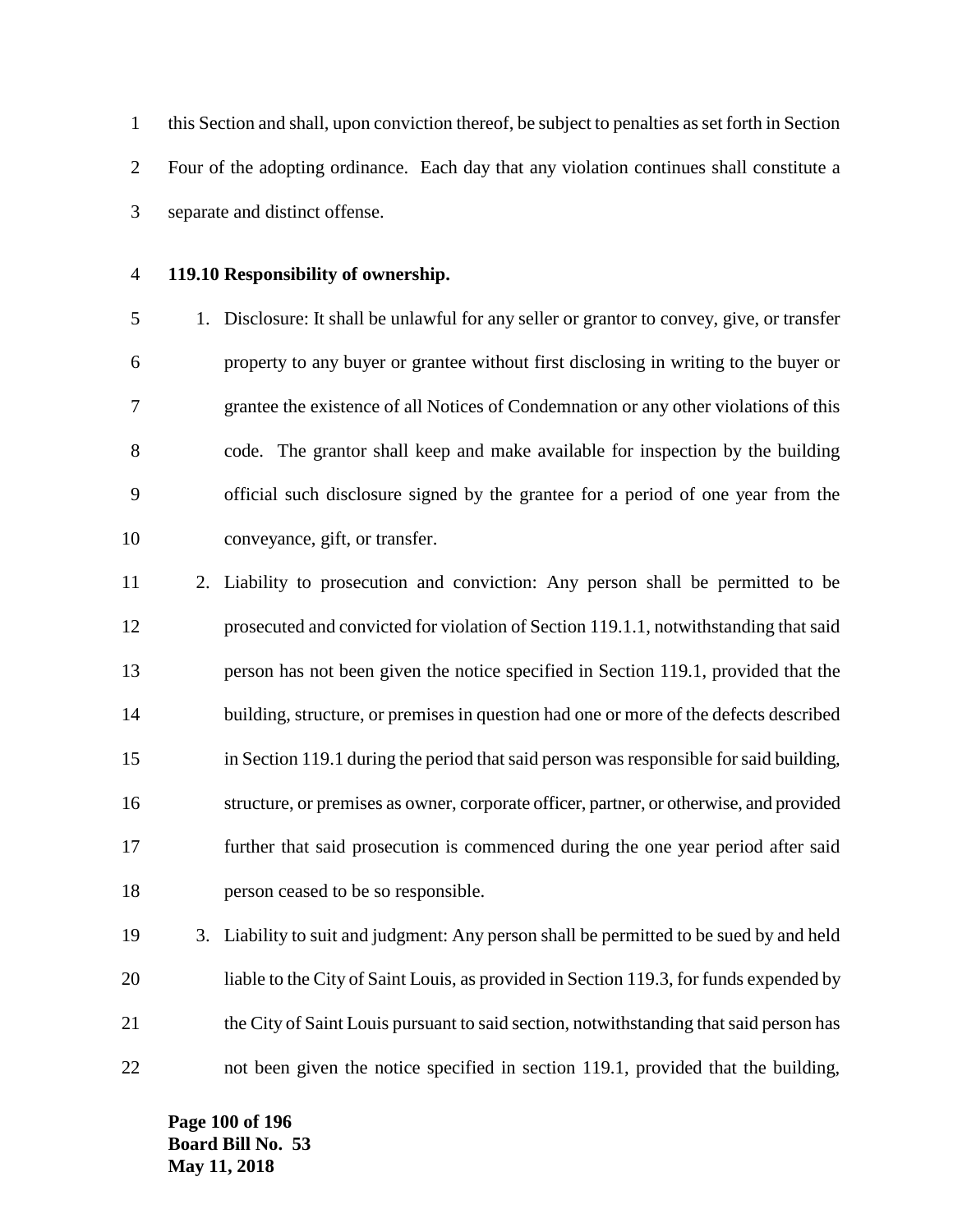structure, or premises in question had one or more of the defects described in said section during the period that said person was responsible for said building, structure, or premises as owner, corporate officer, partner, or otherwise, and provided further that said suit is commenced during the one year period after said person ceased to be so responsible.

 Owner(s) are presumed by law to know the conditions of their property whether or not such notice was given. Notices sent to the address of the owner(s) shown on the City of Saint Louis Assessors Office records on the date sent shall constitute legal notice in accord with Section 119.2.

# **119.11 Dangerous, hazardous, unsanitary, or unapproved plumbing, mechanical, and**

 **electrical installations.** The building official shall have the authority to seal out of service the items listed below when, in the building official's opinion, any of these items are in an unsafe, hazardous, or unsanitary condition; if a Certificate of Inspection has not been issued by the building official; or if the installation was made without obtaining the necessary permit(s):



- 2. Mechanical equipment, devices, and appurtenances covered by the Building and Mechanical Codes.
- 3. Electrical equipment, fixtures, devices, wiring, and appurtenances covered by the 21 Building and Electrical Codes;

**Page 101 of 196 Board Bill No. 53 May 11, 2018**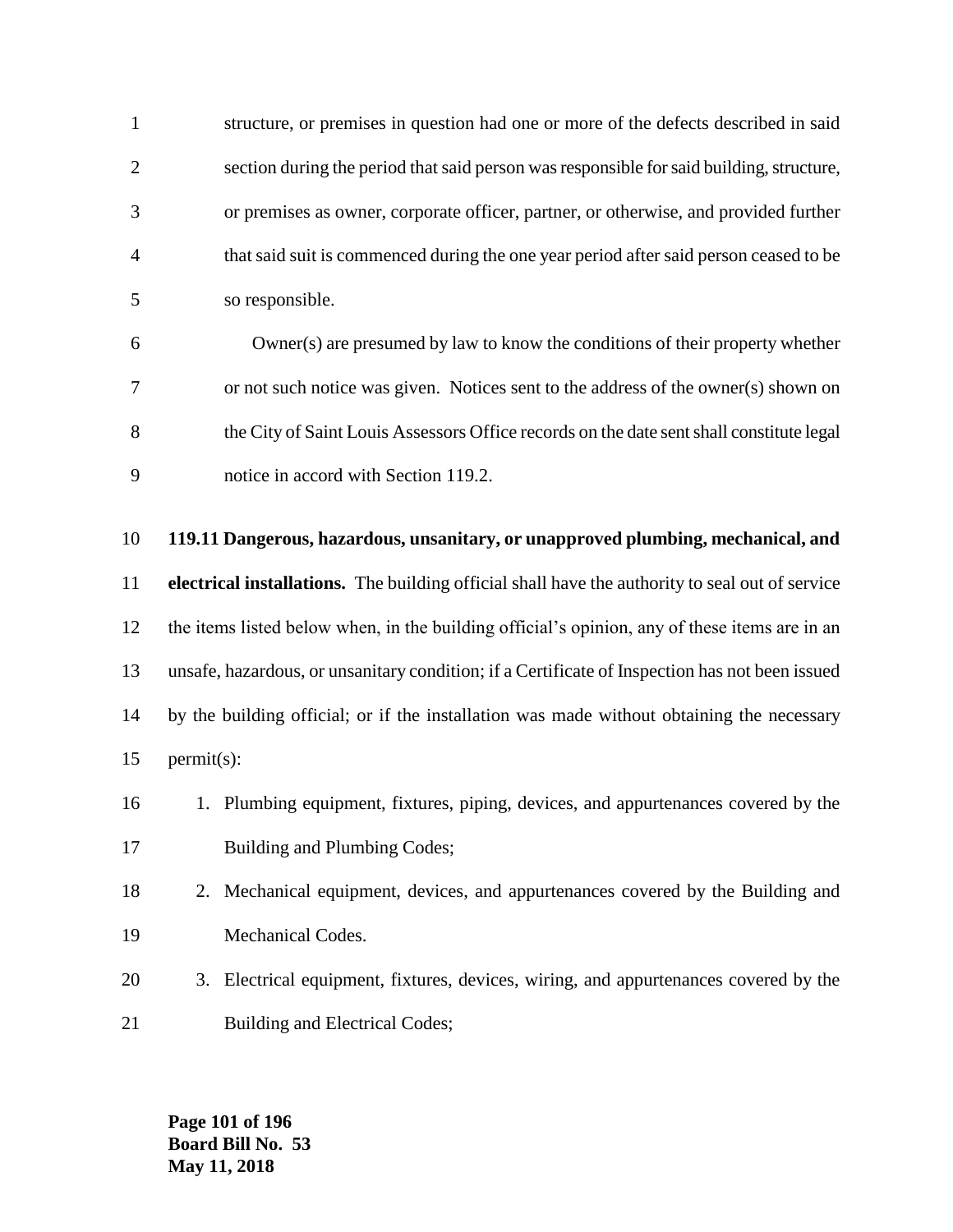**119.11.1 Notice of sealing out of service.** Before sealing any device out of service, the building official, except in cases of emergency, shall serve seven days written notice upon the building owner(s) or occupant(s) by United States mail stating intention to seal the equipment out of service and the reasons therefore. Notice shall be permitted to alternately be served by posting upon or immediately adjacent to the device proposed to be sealed.

 **119.11.2 Unlawful to remove or tamper with seal.** Any device sealed out of service by the building official shall be plainly marked with a sign or tag indicating such sealing and any defacing or removal of the sign or tag, any tampering with or removal of the seal without approval of the building official, or operation of the sealed unit shall constitute a violation of this code and shall subject the violator to the penalties as set forth in Section Four of the adopting ordinance.

 **119.12 Cancellation of condemnation.** The building official shall have authority to cancel prior condemnations either for defects or for occupancy. A condemnation shall be permitted to be rescinded by the building official only after, in the official's opinion, all necessary repairs are made to such building, structure, or premises or otherwise compliance is obtained with the building official's orders to make such building, structure, or premises safe or occupiable and defects noted have been corrected.

 **119.12.1 Notice of cancellation of condemnations.** Upon cancellation of a condemnation, a notice shall be directed to the owner(s) of the building, structure, or premises stating that the condemnation has been canceled. The service of such notice

**Page 102 of 196 Board Bill No. 53 May 11, 2018**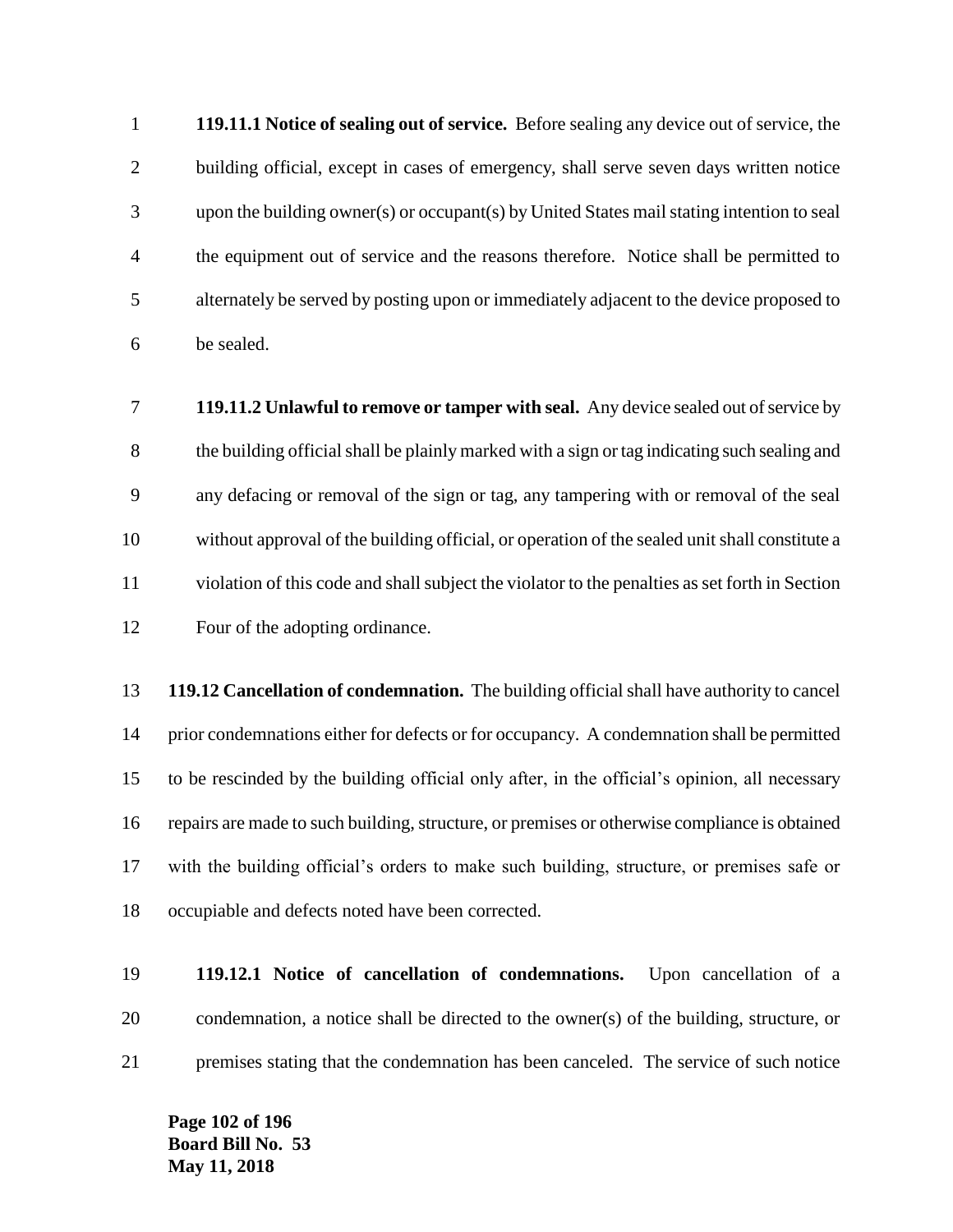1 shall be done in the same manner as provided for in Section 119.2.

 **119.13 Vacant building inspection.** The building official shall cause to be inspected any property that potentially is subject to the registration fee as established in Section 109.2.12. The inspecting officer shall report his findings and it shall be determined whether any such 5 property shall be subject to the registration fee by the city. Within five business days of such determination, the building official shall notify by mail the owners of property on which the registration fee has been levied at the last known address according to the records of the Office of the Assessor. The property owner shall have the right to appeal the decision of the building official to the municipal court within 30 days of such notification. Absent the existence of any valid appeal or request for reconsideration the registration fee shall begin to accrue on the beginning of the second calendar quarter after the decision of the building official.

 **119.13.1 Reconsideration.** Should the property owner, within 30 days of the building official making such notification, complete any improvements to the property that would be necessary to revoke the levy of the registration fee, they shall request a reinspection of the property and a reconsideration of the levy of the registration fee by the city. If the building official revokes the registration fee, no such assessment shall be made and the matter shall be considered closed. If the building official affirms the assessment of the registration fee, the property owner shall have the right to appeal the reconsideration decision to the municipal court within thirty days of such decision. Absent the existence of any valid appeal to the municipal court or other court of competent jurisdiction, the

**Page 103 of 196 Board Bill No. 53 May 11, 2018**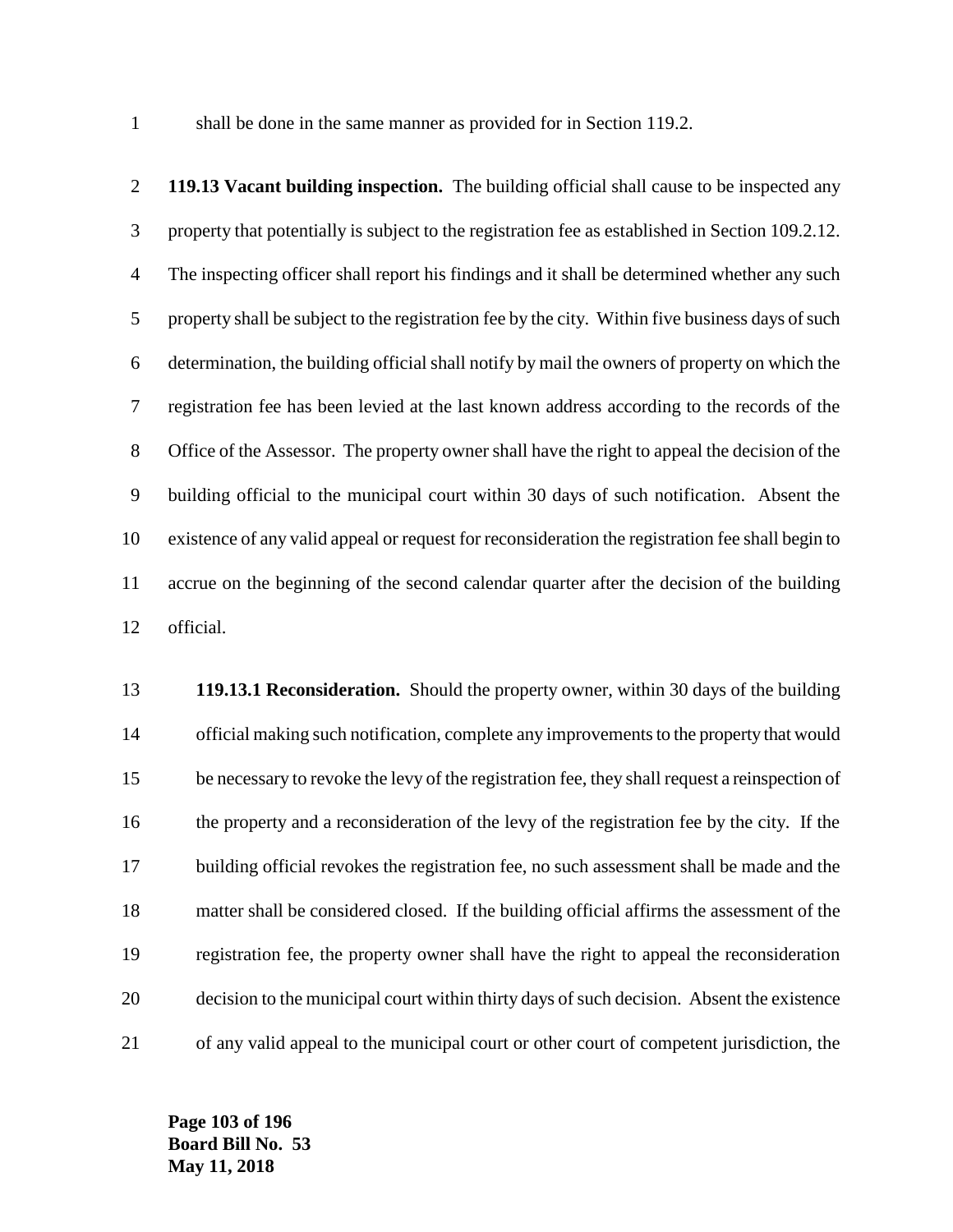registration fee shall begin to accrue on the beginning of the second calendar quarter after the reconsideration decision of the building official.

- **119.13.2 Payment and penalties.** The building official shall establish procedures for the payment of the registration fee and penalties for delinquent payment of such fees. Any registration fees which are delinquent for a period of one year shall become a lien on the property and shall be subject to foreclosure proceedings in the same manner as delinquent real property taxes. The owner of the property against which the assessment was originally made shall be able to redeem only by presenting evidence that the violations cited by the building official have been cured and presenting payment of all registration fees and penalties. Upon bona fide sale of the property to an unrelated party said lien shall be considered released and the delinquent registration fee forgiven.
- **SECTION 120**
- **EMERGENCY MEASURES**

 **120.1 Procedure.** When, in the opinion of the building official, a building, structure, or premises poses an immediate or imminent danger to the public health, safety, or welfare as defined in Section 119.1, the building official shall order the immediate evacuation and securing of said building, structure, or premises and shall be permitted to order all utilities to be disconnected without sending a notice. Each principle entrance shall be posted with a notice which reads as follows:

**Page 104 of 196 Board Bill No. 53 May 11, 2018**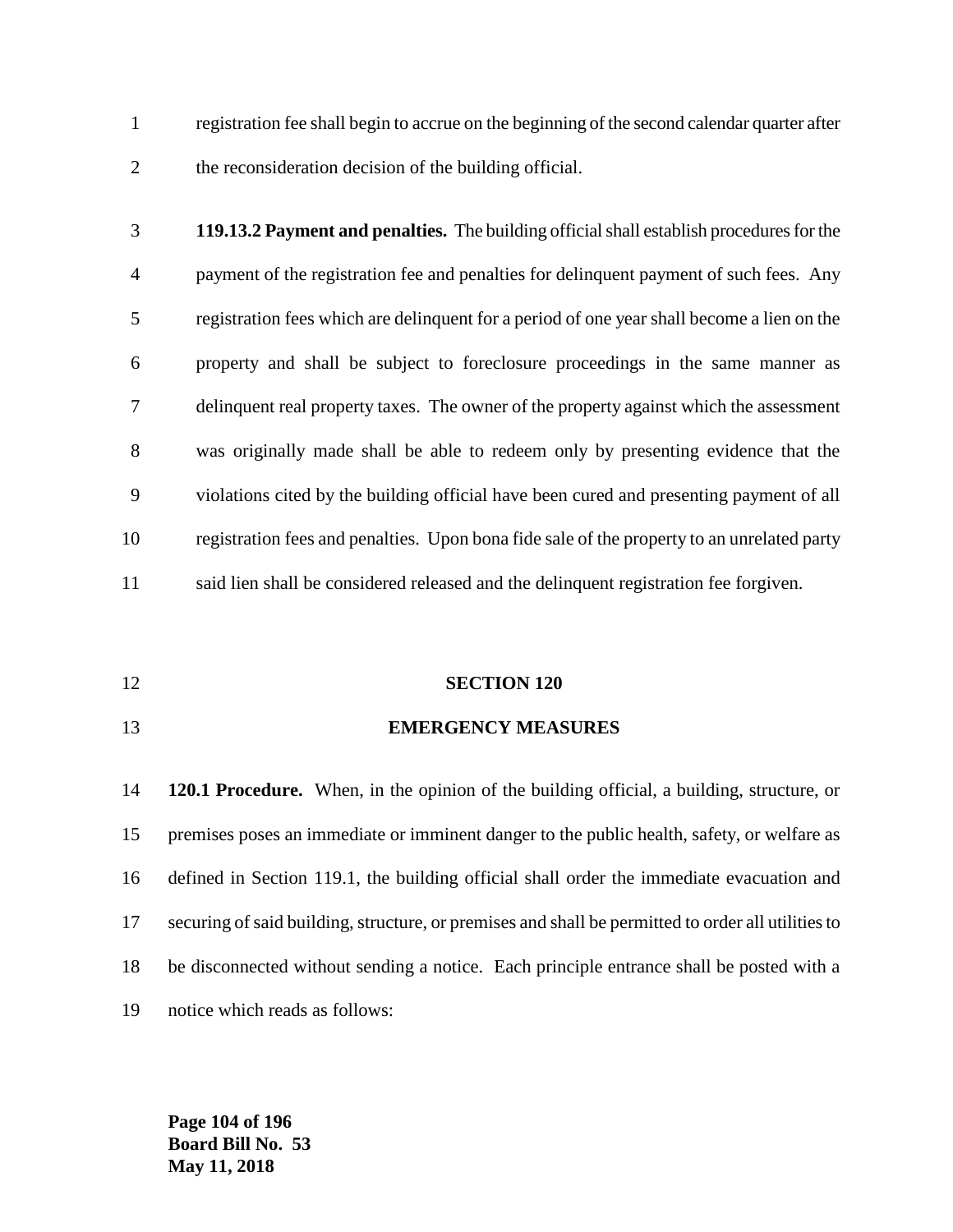| 1              | <b>DANGER</b>                                                                                  |
|----------------|------------------------------------------------------------------------------------------------|
| $\overline{2}$ | THIS PREMISES IS UNSAFE AND HAS BEEN                                                           |
| 3              | <b>CONDEMNED</b>                                                                               |
| $\overline{A}$ | <b>ALL PERSONS ARE WARNED TO</b>                                                               |
| 5              | <b>KEEP AWAY</b>                                                                               |
| 6              | Any person who refuses to leave, interferes with the evacuation of other occupants,            |
| 7              | occupies, or continues any operation after the property has been posted pursuant to this       |
| 8              | section, except such person(s) who is directed to perform work to remove a violation or        |
| 9              | unsafe condition, shall be deemed in violation of this section and it shall be the duty of the |
| 10             | Police Department to immediately remove such person(s) from said building, structure, or       |
| 11             | premises and prevent anyone, unless approved by the building official, from re-entering the    |

 building, structure, or premises until such time that the Police Department shall have been notified that the same is in a safe condition. The building official assumes no responsibility for persons entering upon said property, and said persons proceed at their own risk and assume all liability.

 **120.2 Temporary safeguards.** When, in the opinion of the building official, there is actual and immediate danger of collapse or failure of a building or structure or any part thereof which would endanger life, the building official shall be permitted to cause the necessary work to be done to render such building or structure or part thereof temporarily safe whether or not the legal procedure herein described has been instituted.

**Page 105 of 196 Board Bill No. 53 May 11, 2018 120.3 Closure.** When necessary for public safety, the building official shall temporarily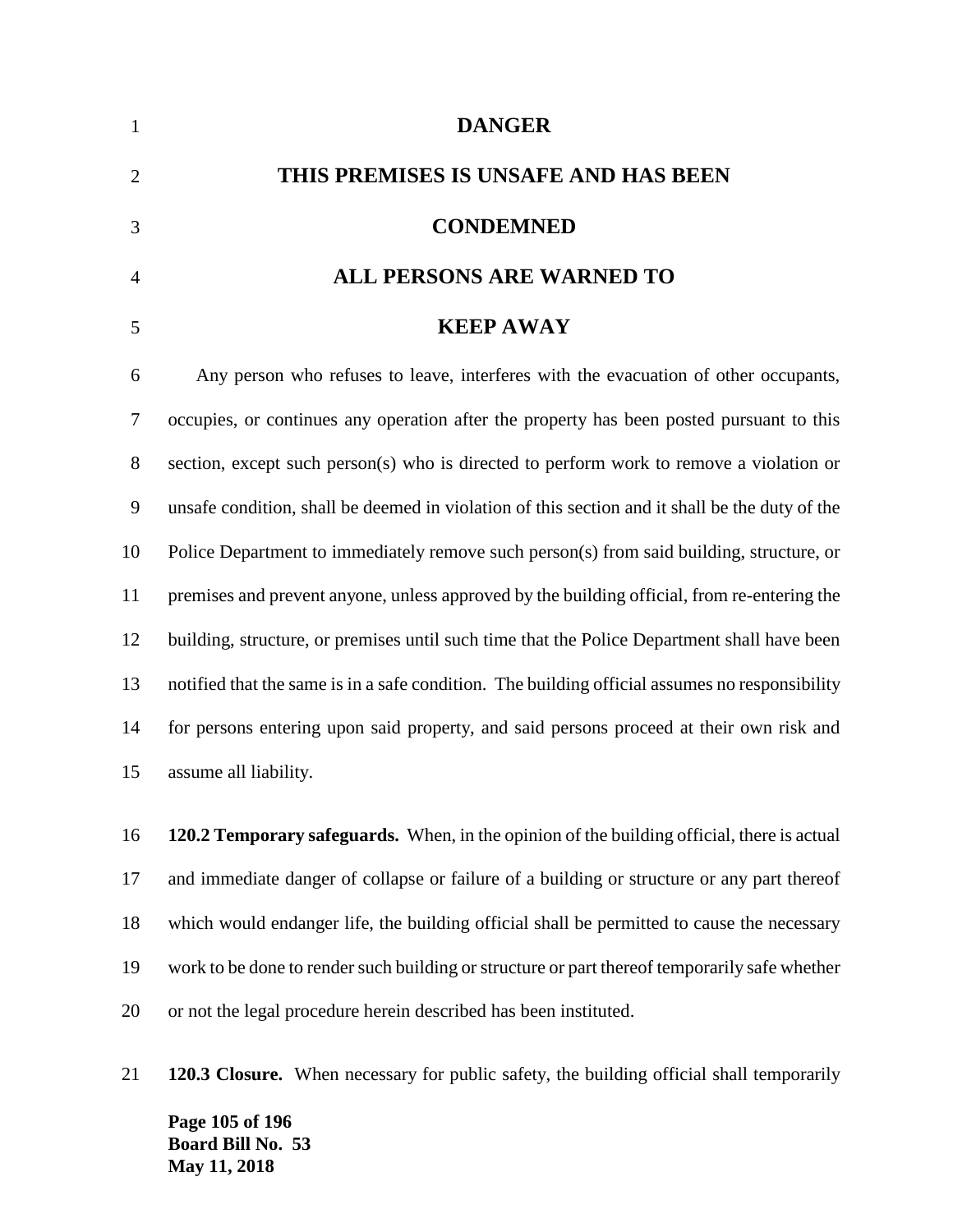close sidewalks, streets, buildings, structures, and places adjacent to such unsafe building, structure, or premises and prohibit the same from being used.

 **120.3.1 Catchment enclosures.** If, in the opinion of the building official, it is determined that there exists an imminent structural hazard, catchment enclosures shall be erected protecting adjoining property and the public right-of-way. The cost for such catchment enclosures shall be the responsibility of the owner of record immediately adjacent to the catchment enclosure and the recovery of said costs will be as described in Section 120.5.

 **120.4 Emergency repairs; remedies.** For the purpose of this section, the building official shall be permitted to employ the necessary labor and materials to perform the required work as expeditiously as possible. Further, when it is found that potable water is running inside a vacant building or structure and the owner or the owner's representative cannot be contacted, and where severe structural or other damage can thus occur to adjacent properties, the Building Commissioner or the Health Commissioner shall be permitted to order the Water Division to cease the problem flow by whatever means the Water Division finds necessary. The Water Division shall comply with any order issued pursuant to this section.

 **120.5 Cost of emergency repairs or demolition.** Costs incurred in the performance of emergency work shall be paid from the Treasury of the City of Saint Louis on certification of the building official. The legal counsel of the City of Saint Louis shall institute appropriate action against the owner(s) of the premises where the unsafe building or structure is or was located for the recovery of such costs plus a ten percent administrative fee. If such cost is not

**Page 106 of 196 Board Bill No. 53 May 11, 2018**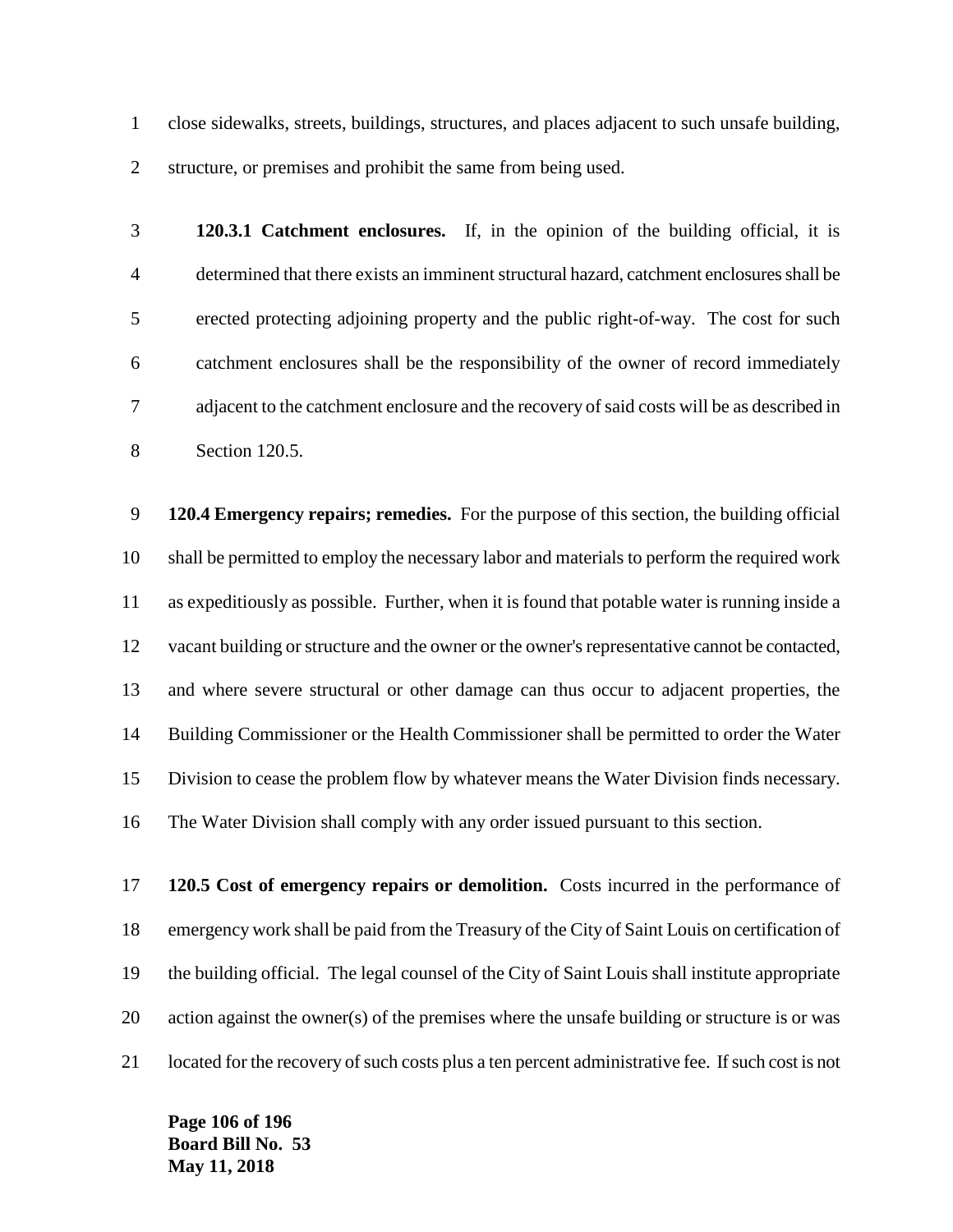collected, a lien shall be requested to be placed upon the property by the Comptroller. The costs shall also be certified by the Collector of Revenue or other official collecting real estate taxes, who shall cause a special tax bill against the property to be prepared and collected in the same manner and procedures as other real estate tax bills. Said special tax bill shall be deemed a personal debt against the property owner(s) and shall also be a lien on the property until paid.

 **120.6 Emergency demolition or removal.** If, in the opinion of the building official, a building, structure, tree, or premises, in whole or in part, poses an immediate and imminent danger to the public health, safety, or welfare by virtue of its condition or conditions in violation of this code, the building official shall be permitted to cause the immediate removal of said building, structure, or tree without the notice set forth elsewhere in this code. Further, the building official shall have the authority to award a sole source contract for demolition of said dangerous building, structure, or tree.

 **120.7 Demolition of party walls; responsibility.** When a building or structure on one side of a party wall is demolished, the demolition contractor is required to grout solid all floor or roof joist pockets and is also responsible for installing missing portions of the party wall which were not originally built. The demolition contractor shall remove any attachments to the building or structure (plaster, mortar, steps, paneling, etc.). The adjacent wall shall have an approved roofing material applied to create a coping for the wall. The demolition contractor shall also be responsible for applying an exterior sprayed-on sand and tinted cement coating or tuckpointing; these are not the responsibility of the owner of the remaining

**Page 107 of 196 Board Bill No. 53 May 11, 2018**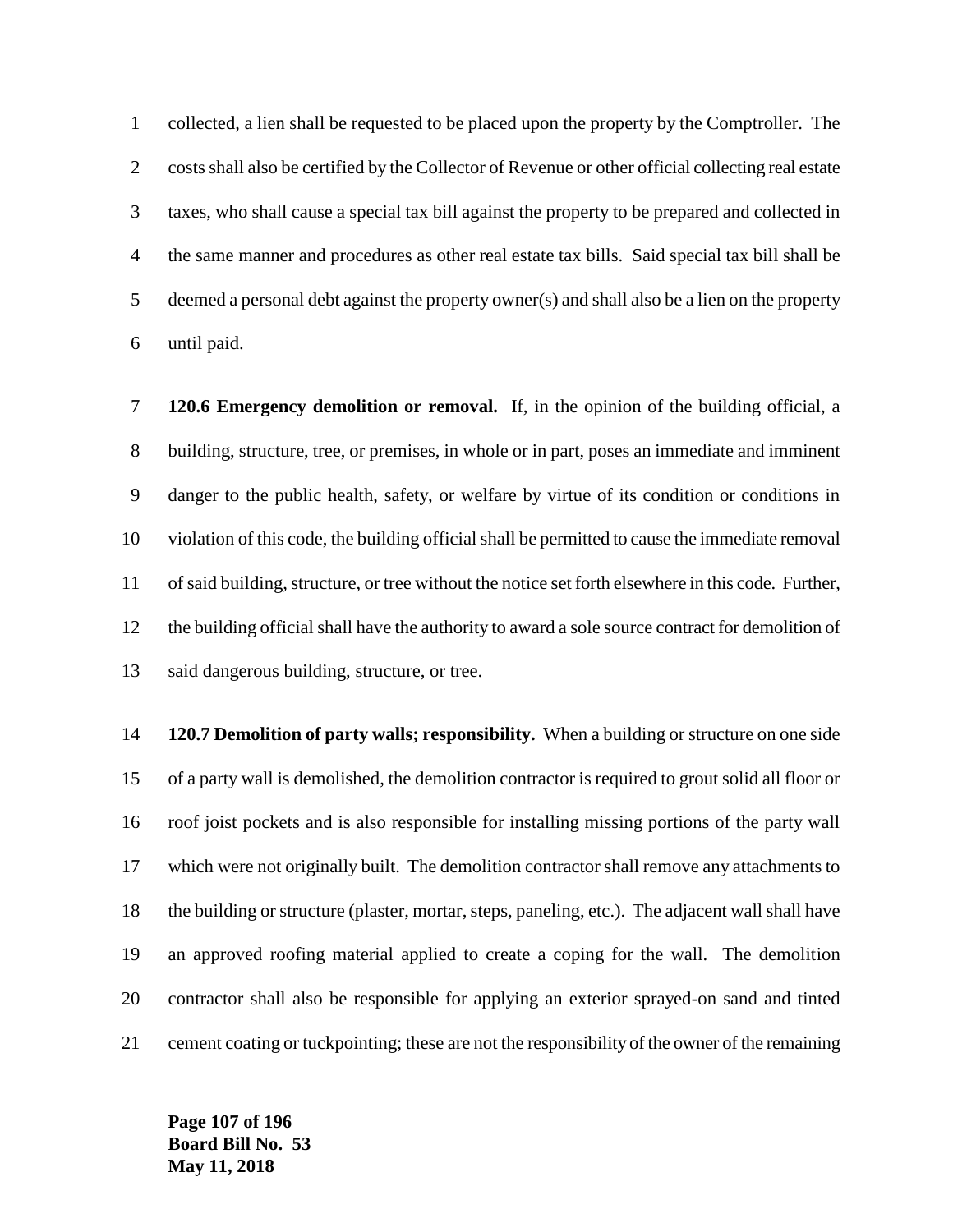building who relies on structural support from the party wall.

### **SECTION 121**

#### **REGISTRATION OF VACANT BUILDINGS**

 **121.1 Vacant building registration fee.** The owner of any parcel of residential property improved by a residential structure or of commercial property improved by a structure containing multiple dwelling units which is vacant and has been vacant for at least six months and which is in violation of this code shall pay a semiannual registration fee of two hundred dollars.

 **121.2 Inspection.** The Building Commissioner or his designee shall inspect any property that may be subject to the registration fee established in Section 121.1. The inspecting officer shall report his findings and recommendations and the Building Commissioner or his designee shall determine whether any such property shall be subject to the registration fee. Within five business days of such determination, the Building Commissioner or his designee shall notify by mail the owners of property on which the registration fee has been levied at their last known address according to the records of the office of the Assessor. The property owner shall have the right to appeal the decision of the Building Commissioner to the municipal court within thirty days of such notification. Absent the existence of any valid appeal or request for reconsideration pursuant to Section 121.3, the registration fee shall begin to accrue on the beginning of the second calendar quarter after the decision of the Building Commissioner.

**Page 108 of 196 Board Bill No. 53 May 11, 2018**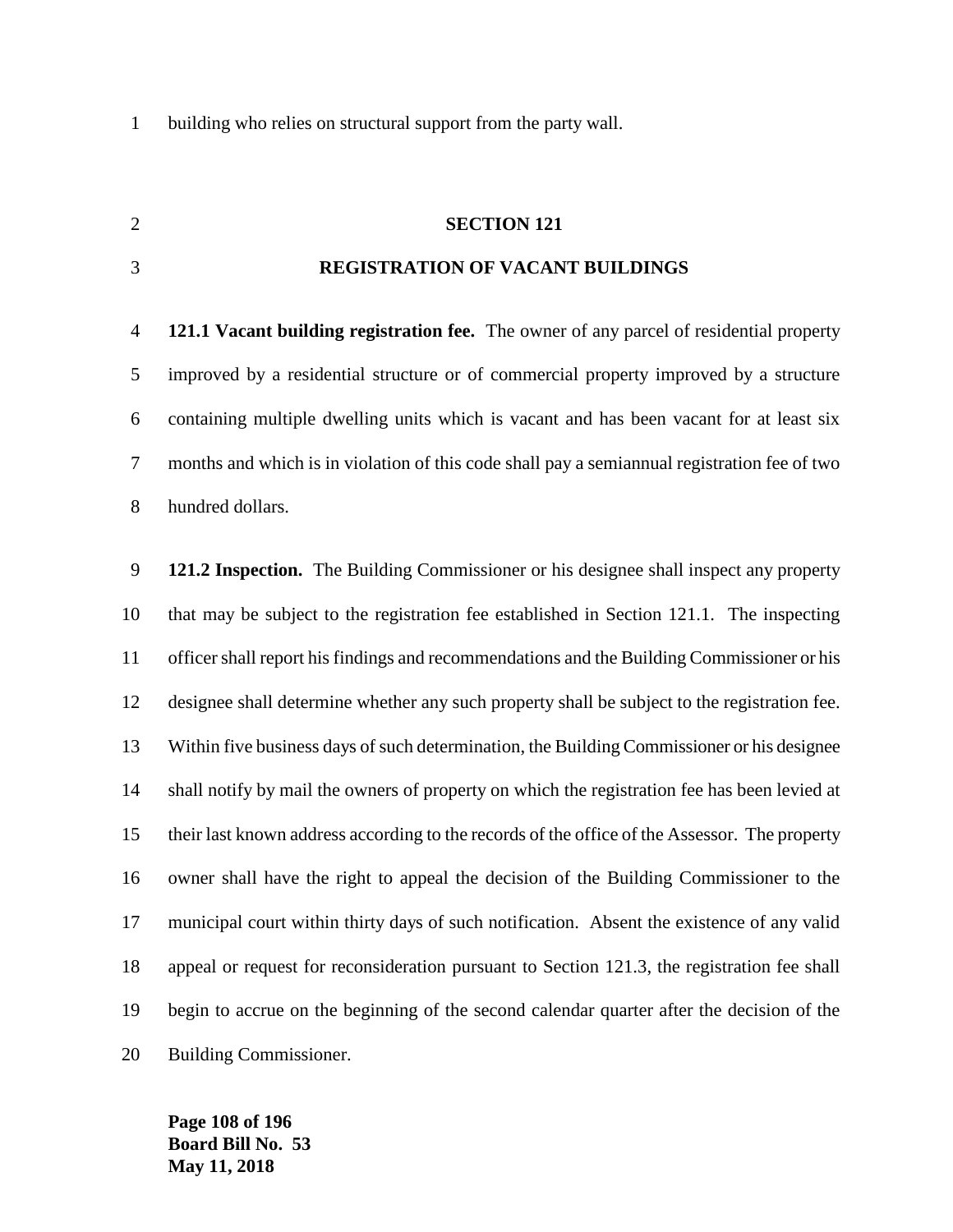**121.3 Revocation of fees.** Within thirty days of the Building Commissioner making 2 notification pursuant to Section 121.2, the property owner may complete any improvements to the property that may be necessary to revoke the levy of the registration fee and then may request a reinspection of the property and a reconsideration of the levy of the registration fee by the city. If the Building Commissioner or his designee revokes the registration fee, no such assessment shall be made and the matter shall be considered closed. If the Building Commissioner or his designee affirms the assessment of the registration fee, the property owner shall have the right to appeal the reconsideration decision of the Building Commissioner to the municipal court within thirty days of such decision. Absent the existence of any valid appeal to the municipal court or other court of competent jurisdiction, the registration fee shall begin to accrue on the beginning of the second calendar quarter after the reconsideration decision of the Building Commissioner.

 **121.4 Payment of fees.** The Building Commissioner is hereby authorized to establish procedures for the payment of the registration fee and penalties for delinquent payments of such fees. Any registration fees which are delinquent for a period of one year shall become a lien on the property and shall be subject to foreclosure proceedings in the same manner as delinquent real property taxes. The owner of the property against which the assessment was originally made shall be able to redeem only by presenting evidence that the violations of the applicable code cited by the Building Commissioner have been cured and presenting payment of all registration fees and penalties. Upon bona fide sale of the property to an unrelated party, said lien shall be considered released and the delinquent registration fee forgiven.

**Page 109 of 196 Board Bill No. 53 May 11, 2018**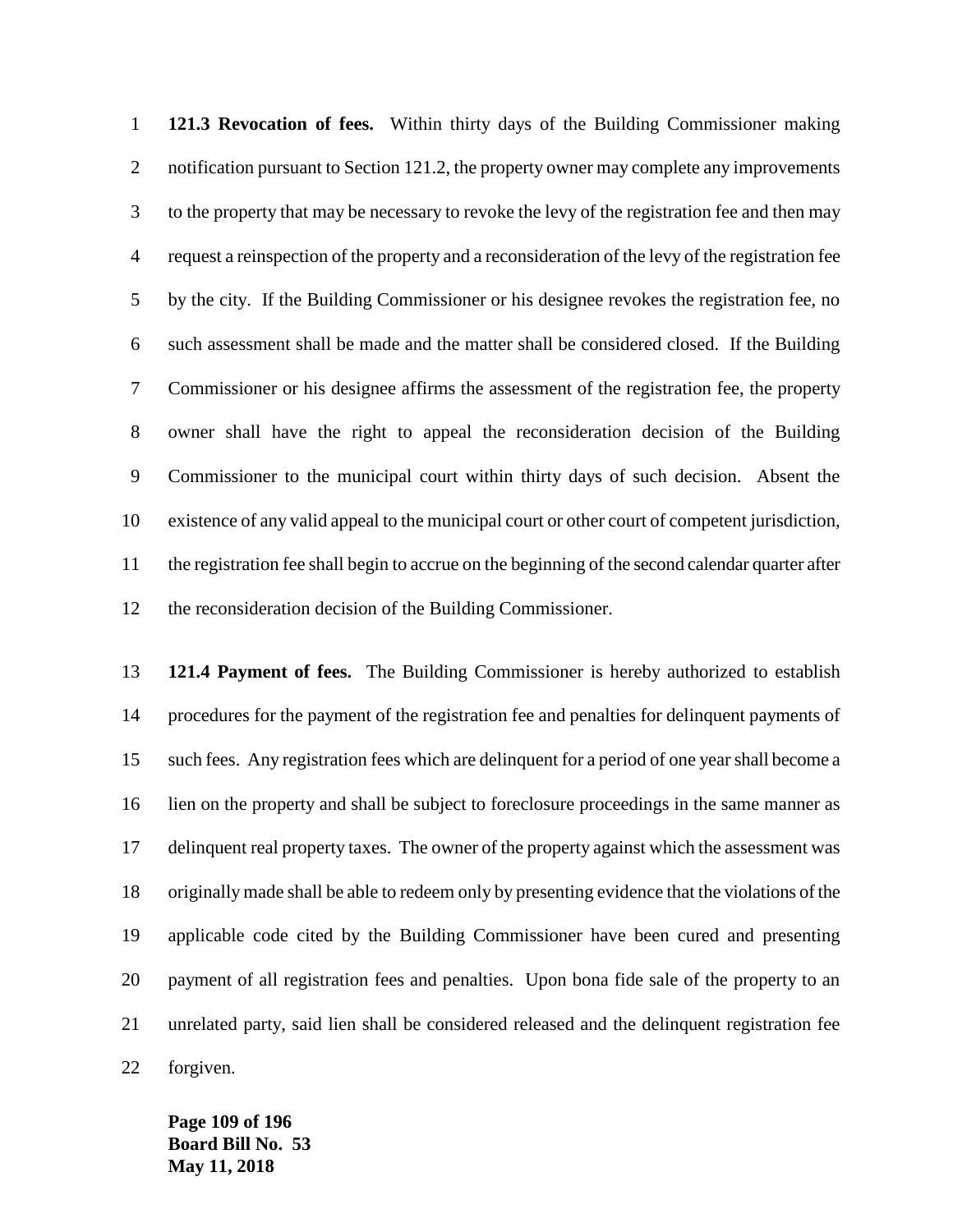**121.5 Registration.** The property owner shall provide their name, street address, phone number, and email address to the Assessor's Office. If the property owner does not reside in Missouri or Illinois, the property owner is required to provide the name, street address, and telephone number of a natural person eighteen years of age or older designated by the property owner as the authorized agent for receiving notices of code violations and for receiving process in any court proceeding or administrative enforcement proceeding on behalf of such owner or owners in connection with the enforcement of this code. This person must maintain an office in either the State of Missouri or Illinois or must actually reside in either the State of Missouri or Illinois. The Building Commissioner shall be responsible for providing the information to the City Information Technology Services Agency and the information shall be available through the Geo St. Louis website.

 **121.6 Vacant Building Maintenance.** The owner of any building that has become vacant shall, within thirty days, do the following:

14 1. Enclose and secure the building as defined under Section 119 of this code. All doors must be properly secured and windows on all floors of the building shall be properly secured.

 2. Maintain the building in a secure and closed condition until the building is again occupied or until repair or completion of the building has been undertaken.

 **121.7 Collected Funds.** The Comptroller of the City of St. Louis is hereby authorized and directed to establish a Special Account to be known as the Vacant Building Initiative Fund in which all funds received pursuant to this section shall be deposited and such funds shall be

**Page 110 of 196 Board Bill No. 53 May 11, 2018**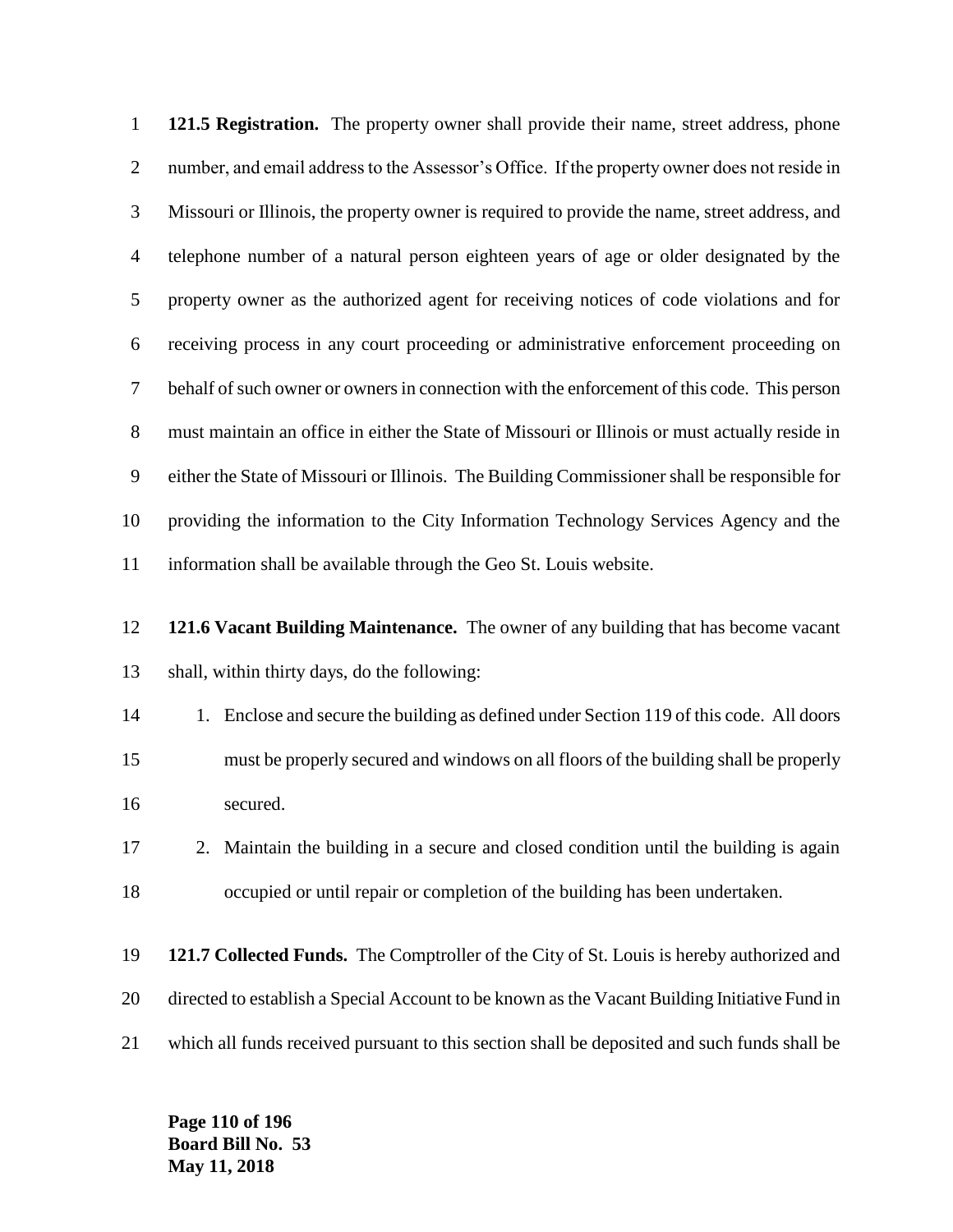kept separate and apart from all other funds. Such funds are hereby appropriated for the costs associated with this section. All interest generated on deposited funds shall be accrued to the Vacant Building Initiative Fund Account.

 **121.8 Penalties.** If an owner fails to pay the registration fee under Section 121.1 thirty days after the registration fee is assessed, a penalty shall be assessed of \$250.00 per occurrence. Any owner found to be in violation of provisions of Section 121.5 shall be subject to a fine of not more than \$500.00, to a term of imprisonment of not more than ninety days, or to both a fine and imprisonment. Any owner found to be in violation of provisions of Section 121.6 shall be subject to a fine of not more than \$500.00, to a term of imprisonment of not more than ninety days, or to both a fine and imprisonment. Every day that a violation continues shall constitute a separate and distinct offense.

#### **SECTION 122**

#### **CERTIFICATION OF DEMOLITION CONTRACTORS**

 **122.1 Certificate required.** No person, partnership, or corporation shall engage in the activity of demolishing or wrecking buildings or structures as defined in Section 203 of this code within the City of Saint Louis unless such person, partnership, or corporation has first applied for and been issued a demolition certificate as a demolition contractor as defined in this section.

## **Exception:** No demolition certificate shall be required for the City of Saint Louis when performing demolition or wrecking by force account using employees of the City of Saint

**Page 111 of 196 Board Bill No. 53 May 11, 2018**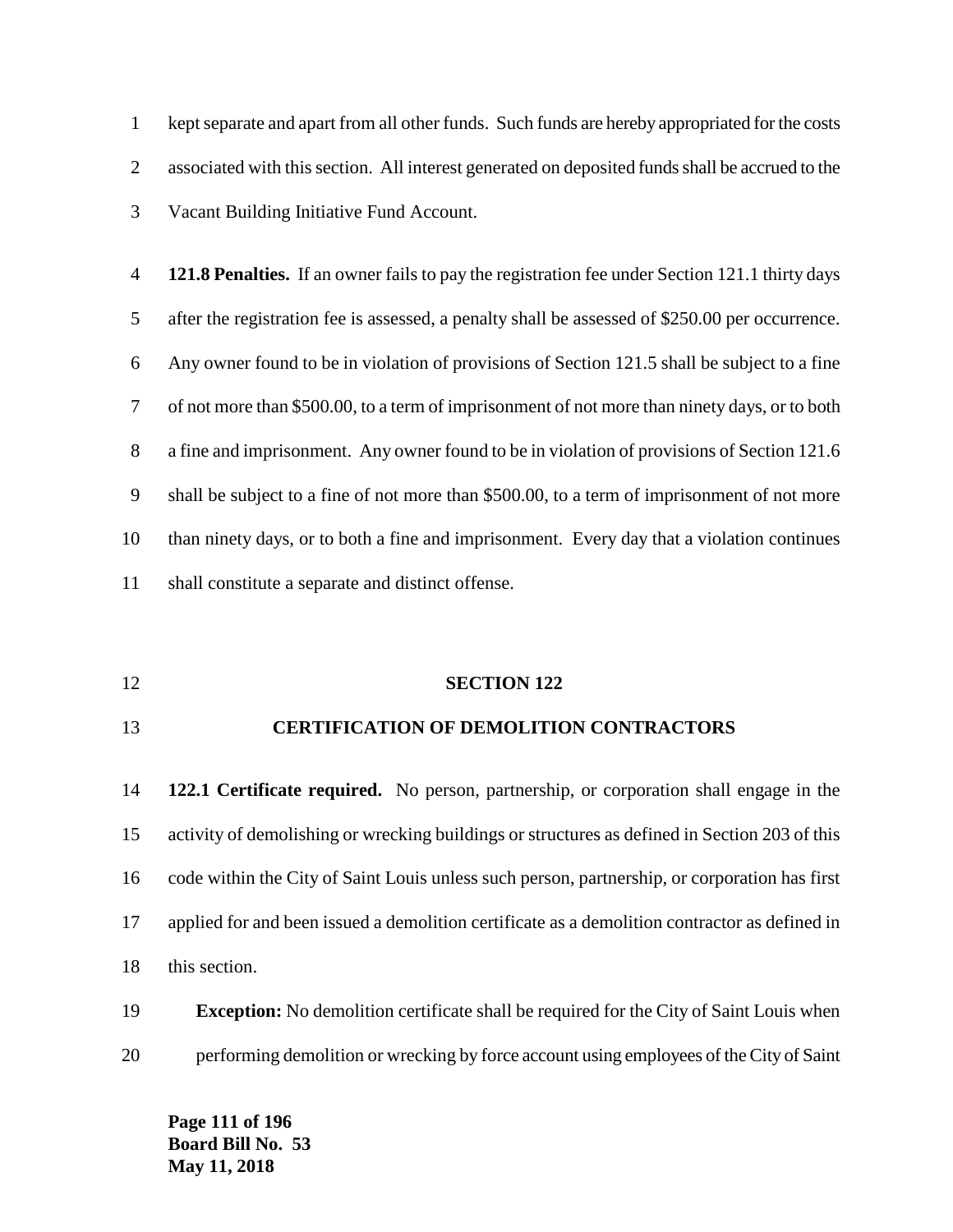Louis.

 **122.2 Demolition certificate.** No person, partnership, corporation, or persons or corporations doing business under a fictitious name, whether such name be legally registered or not, or corporation doing business in or conducting demolition or wrecking activities as defined in Section 203 shall conduct or be employed in conjunction with demolition as defined in Section 203 within the City of Saint Louis unless said person, a member of such partnership, or an officer of such corporation, or one of the persons or any officers of any corporation doing business under a fictitious name has received a current demolition certificate of the proper class as herein described, or said person is legally employed by a properly certified demolition contractor of the class herein described. The Demolition Contractors' Certification Board shall approve the issuance of a demolition certificate to any person, partnership, or corporation which has undertaken to comply with the provisions of the Building Code and any and all regulations thereunder, and who has proven ability, personnel, and equipment to provide the public with safe, timely, and competent service as a demolition contractor within the class of certification for which application has been made. With the determination of the person's fitness, the Demolition Contractors' Certification Board shall require an examination, either oral or written, and shall call for satisfactory experience in the field in accordance with the standards herein contained.

 The Demolition Contractors' Certification Board shall be permitted to deny, revoke, or suspend any demolition certificate upon a determination after notice and hearing that the demolition contractor:

22 1. Has violated any provision or any obligation imposed by this code or any and all

**Page 112 of 196 Board Bill No. 53 May 11, 2018**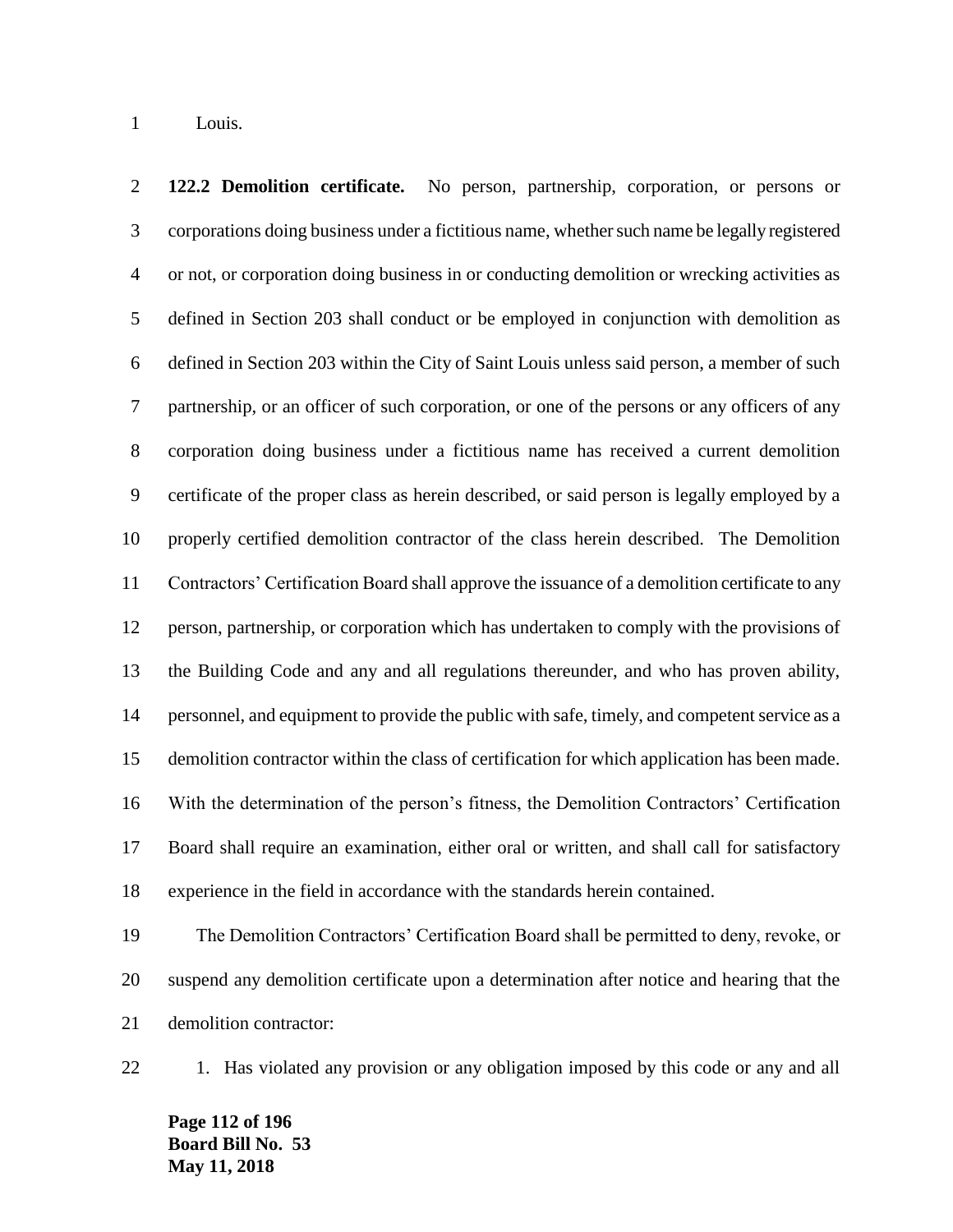| $\mathbf{1}$   | regulations thereunder, or has violated any law in the course of their dealings as a          |
|----------------|-----------------------------------------------------------------------------------------------|
| $\overline{2}$ | demolition contractor; or,                                                                    |
| 3              | Has made a material misstatement in the application for the demolition certificate; or,<br>2. |
| 4              | 3. Has been guilty of fraudulent or dishonest practices, including but not limited to:        |
| 5              | arson, embezzlement, fraud, theft, failure to complete projects before permit                 |
| 6              | expiration, caused damage to abutting property, failed to comply with provisions of           |
| 7              | this certification section; or,                                                               |
| 8              | 4. Has demonstrated their incompetence or lack of ability to act as a demolition              |
| 9              | contractor.                                                                                   |
| 10             | Such demolition revocation or suspension shall be permitted to be appealed to the Board       |
| 11             | of Building Appeals.                                                                          |
| 12             | 122.2.1 Class I certificate. A demolition certificate to be issued for one year to            |
| 13             | demolition contractors which indicates that the demolition contractor possesses the           |
| 14             | personnel, equipment, and ability to perform any demolition activities within the City of     |
| 15             | Saint Louis in accordance with applicable provisions of this code and the laws of the City    |
| 16             | of Saint Louis for demolition of a building or structure or portions thereof.                 |
|                |                                                                                               |
| 17             | 122.2.2 Class II certificate. A demolition certificate to be issued for one year to           |
| 18             | demolition contractors which indicates that the demolition contractor possesses the           |
| 19             | personnel, equipment, and ability to perform demolition activities within the City of         |
| 20             | Saint Louis in accordance with the applicable provisions of this code and the laws of the     |

City of Saint Louis for demolition of a building or structure or portions thereof which do

**Page 113 of 196 Board Bill No. 53 May 11, 2018**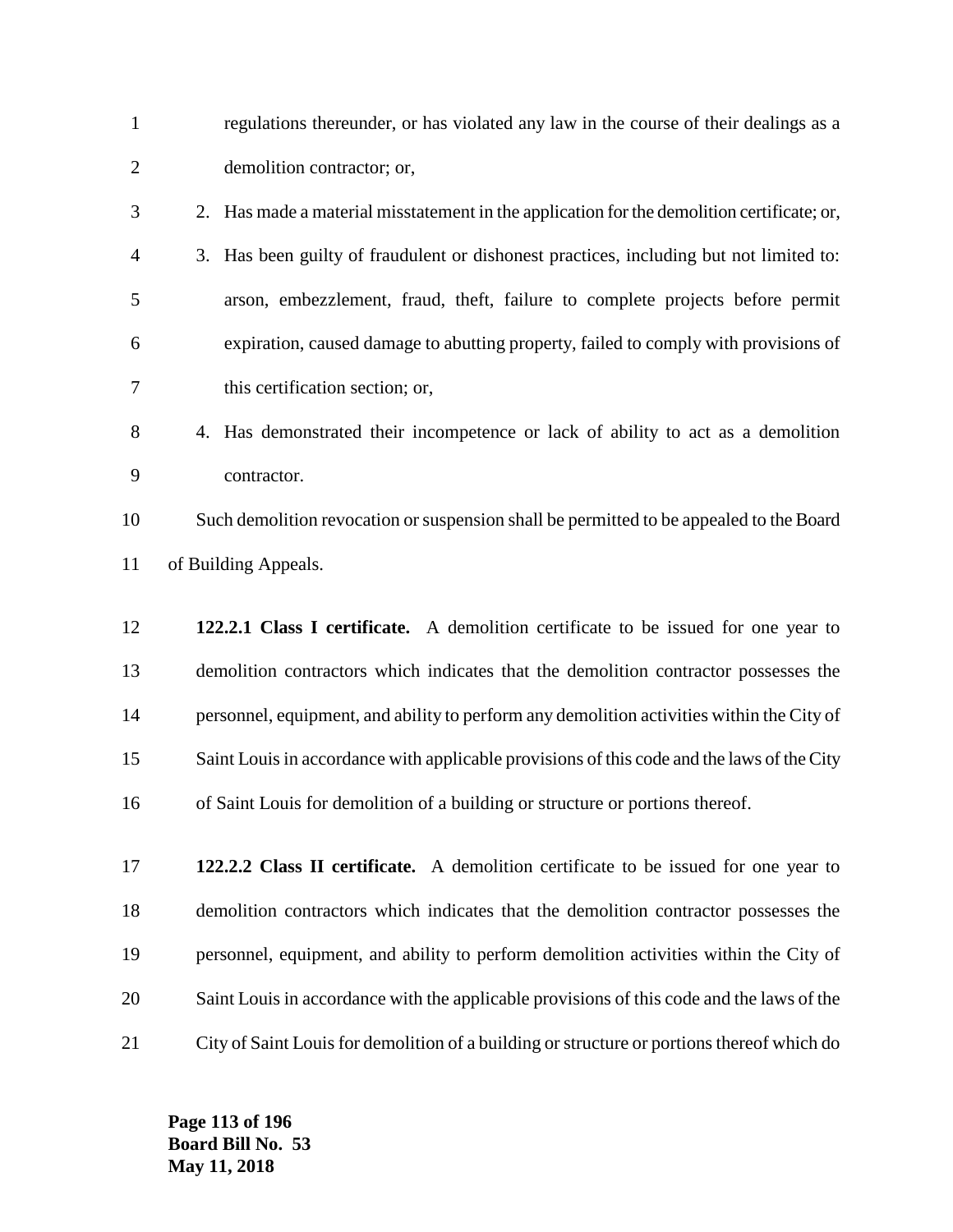not exceed three stories or 50 feet in height, or five thousand square feet in area, or 200,000 cubic feet in volume.

 **122.2.3 Temporary certificate.** A temporary certificate is a demolition certificate to be issued for either a Class I or Class II certificate as described above, indicating compliance with the requirements for same and demolition activities as described in Section 203 of this code are to be performed. This certificate shall be issued for a period not to exceed six months.

 **122.2.4 Special certificate.** A person, firm, partnership, or corporation shall be permitted to be certified as a demolition contractor in the appropriate class with a special demolition certificate if that person, firm, partnership, or corporation provides proof of appropriate insurance on a per job basis.

 **122.3 Demolition Contractors' Certification Board.** There is hereby established a City of Saint Louis Demolition Contractors' Certification Board which shall be composed of the Building Commissioner of the City of Saint Louis or the Building Commissioner's authorized representative and four additional members appointed by the Mayor as follows: either the President of the Board of Public Service or the Director of the Department of Streets or their authorized representative, a certified general contractor, a person engaged in the real estate business, and a member of the public at large. Appointments of city employees as members of this board shall be during such time as the Building Commissioner and either the President of the Board of Public Service or the Director of the Department of Streets hold office. All members shall be appointed to a two year term. The term of the

**Page 114 of 196 Board Bill No. 53 May 11, 2018**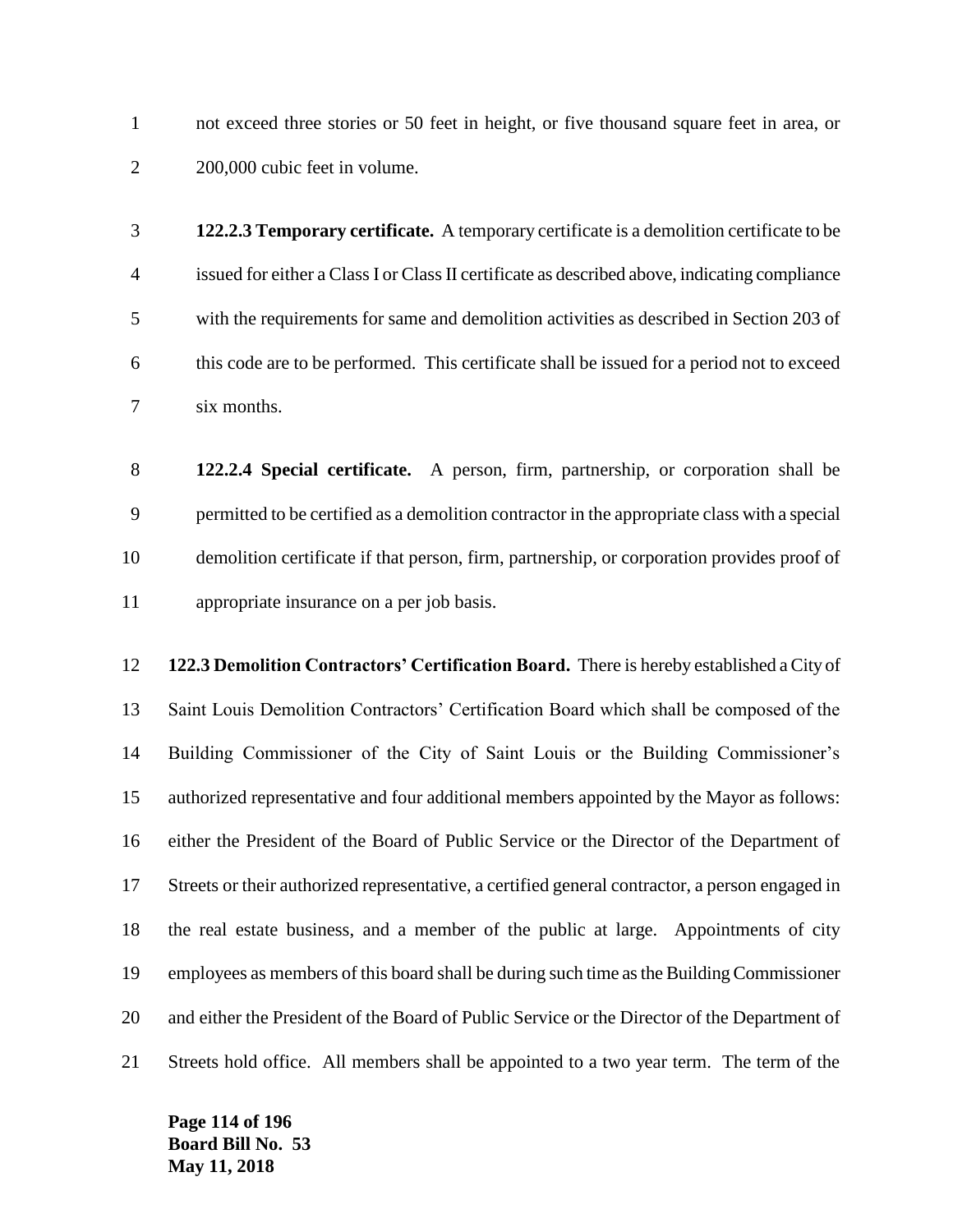member-at-large shall expire on the year opposite the other members. Three members shall constitute a quorum for meetings of the Demolition Contractors' Certification Board and a simple majority shall rule in decisions rendered by this board. The Building Commissioner shall appoint a Building Division member to serve as secretary to the board. The Demolition Contractors' Certification Board shall be compensated as prescribed by Civil Service provisions for such boards and committees.

 **122.3.1 Term of office.** New members shall possess the same qualifications as the persons in whose place they are appointed. This is an existing board and all current appointments shall not be affected by this ordinance. All subsequent appointments shall be for a term of two years and shall expire on an anniversary of the date of the original term, except appointments to fill vacancies which shall be for the unexpired term. Members whose appointment terms have expired shall be permitted to continue to serve until reappointed or replaced by a new appointee.

 **122.3.2 Powers and duties of the board.** The Demolition Contractors' Certification Board is to conduct itself in such a manner so as to insure as much as possible that demolition within the City of Saint Louis is performed safely in accordance with the laws of the City of Saint Louis governing demolition and demolition contracting as hereinafter set forth:

 1. Administration - The Demolition Contractors' Certification Board shall receive applications, administer tests, conduct interviews and hearings, and approve, deny, suspend, or revoke demolition certificates as herein described. The

**Page 115 of 196 Board Bill No. 53 May 11, 2018**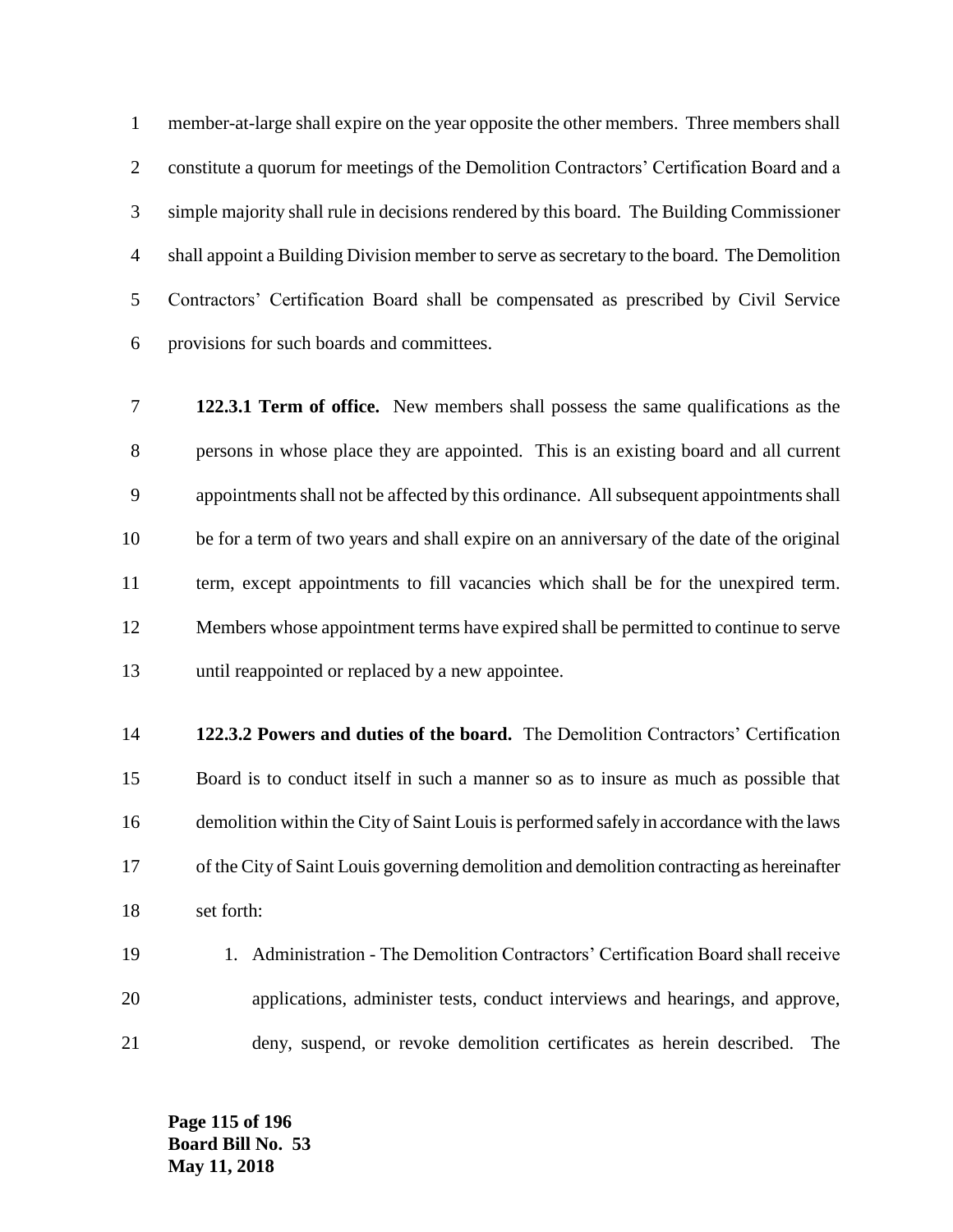| $\mathbf{1}$   | Demolition Contractors' Certification Board shall be permitted to also issue        |
|----------------|-------------------------------------------------------------------------------------|
| $\overline{2}$ | temporary certificates as described in Section 122.2.3.                             |
| 3              | 2. Tests - The Demolition Contractors' Certification Board shall prescribe the form |
| 4              | and content of tests as described herein and the form or content of demolition      |
| 5              | certificates as herein described.                                                   |
| 6              | 3. Hearings - The Demolition Contractors' Certification Board shall hold hearings   |
| 7              | and call witnesses pursuant to certificate issuance or rules and regulations        |
| 8              | pending and shall be permitted to call special hearings related to complaints by    |
| 9              | citizens concerning demolition procedures or rules and regulations.                 |
| 10             | A. The Demolition Contractors' Certification Board (hereinafter referred to as      |
| 11             | the Demolition Board) shall meet as often as is necessary to conduct its            |
| 12             | business. The Demolition Board will set and hold hearings for annual re-            |
| 13             | certification as required.                                                          |
| 14             | B. The Demolition Board shall meet up to twelve times each year for the             |
| 15             | purpose of testing or re-testing applicants for certification.                      |
| 16             | C. For any special session requested and called for by the elected chairman of      |
| 17             | the Demolition Board for any purpose set forth in the rules adopted and             |
| 18             | published by the Demolition Board.                                                  |
| 19             | D. For the purposes of suspending or revoking any demolition certificates           |
| 20             | previously issued when the building official finds that any holder of a             |
| 21             | demolition certificate has violated any of the provisions of this code or any       |
| 22             | rule or regulation adopted by the Demolition Board, the building official           |

**Page 116 of 196 Board Bill No. 53 May 11, 2018**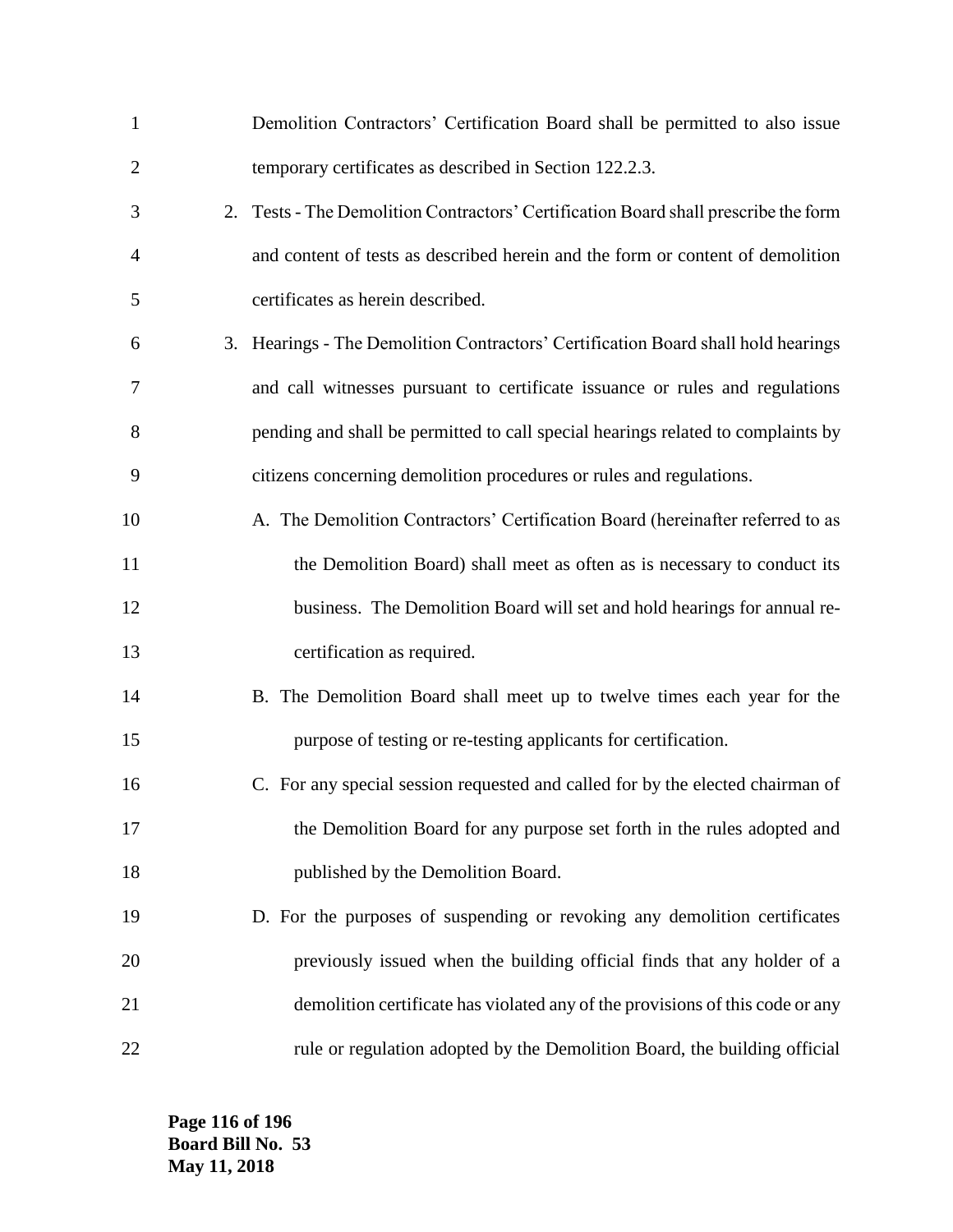shall serve upon the holder of the demolition certificate a written notice signed by the building official of any findings stating the violation or violations which the building official has found the certificate holder to have committed, and stating that a hearing will be held before the Demolition Board in not less than five days nor more than fifteen days. Such written notice shall further state that the purpose of such hearing shall be the revocation or suspension of the named person's demolition certificate as a demolition contractor. Such notice shall state further that the holder of the demolition certificate has the right to appear personally at such hearing and to be represented by counsel of the holder's choice. The Secretary of the Demolition Board shall mail a written notice of the time, date, and place of any such hearing to the holder of the demolition certificate at the last address furnished to the Demolition Board in the registration statement required to be filed by Section 122.3.4 paragraph 1.1. 4. Adoption of Rules - The Demolition Board shall be permitted to adopt rules and regulations consistent with the provisions of this ordinance and the laws of the City of Saint Louis related to demolition. Such rules and regulations shall be published in the City Journal for two consecutive issues prior to becoming effective.

 **122.3.3 Tests.** In the performance of its powers and duties for the approval, denial, revocation, or suspension of a demolition certificate, the Demolition Board shall be permitted to prescribe oral or written tests or both to establish the applicant's ability and

**Page 117 of 196 Board Bill No. 53 May 11, 2018**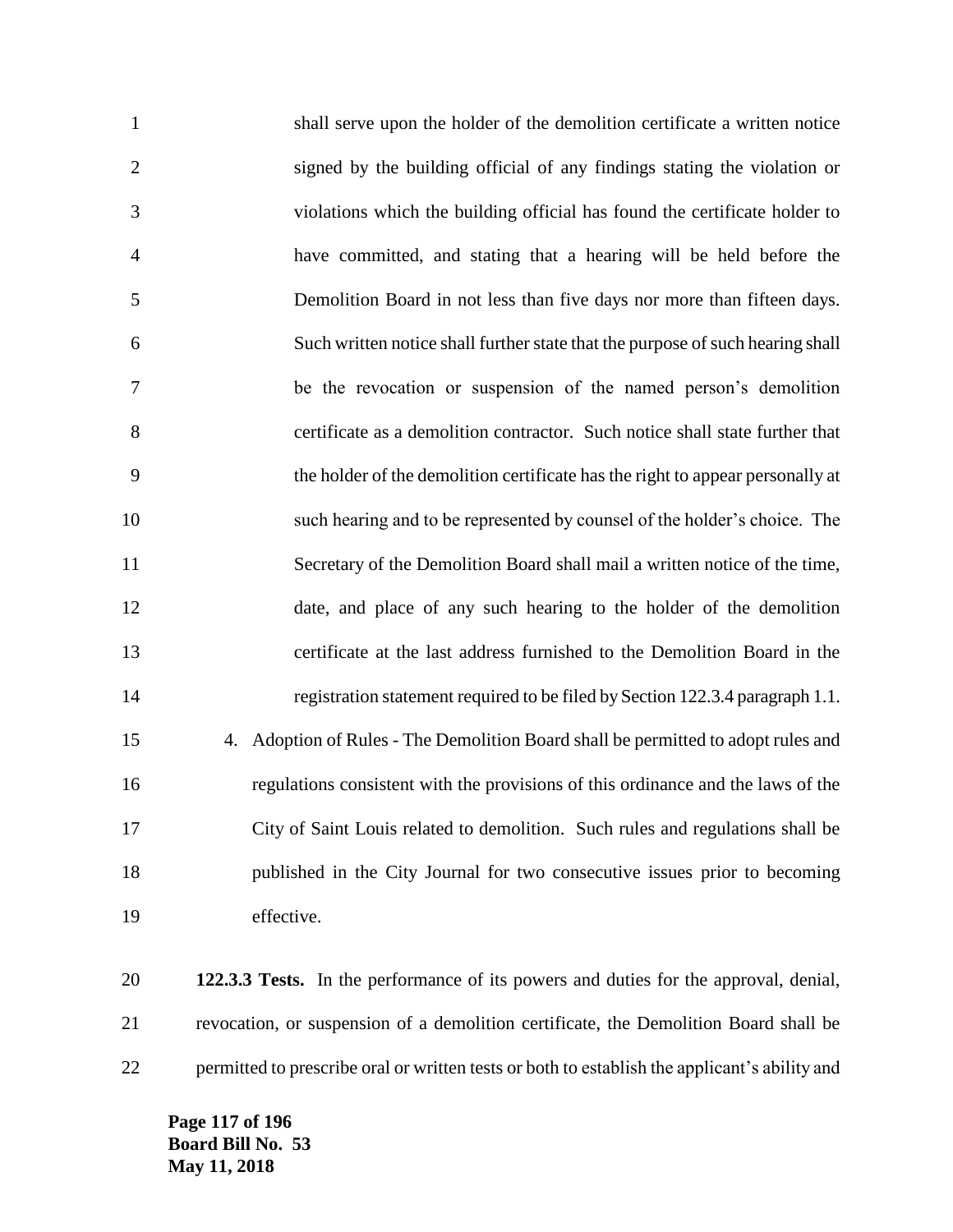knowledge of the laws and regulations of the City of Saint Louis. If tests are administered, equivalent testing shall be required of all demolition contractors within the same class of certificate.

#### **122.3.4 Required conditions prior to issuance of demolition certificate.**

 1. Filing of registration statement - No Class I or Class II demolition certificate or any temporary certificate or special certificate as specified herein shall be issued to any person, partnership, officer of any corporation, or any person doing business under a fictitious name, whether such name be legally registered or not, or corporation doing business in or conducting wrecking activities as herein defined unless there is first filed with the Demolition Board a certified statement by any such person, if an individual; by all persons who constitute any partnership; by all persons, individuals, and officers of any corporation doing business under a fictitious name, whether such name be legally registered or not, or corporation doing business in or conducting demolition or wrecking activities as herein defined; by the president and secretary of any corporation, setting forth 16 the following:

17 A. All the names and current addresses of all such persons who are individuals or partners of any partnership; all the names and current addresses of all persons doing business under a fictitious name, whether such name be legally registered or not; the legally registered name and address of any corporation doing business together with the date when registered and the number assigned by the Secretary of the State; in or conducting demolition

**Page 118 of 196 Board Bill No. 53 May 11, 2018**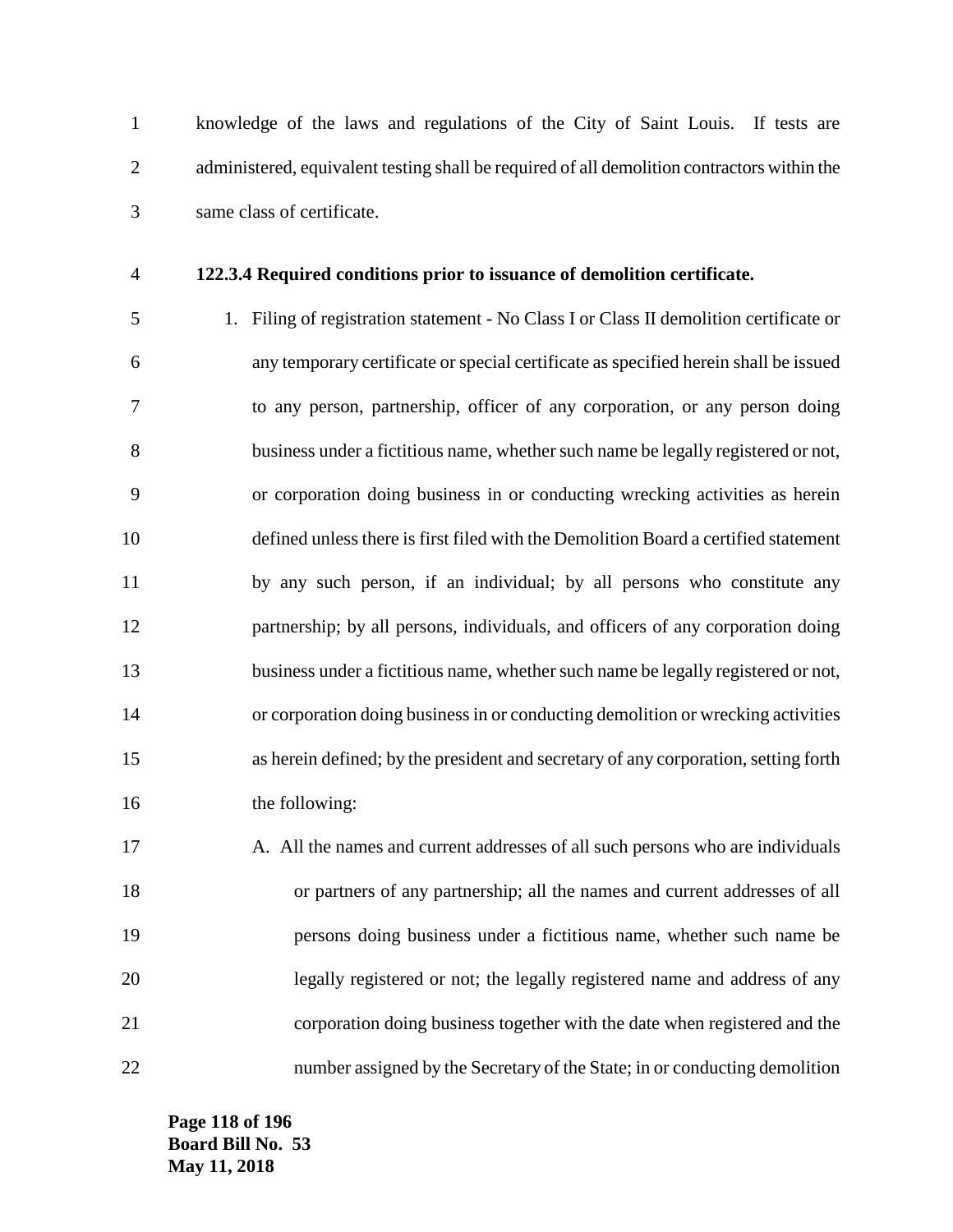| $\mathbf{1}$   | or wrecking activities as described in Section 203, stating the date of           |
|----------------|-----------------------------------------------------------------------------------|
| $\overline{2}$ | registration with the registration number assigned by the Secretary of the        |
| 3              | State of Missouri, and the written verification by the Secretary of State that    |
| 4              | the corporation is currently in good standing and authorized to do business       |
| 5              | in the State of Missouri.                                                         |
| 6              | 2. Filing proof of public liability insurance coverage and required endorsements: |
| 7              | Prior to the issuance of any demolition certificate as a demolition contractor,   |
| 8              | there must be filed with the Demolition Board the following:                      |
| 9              | A. A public liability insurance policy in the minimum amount of \$100,000,        |
| 10             | limits payable for injury to, including death of, any one person; and in the      |
| 11             | minimum amount of \$300,000, limits payable for any injuries including            |
| 12             | death to any two or more persons injured in any one accident; and in the          |
| 13             | minimum amount of \$50,000, limits payable to one or more persons for             |
| 14             | property damage at any time by reason of the carelessness or negligence of        |
| 15             | any person or persons holding any demolition certificate, or any                  |
| 16             | corporation, any officer of which holds a demolition certificate, and all their   |
| 17             | agents and employees.                                                             |
| 18             | B. As a further condition prior to the issuance of any permit to demolish or      |
| 19             | wreck any building or structure within the City of Saint Louis, the               |
| 20             | Demolition Board shall be permitted to require that the minimum liability         |
| 21             | insurance coverage for bodily injuries, including death, to one or more           |
| 22             | persons and for property damage as set forth in paragraph 2.1 above be in a       |

**Page 119 of 196 Board Bill No. 53 May 11, 2018**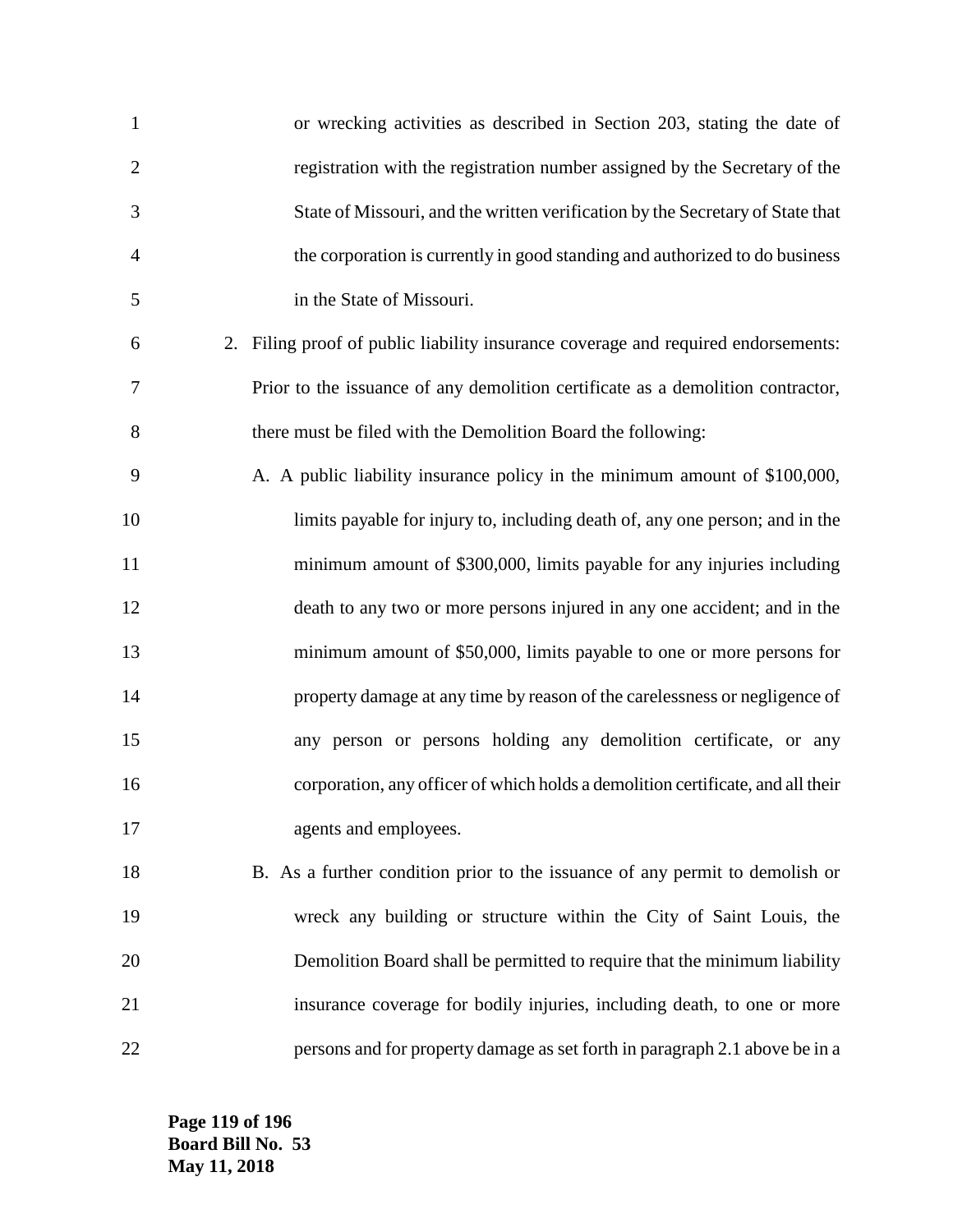| $\mathbf{1}$   | greater amount as to coverage where the building, structure, or portions      |
|----------------|-------------------------------------------------------------------------------|
| 2              | thereof to be demolished or razed is in excess of three stories or 50 feet in |
| 3              | height, 5,000 square feet in area, or 200,000 cubic feet in volume to such    |
| $\overline{4}$ | minimum coverage as the Demolition Board determines is necessary to           |
| 5              | protect the public and persons and property adjoining said site and traveling |
| 6              | nearby for the duration of such demolition or wrecking operations.            |
|                |                                                                               |

 C. All such liability insurance policies required by this ordinance shall also contain the following endorsement: "The Insurer shall not cancel the coverage afforded by this policy unless the said insurer first delivers to the 10 building official written notice of cancellation of such policy at least 30 days prior to such date of cancellation by either personally delivering such notice of cancellation and taking written acknowledgment of such receipt from the building official or authorized deputy or by mailing certified or registered mail and receiving a signed acknowledgment of registered mail and receiving a signed acknowledgment of such receipt from the building 16 official or authorized deputy."

 3. Approval - All such liability insurance policies required by this ordinance must be approved by the City Counselor as to form of such policies.

 4. Demolition contracts - The City of Saint Louis Building Division demolition contracts are awarded to independent contractors who are not direct employees or agents of the City of Saint Louis. Any damage claims that should arise as a result of demolition must be made directly against the demolition contractor or the

**Page 120 of 196 Board Bill No. 53 May 11, 2018**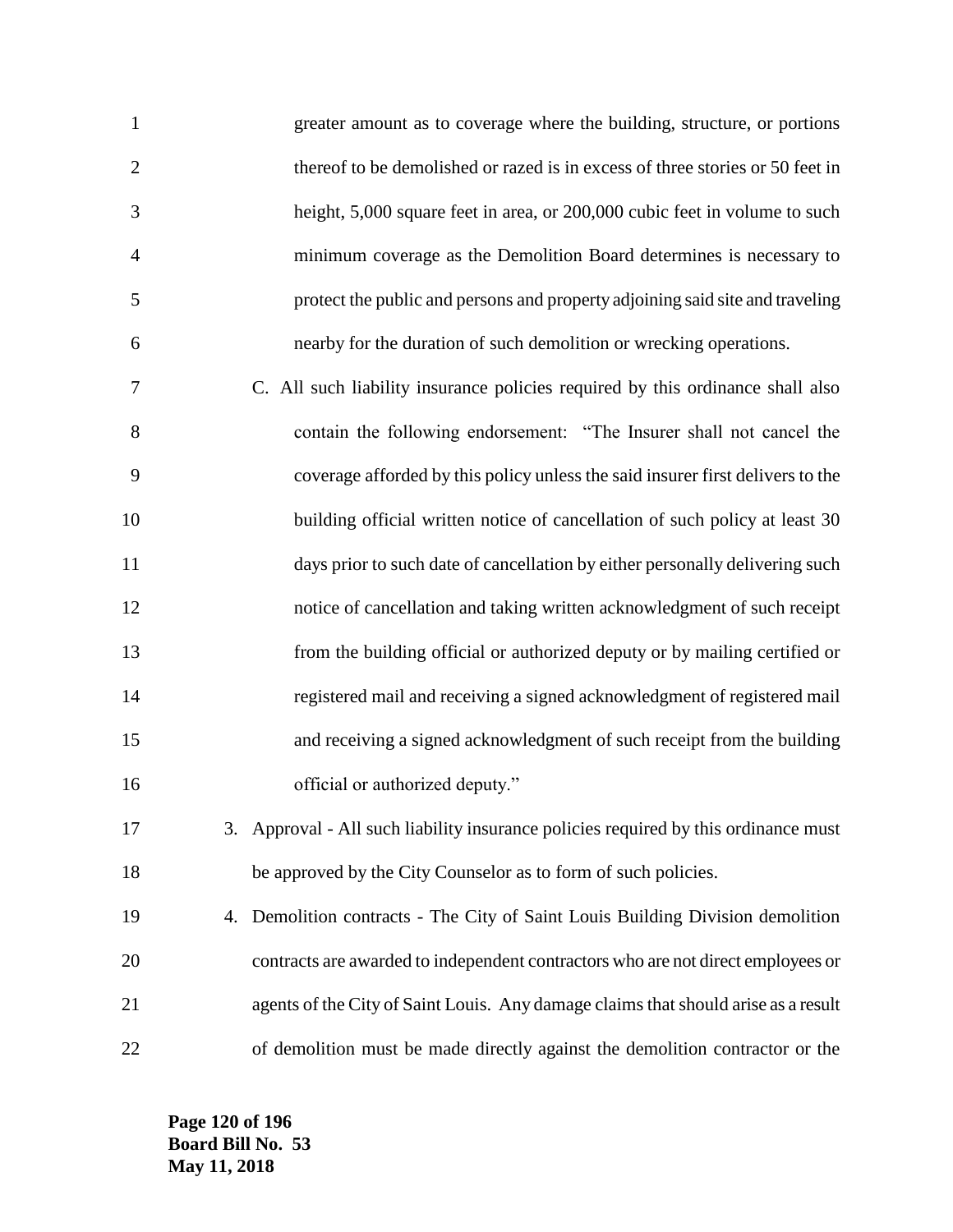- 1 demolition contractor's insurance company. The City of Saint Louis shall be 2 held harmless and shall be noted as such on all demolition permits issued by the 3 City of Saint Louis.
- 4 **122.4 Demolition certificate fees.** Certification fees and demolition contractors' certificate 5 application fees shall be collected by the City of Saint Louis prior to issuance of a demolition 6 certificate as listed in Table 122.4. All fees required under Section 122.4 shall be collected 7 by the Division of Building and Inspection.

| <b>Item</b>                                                                              | Fee          | <b>Duration</b> | <b>Remarks and</b><br><b>Requirements</b> |
|------------------------------------------------------------------------------------------|--------------|-----------------|-------------------------------------------|
| Demolition Contractors'<br><b>Certification Board</b><br><b>Certificate Applications</b> | \$30.00      |                 |                                           |
| <b>Certification Fees:</b><br>Class I                                                    | \$<br>200.00 | 1 year          |                                           |
| Class II                                                                                 | \$90.00      | 1 year          |                                           |
| Temporary Certificate<br>Applications:                                                   | \$60.00      |                 |                                           |
| Certification fees:<br>Class I                                                           | \$<br>120.00 | 6 months        | Up to 6 months                            |
| Class II                                                                                 | \$30.00      | 6 months        | Up to 6 months                            |
| Special Certificate<br>Applications:                                                     | \$60.00      |                 |                                           |
| Certification fees:<br>Class I                                                           | \$<br>120.00 |                 | Per job basis                             |
| Class II                                                                                 | \$30.00      |                 | Per job basis                             |

**TABLE 122.4 DEMOLITION CERTIFICATE FEES**

8 **122.5 Permits.** The building official shall not issue permits to perform demolition or

**Page 121 of 196 Board Bill No. 53 May 11, 2018**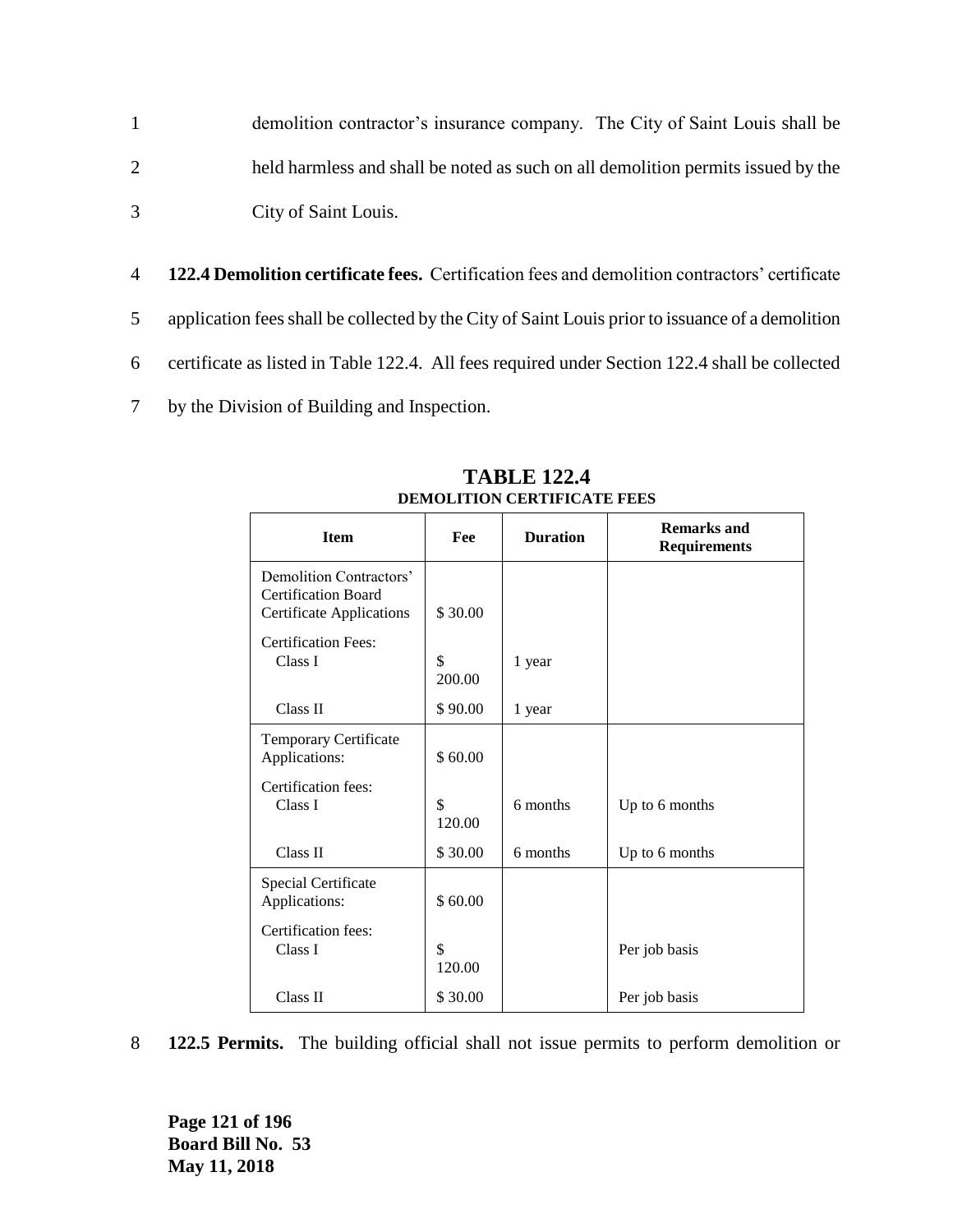wrecking as herein defined to any person, partnership, or corporation or to persons doing business under a fictitious name unless said permit applicant holds a current and proper class of demolition certificate.

 **122.5.1 Suspension of certificate.** Any person, including any officer of any corporation, holding any demolition certificate found performing demolition or wrecking as herein defined without proper permits as prescribed by this code shall be additionally subject to certificate suspension or revocation by the Demolition Board.

 **122.6 Standards of qualification and testing.** For the purpose of demolition contractor certification described herein, the Demolition Board shall qualify and test in accordance with the following Standards of Acceptance:

- 11 1. Qualifications:
- A. Class I certificates Class I demolition contractor applicants, in addition to the requirements herein, must show documented proof of any one of the following: 14 That said applicant has been:
- I. Safely and legally doing business as a Class II demolition contractor for at least five years and shows access to the proper equipment and personnel to perform Class I demolition activities; or
- II. Safely and legally doing business in demolition contracting for at least 19 three years involving buildings of substantial size being in excess of heights, areas, and volumes described for a Class II demolition certificate as described in Section B, and shows access to the proper

**Page 122 of 196 Board Bill No. 53 May 11, 2018**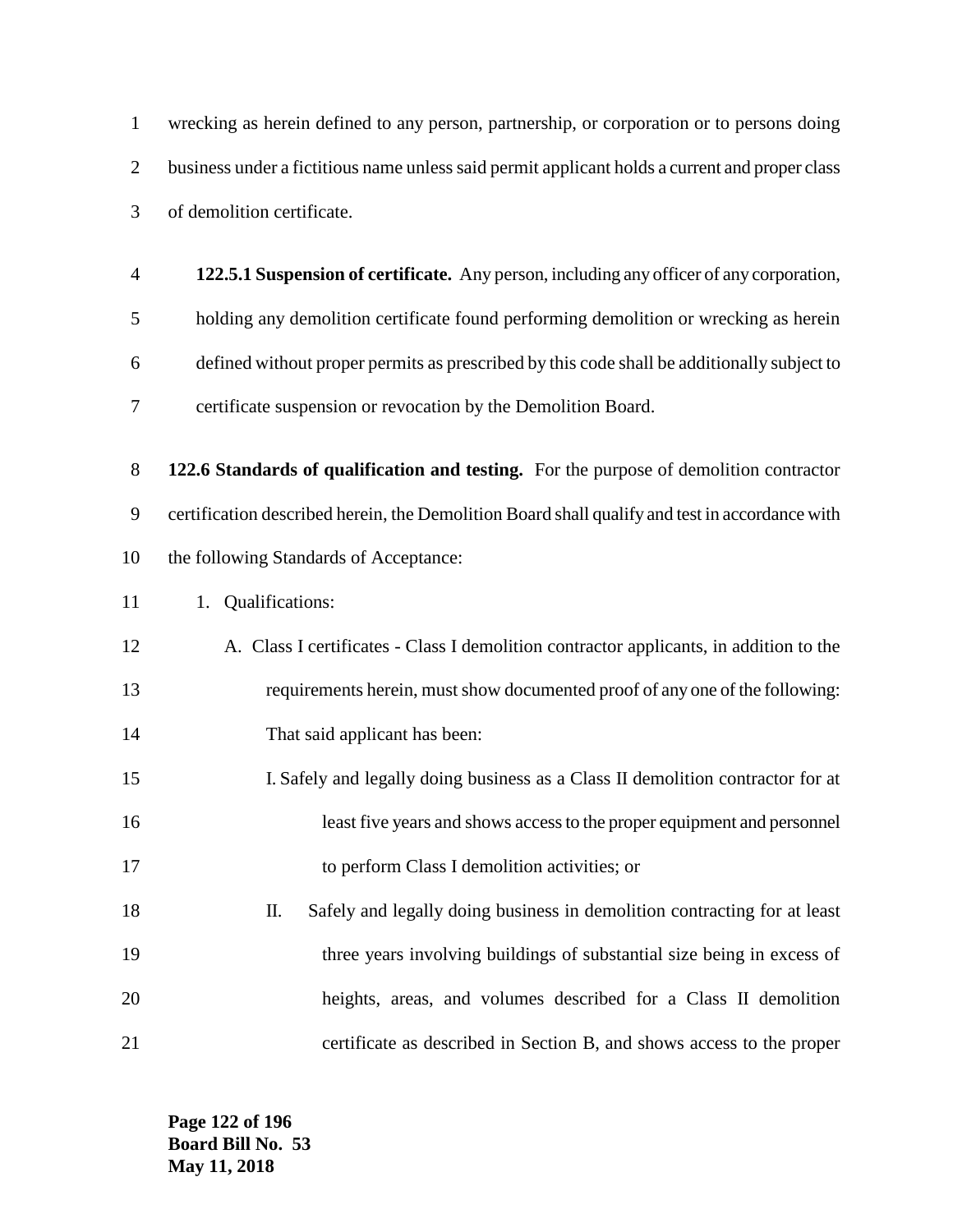| $\mathbf{1}$   | equipment and personnel to perform Class I demolition activities; or                     |
|----------------|------------------------------------------------------------------------------------------|
| $\overline{2}$ | Ш.<br>In receipt of a Class I temporary certificate and has safely and legally           |
| 3              | performed Class I demolition activities within the City of Saint Louis                   |
| 4              | under said certificate.                                                                  |
| 5              | B. Class II certificates - Class II demolition contractor applicants, in addition to the |
| 6              | requirements herein, must show documented proof of any one of the following:             |
| 7              | That said applicant has been:                                                            |
| 8              | I. Safely and legally doing business in demolition contracting for at least three        |
| 9              | years and shows access to the equipment and personnel to properly                        |
| 10             | perform Class II demolition activities; or                                               |
| 11             | Legally employed by a qualified Class I or Class II demolition contractor<br>Π.          |
| 12             | as herein described for at least three years and shows access to the                     |
| 13             | equipment and personnel to properly perform Class II demolition                          |
| 14             | activities; or                                                                           |
| 15             | In receipt of a Class II temporary certificate and has safely and legally<br>Ш.          |
| 16             | performed Class II demolition activities within the City of Saint Louis                  |
| 17             | under said certificate.                                                                  |
| 18             | C. Temporary, either class: The Demolition Board, under prior test, shall be             |
| 19             | permitted to reduce the years of experience or years doing business as a                 |
| 20             | demolition contractor for temporary class certificates or accept demolition              |
| 21             | certificates or licensing from other cities or administrative review bodies for          |
| 22             | temporary class certificates when such other license or certificate is predicated        |

**Page 123 of 196 Board Bill No. 53 May 11, 2018**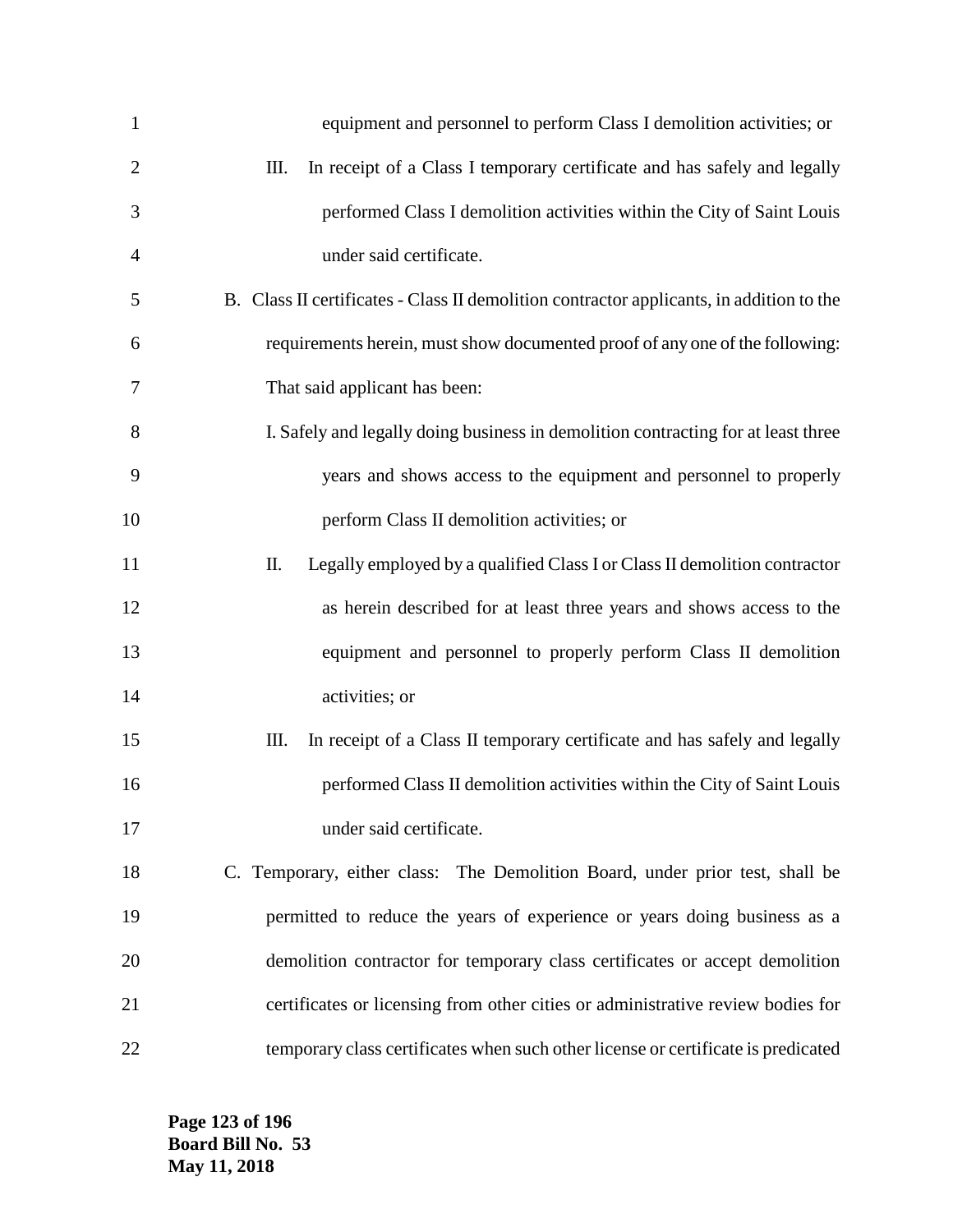| $\mathbf{1}$   | upon qualifications equivalent to the temporary class certificate applied for                |
|----------------|----------------------------------------------------------------------------------------------|
| $\overline{2}$ | either of the above, subject to evidence of equipment and personnel, as defined              |
| 3              | in the certificate qualifications for Class I or II, as applicable to the temporary          |
| 4              | class so applied. The Demolition Board shall be permitted to issue, at its                   |
| 5              | discretion, such temporary class certificates to recently established demolition             |
| 6              | companies or corporations which have filed the proper applications and                       |
| 7              | submitted documentation of adequate personnel and equipment to perform said                  |
| 8              | demolition activities.                                                                       |
| 9              | Testing - All tests as described in Section 122.3.3 shall be designed to establish the<br>2. |
| 10             | applicant's knowledge of safety and precaution as it relates to demolition activities        |
| 11             | and shall involve questions directly oriented to laws and regulations of the Building        |
| 12             | Code pertinent to demolition activities and published demolition safety rules and            |
| 13             | regulations as described herein.                                                             |
| 14             | 3. Violations - Any person who shall fail to comply with any of the requirements of          |
| 15             | Section 122 shall be guilty of a violation of this code and shall upon conviction            |
| 16             | thereof be subject to the penalties as set forth in Section Four of the adopting             |
| 17             | ordinance. Each day that any violation continues shall constitute a separate and             |
| 18             | distinct offense.                                                                            |
| 19             | 122.7 Appeals. Any person jointly or severally aggrieved by the decision of the Demolition   |
| 20             | Board shall be entitled to a judicial review of the decision rendered by the Demolition      |
|                |                                                                                              |

Contractors' Certification Board as provided in the Administrative Procedure and Review

Act of the State of Missouri, being Sections 536.100 - 536.140 of the Revised Statutes of

**Page 124 of 196 Board Bill No. 53 May 11, 2018**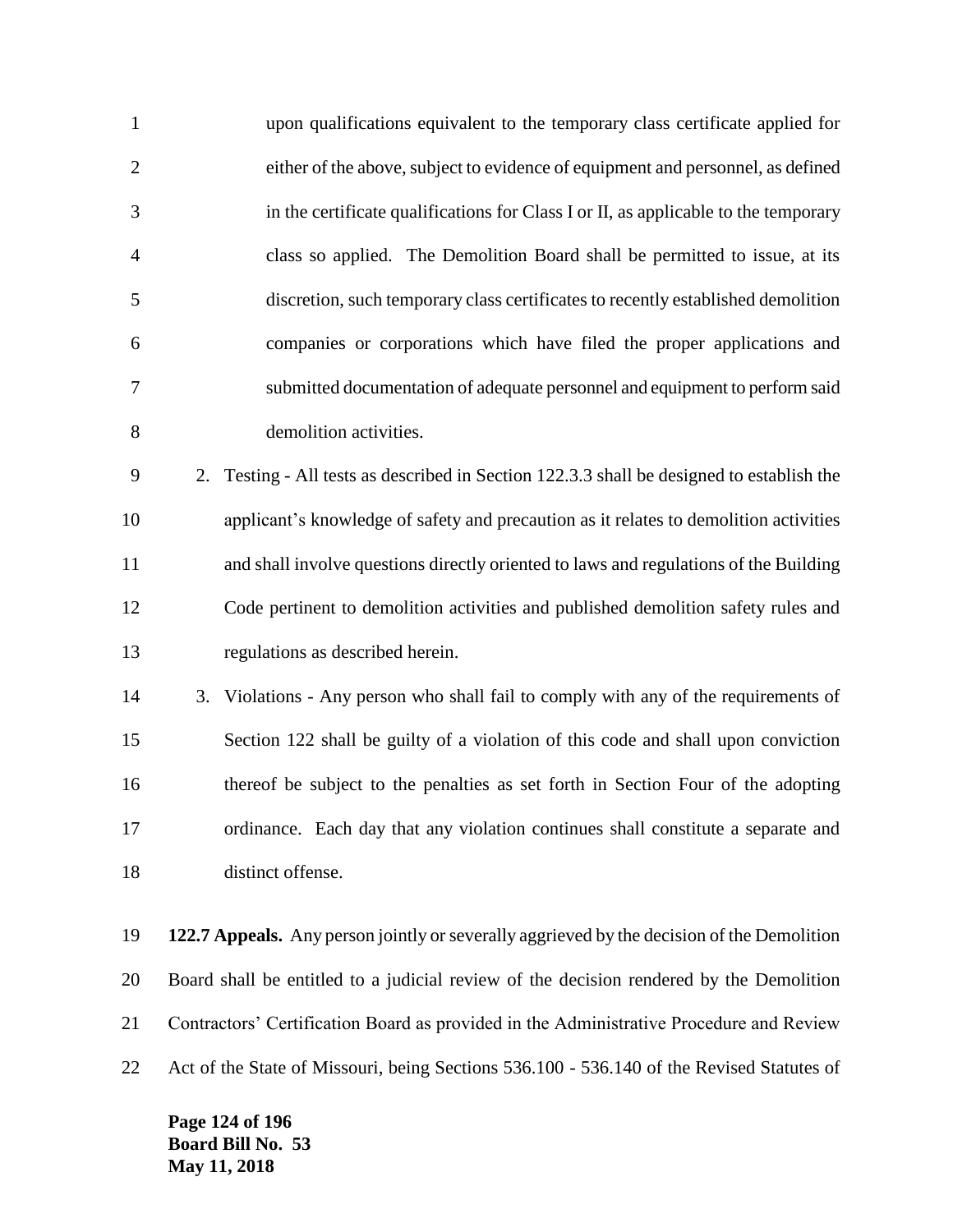#### **SECTION 123**

### **DEMOLITION OF STRUCTURES**

 **123.1 Wrecking, demolition, or razing of buildings or structures.** No person, firm, or corporation shall wreck, demolish, or raze a building or other structure within the City of Saint Louis without first obtaining a permit for said demolition from the Division of Building and Inspection. Such permit shall be issued only to a person, firm, or corporation certified as a demolition contractor by the City of Saint Louis except that a permit shall be issued to the owner of record of land or to an agency or division of the City of Saint Louis if such building 10 is not more than  $1\frac{1}{2}$  stories or 15 feet in height and not more than 10,000 cubic feet in volume or 1,000 square feet in area without a basement. Demolition permit applications, when applied for by anyone other than the owner of record, shall be accompanied by a notarized letter of authorization or other documentation from the owner of record granting permission to apply.

 **123.1.1 Bond.** Every person, firm, or corporation performing the wrecking of any building or structure shall provide a performance bond and a payment bond subject to the approval of the Comptroller in the sum of an amount equal to the amount of the wrecking contract or cost of the wrecking, conditioned upon the requirement that the sidewalks, streets, or alleys adjacent to the wrecking shall be kept free of all materials and debris caused by the wrecking operations; that adjacent safeguards and warnings be provided for

**Page 125 of 196 Board Bill No. 53 May 11, 2018**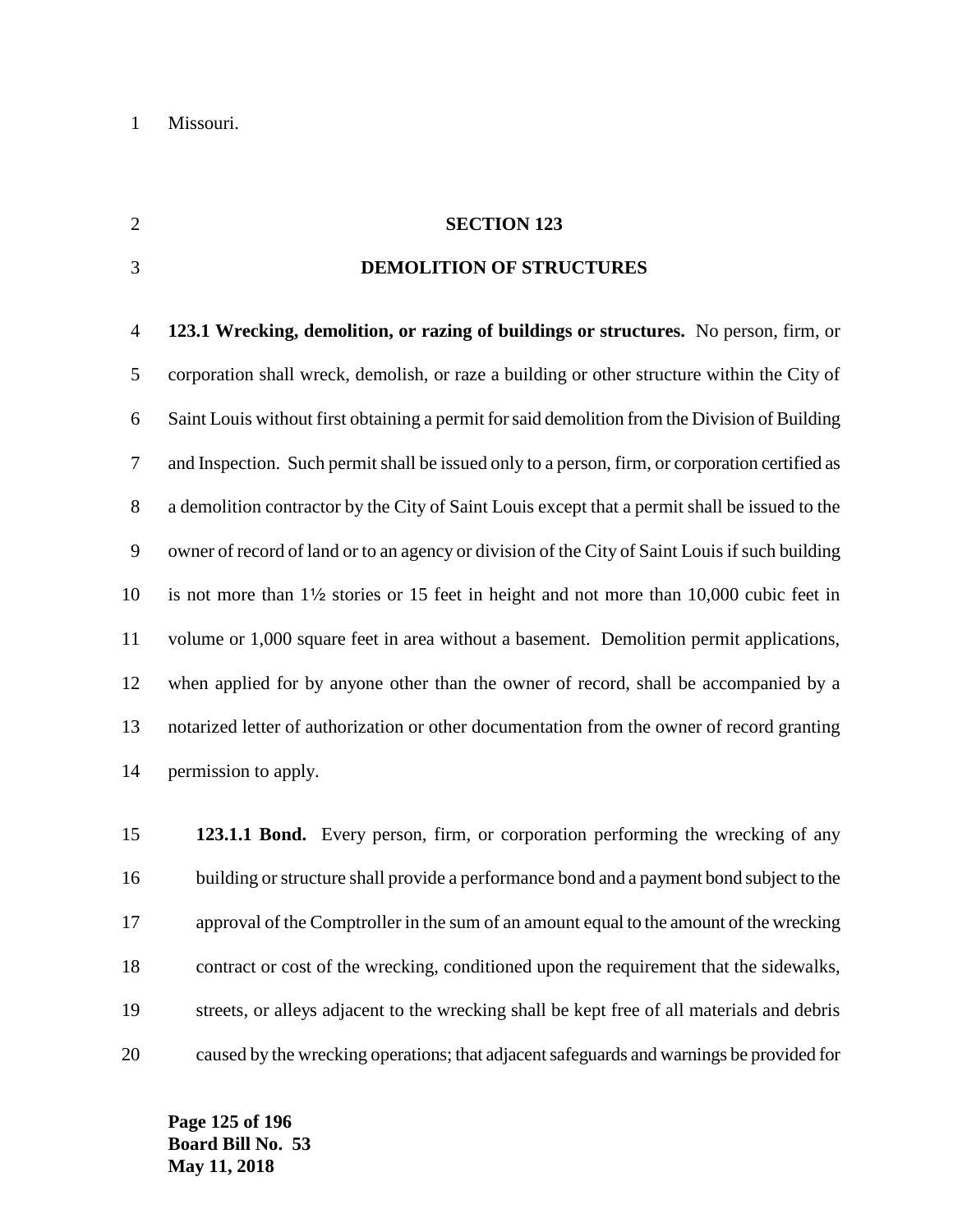| $\mathbf{1}$   | the public who use the sidewalks, streets, or alleys adjacent the wrecking; that the          |
|----------------|-----------------------------------------------------------------------------------------------|
| $\mathbf{2}$   | sidewalks, streets, alleys, municipal utilities, signs, and property be repaired of any       |
| 3              | damage caused by the wrecking operations or vehicles; that the demolition contractor          |
| $\overline{4}$ | shall clean, backfill, and grade the wrecking site as required by the building official; and  |
| 5              | further conditioned upon the requirement that the demolition contractor comply with the       |
| 6              | written directions and regulations of the Director of Streets and the building official. No   |
| 7              | bond shall be for less than \$5,000.                                                          |
| 8              | The bond herein required shall be written by a person, firm, or corporation authorized        |
| 9              | to do bonding business in the State of Missouri and shall be subject to the approval of the   |
| 10             | City Counselor and Comptroller. The bond shall be subject to cancellation only after ten      |
| 11             | days written notice to the Comptroller.                                                       |
| 12             | Any person, firm or corporation who shall fail to comply with this section shall be           |
| 13             | guilty of a violation of this code and shall, upon conviction thereof, be subject to the      |
| 14             | penalties as set forth in Section Four of the adopting ordinance.                             |
| 15             | 123.1.2 Signs. A sign made of wood, plywood, masonite, or similar material shall be           |
| 16             | displayed at a prominent location at the front of the lot on which the demolition work is     |
| 17             | being done or on the front of the building being demolished. This sign must be displayed      |
| 18             | prior to commencement and until completion of the demolition work. The demolition             |
| 19             | permit for the site shall be affixed to part of the sign. The sign shall also state the name, |
| 20             | address, and telephone number of the demolition contractor. Such name, address, and           |
| 21             | telephone number shall be permanently painted or otherwise reproduced on the sign in          |
| 22             | professionally lettered block letters in a format approved by the Building Division not       |

**Page 126 of 196 Board Bill No. 53 May 11, 2018**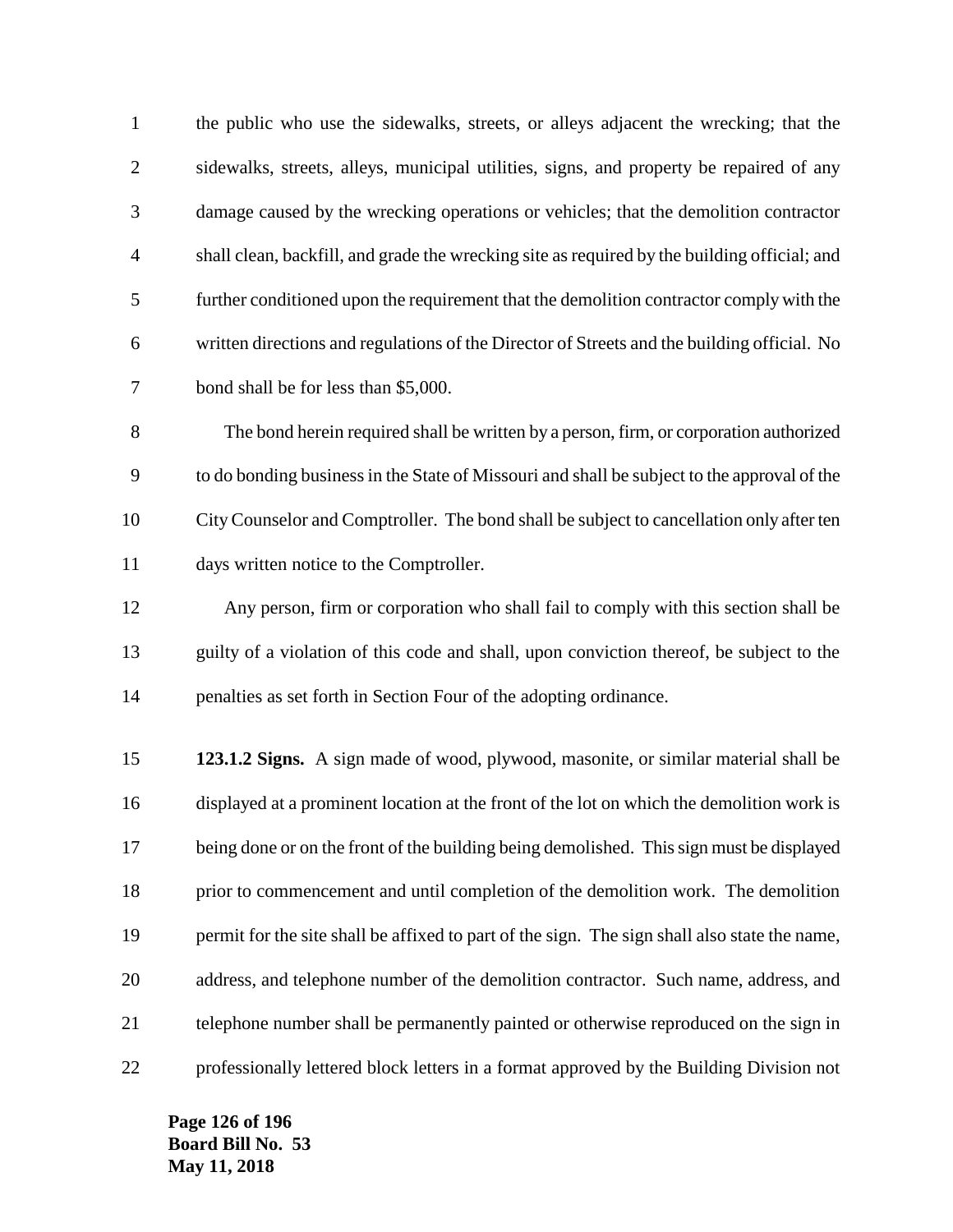1 less than 2<sup>1/2</sup> inches high, in colors contrasting with the sign background. Such signs shall not be larger than nine square feet and shall not require a sign permit.

 Any demolition contractor or employee thereof performing demolition work who does not display such sign commits an offense and shall, upon conviction, be subject to the penalties as set forth in Section Four of the adopting ordinance.

- **123.1.3 Service connections.** Before a building or structure is demolished or removed, the owner or owner's agent shall notify all utilities having service connections within the building or structure such as water, electric, gas, sewer, and other connections. A permit to demolish or remove a building or structure shall not be issued until a release is obtained from the utilities stating that their respective service connections and appurtenant equipment such as meters and regulators have been removed or sealed and plugged in a safe manner.
- **123.1.4 Vehicles.** No demolition permit shall be issued unless the applicant provides the 14 building official proof that the vehicle(s) to be used to haul the demolition debris have the necessary permits pursuant to Chapter 11.02 of the Revised Code of the City of Saint Louis. Enforcement of this section shall be by the Street Department.
- **123.1.5 Demolition permit fee.** The fee for a demolition permit and inspection for the demolition of any building or structure shall be based on the cubic footage as listed in Table 109.3.1.
- **123.1.6 Demolition work started surcharge fees schedule.** In case any work for which

**Page 127 of 196 Board Bill No. 53 May 11, 2018**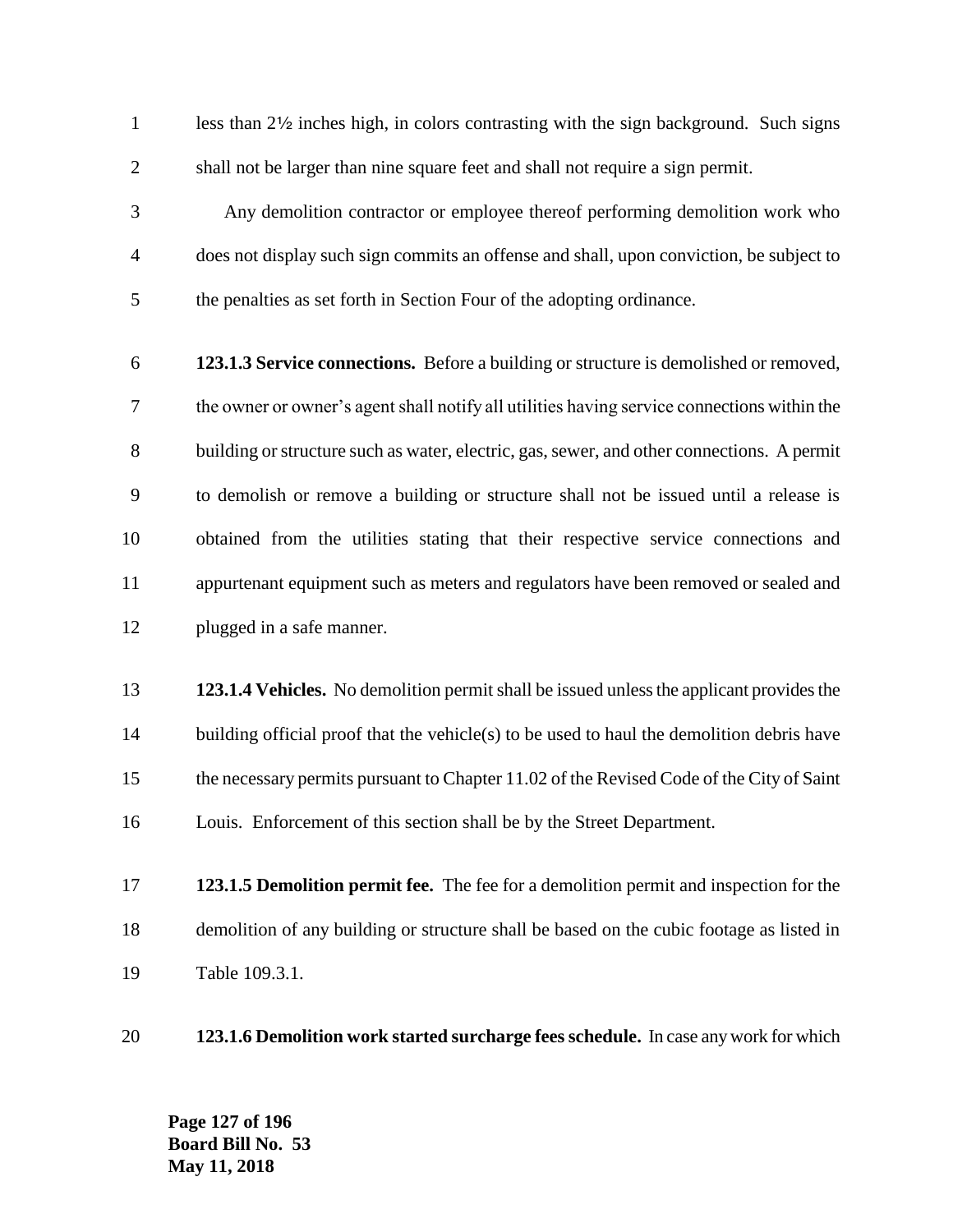a demolition permit is required by this code is substantially started or proceeded with prior to obtaining said permit, the total normal fees applicable shall be increased by the amount as listed in Table 109.5.

 **123.2 Lot regulation.** Whenever a building or structure has been removed, the premises shall be maintained free from all unsafe or hazardous conditions.

- **123.2.1 Foundation walls.** All foundation walls shall be broken down to at least twelve inches below grade and debris must not be larger than three feet in width and length. All concrete basement or crawl space slabs shall be broken into sections not exceeding eight feet in any dimension. Cracks shall be of sufficient size to permit drainage.
- **123.2.2 Grading and backfilling.** All grading and backfilling operations shall be conducted in such a manner as to provide clean, uncontaminated soil, rock, sand, gravel, concrete, asphaltic concrete, cinder blocks, and bricks. Demolition rubble or any other rubble brought in from another site to be used as fill shall be subject to laboratory testing for any contaminants at the discretion of the building official.
- **123.2.3 Lot maintenance.** Whenever a building or structure has been demolished and no building or construction operation has been contemplated or projected as evidenced by the fact that no application for a building permit has been filed with the building official, the excavation remaining after such demolition shall be immediately filled, graded, and maintained in conformity with the existing grade immediately adjacent to such excavation or as directed by the building official. The top six inches of fill shall be clean

**Page 128 of 196 Board Bill No. 53 May 11, 2018**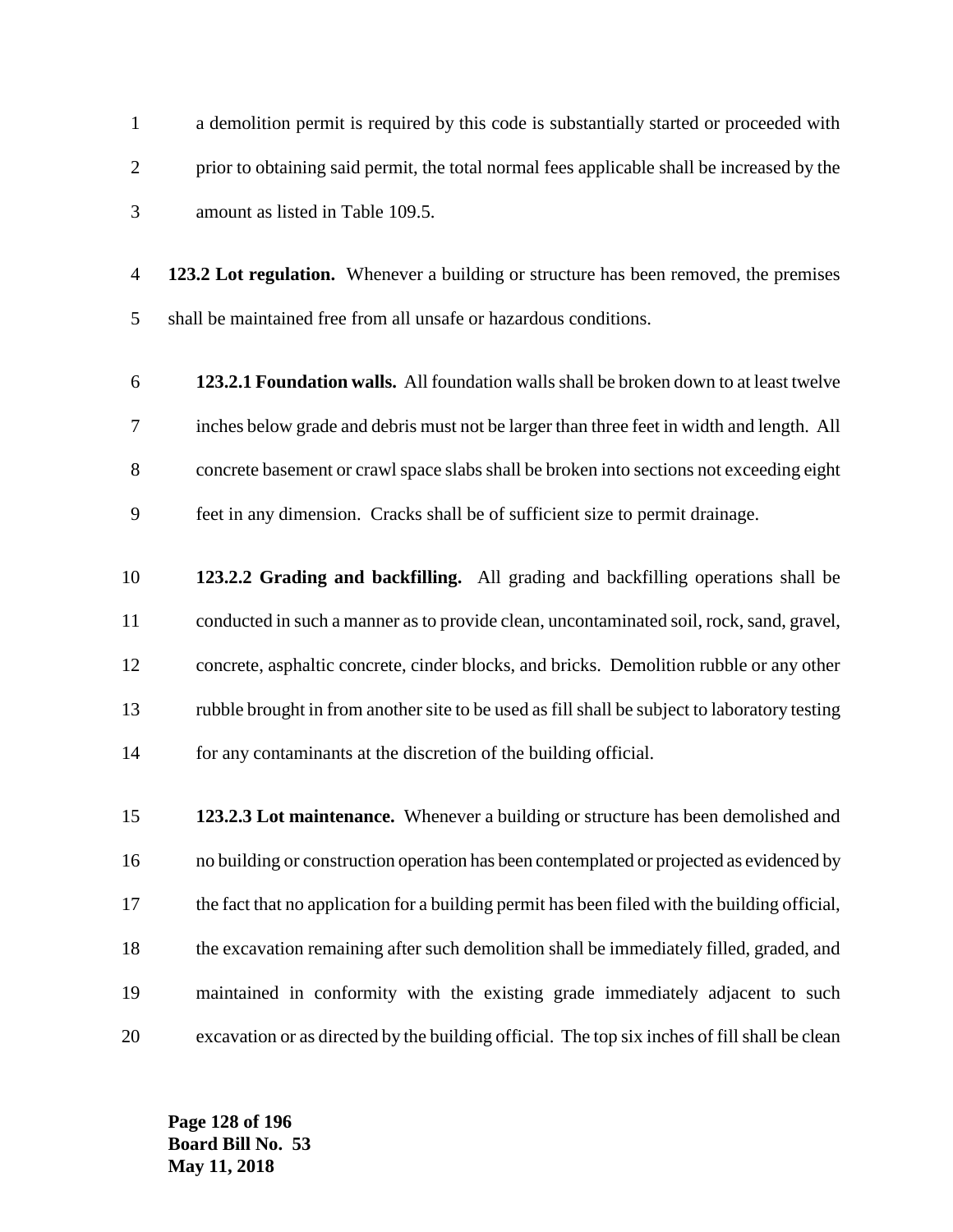top soil and shall be planted with grass seed and covered with straw.

 **123.2.4 Improper fill.** The building official shall be permitted to require the contractor to reopen a completed excavation to determine if proper fill procedures have been followed. The cost of reopening shall be borne by the demolition contractor. **123.2.5 Burial of debris.** On any demolition site where there is no basement or below grade crawl space, all demolition debris must be removed from the site. Excavation for the purpose of burying of debris will not be allowed. **123.2.6 Open Burning**. Open burning shall be allowed for the purpose of providing heat for outside employees as a condition of a demolition permit. The location for any open burning shall not be less than 50 feet from any structure and provisions shall be made to prevent the fire from spreading to within 50 feet of any structure. Fire in approved containers shall be permitted provided that such fires are not less than 15 feet from any structure. A 55-gallon drum shall be considered an approved container. These provisions do not preclude provisions from the Air Pollution or Fire Prevention ordinances. Open burning will be allowed on demolition sites when it is contained within 55- gallon drums, attended at all times, all wood and scrap confined to the drum, and a water hose or fire extinguisher available at all times. Fire drums shall be properly located on the site so as not to create a nuisance to adjoining property.

#### **CHAPTER 2 IS AMENDED AS FOLLOWS:**

**Page 129 of 196 Board Bill No. 53 May 11, 2018**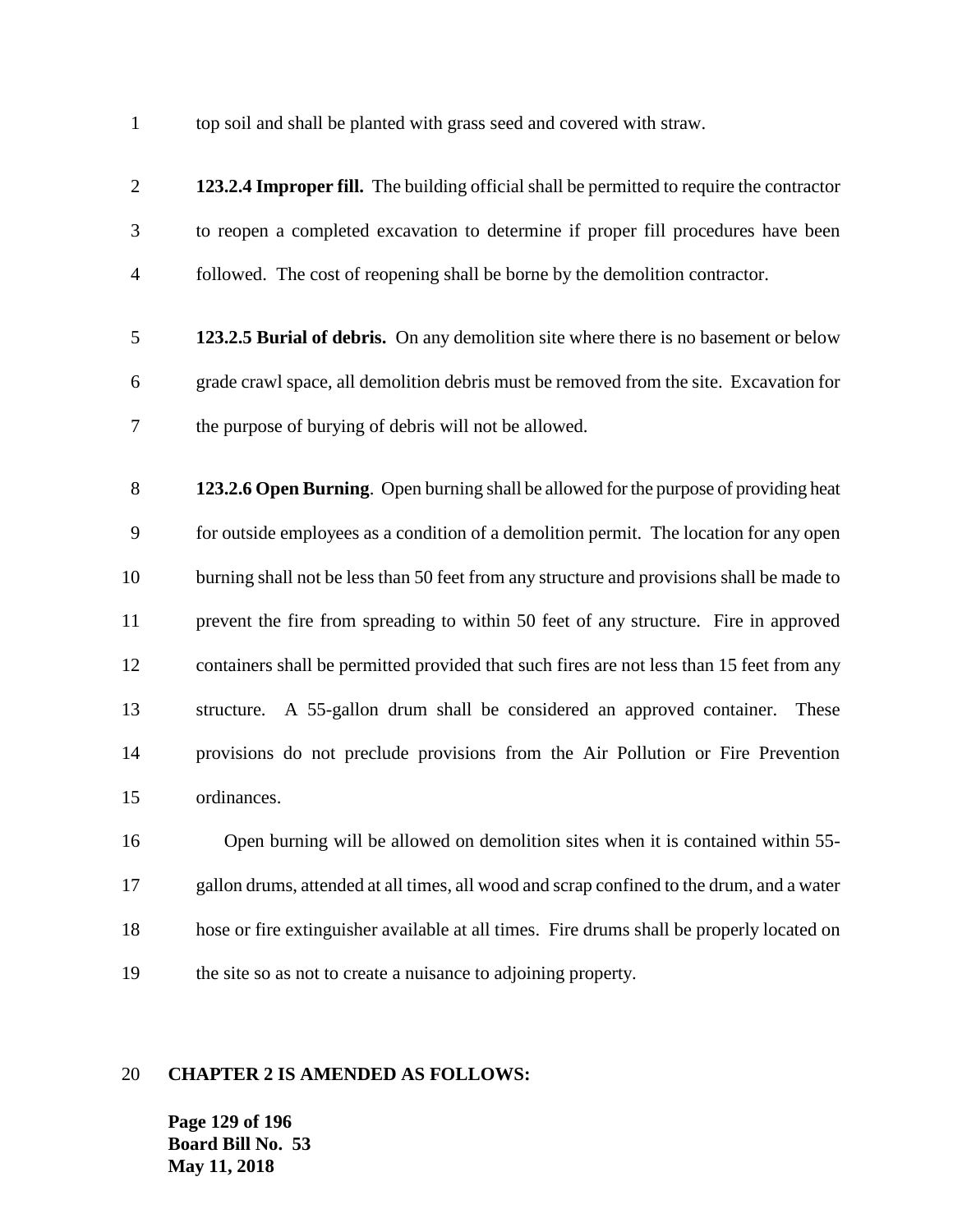Change Section 201.3 to read as follows:

 **201.3 Terms defined in other codes.** Where terms are not defined in this code and are defined in the Energy Conservation Code, Fire Code, Fuel Gas Code, Mechanical Code or Plumbing Code, such terms shall have the meanings ascribed to them as in those codes. Modify Section 202 Definitions by the addition or changing of definitions to read as follows: **ACCESSIBLE.** A site, building, facility, or portion thereof that complies with Chapter 11 of this code and ICC A117.1-09 *Accessible and Useable Buildings and Facilities* and that can be approached, entered, and used by a person with a physical disability. **BUILDING or CODE OFFICIAL.** The Building Commissioner of the City of Saint Louis or any duly authorized representative. **CONSTRUCTION COST.** The cost of all construction portions of a project, generally based upon the sum of the labor and materials used in the performance of the construction contract and other direct construction cost; does not include the compensation paid to the architect and consultants, the cost of the land, right-of-way, or other costs which are defined in the construction documents as being the responsibility of the owner.

 **CUSTODIAN OF RECORDS.** The custodian of records shall be that person who directly supervises the particular section within the Division of Building and Inspection from which records are being requested.

**Page 130 of 196 Board Bill No. 53 May 11, 2018**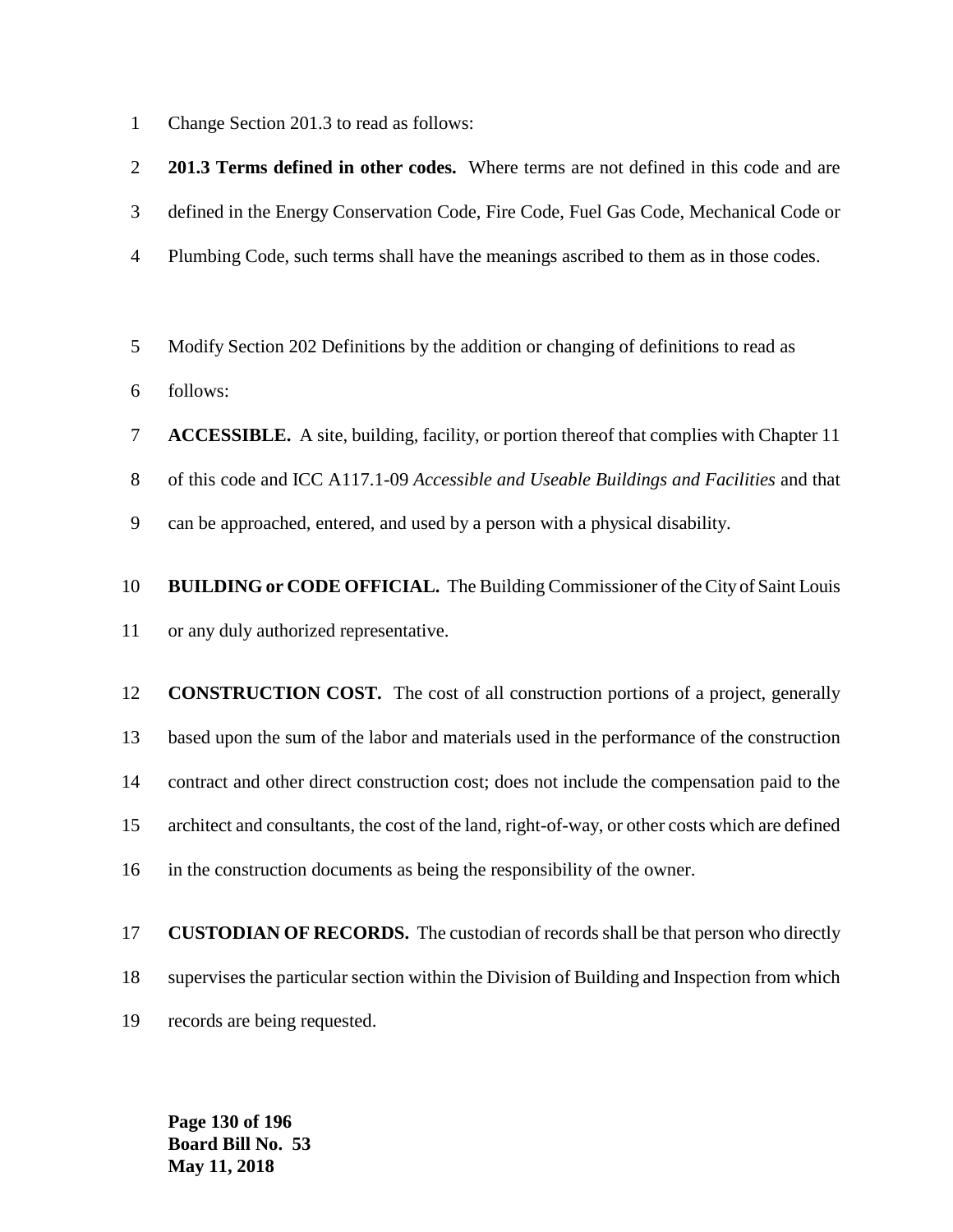**LICENSED DESIGN PROFESSIONAL.** An individual who is licensed to practice their respective design profession as defined by Chapter 327 of the Revised Statutes of the State of Missouri.

 **LICENSED DESIGN PROFESSIONAL IN RESPONSIBLE CHARGE.** A licensed design professional engaged by the owner to review and coordinate certain aspects of the project as determined by the building official for compatibility with the design of the building or structure, including submittal documents prepared by others, deferred submittal documents, and phased submittal documents.

 **OCCUPANCY PERMIT.** The permit issued by the building official which certifies that the building or structure has been inspected and has complied with the applicable provisions of all City of Saint Louis ordinances, as enforced by the Division of Building and Inspection.

 **OWNER.** Any person, firm, or corporation having a legal or equitable interest in the property; their agent, operator; collector of rent; or any other person, firm, or corporation exercising any care or control of the property; or any person, firm, or corporation recorded in the official records of the state, county, or municipality as holding title to the property or otherwise having control of the property, including the guardian of the estate of any such person and the executive administrator of the estate of such person, if ordered to take possession of real property by a court.

 **PARKING LOT.** Any parcel of land used in whole or in part for the parking of vehicles for which a charge is or is not be made. Legal off-street parking for up to four-family dwellings

**Page 131 of 196 Board Bill No. 53 May 11, 2018**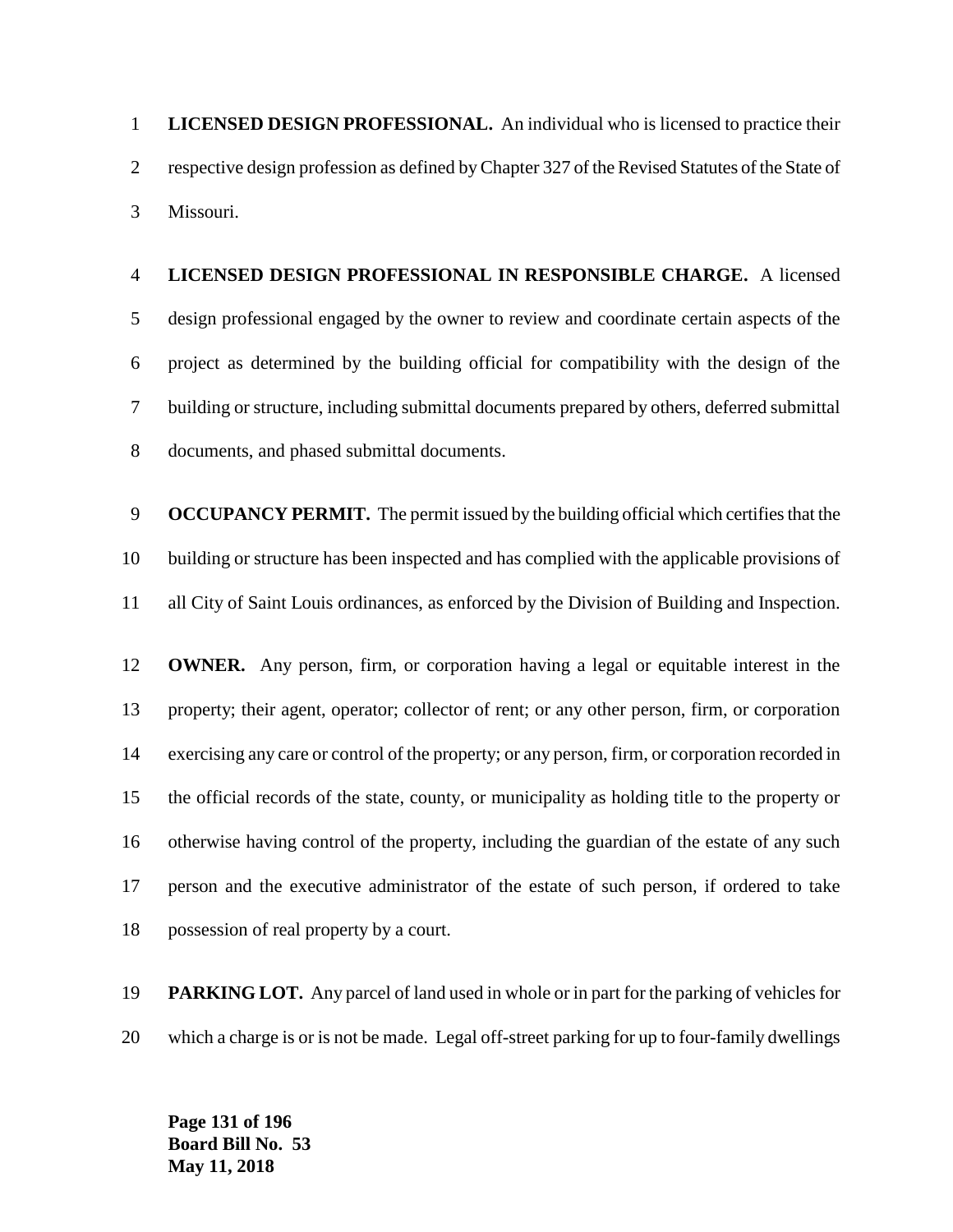shall not be considered a parking lot.

 **PROJECT COST.** The total cost of a project including professional compensation, land cost, furnishings and equipment , financing, and other charges as well as the construction cost.

## **REGISTERED DESIGN PROFESSIONAL.** *same as* **LICENSED DESIGN PROFESSIONAL.**

## **REGISTERED DESIGN PROFESSIONAL IN RESPONSIBLE CHARGE.** *same as*  **LICENSED DESIGN PROFESSIONAL IN RESPONSIBLE CHARGE.**

 **TECHNICALLY INFEASIBLE.** An alteration of a building or a facility that has little likelihood of being accomplished because the existing structural conditions require the removal or alteration of a load-bearing member that is an essential part of the structural frame or because other existing physical or site constraints prohibit modification or addition of elements, spaces, or features which are in full and strict compliance with the minimum requirements for new construction and which are necessary to provide accessibility.

Add Section 203 to read as follows:

## **SECTION 203**

## **DEFINITIONS FOR DEMOLITION PURPOSES ONLY**

**BACKFILL.** Clean, uncontaminated soil, rock, sand, gravel, concrete, asphaltic concrete,

cinder blocks, or bricks.

**Page 132 of 196 Board Bill No. 53 May 11, 2018**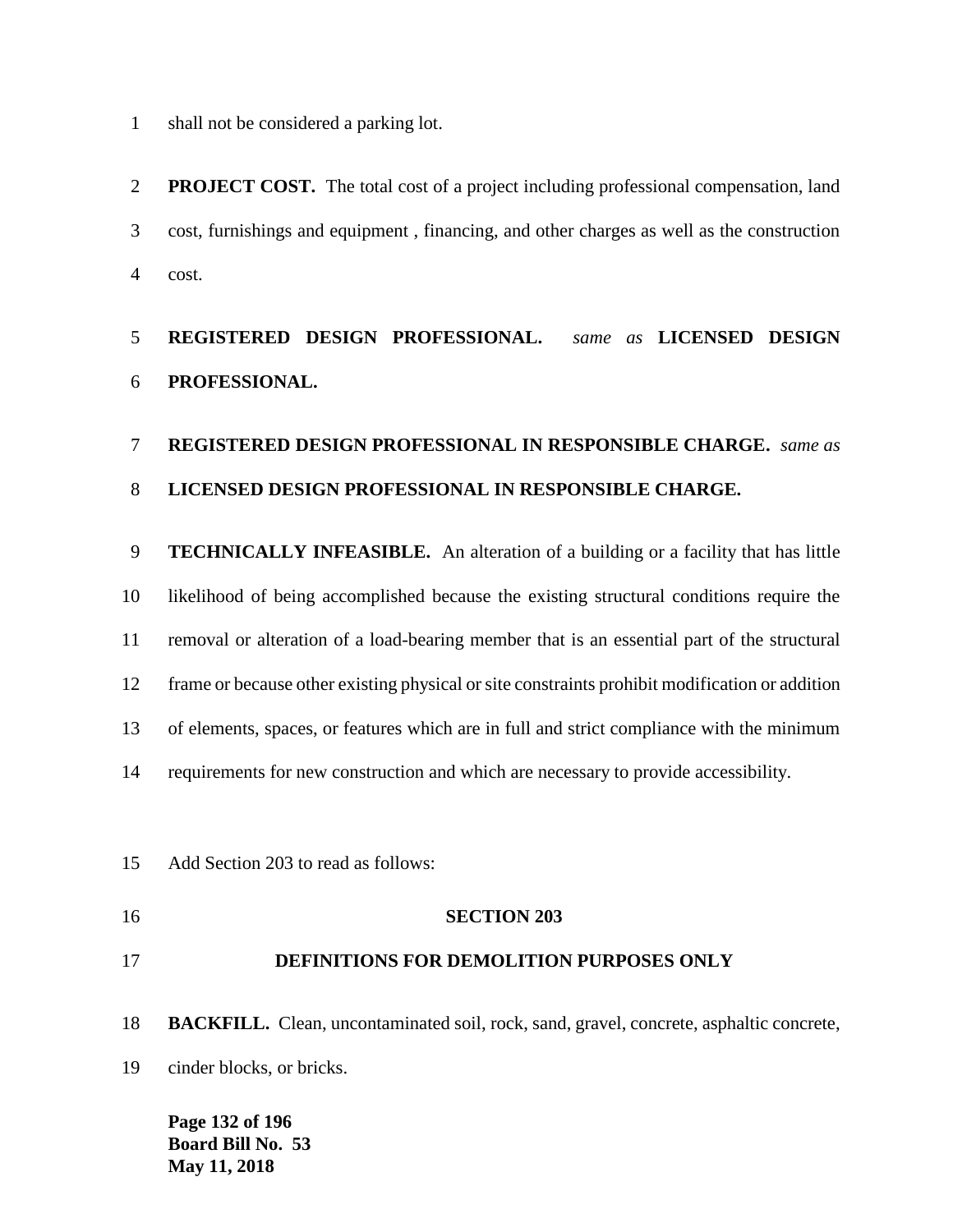**BUILDING.** A structure enclosed within exterior walls, fire walls, or party walls built, erected, and framed of component parts designed for the housing, shelter, or enclosure and support of individuals, animals, or property of any kind which is in excess of ½ stories or 15 feet in height, 10,000 cubic feet in volume, or 1,000 square feet in area without a basement.

 **DEMOLITION, CLEARING, GRADING, OR BACKFILLING.** A portion of demolition activity in which clearing, grading, or backfilling operations are conducted at the demolition site in conjunction with the demolition of the building or structure as herein defined.

 **DEMOLITION SALVAGING.** A portion of demolition activity which is conducted at the demolition site in such a manner as to reuse the existing construction materials or fixtures from the building or structure such as brick, lumber, fixtures, steel, ornamental iron, or fencing; their removal or cleaning, palletizing, stacking, storing, or loading onto vehicles for shipment.

 **DEMOLITION WRECKING.** The removal of all or portions of buildings or structures to include: on-site salvaging, on-site loading, and on-site backfilling, grading or clearing as herein defined; but does not include: the actual hauling of scrap, debris and miscellaneous materials away from the demolition site, or the removal of miscellaneous partitions, machinery, equipment, plaster, mortar, paint, fixtures, trim or finish, when performed in conjunction with building repairs or alteration work; nor does this definition include the complete relocation of buildings or structures from one site for reassembly at another site.

**Page 133 of 196 Board Bill No. 53 May 11, 2018**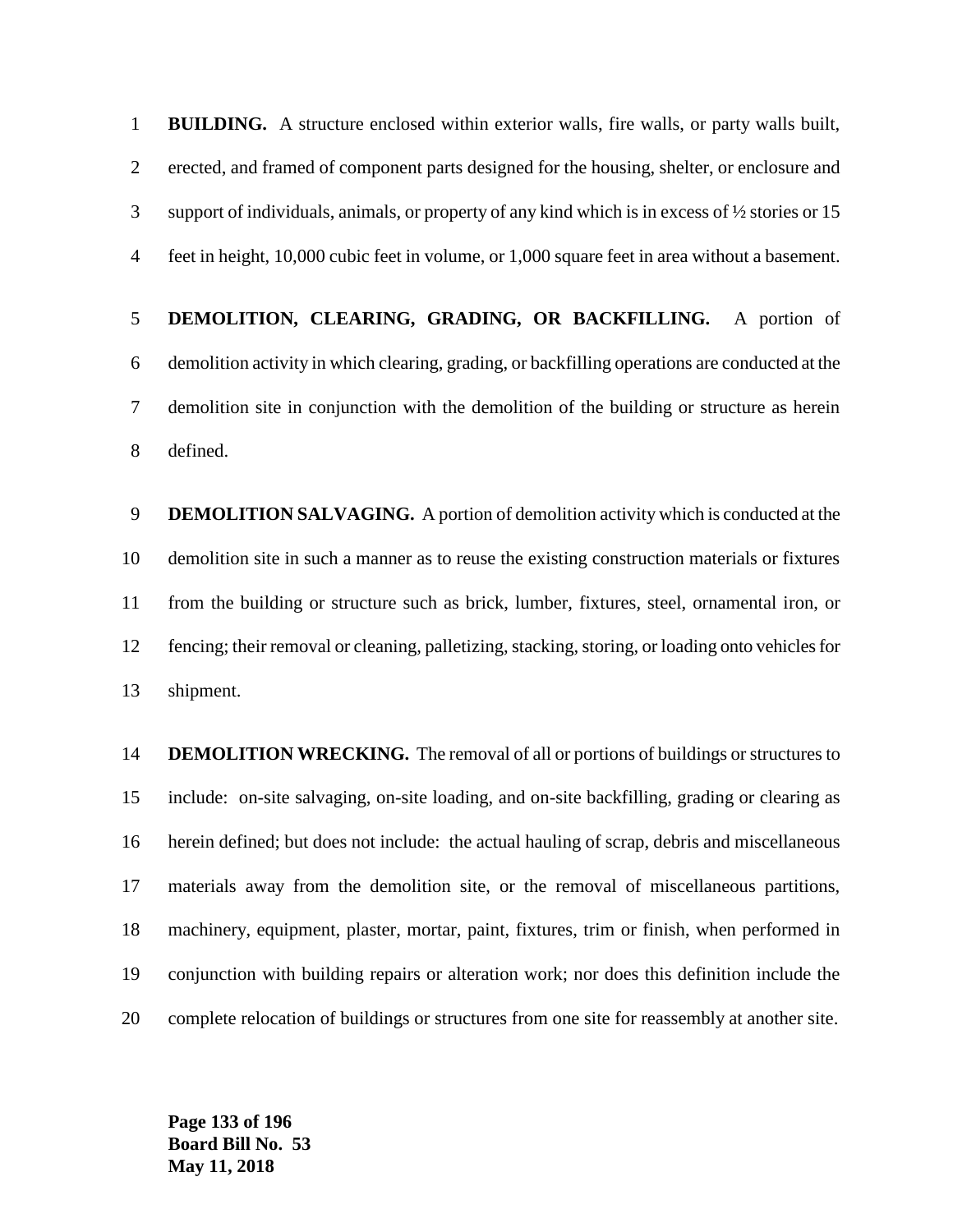**DEMOLITION OR WRECKING CONTRACTOR.** Any person, firm, partnership, or group of persons doing business under a fictitious name, whether such name be legally registered or not, or corporation doing business in or conducting demolition or wrecking activities as herein defined.

# **DEMOLITION OR WRECKING CONTRACTOR EMPLOYEE.** Any person employed by a demolition contractor in conjunction with demolition activities as herein defined.

 **STRUCTURE.** An assembly of materials forming the construction for occupancy or use, including among others: buildings, stadiums, platforms, towers, water tanks, trestles, above-grade piers, wharves, open sheds, shelters, signs, etc. which exceed 15 feet in height, 1,000 square feet in area, or 10,000 cubic feet in volume; but not to include tents, temporary reviewing stands, staging, or statues, displays, or signs less than 30 feet in height.

### **CHAPTER 3 IS AMENDED AS FOLLOWS:**

Add Section 301.2 to read as follows:

 **301.2 Application of other laws.** The provisions of this chapter shall not be deemed to nullify any provisions of the Zoning Ordinance or any other statute of the City of Saint Louis pertaining to the location or occupancy of buildings, except as specifically required by the provisions of this code.

Change Section 310.6 to read as follows:

**Page 134 of 196 Board Bill No. 53 May 11, 2018**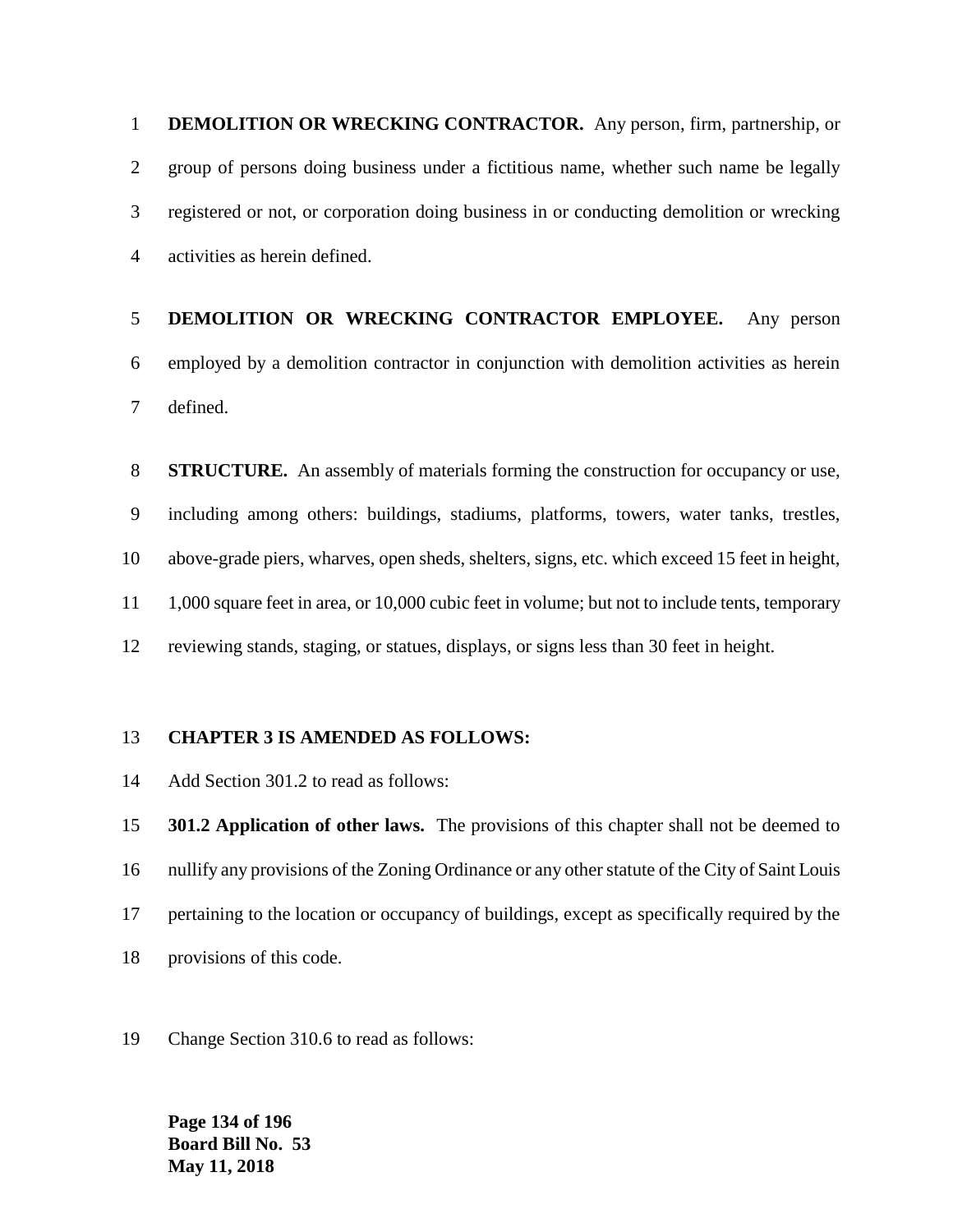**310.6 Care facilities providing home day care licensed by the State of Missouri.** Family Child Care Homes providing home day care for more than four but not more than ten unrelated children at any one time are exempt from this code if they meet the licensing capacities listed below, possess a valid State of Missouri license, are inspected by the Missouri Department of Health and the State of Missouri Fire Marshal's Office, and meet all provisions of the Zoning Ordinance of the City of Saint Louis.

- 1. If there is one adult provider, the family child care home shall be allowed to be licensed for up to six children including a maximum of three children under age two, or for up to ten children including a maximum of two children under age two. If only four children are present, all the children shall be permitted to be under the age of two.
- 2. If the provider has an adult assistant present, the family child care home shall be allowed to be licensed for up to ten children including a maximum of four children under age two, or for up to eight children who shall be permitted to be all under age two.
- 3. A family child care home shall be allowed to be licensed at maximum capacity for a period of eighteen consecutive hours of the 24-hour day. For the remaining six hours of the 24-hour day, care shall be allowed to be provided for ⅓ the licensed capacity of the home.
- If the applicant furnishes a copy of their State of Missouri Family Child Care Home License for ten children or less, they shall receive a Home Occupation Permit Waiver subject to approval by the Board of Public Service as a Conditional Use or the Board of

**Page 135 of 196 Board Bill No. 53 May 11, 2018**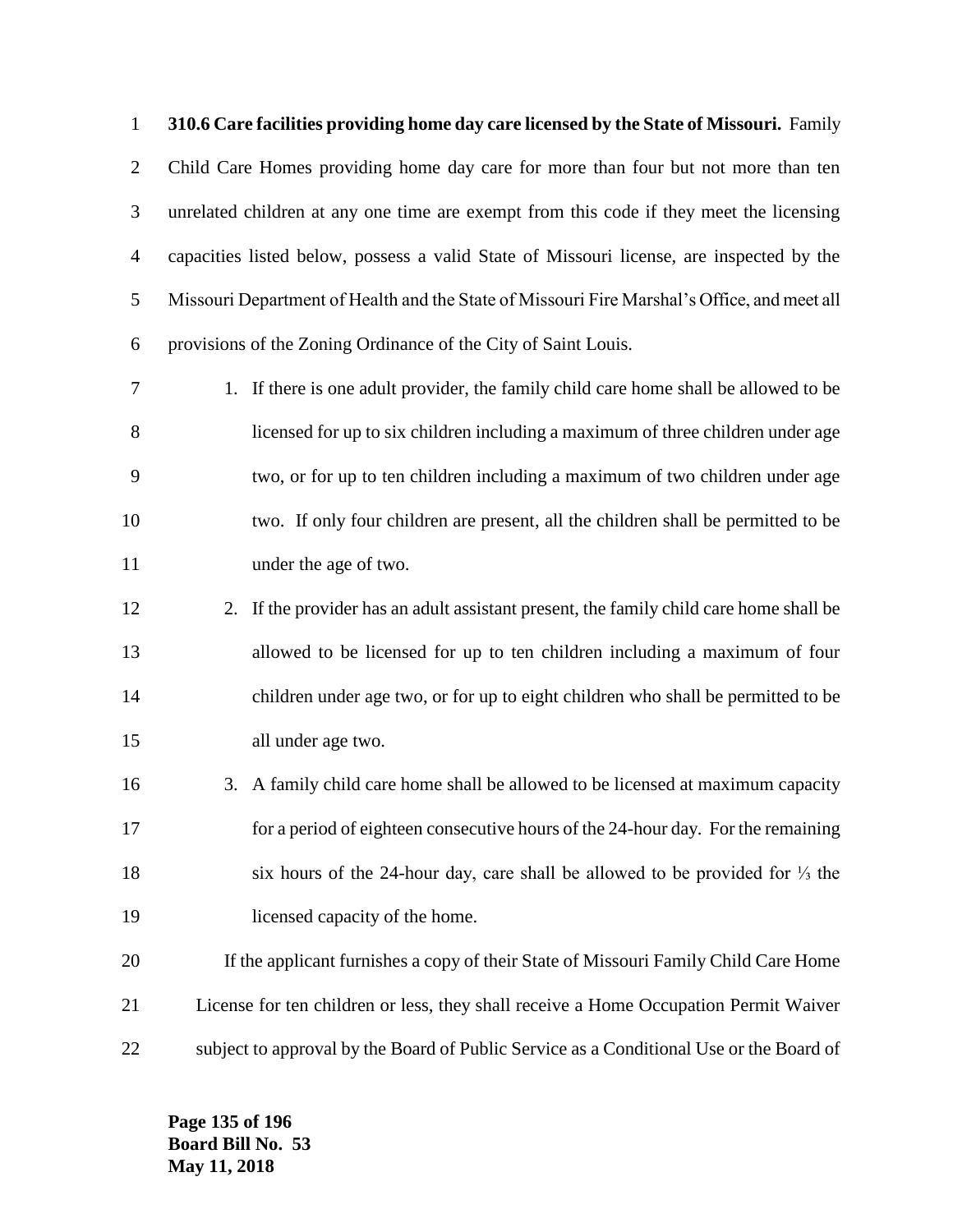Adjustment as a Variance to the Zoning Code.

 If an occupancy permit waiver is issued, the Building Division - Inspection Section will not inspect such State Licensed Family Child Care Home unless a Building Code or Zoning Ordinance complaint is received. Zoning Ordinance complaints will be investigated by the Building Division; however, Building Code complaints will be forwarded to the State of Missouri, Department of Health, Bureau of Child Care Safety and Licensure. Should seven calendar days elapse without response from the State of Missouri, Department of Health, Bureau of Child Care Safety and Licensure, the Building Division is empowered to investigate the complaint.

### **CHAPTER 4 IS AMENDED AS FOLLOWS:**

Add Sections 403.4.8.1.1 and 403.4.8.1.2 to read as follows:

 **403.4.8.1.1 Fuel Supply.** An on-premises fuel supply sufficient for two-hour full-demand operation of the system shall be provided.

 **Exception:** Where the system is supplied with pipeline natural gas and is approved.

 **403.4.8.1.2 Capacity.** The standby system shall have a capacity and rating that supplies all equipment required to be operational at the same time. The generating capacity is not required to be sized to operate all of the connected electrical equipment simultaneously.

**Page 136 of 196 Board Bill No. 53 May 11, 2018**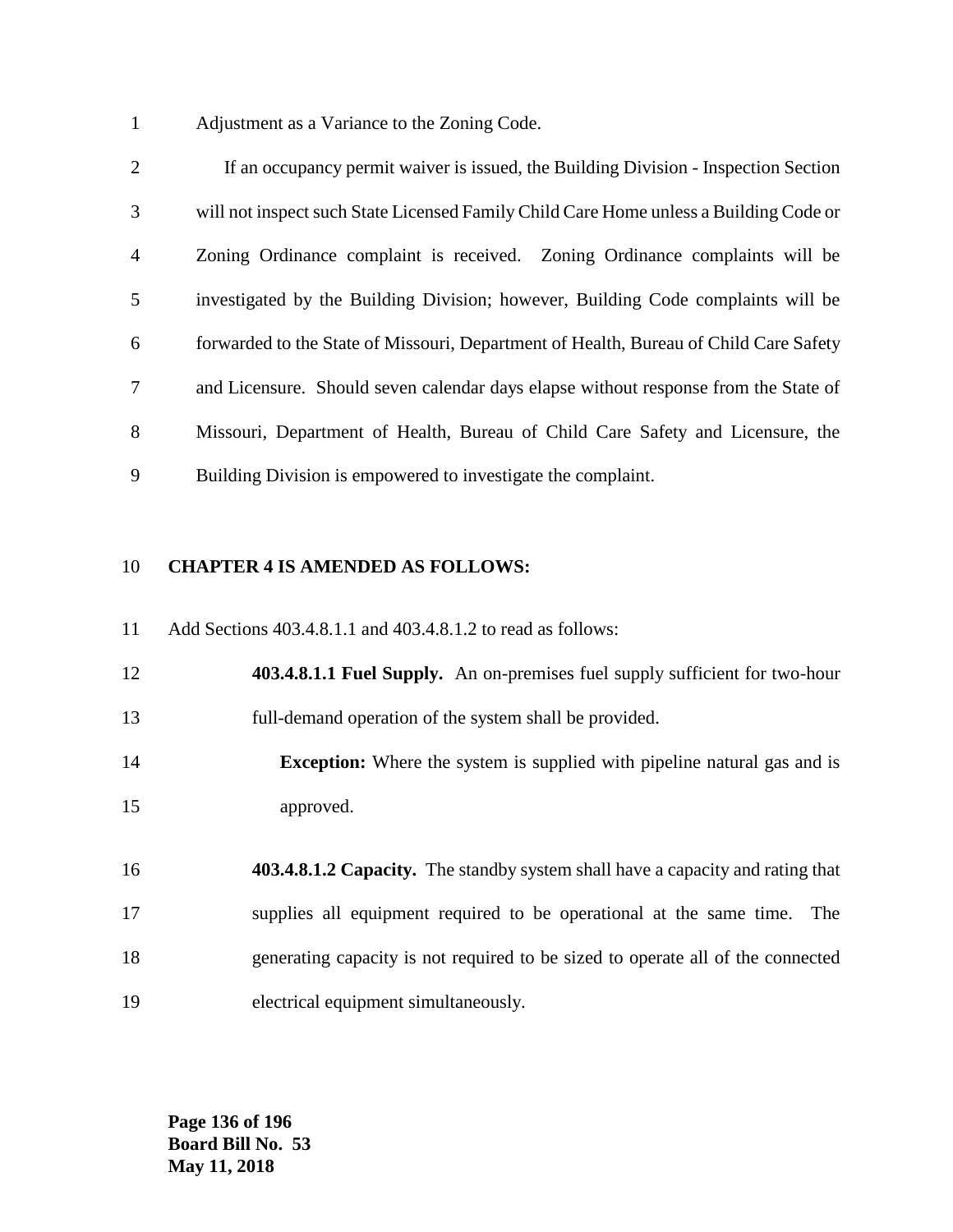Change Section 415.9.3 to read as follows:

 **415.9.3 Dry cleaning plants.** The construction and installation of dry cleaning plants shall be in accordance with the requirements of this code, the Mechanical Code, the Plumbing Code and NFPA 32. Dry cleaning solvents and systems shall be classified in accordance with the Fire Code.

Change Section 415.10.1 to read as follows:

- **415.10.1 Flammable and combustible liquids.** The storage, handling, processing, and transporting of flammable and combustible liquids shall be in accordance with the Mechanical and Fire Codes.
- The installation or removal of above-ground and under-ground storage tanks shall require a permit issued from the City of Saint Louis Fire Department and shall be subject to their regulations. Above-ground storage tanks are also subject to the requirements of the Zoning Ordinance and shall require a building permit for the construction of their structural support.
- Add Section 429 to read as follows:
- **SECTION 429**

### **PARKING LOTS AND OTHER PAVED SURFACES**

- **429.1 Building permit requirement.** A building permit is required for the construction or
- resurfacing of any parking lot.
- **Exceptions:**

**Page 137 of 196 Board Bill No. 53 May 11, 2018**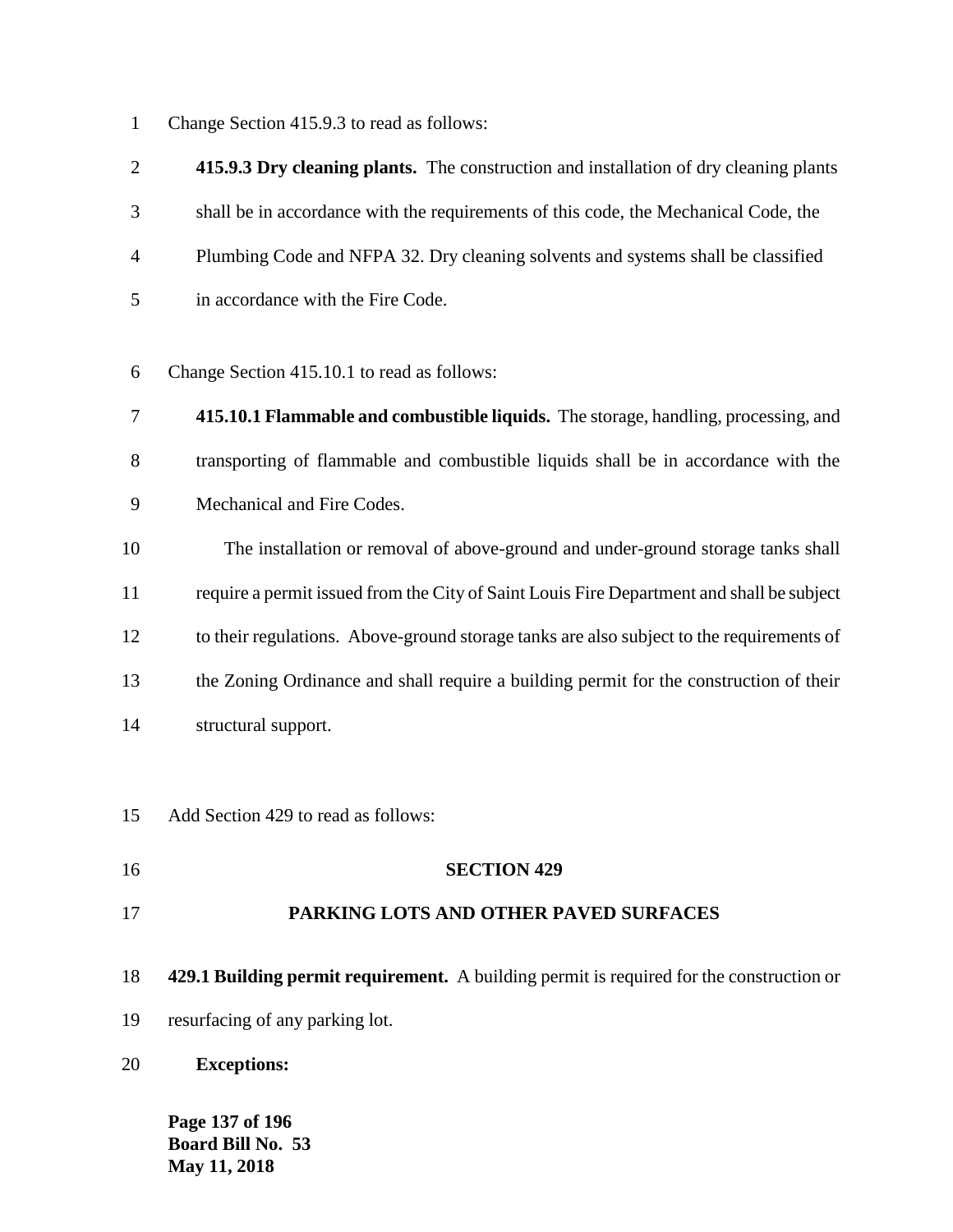| $\mathbf{1}$   |                                                                                          | 1. Restriping an existing parking lot that otherwise complies with this ordinance          |  |  |  |  |
|----------------|------------------------------------------------------------------------------------------|--------------------------------------------------------------------------------------------|--|--|--|--|
| $\overline{2}$ | provided that the existing stripes are to be repainted. The addition or relocation of    |                                                                                            |  |  |  |  |
| 3              | parking spaces or aisles requires a building permit.                                     |                                                                                            |  |  |  |  |
| 4              | 2. Lots or paved areas serving Use Group R-3, detached single family.                    |                                                                                            |  |  |  |  |
| 5              | 3. Paved areas less than 3,000 square feet for Use Group R-3, multiple single family or  |                                                                                            |  |  |  |  |
| 6              |                                                                                          | Use Group R-2.                                                                             |  |  |  |  |
| 7              |                                                                                          | 4. Pothole and rut repair.                                                                 |  |  |  |  |
| 8              | 5.                                                                                       | All legally-occupied parking lots can perform resurfacing, sealing, and striping as an     |  |  |  |  |
| 9              |                                                                                          | on-going continued maintenance for the purpose of maintaining the parking lot in           |  |  |  |  |
| 10             |                                                                                          | good condition.                                                                            |  |  |  |  |
| 11             |                                                                                          | 429.2 Parking lot construction. Parking lot construction shall conform to Sections 429.2.1 |  |  |  |  |
| 12             | thru 429.2.9.                                                                            |                                                                                            |  |  |  |  |
| 13             |                                                                                          |                                                                                            |  |  |  |  |
|                | 4279.2.1 Surface. Parking lots shall be paved and surfaced with concrete, bituminous, or |                                                                                            |  |  |  |  |
| 14             | other approved materials on an appropriately constructed base course.                    |                                                                                            |  |  |  |  |
| 15             |                                                                                          | 429.2.2 Access lanes. Access lanes, aisles, and parking spaces shall be provided in        |  |  |  |  |
| 16             | accordance with the Zoning Ordinance of the City of Saint Louis.                         |                                                                                            |  |  |  |  |
| 17             |                                                                                          | 429.2.3 Curb cuts. Parking lots shall be arranged to afford ready means of entrance and    |  |  |  |  |
| 18             |                                                                                          |                                                                                            |  |  |  |  |
|                |                                                                                          | exit, and separate permits shall be secured for curb cuts from the City of Saint Louis     |  |  |  |  |
| 19             |                                                                                          | <b>Street Department.</b>                                                                  |  |  |  |  |
| 20             |                                                                                          | 429.2.4 Protection of adjoining property. A curb at least six inches above the parking     |  |  |  |  |

**Page 138 of 196 Board Bill No. 53 May 11, 2018**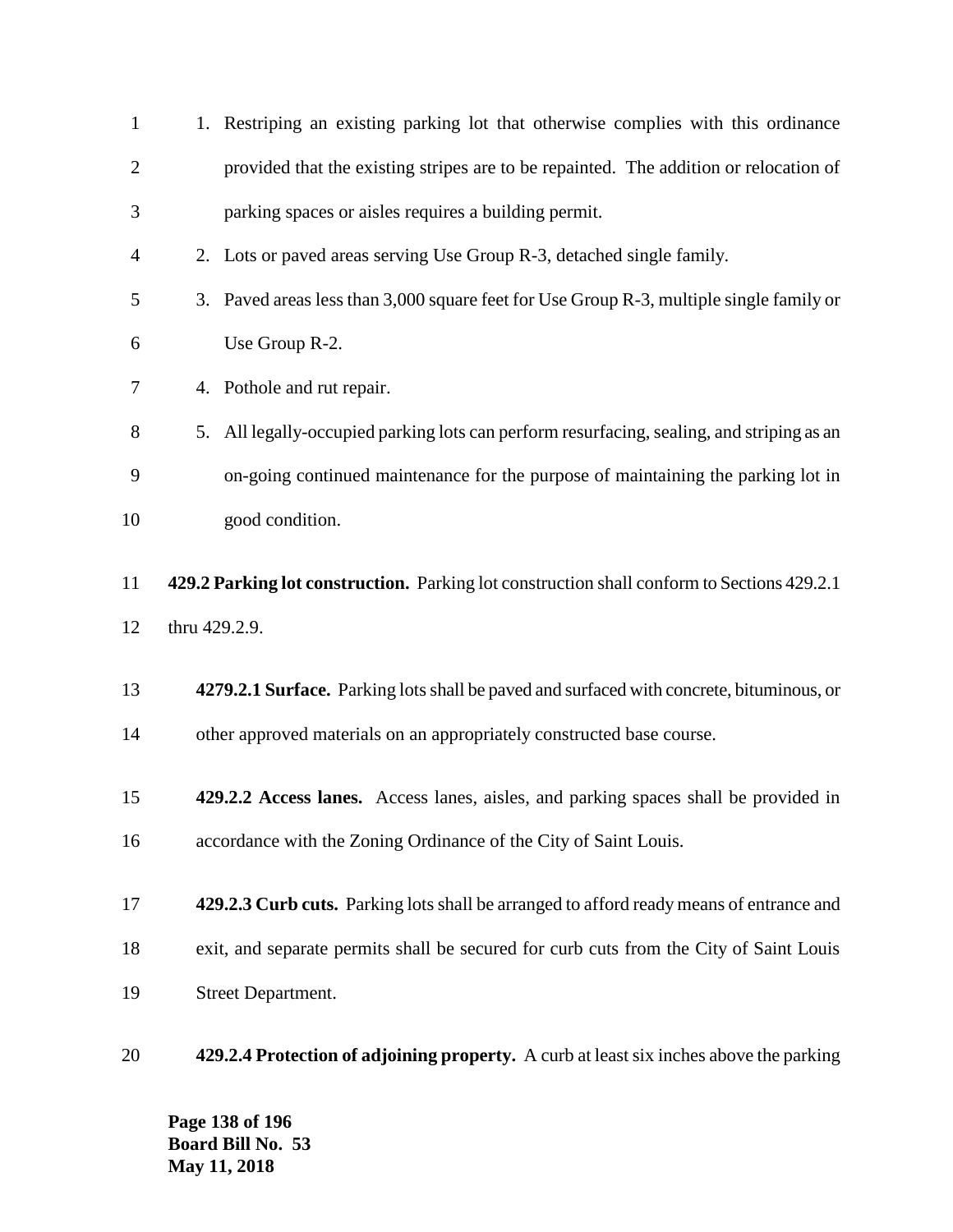1 lot surface shall be provided around the perimeter of the parking lot, exclusive of driveway areas, to prevent the washing of debris and extraneous matter onto the adjoining property or public right-of-way.

 Parking lots shall be provided with concrete wheel stops at least six inches above the parking lot surface and placed to prevent the parked vehicle from extending over the adjacent property or public right-of-way. Wheel stops shall be so positioned such that both wheels of any car parked in the space shall contact the wheel stop. All such wheel stops shall be located inside the property line, adjacent to the public sidewalk(s), public right-of-way, and adjacent properties.

 **429.2.5 Drainage.** Up to 3,000 square feet of parking and other paved areas shall be permitted to discharge via a driveway to each public or private street frontage and an additional 3,000 square feet shall be permitted to discharge into a public alley. Areas 13 larger than this must have any excess area discharge into interceptor basins as specified in the Plumbing Code.

**429.2.6 Striping.** The parking spaces shall be clearly striped and marked.

 **429.2.6.1 Accessible spaces.** Spaces required to be accessible to persons with disabilities shall be properly designated both by the appropriate logo painted in the 18 space and a sign in front of the space in accordance with ICC/A117.1 listed in Chapter 35 and in full compliance with Section 1106.

**429.2.7 Parking lot offices.** The construction of parking lot offices in excess of 35

**Page 139 of 196 Board Bill No. 53 May 11, 2018**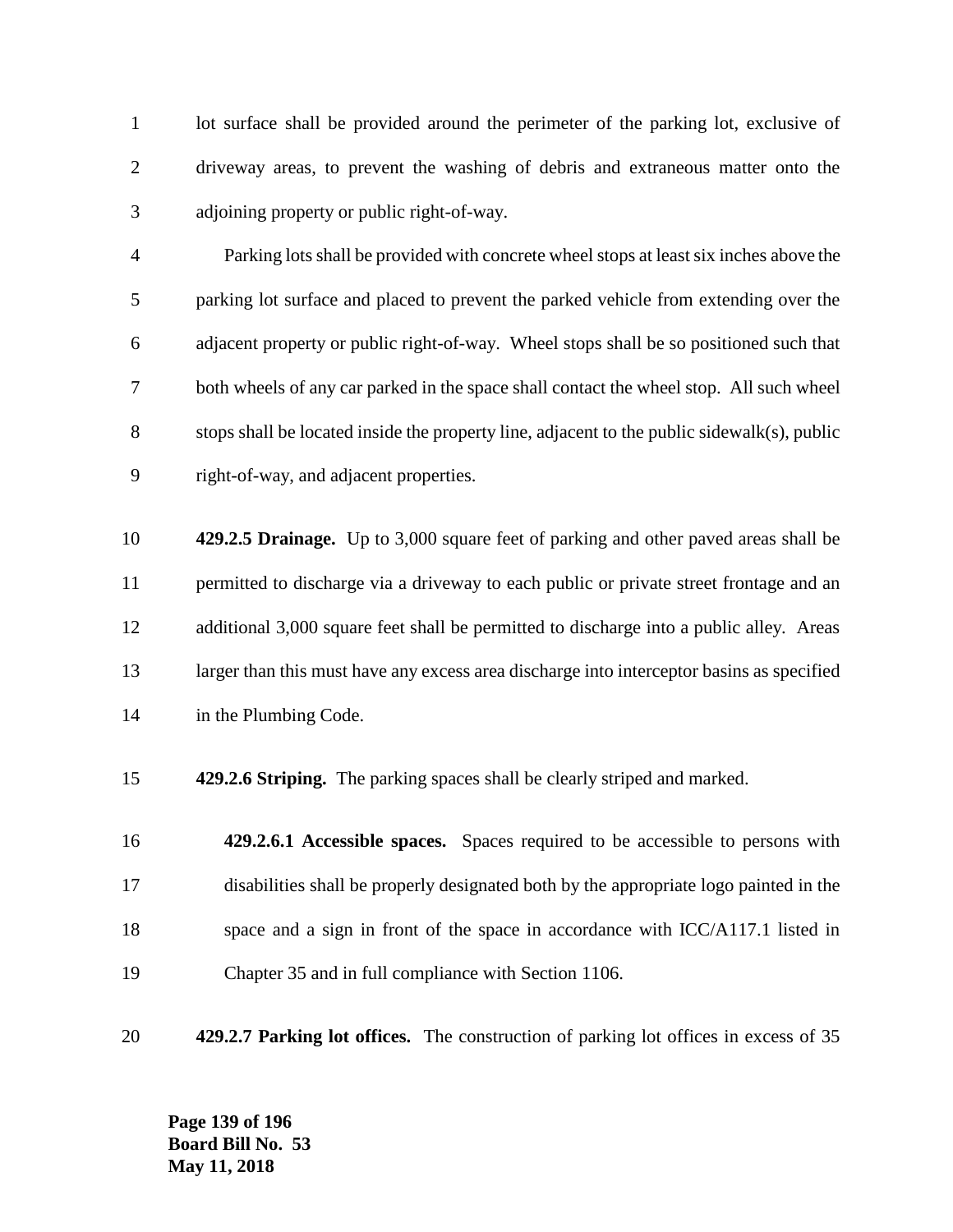square feet shall be in accordance with this code.

| $\mathbf{2}$   | 429.2.8 Lighting. Parking lots of ten or more parking spaces intended for night time use     |
|----------------|----------------------------------------------------------------------------------------------|
| 3              | shall have a minimum illumination of not less than two foot candles on the parking           |
| $\overline{4}$ | surface at any location within the parking lot. Such lights shall be so arranged as to       |
| 5              | direct the light away from adjoining dwellings. Such illumination shall be provided          |
| 6              | during the evening hours of operation of the premises that the lot serves.                   |
| 7              | <b>Exception:</b> If the parking lot has adequate light available from existing sources, the |
| $8\,$          | requirements for lighting shall be waived at the option of the building official.            |
| 9              | 429.2.9 Signs. Each operator of a parking lot charging by the hour or by the day shall       |
| 10             | display in a prominent location a sign clearly visible to motorists bearing:                 |
| 11             | 1. The name of the operator.                                                                 |
| 12             | 2. The usual hours of operation.                                                             |
| 13             | The highest daily or hourly rate schedule, if applicable.<br>3.                              |
| 14             | 4. The highest night or special event rate schedule, if applicable.                          |
| 15             | The hours an attendant is normally on duty.<br>5.                                            |
| 16             | Where a single rate is charged or where a daily or hourly rate is charged, the highest       |
| 17             | rate in each category shall be posted in figures that shall not be less than four inches in  |
| 18             | height. If any nightly or special event rate exceeds the hourly or daytime rate, then this   |
| 19             | rate shall be posted and the figures for each of these rates shall be of the same size as    |
| 20             | those used to post daily and hourly rates. All other parking rates shall be posted legibly   |
| 21             | in a prominent location.                                                                     |

**Page 140 of 196 Board Bill No. 53 May 11, 2018**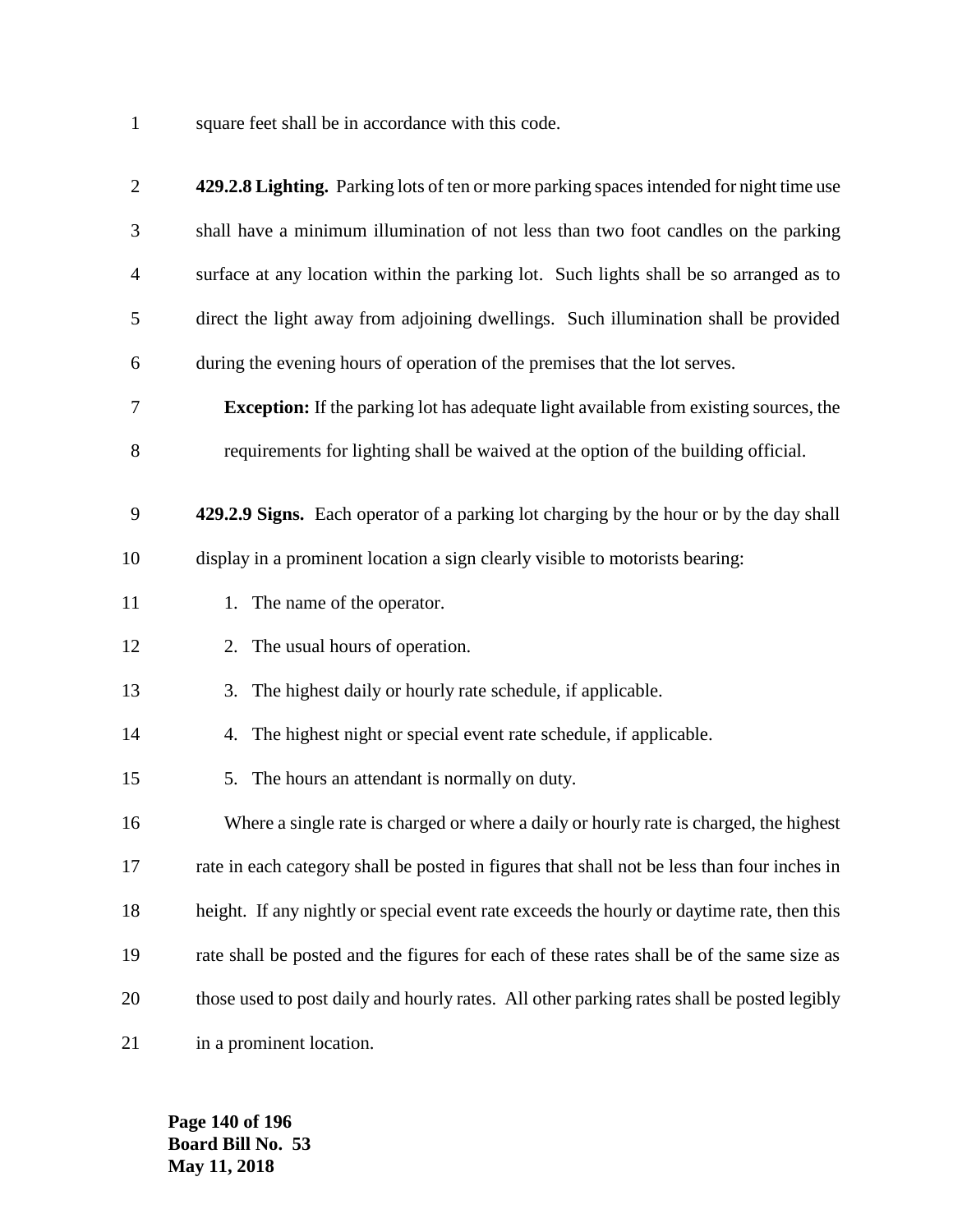| $\mathbf{1}$   | Nothing in any ordinance regulating the location of signs shall prohibit the erection of   |                                                                                              |  |  |
|----------------|--------------------------------------------------------------------------------------------|----------------------------------------------------------------------------------------------|--|--|
| $\overline{2}$ |                                                                                            | a sign which is not internally illuminated nor exceeds fifteen square feet in area or five   |  |  |
| 3              | feet in its longest dimension to comply with the above requirement for identification of a |                                                                                              |  |  |
| $\overline{4}$ |                                                                                            | parking lot. All such signs shall be erected and maintained in accordance with law.          |  |  |
|                |                                                                                            |                                                                                              |  |  |
| 5              |                                                                                            | Add Section 430 to read as follows:                                                          |  |  |
| 6              |                                                                                            | <b>SECTION 430</b>                                                                           |  |  |
| 7              |                                                                                            | <b>FENCES</b>                                                                                |  |  |
| 8              |                                                                                            | 430.1 Requirements. Fences shall be subject to the following requirements:                   |  |  |
| 9              | 1.                                                                                         | No fence exceeding 48 inches in height shall be erected in front of the building line        |  |  |
| 10             |                                                                                            | as determined by the guidelines and requirements set forth in the Zoning Ordinance,          |  |  |
| 11             |                                                                                            | when constructed for uses in residential zones. Front yard building lines for corner         |  |  |
| 12             |                                                                                            | lots are also determined by the provisions set forth in the Zoning Ordinance. Fencing        |  |  |
| 13             | on a corner lot shall not be located within the site distance triangle as defined in the   |                                                                                              |  |  |
| 14             |                                                                                            | Zoning Ordinance.                                                                            |  |  |
| 15             |                                                                                            | 2. All other fences in residential zones shall be permitted to be erected to a height not to |  |  |
| 16             |                                                                                            | exceed eight feet along side or rear property lines.                                         |  |  |
| 17             | 3.                                                                                         | Fences in commercial zones shall not exceed ten feet in height.                              |  |  |
| 18             | 4.                                                                                         | No barbed wire fence or fence topped with barbed wire, razor ribbon, or like material        |  |  |
| 19             |                                                                                            | shall be erected for any use group in residential zones. No strand of barbed wire,           |  |  |
| 20             |                                                                                            | razor ribbon, or like material on any fence shall be closer than seven feet to the           |  |  |

**Page 141 of 196 Board Bill No. 53 May 11, 2018**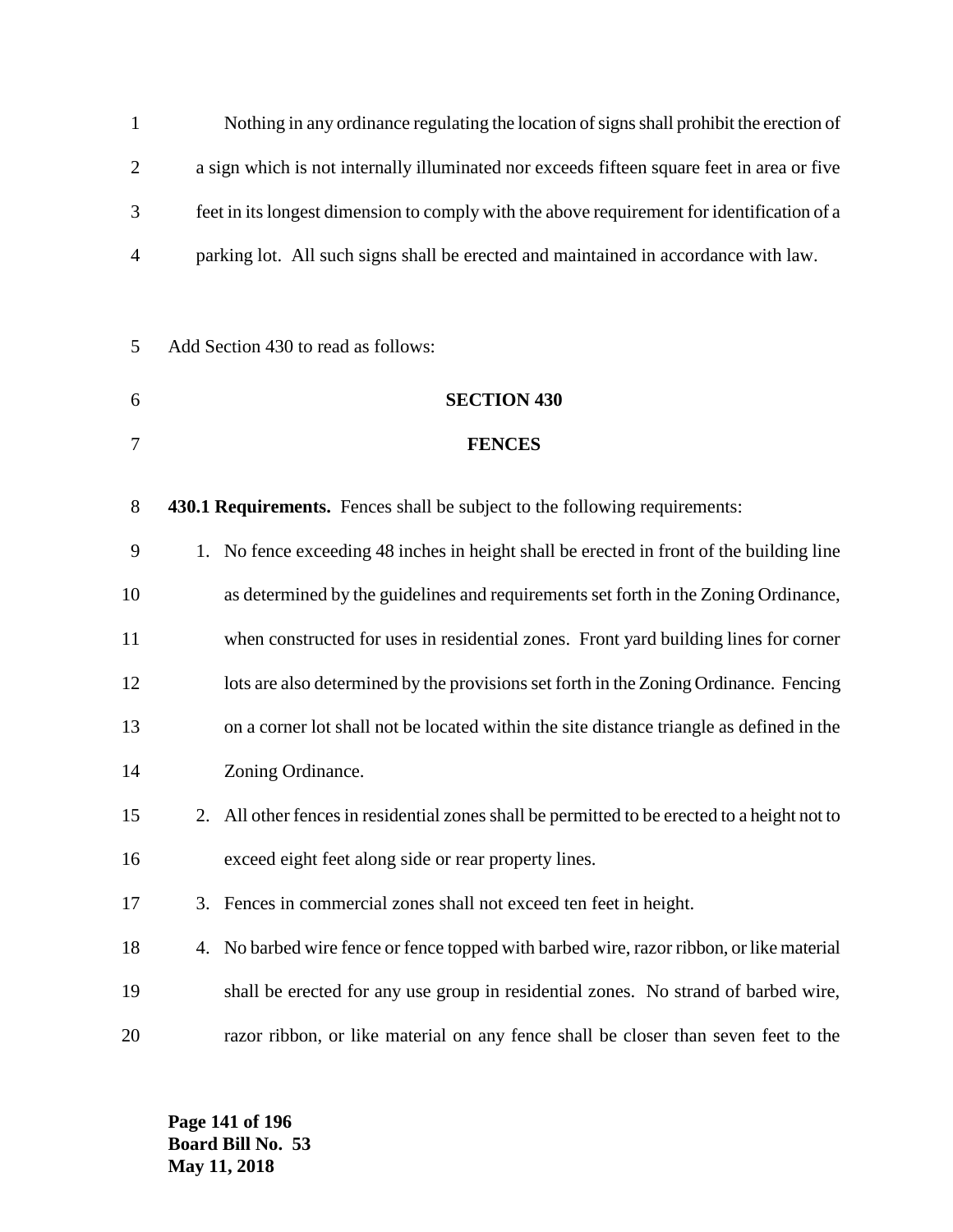- ground.
- 5. Fences around swimming pools are subject to the requirements described in Section 3109.
- 6. The property owner shall be responsible for locating property lines as they pertain to location and construction of fences.
- 7. Two fences of different heights and materials shall be permitted to abut each other on a property line provided that each is on its own property and all height regulations are followed. There are no provisions as to which side the fence must face.
- 8. No electrically charged fences shall be erected in the City of Saint Louis.
- 9. No fence shall be erected, built or installed in a side or front yard beyond the building
- 11 line where there is no sidewalk and where the side or front yard abuts a public street.

#### **CHAPTER 5 IS AMENDED AS FOLLOWS:**

Change Section 502.1 to read as follows:

 **502.1 Premises identification.** Approved numbers or addresses shall be provided for all new buildings in such a position as to be plainly visible and legible from the street or road fronting the property. These numbers shall contrast with their background. Address numbers shall be Arabic numerals or alphabet letters. Numbers shall be a minimum of four 18 inches high with a minimum stroke width of  $\frac{1}{2}$  inch.

- If there is an alley, numbers shall also be placed on the alley elevation of the premises on
- which the house, building or structure is located. If there is a garage or carport fronting on an

**Page 142 of 196 Board Bill No. 53 May 11, 2018**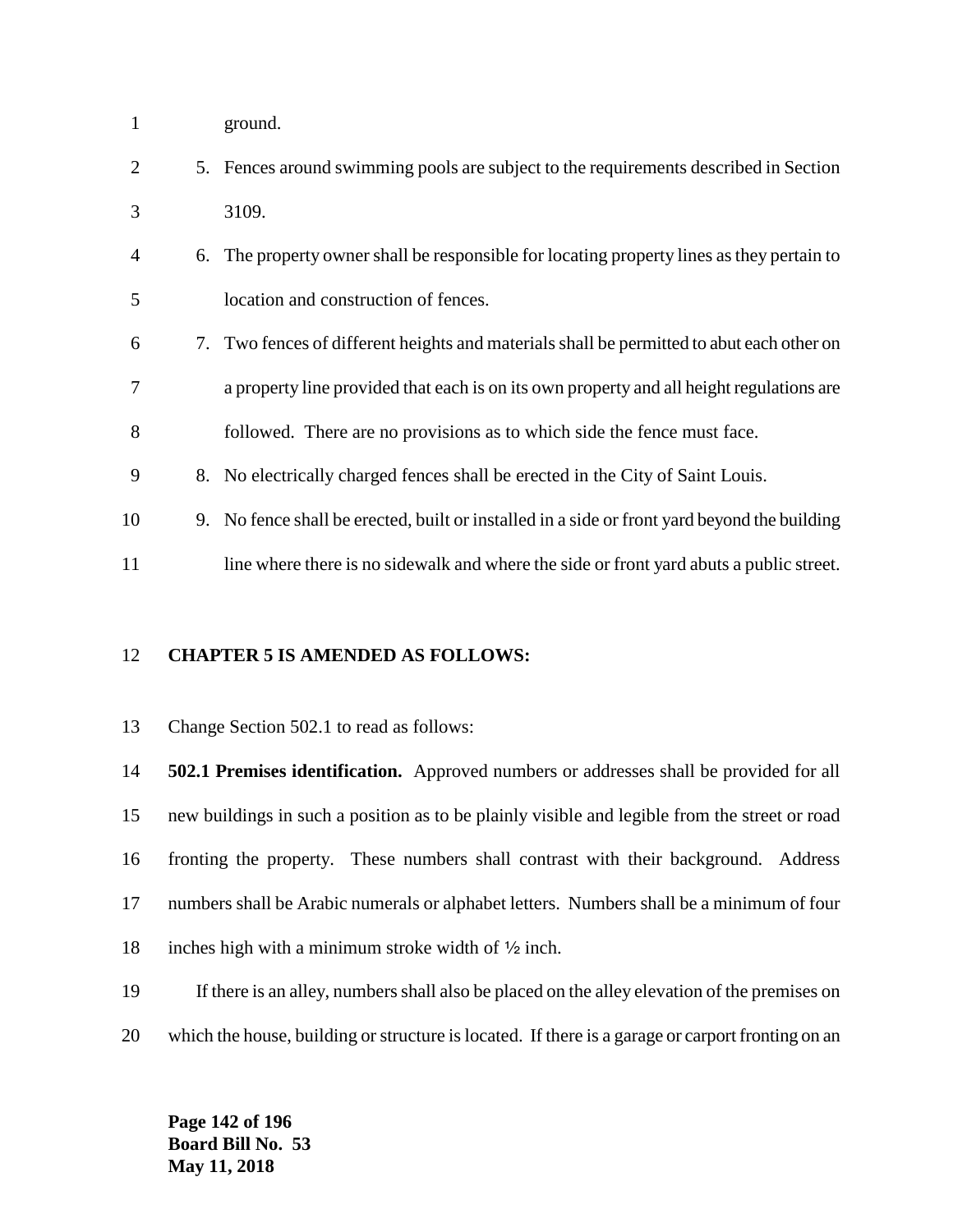1 alley, house numbers shall also be placed on the alley elevation of the garage or carport.

## 2 **CHAPTER 6 IS AMENDED AS FOLLOWS:**

3 Change Table 602 to read as follows:

- 
- 

#### 4 **TABLE 602** 5 **FIRE-RESISTANCE RATING REQUIREMENTS FOR EXTERIOR WALLS BASED ON FIRE SEPERATION DISTANCEa,d,g** 6

| <u>SEI EIVITION DISTINVER</u>                   |                                       |                                                |                                                      |                                                                    |  |  |  |
|-------------------------------------------------|---------------------------------------|------------------------------------------------|------------------------------------------------------|--------------------------------------------------------------------|--|--|--|
| <b>FIRE RESISTANCE</b><br>$DISTANCE = X (feet)$ | <b>TYPE OF</b><br><b>CONSTRUCTION</b> | <b>OCCUPANCY</b><br><b>GROUP H<sup>e</sup></b> | <b>OCCUPANCY</b><br>GROUP $F-1, M, S-1$ <sup>f</sup> | <b>OCCUPANCY</b><br>GROUP A, B, E, F-2, I, Ri, S-2, U <sup>h</sup> |  |  |  |
| X <sub>3<sub>b</sub></sub>                      | All                                   |                                                |                                                      |                                                                    |  |  |  |
| $3 \le X < 10$                                  | IА                                    |                                                |                                                      |                                                                    |  |  |  |
|                                                 | Others                                |                                                |                                                      |                                                                    |  |  |  |
| 10 < X < 30                                     | 1A, 1B                                |                                                |                                                      |                                                                    |  |  |  |
|                                                 | IIB, VB                               |                                                |                                                      |                                                                    |  |  |  |
|                                                 | Others                                |                                                |                                                      | ιc                                                                 |  |  |  |
| Y>30                                            | All                                   |                                                |                                                      |                                                                    |  |  |  |

8 a. Load bearing exterior walls shall also comply with the fire-resistance requirements of Table 601.

b. See Section 706.1.1 for party walls.

10 c. Open parking garages complying with Section 406 shall not be required to have a fire-resistance rating.

11 d. The fire-resistance rating of an exterior wall is determined based upon the fire separation distance of the exterior wall and the story in which the wall is located.

e. For special requirements for Group H, see Section 415.6.<br>f. For special requirements for Group S aircraft hangers, see

For special requirements for Group S aircraft hangers, see Section 412.3.1.

7 For SI: 1 foot = 304.8 mm.<br>
8 a. Load bearing exterior<br>
9 b. See Section 706.1.1 for Containstance Section 706.1.1 for Copen parking garages<br>
11 c. Open parking garages<br>
11 c. For special requirement<br>
14 f. For special 15 g. Where Table 705.8 permits nonbearing exterior walls with unlimited area of unprotected openings, the required fire-resistance rating for the exterior walls is 0 hours.

17 h. For buildings containing only a Group U occupancy private garage or carport, the exterior wall shall not be required to have a fire-18 resistance rating where the fire separation distance is 3 feet or greater.<br>
18 For a Group R-3 building of Type II-B or V-B construction, the exterior

For a Group R-3 building of Type II-B or V-B construction, the exterior wall shall not be required to have a fire-resistance rating where the separation distance is 3 feet or greater.

- 21 Change Section 603.1.2 to read as follows:
- 22 **603.1.2 Piping.** The use of combustible piping materials shall be permitted in
- 23 accordance with the limitations of the Mechanical Code and the Plumbing Code.

## 24 **CHAPTER 7 IS AMENDED AS FOLLOWS:**

25 Change Table 705.8 to read as follows:

## **Table 705.8**

**Page 143 of 196 Board Bill No. 53 May 11, 2018**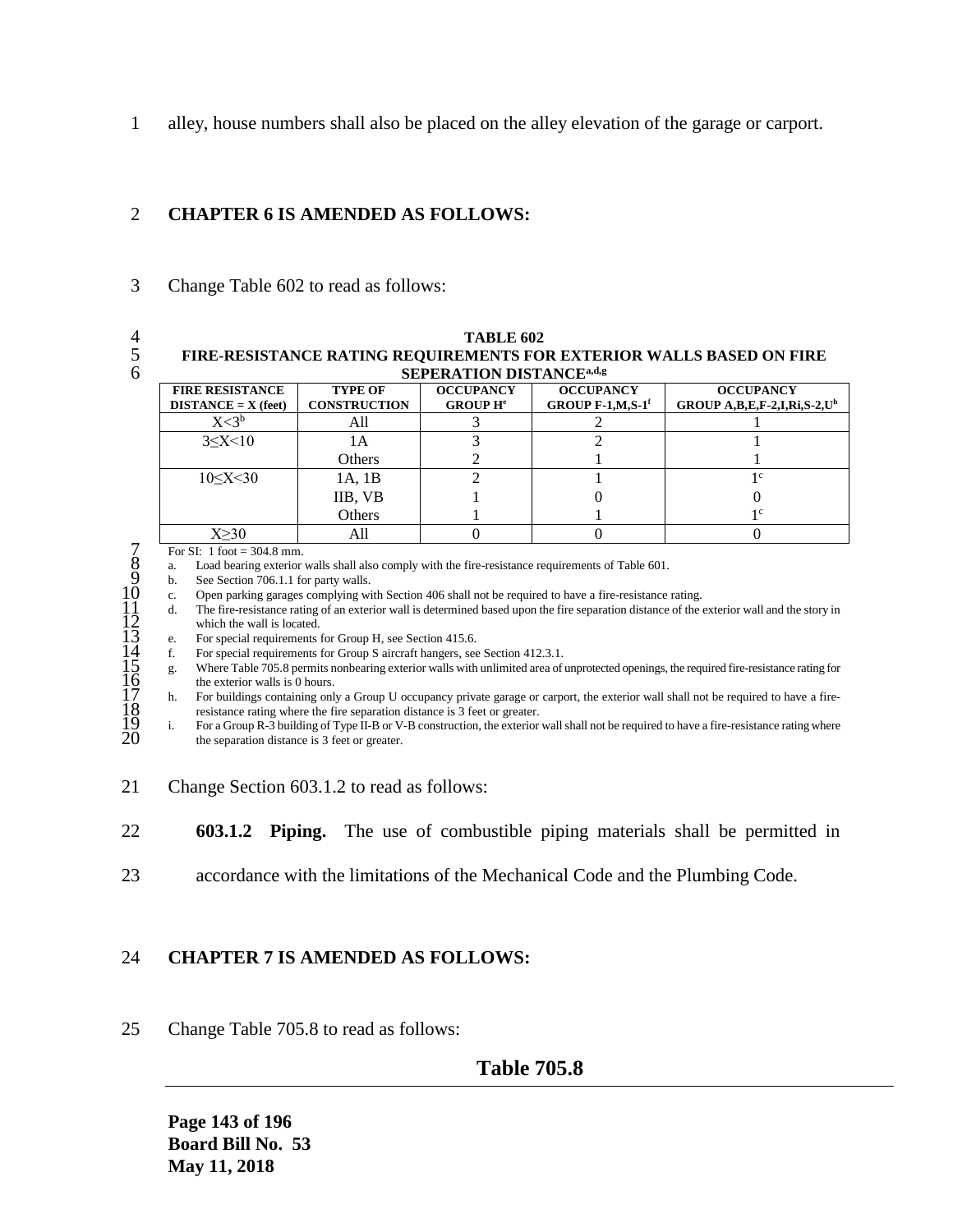|                                            | FIRE SEPARATION DISTANCE (feet) |                                       |                                           |                                                |                                     |
|--------------------------------------------|---------------------------------|---------------------------------------|-------------------------------------------|------------------------------------------------|-------------------------------------|
| <b>CLASSIFICATION OF</b><br><b>OPENING</b> | 0<br>to<br>3(e)(h)              | <b>Greater</b><br>than 3<br>to $5(b)$ | <b>Greater</b><br>than 5<br>to $10(d)(f)$ | <b>Greater</b><br>than 10<br>to 15 $(c)(d)(f)$ | <b>Greater</b><br>than 15<br>(c)(f) |
| Unprotected                                | 5%                              | 25%                                   | 35%                                       | 60%                                            | No Limit                            |
| Protected                                  | 15%                             | 50%                                   | 75%                                       | No Limit                                       | No Limit                            |

#### **MAXIMUM AREA OF EXTERIOR WALL OPENINGS**

For SI: 1 foot  $=$  304.8 mm.

a. Values given are percentages of the area of the exterior wall. This table assumes that the openings are reasonably uniformly distributed. Where openings are not reasonably uniformly distributed, the portion of the wall utilized to calculate compliance with Table 704.8 shall be approved.

- b. For occupancies in Group R-3, as applicable in Section 101.2, the maximum percentage of unprotected and protected exterior wall openings shall be 25 percent.
- c. The area of openings in an open parking structure with a fire separation distance of greater than ten feet shall not be limited.
- d. For occupancies in Group H-2 or H-3, unprotected openings shall not be permitted for openings with a fire separation distance of fifteen feet or less.
- e. For requirements for fire walls for buildings with differing roof heights, see Section 705.6.1

f. The area of unprotected and protected openings is not limited for occupancies in Group R-3, as applicable in Section 101.2, with a fire separation distance greater than five feet.

- g. Buildings whose exterior bearing wall, exterior nonbearing wall and exterior structural frame are not required to be fire-resistance rated shall be permitted to have unlimited unprotected openings.
- h. Includes accessory buildings to Group R-3 as applicable in Section 101.2.
- i. Not applicable to Group H-1, H-2 and H-3 occupancies.
- j. The area of openings in a building containing only a Group U occupancy private garage or carport with a fire separation distance of 3 feet or greater shall not be limited.
- k. For openings between S-2 parking garage and Group R-2 bui;lding, see Section 705, Exception 2.
- 1 Change Section 718.5 to read as follows:

### 2 **718.5 Combustible materials in concealed spaces in Type I or II construction.**

- 3 Combustible materials shall not be permitted in concealed spaces of buildings of Type I or II
- 4 construction.

#### 5 **Exceptions:**

- 
- 6 1. Combustible materials in accordance with Section 603.
- 7 2. Combustible materials exposed within plenums complying with Section
- 8 602 of the Mechanical Code.
- 9 3. Class A interior finish materials classified in accordance with Section

**Page 144 of 196 Board Bill No. 53 May 11, 2018**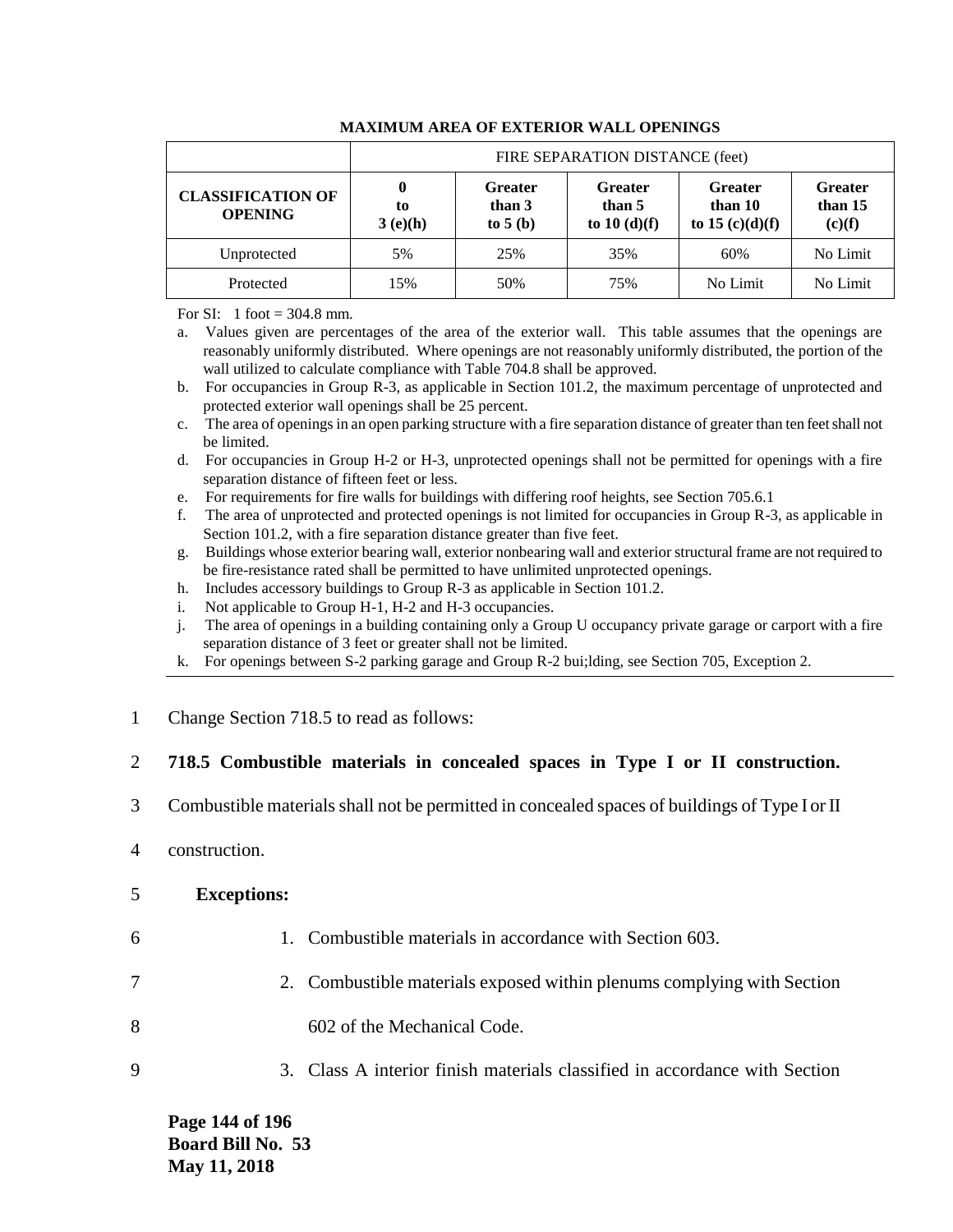| $\mathbf{1}$   | 803.                                                                     |
|----------------|--------------------------------------------------------------------------|
| 2              | 4. Combustible piping within partitions or shaft enclosures installed in |
| 3              | accordance with the provisions of this code.                             |
| $\overline{4}$ | 5. Combustible piping within concealed ceiling spaces installed in       |
| 5              | accordance with the Mechanical Code and the Plumbing Code.               |
| 6              | 6. Combustible insulation and covering on pipe and tubing, installed in  |
| 7              | concealed spaces other than plenums, complying with Section 720.7.       |

### **CHAPTER 9 IS AMENDED AS FOLLOWS:**

Add Section 901.2.1 to read as follows:

 **901.2.1 Non-required systems.** Any fire protection system or portion thereof not required by this code shall be permitted to be furnished and installed for partial or complete protection provided that such installed system shall meet all applicable requirements of this code. A building permit shall be required for fire suppression systems not required by this code. A building permit shall not be required for fire detection systems not required by this code.

### **Exceptions:**

- 17 1. All High Hazard Use Groups.
- 2. When stipulated in a decision of the Board of Building Appeals.
- 3. When ordered by the Building Commissioner or Fire Marshal.
- 4. When the building owner requests approval and an acceptance test by the Fire 21 Marshal's Office.

**Page 145 of 196 Board Bill No. 53 May 11, 2018**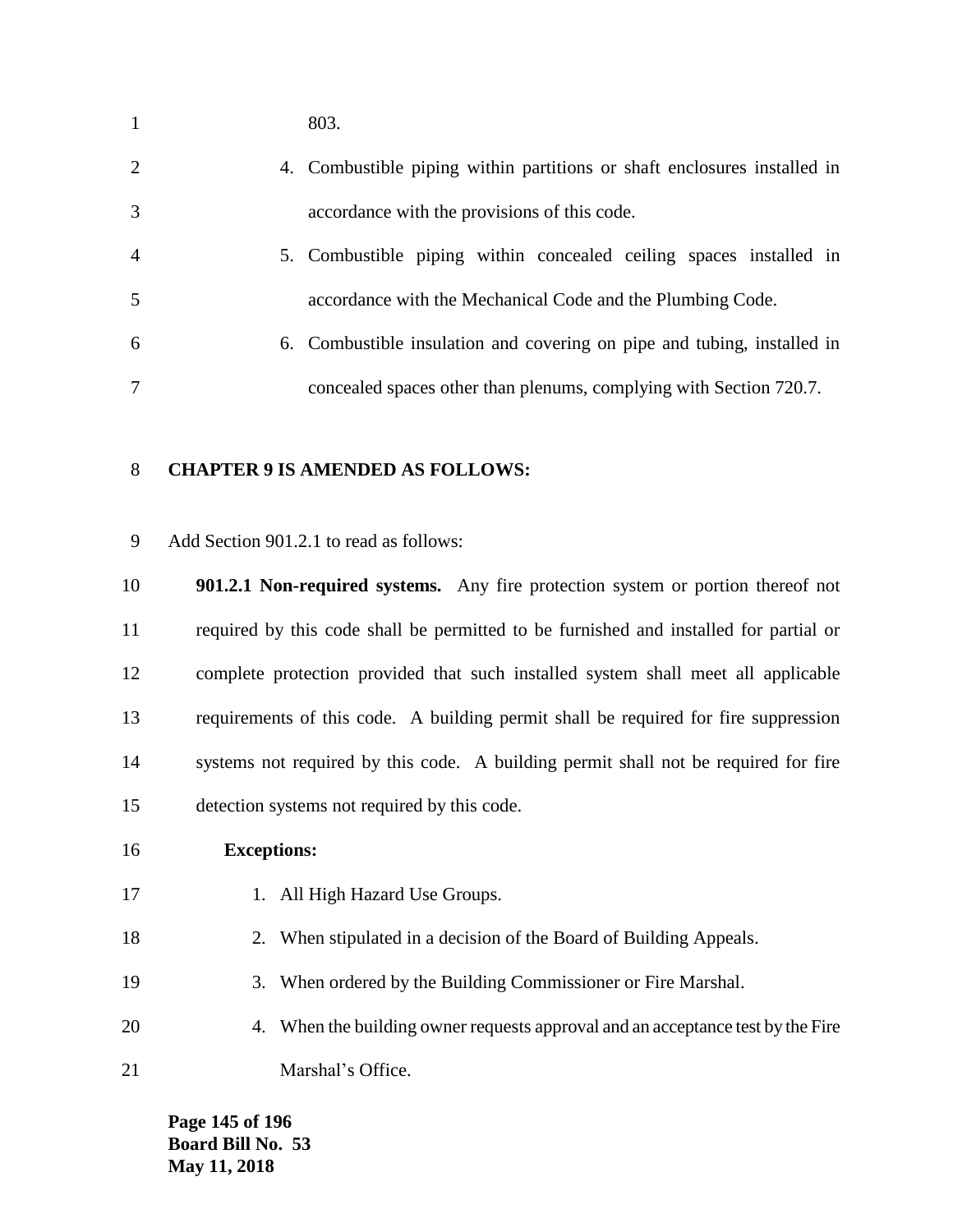Change Section 903.3.5 to read as follows:

| $\overline{2}$ | 903.3.5 Water supplies. Water supplies for automatic sprinkler systems shall comply with       |
|----------------|------------------------------------------------------------------------------------------------|
| 3              | this section and the standards referred in Section 903.3.1. The potable water supply shall be  |
| $\overline{4}$ | protected against backflow in accordance with the requirements of the Plumbing Code. For       |
| 5              | connections to public waterworks systems, the water supply test used for the design of fire    |
| 6              | protection systems shall be adjusted to account for seasonal and daily pressure fluctuations   |
| 7              | based on information from the water supply authority and as approved by the fire code          |
| 8              | official.                                                                                      |
| $\mathbf{9}$   | Add Sections 903.3.5.3 and 903.3.5.4 to read as follows:                                       |
| 10             | 903.3.5.3 Water flow tests. Water flow tests for fire sprinkler systems shall be               |
| 11             | conducted between the hours of 8:00 A.M. and 4:30 P.M. Monday through Friday.                  |
| 12             | 903.3.5.4 Water flow safety factor. A safety factor shall be applied to all flow tests         |
| 13             | for fire sprinkler systems. A parallel curve shall be drawn to the actual flow test            |
| 14             | curve that has been reduced by 10 percent of the static pressure. A sprinkler system           |
| 15             | design shall not exceed the 10 percent curve.                                                  |
| 16             | Change Section 903.3.8 to read as follows:                                                     |
| 17             | 903.3.8 Limited area sprinkler systems. Limited area sprinkler system attached to              |
| 18             | domestic service lines shall conform to the following minimum requirements. One                |
| 19             | sprinkler head per fire area when supplied from a one inch domestic service. Two               |
| 20             | sprinkler heads per fire area when supplied from a $1 \frac{1}{2}$ inch domestic service. Four |
| 21             | sprinkler heads per fire area when supplied from a two inch domestic service. A fire area      |

**Page 146 of 196 Board Bill No. 53 May 11, 2018**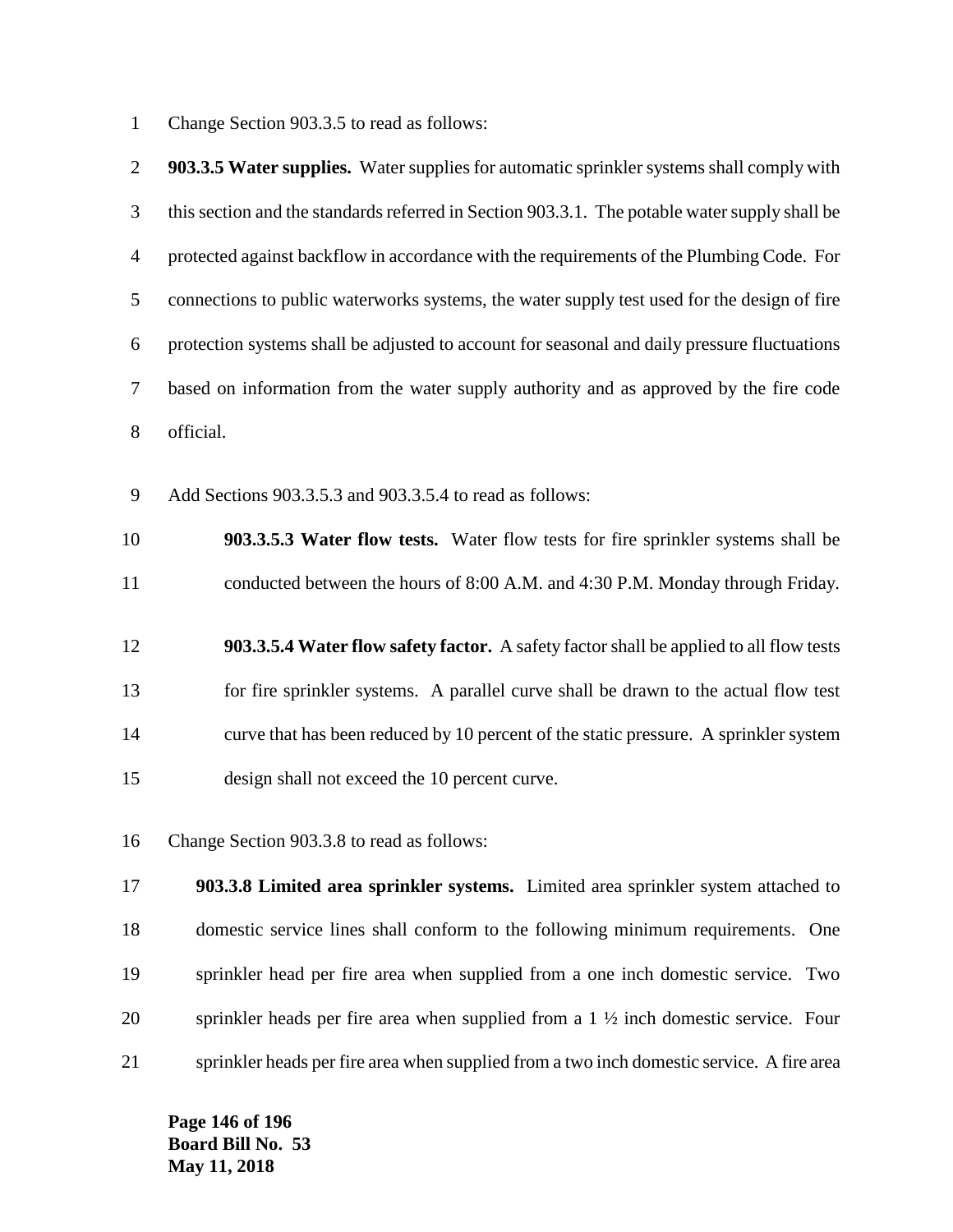shall be a confined area which may contain hazardous substances. Limited service sprinklers in any one building shall be limited to a maximum of twenty sprinklers. No sprinkler supply line shall be attached to a domestic service before the domestic water meter.

 A backflow preventer is not required on limited area sprinkler systems using approved copper or plastic sprinkler piping.

Change Section 907.6.6 to read as follows:

 **907.6.6 Monitoring.** All fire alarm and detection systems shall be monitored by listed central stations in accordance with NFPA 72. A certificate or placard shall be issued by a recognized listing organization that has listed the prime contractor for all newly installed fire alarm systems in commercial occupancies in accordance with the latest edition of NFPA 72. This regulation shall apply to all fire alarm systems that are newly installed in commercial occupancies for which permits are required. Any existing fire alarm system in a commercial occupancy wherein the fire alarm control panel and fire alarm system components are to be replaced shall be considered newly installed for the purposes of this section. Also, where there is reasonable cause due to non-compliance or faulty conditions, the building official may require an existing fire alarm system meet the same requirements as a newly installed system. Central station service in full compliance with the latest edition of NFPA 72, Chapter 26, shall be maintained at the protected property so long as the requirements for the fire alarm system exist.

1. Single- and multiple-station smoke alarms required by Section 907.2.11.

**Page 147 of 196 Board Bill No. 53 May 11, 2018**

**Exceptions:** Supervisory service is not required for: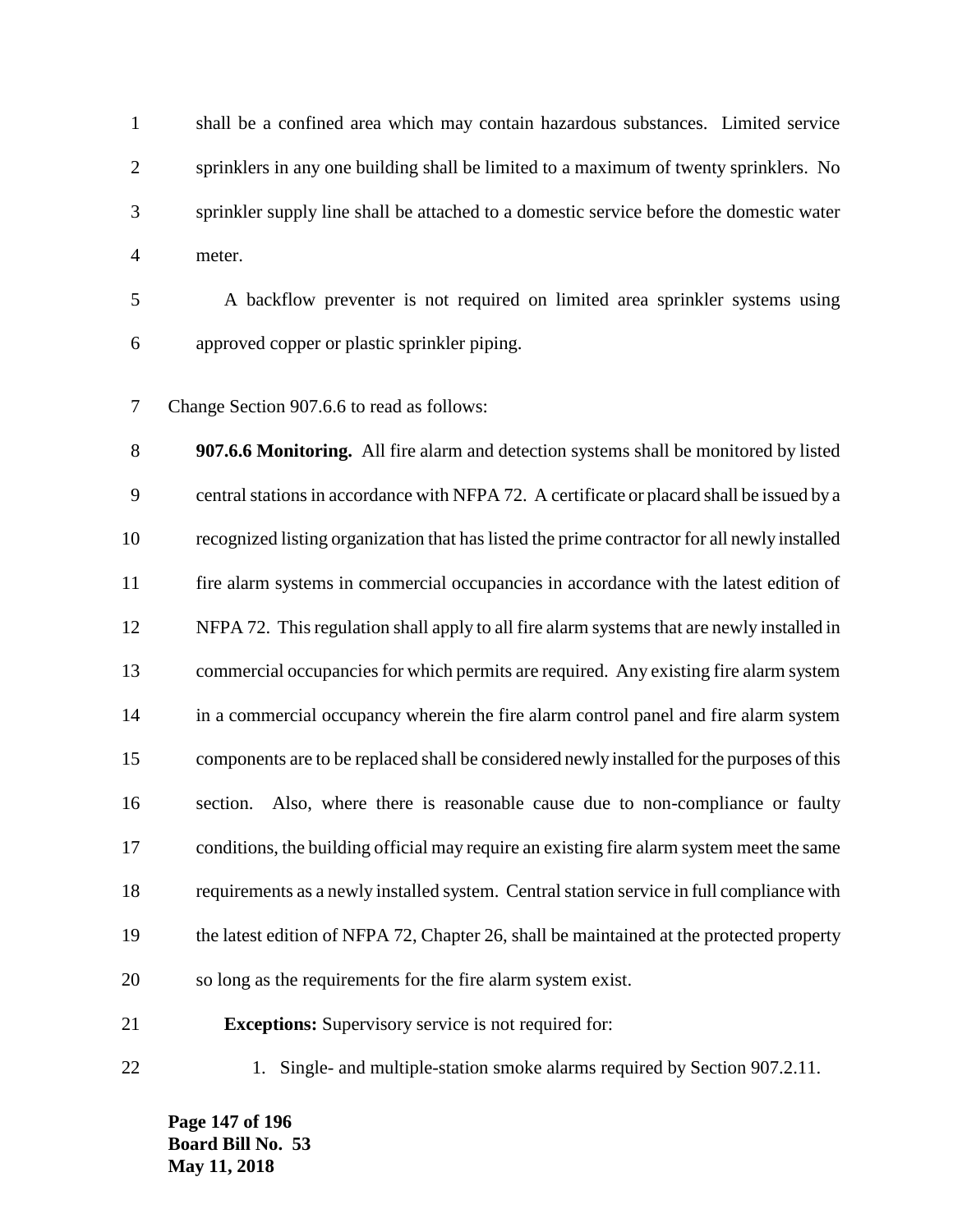- 2. Smoke detectors in Group I-3 occupancies.
- 3. Automatic sprinkler systems in one- and two-family dwellings.

### **CHAPTER 11 IS AMENDED AS FOLLOWS:**

Add Section 1103.1.1 to read as follows:

 **1103.1.1 Unknown Use Group.** In cases where the previous Group is unknown or not documented, it shall be considered a Change of Use Group, and, as such, accessibility requirements shall be enforced.

Add Sections 1103.3 and 1103.4 to read as follows:

 **1103.3 Waiver requirements.** In order to request a waiver from the requirements of Chapter 11 Accessibility, a property owner or design professional shall submit a written request to the Commissioner on the Disabled outlining the specific reasons for their request. The Commissioner on the Disabled shall consult with the Building Inspector, Plan Review Section, or other Building Division staff about the property. A recommendation shall be made by the Commissioner on the Disabled to the Building Commissioner. The Commissioner on the Disabled and Building Commissioner shall agree to grant or deny the request for a waiver. The property owner or design professional is informed in writing of the decision by the Commissioner on the Disabled. This decision is not subject to appeal by the Board of Building Appeals. Permits for the renovated or altered building shall only be issued contingent upon compliance with the letter of agreement.

**1103.4 Waiver criteria.** A waiver of accessibility requirements may be granted if any or all

**Page 148 of 196 Board Bill No. 53 May 11, 2018**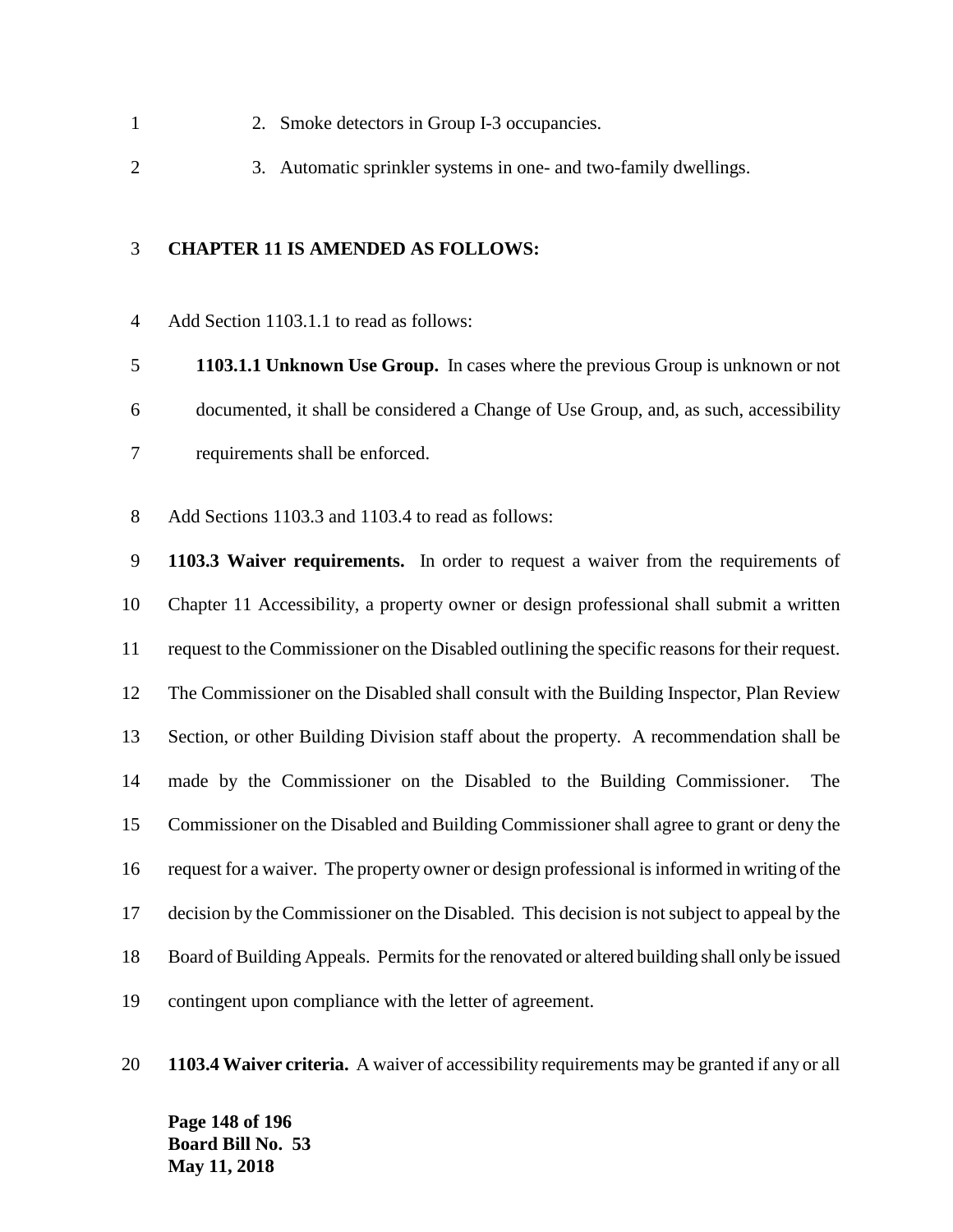- of the following conditions exist:
- 1. It is technically infeasible to achieve accessibility as determined by the Commissioner on the Disabled.
- 2. The type of business or work being performed at a property, i.e. physically demanding or requiring a high level of strength and physical mobility, cannot be reasonably performed by a person with a mobility impairment. This is determined by the Commissioner on the Disabled.
- 3. In an existing multi-floor building with two or more floors, where the functions on the second or other floors above grade are identical to all the functions on the first floor, vertical accessibility can be waived if the first floor is fully accessible. This is determined by the Commissioner on the Disabled on a case by case basis.
- Add Section 1104.7 to read as follows:
- **1104.7 Accessible routes within a site.** ICC A117.1 shall have added to it Section 507 as follows:
- **507 Routes within a site.**
- **507.1 Accessible routes to facilities not immediately adjacent to the public right-of-**
- **way.** Each facility subject to Title II or III of the Americans with Disabilities Act (ADA)
- (public entities, public accommodations, and commercial facilities) that is not immediately adjacent to the public right-of-way shall provide an accessible route from the primary accessible entrance of the facility to off-street parking areas that serve the facility and to the public sidewalk that is as close as practical to any and all public transit

**Page 149 of 196 Board Bill No. 53 May 11, 2018**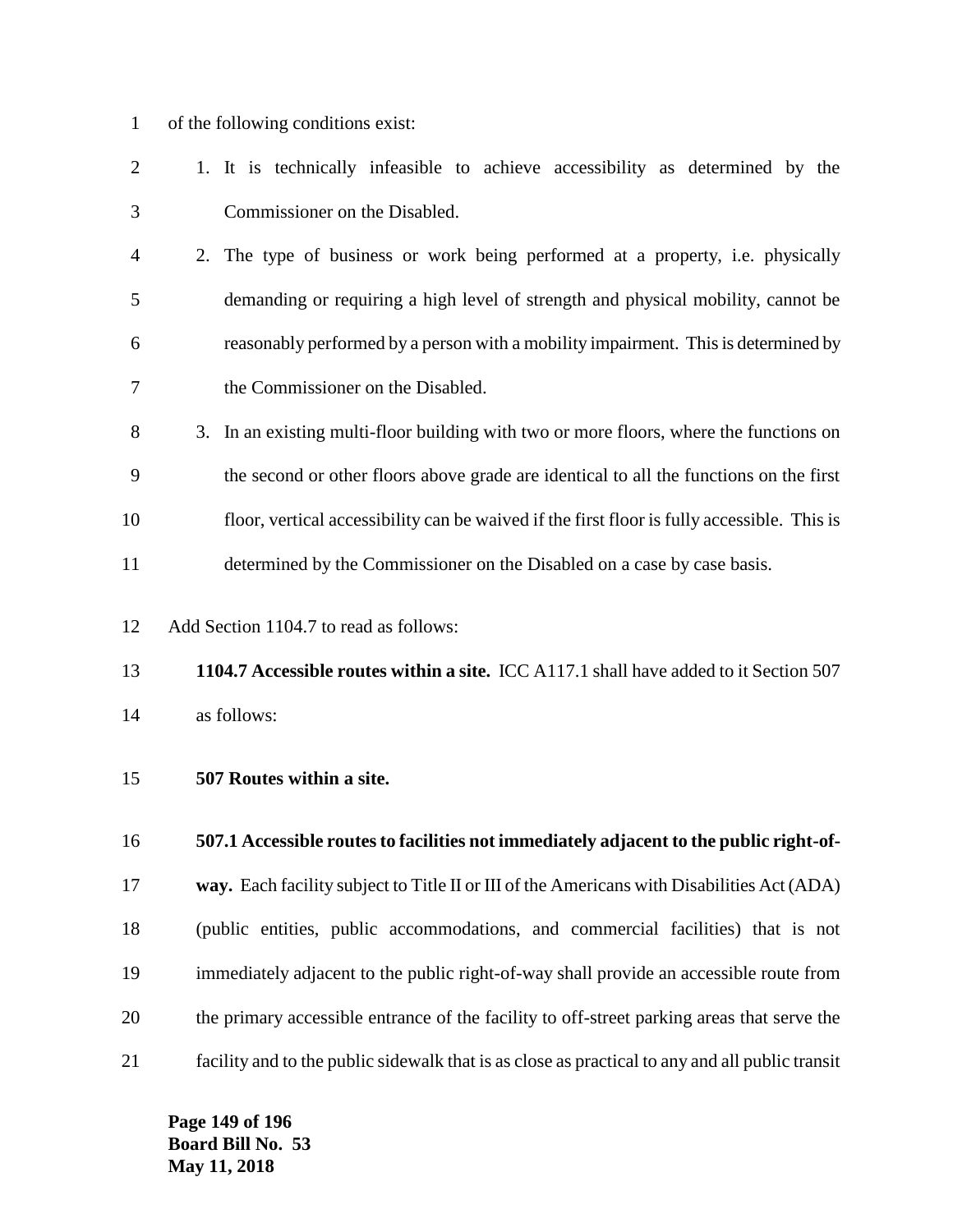stops in the vicinity. The accessible route shall be the primary pedestrian path.

- **Exception:** Where site conditions, grades, or other obstructions preclude a direct approach, the accessible route shall not deviate unnecessarily from a direct route or involve a significant amount of out-of-direction travel.
- **507.2 Accessible routes adjacent to vehicular drives.** An accessible route located immediately adjacent and parallel to a vehicular drive or parking lane shall be raised a minimum of 6 inches with a vertical curb. Curb ramps and crosswalk markings shall be provided where the accessible route crosses the vehicular drive.
- An accessible route located at grade with and parallel to a vehicular drive shall be separated by means of a landscaped berm, a curb, or similar barrier suitable to protect pedestrians from moving vehicles and to act as edge protection.
- **507.3 Accessible routes through parking facilities.** Where an accessible route passes through a parking facility, it shall be separated from vehicular traffic in accordance with 14 Section 507.2. Perpendicular and angled parking spaces adjacent to an accessible route shall have wheel stops.
- **Exceptions:**
- 17 1. Accessible routes crossing drive aisles.
- 2. Accessible routes with no intervening pathway from disabled designated parking spaces and access aisles and accessible passenger loading zones to accessible entrances.
- Change Section 1107.6.2.2.1 to read as follows:

**Page 150 of 196 Board Bill No. 53 May 11, 2018**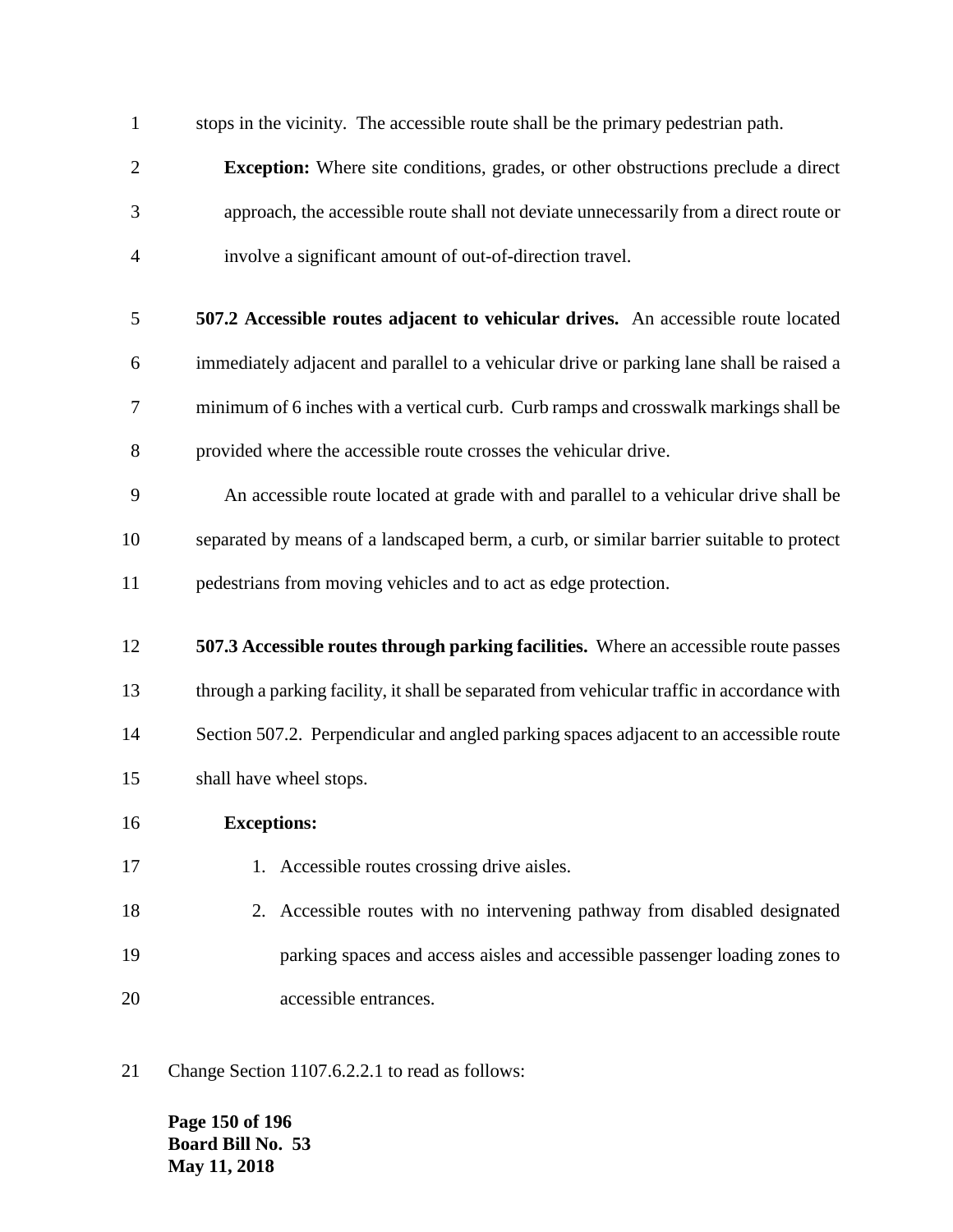| $\mathbf{1}$   | 1107.6.2.2.1 Type A units. In Group R-2 occupancies containing 12 or more          |
|----------------|------------------------------------------------------------------------------------|
| 2              | dwelling units or sleeping units, at least 2 percent but not less than one of the  |
| 3              | units shall be a Type A unit. All Group R-2 units on a site shall be considered to |
| $\overline{4}$ | determine the total number of units and the required number of Type A units.       |
| 5              | Type A units shall be dispersed among the various classes of units. Bedrooms in    |
| 6              | monasteries and convents shall be counted as sleeping units for the purpose of     |
| 7              | determining the number of units. Where the sleeping units are grouped into         |
| 8              | suites, only one sleeping unit in each suite shall count towards the number of     |
| 9              | required Type A units.                                                             |
| 10             | <b>Exceptions:</b>                                                                 |
| 11             | 1. The number of Type A units is permitted to be reduced in accordance             |
| 12             | with Section 1107.7.                                                               |
| 13             | Existing structures on a site shall not contribute to the total number of<br>2.    |
|                |                                                                                    |

14 units on a site.

# **CHAPTER 12 IS AMENDED AS FOLLOWS:**

- Change Section 1205.3.3 to read as follows:
- **1205.3.3 Court Drainage.** The bottom of every court shall be properly graded and drained to a public sewer or other approved disposal system complying with the Plumbing Code.

# **CHAPTER 14 IS AMENDED AS FOLLOWS:**

**Page 151 of 196 Board Bill No. 53 May 11, 2018**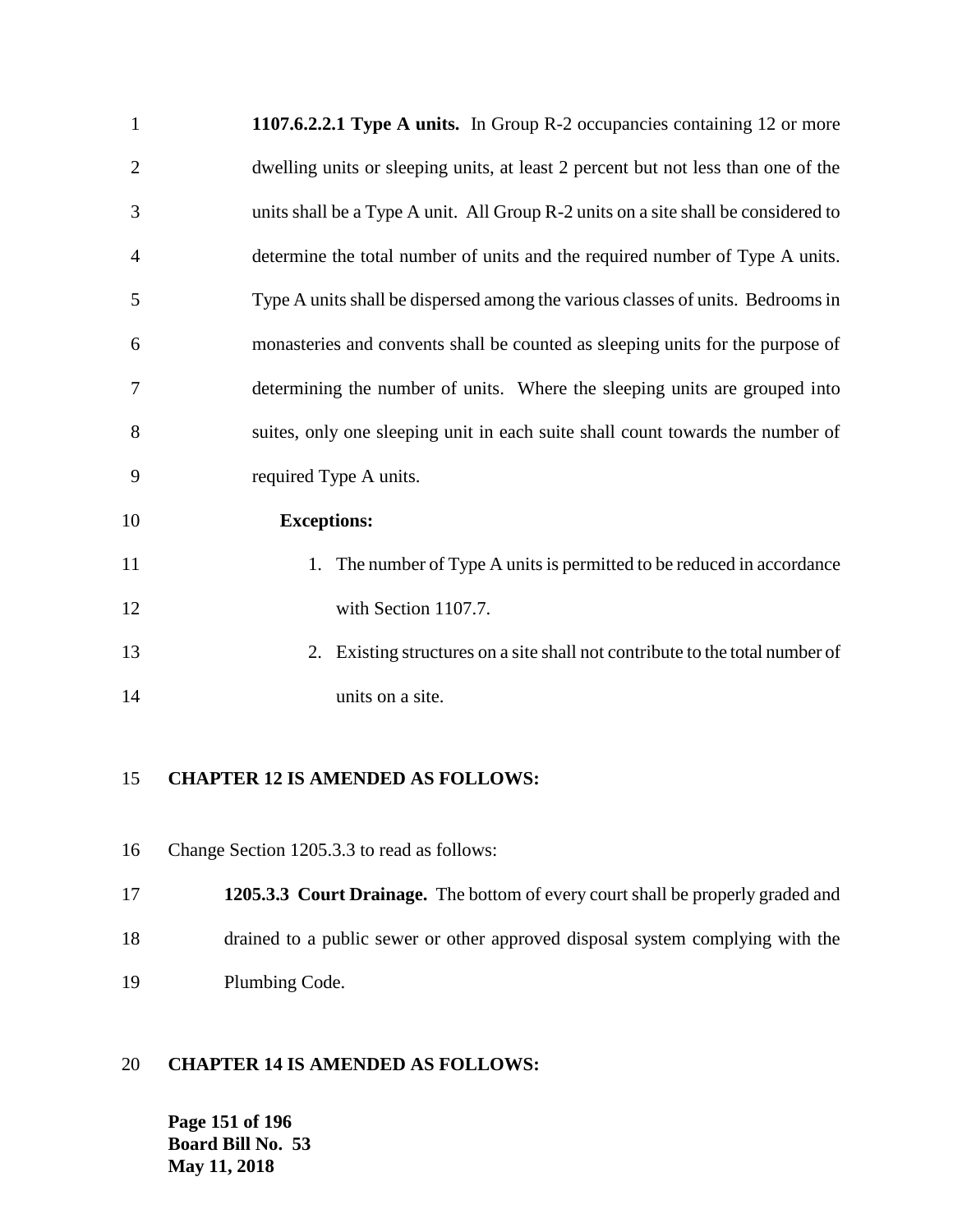Change Sections 1405.1.1 to read as follows:

| $\overline{2}$ | 1405.1.1 Types I, II, III and IV construction. On buildings of Types I, II, III      |
|----------------|--------------------------------------------------------------------------------------|
| 3              | and IV construction, exterior wall coverings shall be permitted to be constructed    |
| $\overline{4}$ | of combustible materials, complying with the following limitations:                  |
| 5              | Combustible wall coverings shall not exceed 10 percent of an exterior wall<br>1.     |
| 6              | surface area when the fire separation distance is 3 feet or less.                    |
| 7              | 2. Combustible exterior wall coverings shall be limited to 40 feet in height above   |
| 8              | grade plane.                                                                         |
| 9              | Combustible exterior wall coverings constructed of fire-retardant-treated wood<br>3. |
| 10             | complying with Section 2302.2 for exterior installation shall not be limited         |
| 11             | in wall surface area where the fire separation distance is 3 feet or lss and         |
| 12             | shall be permitted up to 60 feet in height above grade plane regardless of           |
| 13             | fire separation distance.,                                                           |
| 14             | 4. Wood veneers shall comply with Section 1404.5.                                    |
| 15             | Change Section 1405.1.1.1 to read as follows:                                        |
| 16             | 1405.1.1.1 Fire separation 3 feet or less. Where installation on exterior walls      |
| 17             | having a fire separation distance of 3 feet or less, combustible exterior wall       |
| 18             | coverings shall not exhibit sustained flaming as defined in NFPA 268.                |
|                |                                                                                      |

# **CHAPTER 15 IS AMENDED AS FOLLOWS:**

Change Sections 1502.1 and 1502.2 to read as follows:

**Page 152 of 196 Board Bill No. 53 May 11, 2018**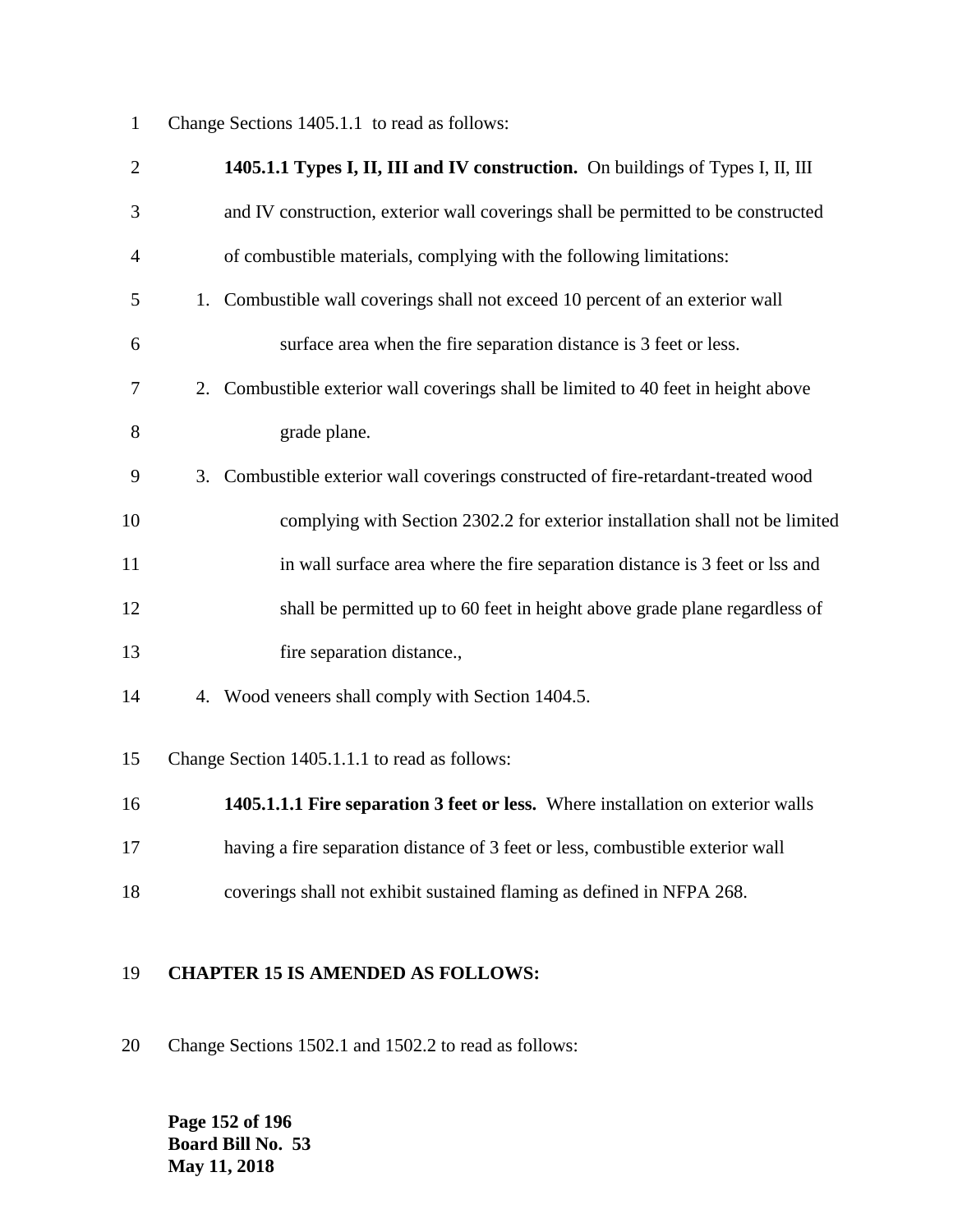**1502.1 General.** Design and installation of roof drainage systems shall comply with Section 1502 of this code and the Plumbing Code.

 **1502.2 Secondary (emergency overflow) drains or scuppers.** Where roof drains are required, secondary (emergency overflow) roof drains or scuppers shall be provided where the roof perimeter construction extends above the roof in such a manner that water will be entrapped if the primary drains allow buildup for any reason. The installation and sizing of secondary emergency overflow drains, leaders and conductors shall comply with the Plumbing Code.

### **CHAPTER 16 IS AMENDED AS FOLLOWS:**

Add Section 1603.1.3.1 to read as follows:

 **1603.1.3.1 City of Saint Louis criteria.** For purposes of this code the ground snow 12 load  $(P_g)$  shall be 20 psf.

Add Section 1603.1.4.1 to read as follows:

 **1603.1.4.1 City of Saint Louis criteria.** For purposes of this code the basic wind speed (3-second gust) shall be 115 mph, Exposure B.

Add Section 1607.16 to read as follows:

**1607.16 Change of occupancy.** Any existing structure heretofore approved in which there is

- not a change of occupancy to an occupancy requiring greater floor live loads is permitted to
- be continued in use for the originally approved live loads provided that the structure is

**Page 153 of 196 Board Bill No. 53 May 11, 2018**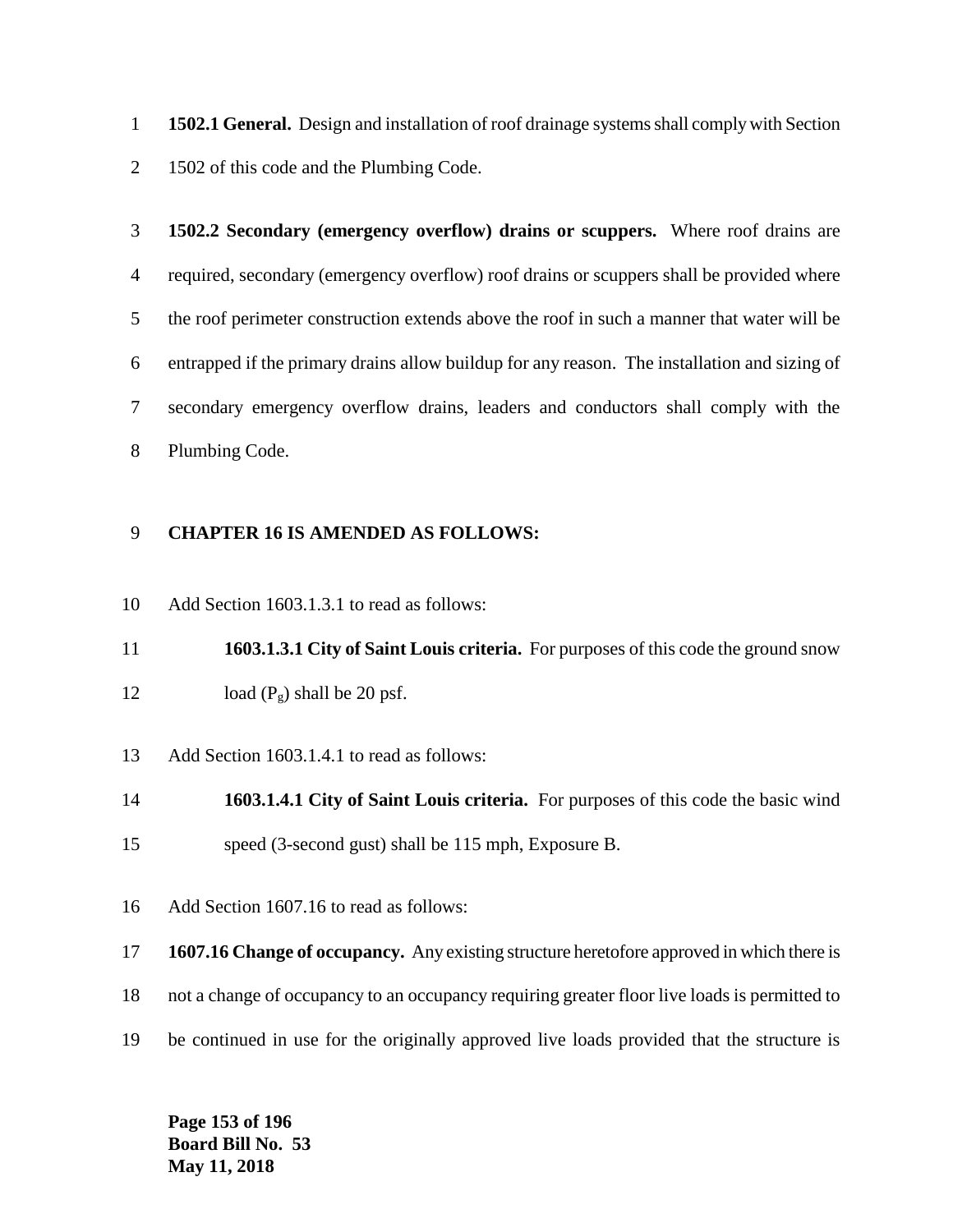structurally safe and adequate for the proposed occupancy and the public safety is not endangered thereby. If the approved live load is less than required by this Section, the areas designed for the reduced live load shall be posted with the approved load. Placards shall be of an approved design.

 In every building, structure, or part thereof of Use Groups A, B, E, F, M, S where there is a change of use or function and in the building official's opinion the live load may exceed the existing allowable floor live load, there shall be a placard posted indicating the maximum allowed floor live load. Structural calculations establishing the maximum allowed floor live load shall be prepared by a Missouri licensed professional engineer. All structural calculations shall bear an original embossed or wet ink seal, original ink signature, and the date the structural calculations were sealed by the Missouri licensed professional engineer on the first sheet or on the cover sheet of the structural calculations.

 The maximum allowed floor live load shall be marked on placards of an approved design which shall be supplied and securely affixed by the owner of the building or the owner's authorized agent in a conspicuous place in each space to which they relate. Any placards lost, removed, or defaced shall be replaced by the owner or the owner's agent.

### **CHAPTER 18 IS AMENDED AS FOLLOWS:**

Add Section 1803.7 and 1803.7.1 to read as follows:

**1803.7 Hazardous excavations.** Should there be an unfenced excavation or hole or open

basement that endangers the sidewalk, alley, or street right-of-way, the Street Department is

authorized to, without prior notice, fill or abate such hazard. Should such excavation, hole,

**Page 154 of 196 Board Bill No. 53 May 11, 2018**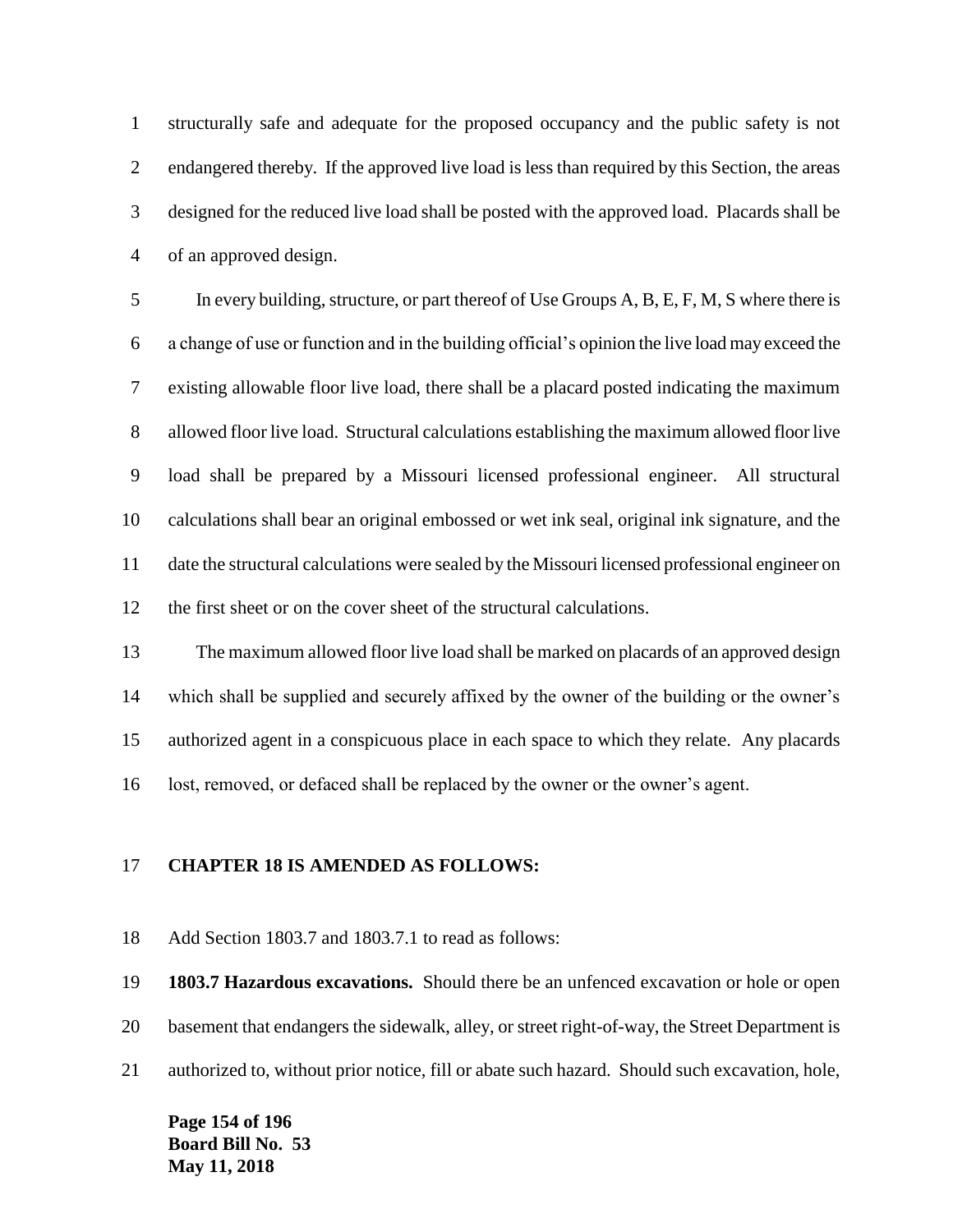or open basement not endanger the public right-of-way but in fact endanger an adjacent building footing, cause an embankment problem, constitute a public safety hazard anywhere on the site, or have accumulated over eighteen inches of standing water for more than seven days which, in the opinion of the Health Department, upon certification, constitutes a vector- control problem, the Building Commissioner shall be permitted to emergency-hire a contractor to fill or partially fill that excavation, hole, or open basement to mitigate the danger. All costs attending such action shall be paid by the owner of said property or premises whereon the violation was permitted to exist; said costs to be collected as described in Section 119.5.

 **1803.7.1 Adjacent to excavations.** Every excavation on a site located five feet or less from the street lot line shall be enclosed with a barrier not less than six feet high. Where located more than five feet from the street lot line, a barrier shall be erected when required by the building official. Barriers shall be of adequate strength to resist wind pressure as specified in Chapter 16.

Add Section 1804.8 to read as follows:

 **1804.8 Sanitary landfills.** No grading, excavation, or construction of buildings or structures shall be permitted on or above land used or formerly used as a sanitary landfill or above decaying deposits of organic materials unless approved by the building official. The building official shall require a comprehensive report on the underlying soils prepared by a Missouri licensed professional engineer. This report shall take proper note of possible formation and release of combustible, explosive, or toxic vapors or gasses emanating from the underlying

**Page 155 of 196 Board Bill No. 53 May 11, 2018**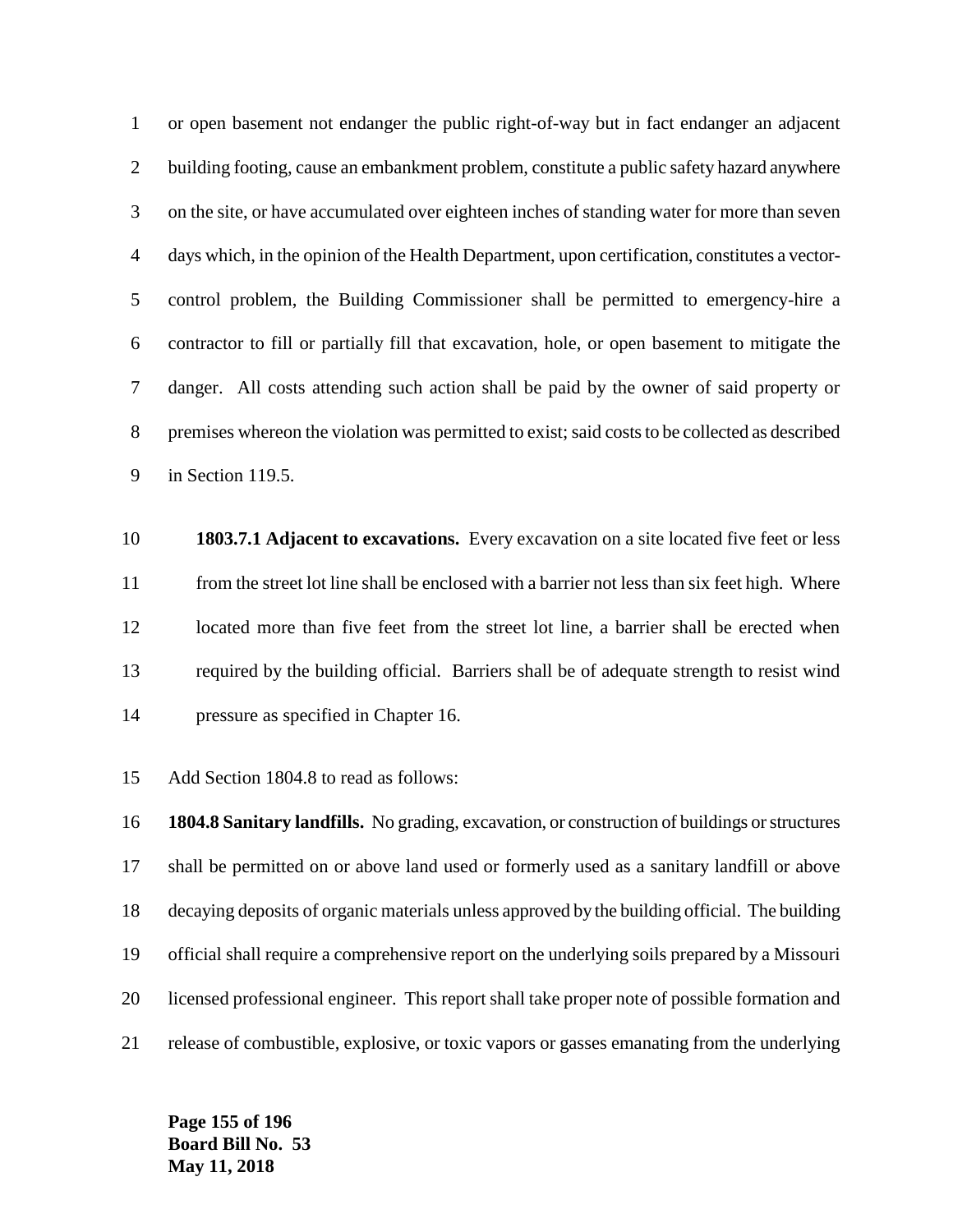deposits and shall contain positive construction recommendations for elimination of such hazards.

- Change Section 1805.4.3 to read as follows:
- **1805.4.3 Drainage discharge.** The floor base and foundation perimeter drain shall discharge by gravity or mechanical means into an approved drainage syatem
- that complies with the Plumbing Code.
- **Exception:** Where a site is located in a well-drained gravel or sand/gravel
- mixture soils, a dedicated drainage system is not required.
- Change Section 1809.5 to read as follows:
- **1809.5 Frost protection.** Except where otherwise protected from frost, foundation walls,
- piers, and other permanent supports of buildings and structures shall be protected from frost
- by one or more of the following methods:
- 1. Extend 30 inches minimum below finished grade;
- 2. Constructing in accordance with ASCE 32-01; or
- 3. Erecting on solid rock.
- **Exception:** Freestanding accessory structures with an area of 200 square feet or less and
- an eave height of twelve feet or less shall not be required to be protected.

# **CHAPTERS 27 AND 29 ARE AMENDED AS FOLLOWS:**

Delete Chapter 27 in its entirety. Refer to the Electrical Code.

**Page 156 of 196 Board Bill No. 53 May 11, 2018**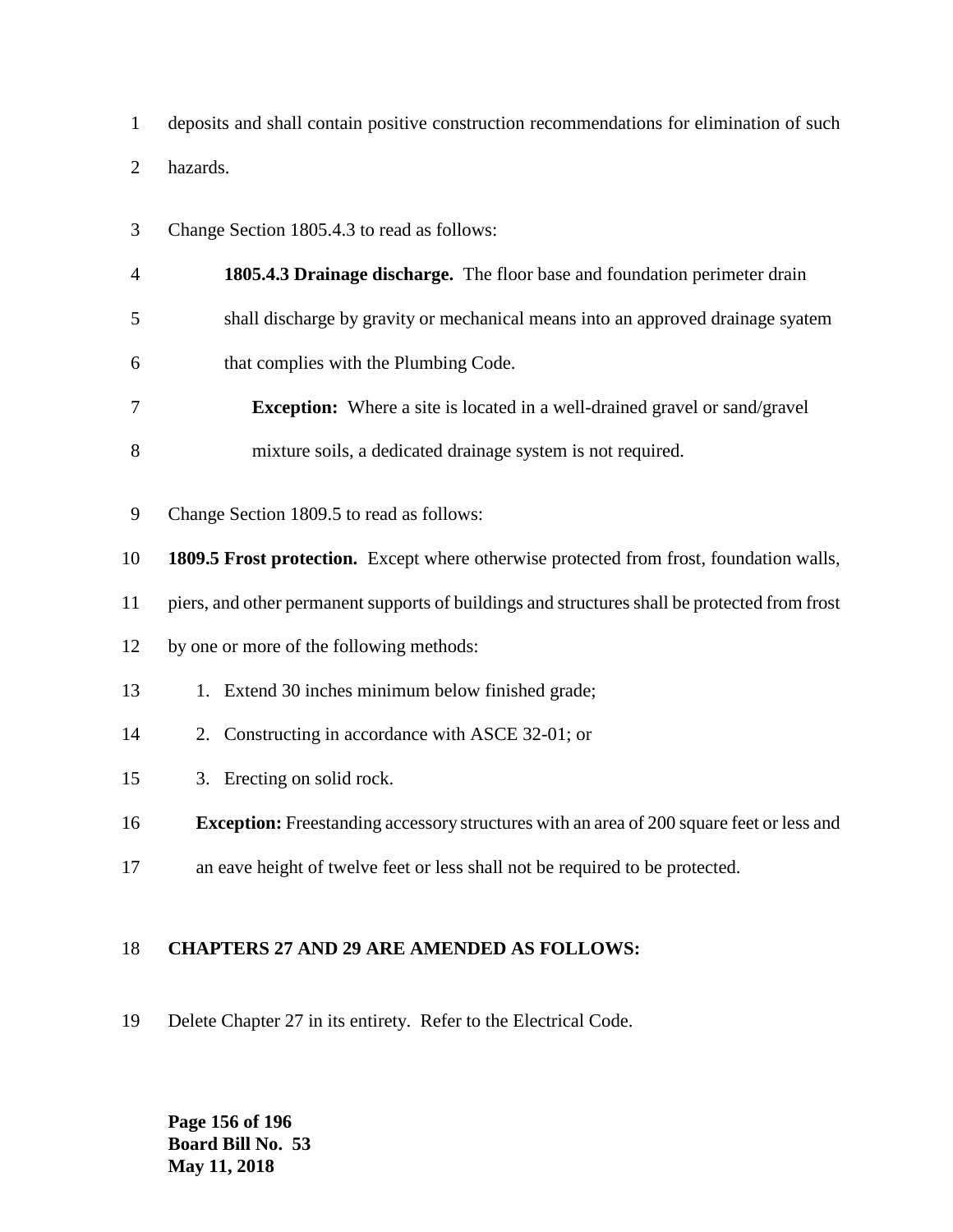Delete Chapter 29 in its entirety. Refer to the Plumbing Code.

### **CHAPTER 31 IS AMENDED AS FOLLOWS:**

- Change Section 3103.1.2 to read as follows: **3103.1.2 Permit required.** Temporary structures that cover an area in excess of 1,000 square feet, including connecting areas or spaces with a common means of egress or entrance which are used or intended to be used for the gathering together of ten or more persons, shall not be erected, operated, or maintained for any other purpose without obtaining a permit from the building official. Change Section 3109 to read as follows: **SECTION 3109 SWIMMING POOLS, SPAS AND HOT TUBS 3109.1 General.** Swimming pools, spas and hot tubs shall comply to the requirements of this section of this code provided that these regulations shall not be applicable to any such pool less than 24 inches deep or having a surface area less than 250 square feet, except where such pools are permanently equipped with a water-recirculating system or involve structural materials.
- **3109.1.1 Permits and construction documents.** A swimming pool, spa or hot tub or appurtenances thereto shall not be constructed, installed, enlarged, or altered until construction documents have been submitted and a permit has been obtained from the

**Page 157 of 196 Board Bill No. 53 May 11, 2018**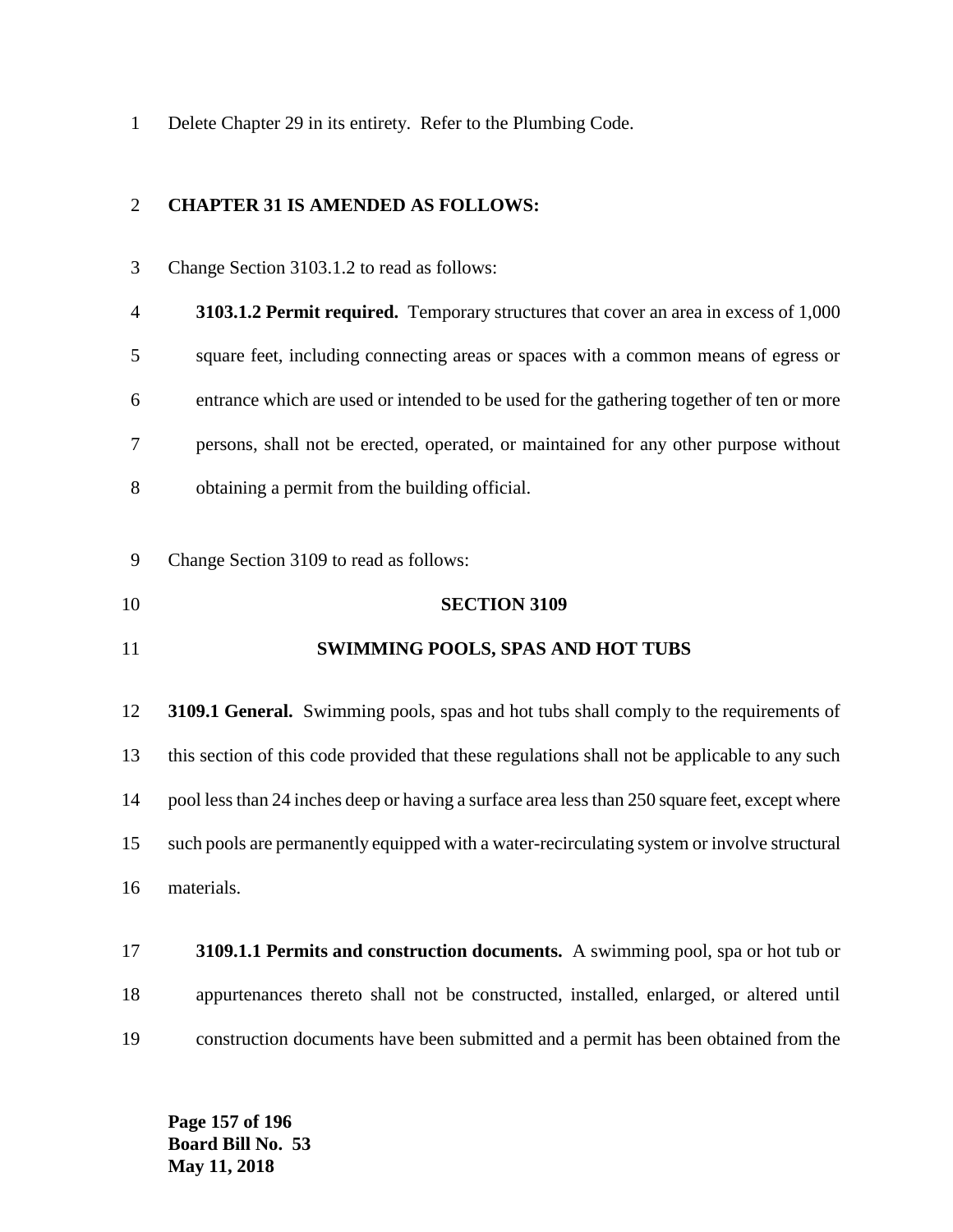building official. The approval of all authorities having jurisdiction over swimming pools shall be obtained before a permit can be issued.

- **3109.1.2 Construction documents.** Construction documents shall accurately show dimensions and construction of the pool and appurtenances and properly establish distances to lot lines, buildings, walks, and fences; provide details of the water supply system, drainage, and water disposal systems, and show all appurtenances pertaining to the swimming pool. Detailed construction drawings of structures, vertical elevations, and sections through the pool showing depth shall be included. All construction documents for in-ground swimming pools shall be sealed, signed, and dated by a Missouri licensed design professional.
- **3109.1.3 Locations.** Swimming pools, spas or hot tubs shall not encroach on any front or side yard required by this code or by the governing zoning law, unless in accordance with specific rules of the City of Saint Louis. A wall of a swimming pool shall not be 14 located less than six feet from any rear or side property line or ten feet from any street property line.
- **3109.1.4 Walkways.** All public swimming pools shall have walkways not less than four feet in width extending entirely around the pool. Curbs or sidewalks around any swimming pool shall have a slip-resistant surface for a width of not less than one foot at the edge of the pool, and shall be so arranged as to prevent return pf surface water to the pool.

**Page 158 of 196 Board Bill No. 53 May 11, 2018**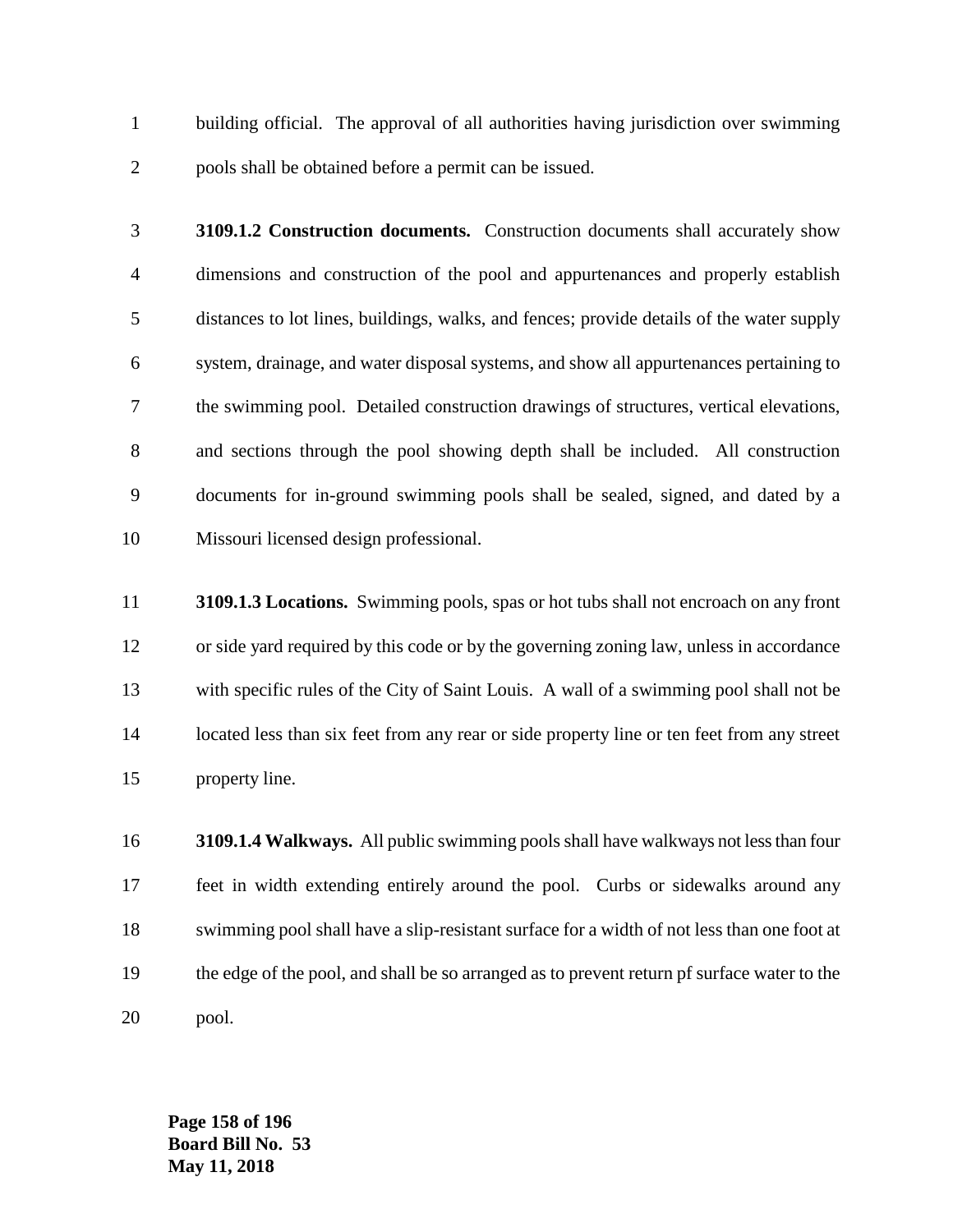Change Section 3111.2 t read as follows:

 **3111.2 Solar thermal systems.** Solar thermal systems shall be designed and installed in accordance with Section 2606.12, the Plumbing Code, the Mechanical Code and the Fire Code.

### **CHAPTER 32 IS AMENDED AS FOLLOWS:**

Change Section 3202.1.1 to read as follows:

 **3202.1.1 Structural support below grade.** Any part of a building or structure hereafter erected below grade that is necessary for structural support of the building or structure shall not project beyond the lot lines except that the footings of street or alley walls or their supports located at least eight feet below grade shall not project more than twelve inches beyond the lot line. Footings of buildings or structures shall be permitted to project up to six inches into streets or alleys regardless of depth.

- Add Section 3202.3.1.1 to read as follows:
- **3202.3.1.1 Small awning exception.** A permit shall not be required for the erection, repair, or replacement of fixed awnings less than 40 square feet in projected area or retractable awnings less than 150 square feet in area unless they project over public property. No such awning, however, shall be installed so as to project over property not owned by the premises on which such awning is installed.

Change Section 3202.3.2 and add Section 3202.3.2.1 to read as follows:

**3202.3.2 Windows, architectural features, and mechanical equipment.** Where the

**Page 159 of 196 Board Bill No. 53 May 11, 2018**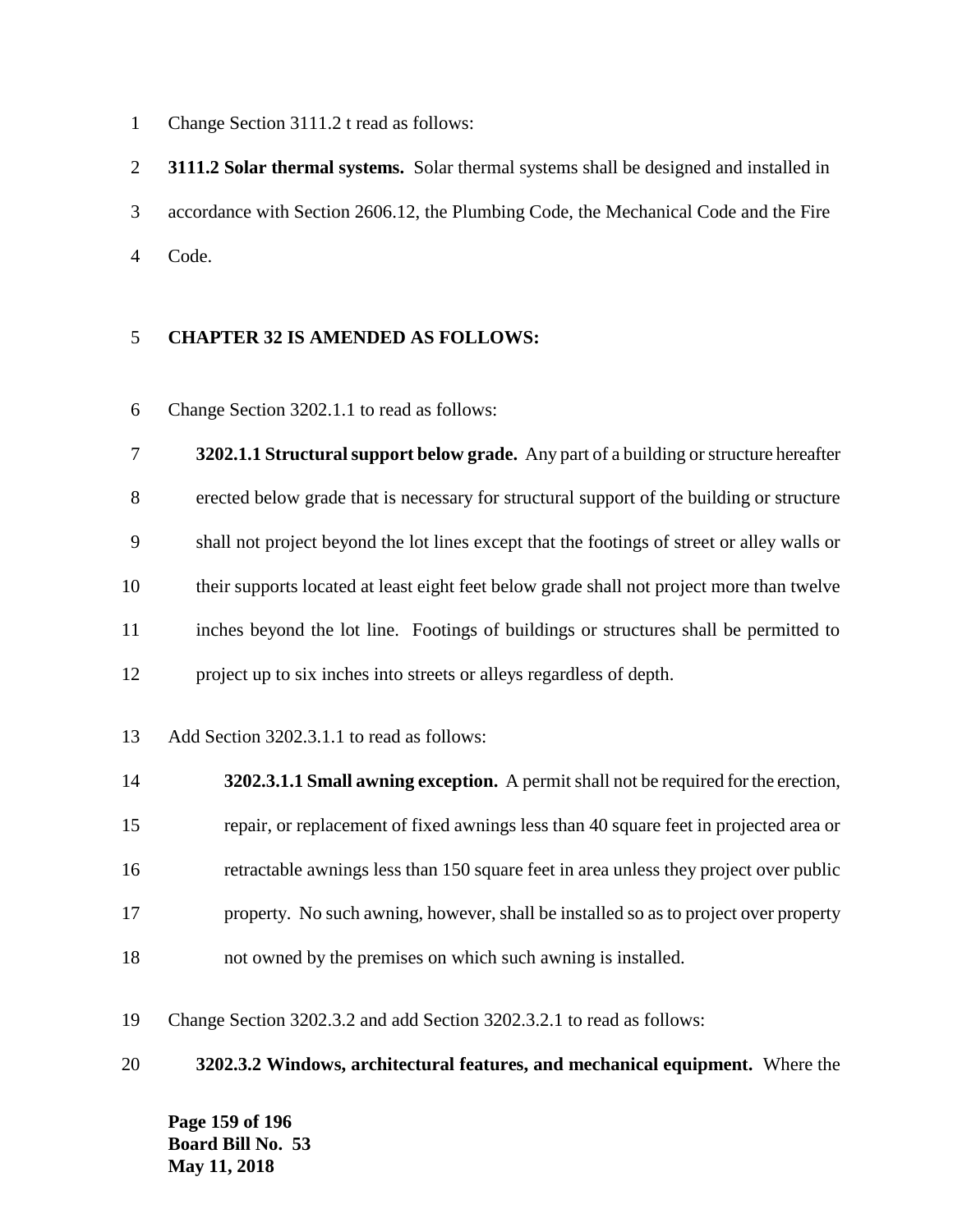| $\mathbf{1}$   | vertical clearance above grade to projecting windows, architectural features, or               |
|----------------|------------------------------------------------------------------------------------------------|
| $\overline{c}$ | mechanical equipment is more than ten feet, one inch of encroachment is permitted for          |
| 3              | each additional one inch of clearance above ten feet.                                          |
| $\overline{4}$ | 3202.3.2.1 Balconies. Balconies shall be located at least ten feet above the grade             |
| 5              | level.                                                                                         |
| 6              | Add Sections 3202.5 through 3202.6 to read as follows:                                         |
| 7              | 3202.5 Signs. Projecting signs, including irons and other fixtures, shall not extend more than |
| 8              | five feet into the public right-of-way.                                                        |
| 9              | 3202.5.1 Signs projecting into streets. Projections shall not be nearer than two feet to a     |
| 10             | curb and not less than ten feet above the curb or public sidewalk.                             |
| 11             | 3202.5.2 Signs projecting into alleys. Projections shall not be less than sixteen feet         |
| 12             | above an alley.                                                                                |
| 13             | 3202.6 Special encroachments. All other encroachments shall be considered special              |
| 14             | encroachments where the legal sanction is conveyed by the Board of Public Service. These       |
| 15             | encroachments shall be so constructed as to be readily removable without endangering the       |
| 16             | safety of the building. Inspections shall be as set forth in Table 110.7.                      |
|                |                                                                                                |

# **CHAPTER 33 IS AMENDED AS FOLLOWS:**

Change Section 3305.1 to read as follows:

**Page 160 of 196 Board Bill No. 53 May 11, 2018**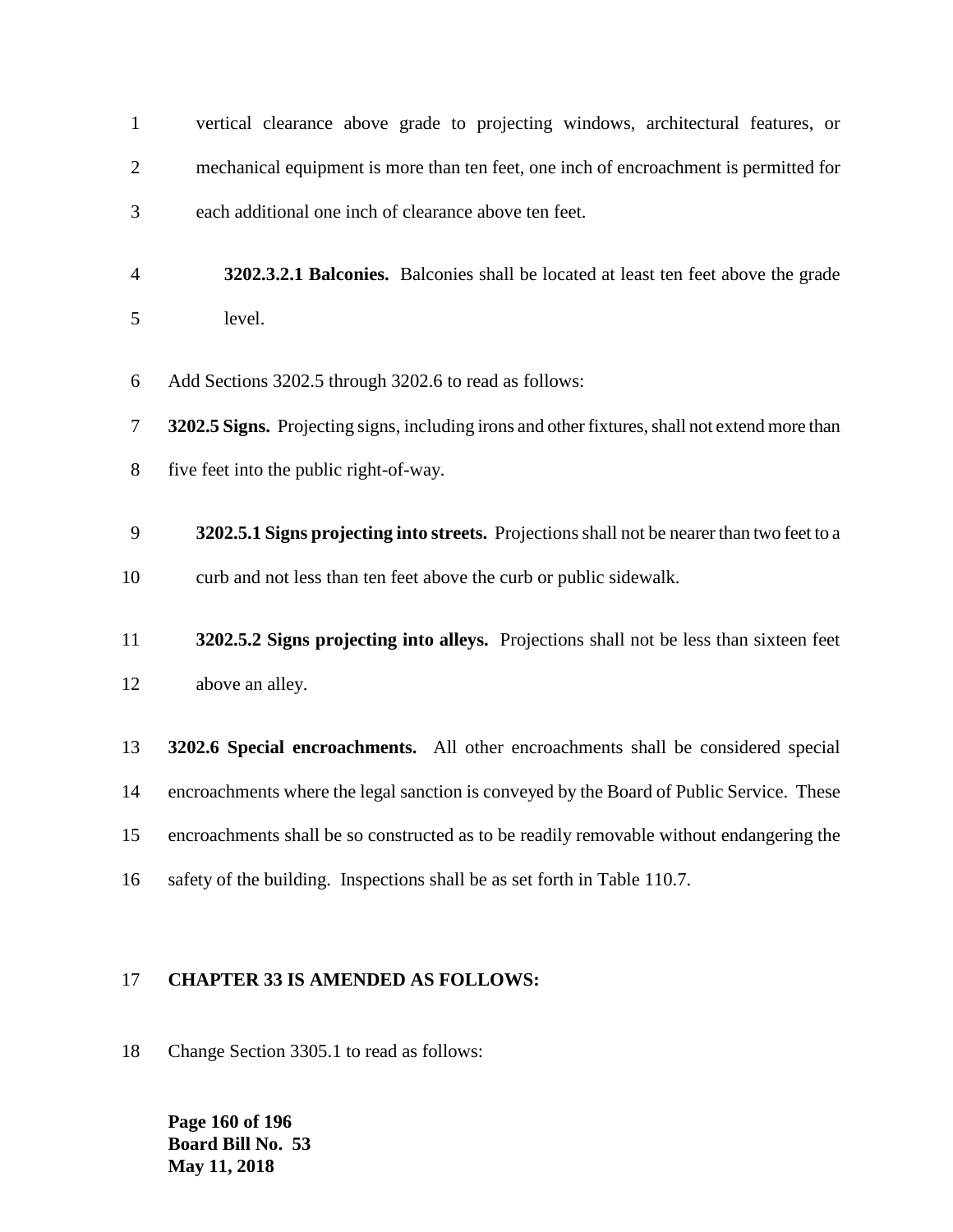|   | 3305.1 Facilities required. Sanitary facilities shall be provided during          |
|---|-----------------------------------------------------------------------------------|
|   | construction, remodeling or demolition activities in accordance with the Plumbing |
| 3 | Code.                                                                             |

# **CHAPTER 35 IS AMENDED AS FOLLOWS:**

Modify Chapter 35 by adding the following:

| 6<br>$\overline{7}$<br>8 | <b>IAPMO</b><br>International Association of Plumbing and Mechanical Officials<br>5001 E. Philadelphia Street<br>Ontario, CA 91761-2816 |
|--------------------------|-----------------------------------------------------------------------------------------------------------------------------------------|
| 9                        | <b>UPC-09- Uniform Plumbing Code</b>                                                                                                    |
| 10                       | 201.3, 415.9.3, 429.2.5, 603.1.2, 718.5, 903.3.5, 1205.3.3, 1502.1, 1502.2, 1805.4.3, 3111.2, 3305.1                                    |
| 11                       | APPENDIX G IS AMENDED AS FOLLOWS:                                                                                                       |
| 12                       | Change Appendix G to read as follows:                                                                                                   |
| 13                       | <b>APPENDIX G</b>                                                                                                                       |
| 14                       | <b>FLOOD RESISTANT CONSTRUCTION</b>                                                                                                     |
| 15                       | <b>SECTION G101</b>                                                                                                                     |
| 16                       | STATUTORY AUTHORIZATION, FINDINGS OF FACT, AND PURPOSES                                                                                 |
| 17                       | G101.1 Statutory authorization. The Legislature of the State of Missouri has delegated the                                              |
| 18                       | responsibility to local governmental units to adopt floodplain management regulations                                                   |
| 19                       | designed to protect the health, safety, and general welfare. Therefore, the Board of Aldermen                                           |
| 20                       | of the City of Saint Louis ordains as follows:                                                                                          |

**Page 161 of 196 Board Bill No. 53 May 11, 2018**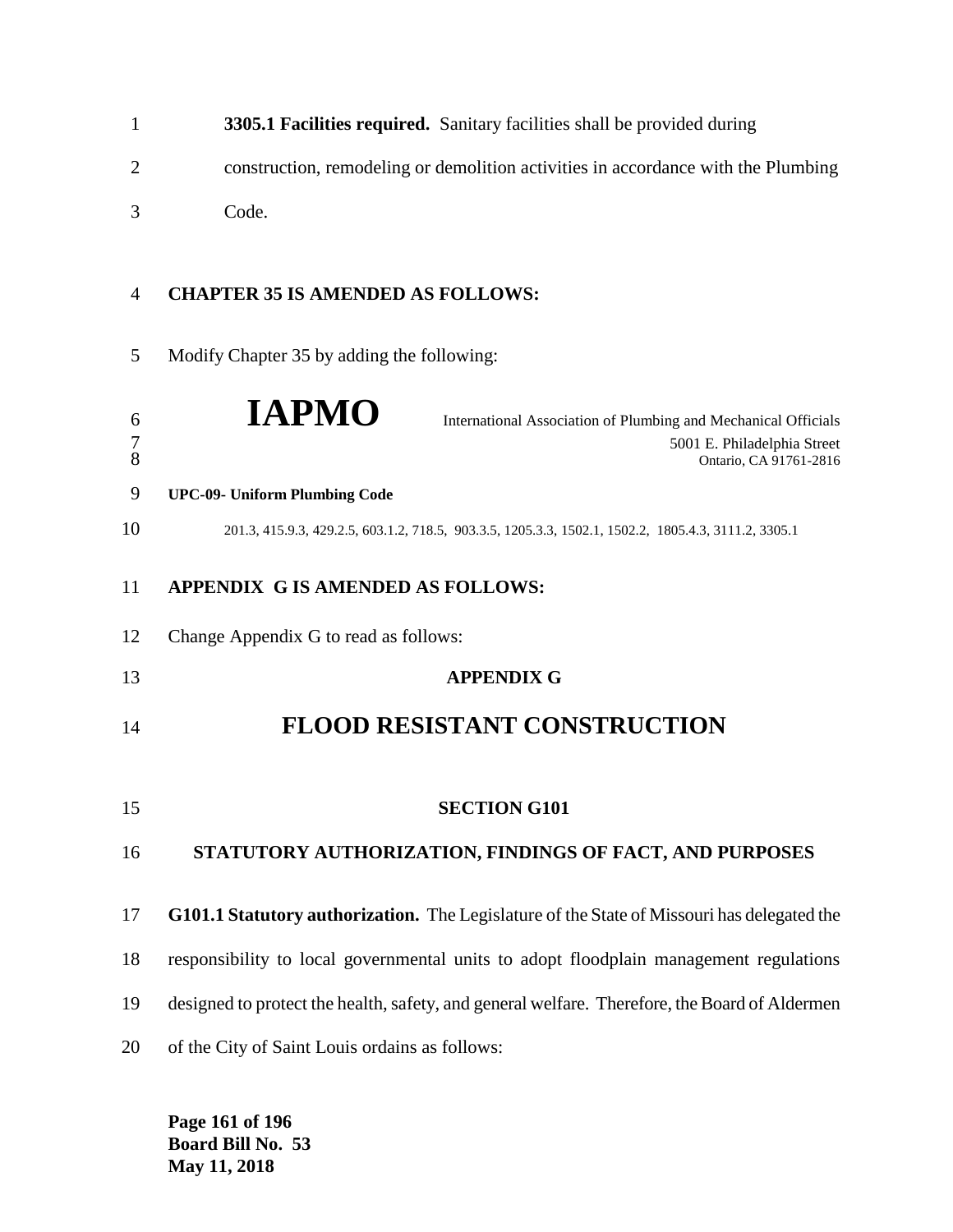# **G101.2 Findings of fact.**

| $\overline{2}$ | G101.2 1 Flood losses resulting from periodic inundation. The special flood hazard         |
|----------------|--------------------------------------------------------------------------------------------|
| 3              | areas of the City of Saint Louis, Missouri are subject to inundation which results in loss |
| $\overline{4}$ | of life and property, health and safety hazards, disruption of commerce and governmental   |
| 5              | services, extraordinary public expenditures for flood protection and relief, and           |
| 6              | impairment of the tax base, all of which adversely affect the public health, safety, and   |
| $\tau$         | general welfare.                                                                           |
| $8\phantom{1}$ | G101.2.2 General causes of the flood losses. These flood losses are caused by:             |
| 9              | 1. the cumulative effect of development in any delineated floodplain causing               |
| 10             | increases in flood heights and velocities; and                                             |
| 11             | 2. the occupancy of flood hazard areas by uses vulnerable to floods, hazardous to          |
| 12             | others, inadequately elevated, or otherwise unprotected from flood damages.                |
| 13             | G101.2.3. Methods used to analyze flood hazards. The Flood Insurance Study (FIS)           |
| 14             | that is the basis of this appendix uses a standard engineering method of analyzing flood   |
| 15             | hazards which consist of a series of interrelated steps.                                   |
| 16             | 1. Selection of a base flood that is based upon engineering calculations which             |
| 17             | permit a consideration of such flood factors as its expected frequency of                  |
| 18             | occurrence, the area inundated, and the depth of inundation. The base flood                |
| 19             | selected for this appendix is representative of large floods which are                     |
| 20             | characteristic of what can be expected to occur on the particular streams subject          |
| 21             | to this appendix. It is in the general order of a flood which could be expected to         |

**Page 162 of 196 Board Bill No. 53 May 11, 2018**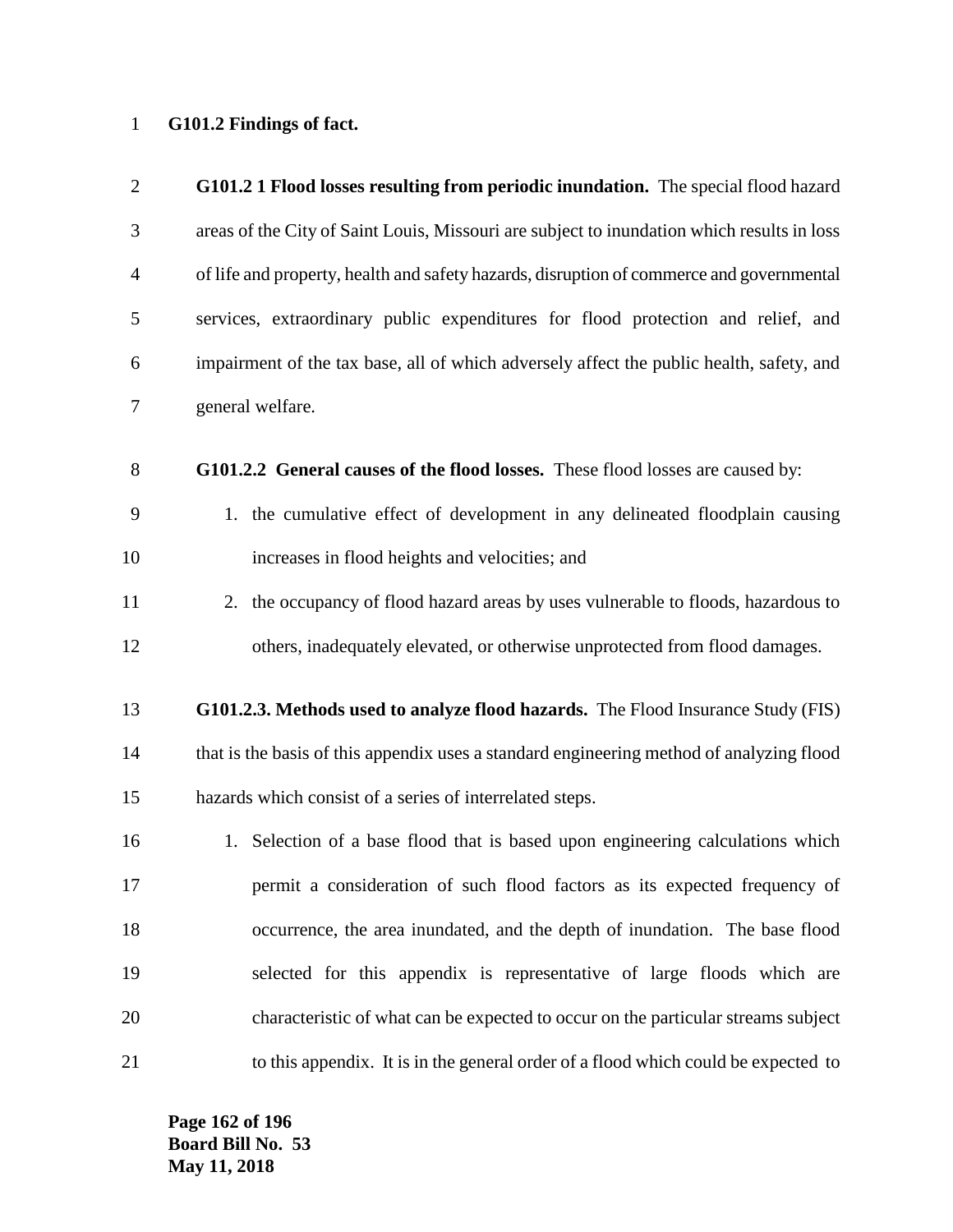| $\mathbf{1}$   |                   | have a one percent chance of occurrence in any one year as delineated on the                    |
|----------------|-------------------|-------------------------------------------------------------------------------------------------|
| $\overline{2}$ |                   | Federal Insurance Administrator's FIS, and illustrative materials dated July 17,                |
| 3              |                   | 1979, as amended, and any future revisions thereto.                                             |
| 4              |                   | 2. Calculation of water surface profiles is based on a standard hydraulic engineering           |
| 5              |                   | analysis of the capacity of the stream channel and overbank areas to convey the                 |
| 6              |                   | regulatory flood.                                                                               |
| 7              |                   | 3. Computation of a floodway required to convey this flood without increasing                   |
| 8              |                   | flood heights more than one foot at any point.                                                  |
| 9              |                   | 4. Delineation of floodway encroachment lines within which no development is                    |
| 10             |                   | permitted that would cause any increase in flood height.                                        |
| 11             |                   | 5. Delineation of flood fringe, i.e. that area outside the floodway encroachment lines          |
| 12             |                   | but still subject to inundation by the base flood.                                              |
| 13             |                   | G101.3 Statement of purpose. It is the purpose of this appendix to promote the public           |
| 14             |                   | health, safety, and general welfare; to minimize those losses described in Article 1, Section B |
| 15             |                   | (1); to establish or maintain the community's eligibility for participation in the National     |
| 16             |                   | Flood Insurance Program (NFIP) as defined in 44 Code of Federal Regulations (CFR)               |
| 17             |                   | 59.22(a)(3); and to meet the requirements of 44 CFR 60.3(d) by applying the provisions of       |
| 18             | this appendix to: |                                                                                                 |
| 19             |                   | 1. restrict or prohibit uses that are dangerous to health, safety, or property in times of      |
| 20             |                   | flooding or cause undue increases in flood heights or velocities;                               |
| 21             |                   | 2. require uses vulnerable to floods, including public facilities that serve such uses, be      |
| 22             |                   | provided with flood protection at the time of initial construction; and                         |

**Page 163 of 196 Board Bill No. 53 May 11, 2018**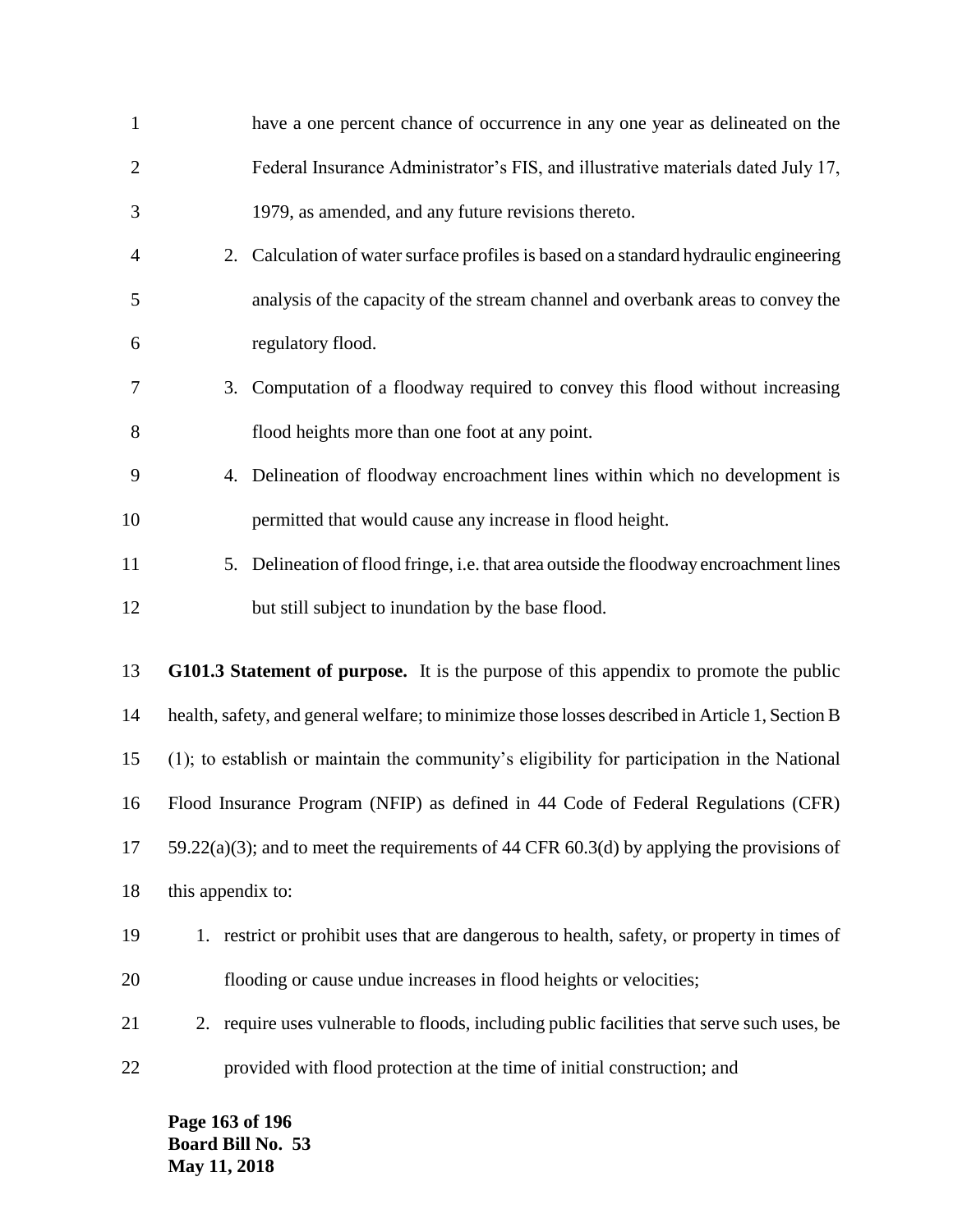3. protect individuals from buying lands that are unsuited for the intended development purposes due to the flood hazard.

**SECTION G102**

| $\overline{4}$ | <b>DEFINITIONS</b>                                                                               |
|----------------|--------------------------------------------------------------------------------------------------|
| 5              | GIO2.1. Scope. Unless specifically defined below, words or phrases used in this appendix         |
| 6              | shall be interpreted so as to give them the same meaning they have in common usage and to        |
| 7              | give this appendix its most reasonable application.                                              |
| 8              | 100-YEAR FLOOD. See BASE FLOOD.                                                                  |
| 9              | <b>ACCESSARY STRUCTURE.</b> Means the same as APPURTENANT STRUCTURE.                             |
| 10             | <b>ACTUARIAL RATES.</b> See RISK PREMIUM RATES.                                                  |
| 11             | <b>ADMINISTRATOR.</b> The Federal Insurance Administrator.                                       |
| 12             | <b>AGENCY.</b> The Federal Emergency Management Agency (FEMA).                                   |
| 13             | APPEAL. A request for review of the Floodplain Administrator's interpretation of any             |
| 14             | provision of this appendix or a request for a variance.                                          |
| 15             | <b>APPURTENANT STRUCTURE.</b> A structure that is on the same parcel of property as the          |
| 16             | principle structure to be insured and the use of which is incidental to the use of the principal |
| 17             | structure.                                                                                       |

**Page 164 of 196 Board Bill No. 53 May 11, 2018**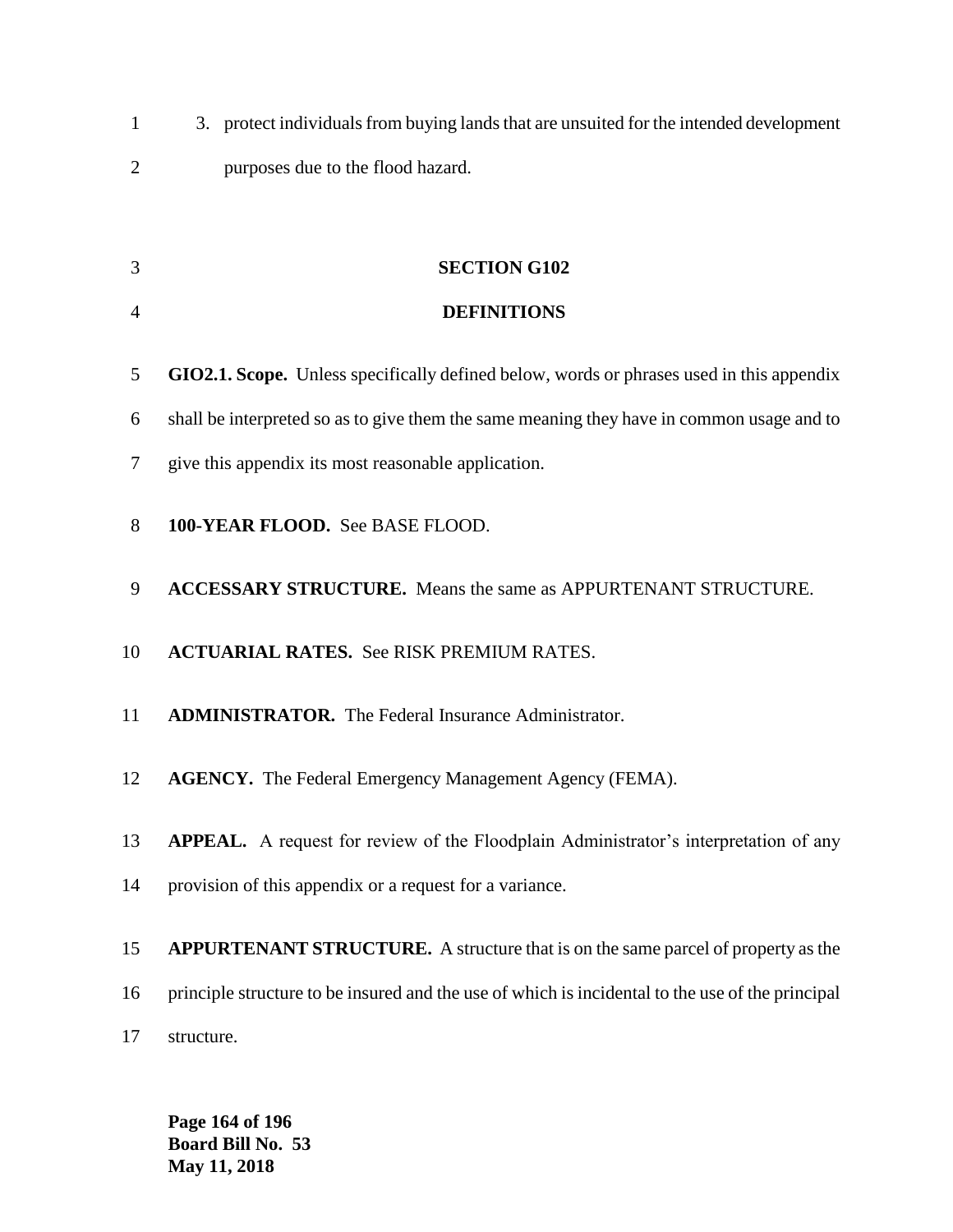**AREA OF SPECIAL FLOOD HAZARD.** The land in the floodplain within the City of

- Saint Louis subject to a one percent or greater chance of flooding in any given year.
- **BASE FLOOD.** The flood having a one percent chance of being equaled or exceeded in any given year.
- **BASEMENT.** Any area of the structure having its floor subgrade (below ground level) on all sides.
- **BUILDING.** See STRUCTURE.

# **CHIEF EXECUTIVE OFFICER** or **CHIEF ELECTED OFFICIAL.** The Mayor of the City of Saint Louis.

**COMMUNITY.** The City of Saint Louis, Missouri.

 **DEVELOPMENT.** Any man-made change to improved or unimproved real estate, including but not limited to buildings or other structures, levees, levee systems, mining, dredging, filling, grading, paving, excavation, or drilling operations, or storage of equipment or materials.

 **ELEVATED BUILDING.** For insurance purposes, a non-basement building which has its lowest elevated floor raised above ground level by foundation walls, shear walls, posts, piers, pilings, or columns.

 **ELIGIBLE COMMUNITY** or **PARTICIPATING COMMUNITY**. A community for which the Administrator has authorized the sale of flood insurance under the National Flood

**Page 165 of 196 Board Bill No. 53 May 11, 2018**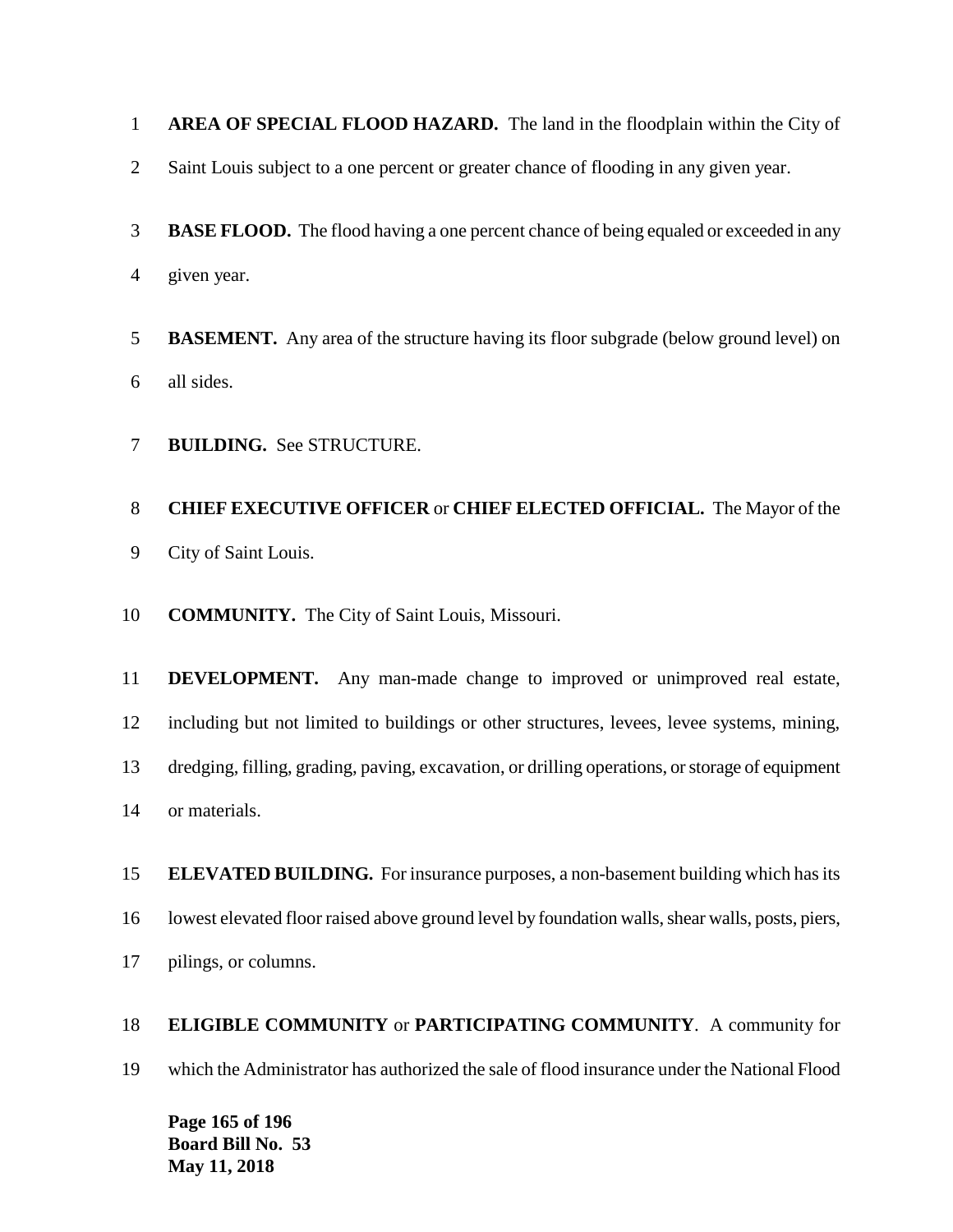Insurance Program (NFIP).

 **EXISTING CONSTRUCTION.** For the purposes of determining rates, structures for which the "start of construction" commenced before the effective date of the FIRM or before January 1, 1975, for FIRMs effective before that date. EXISTING CONSTRUCTION may also be referred to as EXISTING STRUCTURES.

# **EXISTING MANUFACTURED HOME PARK OR SUBDIVISION.** A manufactured

 home park or subdivision for which the construction of facilities for servicing the lots on which the manufactured homes are to be affixed (including, at a minimum, the installation of utilities, the construction of streets, and either final site grading or the pouring of concrete pads) is completed before the effective date of the floodplain management regulations adopted by the City of Saint Louis.

### **EXPANSION TO AN EXISTING MANUFACTURED HOME PARK OR**

 **SUBDIVISION.** The preparation of additional sites by the construction of facilities for servicing the lots on which the manufactured homes are to be affixed (including the installation of utilities, the construction of streets, and either final site grading or the pouring of concrete pads).

 **FLOOD** or **FLOODING.** A general and temporary condition of partial or complete inundation of normally dry land areas from (a) the overflow of inland or (b) the unusual and rapid accumulation or runoff of surface waters from any source.

### **FLOOD BOUNDARY AND FLOODWAY MAP (FBFM).** An official map of a city on

**Page 166 of 196 Board Bill No. 53 May 11, 2018**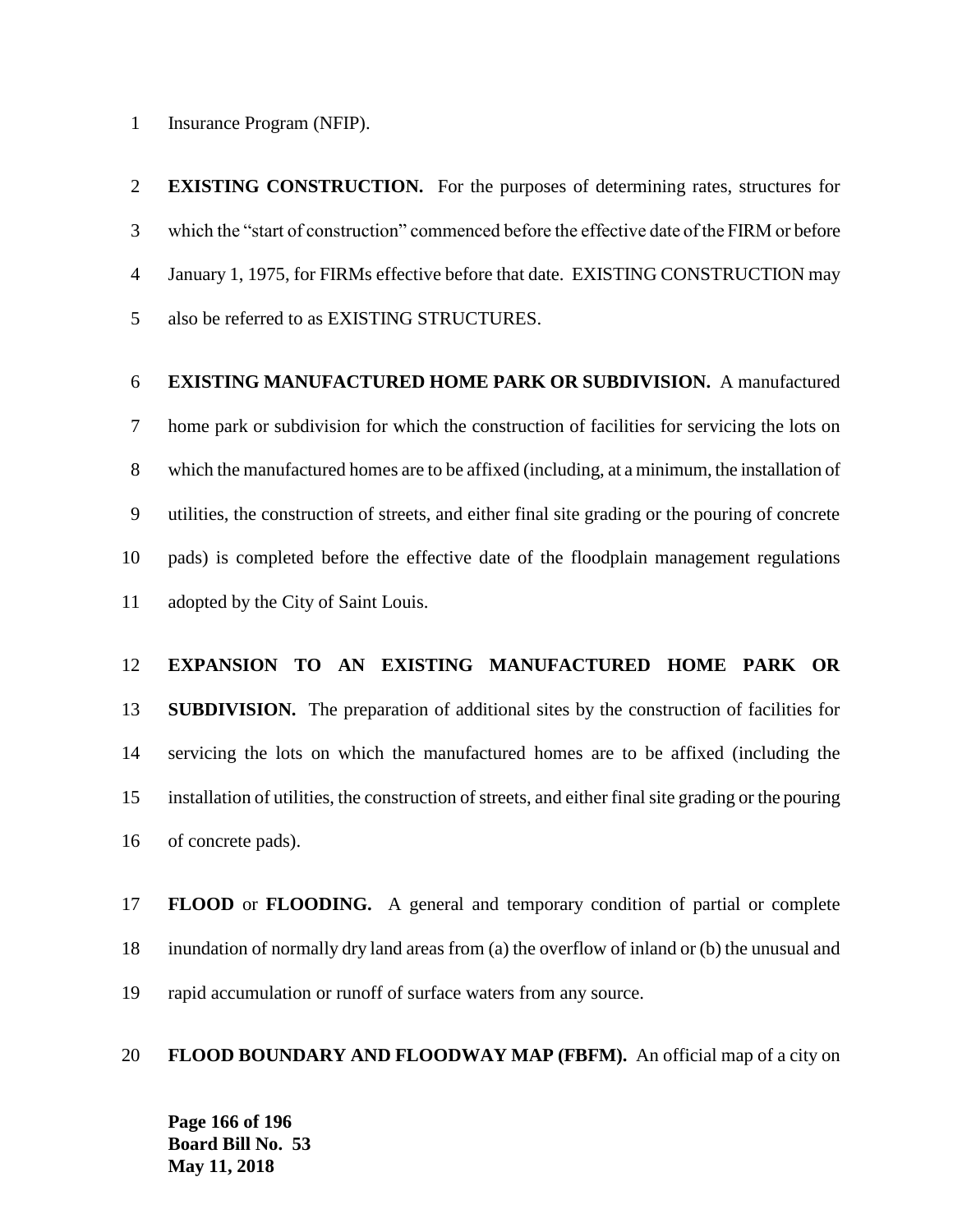which the Administrator has delineated both special flood hazard areas and the designated

regulatory floodway.

 **FLOOD ELEVATION DETERMINATION.** A determination by the Administrator of the water surface elevations of the base flood, that is, the flood level that has a one percent or greater chance of occurrence in any given year.

 **FLOOD ELEVATION STUDY.** An examination, evaluation and determination of flood hazards.

 **FLOOD FRINGE.** The area outside the floodway encroachment lines, but still subject to inundation by the regulatory flood.

**FLOOD HAZARD BOUNDARY MAP (FHBM).** An official map of this city, issued by

the Administrator, where the boundaries of the flood areas having special flood hazards have

12 been designated as (unnumbered or numbered) A zones.

**FLOOD INSURANCE RATE MAP (FIRM).** An official map of this city on which the

Administrator has delineated both the special flood hazard areas and the risk premium zones

applicable to the city.

 **FLOOD INSURANCE STUDY (FIS).** An examination, evaluation, and determination of flood hazards and, if appropriate, corresponding water surface elevations.

# **FLOODPLAIN** or **FLOOD-PRONE AREA.** Any land area susceptible to being inundated

by water from any source (see "flooding").

**Page 167 of 196 Board Bill No. 53 May 11, 2018**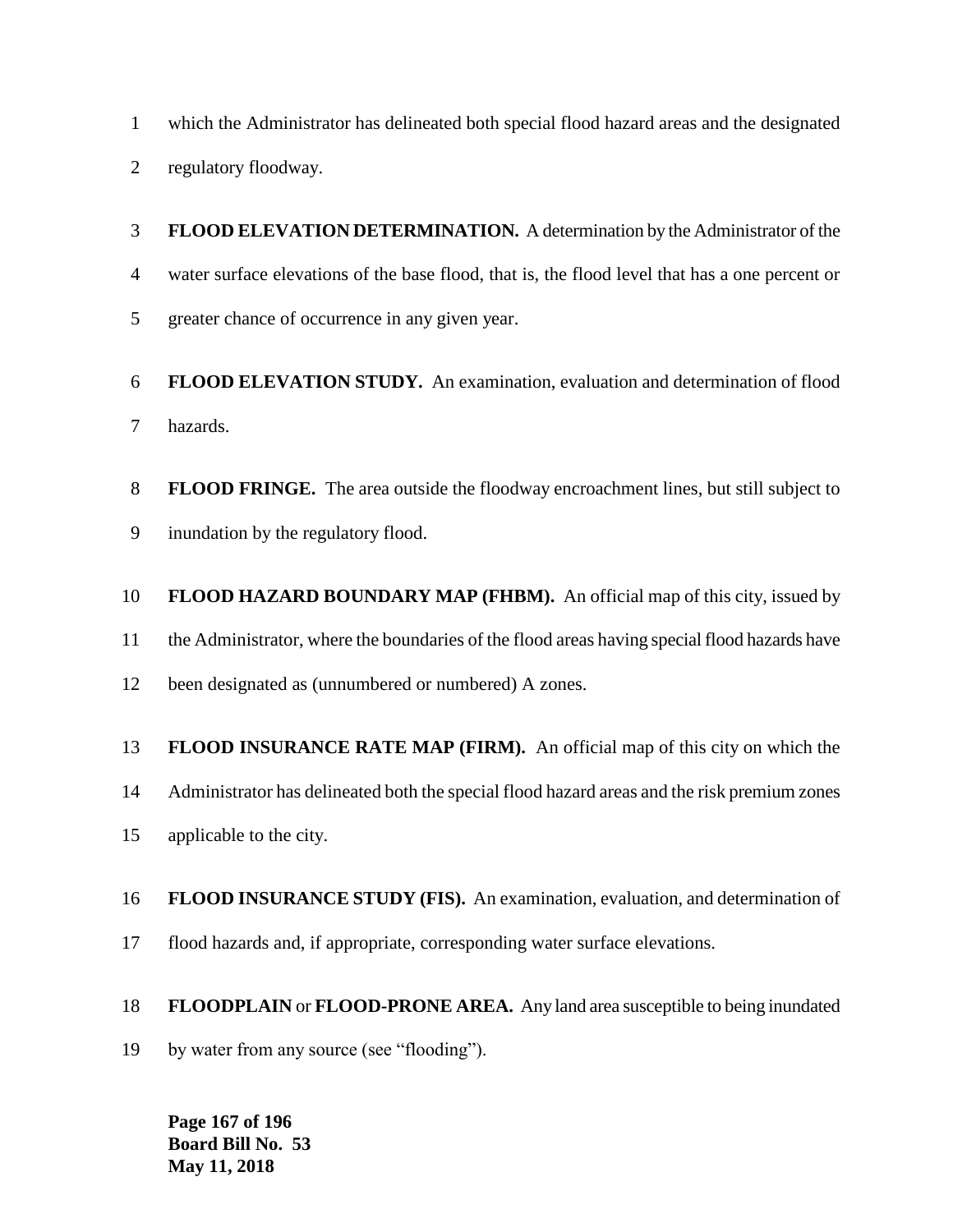**FLOODPLAIN ADMINISTRATOR.** A Missouri Licensed design professional as appointed by the Building Commissioner.

 **FLOODPLAIN MANAGEMENT.** The operation of an overall program of corrective and preventive measures for reducing flood damage, including but not limited to emergency preparedness plans, flood control works, and floodplain management regulations.

 **FLOODPLAIN MANAGEMENT REGULATIONS.** Ordinances, subdivision regulations, building codes, health regulations, special purpose ordinances (such as floodplain and grading ordinances), and other applications of police power. The term describes such state or local regulations, in any combination thereof, that provide standards for the purpose of flood damage prevention and reduction.

 **FLOODPROOFING.** Any combination of structural and nonstructural additions, changes, or adjustments to structures that reduce or eliminate flood damage to real estate or improved real property, water and sanitary facilities, or structures and their contents.

 **FLOODWAY** or **REGULATORY FLOODWAY.** The channel of a river or other watercourse and the adjacent land areas that must be reserved in order to discharge the base flood without cumulatively increasing the water surface elevation more than one foot.

 **FLOODWAY ENCROACHMENT LINES.** The lines marking the limits of floodways on Federal, State and local floodplain maps.

**Page 168 of 196 FREEBOARD.** Freeboard is a factor of safety usually expressed in feet above a flood level for purposes of flood plain management. Freeboard tends to compensate for the many

**Board Bill No. 53 May 11, 2018**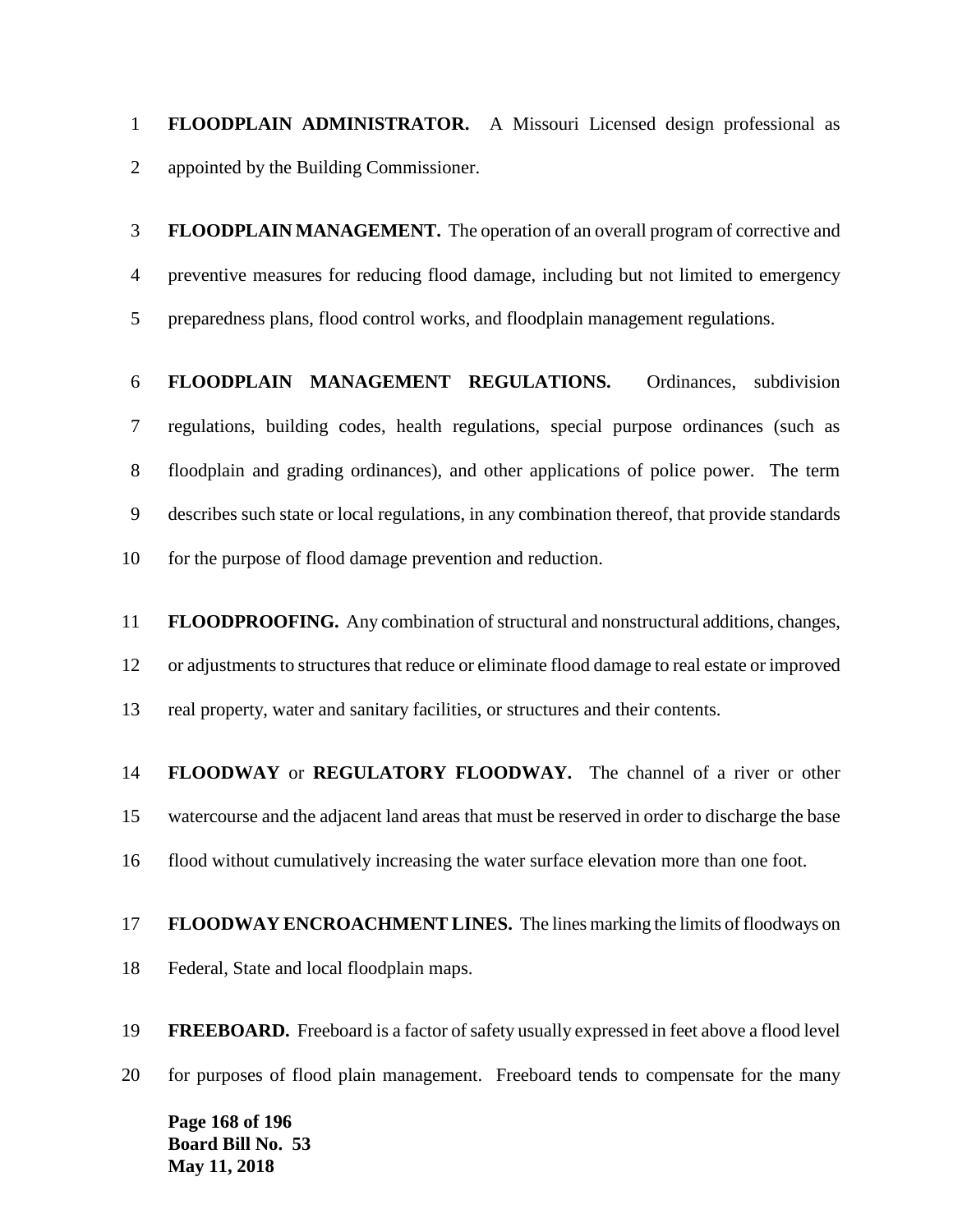unknown factors that could contribute to flood heights greater than the height calculated for a selected size flood and floodway conditions, such as wave action, clogged bridge openings, and the hydrological effect of urbanization on the watershed. For purposes of this code, freeboard shall be at least one foot above the base flood elevation.

 **FUNCTIONALLY DEPENDENT USE.** A use that cannot perform its intended purpose unless it is located or carried out in close proximity to water. This term includes only docking facilities and facilities that are necessary for the loading and unloading of cargo or passengers, but does not include long-term storage or related manufacturing facilities.

 **HIGHEST ADJACENT GRADE.** The highest natural elevation of the ground surface prior to construction next to the proposed walls of a structure.

 **HISTORIC STRUCTURE.** Any structure that is (a) listed individually in the National Register of Historic Places (a listing maintained by the Department of Interior) or preliminarily determined by the Secretary of the Interior as meeting the requirements for individual listing on the National Register; (b) certified or preliminarily determined by the Secretary of the Interior as contributing to the historical significance of a registered historic district or a district preliminarily determined by the Secretary to qualify as a registered historic district; (c) individually listed on a state inventory of historic places in states with historic preservation programs which have been approved by the Secretary of the Interior; or (d) individually listed on a local inventory of historic places in communities with historic preservation programs that have been certified either (a) by an approved state program as determined by the Secretary of the Interior or (b) directly by the Secretary of the Interior in

**Page 169 of 196 Board Bill No. 53 May 11, 2018**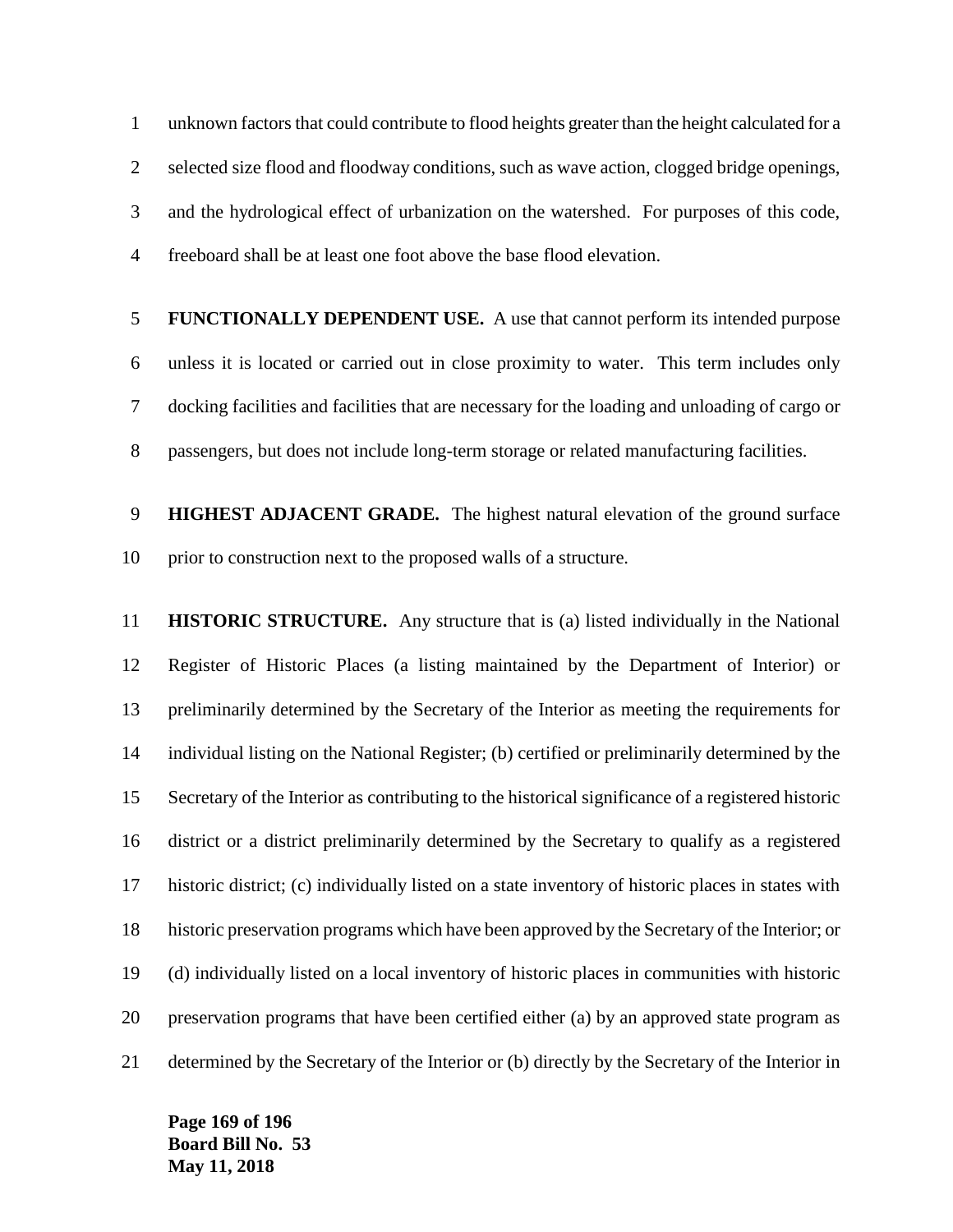states without approved programs.

 **LOWEST FLOOR.** The lowest floor of the lowest enclosed area, including basement. An unfinished or flood-resistant enclosure, usable solely for parking of vehicles, building access, or storage, in an area other than a basement area, is not considered a building's lowest floor provided that such enclosure is not built so as to render the structure in violation of the applicable floodproofing design requirements of this code.

 **MANUFACTURED HOME.** A structure, transportable in one or more sections, that is built on a permanent chassis and is designed for use with or without a permanent foundation when attached to the required utilities. The term "manufactured home" does not include a "recreational vehicle."

 **MANUFACTURED HOME PARK OR SUBDIVISION.** A parcel (or contiguous parcels) of land divided into two or more manufactured home lots for rent or sale.

**MAP.** The Flood Hazard Boundary Map (FHBM), Flood Insurance Rate Map (FIRM), or

the Flood Boundary and Floodway Map (FBFM) for the City of Saint Louis, issued by the

Federal Emergency Management Agency (FEMA).

**MARKET VALUE** or **FAIR MARKET VALUE.** An estimate of what is fair, economic,

just, and equitable value under normal local market conditions.

**MEAN SEA LEVEL.** For purposes of the National Flood Insurance Program (NFIP), the

National Geodetic Vertical Datum (NGVD) of 1929 or other datum to which base flood

elevations shown on this city's Flood Insurance Rate Map (FIRM) are referenced.

**Page 170 of 196 Board Bill No. 53 May 11, 2018**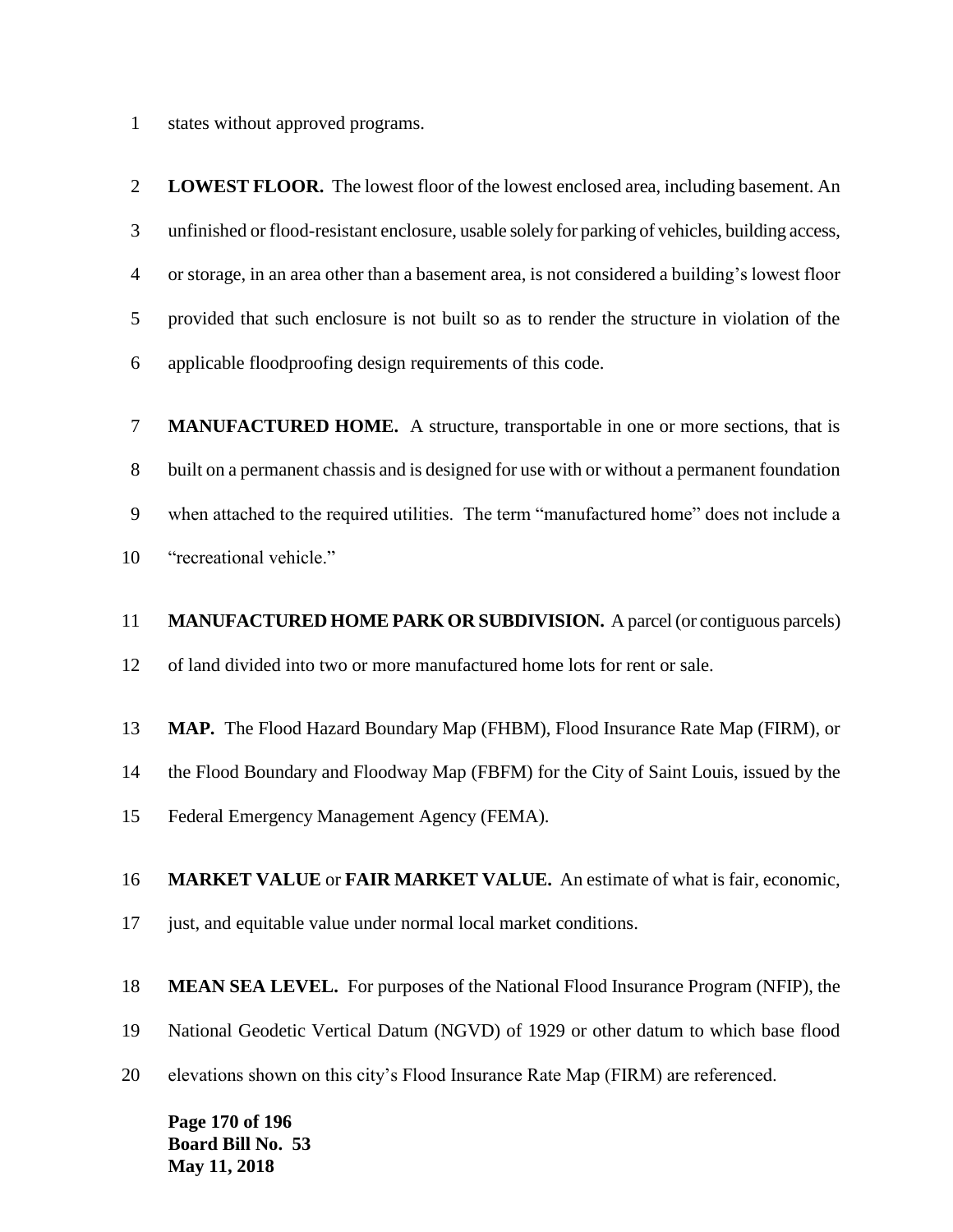**NEW CONSTRUCTION.** For the purposes of determining insurance rates, structures for which the "start of construction" commenced on or after the effective date of an initial FIRM or after December 31, 1974, whichever is later, and includes any subsequent improvements to such structures. For floodplain management purposes, "new construction" means structures for which the "start of construction" commenced on or after the effective date of the floodplain management regulations adopted by the City of Saint Louis and includes any subsequent improvements to such structures.

# **NEW MANUFACTURED HOME PARK OR SUBDIVISION.** A manufactured home park or subdivision for which the construction of facilities for servicing the lot on which the manufactured homes are to be affixed (including at a minimum, the installation of utilities, the construction of streets, and either final site grading or the pouring of concrete pads) is completed on or after the effective date of floodplain management regulations adopted by the city.

**(NFIP).** The National Flood Insurance Program (NFIP).

# **PARTICIPATING COMMUNITY** also known as an **ELIGIBLE COMMUNITY.** A

community in which the Administrator has authorized the sale of flood insurance.

### **PERSON.** Any individual or group of individuals, corporation, partnership, association, or

any other entity, including Federal, State, and local governments and agencies.

# **PRINCIPALLY ABOVE GROUND.** At least 51 percent of the actual cash value of the

structure, less land value, is above ground.

**Page 171 of 196 Board Bill No. 53 May 11, 2018**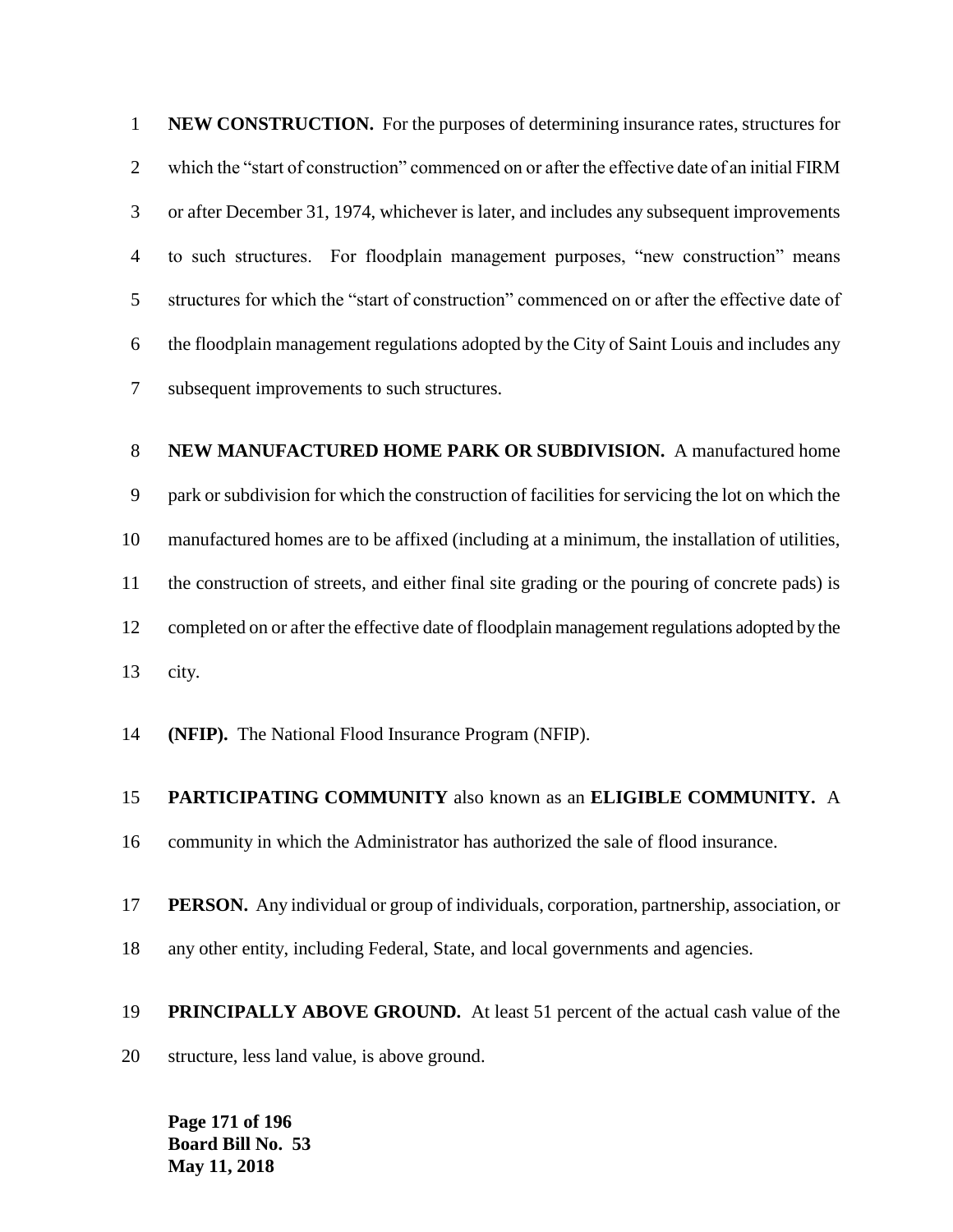**RECREATIONAL VEHICLE.** A vehicle which is (a) built on a single chassis; (b) 400 square feet or less when measured at the largest horizontal projections; (c) designed to be self-propelled or permanently towable by a light-duty truck; and (d) designed primarily not for use as a permanent dwelling but as temporary living quarters for recreational, camping, travel, or seasonal use.

 **REMEDY A VIOLATION.** To bring the structure or other development into compliance with Federal, State, or local floodplain management regulations; or, if this is not possible, to reduce the impacts of its noncompliance.

 **RISK PREMIUM RATES.** Those rates established by the Administrator pursuant to individual city studies and investigations which are undertaken to provide flood insurance in accordance with Section 1307 of the National Flood Disaster Protection Act of 1973 and the accepted actuarial principles. RISK PREMIUM RATES include provisions for operating costs and allowances.

### **SPECIAL FLOOD HAZARD AREA.** See AREA OF SPECIAL FLOOD HAZARD.

 **SPECIAL HAZARD AREA.** An area having special flood hazards and shown on an FHBM, FIRM, or FBFM as zones (unnumbered or numbered) A and AE.

 **START OF CONSTRUCTION.** Includes substantial-improvements, and means the date the building permit was issued, provided the actual start of construction, repair, reconstruction, rehabilitation, addition placement, or other improvements were within 180 days of the permit date. The actual start means either the first placement of permanent

**Page 172 of 196 Board Bill No. 53 May 11, 2018**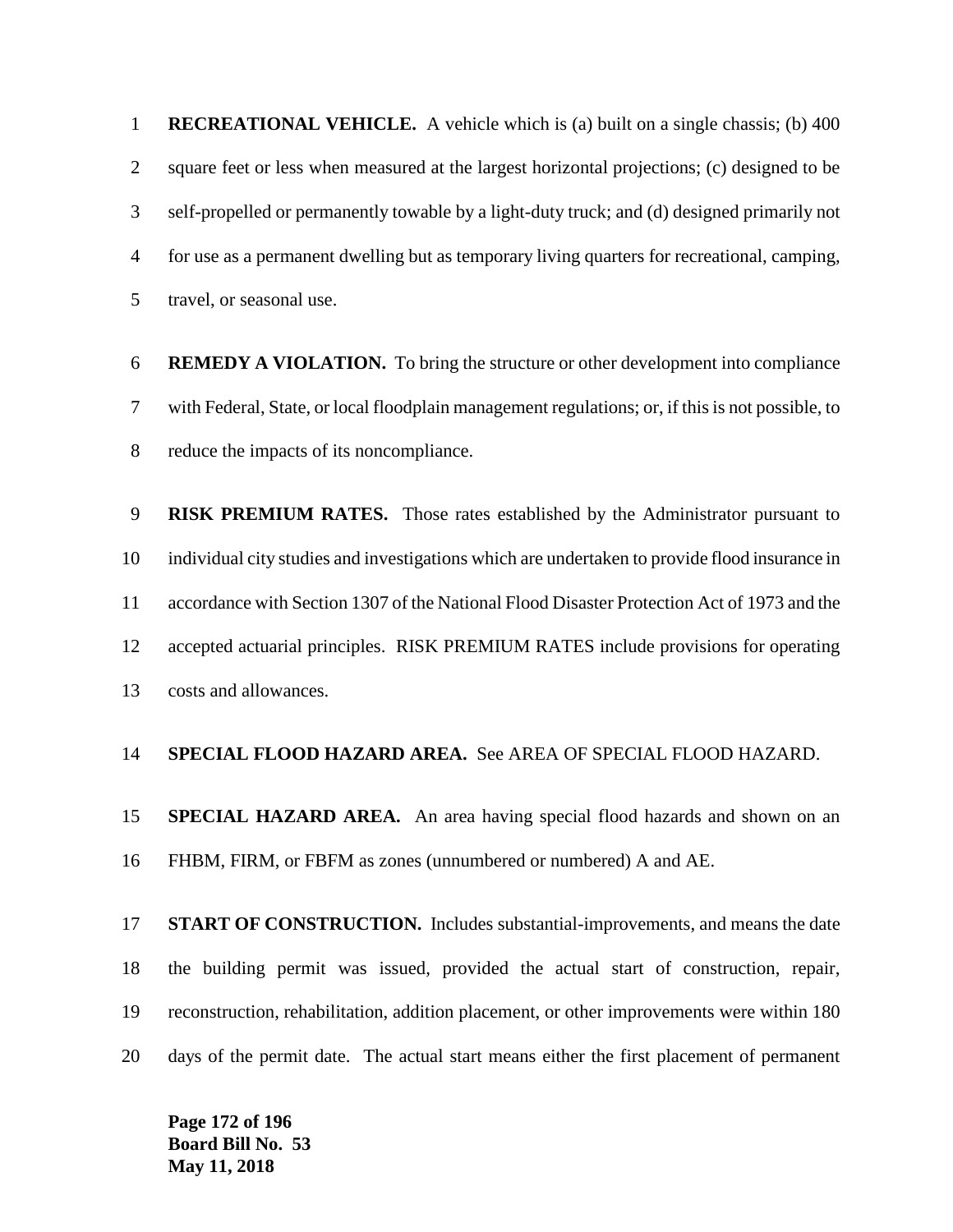construction of a structure on a site, such as the pouring of slabs or footings, the installation of piles, the construction of columns, any work beyond the stage of excavation, or the placement of a manufactured home on a foundation. Permanent construction does not include land preparation, such as clearing, grading and filling, the installation of streets or walkways, excavation for a basement, footings, piers, foundations, the erection of temporary forms, nor installation on the property of accessory structures such as garages or sheds not occupied as dwelling units or not part of the main structure. For a substantial-improvement, the actual start of construction means the first alteration of any wall, ceiling, floor, or other structural part of a building whether or not that alteration affects the external dimensions of the building.

 **STATE COORDINATING AGENCY.** That agency of the state government or other office designated by the governor of the state or by state statute at the request of the Administrator to assist in the implementation of the National Flood Insurance Program (NFIP) in that state.

 **STRUCTURE.** For floodplain management purposes, a walled and roofed building, including a gas or liquid storage tank, that is principally above ground, as well as a manufactured home. **STRUCTURE** for insurance purposes, means a walled and roofed building, other than a gas or liquid storage tank, that is principally above ground and affixed to a permanent site, as well as a manufactured home on a permanent foundation. For the latter purpose, the term includes a building while in the course of construction, alteration, or repair, but does not include building materials or supplies intended for use in such

**Page 173 of 196 Board Bill No. 53 May 11, 2018**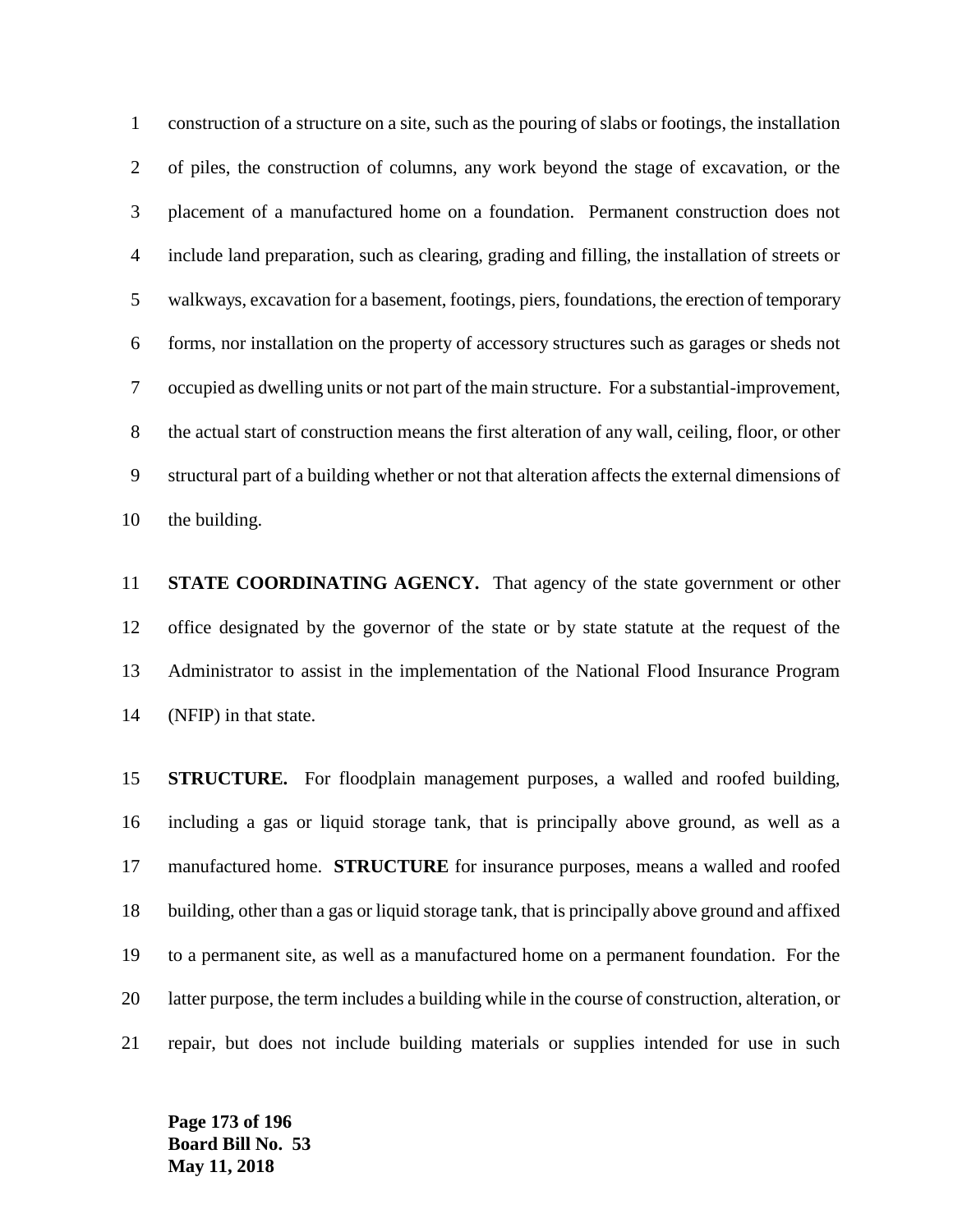construction, alteration, or repair unless such materials or supplies are within an enclosed building on the premises.

 **SUBSTANTIAL-DAMAGE.** Damage of any origin sustained by a structure whereby the cost of restoring the structure to pre-damaged condition would equal or exceed 50 percent of the market value of the structure before the damage occurred.

 **SUBSTANTIAL IMPROVEMENT.** Any reconstruction, rehabilitation, addition, or other improvement of a structure, the cost of which equals or exceeds 50 percent of the market value of the structure before "start of construction" of the improvement. This term includes structures which have incurred "substantial-damage" regardless of the actual repair work performed. The term does not, however, include either (a) any project for improvement of a structure to correct existing violations of state or local health, sanitary, or safety code specifications that have been identified by the local code enforcement official and which are the minimum necessary to assure safe living conditions, or (b) any alteration of a historic structure provided that the alteration will not preclude the structure's continued designation as a historic structure.

 **VARIANCE.** A grant of relief by the city from the terms of a floodplain management regulation. Flood insurance requirements remain in place for any varied use or structure and cannot be varied by the city.

 **VIOLATION.** The failure of a structure or other development to be fully compliant with the city's floodplain management regulations. A structure or other development without the

**Page 174 of 196 Board Bill No. 53 May 11, 2018**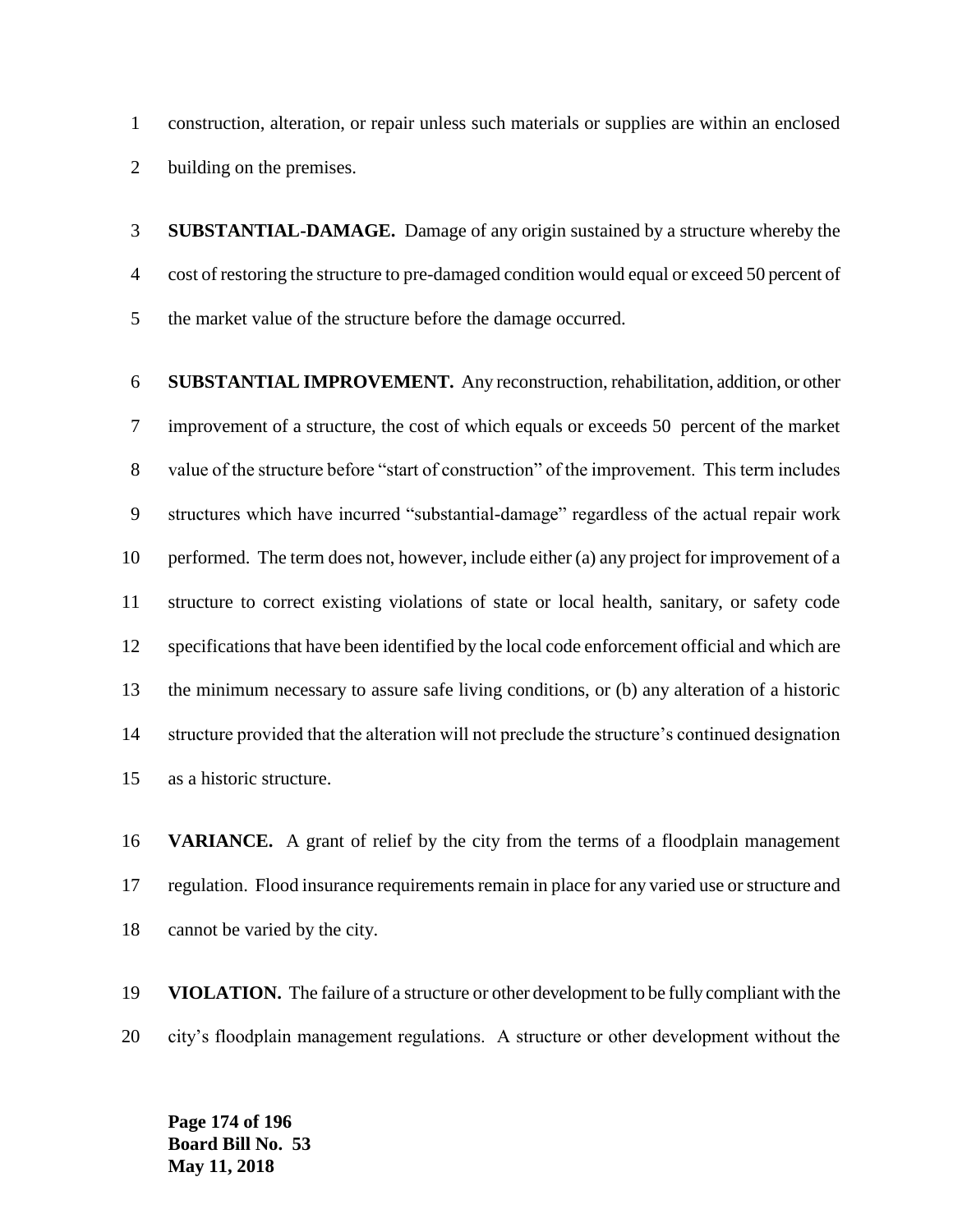elevation certificate, other certifications, or other evidence of compliance required by this appendix is presumed to be in violation until such time as that documentation is provided.

 **WATER SURFACE ELEVATION.** The height in relation to the National Geodetic Vertical Datum (NGVD) of 1929 (or other datum where specified) of floods of various magnitudes and frequencies in the floodplain.

**SECTION G103**

### **GENERAL PROVISIONS**

 **G103.1. Lands to which this appendix applies.** This appendix shall apply to all lands within the jurisdiction of the City of Saint Louis identified as numbered and unnumbered A zones and AE zones on the Flood Insurance Rate Map (FIRM) and Flood Boundary and Floodway Map (FBFM) dated July 17, 1979 as amended, and any future revisions thereto. In all areas covered by this appendix, no development shall be permitted except through the issuance of a floodplain development permit, granted by the Board of Aldermen or its duly designated representative under such safeguards and restrictions as the Board of Aldermen or the designated representative may reasonably impose for the promotion and maintenance of the health, safety, and general welfare of the inhabitants of the community and as specifically noted in Section G105.

**G103.2. Floodplain Administrator.** A Missouri Licensed design professional as appointed

by the Building Commissioner is hereby designated as the Floodplain Administrator.

**Page 175 of 196 Board Bill No. 53 May 11, 2018**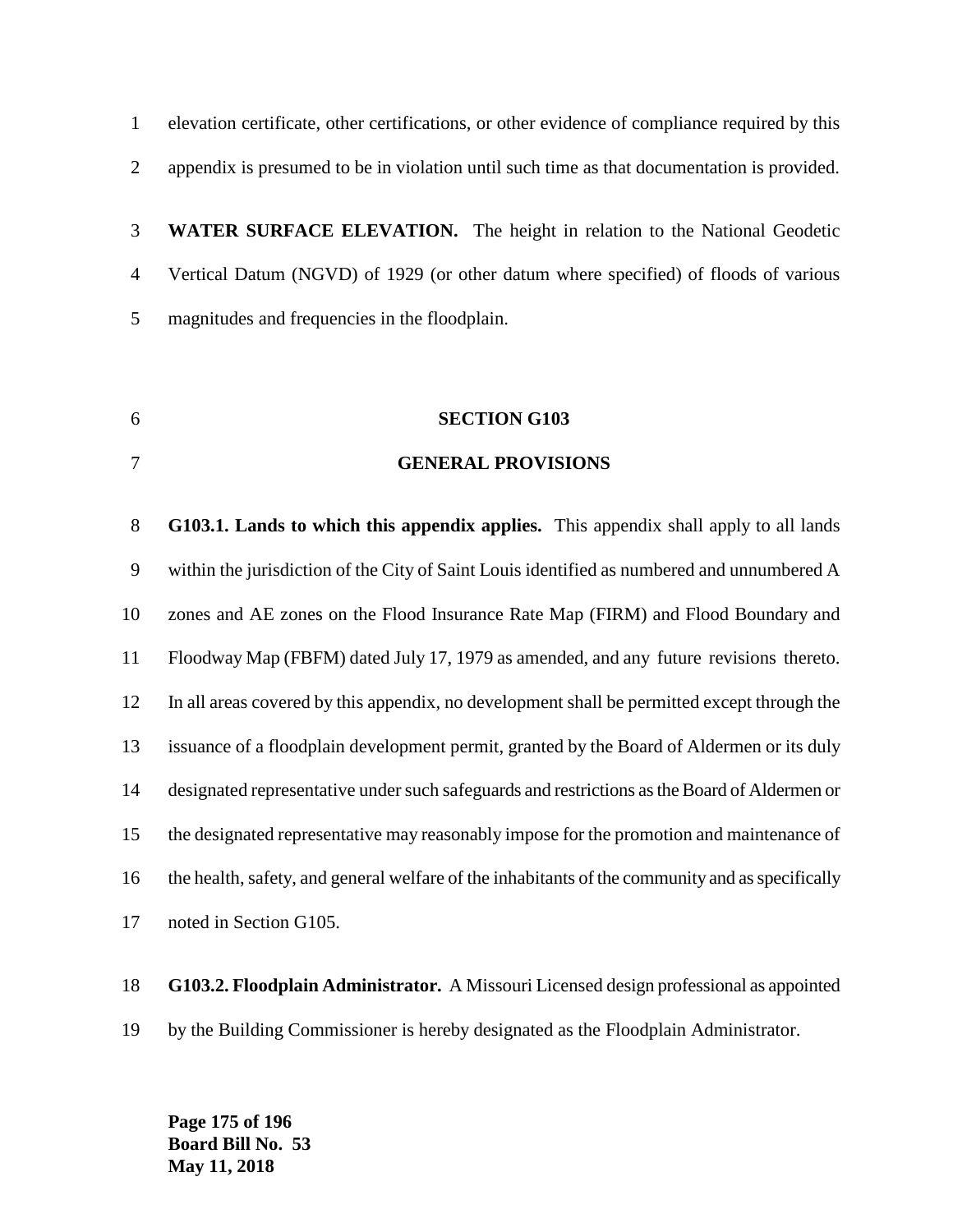**G103.3 Compliance.** No development located within the special flood hazard areas of this community shall be located, extended, converted, or structurally altered without full compliance with the terms of this appendix and other applicable regulations.

 **G103.4 Abrogation and greater restrictions.** It is not intended by this appendix to repeal, abrogate, or impair any existing easements, covenants, or deed restrictions. However, where this appendix imposes greater restrictions, the provisions of this appendix shall prevail. All other ordinances inconsistent with this appendix are hereby repealed to the extent of the inconsistency only.

 **G103.5 Interpretation.** In their interpretation and application, the provisions of this appendix shall be held to be minimum requirements, shall be liberally construed in favor of the governing body, and shall not be deemed a limitation or repeal of any other powers granted by State statutes.

 **G103.6 Warning and disclaimer of liability.** The degree of flood protection required by this appendix is considered reasonable for regulatory purposes and is based on engineering and scientific methods of study. Larger floods may occur on rare occasions or the flood heights may be increased by man-made or natural causes such as ice jams and bridge openings restricted by debris. This appendix does not imply that areas outside the floodway and flood fringe or land uses permitted within such areas will be free from flooding or flood damage. This appendix shall not create a liability on the part of the City of Saint Louis or any officer or employee thereof for any flood damages that may result from reliance on this appendix or any administrative decision lawfully made hereunder.

**Page 176 of 196 Board Bill No. 53 May 11, 2018**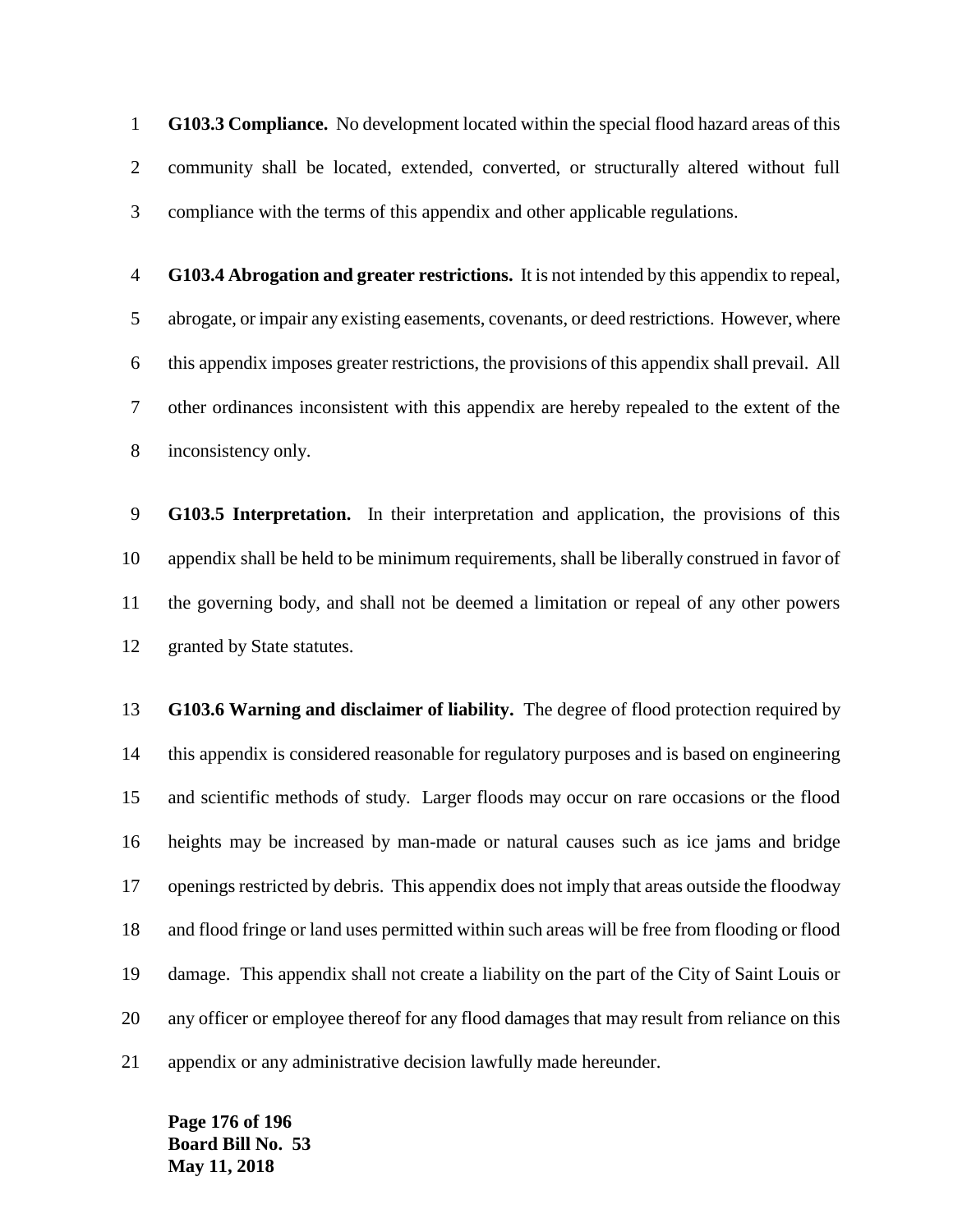**G103.7 Severability.** If any section, clause, provision, or portion of this appendix is adjudged unconstitutional or invalid by a court of appropriate jurisdiction, the remainder of this appendix shall not be affected thereby.

 **G103.8 Certificate of flood plain status.** A Special Inspection of records to indicate whether a property is located within the flood plain area as designated by the Official Flood Plain Maps provided by FEMA (Federal Emergency Management Agency) to the City of St. Louis. This letter does not imply that the referenced property will or will not be free from flooding or damage. A property not in a Special Flood Hazard Area could be damaged by a flood greater than that predicted on the FIRM or from a local drainage problem not shown on the map. This letter does not create liability on the part of the City or any officer or employee thereof for any damage that results from reliance on this determination. The fee for this letter shall be as listed in Table 109.3.1.

#### **SECTION G104**

**ADMINISTRATION**

 **G104.1 Floodplain development permit.** A floodplain development permit shall be required for all proposed construction or other development, including the placement of manufactured homes, in the areas described in Section M103.1. No person, firm, corporation, or unit of government shall initiate any development or substantial improvement or cause the same to be done without first obtaining a separate floodplain development permit for each structure or other development.

**Page 177 of 196 Board Bill No. 53 May 11, 2018**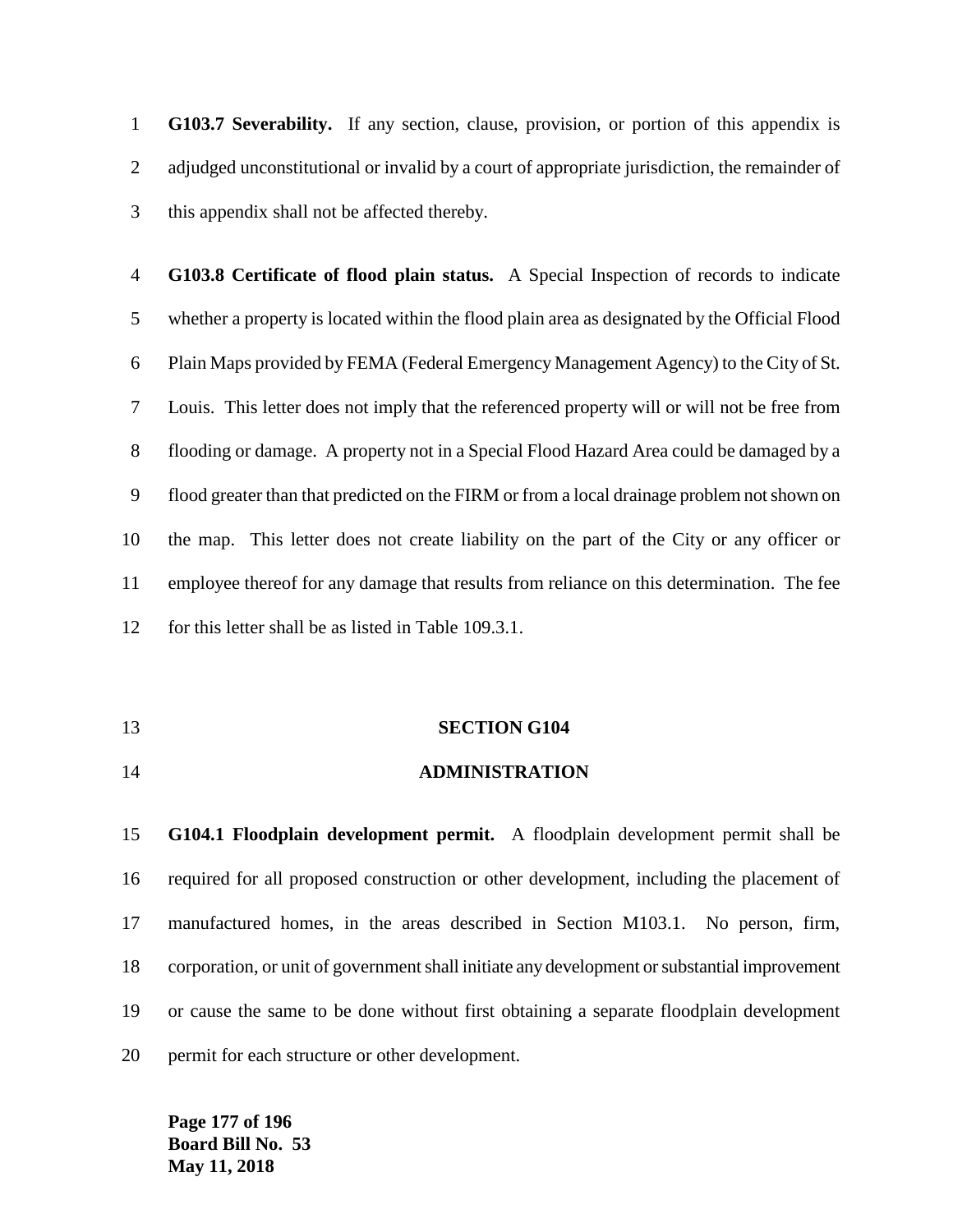**G104.2 Designation of floodplain administrator.** The Missouri licensed design professional as designated by the Building Commissioner is hereby appointed to administer and implement the provisions of this appendix.

 **G104.3 Duties and responsibilities of floodplain administrator.** The duties of the floodplain administrator shall include, but not be limited to:

- 1. Review of all applications for floodplain development permits to assure that sites are reasonably safe from flooding and that the floodplain development permit requirements of this appendix have been satisfied;
- 2. Review of all applications for floodplain development permits for proposed development to assure that all necessary permits have been obtained from Federal, State, or local governmental agencies from which prior approval is required by Federal, State, or local law;
- 3. Review all subdivision proposals and other proposed new development, including manufactured home parks or subdivisions, to determine whether such proposals will be reasonably safe from flooding;
- 4. Issue floodplain development permits for all approved applications;
- 5. Notify adjacent communities and the Missouri State Emergency Management Agency (SEMA) prior to any alteration or relocation of a watercourse, and submit evidence of such notification to the Federal Emergency Management Agency (FEMA);
- 6. Assure that the flood carrying capacity is not diminished and shall be maintained within the altered or relocated portion of any watercourse;

**Page 178 of 196 Board Bill No. 53 May 11, 2018**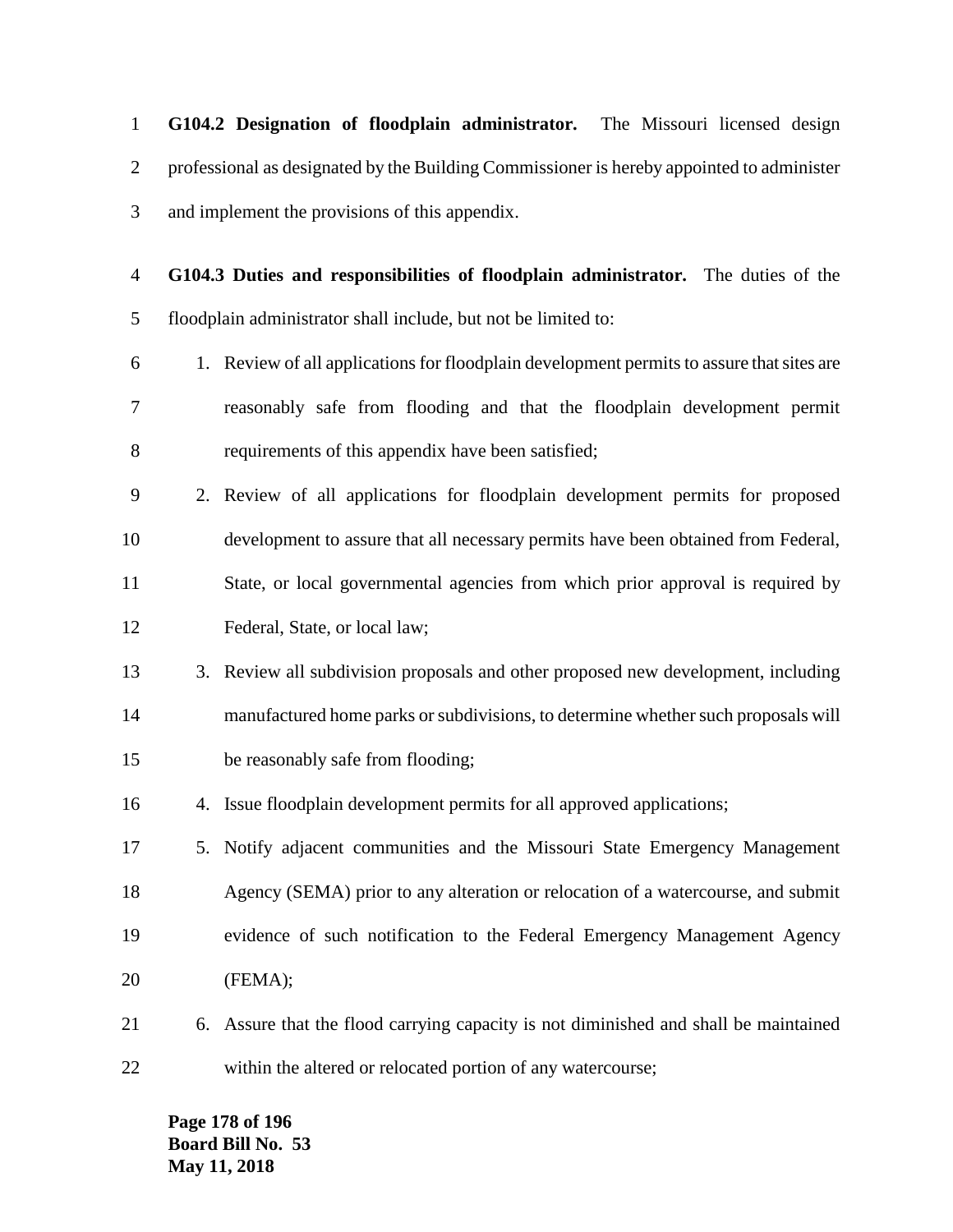7. Verify and maintain a record of the actual elevation (in relation to mean sea level) of 2 the lowest floor, including basement, of all new or substantially improved structures; 8. Verify and maintain a record of the actual elevation (in relation to mean sea level) that the new or substantially improved non-residential structures have been floodproofed; and 9. When floodproofing techniques are utilized for a particular non-residential structure, the floodplain administrator shall require certification from a Missouri licensed design professional. **G104.4 Application for floodplain development permit.** To obtain a floodplain development permit, the applicant shall first file an application in writing on a form furnished for that purpose. Every floodplain development permit application shall: 12 1. Describe the land on which the proposed work is to be done by lot, block, and tract, house and street address, or similar description that will readily identify and specifically locate the proposed structure or work; 2. Identify and describe the work to be covered by the floodplain development permit; 3. Indicate the use or occupancy for which the proposed work is intended; 4. Indicate the assessed value of the structure and the fair market value of the improvement; 5. Specify whether development is located in designated flood fringe or floodway; 6. Identify the existing base flood elevation and the elevation of the proposed development; 7. Give such other information as reasonably may be required by the floodplain

**Page 179 of 196 Board Bill No. 53 May 11, 2018**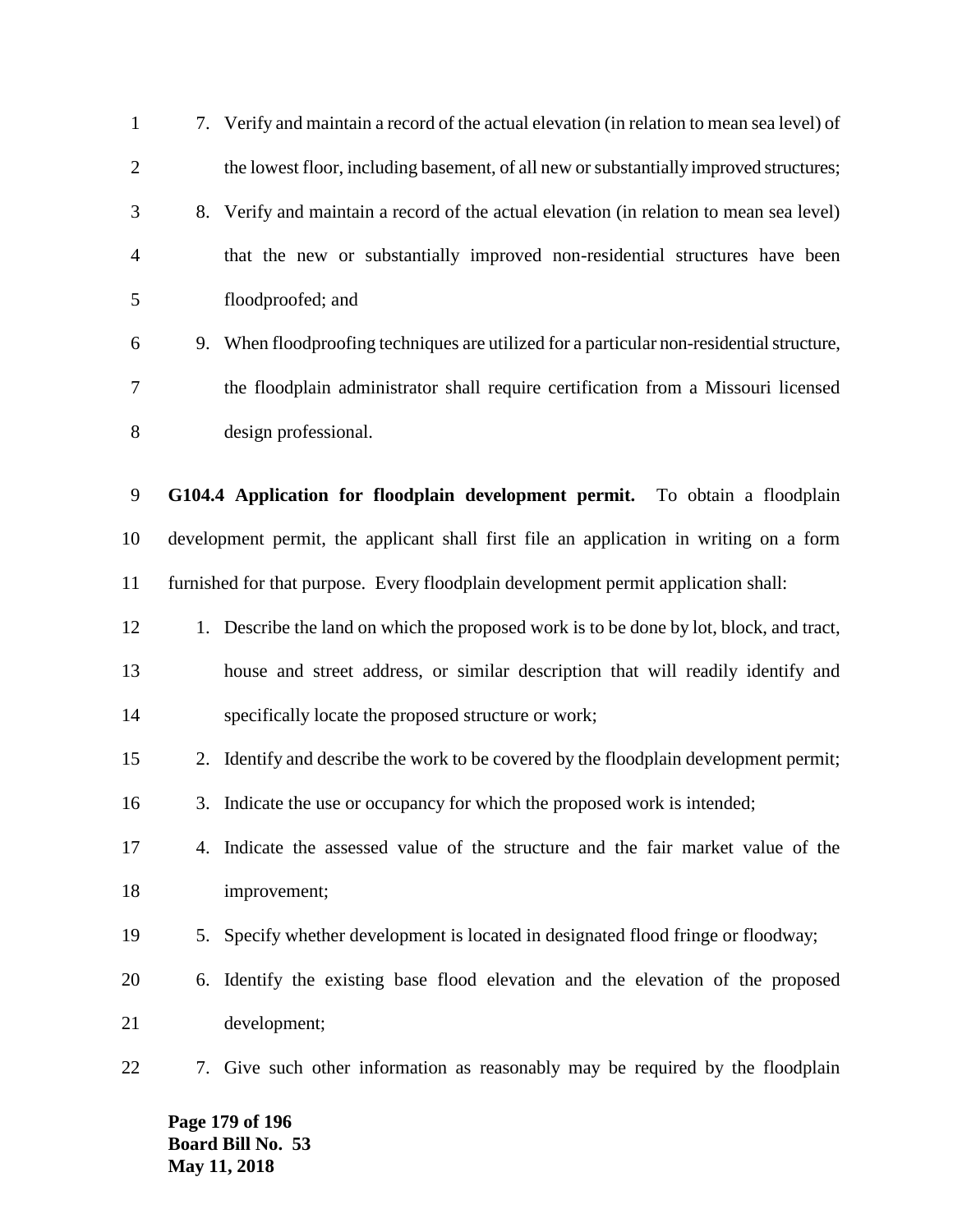- administrator;
- 8. Be accompanied by plans and specifications for proposed construction; and 9. Be signed by the permittee or his authorized agent who may be required to submit evidence to indicate such authority.
- **PROVISIONS FOR FLOOD HAZARD REDUCTION G105.1 General standards.**

**SECTION G105**

- 1. No permit for floodplain development shall be granted for new construction, substantial-improvements, and other improvements, including the placement of manufactured homes, within any numbered or unnumbered A zones and AE zones unless the conditions of this section are satisfied.
- 12 2. All areas identified as unnumbered A zones on the FIRM are subject to inundation of the 100 year flood; however, the base flood elevation is not provided. Development within unnumbered A zones is subject to all provisions of this appendix. If Flood Insurance Study data is not available, the community shall obtain, review, and reasonably utilize any base flood elevation or floodway data currently available from Federal, State, or other sources.
- 3. Until a floodway is designated, no new construction, substantial improvements, or other development, including fill, shall be permitted within any numbered A zone or AE zone on the FIRM, unless it is demonstrated that the cumulative effect of the

**Page 180 of 196 Board Bill No. 53 May 11, 2018**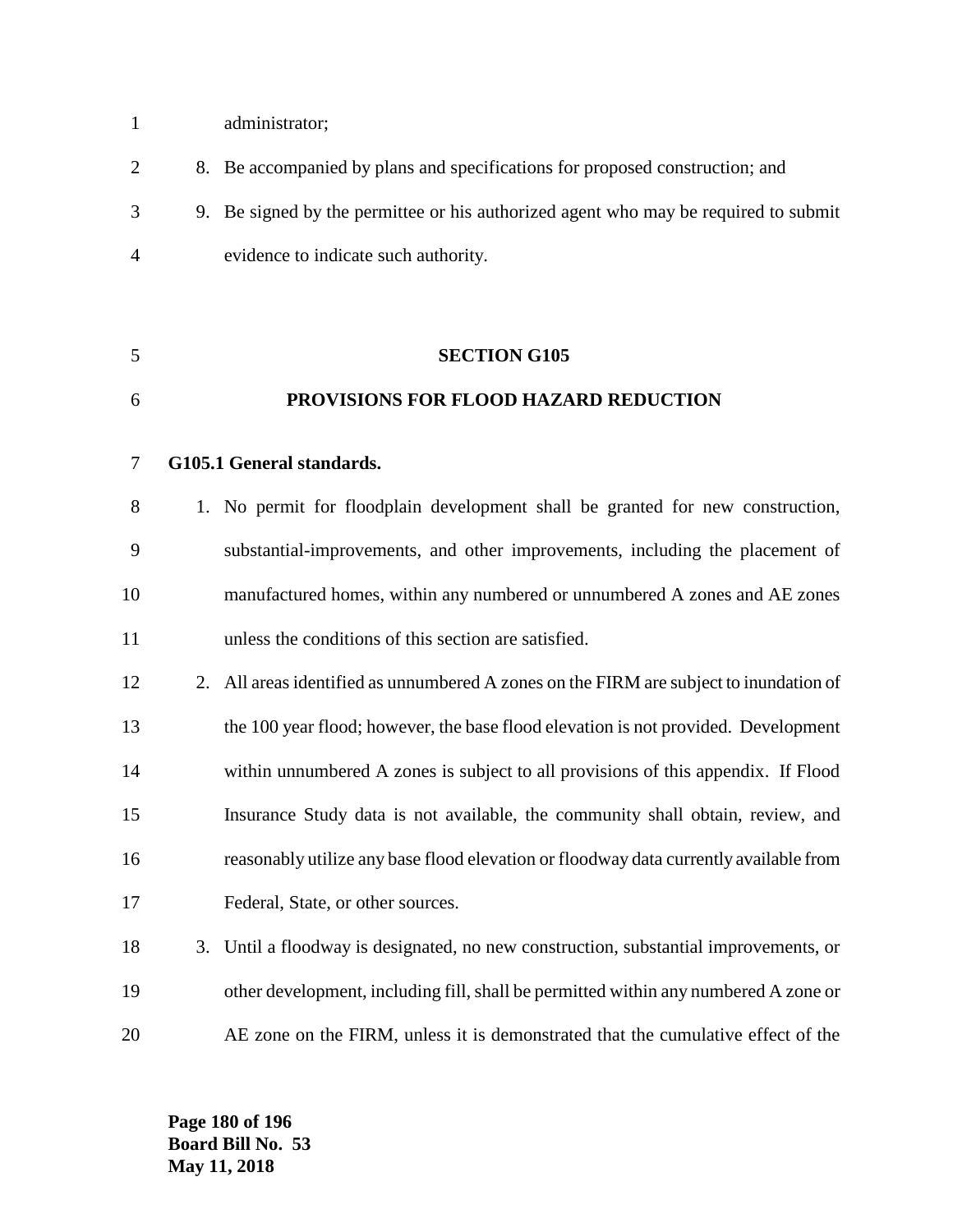| $\mathbf{1}$   | proposed development, when combined with all other existing and anticipated             |
|----------------|-----------------------------------------------------------------------------------------|
| $\overline{2}$ | development, will not increase the water surface elevation of the base flood more       |
| 3              | than one foot at any point within the community.                                        |
| 4              | 4. All new construction, subdivision proposals, substantial-improvements, prefabricated |
| 5              | structures, placement of manufactured homes, and other developments shall require:      |
| 6              | A. design or adequate anchorage to prevent flotation, collapse, or lateral movement     |
| 7              | of the structure resulting from hydrodynamic and hydrostatic loads, including           |
| 8              | the effects of buoyancy;                                                                |
| 9              | B. construction with materials resistant to flood damage;                               |
| 10             | C. utilization of methods and practices that minimize flood damages;                    |
| 11             | D. all electrical, heating, ventilation, plumbing, air-conditioning equipment, and      |
| 12             | other service facilities be designed or located so as to prevent water from             |
| 13             | entering or accumulating within the components during conditions of flooding;           |
| 14             | E. new or replacement water supply systems or sanitary sewage systems be designed       |
| 15             | to minimize or eliminate infiltration of flood waters into the systems and              |
| 16             | discharges from the systems into flood waters, and on-site waste disposal               |
| 17             | systems be located so as to avoid impairment or contamination; and                      |
| 18             | F. subdivision proposals and other proposed new development, including                  |
| 19             | manufactured home parks or subdivisions, located within special flood hazard            |
| 20             | areas are required to assure that:                                                      |
| 21             | I. all such proposals are consistent with the need to minimize flood damage;            |
| 22             | all public utilities and facilities, such as sewer, gas, electrical, and water<br>П.    |

**Page 181 of 196 Board Bill No. 53 May 11, 2018**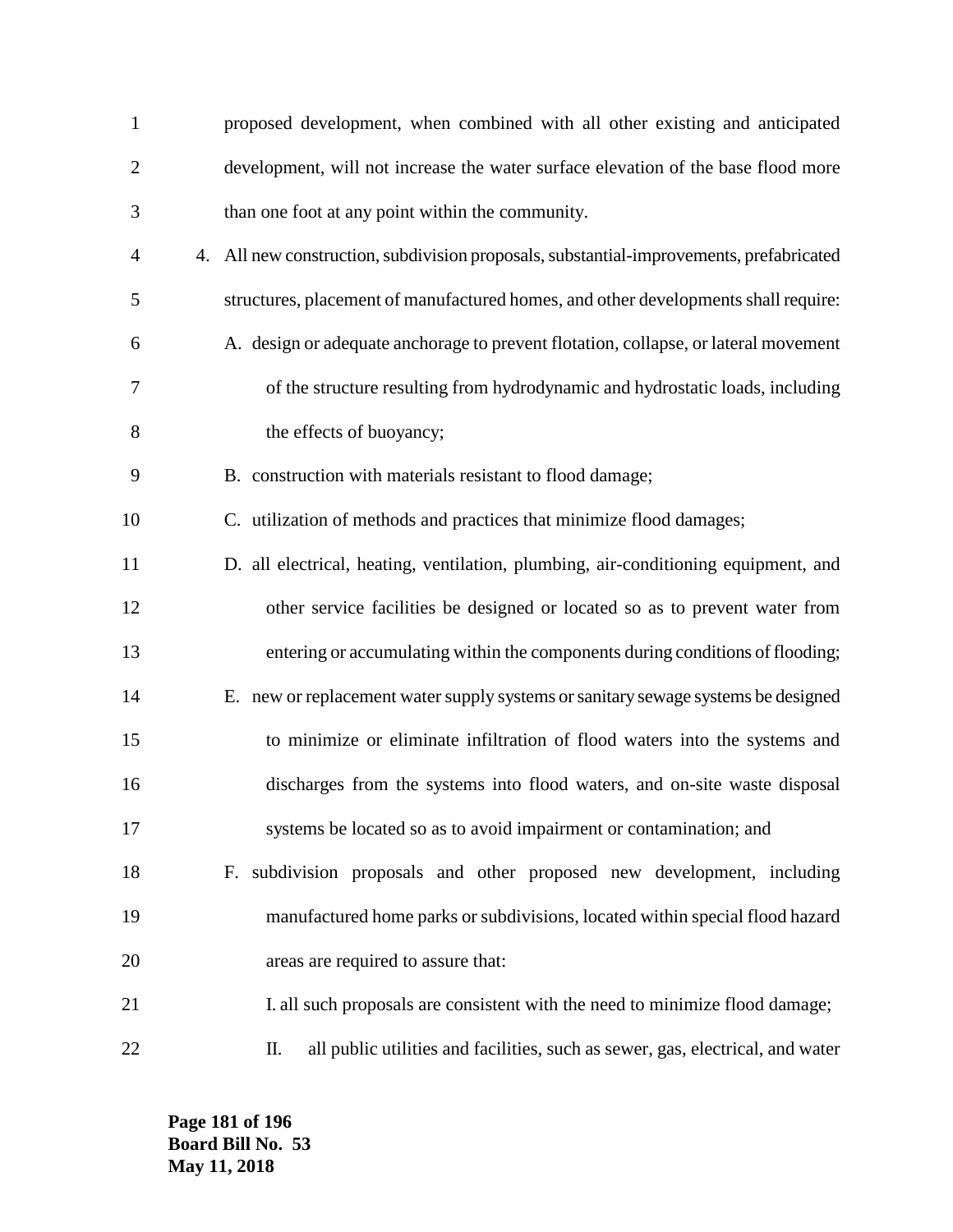| $\mathbf{1}$   | systems are located and constructed to minimize or eliminate flood                      |
|----------------|-----------------------------------------------------------------------------------------|
| $\mathfrak{2}$ | damage;                                                                                 |
| 3              | Ш.<br>adequate drainage is provided so as to reduce exposure to flood hazards;          |
| 4              | and                                                                                     |
| 5              | all proposals for development, including proposals for manufactured<br>IV.              |
| 6              | home parks and subdivisions, of five acres or 50 lots, whichever is                     |
| 7              | lesser, include within such proposals base flood elevation data.                        |
| 8              | 5. Storage, material, and equipment                                                     |
| 9              | A. The storage or processing of materials within the special flood hazard area that     |
| 10             | are in time of flooding buoyant, flammable, explosive, or could be injurious to         |
| 11             | human, animal, or plant life is prohibited.                                             |
| 12             | B. Storage of other material or equipment may be allowed if not subject to major        |
| 13             | damage by floods, if firmly anchored to prevent flotation, or if readily                |
| 14             | removable from the area within the time available after a flood warning.                |
| 15             | 6. Accessory Structures. Structures used solely for parking and limited storage         |
| 16             | purposes, not attached to any other structure on the site, of limited investment value, |
| 17             | and not larger than 400 square feet, may be constructed at-grade and wet-               |
| 18             | floodproofed provided there is no human habitation or occupancy of the structure; the   |
| 19             | structure is of single-wall design; a variance has been granted from the standard       |
| 20             | floodplain management requirements of this appendix; and a floodplain development       |
| 21             | permit has been issued.                                                                 |

**G105.2 Specific standards.** In all areas identified as numbered and unnumbered A zones

**Page 182 of 196 Board Bill No. 53 May 11, 2018**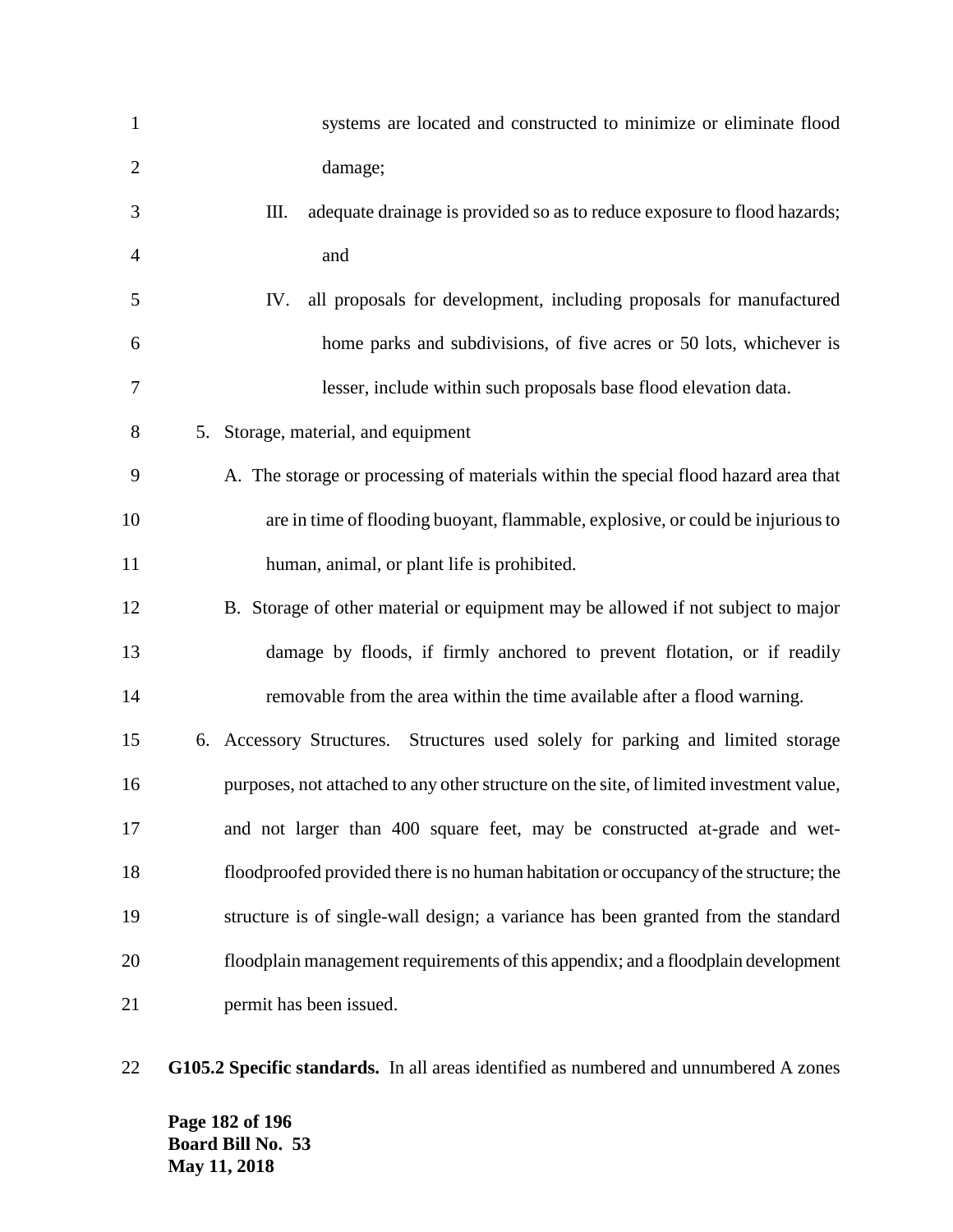and AE zones where base flood elevation data have been provided as set forth in Section G105.1, the following provisions are required:

 1. **Residential Construction**. New construction or substantial improvement of any residential structures, including manufactured homes, shall have the owest floor, including basement, elevated to or above one foot above base flood elevation.

 2. **Non-Residential Construction.** New construction or substantial improvement of any commercial, industrial, or other non-residential structures, including manufactured homes, shall have the lowest floor, including basement, elevated to or above one foot above the base flood elevation or, together with attendant utility and sanitary facilities, be floodproofed so that below the base flood elevation the structure is watertight with walls substantially impermeable to the passage of water and with structural components having the capability of resisting hydrostatic and hydrodynamic loads and effects of buoyancy. A registered professional engineer or architect shall certify that the standards of this subsection are satisfied. Such certification shall be provided to the Floodplain Administrator as set forth in Section G104.3(9).

 3. Require, for all new construction and substantial improvements, that fully enclosed areas below lowest floor used solely for parking of vehicles, building access, or storage in an area other than a basement and that are subject to flooding shall be designed to automatically equalize hydrostatic flood forces on exterior walls by allowing for the entry and exit of floodwaters. Designs for meeting this requirement must either be certified by a registered professional engineer or architect or meet or

**Page 183 of 196 Board Bill No. 53 May 11, 2018**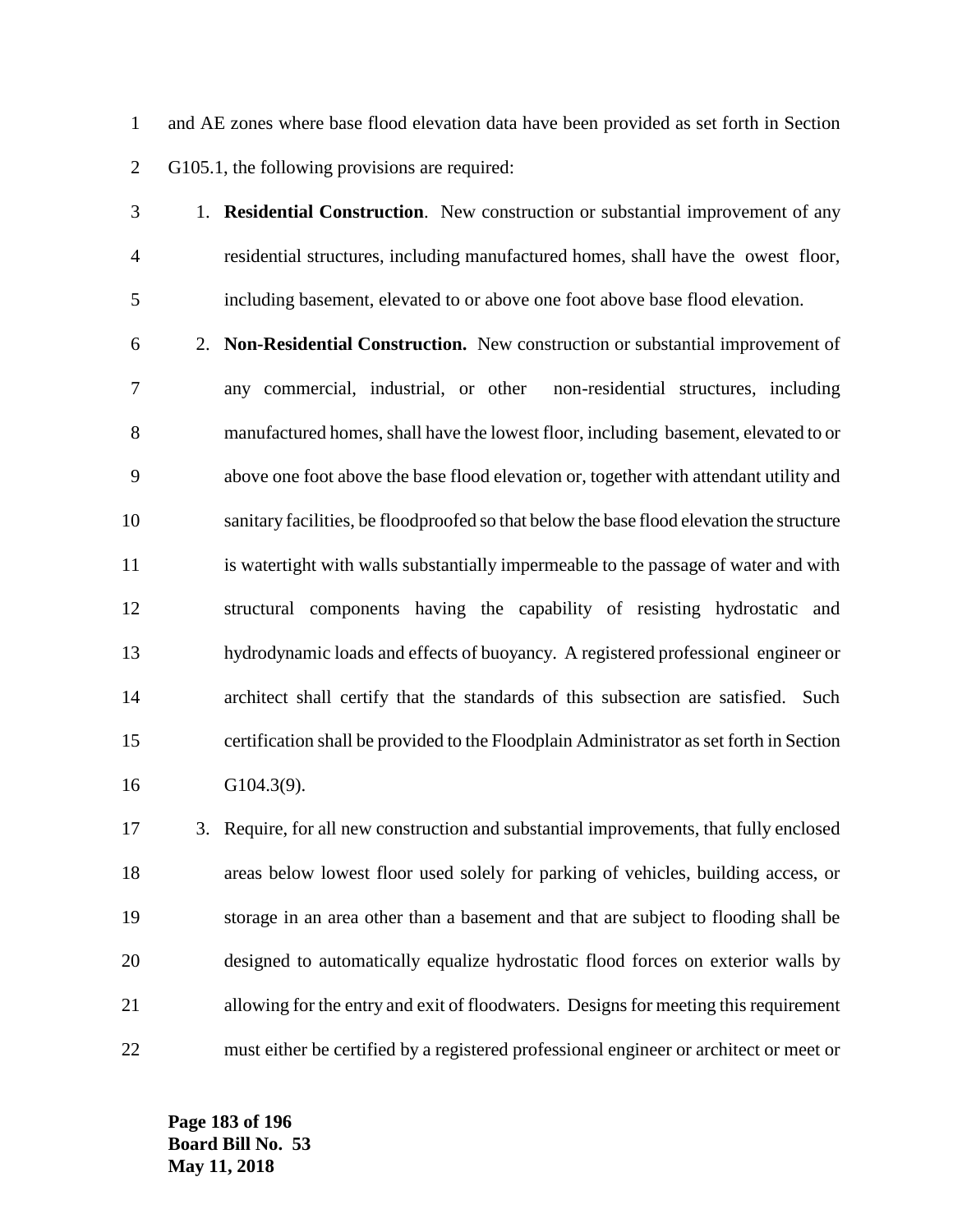| $\mathbf{1}$   | exceed the following minimum criteria:                                             |
|----------------|------------------------------------------------------------------------------------|
| $\overline{2}$ | A. A minimum of two openings having a total net area of not less than one square   |
| 3              | inch for every square foot of enclosed area subject to flooding shall be           |
| 4              | provided; and                                                                      |
| 5              | B. the bottom of all openings shall be no higher than one foot above grade.        |
| 6              | Openings may be equipped with screens, louvers, valves, or other coverings or      |
| 7              | devices provided that they permit the automatic entry and exit of floodwaters.     |
| 8              | G105.3 Manufactured homes.                                                         |
| 9              | 1. All manufactured homes to be placed within all unnumbered and numbered A zones  |
| 10             | and AE zones on the community's FIRM shall be required to be installed using       |
| 11             | methods and practices that minimize flood damage. For the purposes of this         |
| 12             | requirement, manufactured homes must be elevated and anchored to resist flotation, |
| 13             | collapse, or lateral movement. Methods of anchoring may include, but are not       |
| 14             | limited to, use of over-the-top or frame ties to ground anchors.                   |
| 15             | 2. Require manufactured homes that are placed or substantially improved within     |
| 16             | unnumbered or numbered A zones and AE zones on the community's FIRM on sites:      |
| 17             | A. outside of manufactured home park or subdivision;                               |
| 18             | B. in a new manufactured home park or subdivision;                                 |
| 19             | C. in an expansion to and existing manufactured home park or subdivision; or       |
| 20             | D. in an existing manufactured home park or subdivision on which a manufactured    |
| 21             | home has incurred substantial-damage as the result of a flood, be elevated on a    |
| 22             | permanent foundation such that the lowest floor of the manufactured home is        |

**Page 184 of 196 Board Bill No. 53 May 11, 2018**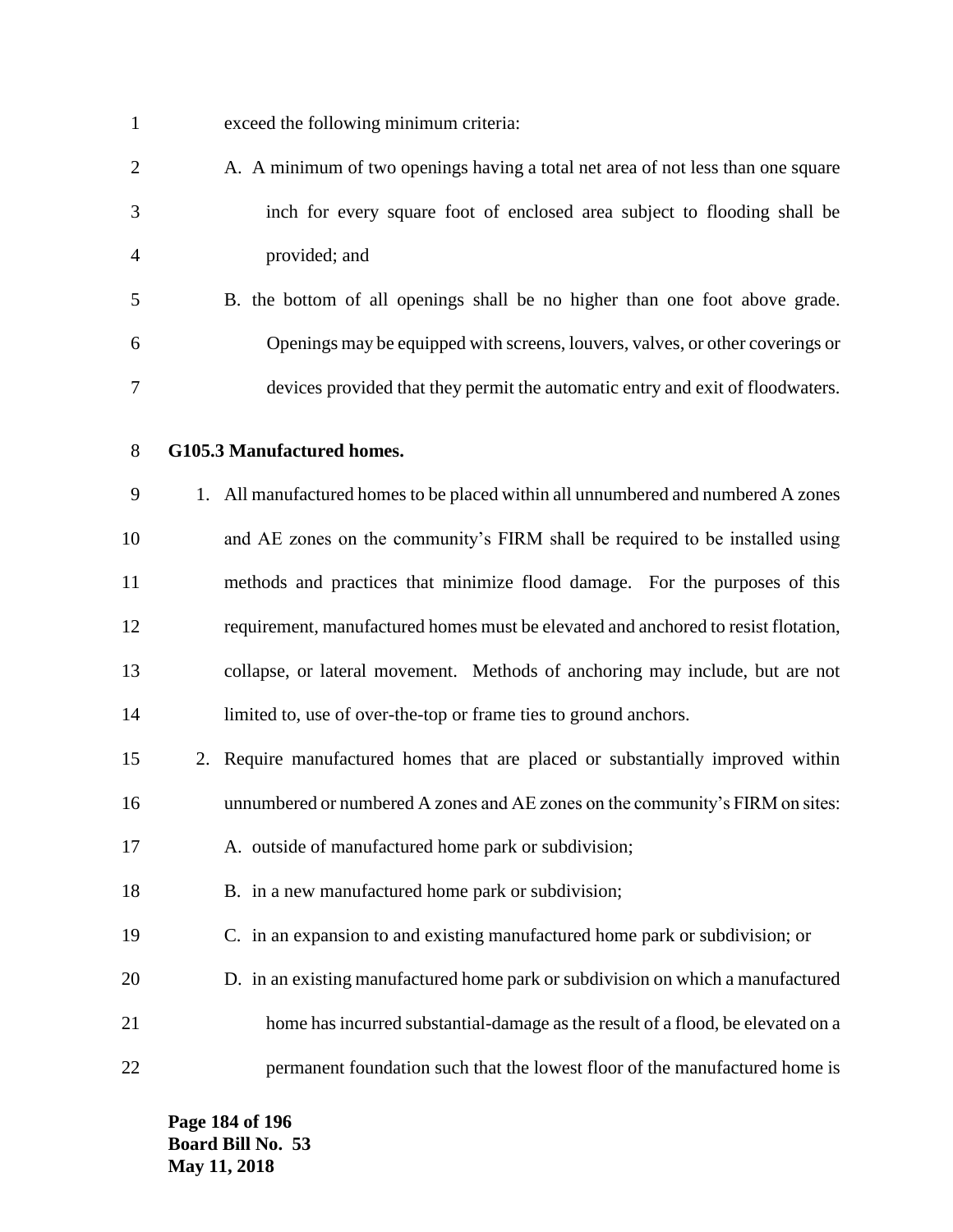| $\mathbf{1}$   | elevated to or above one foot above the base flood elevation and be securely              |
|----------------|-------------------------------------------------------------------------------------------|
| $\overline{2}$ | attached to an adequately anchored foundation system to resist flotation,                 |
| 3              | collapse, and lateral movement.                                                           |
| $\overline{4}$ | 3. Require that manufactured homes to be placed or substantially improved on sites in     |
| 5              | an existing manufactured home park or subdivision within all unnumbered and               |
| 6              | numbered A zones and AE zones on the community's FIRM that are not subject to             |
| 7              | the provisions of Section G105.3(2) of this appendix be elevated so that either:          |
| 8              | A. the lowest floor of the manufactured home is at or above one foot above the base       |
| 9              | flood level; or                                                                           |
| 10             | B. the manufactured home chassis is supported by reinforced piers or other                |
| 11             | foundation elements of at least equivalent strength that are no less than 36              |
| 12             | inches in height above grade and be securely attached to an adequately                    |
| 13             | anchored foundation system to resist flotation, collapse, and lateral movement.           |
| 14             | G105.4 Floodway. Located within areas of special flood hazard established in Section      |
| 15             | G103.1 are areas designated as floodways. Since the floodway is an extremely hazardous    |
| 16             | area due to the velocity of flood waters that carry debris and potential projectiles, the |
| 17             | following provisions shall apply:                                                         |
| 18             | The community shall select and adopt a regulatory floodway based on the principle<br>1.   |
| 19             | that the area chosen for the regulatory floodway must be designed to carry the waters     |
| 20             | of the base flood without increasing the water surface elevation of that flood more       |
| 21             | than one foot at any point.                                                               |
| 22             | The community shall prohibit any encroachments, including fill, new construction,<br>2.   |

**Page 185 of 196 Board Bill No. 53 May 11, 2018**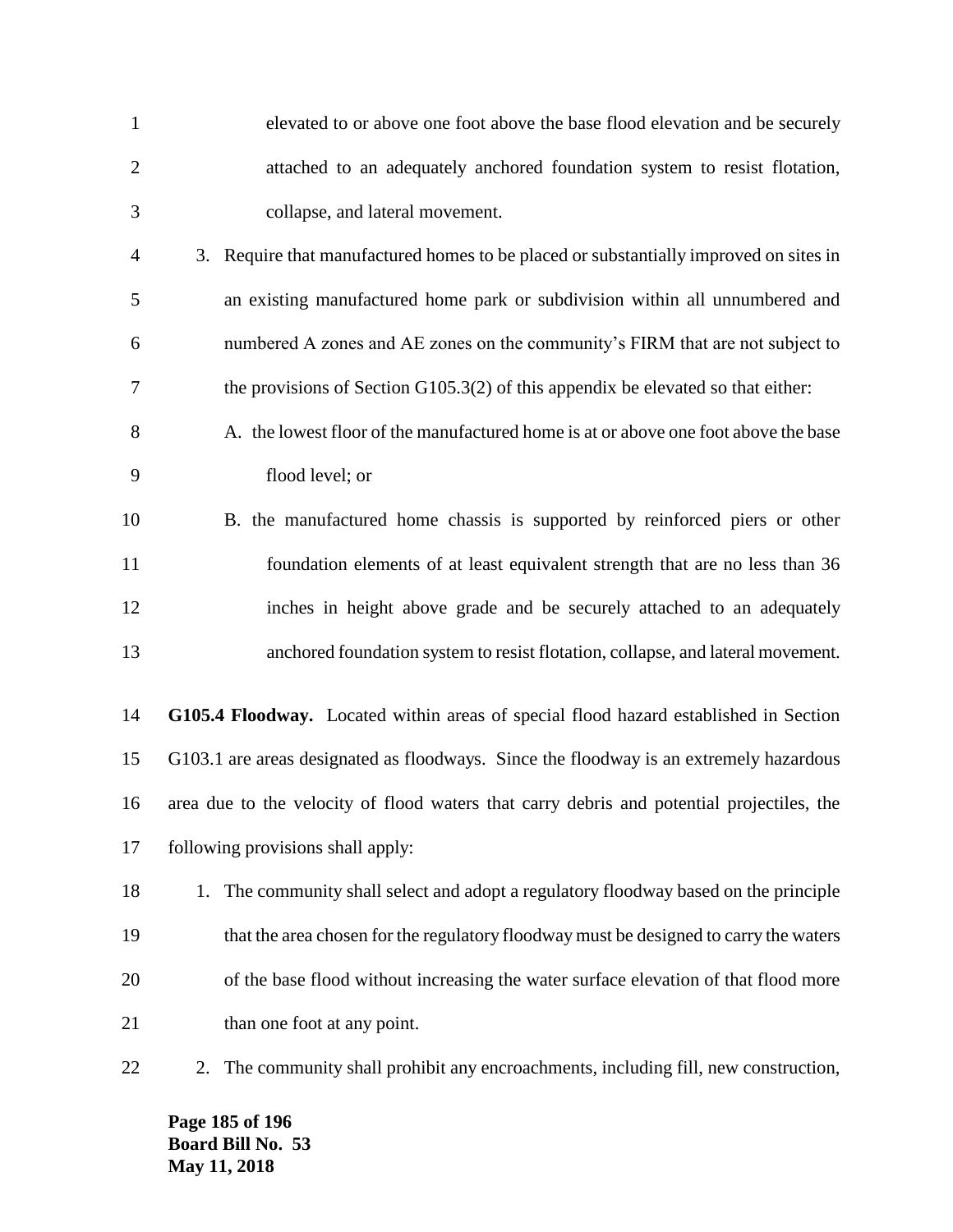| $\mathbf{1}$   | substantial- improvements, and other development within the adopted regulatory                |
|----------------|-----------------------------------------------------------------------------------------------|
| $\overline{2}$ | floodway unless it has been demonstrated through hydrologic and hydraulic analyses            |
| 3              | performed in accordance with standard engineering practice that the proposed                  |
| 4              | encroachment would not result in any increase in flood levels within the community            |
| 5              | during the occurrence of the base flood discharge.                                            |
| 6              | 3. If Section G105.4(2) is satisfied, all new construction and substantial-improvements       |
| 7              | shall comply with all applicable flood hazard reduction provisions of Section G105.           |
| 8              | In unnumbered A zones, the community shall obtain, review, and reasonably utilize<br>4.       |
| 9              | any base flood elevation or floodway data currently available from Federal, State, or         |
| 10             | other sources as set forth in Section G105.1(2).                                              |
| 11             | G105.5 Recreational vehicles. Require that recreational vehicles placed on sites within all   |
| 12             | unnumbered and numbered A zones and AE zones on the community's FIRM either:                  |
| 13             | be on the site for fewer than 180 consecutive days, or<br>1.                                  |
| 14             | 2. be fully licensed and ready for highway use; or                                            |
| 15             | 3. meet the permitting, elevation, and the anchoring requirements for manufactured            |
| 16             | homes of this appendix.                                                                       |
| 17             | A recreational vehicle is ready for highway use if it is on its wheels or jacking system, is  |
| 18             | attached to the site only by quick-disconnect type utilities and security devices, and has no |
|                |                                                                                               |

permanently attached additions.

# **SECTION G106**

**Page 186 of 196 Board Bill No. 53 May 11, 2018**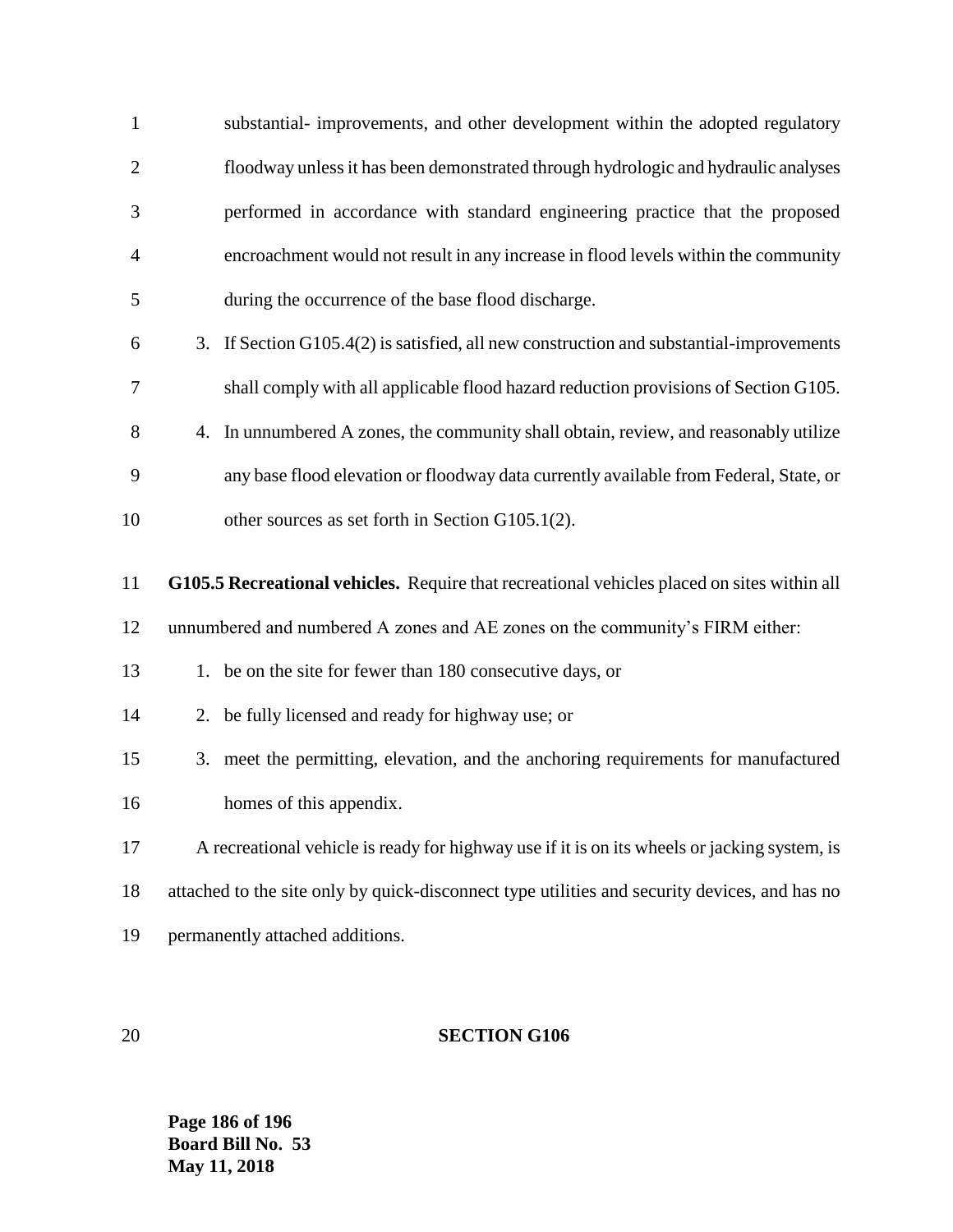### **FLOODPLAIN MANAGEMENT VARIANCE PROCEDURES**

 **G106.1 Establishment of appeal board.** The Board of Building Appeals as established by City of Saint Louis shall hear and decide appeals and requests for variances from the floodplain management requirements of this appendix.

 **G106.2 Responsibility of appeal board.** Where an application for a floodplain development permit or request for a variance from the floodplain management regulations is denied by the floodplain administrator, the applicant may apply for such floodplain development permit or variance directly to the Appeal Board, as defined in Section G106.1. The Board of Building Appeals shall hear and decide appeals when it is alleged that there

 is an error in any requirement, decision, or determination made by the floodplain administrator in the enforcement or administration of this appendix.

 **G106.3 Further appeals.** Any person aggrieved by the decision of the Board of Building Appeals may appeal such decision to the Circuit Court as provided in state statute.

 **G106.4 Floodplain management variance criteria.** In passing upon such applications for variances, the Board of Building Appeals shall consider all technical data and evaluations, all relevant factors, standards specified in other sections of this appendix, and the following criteria:

18 1. The danger to life and property due to flood damage;

2. The danger that materials may be swept onto other lands to the injury of others;

3. The susceptibility of the proposed facility and its contents to flood damage and the

**Page 187 of 196 Board Bill No. 53 May 11, 2018**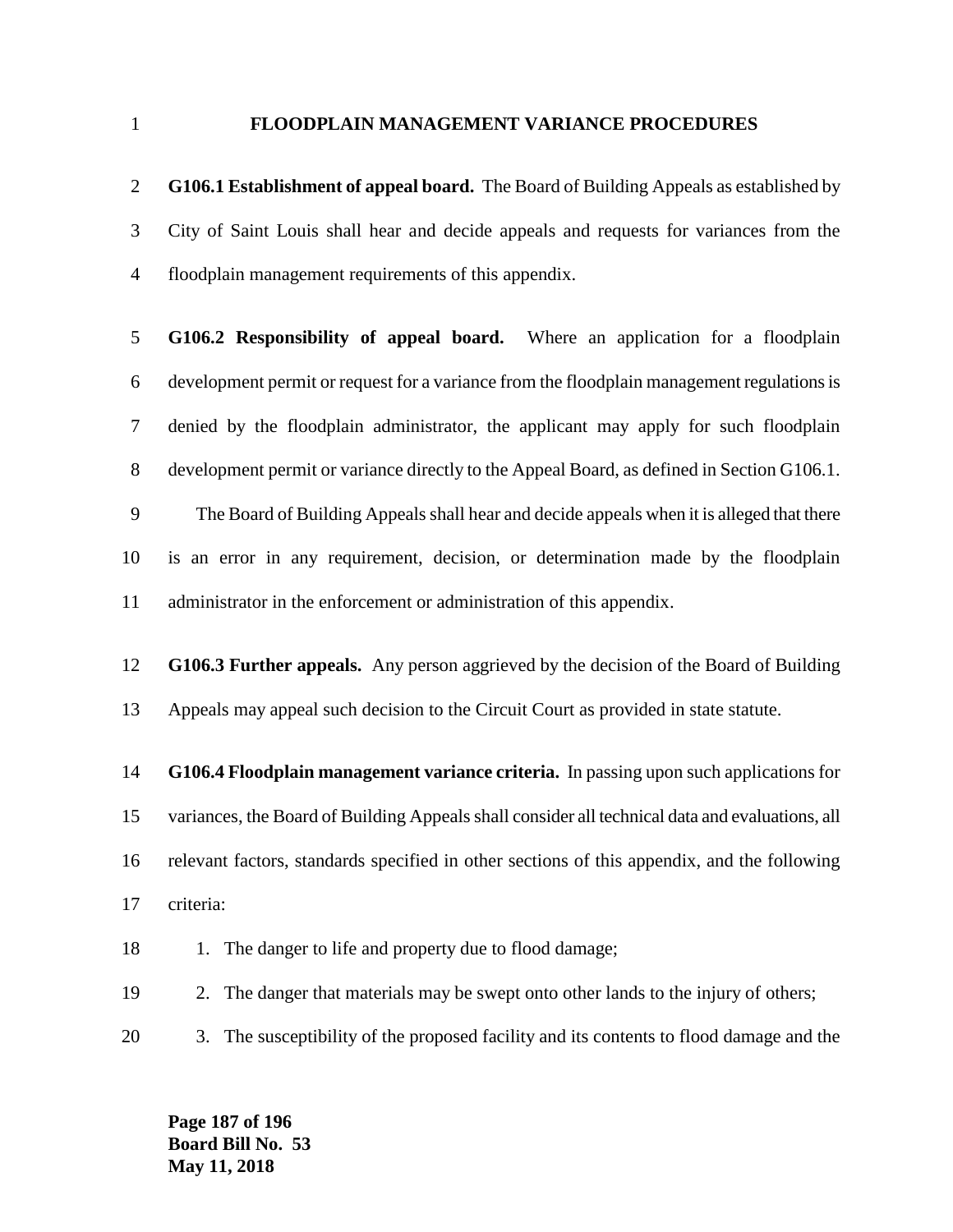| $\mathbf{1}$   |    | effect of such damage on the individual owner;                                                |
|----------------|----|-----------------------------------------------------------------------------------------------|
| $\overline{c}$ | 4. | The importance of the services provided by the proposed facility to the city;                 |
| 3              | 5. | The necessity to the facility of a waterfront location, where applicable;                     |
| 4              | 6. | The availability of alternative locations, not subject to flood damage, for the               |
| 5              |    | proposed use;                                                                                 |
| 6              | 7. | The compatibility of the proposed use with existing and anticipated development;              |
| 7              | 8. | The relationship of the proposed use to the comprehensive plan and floodplain                 |
| 8              |    | management program for that area;                                                             |
| 9              |    | 9. The safety of access to the property in times of flood for ordinary and emergency          |
| 10             |    | vehicles;                                                                                     |
| 11             |    | 10. The expected heights, velocity, duration, rate of rise and sediment transport of the      |
| 12             |    | flood waters, if applicable, expected at the site; and,                                       |
| 13             |    | 11. The costs of providing governmental services during and after flood conditions,           |
| 14             |    | including maintenance and repair of public utilities and facilities such as sewer, gas,       |
| 15             |    | electrical, and water systems; streets; and bridges.                                          |
| 16             |    | G106.5 Conditions for approving floodplain management variances.                              |
| 17             |    | 1. Generally, variances may be issued for new construction and substantial-                   |
| 18             |    | improvements to be erected on a lot of $\frac{1}{2}$ acre or less in size contiguous to and   |
| 19             |    | surrounded by lots with existing structures constructed below the base flood level,           |
| 20             |    | providing items 2 through 6 below have been fully considered. As the lot size                 |
| 21             |    | increases beyond the $\frac{1}{2}$ acre, the technical justification required for issuing the |
|                |    |                                                                                               |

variance increases.

**Page 188 of 196 Board Bill No. 53 May 11, 2018**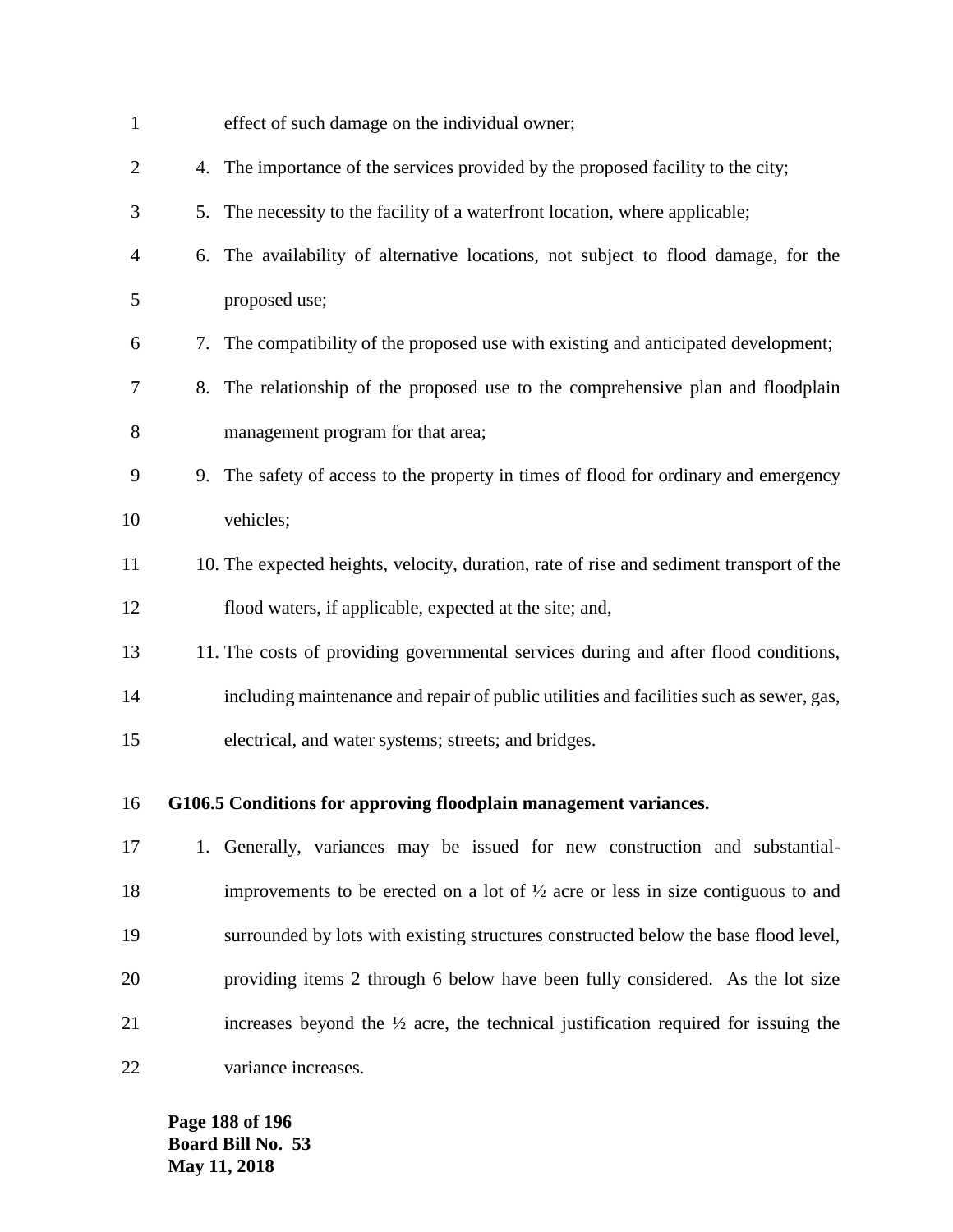| $\mathbf{1}$   |    | 2. Variances may be issued for the reconstruction, rehabilitation, or restoration of      |
|----------------|----|-------------------------------------------------------------------------------------------|
| $\overline{2}$ |    | structures listed on the National Register of Historic Places, the State Inventory of     |
| 3              |    | Historic Places, or local inventory of historic places upon determination provided the    |
| $\overline{4}$ |    | proposed activity will not preclude the structure's continued historic designation.       |
| 5              | 3. | Variances shall not be issued within any designated floodway if any increase in flood     |
| 6              |    | levels during the base flood discharge would result.                                      |
| 7              |    | 4. Variances shall only be issued upon a determination that the variance is the minimum   |
| 8              |    | necessary, considering the flood hazard, to afford relief.                                |
| 9              |    | 5. Variances shall only be issued upon (a) a showing of good and sufficient cause, (b) a  |
| 10             |    | determination that failure to grant the variance would result in exceptional hardship     |
| 11             |    | to the applicant, and (c) a determination that the granting of a variance will not result |
| 12             |    | in increased flood heights, additional threats to public safety, extraordinary public     |
| 13             |    | expense, create nuisances, cause fraud on or victimization of the public, or conflict     |
| 14             |    | with existing local laws or appendices.                                                   |
| 15             | 6. | The City of Saint Louis shall notify the applicant in writing over the signature of a     |
| 16             |    | city official that (a) the issuance of a variance to construct a structure below base     |
| 17             |    | flood level will result in increased premium rates for flood insurance up to amounts      |
| 18             |    | as high as \$25 for \$100 of insurance coverage and (b) such construction below the       |
| 19             |    | base flood level increases risks to life and property. Such notification shall be         |
| 20             |    | maintained with the record of all variance actions as required by this appendix.          |
|                |    |                                                                                           |

 **G106.6. Conditions for approving variances for accessory structures.** Any variance granted for an accessory structure shall be decided individually based on a case by case

**Page 189 of 196 Board Bill No. 53 May 11, 2018**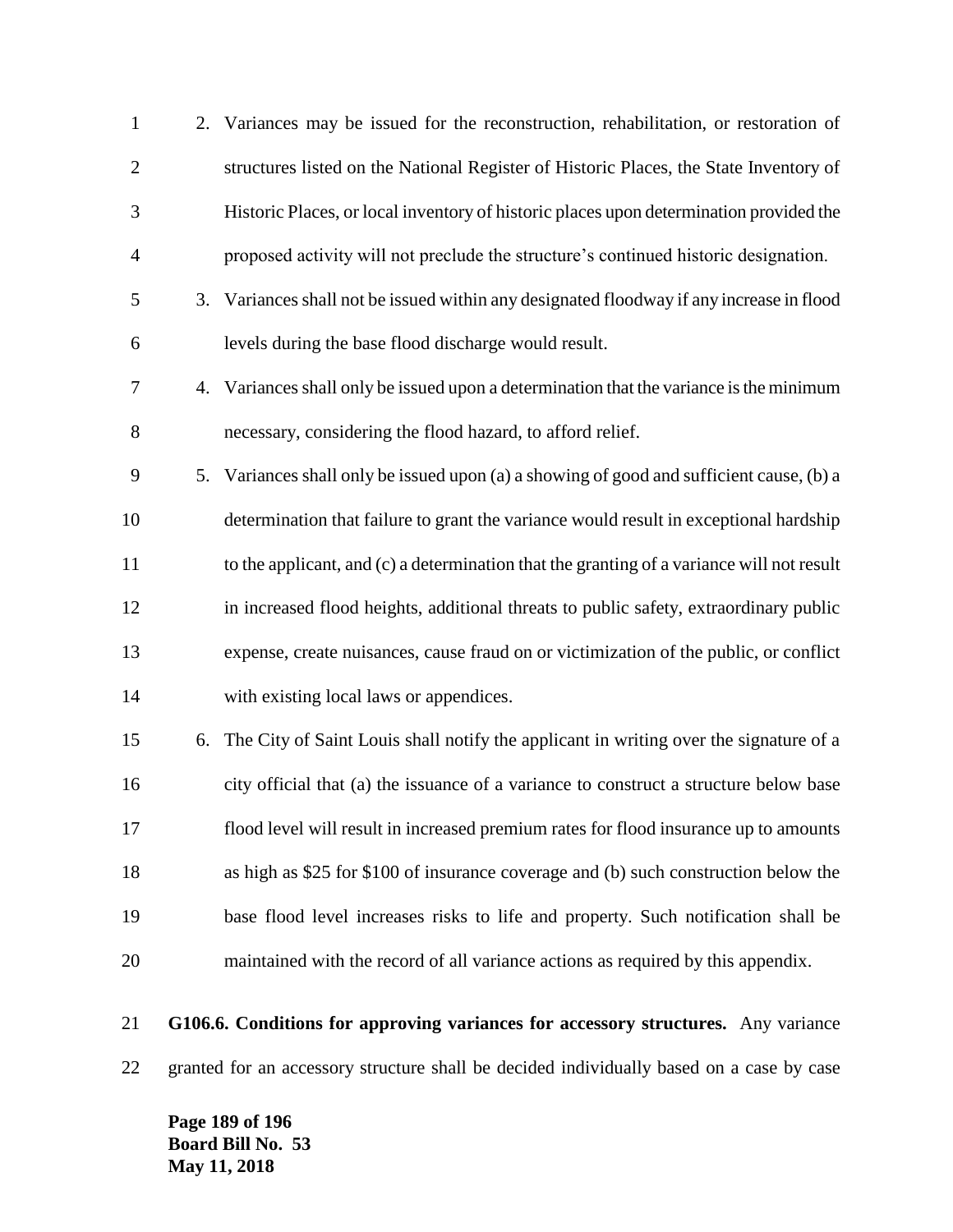analysis of the building's unique circumstances. Variances granted shall meet the following conditions as well as those criteria and conditions set forth in Sections G106.4 and G106.5 of this appendix.

 In order to minimize flood damages during the 100 year flood and the threat to public health and safety, the following conditions shall be included for any variance issued for accessory structures that are constructed at-grade and wet-floodproofed.

 1. Use of the accessory structures must be solely for parking and limited storage purposes in zone A only as identified on the city's Flood Insurance Rate Map (FIRM).

 2. For any new or substantially damaged accessory structures, the exterior and interior building components and elements (i.e., foundation, wall framing, exterior and interior finishes, flooring, etc.) below the base flood elevation must be built with flood-resistant materials in accordance with Section G105.1(4.2) of this appendix.

- 3. The accessory structures must be adequately anchored to prevent flotation, collapse, or lateral movement of the structure in accordance with Section G105.1 (4.1) of this appendix. All of the building's structural components must be capable of resisting specific flood-related forces including hydrostatic, buoyancy, and hydrodynamic and debris impact forces.
- 4. Any mechanical, electrical, or other utility equipment must be located above the base flood elevation or floodproofed so that they are contained within a watertight, floodproofed enclosure that is capable of resisting damage during flood conditions in 22 accordance with Section G105.1 (4.4).

**Page 190 of 196 Board Bill No. 53 May 11, 2018**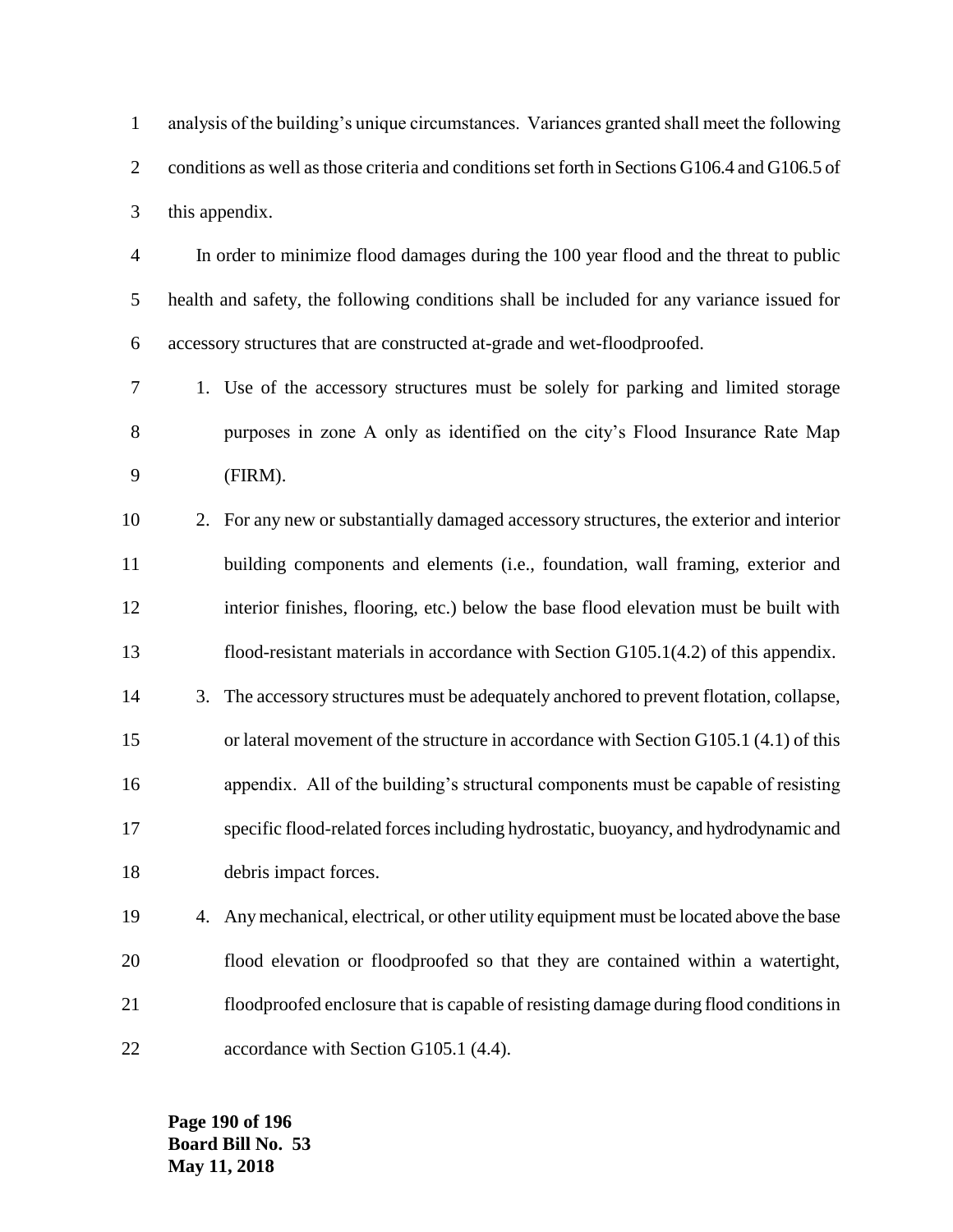| $\mathbf{1}$   |    | 5. The accessory structures must meet all National Flood Insurance Program (NFIP)            |
|----------------|----|----------------------------------------------------------------------------------------------|
| $\overline{2}$ |    | opening requirements. The NFIP requires that enclosure or foundation walls subject           |
| 3              |    | to the 100 year flood contain openings that will permit the automatic entry and exit of      |
| $\overline{4}$ |    | flood waters in accordance with Section G105.2 (1.3).                                        |
| 5              |    | 6. The accessory structures must comply with the floodplain management floodway              |
| 6              |    | encroachment provisions of Section G105.4. No variances may be issued for                    |
| 7              |    | accessory structures within any designated floodway if any increase in flood levels          |
| $8\,$          |    | would result during the 100 year flood.                                                      |
| 9              | 7. | Equipment, machinery, or other contents must be protected from any flood damage.             |
| 10             | 8. | No disaster relief assistance under any program administered by any Federal agency           |
| 11             |    | shall be paid for any repair or restoration costs of the accessory structures.               |
| 12             |    | 9. The city shall notify the applicant in writing over the signature of a city official that |
| 13             |    | (a) the issuance of a variance to construct a structure below base flood level will          |
| 14             |    | result in increased premium rates for flood insurance up to amounts as high as \$25          |
| 15             |    | for \$100 of insurance coverage and (b) such construction below the base flood level         |
| 16             |    | increases risks to life and property. Such notification shall be maintained with the         |
| 17             |    | record of all variance actions as required by this appendix.                                 |
| 18             |    | 10. Wet-floodproofing construction techniques must be reviewed and approved by the           |
| 19             |    | city and registered professional engineer or architect prior to the issuance of any          |
| 20             |    | floodplain development permit for construction.                                              |

# **SECTION G107**

**Page 191 of 196 Board Bill No. 53 May 11, 2018**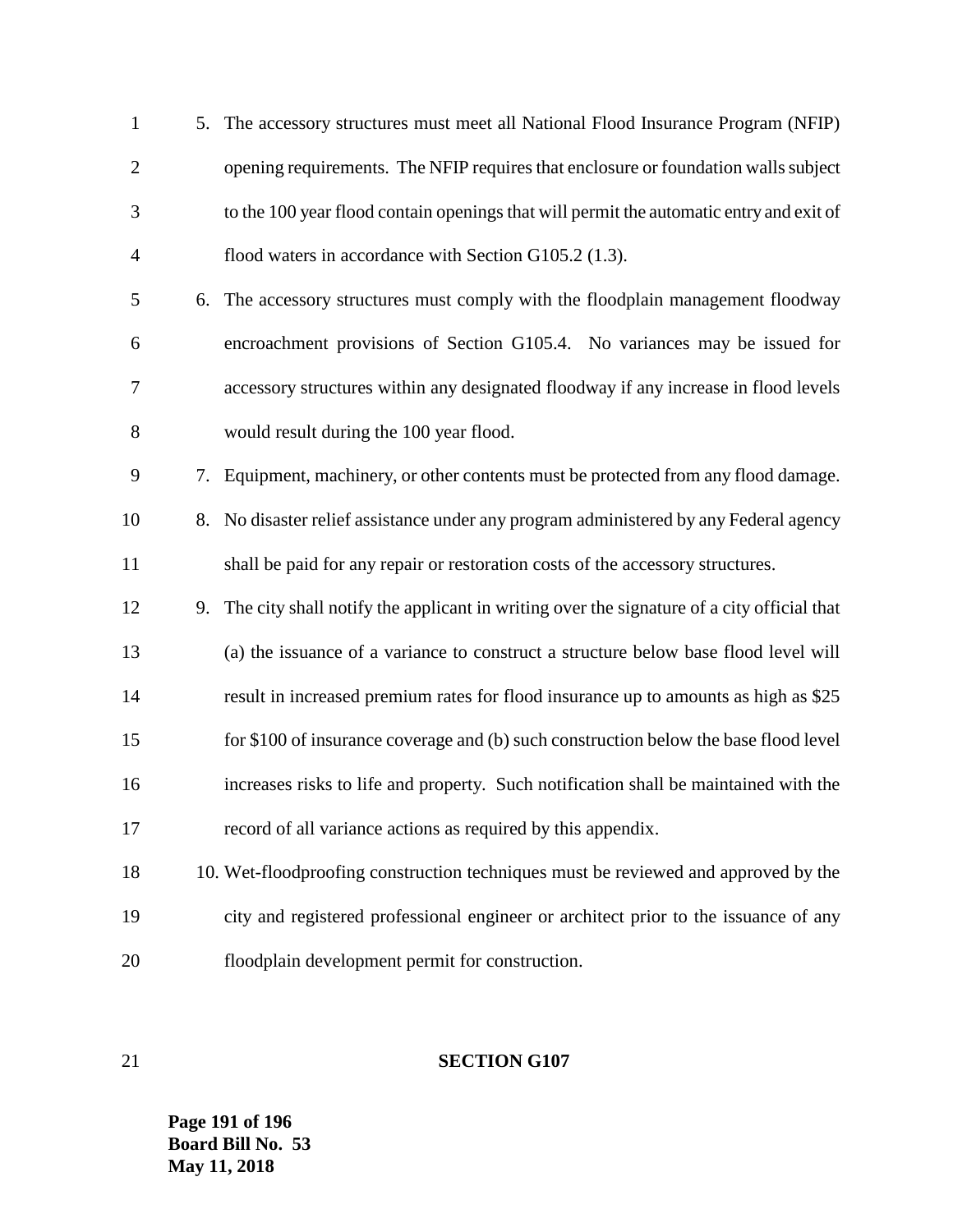## **PENALTIES FOR VIOLATION**

| 2              | <b>G107.1 Scope.</b> Violation of the provisions of this appendix or failure to comply with any of |
|----------------|----------------------------------------------------------------------------------------------------|
| 3              | its requirements (including violations of conditions and safeguards established in connection      |
| $\overline{4}$ | with granting of variances) shall constitute a misdemeanor. Any person who violates this           |
| 5              | appendix or fails to comply with any of its requirements shall, upon conviction thereof, be        |
| 6              | fined not more than \$500, and in addition, shall pay all costs and expenses involved in the       |
| 7              | case. Each day such violation continues shall be considered a separate offense. Nothing            |
| 8              | herein contained shall prevent the City of Saint Louis or other appropriate authority from         |
| 9              | taking such other lawful action as is necessary to prevent or remedy any violation.                |

- **SECTION G108**
- **AMENDMENTS**

 **G108.1 Scope.** The regulations, restrictions, and boundaries set forth in this appendix may from time to time be amended, supplemented, changed, or appealed to reflect any and all changes in the National Flood Disaster Protection Act of 1973, provided, however, that no such action may be taken until after a public hearing in relation thereto at which parties of interest and citizens shall have an opportunity to be heard. Notice of the time and place of such hearing shall be published in a newspaper of general circulation in the City of Saint Louis. At least twenty days shall elapse between the date of this publication and the public hearing. A copy of such amendments will be provided to the Region VII office of the Federal Emergency Management Agency (FEMA). The regulations of this appendix are in

**Page 192 of 196 Board Bill No. 53 May 11, 2018**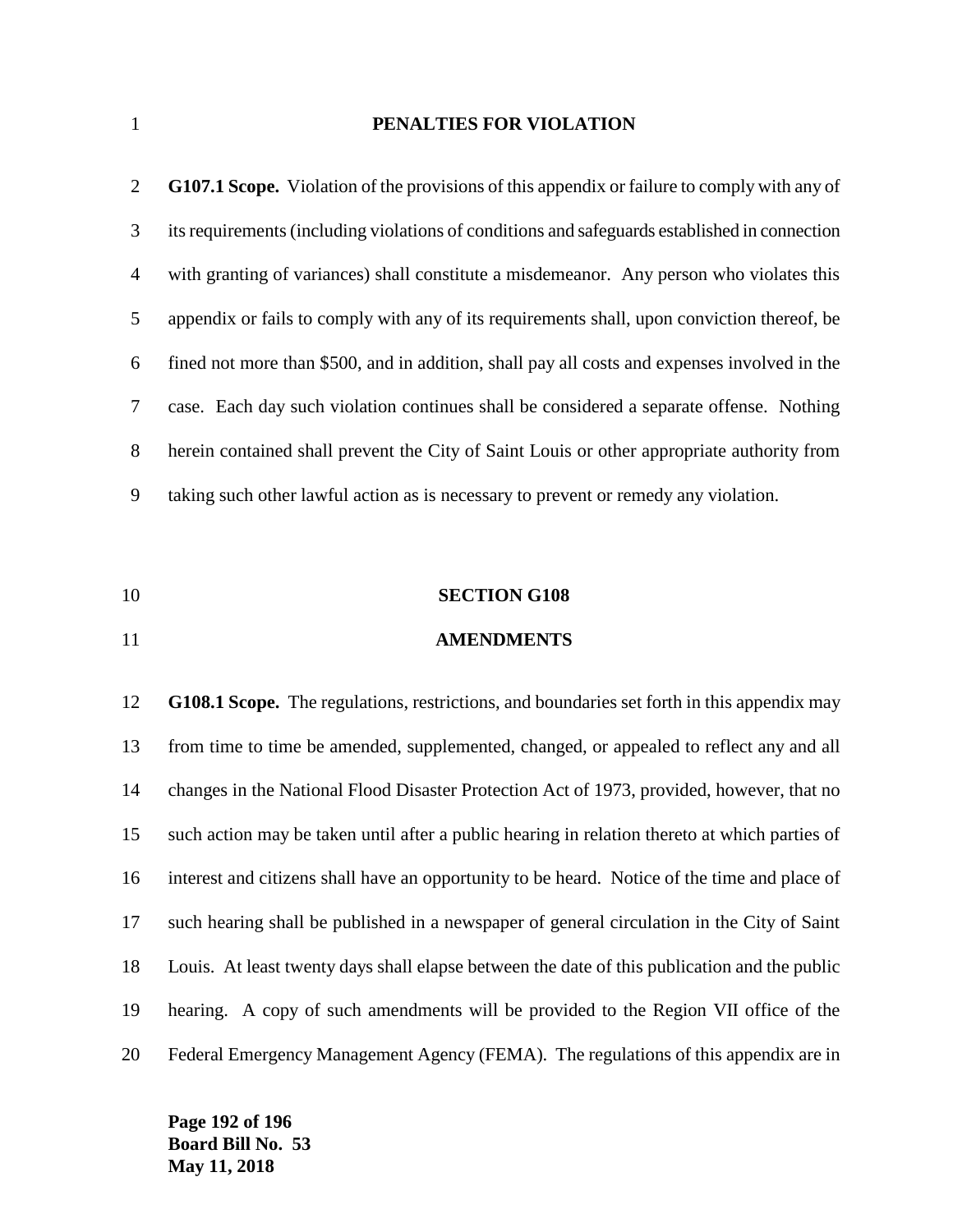compliance with the National Flood Insurance Program (NFIP) regulations.

 The degree of flood protection required by this appendix is considered reasonable for regulatory purposes and is based on engineering and scientific methods of study. Larger floods may occur on rare occasions or the flood heights may be increased by man-made or natural causes such as ice jams and bridge openings restricted by debris. This appendix does not imply that areas outside the floodway and flood fringe or land uses permitted within such areas will be free from flooding or flood damage. This appendix shall not create a liability on the part of the City of Saint Louis or any officer or employee thereof for any flood damages that may result from reliance on this appendix or any administrative decision lawfully made thereunder.

### **APPENDIX H IS AMENDED AS FOLLOWS:**

Change Section H101.2 to read as follows:

 **H101.2 New signs.** A new sign shall not hereafter be placed, erected, constructed, altered, or maintained except as provided herein and until a permit has been issued by the building official. All signs controlled and regulated by the Zoning Ordinance of the City of Saint Louis or this code shall require building permits.

#### **Exceptions:**

18 18 1. Ground-mounted political or campaign signs, 32 square feet or less in area, erected on any private property no earlier than 60 days prior to the primary and removed within 30 days after the general election. Violation of this exception

**Page 193 of 196 Board Bill No. 53 May 11, 2018**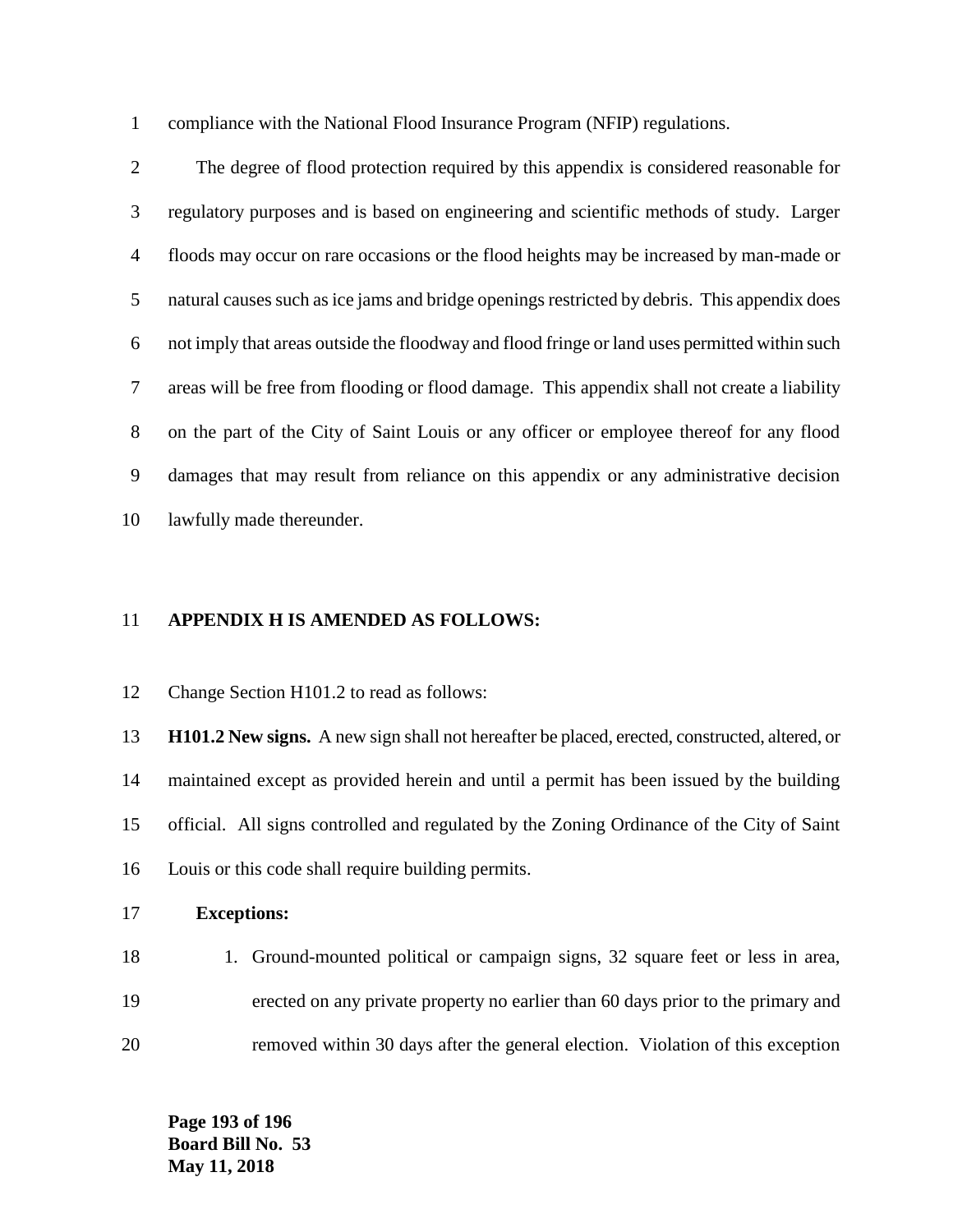| 1              | will result in a seven day citation letter directed to the owner(s) of the property.               |
|----------------|----------------------------------------------------------------------------------------------------|
| 2              | 2. Temporary signs announcing the sale of property.                                                |
| 3              | 3. The changing of moveable parts of an approved sign that is designed for such                    |
| $\overline{4}$ | changes or the repainting or repositioning of display matter shall not be deemed                   |
| 5              | an alteration.                                                                                     |
|                |                                                                                                    |
| 6              |                                                                                                    |
| 7              | Add Sections H101.3 through H101.5 to read as follows:                                             |
| 8              | <b>H101.3 Permit required.</b> No person shall erect, construct, or maintain any sign described in |
| 9              | this chapter until a permit for said sign has been issued by the building official. An             |
| 10             | application for said permit shall be filed with the building official accompanied by               |

**H101.3.1 Permit fees.** Permit fees for all signs shall be charged at the rate listed in

construction documents and specifications showing dimensions, materials, and details of the

proposed sign. Until all the provisions of this chapter relating to such sign have been

complied with and the prescribed fee for such permit has been paid to the building official, a

Table 109.3.3.

permit shall not be issued.

 **H101.4 Additional application information.** All additional application information as required to evaluate the sign's conformance with the Zoning Ordinance of the City of Saint Louis shall be provided.

**H101.5 Removal.** The building official is authorized to order the removal of any sign that is

**Page 194 of 196 Board Bill No. 53 May 11, 2018**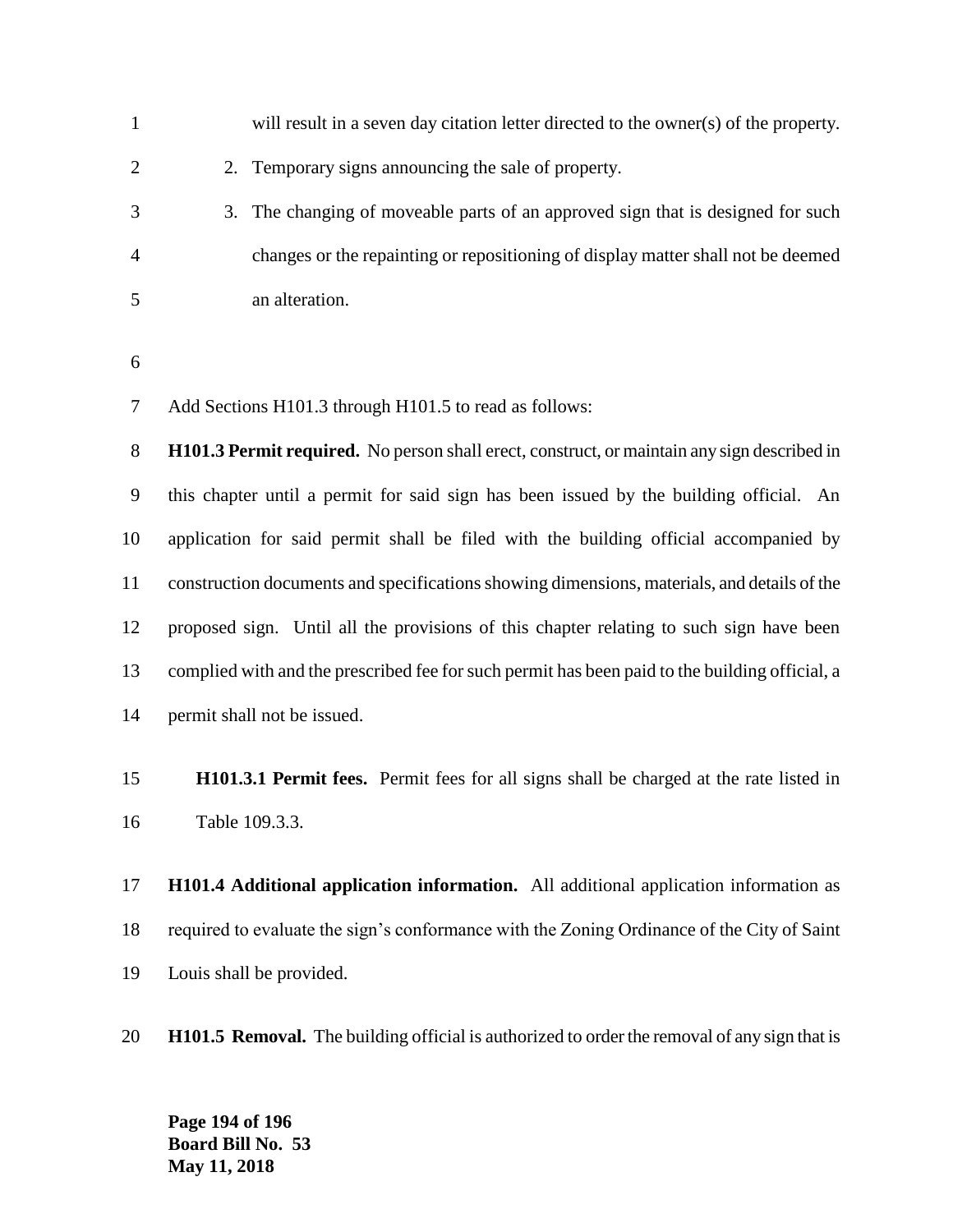not maintained in accordance with the provisions of this code. The removal of any sign, including billboards, shall not require a demolition permit but shall require a building permit to alter the sign by removal and shall not be subject to review by the Cultural Resource Office.

Change Section H114.1 to read as follows:

 **H114.1 In street or sidewalk area.** Portable signs shall not be located on public streets or sidewalk areas. Enforcement of this shall be by the Street Department.

 **SECTION FOUR. PENALTY CLAUSE.** Any person who shall violate a provision of this code or shall fail to comply with any of the requirements thereof, or who shall erect, construct, alter, extend, repair, remove, demolish, use, or occupy any building, structure, premises, or equipment regulated by this code in violation of an approved construction document or directive of the building official or the Board of Building Appeals, or of a permit or certificate issued under the provisions of this code, and shall, upon conviction thereof, be punished by a fine of not more than \$500, or by imprisonment not exceeding 90 days, or both such fine and imprisonment. Each day that a violation continues shall constitute a separate and distinct offense.

**Page 195 of 196 Board Bill No. 53 May 11, 2018**